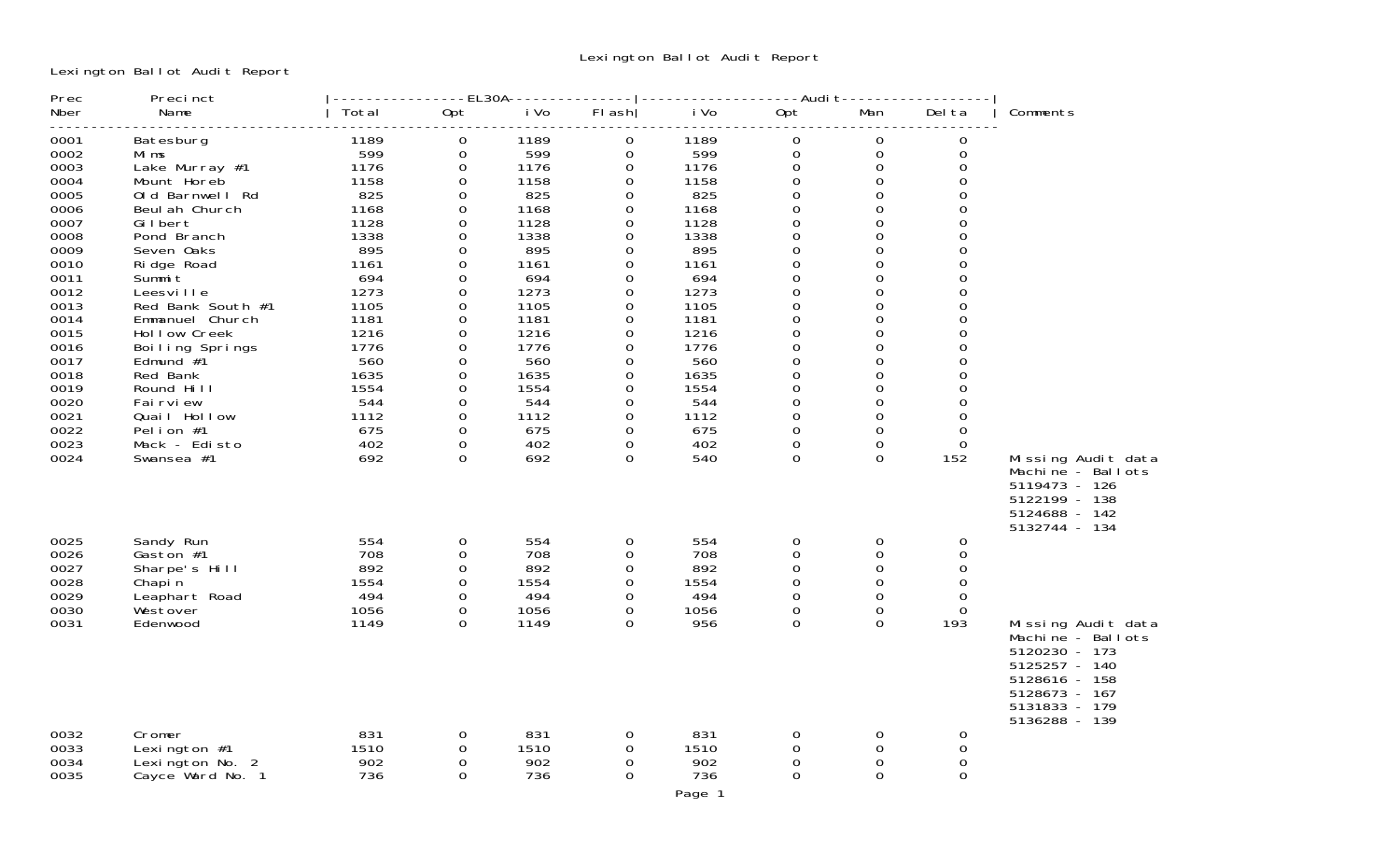|                                                                                                                                                                              |                                                                                                                                                                                                                                                                                                                                                                  |                                                                                                                                                                 |                                                                                                                                                                                                                       |                                                                                                                                                                 |                                                                                                                                                                                                 | Lexington Ballot Audit Report                                                                                                                                   |                                                                                                                                                                                                                                                            |                                                                                                                                                                                                                                                                                                                     |                                                                                                                                                                                                                                                                                       |                                                                                                                                                                                                                                                                                                          |
|------------------------------------------------------------------------------------------------------------------------------------------------------------------------------|------------------------------------------------------------------------------------------------------------------------------------------------------------------------------------------------------------------------------------------------------------------------------------------------------------------------------------------------------------------|-----------------------------------------------------------------------------------------------------------------------------------------------------------------|-----------------------------------------------------------------------------------------------------------------------------------------------------------------------------------------------------------------------|-----------------------------------------------------------------------------------------------------------------------------------------------------------------|-------------------------------------------------------------------------------------------------------------------------------------------------------------------------------------------------|-----------------------------------------------------------------------------------------------------------------------------------------------------------------|------------------------------------------------------------------------------------------------------------------------------------------------------------------------------------------------------------------------------------------------------------|---------------------------------------------------------------------------------------------------------------------------------------------------------------------------------------------------------------------------------------------------------------------------------------------------------------------|---------------------------------------------------------------------------------------------------------------------------------------------------------------------------------------------------------------------------------------------------------------------------------------|----------------------------------------------------------------------------------------------------------------------------------------------------------------------------------------------------------------------------------------------------------------------------------------------------------|
| 0036<br>0037<br>0038<br>0039<br>0040<br>0041<br>0042<br>0043<br>0044<br>0045<br>0046<br>0047<br>0048<br>0049<br>0050<br>0051<br>0052<br>0053<br>0054<br>0055<br>0056<br>0057 | Cayce Ward No. 2<br>Cayce Ward No. 3<br>Chalk Hill<br>Congaree #1<br>Hook's Store<br>Sal uda River<br>Springdale<br>Pineridge $#1$<br>W Columbia No 1<br>W Columbia No 2<br>W Columbia No 3<br>W Columbia No 4<br>I rmo<br>Chal I edon<br>Whi tehal I<br>Gardendal e<br>Woodl and Hills<br>Pi nevi ew<br>Quail Valley<br>Cayce 2-A<br>Barr Road #1<br>Coldstream | 1001<br>475<br>1393<br>1034<br>972<br>980<br>1164<br>728<br>433<br>399<br>354<br>907<br>1145<br>964<br>1358<br>946<br>885<br>1015<br>1295<br>821<br>793<br>1199 | $\mathbf 0$<br>0<br>$\mathbf 0$<br>$\Omega$<br>0<br>0<br>$\boldsymbol{0}$<br>0<br>$\mathbf 0$<br>$\mathbf 0$<br>0<br>$\mathsf{O}\xspace$<br>$\Omega$<br>0<br>0<br>0<br>0<br>$\mathbf 0$<br>0<br>0<br>$\mathbf 0$<br>0 | 1001<br>475<br>1393<br>1034<br>972<br>980<br>1164<br>728<br>433<br>399<br>354<br>907<br>1145<br>964<br>1358<br>946<br>885<br>1015<br>1295<br>821<br>793<br>1199 | 0<br>0<br>0<br>0<br>0<br>0<br>$\mathbf 0$<br>0<br>$\mathbf 0$<br>$\mathbf 0$<br>0<br>$\mathsf{O}\xspace$<br>0<br>0<br>0<br>0<br>0<br>$\mathbf 0$<br>$\mathbf 0$<br>0<br>$\mathbf 0$<br>$\Omega$ | 1001<br>475<br>1393<br>1034<br>972<br>980<br>1164<br>728<br>433<br>399<br>354<br>907<br>1145<br>964<br>1358<br>946<br>885<br>1015<br>1295<br>821<br>793<br>1201 | 0<br>0<br>0<br>$\Omega$<br>$\mathbf 0$<br>$\overline{0}$<br>0<br>0<br>0<br>$\mathsf{O}\xspace$<br>0<br>$\boldsymbol{0}$<br>$\overline{0}$<br>$\mathsf{O}\xspace$<br>$\overline{0}$<br>0<br>0<br>0<br>$\mathsf{O}\xspace$<br>0<br>$\mbox{O}$<br>$\mathbf 0$ | 0<br>0<br>$\boldsymbol{0}$<br>$\Omega$<br>$\mathbf 0$<br>$\mathbf 0$<br>$\mathbf 0$<br>$\mathbf 0$<br>$\mathbf 0$<br>$\mathbf 0$<br>$\mathbf 0$<br>$\boldsymbol{0}$<br>$\Omega$<br>$\mathbf 0$<br>$\mathbf 0$<br>$\mathbf 0$<br>$\mathbf 0$<br>$\mathbf 0$<br>$\mathbf 0$<br>$\mathbf 0$<br>$\mathbf 0$<br>$\Omega$ | $\mathbf 0$<br>$\mathbf 0$<br>$\mathbf 0$<br>$\Omega$<br>0<br>$\mathbf 0$<br>$\Omega$<br>$\mathbf 0$<br>$\mathbf 0$<br>$\mathbf 0$<br>$\Omega$<br>$\mathbf 0$<br>$\Omega$<br>0<br>$\mathbf 0$<br>$\mathbf 0$<br>$\mathbf 0$<br>$\mathbf 0$<br>$\mathbf 0$<br>0<br>$\mathbf 0$<br>$-2$ | Missing PEB data<br>Machine - Ballots<br>5114242 - 220<br>$5127203 - 1$<br>5127572 - 1<br>5127798 - 129<br>5128840 - 195<br>5133223 - 175<br>5136190 - 180<br>5136213 - 173                                                                                                                              |
| 0058<br>0059<br>0060<br>0061                                                                                                                                                 | Grenadi er<br>St. Michael<br>Murraywood<br>Amicks Ferry                                                                                                                                                                                                                                                                                                          | 1054<br>1335<br>1276<br>2006                                                                                                                                    | 0<br>$\mathbf 0$<br>0<br>0                                                                                                                                                                                            | 1054<br>1335<br>1276<br>2006                                                                                                                                    | 0<br>$\mathbf 0$<br>0<br>$\Omega$                                                                                                                                                               | 1054<br>1335<br>1276<br>2007                                                                                                                                    | 0<br>$\mathsf{O}\xspace$<br>$\mathsf{O}\xspace$<br>$\mathbf 0$                                                                                                                                                                                             | 0<br>$\mathbf 0$<br>$\mathbf 0$<br>$\Omega$                                                                                                                                                                                                                                                                         | $\mathbf 0$<br>$\mathbf 0$<br>$\mathbf 0$<br>$-1$                                                                                                                                                                                                                                     | 5139852 - 127<br>Missing PEB data<br>Machine - Ballots<br>$5120205 - 1 \leq \leq \leq \leq \leq$<br>5121112 - 100<br>5124313 - 93<br>5125009 - 203<br>5125164 - 185<br>5125727 - 134<br>5125822 - 71<br>5126298 - 191<br>5126591 - 77<br>5127103 - 136<br>5127883 - 177<br>5130306 - 53<br>5130832 - 181 |

5133200 - 49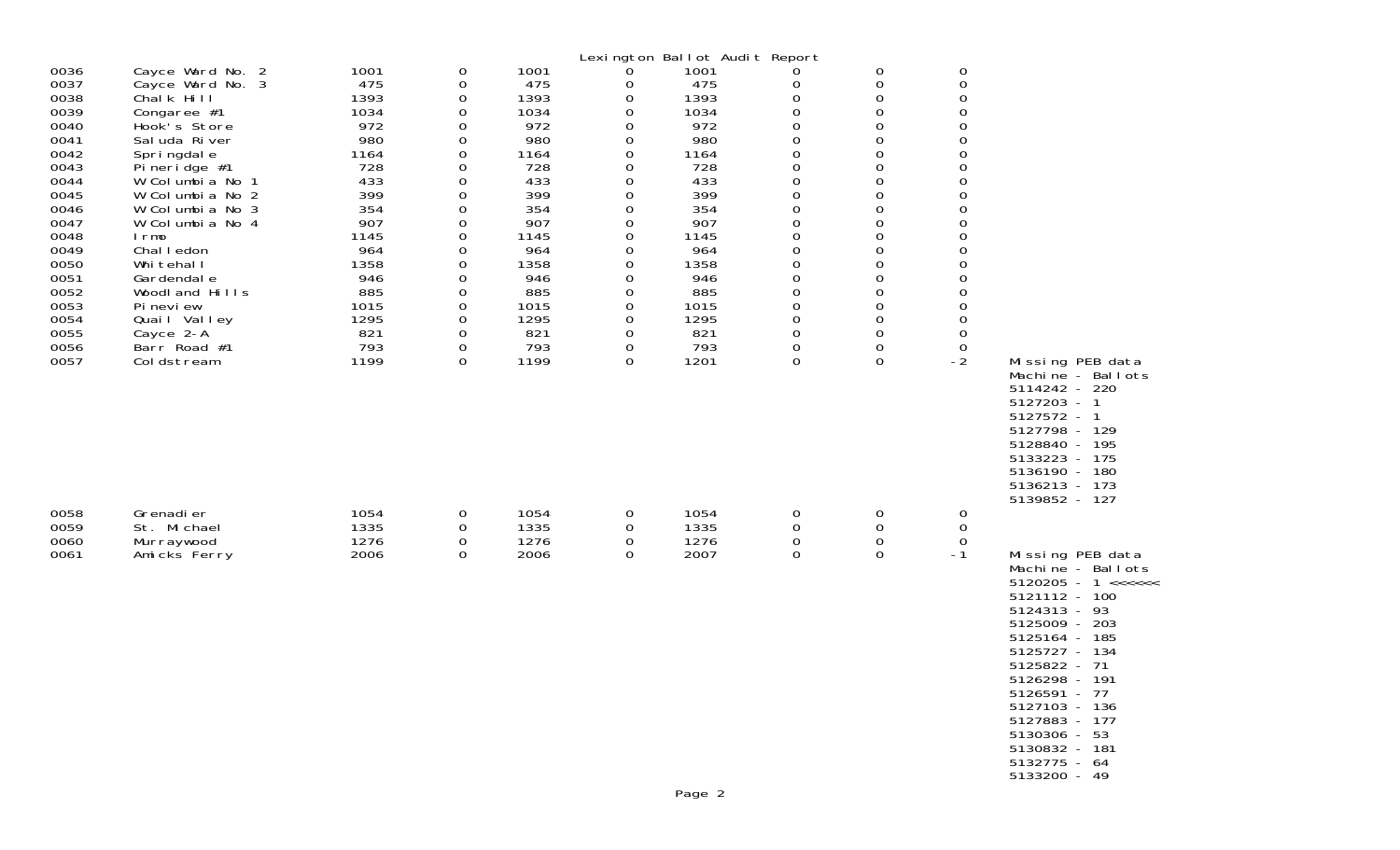|                   |                                          |              |                      |              |                  | Lexington Ballot Audit Report |                |                            |                            | 5135937 - 148                                                                                                                         |
|-------------------|------------------------------------------|--------------|----------------------|--------------|------------------|-------------------------------|----------------|----------------------------|----------------------------|---------------------------------------------------------------------------------------------------------------------------------------|
|                   |                                          |              |                      |              |                  |                               |                |                            |                            | 5136644 - 144                                                                                                                         |
| 0062<br>0063      | Bush River<br>Dutchman Shores            | 982<br>1144  | 0<br>0               | 982<br>1144  | 0<br>0           | 982<br>1144                   | 0<br>0         | 0<br>0                     | 0<br>$\mathsf{O}\xspace$   |                                                                                                                                       |
| 0064              | Pilgrim Church                           | 1464         | 0                    | 1464         | 0                | 1464                          | $\Omega$       | $\Omega$                   | $\mathbf 0$                |                                                                                                                                       |
| 0065              | White Knoll                              | 1094         | 0                    | 1094         | 0                | 1094                          | 0              | 0                          | $\mathbf 0$                |                                                                                                                                       |
| 0066<br>0067      | Fai th Church<br>Kitti Wake              | 1450<br>925  | $\Omega$<br>0        | 1450<br>925  | 0<br>$\Omega$    | 1450<br>967                   | 0<br>$\Omega$  | $\Omega$<br>$\Omega$       | $\Omega$<br>$-42$          | Missing PEB data                                                                                                                      |
|                   |                                          |              |                      |              |                  |                               |                |                            |                            | Machine - Ballots<br>5118921 - 79<br>5119081 - 76<br>5121740 - 176<br>5122788 - 195<br>5123758 - 178<br>5128119 - 56<br>5135873 - 207 |
| 0068              | Provi dence Church                       | 1316         | 0                    | 1316         | 0                | 1316                          | 0              | $\mathbf 0$                | 0                          |                                                                                                                                       |
| 0069<br>0070      | Boiling Springs South<br>Lexi ngton $#3$ | 1315<br>1346 | $\Omega$<br>$\Omega$ | 1315<br>1346 | 0<br>0           | 1315<br>1346                  | 0<br>0         | $\Omega$<br>$\Omega$       | 0<br>$\Omega$              |                                                                                                                                       |
| 0071              | Lexi ngton $#4$                          | 1653         | 0                    | 1653         | 0                | 1653                          | 0              | 0                          | $\mathbf 0$                |                                                                                                                                       |
| 0072              | Mi dway                                  | 682          | 0                    | 682          | 0                | 682                           | 0              | $\mathbf 0$                | $\mathbf 0$                |                                                                                                                                       |
| 0073              | Park Road #1                             | 923<br>460   | 0<br>$\Omega$        | 923<br>460   | 0                | 923<br>460                    | 0<br>$\Omega$  | 0<br>$\Omega$              | 0<br>$\Omega$              |                                                                                                                                       |
| 0074<br>0075      | Springdale South<br>Gaston #2            | 780          | 0                    | 780          | 0<br>0           | 780                           | 0              | 0                          | $\mathbf 0$                |                                                                                                                                       |
| 0076              | Lake Murray #2                           | 1326         | 0                    | 1326         | $\mathbf 0$      | 1326                          | 0              | 0                          | $\mathbf 0$                |                                                                                                                                       |
| 0077              | Congaree $#2$                            | 526          | 0                    | 526          | $\mathbf 0$      | 526                           | 0              | 0                          | 0                          |                                                                                                                                       |
| 0078<br>0079      | St. Davids<br>Mt. Hebron                 | 1525<br>782  | $\Omega$<br>0        | 1525<br>782  | 0<br>$\mathbf 0$ | 1525<br>782                   | 0<br>0         | $\Omega$<br>0              | 0<br>$\mathbf 0$           |                                                                                                                                       |
| 0080              | Sandhi I I                               | 796          | $\Omega$             | 796          | 0                | 796                           | 0              | 0                          | $\mathbf 0$                |                                                                                                                                       |
| 0081              | Edmund $#2$                              | 1612         | $\Omega$             | 1612         | $\Omega$         | 1612                          | 0              | $\Omega$                   | $\Omega$                   |                                                                                                                                       |
| 0082              | Swansea #2                               | 791          | $\Omega$             | 791          | $\Omega$         | 791                           | 0              | $\Omega$                   | $\Omega$                   |                                                                                                                                       |
| 0083<br>0084      | Pelion #2<br>Dreher Island               | 689<br>693   | 0<br>0               | 689<br>693   | 0<br>0           | 689<br>693                    | 0<br>0         | $\mathbf 0$<br>$\mathbf 0$ | $\mathbf 0$<br>$\mathbf 0$ |                                                                                                                                       |
| 0085              | Old Lexington                            | 1472         | $\Omega$             | 1472         | 0                | 1472                          | 0              | $\Omega$                   | $\Omega$                   |                                                                                                                                       |
| 0086              | Li ncreek                                | 1253         | 0                    | 1253         | 0                | 1253                          | 0              | 0                          | $\mathbf 0$                |                                                                                                                                       |
| 0087<br>0088      | CedarCrest                               | 810<br>1351  | 0<br>0               | 810<br>1351  | 0<br>0           | 796<br>1351                   | $\Omega$<br>0  | 14<br>0                    | $\overline{0}$<br>0        |                                                                                                                                       |
| 0089              | <b>Oakwood</b><br>Barr Road #2           | 1048         | $\Omega$             | 1048         | 0                | 1048                          | 0              | 0                          | 0                          |                                                                                                                                       |
| 0090              | Park Road #2                             | 531          | 0                    | 531          | $\mathbf 0$      | 531                           | 0              | 0                          | $\mathbf 0$                |                                                                                                                                       |
| 0091              | Pi neri dge #2                           | 1188         | $\Omega$             | 1188         | 0                | 1188                          | 0              | $\Omega$                   | 0                          |                                                                                                                                       |
| 0092<br>Precincts | Red Bank South #2<br>Total:              | 649<br>93950 | 0<br>$\Omega$        | 649<br>93950 | 0<br>0           | 649<br>93636                  | 0<br>$\Omega$  | 0<br>14                    | 0<br>300                   |                                                                                                                                       |
| 0750              | Absentee                                 | 18716        | 5379                 | 13337        | 0                | 13337                         | 5379           | 0                          | 0                          |                                                                                                                                       |
| 0800<br>0850      | Emergency<br>Failsafe                    | 52<br>266    | 52<br>$\Omega$       | 0<br>266     | 0<br>0           | $\Omega$<br>266               | 52<br>$\Omega$ | 0<br>$\Omega$              | 0<br>$\mathbf 0$           |                                                                                                                                       |
| 0950              | Failsafe Provisional                     | 104          | 104                  | 0            | 0                | 0                             | 104            | 0                          | $\mathbf 0$                |                                                                                                                                       |
|                   | Virtual Precincts Total:                 | 19138        | 5535                 | 13603        | 0                | 13603                         | 5535           | 0                          | $\Omega$                   |                                                                                                                                       |
| Grand Total:      |                                          | 113088       | 5535                 | 107553       | 0                | 107239                        | 5535           | 14                         | 300                        |                                                                                                                                       |

Total number of iVotronic ballots cast containg no votes: 58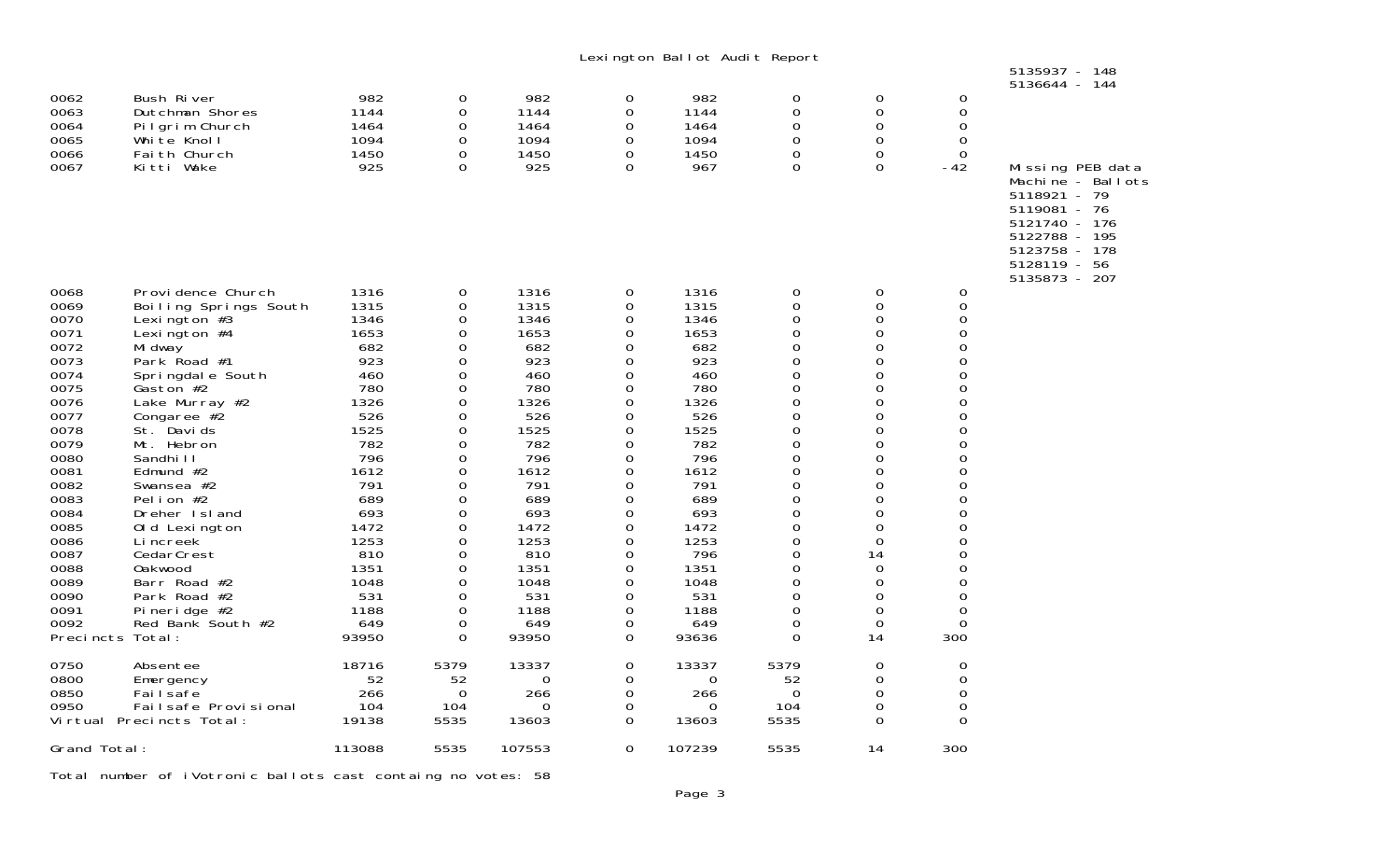NOTE: Any manual entries shown on this report are supported by the Manual Entry log (EL68).

WARNING: This audit indicates that PEB data is missing. Auditor's Comments: PEB Data is missing from three precincts, Amicks Ferry, Coldstream and Kitti Wake.

 In Amicks Ferry, a flash card from machine 5120205 with one vote was included. This vote was cast on 10/24/2012 at 09:12:36 AM. This machine was opened and closed on 10/24/2012. This is a test vote.

 In Coldstrem, flash cards from machines 5127203 and 5127572, each with one vote was included. These votes were cast on 10/23/2012 at 10:44:47 and 10/23/2012 10:49:39 respectively. Both machines were opened and closed on 10/23/2012. These are test votes.

 In Kitti Wake, the poll manager elected to allow some voters to vote on emergency ballots because of the long lines. When one of the commissioners discovered this, they stopped the voting on emergency ballots after 14 ballots were cast. When tabulating the ballots for the precinct, the CEC decided that these were not true emergency ballots and made manual entries to add the votes from these 14 ballots to the precinct. These same 14 ballots were also included in the 52 ballots cast in Emergency. Thus the votes on these 14 ballots were counted twice.

 However, machine 5128119 was not closed and the 56 ballots on it were not counted. 56 - 14 equals the delta of 42 shown for Kitti Wake.

WARNING: This audit indicates that audit data is missing.

Auditor's Comments: The county was unable to read flash cards from all the machines in the following precincts;

Swansea #1: machine 5123405 152 ballots. These are confirmed by the Swansea #1 iVotronic tape.

 Edenwood: machine 5125707 with 193 ballots cast. The county cannot locate the Edenwood iVotronic tape. The missing machine number was determined from the list of machines sent to the precincts maintained by the county.

## Overall Comments:

Note the difference between the EL30A and the EL155/EL152 ballot totals below match the 314 ballots that are not included in the audit data (Manual Entry and Delta) above.

Results changing manual entries were made in the following precincts;

 0067 Kitti Wake on 11/08/2012 after PEB Ballots were loaded 0087 CedarCrest on 11/08/2012 after PEB Ballots were loaded 0750 Absentee on 11/08/2012, 11/09/2012 and 11/15/2012 after PEB and Optical Ballots were loaded 0800 Emergency on 11/09/2012 no Optical Ballots were loaded.

EL30A iVo to EL155 to EL152 Cross Check and Cancelled Ballots.

| EL30A Ivo Ballots          |                                   | EL155 Ballots   EL152 Ballots  <br>--------------+---------------+ |  |
|----------------------------|-----------------------------------|--------------------------------------------------------------------|--|
| 107553<br>Delta from EL30A | 107239<br>314<br>Delta from EL155 | 107239<br>314                                                      |  |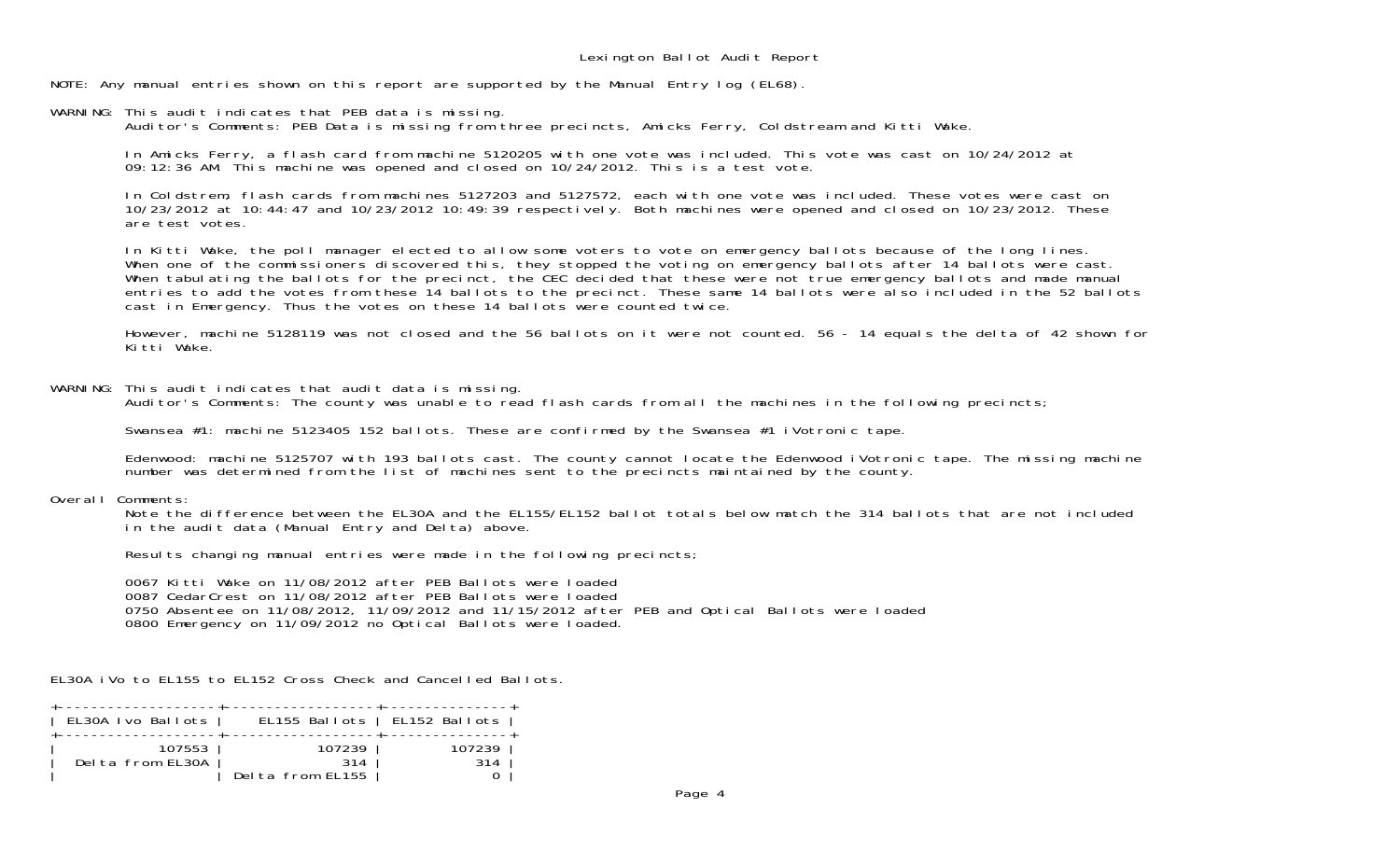| Cast By Voter<br>Cast By Poll Wkr<br>Blank Cast by PW<br>Cancelled Ballots                                             | 107173<br>66<br>299             |                                                                                               |
|------------------------------------------------------------------------------------------------------------------------|---------------------------------|-----------------------------------------------------------------------------------------------|
| Wrong Ballot<br>Voter Left AB<br>Voter Left BB<br>Voter Request<br>Printer Problem<br>Terminal Problem<br>Other Reason | 74<br>11<br>51<br>8<br>68<br>85 | (AB = After ballot selected by poll worker.)<br>(BB = Before ballot selected by poll worker.) |

How to read this report.

This is the ballot level report. It compares the number of ballots cast in the tabulation report, the EL30A with the number of ballots cast in the audit data.

The values read from the EL30A report are reported in four categories; Total, Optical (Opt), iVotronic (iVo) and Flash. None of these values on each line are calculated but parsed from the actual report. The total lines are the calculated sums of the individual precince line values.

The Opt totals are the total number of ballots cast on paper ballots that were scanned into the optical<br>scanner and transferred to the tabulation computer via memory stick or ZipDisk (depending on the type of device, M100 or M650 used to scan the ballots.) Optical totals should exist only in some but not all of the Virtual Precincts at the bottom of the table.

The iVo totals are the results gathered from the PEBs (Personal Electronic Ballot) which are used to open and close an iVotronic voting machine and, after the polls have closed, gather the ballots cast for transmission to the tabulation system.

The Flash totals are the totals that are read from the flash cards in the rare event that the ballotscannot be copied from the machine to the PEB or from the PEB to the tabulating machine.

The values on the Audit side come from the iVotronic audit data that is read from the flash cards as part of the audit process. That process combines the individual machine data into two master audit files, the EL155 Vote image log and the EL152 iVotronic event log. The EL155 contains a record of all the votes cast on a ballot. The vote images indicate the machine 0counting the number of asterisks in a precint we get the number of ballots cast in that precinct. That number should always match the number in the iVo column on the EL30A side of the report.

Optical ballots do not have electonically readable audit files. So if the audit data iVotronic total does not match the EL30A Total value, the auditor is prompted to read the paper report from the optical scanner and enter the total ballots cast into the auditing program.

If the sum of the audit iVotronic and Optical ballots cast still do not match the EL30A total value, then the audit software reads the EL68 Manual Entry log for any changes made in that precinct to either the iVo or Opt totals by the CEC staff. It displays any manual entries to the auditor for inclusion into the totals. If accepted by the auditor these entries are automatically added to the Man column from the Manual Entry log.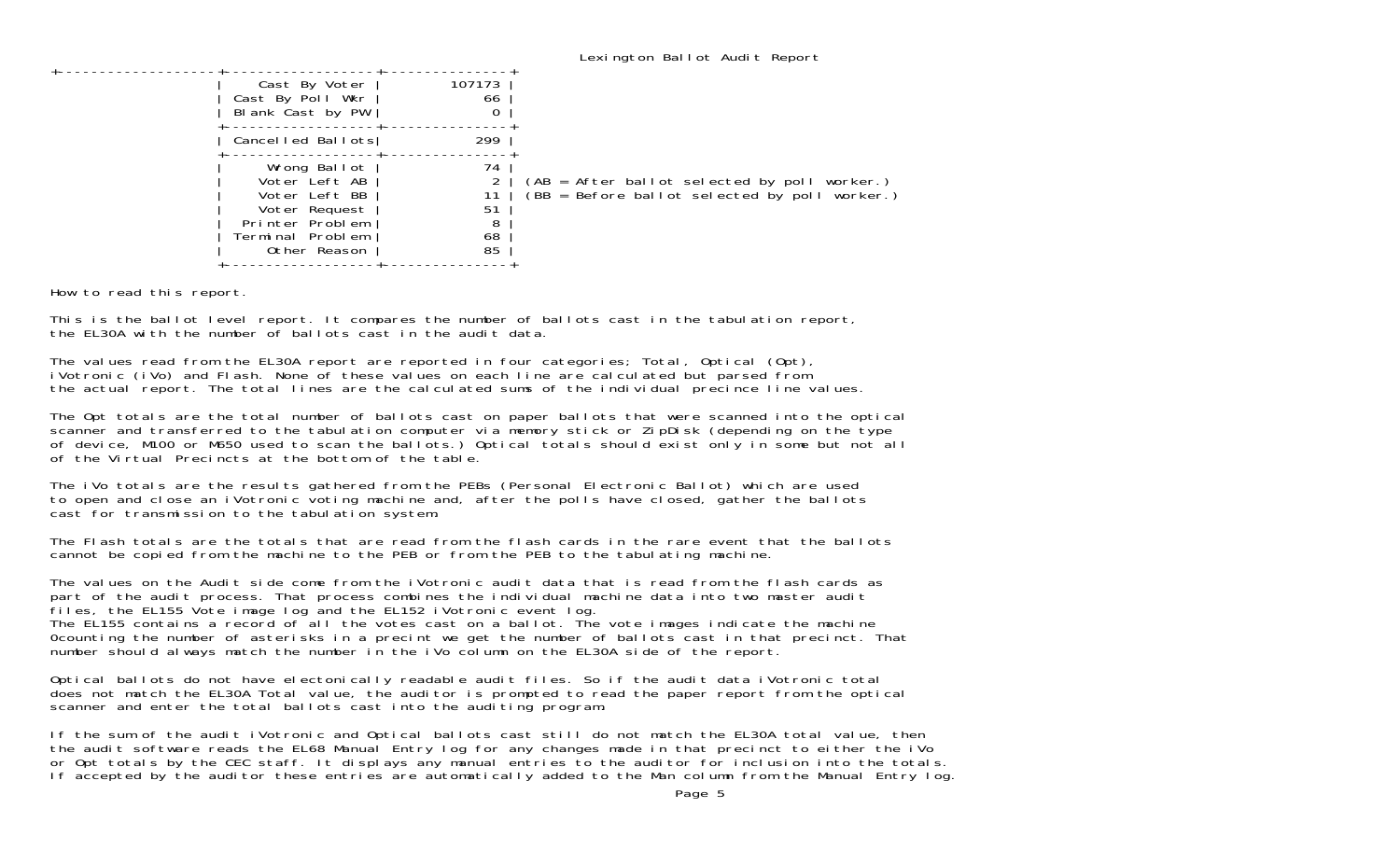## Lexington Ballot Audit Report

Finally, the audit software calculates the Delta value which should be zero unless the sum of the iVo, the Opt and the Man do not match the EL30A Total column. If the Delta is greater than zero then audit data is missing. A comment will be placed on that line in the report indicating missing audit data. If the Delta value is less than zero then there are more ballots in the audit data than there are in the tabulated data and a comment will be placed on that line in the report.

Wherever possible, the audit system will attempt to indicate where the difference is by displaying the iVotronic machine numbers and the number of ballots cast on that machine that exist in the audit data.In the case of missing tabulated data, it might be possible to identify a machine that has the same number of ballots cast as the delta value and that number and ballot count will be highlited with  $a <$  sign. If there is a non zero Delta value there will be an entry by the auditor explaining the variance.

Finally, there is a EL30A iVo to EL155 to EL152 Cross Check and Cancelled Ballots table in the report This table should indicate that the nubmer ballots cast in the EL30A match the numbers in the EL155 and the EL152 report. Then there are some statistics pulled from the EL152 repor that indicate how many ballots were cast by the voter and the number cast by the poll worker. Lastly the number of ballots that were cancelled and the reason they were cancelled. It should be noted that the reason cancelled is chosen from a pull down menu presented to the poll worker when a ballot is cancelled, there is no way to validate the poll worker's choice.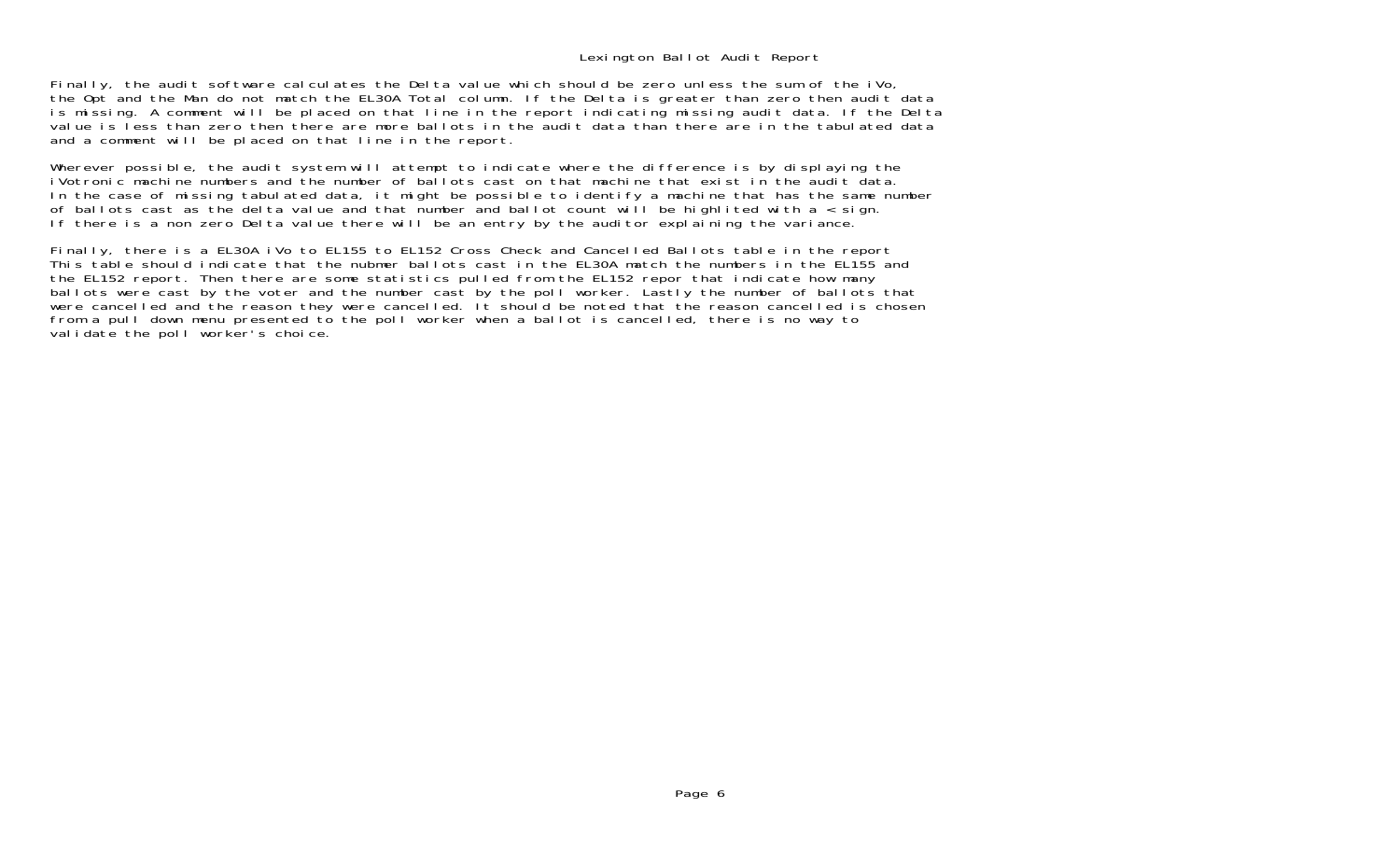Lexington Vote Audit

Lexington Vote Level Audit Report

| Precinct Number / Name                                 |                                    |       |                |               | --EL30A---------------- |               |                | -----Audi t------- |                                 |
|--------------------------------------------------------|------------------------------------|-------|----------------|---------------|-------------------------|---------------|----------------|--------------------|---------------------------------|
| 0ffi ce                                                | Candi date                         | Party | Total          | Optical       | i Vo                    | FI ash        | i Vo           | Del ta             | Comments                        |
| 0001 Batesburg                                         |                                    |       |                |               |                         |               |                |                    |                                 |
| STRAIGHT PARTY                                         | Republ i can                       | (REP) | 104            | 0             | 104                     | 0             | 104            | ∩                  |                                 |
| STRAIGHT PARTY                                         | Li bertari an                      | (LIB) | $\overline{A}$ | 0             | 4                       | $\Omega$      | $\overline{A}$ | ∩                  |                                 |
| STRAIGHT PARTY                                         | Democratic                         | (DEM) | 402            | $\Omega$      | 402                     | $\Omega$      | 402            |                    |                                 |
| STRAIGHT PARTY                                         | Constitution                       | (CON) | 3              | 0             | 3                       | 0             |                |                    |                                 |
| STRAIGHT PARTY                                         | Green                              | (GRN) | $\Omega$       | $\Omega$      | $\Omega$                | $\Omega$      |                |                    | No Audit Data expected or found |
| President and Vice President                           | Mitt Romney                        | (REP) | 503            | $\Omega$      | 503                     | 0             | 503            |                    |                                 |
| President and Vice President                           | Gary Johnson                       | (LIB) | 6              | $\Omega$      | 6                       | 0             | 6              |                    |                                 |
| President and Vice President                           | Barack Obama                       | (DEM) | 667            | $\Omega$      | 667                     | $\Omega$      | 667            | $\Omega$           |                                 |
| President and Vice President                           | Vi rgi I Goode                     | (CON) | 3              | $\Omega$      | 3                       | $\Omega$      |                |                    |                                 |
| President and Vice President                           | Jill <sup>Stein</sup>              | (SRN) | $\overline{2}$ | $\Omega$      | $\overline{2}$          | $\Omega$      | 2              |                    |                                 |
| U.S. House of Rep District 2                           | Joe Wilson                         | (REP) | 630            | $\Omega$      | 630                     | $\Omega$      | 630            |                    |                                 |
| U.S. House of Rep District 2                           | WRITE-IN                           |       | 19             | $\Omega$      | 19                      | $\Omega$      | -19            |                    |                                 |
| State Senate District 23                               | Jake Knotts                        | (REP) | 321            | $\Omega$      | 321                     | $\Omega$      | 321            |                    |                                 |
| State Senate District 23                               | Katrina Shealy                     | (PET) | 449            | $\Omega$      | 449                     | $\Omega$      | 449            |                    |                                 |
| State Senate District 23                               | David R Whetsell                   | (CON) | 43             | 0             | 43                      | $\Omega$      | 43             |                    |                                 |
| State Senate District 23                               | WRITE-IN                           |       | $\overline{4}$ | $\Omega$      | 4                       | $\Omega$      | 4              |                    |                                 |
| State House of Rep District 39                         |                                    | (REP) | 485            | 0             | 485                     | 0             | 485            | ∩                  |                                 |
|                                                        | Ralph Shealy Kennedy<br>Phil Perry | (PET) | 339            | $\Omega$      | 339                     | $\Omega$      | 339            |                    |                                 |
| State House of Rep District 39                         | WRITE-IN                           |       | 5              | $\Omega$      | 5                       | $\Omega$      | 5              | $\Omega$           |                                 |
| State House of Rep District 39<br>Solicitor Circuit 11 | Donald V Myers                     | (REP) | 654            | $\Omega$      | 654                     | $\Omega$      | 654            |                    |                                 |
|                                                        |                                    |       | 10             |               |                         |               |                | ∩                  |                                 |
| Solicitor Circuit 11                                   | WRITE-IN<br>James R Metts          |       |                | 0<br>$\Omega$ | 10                      | 0<br>0        | 10             | ∩                  |                                 |
| Sheri ff                                               |                                    | (REP) | 664            |               | 664                     |               | 664            | ∩                  |                                 |
| Sheri ff                                               | WRITE-IN                           |       | 13<br>485      | 0<br>$\Omega$ | 13                      | 0<br>$\Omega$ | 13<br>485      | $\Omega$           |                                 |
| Clerk of Court                                         | Beth A Carrigg                     | (REP) |                |               | 485                     |               |                | ∩                  |                                 |
| Clerk of Court                                         | Joan Waggoner Guy                  | (DEM) | 595            | $\Omega$      | 595                     | 0             | 595            |                    |                                 |
| Clerk of Court                                         | WRITE-IN                           |       | 4              | $\Omega$      | 4                       | 0             | 4              |                    |                                 |
| Coroner                                                | Harry 0 Harman Jr                  | (REP) | 670            | 0             | 670                     | 0             | 670            | ∩                  |                                 |
| Coroner                                                | WRITE-IN                           |       | 13             | 0             | 13                      | 0             | -13            |                    |                                 |
| Audi tor                                               | Chris Harmon                       | (REP) | 650            | 0             | 650                     | 0             | 650            |                    |                                 |
| Audi tor                                               | WRITE-IN                           |       | 5              | $\Omega$      | 5                       | $\Omega$      | .5             |                    |                                 |
| County Treasurer                                       | Jim Eckstrom                       | (REP) | 651            | 0             | 651                     | 0             | 651            | ∩                  |                                 |
| County Treasurer                                       | WRITE-IN                           |       | 4              | $\Omega$      | 4                       | 0             | 4              | ∩                  |                                 |
| Register of Deeds                                      | Debra M Debbie Gunter              | (REP) | 652            | 0             | 652                     | 0             | 652            |                    |                                 |
| Register of Deeds                                      | WRITE-IN                           |       |                | $\Omega$      |                         | $\Omega$      |                | $\Omega$           |                                 |
| Soil and Water District Commission                     | Brent Weaver                       |       | 599            | 0             | 599                     | 0             | 599            |                    |                                 |
| Soil and Water District Commission                     | WRITE-IN                           |       | 3              | $\Omega$      | 3                       | 0             |                |                    |                                 |
| School Trustee 3                                       | Steve Adams Jr                     |       | 390            | 0             | 390                     | 0             | 390            |                    |                                 |
| School Trustee 3                                       | Craig A Caughman                   |       | 372            | $\Omega$      | 372                     | $\Omega$      | 372            |                    |                                 |
| School Trustee 3                                       | Stacey B Derrick                   |       | 456            | $\Omega$      | 456                     | 0             | 456            |                    |                                 |
| School Trustee 3                                       | Leon Drafts                        |       | 420            | $\Omega$      | 420                     | $\Omega$      | 420            | $\Omega$           |                                 |
| School Trustee 3                                       | Olin E Gambrell III                |       | 278            | $\Omega$      | 278                     | $\Omega$      | 278            |                    |                                 |
| School Trustee 3                                       | Benjie Rikard                      |       | 360            | $\Omega$      | 360                     | $\Omega$      | 360            | ∩                  |                                 |
| School Trustee 3                                       | Craig Adams Shealy                 |       | 259            | $\Omega$      | 259                     | $\Omega$      | 259            | 0                  |                                 |
| School Trustee 3                                       | Amanda Scooter Ballenger Tarbell   |       |                | 162           | $\Omega$                | 162           | 0              | 162                | $\Omega$                        |
| School Trustee 3                                       | WRITE-IN                           |       | 5              | $\Omega$      | 5                       | $\Omega$      | 5              | 0                  |                                 |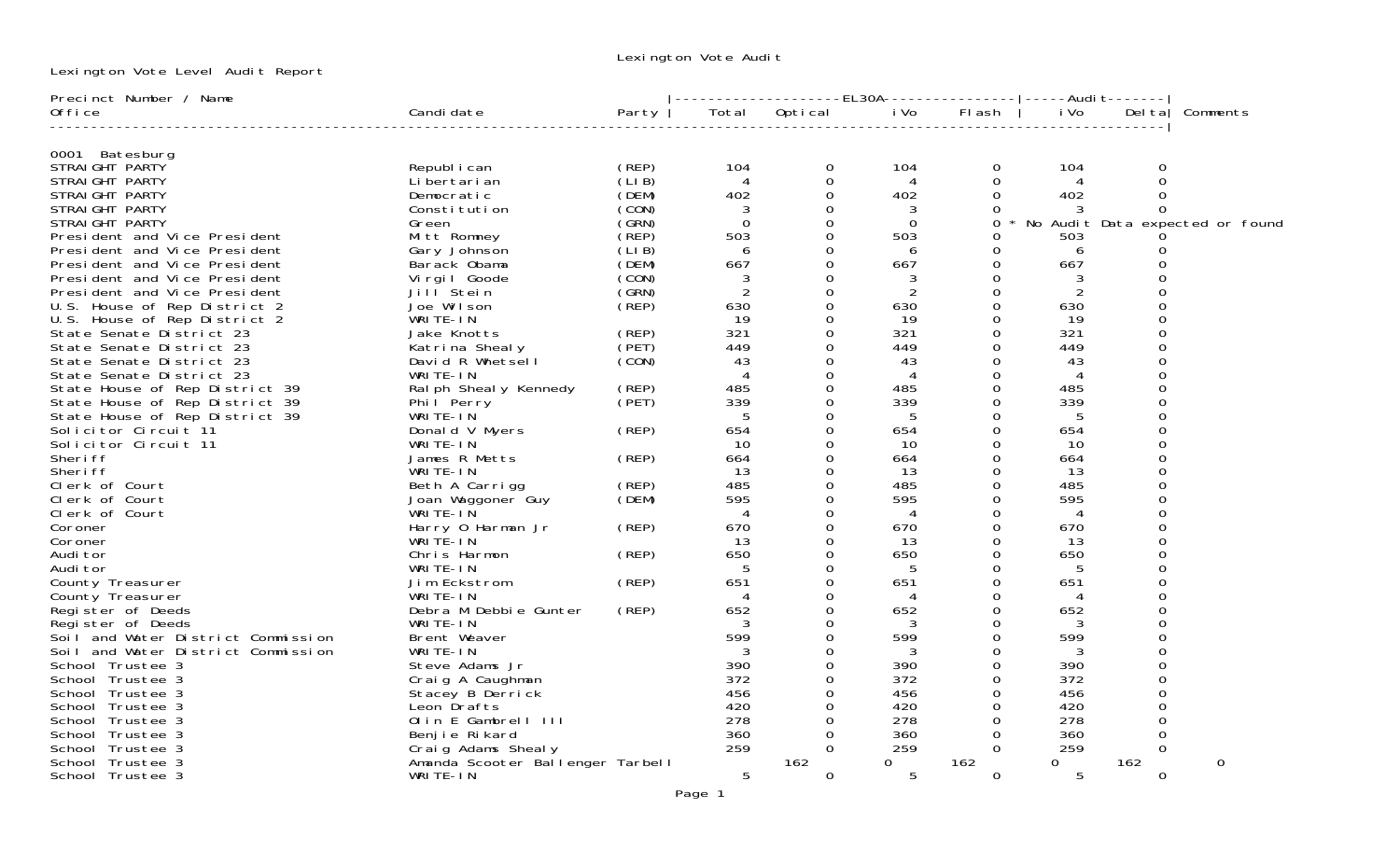|                                    |                                              |       | Lexington Vote Audit     |               |                 |               |              |                                       |   |  |
|------------------------------------|----------------------------------------------|-------|--------------------------|---------------|-----------------|---------------|--------------|---------------------------------------|---|--|
| AMENDMENT 1<br>AMENDMENT 1         | Yes<br>No                                    |       | 563<br>420               | 0<br>$\Omega$ | 563<br>420      | 0<br>$\Omega$ | 563<br>420   | 0<br>$\mathbf 0$                      |   |  |
|                                    |                                              |       |                          |               |                 |               |              |                                       |   |  |
| 0002 Mims<br>STRAIGHT PARTY        | Republ i can                                 | (REP) | 99                       | $\Omega$      | 99              | $\Omega$      | 99           | $\Omega$                              |   |  |
| STRAIGHT PARTY                     | Li bertari an                                | CLIB) | $\mathbf{1}$             | $\Omega$      |                 | $\Omega$      |              | $\Omega$                              |   |  |
| STRAIGHT PARTY                     | Democratic                                   | (DEM) | 59                       |               | 59              |               | 59           | 0                                     |   |  |
| STRAIGHT PARTY                     | Constitution                                 | (CON) | $\Omega$                 | 0             | $\Omega$        | 0             |              | No Audit Data expected or found       |   |  |
| STRAIGHT PARTY                     | Green                                        | (SRN) | $\Omega$                 | $\Omega$      | $\Omega$        |               |              | No Audit Data expected or found       |   |  |
| President and Vice President       | Mitt Romney                                  | (REP) | 417                      | $\Omega$      | 417             | O             | 417          |                                       |   |  |
| President and Vice President       | Gary Johnson                                 | (LIB) | 5                        | $\Omega$      | 5               | 0             | 5            | 0                                     |   |  |
| President and Vice President       | Barack Obama                                 | (DEM) | 167                      | 0             | 167             | 0             | 167          |                                       |   |  |
| President and Vice President       | Virgil Goode                                 | (CON) | 3                        | 0             | 3               | 0             | 3            |                                       |   |  |
| President and Vice President       | Jill Stein                                   | (GRN) | 3                        | 0             | 3               | $\Omega$      | 3            |                                       |   |  |
| U.S. House of Rep District 2       | Joe Wilson                                   | (REP) | 476                      | 0             | 476             | 0             | 476          | $\Omega$                              |   |  |
| U.S. House of Rep District 2       | WRITE-IN                                     |       |                          |               | 9               |               | 9            |                                       |   |  |
| State Senate District 23           | Jake Knotts                                  | (REP) | 254                      | 0             | 254             | 0             | 254          | 0                                     |   |  |
| State Senate District 23           | Katrina Shealy                               | (PET) | 267                      | $\Omega$      | 267             |               | 267          |                                       |   |  |
| State Senate District 23           | David R Whetsell                             | (CON) | 15                       | 0             | 15              | 0             | 15           |                                       |   |  |
| State Senate District 23           | WRITE-IN                                     |       | 3                        | 0             | 3               | $\Omega$      | 3            |                                       |   |  |
| State House of Rep District 39     | Ral ph Sheal y Kennedy                       | (REP) | 319                      | 0             | 319             | $\Omega$      | 319          |                                       |   |  |
| State House of Rep District 39     | Phil Perry                                   | (PET) | 220                      | 0             | 220             | $\Omega$      | 220          |                                       |   |  |
| State House of Rep District 39     | WRITE-IN                                     |       | 2                        | 0             | 2               |               | 2            |                                       |   |  |
| Solicitor Circuit 11               | Donald V Myers                               | (REP) | 481                      | 0             | 481             | 0             | 481          |                                       |   |  |
| Solicitor Circuit 11               | WRITE-IN                                     |       | $\boldsymbol{\varDelta}$ | 0             | 4               |               | 4            |                                       |   |  |
| Sheri ff                           | James R Metts                                | (REP) | 449                      | $\Omega$      | 449             |               | 449          |                                       |   |  |
| Sheri ff                           | WRITE-IN                                     |       | 16                       | $\Omega$      | 16              |               | 16           |                                       |   |  |
| Clerk of Court                     | Beth A Carrigg                               | (REP) | 418                      | 0             | 418             | $\Omega$      | 418          |                                       |   |  |
| Clerk of Court                     | Joan Waggoner Guy                            | (DEM) | 142                      | $\Omega$      | 142             | 0             | 142          |                                       |   |  |
| Clerk of Court                     | WRITE-IN                                     |       | $\Omega$                 | 0             | $\Omega$        | 0             |              | No Audit Data expected or found       |   |  |
| Coroner                            | Harry 0 Harman Jr                            | (REP) | 481                      | 0             | 481             | 0             | 481          |                                       |   |  |
| Coroner                            | WRITE-IN                                     |       |                          |               | -7              | 0             | 7            |                                       |   |  |
| Audi tor                           | Chris Harmon                                 | (REP) | 478                      | 0             | 478             | 0             | 478          |                                       |   |  |
| Audi tor                           | WRITE-IN                                     |       |                          | $\Omega$      |                 |               |              |                                       |   |  |
| County Treasurer                   | Jim Eckstrom                                 | (REP) | 482                      | $\Omega$      | 482             |               | 482          |                                       |   |  |
| County Treasurer                   | WRITE-IN                                     |       | 2                        | $\Omega$      | 2               |               | 2            |                                       |   |  |
| Register of Deeds                  | Debra M Debbie Gunter                        | (REP) | 480                      |               | 480             |               | 480          |                                       |   |  |
| Register of Deeds                  | WRITE-IN                                     |       |                          | 0             |                 |               |              |                                       |   |  |
| Soil and Water District Commission | Brent Weaver                                 |       | 407                      |               | 407             |               | 407          |                                       |   |  |
| Soil and Water District Commission | WRITE-IN                                     |       | 2                        | 0             | 2               | 0             | 2            |                                       |   |  |
| School Trustee 3                   | Steve Adams Jr                               |       | 131                      |               | 131             |               | 131          |                                       |   |  |
| School Trustee 3                   | Craig A Caughman                             |       | 258                      | 0             | 258             |               | 258          |                                       |   |  |
| School Trustee 3                   | Stacey B Derrick                             |       | 289                      |               | 289             |               | 289          |                                       |   |  |
| School Trustee 3                   | Leon Drafts                                  |       | 181                      | $\Omega$      | 181             |               | 181          |                                       |   |  |
| School Trustee 3                   | Olin E Gambrell III                          |       | 203                      |               | 203             |               | 203          |                                       |   |  |
| School Trustee 3                   | Benjie Rikard                                |       | 268                      | 0             | 268             | $\Omega$      | 268          | ∩                                     |   |  |
| School Trustee 3                   | Craig Adams Shealy                           |       | 189                      | 0<br>84       | 189<br>$\Omega$ | 84            | 189          |                                       |   |  |
| School Trustee 3                   | Amanda Scooter Ballenger Tarbell<br>WRITE-IN |       | -0                       |               | $\Omega$        | $\mathbf{0}$  | 0<br>$\star$ | 84<br>No Audit Data expected or found | 0 |  |
| School Trustee 3<br>AMENDMENT 1    | <b>Yes</b>                                   |       | 296                      | 0<br>0        | 296             | 0             | 296          |                                       |   |  |
| AMENDMENT 1                        | No                                           |       | 263                      | 0             | 263             | 0             | 263          | 0                                     |   |  |
|                                    |                                              |       |                          |               |                 |               |              |                                       |   |  |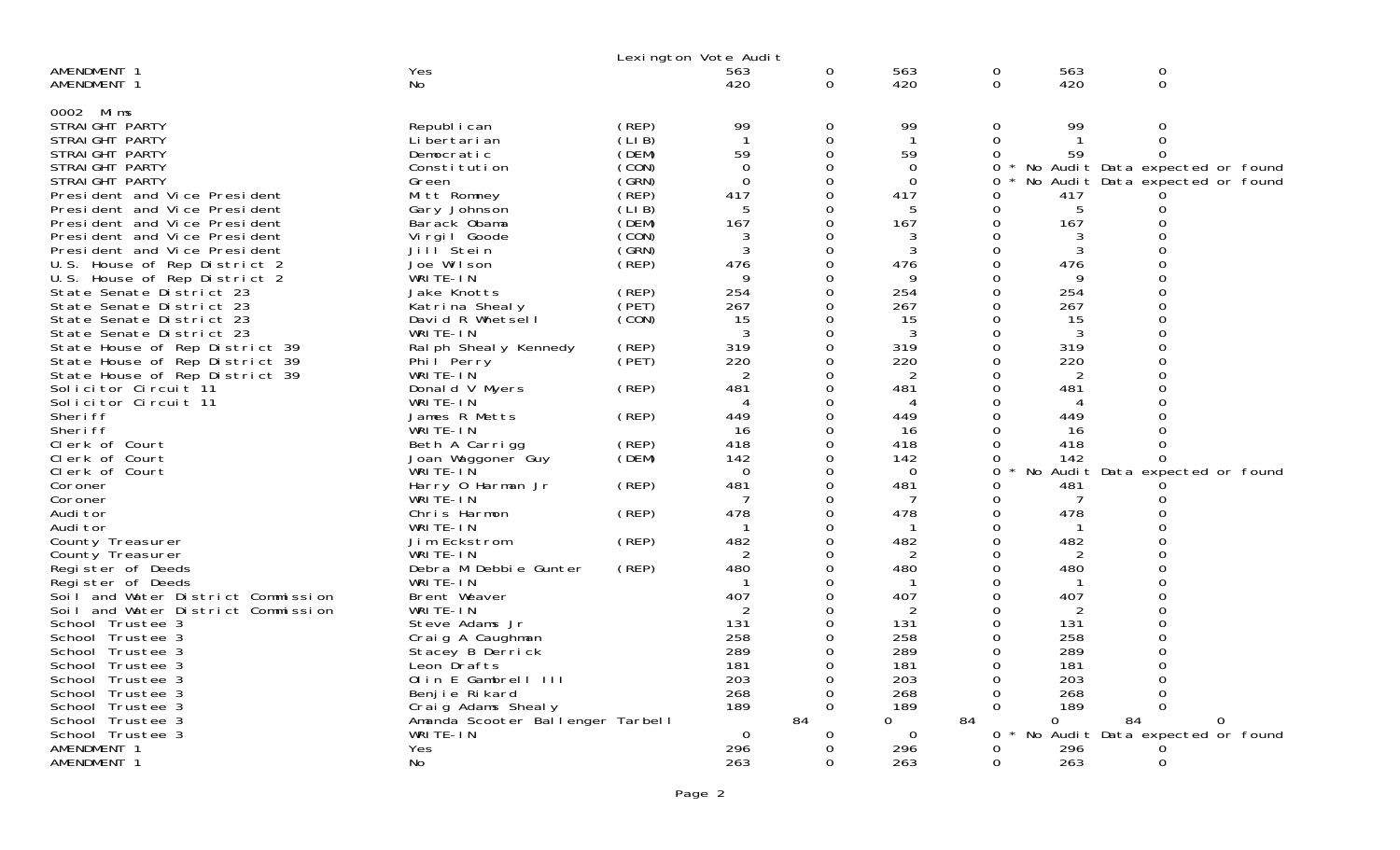Lexington Vote Audit

| 0003 Lake Murray #1                |                             |        |                          |          |                |          |      |                                 |  |
|------------------------------------|-----------------------------|--------|--------------------------|----------|----------------|----------|------|---------------------------------|--|
| STRAIGHT PARTY                     | Republ i can                | (REP)  | 233                      | 0        | 233            | 0        | 233  | 0                               |  |
| STRAIGHT PARTY                     | Li bertari an               | (LIB)  |                          | $\Omega$ |                | $\Omega$ |      | $\Omega$                        |  |
| STRAIGHT PARTY                     | Democratic                  | (DEM)  | 36                       | 0        | 36             | 0        | 36   | $\Omega$                        |  |
| STRAIGHT PARTY                     | Constitution                | (CON)  | $\mathbf{1}$             | 0        | $\overline{1}$ | 0        |      |                                 |  |
| STRAIGHT PARTY                     | Green                       | (GRN)  | $\Omega$                 | $\Omega$ | $\Omega$       | 0        |      | No Audit Data expected or found |  |
|                                    |                             | (REP)  | 996                      | $\Omega$ | 996            | 0        | 996  |                                 |  |
| President and Vice President       | Mitt Romney                 |        |                          | 0        |                |          |      |                                 |  |
| President and Vice President       | Gary Johnson                | (LI B) | 9                        |          | 9              | $\Omega$ | 9    | 0                               |  |
| President and Vice President       | Barack Obama                | (DEM)  | 161                      | 0        | 161            | 0        | 161  | 0                               |  |
| President and Vice President       | Vi rgi I Goode              | (CON)  | $\Omega$                 | $\Omega$ | 0              | $\Omega$ |      | No Audit Data expected or found |  |
| President and Vice President       | Jill Stein                  | (SRN)  | $\overline{2}$           | $\Omega$ | 2              | $\Omega$ |      |                                 |  |
| U.S. House of Rep District 2       | Joe Wilson                  | (REP)  | 1033                     | $\Omega$ | 1033           | 0        | 1033 | Ω                               |  |
| U.S. House of Rep District 2       | WRITE-IN                    |        | 21                       | $\Omega$ | 21             | $\Omega$ | 21   | $\Omega$                        |  |
| State Senate District 18           | Ronnie Cromer               | (REP)  | 1019                     | 0        | 1019           | 0        | 1019 | $\Omega$                        |  |
| State Senate District 18           | WRITE-IN                    |        | 11                       | $\Omega$ | -11            | $\Omega$ | 11   | $\Omega$                        |  |
| State House of Rep District 87     | Todd Atwater                | (REP)  | 1019                     | 0        | 1019           | 0        | 1019 | $\Omega$                        |  |
| State House of Rep District 87     | WRITE-IN                    |        | 8                        | 0        | 8              | 0        | 8    | $\Omega$                        |  |
| Solicitor Circuit 11               | Donald V Myers              | (REP)  | 994                      | 0        | 994            | 0        | 994  | $\Omega$                        |  |
| Solicitor Circuit 11               | WRITE-IN                    |        | 13                       | $\Omega$ | 13             | $\Omega$ | 13   | $\Omega$                        |  |
| Sheri ff                           | James R Metts               | (REP)  | 995                      | 0        | 995            | 0        | 995  | $\Omega$                        |  |
| Sheri ff                           | WRITE-IN                    |        | 18                       | $\Omega$ | 18             | 0        | 18   | $\Omega$                        |  |
|                                    |                             | (REP)  | 872                      | 0        | 872            | $\Omega$ | 872  | $\Omega$                        |  |
| Clerk of Court                     | Beth A Carrigg              |        |                          |          |                |          |      |                                 |  |
| Clerk of Court                     | Joan Waggoner Guy           | (DEM)  | 197                      | 0        | 197            | 0        | 197  | $\Omega$                        |  |
| Clerk of Court                     | WRITE-IN                    |        | 32                       | 0        | 32             | 0        | 32   | $\Omega$                        |  |
| Coroner                            | Harry 0 Harman Jr           | (REP)  | 1026                     | 0        | 1026           | 0        | 1026 | 0                               |  |
| Coroner                            | WRITÉ-IN                    |        | 5                        | $\Omega$ | 5              | 0        | 5    | $\Omega$                        |  |
| Audi tor                           | Chris Harmon                | (REP)  | 1011                     | $\Omega$ | 1011           | 0        | 1011 | $\Omega$                        |  |
| Audi tor                           | WRITE-IN                    |        | 3                        | $\Omega$ | 3              | $\Omega$ | 3    | $\Omega$                        |  |
| County Treasurer                   | Jim Eckstrom                | (REP)  | 1010                     | $\Omega$ | 1010           | 0        | 1010 | $\Omega$                        |  |
| County Treasurer                   | WRITE-IN                    |        | 4                        | 0        | 4              | 0        | 4    | $\Omega$                        |  |
| Register of Deeds                  | Debra M Debbie Gunter       | (REP)  | 1006                     | 0        | 1006           | $\Omega$ | 1006 | $\Omega$                        |  |
| Register of Deeds                  | WRITE-IN                    |        | $\boldsymbol{\varDelta}$ | O        | 4              | $\Omega$ | 4    | $\Omega$                        |  |
| County Council District 3          | Kent Collins                | (REP)  | 410                      | 0        | 410            | 0        | 410  | $\Omega$                        |  |
| County Council District 3          | Scott Adams                 | (PET)  | 140                      | 0        | 140            | 0        | 140  | 0                               |  |
| County Council District 3          | Wes Howard                  | (PET)  | 53                       | $\Omega$ | 53             | 0        | 53   | $\Omega$                        |  |
| County Council District 3          | Darrell Hudson              | (PET)  | 393                      | $\Omega$ | 393            | $\Omega$ | 393  | $\Omega$                        |  |
| County Council District 3          |                             | (PET)  | 90                       | $\Omega$ | 90             | 0        | 90   | $\Omega$                        |  |
| County Council District 3          | Anthony Keisler<br>WRITE-IN |        | 4                        | $\Omega$ | 4              | 0        | 4    | $\Omega$                        |  |
| Soil and Water District Commission | Brent Weaver                |        | 870                      | 0        | 870            | $\Omega$ | 870  | $\Omega$                        |  |
| Soil and Water District Commission | WRITE-IN                    |        | 5                        | 0        | 5              | $\Omega$ | 5    | $\Omega$                        |  |
|                                    |                             |        |                          | 0        |                |          |      | $\Omega$                        |  |
| School Trustee 1                   | Janet Ballard Frazier       |        | 256                      |          | 256            | 0        | 256  | $\Omega$                        |  |
| School Trustee 1                   | Rutu Bhonsle                |        | 204                      | $\Omega$ | 204            | $\Omega$ | 204  |                                 |  |
| School Trustee 1                   | Toyeka Campbell             |        | 39                       | 0        | 39             | 0        | 39   | 0                               |  |
| School Trustee 1                   | Anthony Feraci              |        | 92                       | $\Omega$ | 92             | $\Omega$ | 92   | $\Omega$                        |  |
| School Trustee 1                   | Jean N Haggard              |        | 379                      | $\Omega$ | 379            | $\Omega$ | 379  | $\Omega$                        |  |
| School Trustee 1                   | Edwin Harmon                |        | 409                      | 0        | 409            | 0        | 409  | $\Omega$                        |  |
| School Trustee 1                   | Deborah Kelderman           |        | 126                      | $\Omega$ | 126            | $\Omega$ | 126  | $\Omega$                        |  |
| School Trustee 1                   | Hazel Porth Duell           |        | 305                      | 0        | 305            | 0        | 305  | $\Omega$                        |  |
| School Trustee 1                   | Brent M Powers              |        | 436                      | $\Omega$ | 436            | 0        | 436  | $\Omega$                        |  |
| School Trustee 1                   | Cindy Smith                 |        | 446                      | 0        | 446            | 0        | 446  | 0                               |  |
| School Trustee 1                   | Rhonda Wannamaker Gunter    |        | 166                      | $\Omega$ | 166            | 0        | 166  | 0                               |  |
| School Trustee 1                   | Ted Zee                     |        | 276                      | $\Omega$ | 276            | $\Omega$ | 276  | $\Omega$                        |  |
|                                    |                             |        |                          |          |                |          |      |                                 |  |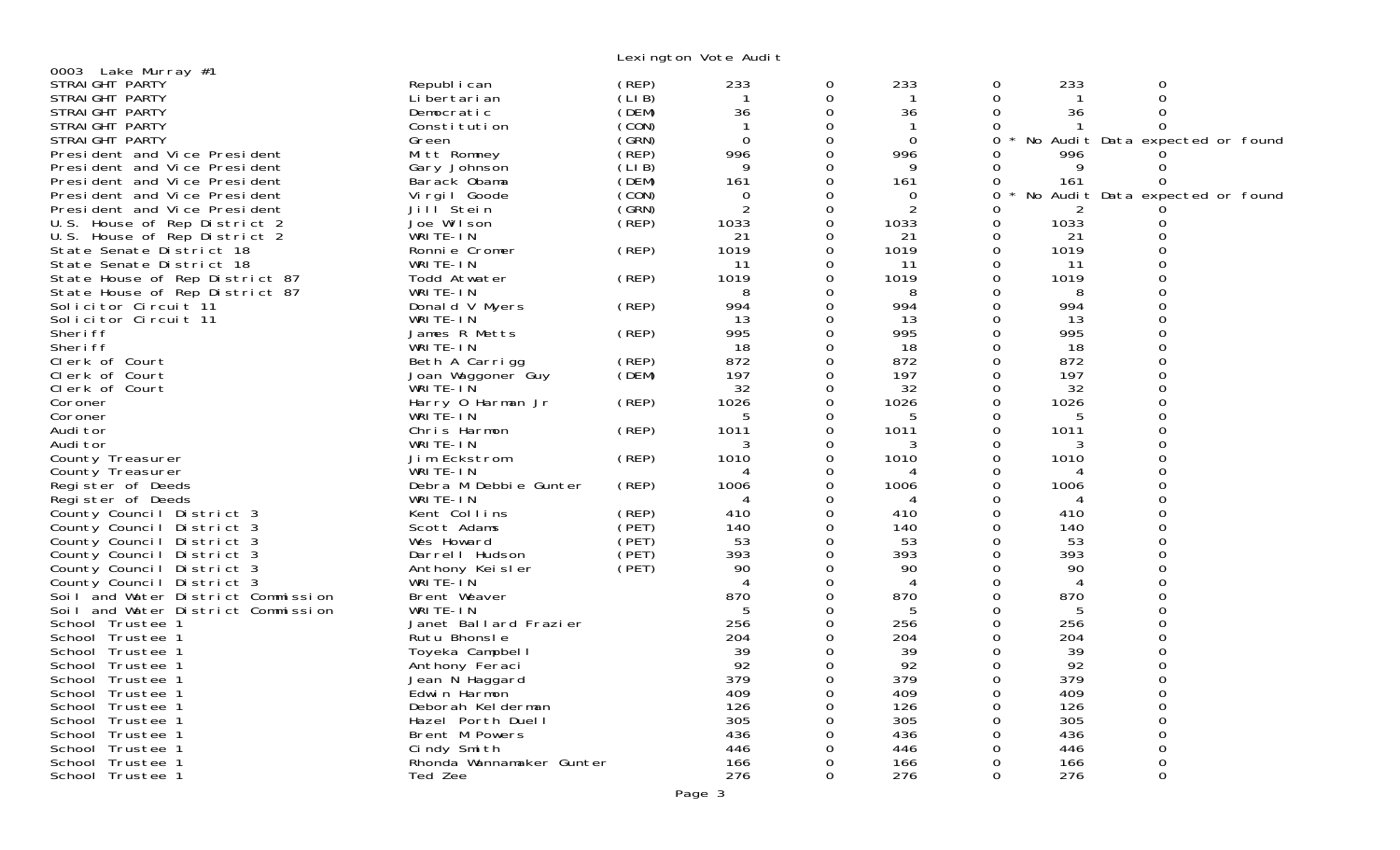|                                    |                       |        | Lexington Vote Audit |          |      |          |      |          |
|------------------------------------|-----------------------|--------|----------------------|----------|------|----------|------|----------|
| School Trustee 1                   | WRITE-IN              |        | 18                   | 0        | 18   | 0        | 18   | 0        |
| AMENDMENT 1                        | Yes                   |        | 631                  | 0        | 631  | 0        | 631  | 0        |
| AMENDMENT 1                        | No.                   |        | 520                  | 0        | 520  | 0        | 520  | 0        |
|                                    |                       |        |                      |          |      |          |      |          |
| Mount Horeb<br>0004                |                       |        |                      |          |      |          |      |          |
| STRAIGHT PARTY                     | Republ i can          | (REP)  | 207                  | 0        | 207  | 0        | 207  | 0        |
| STRAIGHT PARTY                     | Li bertari an         | (LI B) |                      | 0        | -1   | 0        |      |          |
| STRAIGHT PARTY                     | Democratic            | (DEM)  | 40                   | 0        | 40   | 0        | 40   | O        |
| STRAIGHT PARTY                     | Constitution          | (CON)  |                      | 0        |      | 0        |      | 0        |
| STRAIGHT PARTY                     | Green                 | (GRN)  |                      | 0        | -1   | 0        | -1   | 0        |
| President and Vice President       | Mitt Romney           | (REP)  | 928                  | $\Omega$ | 928  | 0        | 928  | $\Omega$ |
| President and Vice President       | Gary Johnson          | (LIB)  | 14                   | $\Omega$ | 14   | 0        | 14   | 0        |
| President and Vice President       | Barack Obama          | (DEM)  | 205                  | 0        | 205  | 0        | 205  | 0        |
| President and Vice President       | Vi rgi I Goode        | (CON)  |                      | 0        |      | 0        |      | $\Omega$ |
| President and Vice President       | Jill <sup>Stein</sup> | (GRN)  | 3                    | 0        | 3    | 0        | 3    |          |
| U.S. House of Rep District 2       | Joe Wilson            | (REP)  | 986                  | 0        | 986  | 0        | 986  |          |
| U.S. House of Rep District 2       | WRITE-IN              |        | 24                   | $\Omega$ | 24   | 0        | 24   | O        |
| State Senate District 18           | Ronnie Cromer         | (REP)  | 1001                 | $\Omega$ | 1001 | 0        | 1001 | 0        |
| State Senate District 18           | WRITE-IN              |        | 13                   | 0        | 13   | 0        | 13   |          |
| State House of Rep District 87     | Todd Atwater          | (REP)  | 1007                 | $\Omega$ | 1007 | 0        | 1007 | O        |
| State House of Rep District 87     | WRITE-IN              |        | 10                   | 0        | 10   | 0        | 10   |          |
| Solicitor Circuit 11               | Donald V Myers        | (REP)  | 945                  | 0        | 945  | 0        | 945  | 0        |
| Solicitor Circuit 11               | WRITE-IN              |        | 13                   | $\Omega$ | 13   | 0        | 13   | O        |
| Sheri ff                           | James R Metts         | (REP)  | 953                  | 0        | 953  | 0        | 953  | 0        |
| Sheri ff                           | WRITE-IN              |        | 19                   | 0        | 19   | 0        | 19   | 0        |
| Clerk of Court                     | Beth A Carrigg        | (REP)  | 835                  | 0        | 835  | 0        | 835  | O        |
| Clerk of Court                     | Joan Waggoner Guy     | (DEM)  | 208                  | 0        | 208  | 0        | 208  |          |
| Clerk of Court                     | WRITE-IN              |        | 33                   | 0        | 33   | 0        | 33   | 0        |
| Coroner                            | Harry 0 Harman Jr     | (REP)  | 1001                 | 0        | 1001 | 0        | 1001 | O        |
| Coroner                            | WRITE-IN              |        | 8                    | $\Omega$ | 8    | 0        | 8    |          |
| Audi tor                           | Chris Harmon          | (REP)  | 991                  | 0        | 991  | 0        | 991  | 0        |
| Audi tor                           | WRITE-IN              |        | 6                    | 0        | 6    | 0        | 6    | 0        |
| County Treasurer                   | Jim Eckstrom          | (REP)  | 986                  | 0        | 986  | 0        | 986  | 0        |
| County Treasurer                   | WRITE-IN              |        | 5                    | 0        | 5    | 0        | 5    | 0        |
| Register of Deeds                  | Debra M Debbie Gunter | (REP)  | 994                  | 0        | 994  | 0        | 994  | O        |
| Register of Deeds                  | WRITE-IN              |        | 5                    | 0        | 5    | 0        | 5    | 0        |
| County Council District 3          | Kent Collins          | (REP)  | 355                  | 0        | 355  | 0        | 355  | O        |
| County Council District 3          | Scott Adams           | (PET)  | 239                  | $\Omega$ | 239  | 0        | 239  | 0        |
| County Council District 3          | Wes Howard            | (PET)  | 47                   | 0        | 47   | $\Omega$ | 47   |          |
| County Council District 3          | Darrel I Hudson       | (PET)  | 381                  | 0        | 381  | 0        | 381  |          |
| County Council District 3          | Anthony Keisler       | (PET)  | 52                   | $\Omega$ | 52   | 0        | 52   | 0        |
| County Council District 3          | WRITE-IN              |        | 3                    | 0        | 3    | 0        | 3    |          |
| Soil and Water District Commission | Brent Weaver          |        | 857                  | 0        | 857  | 0        | 857  | 0        |
| Soil and Water District Commission | WRITE-IN              |        | 6                    | 0        | 6    | 0        | 6    | 0        |
| School Trustee 1                   | Janet Ballard Frazier |        | 236                  | 0        | 236  | 0        | 236  |          |
| School Trustee 1                   | Rutu Bhonsle          |        | 218                  | 0        | 218  | 0        | 218  | 0        |
| School Trustee 1                   | Toyeka Campbell       |        | 35                   | 0        | 35   | 0        | 35   | 0        |
| School Trustee 1                   | Anthony Feraci        |        | 73                   | 0        | 73   | 0        | 73   | 0        |
| School Trustee 1                   | Jean N Haggard        |        | 422                  | 0        | 422  | 0        | 422  | 0        |
| School Trustee 1                   | Edwin Harmon          |        | 399                  | 0        | 399  | 0        | 399  | 0        |
| School Trustee 1                   | Deborah Kelderman     |        | 134                  | 0        | 134  | 0        | 134  | 0        |
| School Trustee 1                   | Hazel Porth Duell     |        | 191                  | 0        | 191  | 0        | 191  | 0        |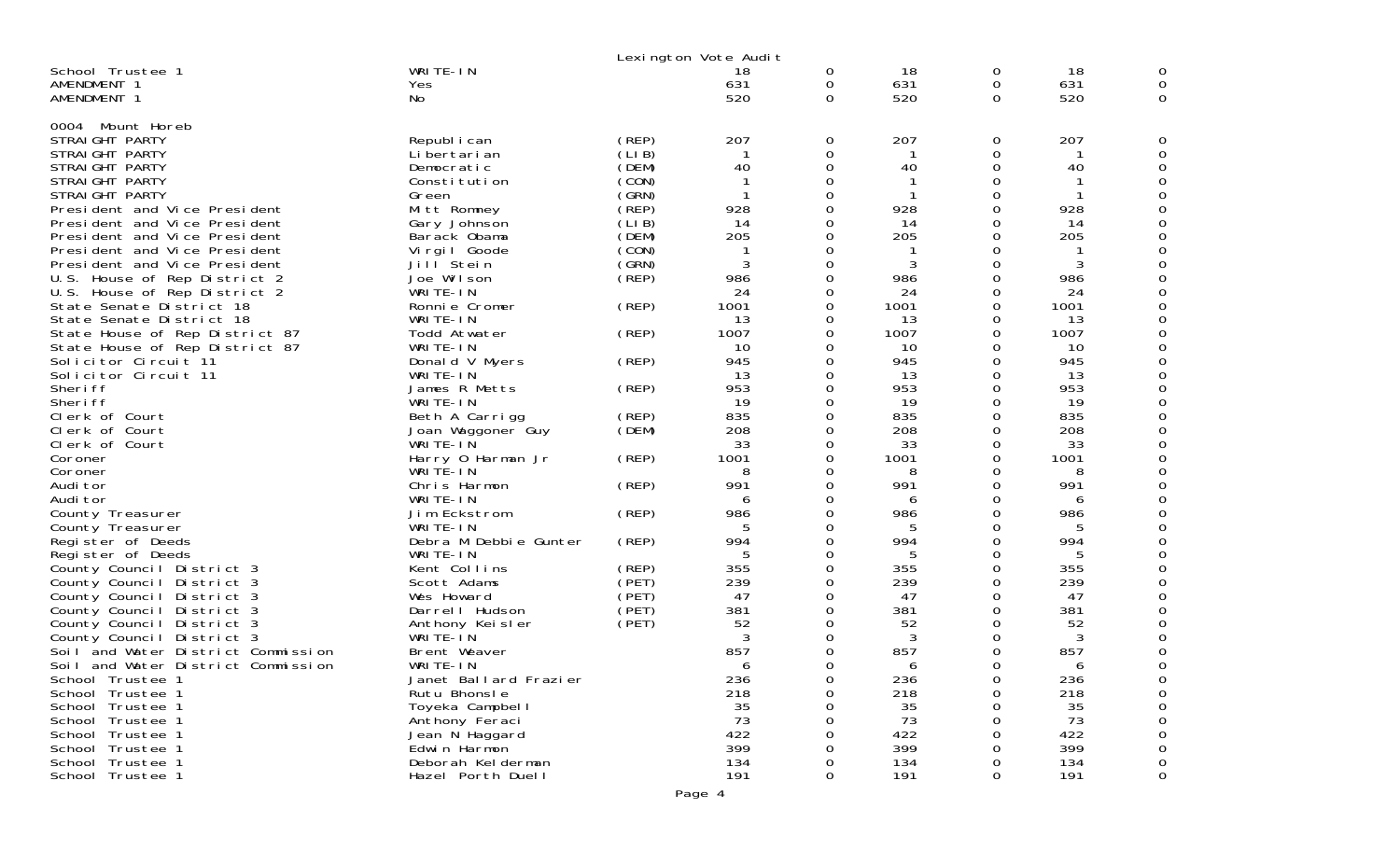|                                                                                                                                                                                                                                                                                                                                                                                                                                                                                                                                                                                                                                                                                                                                                                                                                                                                                                                                                                                                                                                                           |                                                                                                                                                                                                                                                                                                                                                                                                                                                                                                                                                                                                                                                                      | Lexington Vote Audit                                                                                                                                                                                                           |                                                                                                                                                                                                                                       |                                                                                                                                                                                                                                                                 |                                                                                                                                                                                                                                      |                                                                                                                                                                                                                              |                                                                                                                                                                                                                                      |                                                                                                                                                                                                                |
|---------------------------------------------------------------------------------------------------------------------------------------------------------------------------------------------------------------------------------------------------------------------------------------------------------------------------------------------------------------------------------------------------------------------------------------------------------------------------------------------------------------------------------------------------------------------------------------------------------------------------------------------------------------------------------------------------------------------------------------------------------------------------------------------------------------------------------------------------------------------------------------------------------------------------------------------------------------------------------------------------------------------------------------------------------------------------|----------------------------------------------------------------------------------------------------------------------------------------------------------------------------------------------------------------------------------------------------------------------------------------------------------------------------------------------------------------------------------------------------------------------------------------------------------------------------------------------------------------------------------------------------------------------------------------------------------------------------------------------------------------------|--------------------------------------------------------------------------------------------------------------------------------------------------------------------------------------------------------------------------------|---------------------------------------------------------------------------------------------------------------------------------------------------------------------------------------------------------------------------------------|-----------------------------------------------------------------------------------------------------------------------------------------------------------------------------------------------------------------------------------------------------------------|--------------------------------------------------------------------------------------------------------------------------------------------------------------------------------------------------------------------------------------|------------------------------------------------------------------------------------------------------------------------------------------------------------------------------------------------------------------------------|--------------------------------------------------------------------------------------------------------------------------------------------------------------------------------------------------------------------------------------|----------------------------------------------------------------------------------------------------------------------------------------------------------------------------------------------------------------|
| School Trustee 1<br>School Trustee 1<br>School Trustee 1<br>School Trustee 1<br>School Trustee 1<br>AMENDMENT 1<br>AMENDMENT 1                                                                                                                                                                                                                                                                                                                                                                                                                                                                                                                                                                                                                                                                                                                                                                                                                                                                                                                                            | Brent M Powers<br>Cindy Smith<br>Rhonda Wannamaker Gunter<br>Ted Zee<br>WRITE-IN<br>Yes<br>No                                                                                                                                                                                                                                                                                                                                                                                                                                                                                                                                                                        |                                                                                                                                                                                                                                | 458<br>564<br>130<br>204<br>8<br>708<br>420                                                                                                                                                                                           | 0<br>0<br>O<br>0<br>O<br>0<br>0                                                                                                                                                                                                                                 | 458<br>564<br>130<br>204<br>8<br>708<br>420                                                                                                                                                                                          | 0<br>0<br>0<br>0<br>0<br>0<br>0                                                                                                                                                                                              | 458<br>564<br>130<br>204<br>8<br>708<br>420                                                                                                                                                                                          | 0<br>0<br>0<br>0<br>0<br>0<br>0                                                                                                                                                                                |
| Old Barnwell Rd<br>0005<br>STRAIGHT PARTY<br>STRAIGHT PARTY<br>STRAIGHT PARTY<br>STRAIGHT PARTY<br>STRAIGHT PARTY<br>President and Vice President<br>President and Vice President<br>President and Vice President<br>President and Vice President<br>President and Vice President<br>U.S. House of Rep District 2<br>U.S. House of Rep District 2<br>State Senate District 23<br>State Senate District 23<br>State Senate District 23<br>State Senate District 23<br>State House of Rep District 88<br>State House of Rep District 88<br>State House of Rep District 89<br>State House of Rep District 89<br>Solicitor Circuit 11<br>Solicitor Circuit 11<br>Sheri ff<br>Sheri ff<br>Clerk of Court<br>Clerk of Court<br>Clerk of Court<br>Coroner<br>Coroner<br>Audi tor<br>Audi tor<br>County Treasurer<br>County Treasurer<br>Register of Deeds<br>Register of Deeds<br>County Council District 4<br>County Council District 4<br>Soil and Water District Commission<br>Soil and Water District Commission<br>School Trustee 1<br>School Trustee 1<br>School Trustee 1 | Republ i can<br>Li bertari an<br>Democratic<br>Constitution<br>Green<br>Mitt Romney<br>Gary Johnson<br>Barack Obama<br>Virgil Goode<br>Jill Stein<br>Joe Wilson<br>WRITE-IN<br>Jake Knotts<br>Katrina Shealy<br>David R Whetsell<br>WRITE-IN<br>Mac Toole<br>WRITE-IN<br>Kenny Bingham<br>WRITE-IN<br>Donald V Myers<br>WRITE-IN<br>James R Metts<br>WRITE-IN<br>Beth A Carrigg<br>Joan Waggoner Guy<br>WRITE-IN<br>Harry 0 Harman Jr<br>WRITE-IN<br>Chris Harmon<br>WRITE-IN<br>Jim Eckstrom<br>WRITE-IN<br>Debra M Debbie Gunter<br>WRITE-IN<br>Debbie Summers<br>WRITE-IN<br>Brent Weaver<br>WRITE-IN<br>Janet Ballard Frazier<br>Rutu Bhonsle<br>Toyeka Campbell | (REP)<br>(LI B)<br>(DEM)<br>(CON)<br>(GRN)<br>(REP)<br>(LIB)<br>(DEM)<br>(CON)<br>(GRN)<br>(REP)<br>(REP)<br>(PET)<br>(CON)<br>(REP)<br>(REP)<br>(REP)<br>(REP)<br>(REP)<br>(DEM)<br>(REP)<br>(REP)<br>(REP)<br>(REP)<br>(REP) | 126<br>128<br>503<br>10<br>297<br>3<br>5<br>628<br>22<br>338<br>353<br>37<br>3<br>588<br>7<br>39<br>606<br>-11<br>631<br>14<br>493<br>255<br>11<br>635<br>3<br>626<br>5<br>634<br>4<br>622<br>632<br>5<br>589<br>3<br>217<br>43<br>71 | 0<br>0<br>0<br>0<br>$\Omega$<br>0<br>$\Omega$<br>O<br>0<br>0<br>0<br>0<br>O<br>O<br>0<br>$\Omega$<br>O<br>0<br>ი<br>$\Omega$<br>0<br>O<br>$\Omega$<br>0<br>0<br>O<br>0<br>0<br>$\Omega$<br>0<br>0<br>ი<br>0<br>0<br>$\Omega$<br>0<br>0<br>0<br>0<br>0<br>0<br>0 | 126<br>128<br>503<br>10<br>297<br>3<br>5<br>628<br>22<br>338<br>353<br>37<br>3<br>588<br>7<br>39<br>606<br>11<br>631<br>14<br>493<br>255<br>11<br>635<br>3<br>626<br>5<br>634<br>4<br>622<br>632<br>5<br>589<br>3<br>217<br>43<br>71 | 0<br>0<br>0<br>0<br>0<br>0<br>0<br>0<br>0<br>0<br>0<br>0<br>0<br>0<br>0<br>$\Omega$<br>0<br>0<br>O<br>0<br>0<br>0<br>O<br>0<br>0<br>0<br>0<br>0<br>0<br>0<br>0<br>0<br>Ω<br>0<br>$\Omega$<br>0<br>0<br>Ω<br>0<br>ი<br>ი<br>0 | 126<br>128<br>503<br>10<br>297<br>3<br>5<br>628<br>22<br>338<br>353<br>37<br>3<br>588<br>7<br>39<br>606<br>11<br>631<br>14<br>493<br>255<br>11<br>635<br>3<br>626<br>5<br>634<br>4<br>622<br>632<br>5<br>589<br>3<br>217<br>43<br>71 | 0<br>0<br>0<br>0<br>0<br>0<br>0<br>0<br>0<br>0<br>0<br>0<br>0<br>0<br>0<br>0<br>0<br>0<br>0<br>0<br>0<br>0<br>0<br>0<br>0<br>0<br>0<br>0<br>0<br>0<br>0<br>0<br>0<br>0<br>0<br>0<br>0<br>0<br>0<br>0<br>0<br>0 |
| School Trustee 1                                                                                                                                                                                                                                                                                                                                                                                                                                                                                                                                                                                                                                                                                                                                                                                                                                                                                                                                                                                                                                                          | Anthony Feraci                                                                                                                                                                                                                                                                                                                                                                                                                                                                                                                                                                                                                                                       |                                                                                                                                                                                                                                | 61                                                                                                                                                                                                                                    | 0                                                                                                                                                                                                                                                               | 61                                                                                                                                                                                                                                   | 0                                                                                                                                                                                                                            | 61                                                                                                                                                                                                                                   | 0                                                                                                                                                                                                              |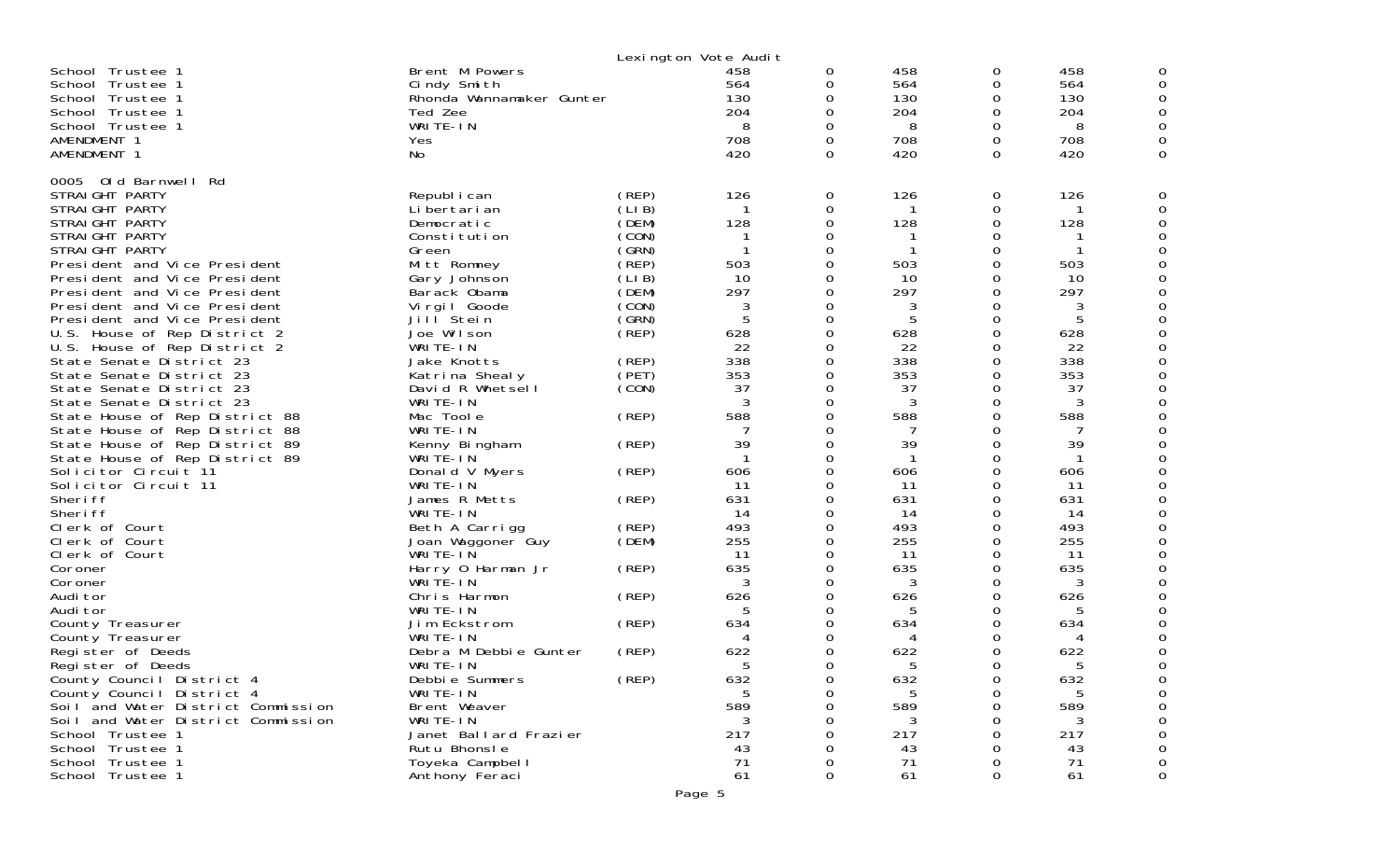|                                |                          |       | Lexington Vote Audit |          |                |   |      |                                 |  |
|--------------------------------|--------------------------|-------|----------------------|----------|----------------|---|------|---------------------------------|--|
| School Trustee 1               | Jean N Haggard           |       | 174                  | 0        | 174            | 0 | 174  | 0                               |  |
| School Trustee 1               | Edwin Harmon             |       | 224                  | 0        | 224            | 0 | 224  | $\Omega$                        |  |
| School Trustee 1               | Deborah Kelderman        |       | 120                  |          | 120            |   | 120  | $\Omega$                        |  |
| School Trustee 1               | Hazel Porth Duell        |       | 106                  |          | 106            |   | 106  | $\Omega$                        |  |
| School Trustee 1               | Brent M Powers           |       | 177                  |          | 177            |   | 177  |                                 |  |
| School Trustee 1               | Cindy Smith              |       | 242                  | 0        | 242            | 0 | 242  |                                 |  |
| School Trustee 1               | Rhonda Wannamaker Gunter |       | 155                  | 0        | 155            |   | 155  |                                 |  |
| School Trustee 1               | Ted Zee                  |       | 64                   | 0        | 64             | 0 | 64   |                                 |  |
| School Trustee 1               | WRITE-IN                 |       | 12                   | 0        | 12             | 0 | 12   |                                 |  |
| School Trustee 2               | Bill Bingham             |       | 27                   | 0        | 27             | 0 | 27   |                                 |  |
| School Trustee 2               | Beth Dickerson Branham   |       | 28                   | 0        | 28             | 0 | 28   |                                 |  |
| School Trustee 2               | Jimmy Brooks             |       | 18                   | $\Omega$ | 18             | 0 | 18   |                                 |  |
| School Trustee 2               | GI en Conwell            |       | 18                   | 0        | 18             |   | 18   |                                 |  |
| School Trustee 2               | Amy Ditolla              |       | 12                   |          | 12             |   | 12   |                                 |  |
| School Trustee 2               | Cindy Kessler            |       | 36                   | $\Omega$ | 36             |   | 36   |                                 |  |
| School Trustee 2               | WRITE-IN                 |       | 2                    |          | $\overline{2}$ |   | 2    |                                 |  |
| City Council District 3        | Eva Corley               |       |                      |          | 0              | 0 |      | No Audit Data expected or found |  |
| City Council District 3        | A G Dantzler             |       | $\Omega$             | $\Omega$ | 0              | 0 |      | No Audit Data expected or found |  |
| City Council District 3        | WRITE-IN                 |       | $\Omega$             | 0        | $\mathbf 0$    | 0 |      | No Audit Data expected or found |  |
| AMENDMENT 1                    | Yes                      |       | 407                  | 0        | 407            | 0 | 407  |                                 |  |
| AMENDMENT 1                    | No                       |       | 375                  | $\Omega$ | 375            | 0 | 375  | 0                               |  |
|                                |                          |       |                      |          |                |   |      |                                 |  |
| 0006 Beul ah Church            |                          |       |                      |          |                |   |      |                                 |  |
| STRAIGHT PARTY                 | Republ i can             | (REP) | 335                  | 0        | 335            | 0 | 335  | 0                               |  |
| STRAIGHT PARTY                 | Li bertari an            | (LIB) | 2                    | 0        | 2              | 0 | 2    | 0                               |  |
| STRAIGHT PARTY                 | Democratic               | (DEM) | 47                   | 0        | 47             | 0 | 47   | 0                               |  |
| STRAIGHT PARTY                 | Constitution             | (CON) | $\Omega$             | $\Omega$ | 0              | 0 |      | No Audit Data expected or found |  |
| STRAIGHT PARTY                 | Green                    | (GRN) | 3                    | 0        | 3              |   |      |                                 |  |
| President and Vice President   | Mitt Romney              | (REP) | 998                  | 0        | 998            | 0 | 998  |                                 |  |
| President and Vice President   | Gary Johnson             | (LIB) |                      | $\Omega$ |                |   |      |                                 |  |
| President and Vice President   | Barack Obama             | (DEM) | 151                  | 0        | 151            |   | 151  |                                 |  |
| President and Vice President   | Virgil Goode             | (CON) |                      |          |                |   |      |                                 |  |
| President and Vice President   | Jill <sup>Stein</sup>    | (GRN) |                      | 0        | 5              | 0 | 5    |                                 |  |
| U.S. House of Rep District 2   | Joe Wilson               | (REP) | 1014                 | 0        | 1014           | 0 | 1014 |                                 |  |
| U.S. House of Rep District 2   | WRITE-IN                 |       | 17                   | 0        | 17             |   | -17  |                                 |  |
| State Senate District 18       | Ronnie Cromer            | (REP) | 1023                 | 0        | 1023           | 0 | 1023 |                                 |  |
| State Senate District 18       | WRITE-IN                 |       | 6                    | 0        | 6              |   | 6    |                                 |  |
| State House of Rep District 87 | Todd Atwater             | (REP) | 1018                 |          | 1018           |   | 1018 |                                 |  |
| State House of Rep District 87 | WRITE-IN                 |       |                      |          | 8              |   | 8    |                                 |  |
| Solicitor Circuit 11           | Donald V Myers           | (REP) | 1000                 | 0        | 1000           |   | 1000 |                                 |  |
| Solicitor Circuit 11           | WRITE-IN                 |       | 8                    |          | 8              |   | 8    |                                 |  |
| Sheri ff                       | James R Metts            | (REP) | 977                  |          | 977            |   | 977  |                                 |  |
| Sheri ff                       | WRITE-IN                 |       | 28                   |          | 28             |   | 28   |                                 |  |
| Clerk of Court                 | Beth A Carrigg           | (REP) | 874                  |          | 874            |   | 874  |                                 |  |
| Clerk of Court                 | Joan Waggoner Guy        | (DEM) | 193                  | Ü        | 193            | Ü | 193  |                                 |  |
| Clerk of Court                 | WRITE-IN                 |       | 37                   | 0        | 37             | 0 | 37   |                                 |  |
| Coroner                        | Harry 0 Harman Jr        | (REP) | 1025                 | 0        | 1025           |   | 1025 | $\Omega$                        |  |
| Coroner                        | WRITE-IN                 |       | 4                    |          |                |   |      |                                 |  |
| Audi tor                       | Chris Harmon             | (REP) | 1022                 |          | 1022           |   | 1022 |                                 |  |
| Audi tor                       | WRITE-IN                 |       | 3                    |          | 3              |   | 3    |                                 |  |
| County Treasurer               | Jim Eckstrom             | (REP) | 1022                 |          | 1022           |   | 1022 | 0                               |  |
| County Treasurer               | WRITE-IN                 |       | 3                    |          | 3              |   | 3    | $\Omega$                        |  |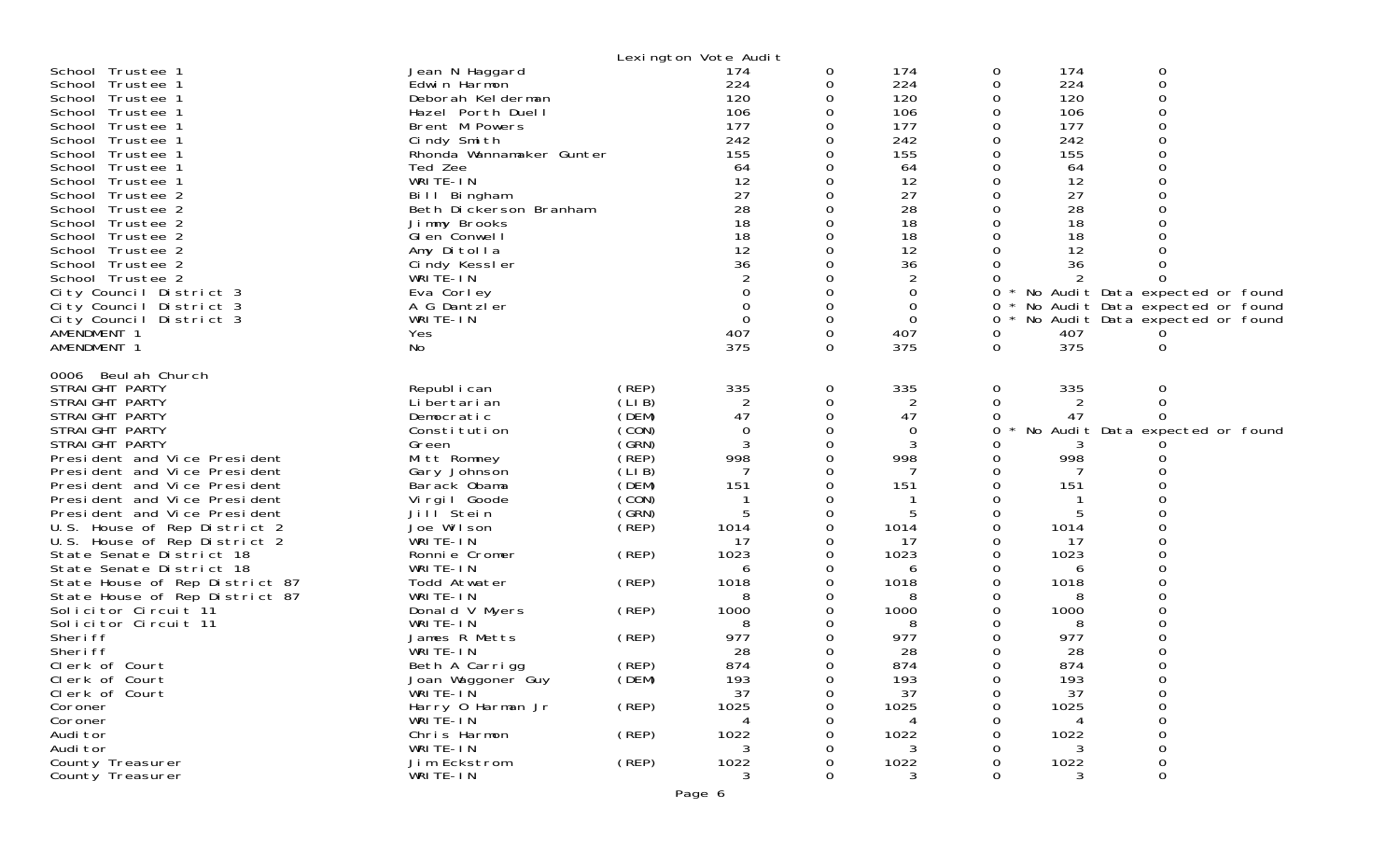| Register of Deeds<br>Register of Deeds<br>Soil and Water District Commission<br>Soil and Water District Commission<br>School Trustee 1<br>School Trustee 1<br>School Trustee 1<br>School Trustee 1<br>School Trustee 1<br>School Trustee 1<br>School Trustee 1<br>School Trustee 1<br>School Trustee 1<br>School Trustee 1<br>School Trustee 1<br>School Trustee 1<br>School Trustee 1<br>AMENDMENT 1<br>AMENDMENT 1                                                                                                                                                                                                                                                             | Debra M Debbie Gunter<br>WRITE-IN<br>Brent Weaver<br>WRITE-IN<br>Janet Ballard Frazier<br>Rutu Bhonsle<br>Toyeka Campbell<br>Anthony Feraci<br>Jean N Haggard<br>Edwin Harmon<br>Deborah Kelderman<br>Hazel Porth Duell<br>Brent M Powers<br>Cindy Smith<br>Rhonda Wannamaker Gunter<br>Ted Zee<br>WRITE-IN<br>Yes<br><b>No</b>                                                                                                                   | (REP)                                                                                                                                                                               | Lexington Vote Audit<br>1012<br>3<br>789<br>4<br>309<br>172<br>53<br>102<br>355<br>402<br>144<br>222<br>411<br>466<br>214<br>179<br>8<br>667<br>467                 | 0<br>0<br>0<br>0<br>0<br>0<br>0<br>0<br>0<br>0<br>0<br>0<br>0<br>0<br>0<br>0<br>$\Omega$<br>0<br>0                                              | 1012<br>3<br>789<br>4<br>309<br>172<br>53<br>102<br>355<br>402<br>144<br>222<br>411<br>466<br>214<br>179<br>8<br>667<br>467                                                      | 0<br>0<br>$\Omega$<br>0<br>0<br>0<br>0<br>0<br>0<br>0<br>$\Omega$<br>0<br>0<br>0<br>0<br>0<br>$\Omega$<br>0<br>0            | 1012<br>3<br>789<br>4<br>309<br>172<br>53<br>102<br>355<br>402<br>144<br>222<br>411<br>466<br>214<br>179<br>8<br>667<br>467                                         |   |
|----------------------------------------------------------------------------------------------------------------------------------------------------------------------------------------------------------------------------------------------------------------------------------------------------------------------------------------------------------------------------------------------------------------------------------------------------------------------------------------------------------------------------------------------------------------------------------------------------------------------------------------------------------------------------------|---------------------------------------------------------------------------------------------------------------------------------------------------------------------------------------------------------------------------------------------------------------------------------------------------------------------------------------------------------------------------------------------------------------------------------------------------|-------------------------------------------------------------------------------------------------------------------------------------------------------------------------------------|---------------------------------------------------------------------------------------------------------------------------------------------------------------------|-------------------------------------------------------------------------------------------------------------------------------------------------|----------------------------------------------------------------------------------------------------------------------------------------------------------------------------------|-----------------------------------------------------------------------------------------------------------------------------|---------------------------------------------------------------------------------------------------------------------------------------------------------------------|---|
| 0007 Gilbert<br>STRAIGHT PARTY<br>STRAIGHT PARTY<br>STRAIGHT PARTY<br>STRAIGHT PARTY<br>STRAIGHT PARTY<br>President and Vice President<br>President and Vice President<br>President and Vice President<br>President and Vice President<br>President and Vice President<br>U.S. House of Rep District 2<br>U.S. House of Rep District 2<br>State Senate District 25<br>State Senate District 25<br>State House of Rep District 39<br>State House of Rep District 39<br>State House of Rep District 39<br>Solicitor Circuit 11<br>Solicitor Circuit 11<br>Sheri ff<br>Sheri ff<br>Clerk of Court<br>Clerk of Court<br>Clerk of Court<br>Coroner<br>Coroner<br>Audi tor<br>Audi tor | Republ i can<br>Li bertari an<br>Democratic<br>Constitution<br>Green<br>Mitt Romney<br>Gary Johnson<br>Barack Obama<br>Virgil Goode<br>Jill <sup>Stein</sup><br>Joe Wilson<br>WRITE-IN<br>Shane Massey<br>WRITE-IN<br>Ral ph Sheal y Kennedy<br>Phil Perry<br>WRITE-IN<br>Donald V Myers<br>WRITE-IN<br>James R Metts<br>WRITE-IN<br>Beth A Carrigg<br>Joan Waggoner Guy<br>WRITE-IN<br>Harry 0 Harman Jr<br>WRITE-IN<br>Chris Harmon<br>WRITE-IN | (REP)<br>(LIB)<br>(DEM)<br>(CON)<br>(GRN)<br>(REP)<br>(LIB)<br>(DEM)<br>(CON)<br>(GRN)<br>$($ REP)<br>(REP)<br>(REP)<br>(PET)<br>(REP)<br>(REP)<br>(REP)<br>(DEM)<br>(REP)<br>(REP) | 235<br>5<br>68<br>3<br>904<br>10<br>200<br>2<br>5<br>969<br>20<br>955<br>6<br>702<br>337<br>3<br>941<br>12<br>879<br>49<br>836<br>217<br>18<br>976<br>9<br>973<br>2 | 0<br>0<br>0<br>0<br>0<br>0<br>0<br>0<br>0<br>0<br>0<br>0<br>0<br>0<br>0<br>0<br>0<br>0<br>0<br>0<br>0<br>0<br>$\Omega$<br>0<br>0<br>0<br>0<br>0 | 235<br>5<br>68<br>3<br>904<br>10<br>200<br>$\overline{2}$<br>5<br>969<br>20<br>955<br>6<br>702<br>337<br>3<br>941<br>12<br>879<br>49<br>836<br>217<br>18<br>976<br>9<br>973<br>2 | 0<br>0<br>0<br>0<br>0<br>0<br>0<br>0<br>0<br>0<br>0<br>0<br>0<br>0<br>0<br>0<br>0<br>0<br>0<br>0<br>0<br>0<br>$\Omega$<br>0 | 235<br>5<br>68<br>3<br>904<br>10<br>200<br>2<br>5<br>969<br>20<br>955<br>6<br>702<br>337<br>3<br>941<br>12<br>879<br>49<br>836<br>217<br>18<br>976<br>9<br>973<br>2 |   |
| County Treasurer<br>County Treasurer<br>Register of Deeds                                                                                                                                                                                                                                                                                                                                                                                                                                                                                                                                                                                                                        | Jim Eckstrom<br>WRITE-IN<br>Debra M Debbie Gunter                                                                                                                                                                                                                                                                                                                                                                                                 | (REP)<br>(REP)                                                                                                                                                                      | 969<br>6<br>970                                                                                                                                                     | 0<br>0<br>0                                                                                                                                     | 969<br>6<br>970                                                                                                                                                                  | 0<br>0                                                                                                                      | 969<br>6<br>970                                                                                                                                                     | 0 |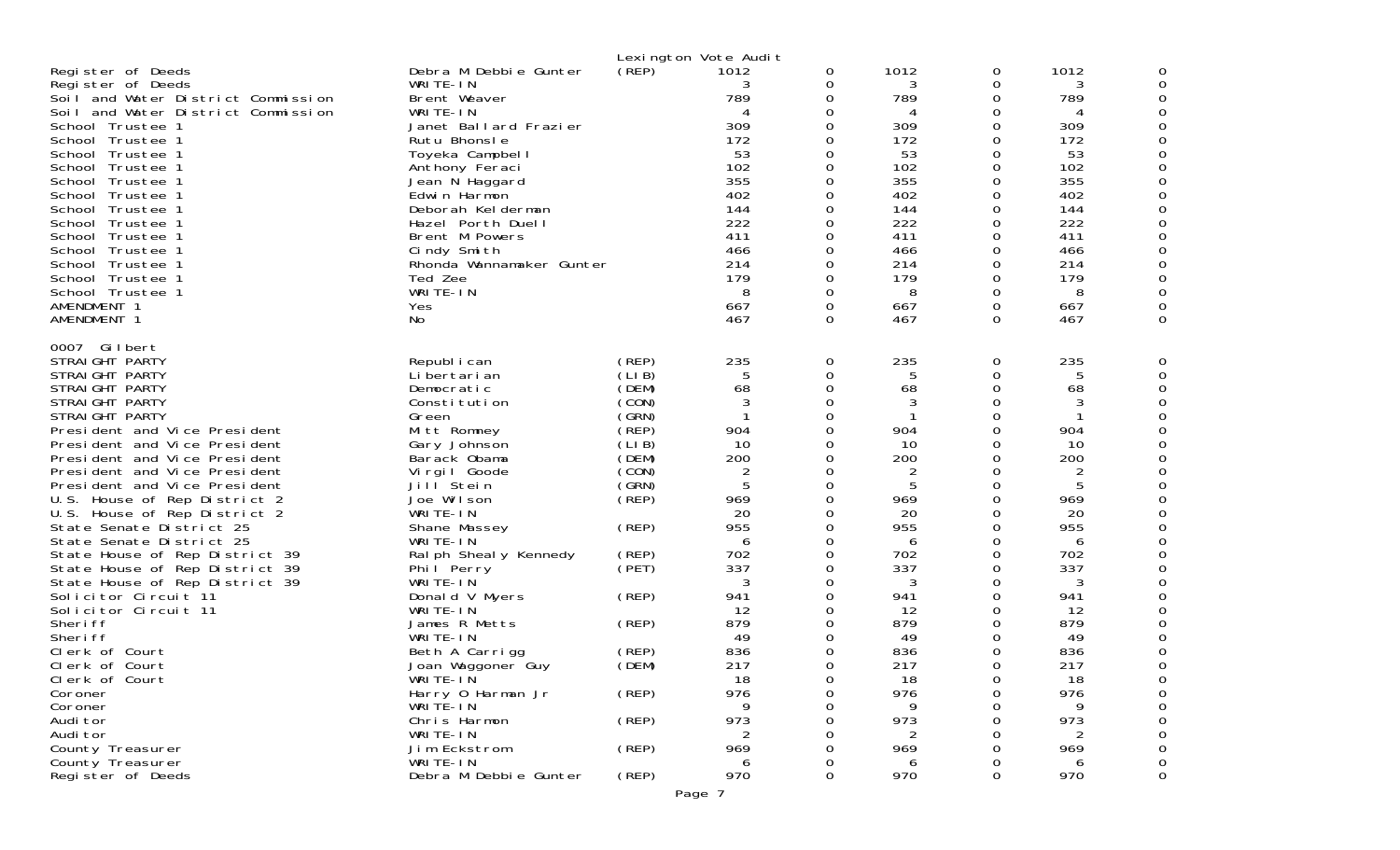|                                                                  |                                     |                | Lexington Vote Audit             |          |            |               |            |                                 |  |
|------------------------------------------------------------------|-------------------------------------|----------------|----------------------------------|----------|------------|---------------|------------|---------------------------------|--|
| Register of Deeds<br>Soil and Water District Commission          | WRITE-IN<br>Brent Weaver            |                | 817                              | 0<br>0   | 817        | 0<br>0        | 817        | 0<br>$\mathbf 0$                |  |
| Soil and Water District Commission<br>School Trustee 1           | WRITE-IN<br>Janet Ballard Frazier   |                | 6<br>311                         | 0<br>Ω   | 6<br>311   | 0<br>0        | 6<br>311   |                                 |  |
| School Trustee 1                                                 | Rutu Bhonsle                        |                | 137                              |          | 137        | $\Omega$      | 137        |                                 |  |
| School Trustee 1                                                 | Toyeka Campbell                     |                | 44                               |          | 44         | $\Omega$      | 44         |                                 |  |
| School Trustee 1                                                 | Anthony Feraci                      |                | 79                               | Ω        | 79         | 0             | 79         |                                 |  |
| School Trustee 1                                                 | Jean N Haggard                      |                | 415                              |          | 415        | 0             | 415        |                                 |  |
| School Trustee 1                                                 | Edwin Harmon                        |                | 416                              |          | 416        | 0             | 416        |                                 |  |
| School Trustee 1                                                 | Deborah Kelderman                   |                | 195                              | Ω        | 195        | 0             | 195        |                                 |  |
| School Trustee 1                                                 | Hazel Porth Duell<br>Brent M Powers |                | 221<br>339                       | O        | 221<br>339 | $\Omega$<br>0 | 221<br>339 |                                 |  |
| School Trustee 1<br>School Trustee 1                             | Cindy Smith                         |                | 463                              | 0        | 463        | 0             | 463        |                                 |  |
| School Trustee 1                                                 | Rhonda Wannamaker Gunter            |                | 260                              |          | 260        | $\Omega$      | 260        |                                 |  |
| School Trustee 1                                                 | Ted Zee                             |                | 143                              | $\Omega$ | 143        | $\Omega$      | 143        |                                 |  |
| School Trustee 1                                                 | WRITE-IN                            |                | 15                               | 0        | 15         | 0             | 15         | $\Omega$                        |  |
| AMENDMENT 1                                                      | Yes                                 |                | 589                              | 0        | 589        | 0             | 589        |                                 |  |
| AMENDMENT 1                                                      | No                                  |                | 513                              | $\Omega$ | 513        | $\Omega$      | 513        | $\Omega$                        |  |
| 0008 Pond Branch                                                 |                                     |                |                                  |          |            |               |            |                                 |  |
| STRAIGHT PARTY                                                   | Republ i can                        | (REP)<br>(LIB) | 230                              | 0        | 230        | 0             | 230        | 0                               |  |
| STRAIGHT PARTY<br>STRAIGHT PARTY                                 | Li bertari an<br>Democratic         | (DEM)          | 3<br>154                         | 0<br>0   | 3<br>154   | 0<br>0        | 3<br>154   | $\mathbf 0$                     |  |
| STRAIGHT PARTY                                                   | Constitution                        | (CON)          | 5                                | 0        | 5          | $\Omega$      |            |                                 |  |
| STRAIGHT PARTY                                                   | Green                               | (SRN)          | $\overline{2}$                   | 0        | 2          | 0             | 2          |                                 |  |
| President and Vice President                                     | Mitt Romney                         | (REP)          | 997                              | 0        | 997        | $\Omega$      | 997        |                                 |  |
| President and Vice President                                     | Gary Johnson                        | (LIB)          | 11                               | Ω        | 11         | O             | 11         |                                 |  |
| President and Vice President                                     | Barack Obama                        | (DEM)          | 316                              | 0        | 316        | 0             | 316        |                                 |  |
| President and Vice President                                     | Virgil Goode                        | (CON)          | 5                                | 0        | 5          | 0             | 5          |                                 |  |
| President and Vice President<br>U.S. House of Rep District 2     | Jill Stein<br>Joe Wilson            | (GRN)<br>(REP) | $\boldsymbol{\varDelta}$<br>1095 | 0<br>0   | 1095       | $\Omega$<br>0 | 1095       |                                 |  |
| U.S. House of Rep District 2                                     | WRITE-IN                            |                | 24                               | 0        | 24         | 0             | 24         |                                 |  |
| State Senate District 23                                         | Jake Knotts                         | (REP)          | 490                              | 0        | 490        | 0             | 490        |                                 |  |
| State Senate District 23                                         | Katrina Shealy                      | (PET)          | 655                              | 0        | 655        | 0             | 655        |                                 |  |
| State Senate District 23                                         | David R Whetsell                    | (CON)          | 62                               | 0        | 62         | 0             | 62         |                                 |  |
| State Senate District 23                                         | WRITE-IN                            |                |                                  | O        |            | $\Omega$      |            |                                 |  |
| State House of Rep District 39                                   | Ral ph Sheal y Kennedy              | (REP)          | 662                              | 0        | 662        | 0             | 662        |                                 |  |
| State House of Rep District 39                                   | Phil Perry                          | (PET)          | 354                              | Ω        | 354        | 0             | 354        |                                 |  |
| State House of Rep District 39<br>State House of Rep District 87 | WRITE-IN<br>Todd Atwater            | (REP)          | 11                               | 0        | 11         | 0             | 11         |                                 |  |
| State House of Rep District 87                                   | WRITE-IN                            |                | $\Omega$                         |          | $\Omega$   | 0             |            | No Audit Data expected or found |  |
| State House of Rep District 96                                   | Kit Spires                          | (REP)          | 164                              | Ω        | 164        | $\Omega$      | 164        |                                 |  |
| State House of Rep District 96                                   | WRITE-IN                            |                | 2                                | 0        | 2          | 0             | 2          |                                 |  |
| Solicitor Circuit 11                                             | Donald V Myers                      | (REP)          | 1067                             | 0        | 1067       | 0             | 1067       |                                 |  |
| Solicitor Circuit 11                                             | WRITE-IN                            |                | 17                               | 0        | 17         | 0             | 17         |                                 |  |
| Sheri ff                                                         | James R Metts                       | (REP)          | 1007                             | 0        | 1007       | 0             | 1007       | 0                               |  |
| Sheri ff                                                         | WRITE-IN                            |                | 45                               |          | 45         |               | 45         |                                 |  |
| Clerk of Court<br>Clerk of Court                                 | Beth A Carrigg<br>Joan Waggoner Guy | (REP)<br>(DEM) | 937<br>329                       |          | 937<br>329 |               | 937<br>329 | $\Omega$<br>0                   |  |
| Clerk of Court                                                   | $WRITE-I\ N$                        |                | -7                               |          |            | $\Omega$      |            | $\mathbf 0$                     |  |
| Coroner                                                          | Harry 0 Harman Jr                   | (REP)          | 1106                             |          | 1106       |               | 1106       | $\Omega$                        |  |
| Coroner                                                          | WRITÉ-IN                            |                | 11                               | Ω        | 11         | 0             | 11         | 0                               |  |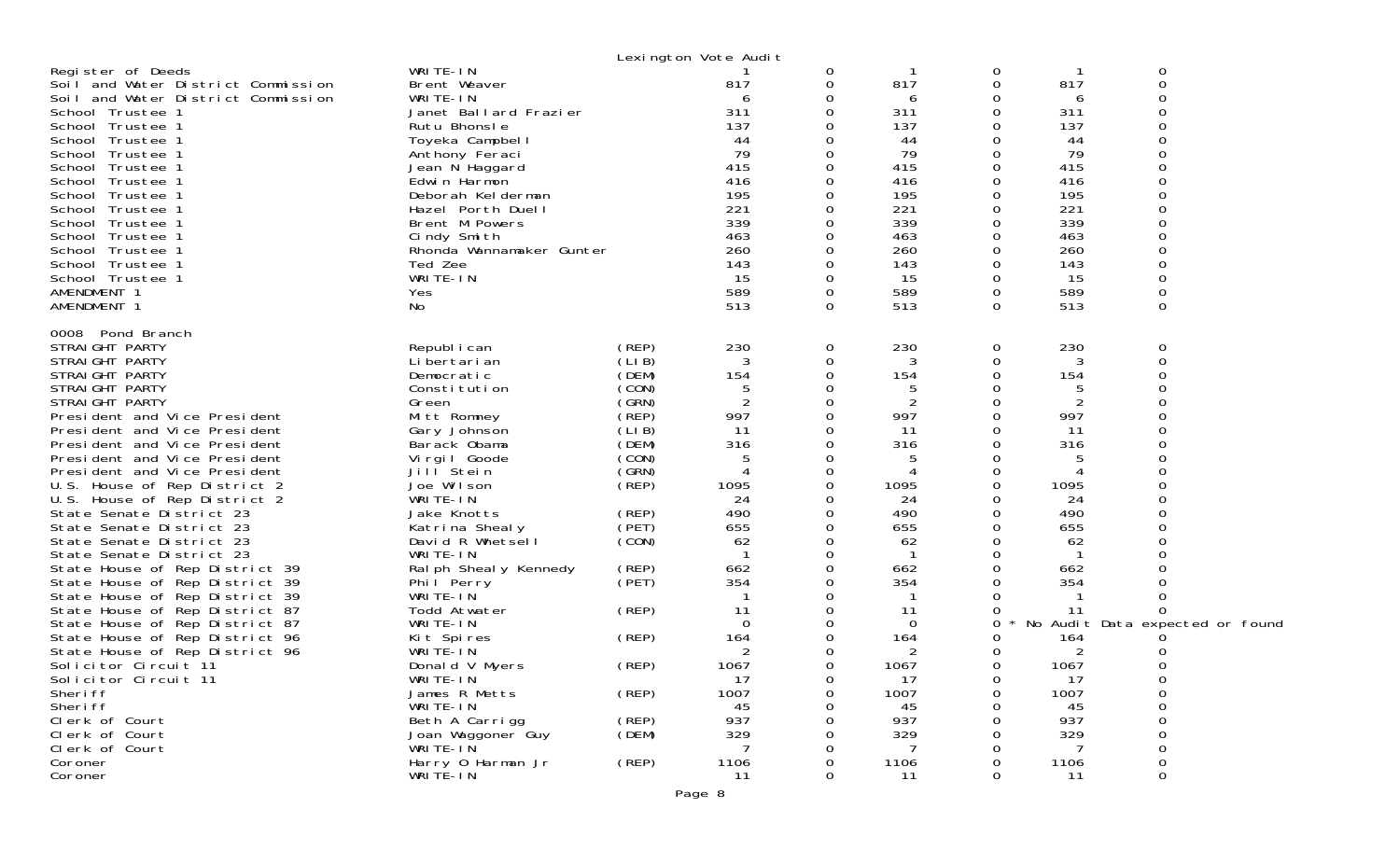|                                                              |                                   | Lexington Vote Audit |                |               |                |               |            |                                 |   |
|--------------------------------------------------------------|-----------------------------------|----------------------|----------------|---------------|----------------|---------------|------------|---------------------------------|---|
| Audi tor                                                     | Chris Harmon                      | (REP)                | 1092           | 0             | 1092           | 0             | 1092       | 0                               |   |
| Audi tor                                                     | WRITE-IN                          |                      | 5              | 0             | 5              | 0             | 5          | 0                               |   |
| County Treasurer                                             | Jim Eckstrom                      | (REP)                | 1086           | 0             | 1086           | 0             | 1086       | $\Omega$                        |   |
| County Treasurer                                             | WRITE-IN                          |                      | 8              | 0             | 8              | 0             | 8          |                                 |   |
| Register of Deeds                                            | Debra M Debbie Gunter             | (REP)                | 1088           | 0             | 1088           | 0             | 1088       |                                 |   |
| Register of Deeds                                            | WRITE-IN                          |                      |                | 0             | 5              | 0             |            |                                 |   |
| Soil and Water District Commission                           | Brent Weaver                      |                      | 927            | 0             | 927            | 0             | 927        |                                 |   |
| Soil and Water District Commission                           | WRITE-IN                          |                      |                | 0             |                | 0             |            |                                 |   |
| School Trustee 1                                             | Janet Ballard Frazier             |                      | 294            | $\Omega$      | 294            | $\Omega$      | 294        |                                 |   |
| School Trustee 1                                             | Rutu Bhonsle                      |                      | 64             | 0             | 64             | Ω             | 64         |                                 |   |
| School Trustee 1                                             | Toyeka Campbell                   |                      | 59             |               | 59             |               | 59         |                                 |   |
| School<br>Trustee 1                                          | Anthony Feraci                    |                      | 79             | $\Omega$      | 79             | 0             | 79         |                                 |   |
| Trustee 1<br>School                                          | Jean N Haggard                    |                      | 336            | 0<br>0        | 336<br>349     | 0<br>0        | 336<br>349 |                                 |   |
| School<br>Trustee 1<br>School<br>Trustee 1                   | Edwin Harmon<br>Deborah Kelderman |                      | 349<br>161     | $\Omega$      | 161            | 0             | 161        | ∩                               |   |
| Trustee 1<br>School                                          | Hazel Porth Duell                 |                      | 150            | 0             | 150            | 0             | 150        |                                 |   |
| School<br>Trustee 1                                          | Brent M Powers                    |                      | 272            | 0             | 272            | 0             | 272        |                                 |   |
| School<br>Trustee 1                                          | Cindy Smith                       |                      | 400            | 0             | 400            | 0             | 400        |                                 |   |
| Trustee 1<br>School                                          | Rhonda Wannamaker Gunter          |                      | 290            | 0             | 290            | 0             | 290        |                                 |   |
| School<br>Trustee 1                                          | Ted Zee                           |                      | -79            | 0             | 79             | 0             | 79         |                                 |   |
| School<br>Trustee 1                                          | WRITE-IN                          |                      | 6              | 0             | 6              | 0             | 6          |                                 |   |
| School<br>Trustee 3                                          | Steve Adams Jr                    |                      | 115            | 0             | 115            | 0             | 115        |                                 |   |
| School<br>Trustee 3                                          | Craig A Caughman                  |                      | 82             | 0             | 82             | 0             | 82         |                                 |   |
| School<br>Trustee 3                                          | Stacey B Derrick                  |                      | 104            | $\Omega$      | 104            | 0             | 104        |                                 |   |
| School<br>Trustee 3                                          | Leon Drafts                       |                      | 77             | 0             | 77             | 0             | 77         |                                 |   |
| School Trustee 3                                             | Olin E Gambrell III               |                      | 60             | 0             | 60             | 0             | 60         |                                 |   |
| School<br>Trustee 3                                          | Benjie Rikard                     |                      | 102            | $\Omega$      | 102            | 0             | 102        | $\Omega$                        |   |
| School<br>Trustee 3                                          | Craig Adams Shealy                |                      | 70             | 0             | 70             | $\Omega$      | 70         | $\Omega$                        |   |
| School Trustee 3                                             | Amanda Scooter Ballenger Tarbell  |                      |                | 45            | 0              | 45            | 0          | 45                              | 0 |
| School Trustee 3                                             | WRITE-IN                          |                      | 3              | 0             | 3              | 0             | 3          | 0                               |   |
| AMENDMENT 1                                                  | Yes                               |                      | 671<br>596     | 0<br>$\Omega$ | 671<br>596     | 0<br>$\Omega$ | 671        | 0<br>$\Omega$                   |   |
| AMENDMENT 1                                                  | No                                |                      |                |               |                |               | 596        |                                 |   |
| 0009<br>Seven Oaks                                           |                                   |                      |                |               |                |               |            |                                 |   |
| STRAIGHT PARTY                                               | Republ i can                      | (REP)                | 159            | 0             | 159            | 0             | 159        | 0                               |   |
| STRAIGHT PARTY                                               | Li bertari an                     | (LIB)                | 2              | 0             | 2              | 0             | 2          | $\Omega$                        |   |
| STRAIGHT PARTY                                               | Democratic                        | (DEM)                | 207            | 0             | 207            | 0             | 207        |                                 |   |
| STRAIGHT PARTY                                               | Constitution                      | (CON)                |                | 0             |                | 0             |            |                                 |   |
| STRAIGHT PARTY                                               | Green                             | (GRN)                | $\overline{2}$ | $\Omega$      | $\overline{2}$ | 0             | 2          |                                 |   |
| President and Vice President                                 | Mitt Romney                       | (REP)                | 447            | 0             | 447            | 0             | 447        |                                 |   |
| President and Vice President                                 | Gary Johnson                      | (LIB)                | 15             | 0             | 15             | Ω             | 15         |                                 |   |
| President and Vice President                                 | Barack Obama                      | (DEM)                | 421            | 0             | 421            | 0             | 421        |                                 |   |
| President and Vice President                                 | Virgil Goode                      | (CON)                | $\overline{c}$ | 0<br>$\Omega$ | 2<br>片         | 0             |            | $\cap$                          |   |
| President and Vice President                                 | Jilľ Stein                        | (GRN)<br>(REP)       | 566            | 0             | 566            | 0<br>0        | 566        |                                 |   |
| U.S. House of Rep District 2<br>U.S. House of Rep District 2 | Joe Wilson<br>WRITE-IN            |                      | 35             |               | 35             |               | 35         |                                 |   |
| State Senate District 20                                     | John Courson                      | (REP)                | 446            |               | 446            |               | 446        |                                 |   |
| State Senate District 20                                     | Robert Rikard                     | (DEM)                | 377            |               | 377            |               | 377        |                                 |   |
| State Senate District 20                                     | Scott West                        | (GRN)                | 38             |               | 38             |               | 38         | $\Omega$                        |   |
| State Senate District 20                                     | WRITE-IN                          |                      | 0              |               | 0              |               |            | No Audit Data expected or found |   |
| State House of Rep District 69                               | Rick Quinn                        | (REP)                | 233            |               | 233            |               | 233        |                                 |   |
| State House of Rep District 69                               | Robert Bob Vanlue                 | (DEM)                | 176            | 0             | 176            | 0             | 176        | 0                               |   |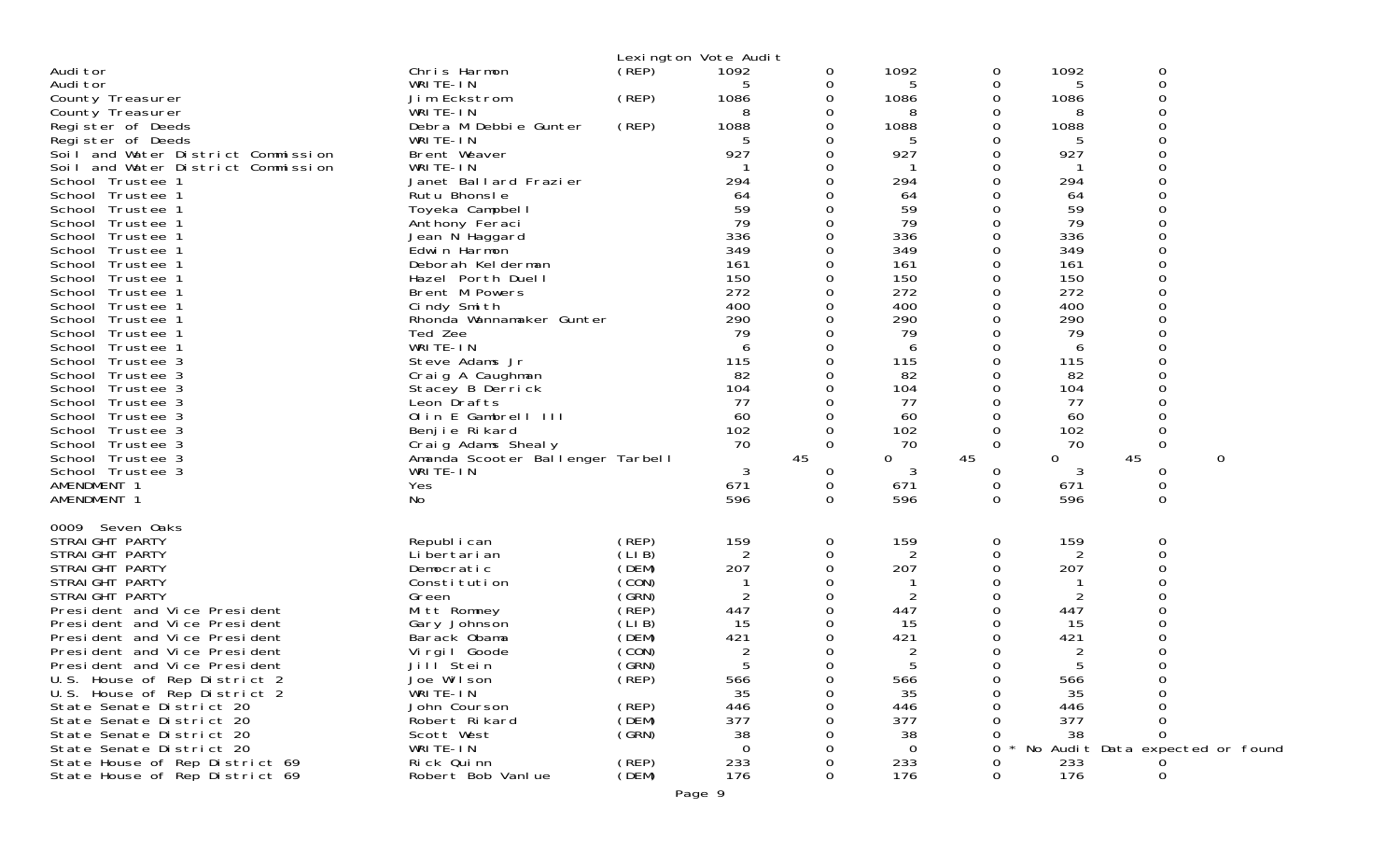|                                                                          |                               |       | Lexington Vote Audit |               |                |               |                |                                 |  |
|--------------------------------------------------------------------------|-------------------------------|-------|----------------------|---------------|----------------|---------------|----------------|---------------------------------|--|
| State House of Rep District 69                                           | WRITE-IN                      |       | 0                    | 0             | $\mathbf 0$    | 0             |                | No Audit Data expected or found |  |
| State House of Rep District 85                                           | Chip Huggins                  | (REP) | 294                  | 0             | 294            | 0             | 294            |                                 |  |
| State House of Rep District 85                                           | WRITE-IN                      |       |                      | 0             |                | 0             | 4              |                                 |  |
| Solicitor Circuit 11                                                     | Donald V Myers                | (REP) | 570                  | 0             | 570            | 0             | 570            |                                 |  |
| Solicitor Circuit 11<br>Sheri ff                                         | WRITE-IN<br>James R Metts     |       | 11<br>602            | 0<br>0        | -11<br>602     | 0<br>0        | 11<br>602      |                                 |  |
| Sheri ff                                                                 | WRITE-IN                      | (REP) | 16                   | 0             | 16             | 0             | 16             |                                 |  |
| Clerk of Court                                                           | Beth A Carrigg                | (REP) | 457                  | 0             | 457            | 0             | 457            |                                 |  |
| Clerk of Court                                                           | Joan Waggoner Guy             | (DEM) | 388                  | 0             | 388            | 0             | 388            |                                 |  |
| Clerk of Court                                                           | WRITE-IN                      |       |                      | 0             |                | 0             |                |                                 |  |
| Coroner                                                                  | Harry 0 Harman Jr             | (REP) | 599                  | 0             | 599            | 0             | 599            |                                 |  |
| Coroner                                                                  | WRITE-IN                      |       | 2                    | 0             | 2              | 0             | 2              |                                 |  |
| Audi tor                                                                 | Chris Harmon                  | (REP) | 587                  | 0             | 587            | 0             | 587            |                                 |  |
| Audi tor                                                                 | WRITE-IN                      |       | 2                    | 0             | 2              | 0             | 2              |                                 |  |
| County Treasurer                                                         | Jim Eckstrom                  | (REP) | 600                  | 0             | 600            | 0             | 600            | 0                               |  |
| County Treasurer                                                         | WRITE-IN                      |       | 6                    | 0             | 6              | 0             | 6              |                                 |  |
| Register of Deeds                                                        | Debra M Debbie Gunter         | (REP) | 596                  | 0             | 596            | 0             | 596            |                                 |  |
| Register of Deeds                                                        | WRITE-IN                      |       | 2                    | 0             | 2              | 0             | 2              |                                 |  |
| Soil and Water District Commission<br>Soil and Water District Commission | Brent Weaver<br>WRITE-IN      |       | 539                  | 0<br>0        | 539<br>2       | 0<br>0        | 539<br>2       | ∩                               |  |
| School Trustee 5                                                         | Beth Burn Watson              |       | 433                  | 0             | 433            | $\mathbf 0$   | 433            |                                 |  |
| School Trustee 5                                                         | Jan Hammond                   |       | 297                  | 0             | 297            | 0             | 297            |                                 |  |
| School Trustee 5                                                         | Jondy Lovel ess               |       | 315                  | 0             | 315            | 0             | 315            |                                 |  |
| School Trustee 5                                                         | Ed Yates                      |       | 200                  | 0             | 200            | 0             | 200            | 0                               |  |
| School Trustee 5                                                         | WRITE-IN                      |       | 5                    | 0             | 5              | 0             | 5              |                                 |  |
| AMENDMENT 1                                                              | Yes                           |       | 451                  | 0             | 451            | $\mathbf 0$   | 451            | 0                               |  |
| AMENDMENT 1                                                              | No.                           |       | 388                  | 0             | 388            | $\mathbf 0$   | 388            | 0                               |  |
|                                                                          |                               |       |                      |               |                |               |                |                                 |  |
| 0010 Ridge Road<br>STRAIGHT PARTY                                        |                               | (REP) | 212                  |               | 212            |               | 212            | $\mathbf 0$                     |  |
| STRAIGHT PARTY                                                           | Republ i can<br>Li bertari an | (LIB) | 6                    | 0<br>0        | 6              | 0<br>0        | 6              | 0                               |  |
| STRAIGHT PARTY                                                           | Democratic                    | (DEM) | 48                   | $\Omega$      | 48             | 0             | 48             | ∩                               |  |
| STRAIGHT PARTY                                                           | Constitution                  | (CON) | 3                    | 0             | 3              | 0             | 3              | ი                               |  |
| STRAIGHT PARTY                                                           | Green                         | (GRN) | $\overline{c}$       | 0             | $\overline{2}$ | 0             | $\overline{2}$ |                                 |  |
| President and Vice President                                             | Mitt Romney                   | (REP) | 944                  | 0             | 944            | 0             | 944            |                                 |  |
| President and Vice President                                             | Gary Johnson                  | (LIB) | 9                    | 0             | 9              | 0             | 9              |                                 |  |
| President and Vice President                                             | Barack Obama                  | (DEM) | 182                  | 0             | 182            | 0             | 182            |                                 |  |
| President and Vice President                                             | Virgil Goode                  | (CON) | 9                    | 0             | 9              | 0             | 9              |                                 |  |
| President and Vice President                                             | Jill <sup>Stein</sup>         | (GRN) | 6                    | 0             | 6              | 0             | 6              |                                 |  |
| U.S. House of Rep District 2                                             | Joe Wilson                    | (REP) | 982                  | 0             | 982            | 0             | 982            |                                 |  |
| U.S. House of Rep District 2                                             | WRITE-IN                      |       | 21                   | 0             | 21             | 0             | 21             |                                 |  |
| State Senate District 18<br>State Senate District 18                     | Ronnie Cromer<br>WRITE-IN     | (REP) | 392<br>5             | 0             | 392            | 0             | 392            |                                 |  |
| State Senate District 23                                                 | Jake Knotts                   | (REP) | 78                   | 0<br>$\Omega$ | 5<br>78        | 0<br>$\Omega$ | 5<br>78        |                                 |  |
| State Senate District 23                                                 | Katrina Shealy                | (PET) | 107                  | 0             | 107            | 0             | 107            | 0                               |  |
| State Senate District 23                                                 | David R Whetsell              | (CON) | 8                    | 0             | 8              | 0             | 8              | 0                               |  |
| State Senate District 23                                                 | WRITE-IN                      |       | 2                    | 0             | $\overline{2}$ | 0             | $\overline{2}$ | 0                               |  |
| State Senate District 25                                                 | Shane Massey                  | (REP) | 403                  |               | 403            | Ω             | 403            | 0                               |  |
| State Senate District 25                                                 | WRITE-IN                      |       |                      |               | 4              |               | 4              | 0                               |  |
| State House of Rep District 39                                           | Ral ph Sheal y Kennedy        | (REP) | 662                  |               | 662            | 0             | 662            | 0                               |  |
| State House of Rep District 39                                           | Phil Perry                    | (PET) | 422                  | O             | 422            | 0             | 422            | 0                               |  |
| State House of Rep District 39                                           | WRITE-IN                      |       | 3                    | 0             | $\mathbf{3}$   | 0             | 3              | 0                               |  |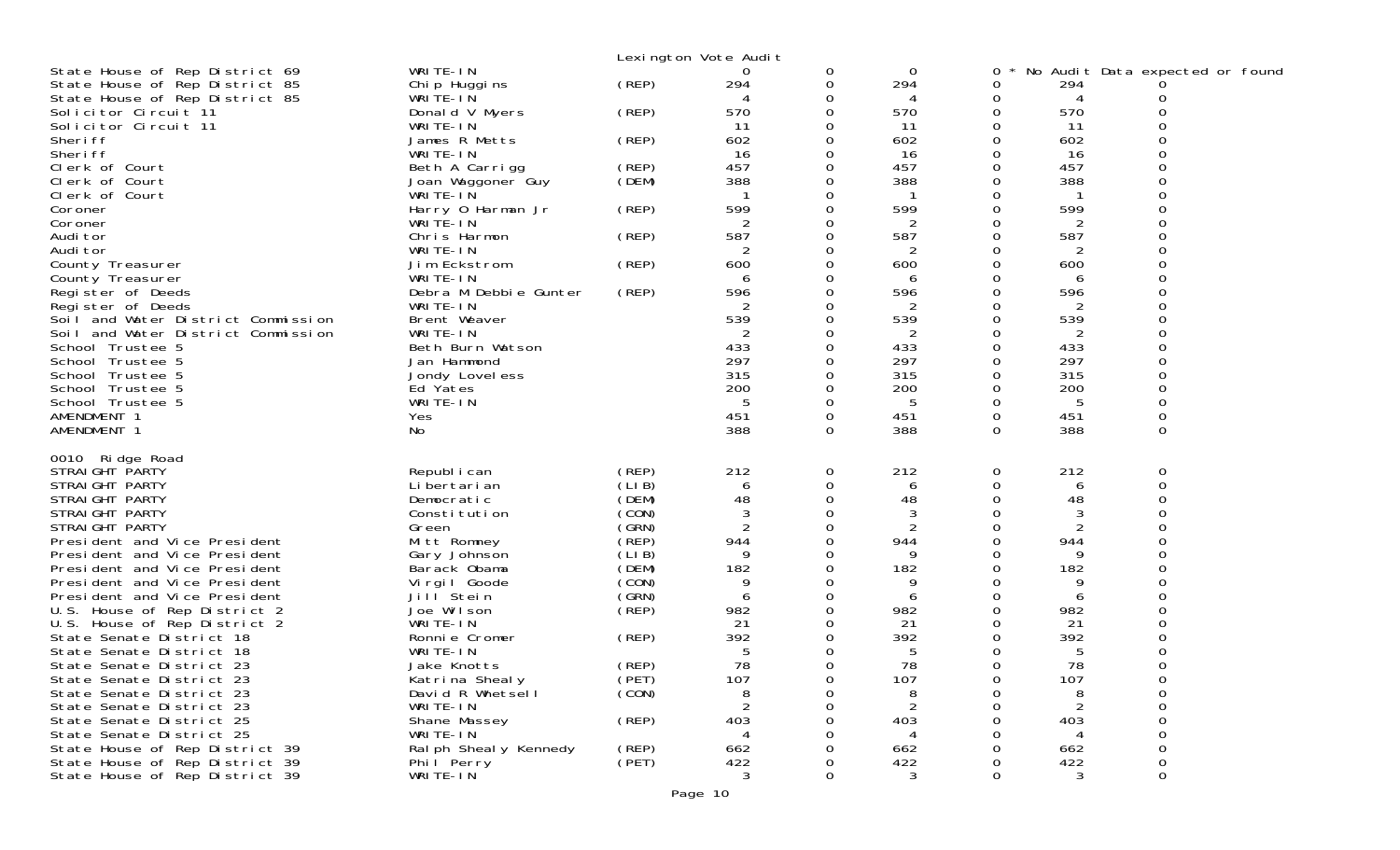|                                      |                                         |       | Lexington Vote Audit |                      |                |                  |                      |                     |                                 |
|--------------------------------------|-----------------------------------------|-------|----------------------|----------------------|----------------|------------------|----------------------|---------------------|---------------------------------|
| Solicitor Circuit 11                 | Donald V Myers                          | (REP) | 962                  | 0                    | 962            | 0                | 962                  | 0                   |                                 |
| Solicitor Circuit 11                 | WRITE-IN                                |       | 12                   | 0                    | 12             | 0                | 12                   | $\mathbf 0$         |                                 |
| Sheri ff                             | James R Metts                           | (REP) | 899                  | 0                    | 899            | 0                | 899                  | $\Omega$            |                                 |
| Sheri ff                             | WRITE-IN                                |       | 28                   | 0                    | 28             | 0                | 28                   |                     |                                 |
| Clerk of Court                       | Beth A Carrigg                          | (REP) | 860                  | 0                    | 860            | 0                | 860                  |                     |                                 |
| Clerk of Court                       | Joan Waggoner Guy                       | (DEM) | 214                  | $\Omega$             | 214            | $\Omega$         | 214                  |                     |                                 |
| Clerk of Court<br>Coroner            | WRITE-IN<br>Harry 0 Harman Jr           | (REP) | 22<br>999            | $\Omega$<br>$\Omega$ | 22<br>999      | $\Omega$<br>0    | 22<br>999            |                     |                                 |
| Coroner                              | WRITE-IN                                |       | 13                   | $\Omega$             | 13             | ∩                | 13                   |                     |                                 |
| Audi tor                             | Chris Harmon                            | (REP) | 989                  | $\Omega$             | 989            | 0                | 989                  |                     |                                 |
| Audi tor                             | WRITE-IN                                |       | 4                    | 0                    | 4              | 0                | 4                    |                     |                                 |
| County Treasurer                     | Jim Eckstrom                            | (REP) | 997                  | $\Omega$             | 997            | $\Omega$         | 997                  |                     |                                 |
| County Treasurer                     | WRITE-IN                                |       | 5                    | $\Omega$             | 5              | 0                | 5                    |                     |                                 |
| Register of Deeds                    | Debra M Debbie Gunter                   | (REP) | 989                  | $\Omega$             | 989            | 0                | 989                  |                     |                                 |
| Register of Deeds                    | WRITE-IN                                |       | 3                    | 0                    |                | ∩                |                      |                     |                                 |
| Soil and Water District Commission   | Brent Weaver                            |       | 827                  | 0                    | 827            | 0                | 827                  |                     |                                 |
| Soil and Water District Commission   | WRITE-IN                                |       |                      | $\Omega$             |                | $\Omega$         |                      |                     |                                 |
| Hollow Creek Watershed District 17   | Verne S Caughman                        |       | 246                  | $\Omega$             | 246            | $\Omega$         | 246                  |                     |                                 |
| Hollow Creek Watershed District 17   | Tony C Craps                            |       | 196                  | 0                    | 196            | 0                | 196                  |                     |                                 |
| Hollow Creek Watershed District 17   | Bill Scott                              |       | 198                  | ∩                    | 198            | O                | 198                  |                     |                                 |
| Hollow Creek Watershed District 17   | WRITE-IN                                |       |                      |                      |                |                  |                      |                     |                                 |
| School Trustee 1                     | Janet Ballard Frazier                   |       | 15                   | $\Omega$             | 15             |                  | 15                   |                     |                                 |
| School Trustee 1                     | Rutu Bhonsle                            |       |                      |                      | 5              |                  |                      |                     |                                 |
| School Trustee 1                     | Toyeka Campbell                         |       | 0                    | ∩                    | 0              | $\Omega$         |                      |                     | No Audit Data expected or found |
| School Trustee 1                     | Anthony Feraci                          |       |                      | $\Omega$             | 5              |                  | 5                    |                     |                                 |
| School Trustee 1                     | Jean N Haggard                          |       | 20<br>22             |                      | 20             |                  | 20                   |                     |                                 |
| School Trustee 1                     | Edwin Harmon                            |       |                      | $\Omega$<br>$\Omega$ | 22<br>7        | 0                | 22<br>$\overline{7}$ |                     |                                 |
| School Trustee 1<br>School Trustee 1 | Deborah Kel derman<br>Hazel Porth Duell |       | 9                    | $\Omega$             | 9              | O                | 9                    |                     |                                 |
| School Trustee 1                     | Brent M Powers                          |       | 22                   | $\Omega$             | 22             | $\Omega$         | 22                   |                     |                                 |
| School Trustee 1                     | Cindy Smith                             |       | 27                   | $\Omega$             | 27             | 0                | 27                   |                     |                                 |
| School Trustee 1                     | Rhonda Wannamaker Gunter                |       | 12                   |                      | 12             |                  | 12                   |                     |                                 |
| School Trustee 1                     | Ted Zee                                 |       | 8                    | ∩                    | 8              | ∩                | 8                    |                     |                                 |
| School Trustee 1                     | WRITE-IN                                |       |                      | $\Omega$             | $\mathbf 1$    | 0                | -1                   |                     |                                 |
| School Trustee 3                     | Steve Adams Jr                          |       | 208                  |                      | 208            | 0                | 208                  |                     |                                 |
| School Trustee 3                     | Craig A Caughman                        |       | 599                  | ∩                    | 599            | O                | 599                  |                     |                                 |
| School Trustee 3                     | Stacey B Derrick                        |       | 586                  |                      | 586            | 0                | 586                  |                     |                                 |
| School Trustee 3                     | Leon Drafts                             |       | 268                  |                      | 268            | 0                | 268                  |                     |                                 |
| School Trustee 3                     | Olin E Gambrell III                     |       | 195                  | $\Omega$             | 195            | $\Omega$         | 195                  |                     |                                 |
| School Trustee 3                     | Benjie Rikard                           |       | 410                  | 0                    | 410            | 0                | 410                  | 0                   |                                 |
| School Trustee 3                     | Craig Adams Shealy                      |       | 412                  | $\Omega$             | 412            | 0                | 412                  | 0                   |                                 |
| School Trustee 3                     | Amanda Scooter Ballenger Tarbell        |       |                      | 180                  | 0              | 180              | 0                    | 180                 | $\Omega$                        |
| School Trustee 3                     | WRITE-IN                                |       | 3                    | 0                    | 3              | 0                | 3                    | O                   |                                 |
| AMENDMENT 1                          | Yes                                     |       | 628                  | $\Omega$             | 628            | 0                | 628                  | $\Omega$            |                                 |
| AMENDMENT 1                          | No                                      |       | 480                  | 0                    | 480            | $\sigma$         | 480                  | $\sigma$            |                                 |
| 0011 Summit                          |                                         |       |                      |                      |                |                  |                      |                     |                                 |
| STRAIGHT PARTY                       | Republ i can                            | (REP) | 136                  | $\mathbf 0$          | 136            | 0                | 136                  | 0                   |                                 |
| STRAIGHT PARTY                       | Li bertari an                           | (LIB) | 3                    | 0                    | 3              | $\mathbf 0$      | 3                    | $\mathbf 0$         |                                 |
| STRAIGHT PARTY                       | Democratic                              | (DEM) | 55                   | 0                    | 55             | $\mathbf 0$      | 55                   | $\boldsymbol{0}$    |                                 |
| STRAIGHT PARTY                       | Constitution                            | (CON) |                      | $\Omega$             | -1             | 0                | -1                   | $\mathsf{O}\xspace$ |                                 |
| STRAIGHT PARTY                       | Green                                   | (SRN) | $\overline{2}$       | 0                    | $\overline{2}$ | $\boldsymbol{0}$ | 2                    | $\mathsf{O}\xspace$ |                                 |
|                                      |                                         |       |                      |                      |                |                  |                      |                     |                                 |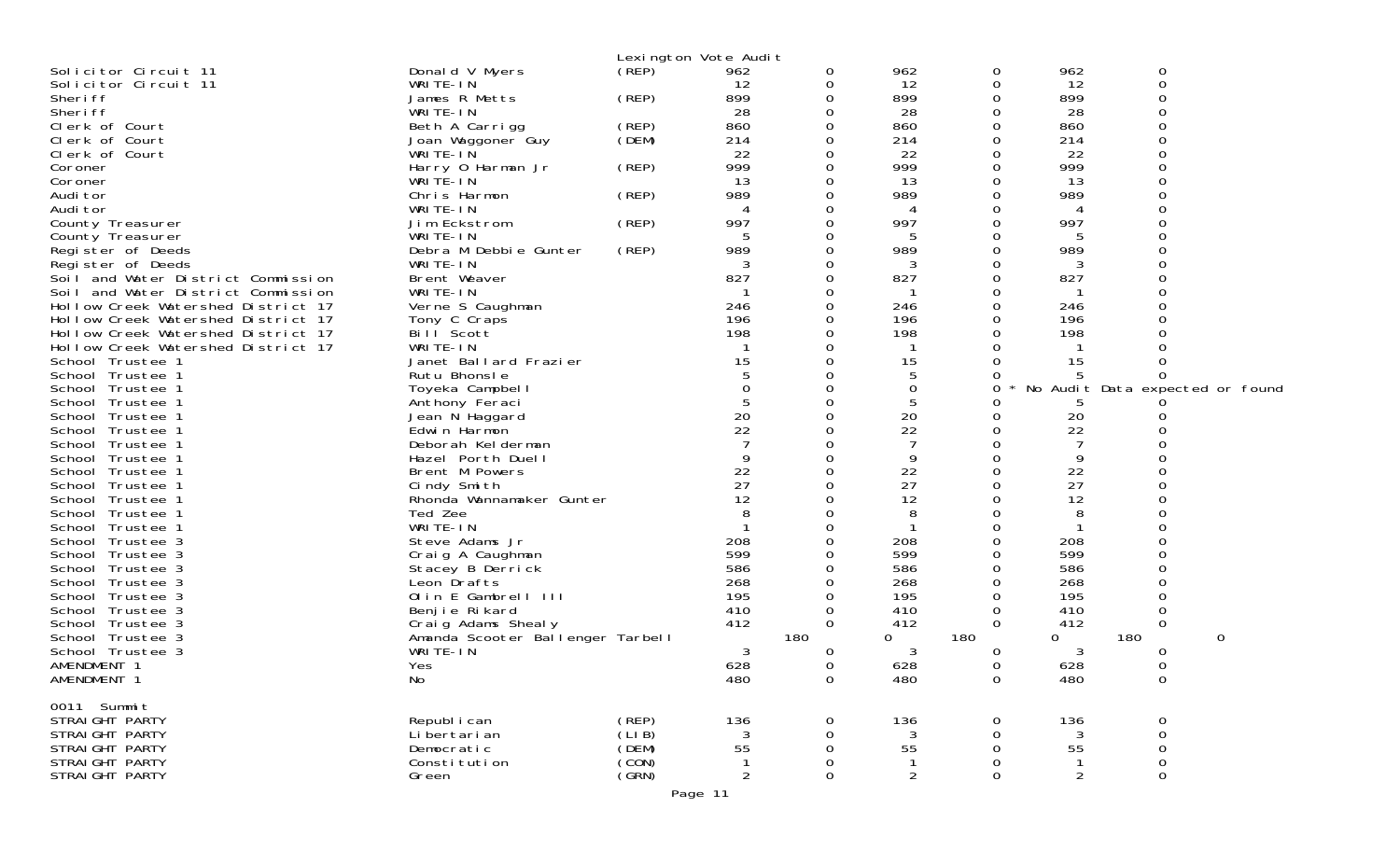|                                    |                          |       | Lexington Vote Audit |   |          |   |     |                                 |
|------------------------------------|--------------------------|-------|----------------------|---|----------|---|-----|---------------------------------|
| President and Vice President       | Mitt Romney              | (REP) | 527                  | 0 | 527      | 0 | 527 | 0                               |
| President and Vice President       | Gary Johnson             | (LIB) |                      |   |          | 0 |     | $\Omega$                        |
| President and Vice President       | Barack Obama             | (DEM) | 154                  |   | 154      |   | 154 |                                 |
| President and Vice President       | Virgil Goode             | (CON) |                      |   |          |   |     |                                 |
| President and Vice President       | Jill Stein               | (GRN) |                      |   |          |   |     |                                 |
| U.S. House of Rep District 2       | Joe Wilson               | (REP) | 579                  |   | 579      |   | 579 |                                 |
| U.S. House of Rep District 2       | WRITE-IN                 |       |                      |   |          | 0 |     |                                 |
| State Senate District 25           | Shane Massey             | (REP) | 558                  |   | 558      |   | 558 |                                 |
| State Senate District 25           | WRITE-IN                 |       |                      |   |          |   |     |                                 |
| State House of Rep District 39     | Ral ph Sheal y Kennedy   | (REP) | 413                  | 0 | 413      | 0 | 413 |                                 |
| State House of Rep District 39     | Phil Perry               | (PET) | 220                  |   | 220      |   | 220 |                                 |
| State House of Rep District 39     | WRITE-IN                 |       | 0                    |   | $\Omega$ | 0 |     | No Audit Data expected or found |
| Solicitor Circuit 11               | Donald V Myers           | (REP) | 564                  |   | 564      | 0 | 564 |                                 |
| Solicitor Circuit 11               | WRITE-IN                 |       |                      |   | 2        | 0 | 2   |                                 |
| Sheri ff                           | James R Metts            | (REP) | 525                  | 0 | 525      |   | 525 |                                 |
| Sheri ff                           | WRITE-IN                 |       | 15                   |   | 15       | 0 | 15  |                                 |
| Clerk of Court                     | Beth A Carrigg           | (REP) | 501                  |   | 501      |   | 501 |                                 |
| Clerk of Court                     | Joan Waggoner Guy        | (DEM) | 139                  |   | 139      |   | 139 |                                 |
| Clerk of Court                     | WRITE-IN                 |       | 8                    | 0 | 8        |   | 8   |                                 |
| Coroner                            | Harry 0 Harman Jr        | (REP) | 587                  |   | 587      |   | 587 |                                 |
| Coroner                            | WRITE-IN                 |       |                      |   |          |   |     |                                 |
| Audi tor                           | Chris Harmon             | (REP) | 575                  |   | 575      |   | 575 |                                 |
| Audi tor                           | WRITE-IN                 |       |                      |   |          |   |     |                                 |
| County Treasurer                   | Jim Eckstrom             | (REP) | 583                  |   | 583      |   | 583 |                                 |
| County Treasurer                   | WRITE-IN                 |       |                      |   |          |   |     |                                 |
| Register of Deeds                  | Debra M Debbie Gunter    | (REP) | 582                  |   | 582      |   | 582 |                                 |
| Register of Deeds                  | WRITE-IN                 |       |                      |   |          |   |     |                                 |
| Soil and Water District Commission | Brent Weaver             |       | 473                  |   | 473      |   | 473 |                                 |
| Soil and Water District Commission | WRITE-IN                 |       | 0                    |   | 0        | 0 |     | No Audit Data expected or found |
| Hollow Creek Watershed District 17 | Verne S Caughman         |       | 23                   |   | 23       |   | 23  |                                 |
| Hollow Creek Watershed District 17 | Tony C Craps             |       | 24                   |   | 24       | 0 | 24  |                                 |
| Hollow Creek Watershed District 17 | Bill Scott               |       | 18                   |   | 18       |   | 18  |                                 |
| Hollow Creek Watershed District 17 | WRITE-IN                 |       | $\Omega$             |   | $\Omega$ | 0 |     | No Audit Data expected or found |
| School Trustee 1                   | Janet Ballard Frazier    |       | 199                  |   | 199      | 0 | 199 |                                 |
| School Trustee 1                   | Rutu Bhonsle             |       | 57                   |   | 57       | 0 | 57  |                                 |
| School Trustee 1                   | Toyeka Campbell          |       | 39                   |   | 39       | 0 | 39  |                                 |
| School Trustee 1                   | Anthony Feraci           |       | 58                   |   | 58       |   | 58  |                                 |
| School Trustee 1                   | Jean N Haggard           |       | 176                  |   | 176      |   | 176 |                                 |
| School Trustee 1                   | Edwin Harmon             |       | 271                  |   | 271      |   | 271 |                                 |
| School Trustee 1                   | Deborah Kelderman        |       | 89                   |   | 89       |   | 89  |                                 |
| School Trustee 1                   | Hazel Porth Duell        |       | 91                   |   | 91       |   | 91  |                                 |
| School Trustee 1                   | Brent M Powers           |       | 212                  |   | 212      |   | 212 |                                 |
| School<br>Trustee 1                | Cindy Smith              |       | 282                  |   | 282      |   | 282 |                                 |
| School Trustee 1                   | Rhonda Wannamaker Gunter |       | 160                  |   | 160      | 0 | 160 |                                 |
| School Trustee                     | Ted Zee                  |       | 68                   |   | 68       |   | 68  |                                 |
| School Trustee 1                   | WRITE-IN                 |       |                      |   |          |   |     |                                 |
| School Trustee 3                   | Steve Adams Jr           |       |                      |   |          |   |     | No Audit Data expected or found |
| School Trustee 3                   | Craig A Caughman         |       |                      |   |          |   |     |                                 |
| School Trustee 3                   | Stacey B Derrick         |       |                      |   |          |   |     |                                 |
| School Trustee 3                   | Leon Drafts              |       |                      |   | 3        |   |     |                                 |
| School Trustee 3                   | Olin E Gambrell III      |       |                      |   |          |   |     | No Audit Data expected or found |
| School Trustee 3                   | Benjie Rikard            |       |                      | 0 |          |   |     |                                 |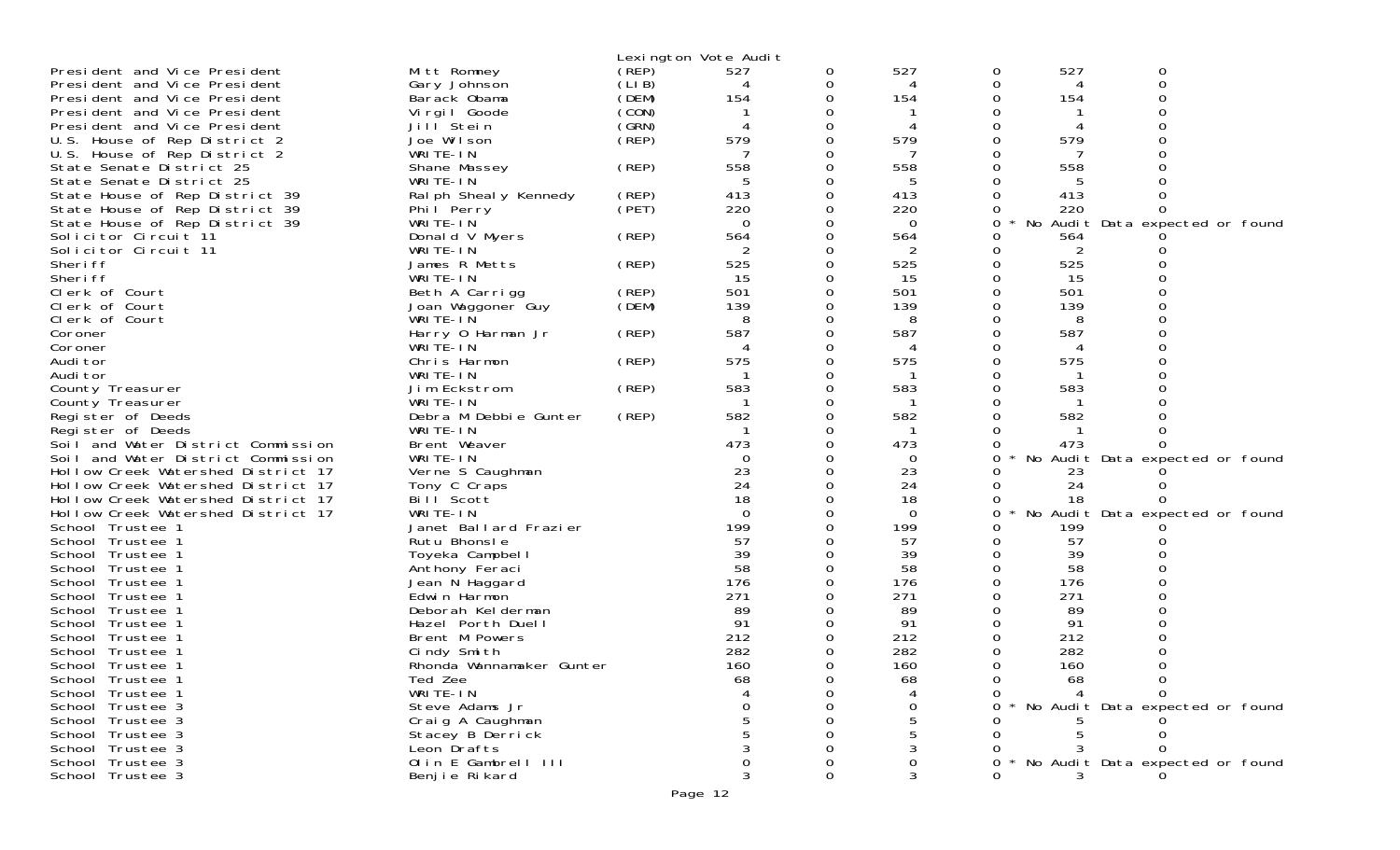|                                                                                                    |                                  | Lexington Vote Audit |   |                |               |                |                                     |
|----------------------------------------------------------------------------------------------------|----------------------------------|----------------------|---|----------------|---------------|----------------|-------------------------------------|
| School Trustee 3<br>Craig Adams Shealy                                                             |                                  |                      | 0 |                | 0             |                | 0                                   |
| School Trustee 3                                                                                   | Amanda Scooter Ballenger Tarbell |                      | 0 | $\overline{0}$ | 0             |                | 0 * No Audit Data expected or found |
| School Trustee 3<br>WRITE-IN                                                                       |                                  | 0                    | 0 | 0              | 0             |                | No Audit Data expected or found     |
| AMENDMENT 1<br>Yes                                                                                 |                                  | 371                  | 0 | 371            | 0             | 371            |                                     |
| AMENDMENT 1<br>No                                                                                  |                                  | 299                  | 0 | 299            | 0             | 299            | 0                                   |
| 0012 Leesville                                                                                     |                                  |                      |   |                |               |                |                                     |
| STRAIGHT PARTY<br>Republ i can                                                                     | (REP)                            | 122                  | 0 | 122            | 0             | 122            |                                     |
| STRAIGHT PARTY<br>Li bertari an                                                                    | (LIB)                            | 4                    | 0 |                | 0             |                | 0                                   |
| STRAIGHT PARTY<br>Democratic                                                                       | (DEM)                            | 266                  |   | 266            | O             | 266            |                                     |
| STRAIGHT PARTY<br>Constitution                                                                     | (CON)                            |                      |   |                | 0             |                |                                     |
| STRAIGHT PARTY<br>Green                                                                            | (GRN)                            |                      | 0 |                | 0             |                |                                     |
| President and Vice President<br>Mitt Romney                                                        | (REP)                            | 726                  |   | 726            | 0             | 726            |                                     |
| President and Vice President<br>Gary Johnson                                                       | (LIB)                            | 9                    |   | q              | 0             | q              |                                     |
| President and Vice President<br>Barack Obama                                                       | (DEM)                            | 522                  |   | 522            | 0             | 522            |                                     |
| President and Vice President<br>Virgil Goode                                                       | (CON)                            |                      |   |                | 0             | .5             |                                     |
| President and Vice President<br>Jill Stein                                                         | (GRN)                            | 5                    |   |                | 0             | -5             |                                     |
| U.S. House of Rep District 2<br>Joe Wilson                                                         | (REP)                            | 873                  |   | 873            | O             | 873            |                                     |
| U.S. House of Rep District 2<br>WRITE-IN                                                           |                                  | 13                   |   | 13             | $\Omega$      | 13             |                                     |
| State Senate District 23<br>Jake Knotts                                                            | (REP)                            | 397                  |   | 397            | O             | 397            |                                     |
| State Senate District 23<br>Katrina Shealy                                                         | (PET)                            | 569                  |   | 569            | 0             | 569            |                                     |
| State Senate District 23<br>David R Whetsell                                                       | (CON)                            | 49                   |   | 49             | O             | 49             |                                     |
| WRITE-IN<br>State Senate District 23                                                               |                                  | 3                    |   | 3              | 0             | 3              |                                     |
| State House of Rep District 39<br>Ral ph Sheal y Kennedy                                           | (REP)                            | 598                  |   | 598            | $\Omega$      | 598            |                                     |
| State House of Rep District 39<br>Phil Perry                                                       | (PET)                            | 449                  |   | 449            | O             | 449            |                                     |
| WRITE-IN<br>State House of Rep District 39                                                         |                                  | 2                    |   | 2              | 0             | $\overline{2}$ |                                     |
| Solicitor Circuit 11<br>Donald V Myers                                                             | (REP)                            | 868<br>10            |   | 868<br>10      | $\Omega$<br>O | 868<br>10      |                                     |
| Solicitor Circuit 11<br>WRITE-IN<br>James R Metts<br>Sheri ff                                      | (REP)                            | 851                  |   | 851            | $\Omega$      | 851            |                                     |
| Sheri ff<br>WRITE-IN                                                                               |                                  | 21                   |   | 21             | 0             | 21             |                                     |
| Clerk of Court<br>Beth A Carrigg                                                                   | (REP)                            | 710                  |   | 710            | 0             | 710            |                                     |
| Clerk of Court<br>Joan Waggoner Guy                                                                | (DEM)                            | 449                  |   | 449            | $\Omega$      | 449            |                                     |
| WRITE-IN<br>Clerk of Court                                                                         |                                  |                      |   |                | 0             |                |                                     |
| Coroner<br>Harry 0 Harman Jr                                                                       | (REP)                            | 875                  |   | 875            | 0             | 875            |                                     |
| WRITE-IN<br>Coroner                                                                                |                                  | 18                   |   | 18             | $\Omega$      | 18             |                                     |
| Audi tor<br>Chris Harmon                                                                           | (REP)                            | 862                  |   | 862            | 0             | 862            |                                     |
| Audi tor<br>WRITE-IN                                                                               |                                  | 4                    |   | 4              | O             | $\Delta$       |                                     |
| County Treasurer<br>Jim Eckstrom                                                                   | (REP)                            | 879                  |   | 879            | O             | 879            |                                     |
| WRITE-IN<br>County Treasurer                                                                       |                                  |                      |   |                | 0             |                |                                     |
| Register of Deeds<br>Debra M Debbie Gunter                                                         | (REP)                            | 872                  |   | 872            | 0             | 872            |                                     |
| WRITE-IN<br>Register of Deeds                                                                      |                                  | 4                    |   |                | 0             |                |                                     |
| Brent Weaver<br>Soil and Water District Commission                                                 |                                  | 776                  |   | 776            |               | 776            |                                     |
| WRITE-IN<br>and Water District Commission<br>Soi I                                                 |                                  | 3                    |   | 3              |               | 3              |                                     |
| Hollow Creek Watershed District 17<br>Verne S Caughman                                             |                                  | 76                   | 0 | 76             | 0             | 76             | $\Omega$                            |
| Hollow Creek Watershed District 17<br>Tony C Craps                                                 |                                  | 65                   |   | 65             |               | 65             | 0<br>$\Omega$                       |
| Bill Scott<br>Hollow Creek Watershed District 17<br>WRITE-IN<br>Hollow Creek Watershed District 17 |                                  | 74<br>0              |   | 74<br>$\Omega$ | 0<br>0        | 74             | No Audit Data expected or found     |
| School Trustee 1<br>Janet Ballard Frazier                                                          |                                  | 65                   |   | 65             | Ω             |                |                                     |
| School Trustee 1<br>Rutu Bhonsle                                                                   |                                  | 15                   |   | 15             | 0             | 65<br>15       | 0                                   |
| School Trustee 1<br>Toyeka Campbell                                                                |                                  | 11                   |   | 11             | $\Omega$      | 11             | 0                                   |
| Anthony Feraci<br>School Trustee 1                                                                 |                                  | 16                   |   | 16             |               | 16             | 0                                   |
| Jean N Haggard<br>School Trustee 1                                                                 |                                  | 47                   |   | 47             | 0             | 47             | 0                                   |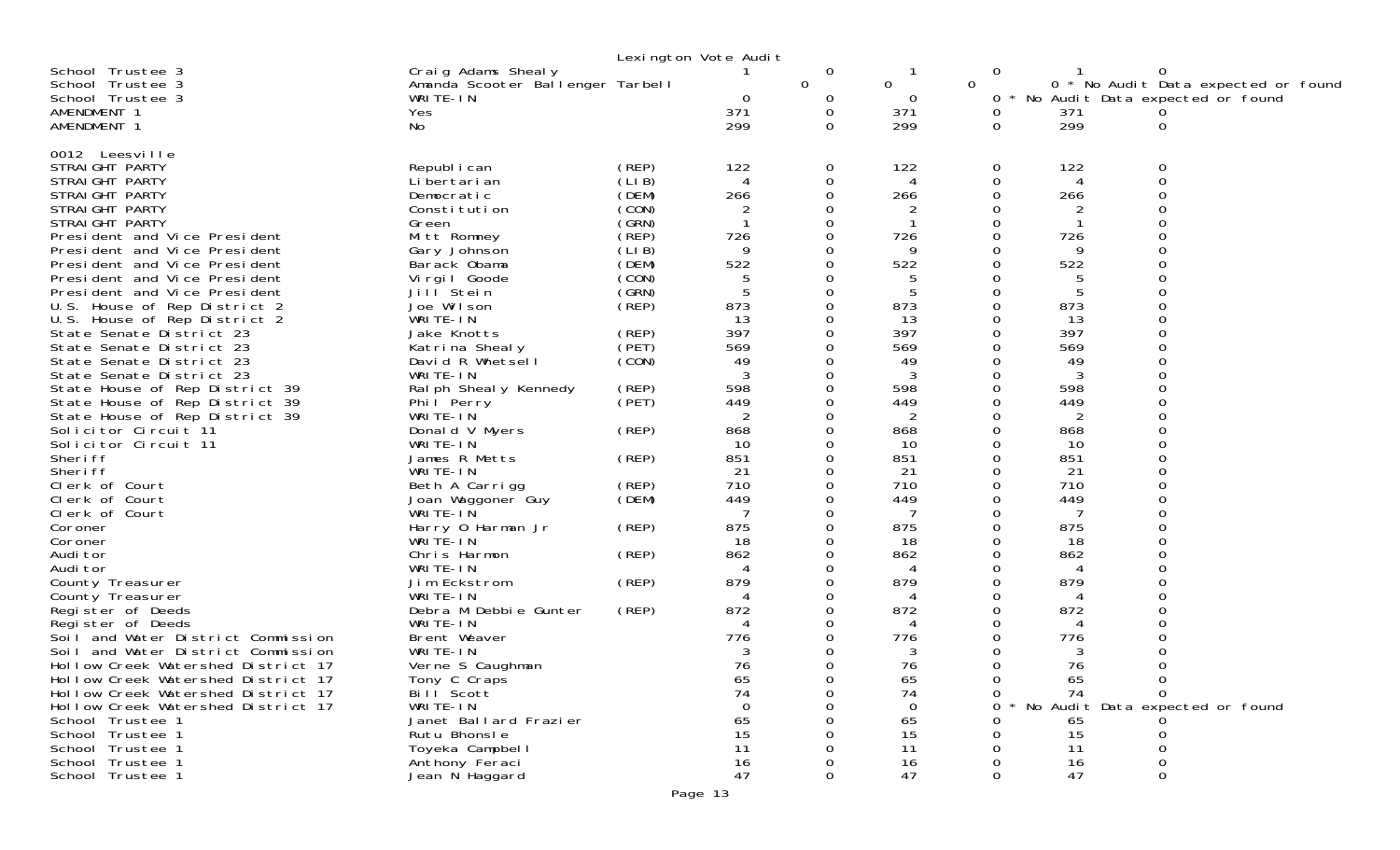| School Trustee 1<br>School Trustee 1<br>School Trustee 1<br>School Trustee 1<br>School Trustee 1<br>School Trustee 1<br>School Trustee 1<br>School Trustee 1<br>School Trustee 3<br>School Trustee 3<br>School Trustee 3<br>School Trustee 3<br>School Trustee 3<br>School Trustee 3<br>School Trustee 3<br>School Trustee 3<br>School Trustee 3<br>AMENDMENT 1<br>AMENDMENT 1                                                                                                                                                                                                                                                                                                                                                                           | Edwin Harmon<br>Deborah Kelderman<br>Hazel Porth Duell<br>Brent M Powers<br>Cindy Smith<br>Rhonda Wannamaker Gunter<br>Ted Zee<br>WRITE-IN<br>Steve Adams Jr<br>Craig A Caughman<br>Stacey B Derrick<br>Leon Drafts<br>Olin E Gambrell III<br>Benjie Rikard<br>Craig Adams Shealy<br>Amanda Scooter Ballenger Tarbell<br>WRITE-IN<br>Yes<br>No                                                                                                                                          |                                                                                                                                                                                                       | Lexington Vote Audit<br>82<br>39<br>19<br>71<br>69<br>56<br>22<br>$\Omega$<br>327<br>408<br>445<br>354<br>327<br>377<br>331<br>7<br>605<br>513                                    | 0<br>0<br>$\Omega$<br>0<br>O<br>0<br>O<br>0<br>0<br>0<br>0<br>138<br>0<br>0<br>0                                  | 82<br>39<br>19<br>71<br>69<br>56<br>22<br>$\Omega$<br>327<br>408<br>445<br>354<br>327<br>377<br>331<br>0<br>7<br>605<br>513                                                                                    | 0<br>0<br>0<br>0<br>$\Omega$<br>0<br>0<br>0<br>Ω<br>0<br>0<br>$\Omega$<br>0<br>0<br>$\Omega$<br>138<br>0<br>0<br>$\Omega$             | 82<br>39<br>19<br>71<br>69<br>56<br>22<br>327<br>408<br>445<br>354<br>327<br>377<br>331<br>0<br>7<br>605<br>513                                            | 0<br>0<br>$\Omega$<br>No Audit Data expected or found<br>0<br>138<br>0<br>0<br>$\Omega$ | 0 |
|----------------------------------------------------------------------------------------------------------------------------------------------------------------------------------------------------------------------------------------------------------------------------------------------------------------------------------------------------------------------------------------------------------------------------------------------------------------------------------------------------------------------------------------------------------------------------------------------------------------------------------------------------------------------------------------------------------------------------------------------------------|-----------------------------------------------------------------------------------------------------------------------------------------------------------------------------------------------------------------------------------------------------------------------------------------------------------------------------------------------------------------------------------------------------------------------------------------------------------------------------------------|-------------------------------------------------------------------------------------------------------------------------------------------------------------------------------------------------------|-----------------------------------------------------------------------------------------------------------------------------------------------------------------------------------|-------------------------------------------------------------------------------------------------------------------|----------------------------------------------------------------------------------------------------------------------------------------------------------------------------------------------------------------|---------------------------------------------------------------------------------------------------------------------------------------|------------------------------------------------------------------------------------------------------------------------------------------------------------|-----------------------------------------------------------------------------------------|---|
| 0013 Red Bank South #1<br>STRAIGHT PARTY<br>STRAIGHT PARTY<br>STRAIGHT PARTY<br>STRAIGHT PARTY<br>STRAIGHT PARTY<br>President and Vice President<br>President and Vice President<br>President and Vice President<br>President and Vice President<br>President and Vice President<br>U.S. House of Rep District 2<br>U.S. House of Rep District 2<br>State Senate District 23<br>State Senate District 23<br>State Senate District 23<br>State Senate District 23<br>State House of Rep District 88<br>State House of Rep District 88<br>Solicitor Circuit 11<br>Solicitor Circuit 11<br>Sheri ff<br>Sheri ff<br>Clerk of Court<br>Clerk of Court<br>Clerk of Court<br>Coroner<br>Coroner<br>Audi tor<br>Audi tor<br>County Treasurer<br>County Treasurer | Republ i can<br>Li bertari an<br>Democratic<br>Constitution<br>Green<br>Mitt Romney<br>Gary Johnson<br>Barack Obama<br>Virgil Goode<br>Jill <sup>Stein</sup><br>Joe Wilson<br>WRITE-IN<br>Jake Knotts<br>Katrina Shealy<br>David R Whetsell<br>WRITE-IN<br>Mac Toole<br>WRITE-IN<br>Donald V Myers<br>WRITE-IN<br>James R Metts<br>WRITE-IN<br>Beth A Carrigg<br>Joan Waggoner Guy<br>WRITE-IN<br>Harry 0 Harman Jr<br>WRITE-IN<br>Chris Harmon<br>WRITE-IN<br>Jim Eckstrom<br>WRITE-IN | (REP)<br>(LIB)<br>(DEM)<br>(CON)<br>(GRN)<br>(`REP<br>(LIB)<br>(DEM)<br>(CON)<br>(GRN)<br>$($ REP)<br>(REP)<br>(PET)<br>(CON)<br>(REP)<br>(REP)<br>(REP)<br>(REP)<br>(DEM)<br>(REP)<br>(REP)<br>(REP) | 225<br>5<br>95<br>3<br>841<br>13<br>236<br>4<br>$\overline{2}$<br>962<br>9<br>482<br>500<br>52<br>3<br>948<br>5<br>921<br>6<br>919<br>23<br>797<br>244<br>15<br>953<br>944<br>943 | 0<br>0<br>$\Omega$<br>0<br>0<br>O<br>0<br>0<br>O<br>0<br>0<br>O<br>0<br>O<br>0<br>0<br>O<br>0<br>0<br>0<br>∩<br>0 | 225<br>5<br>95<br>3<br>-1<br>841<br>13<br>236<br>4<br>$\overline{2}$<br>962<br>9<br>482<br>500<br>52<br>3<br>948<br>5<br>921<br>6<br>919<br>23<br>797<br>244<br>15<br>953<br>$\overline{4}$<br>944<br>943<br>Δ | 0<br>0<br>0<br>0<br>0<br>$\Omega$<br>0<br>0<br>0<br>0<br>0<br>0<br>0<br>Ω<br>0<br>0<br>0<br>0<br>0<br>Ω<br>0<br>0<br>0<br>0<br>0<br>O | 225<br>5<br>95<br>3<br>841<br>13<br>236<br>962<br>9<br>482<br>500<br>52<br>3<br>948<br>5<br>921<br>6<br>919<br>23<br>797<br>244<br>15<br>953<br>944<br>943 | 0<br>0<br>∩<br>∩<br>0<br>O                                                              |   |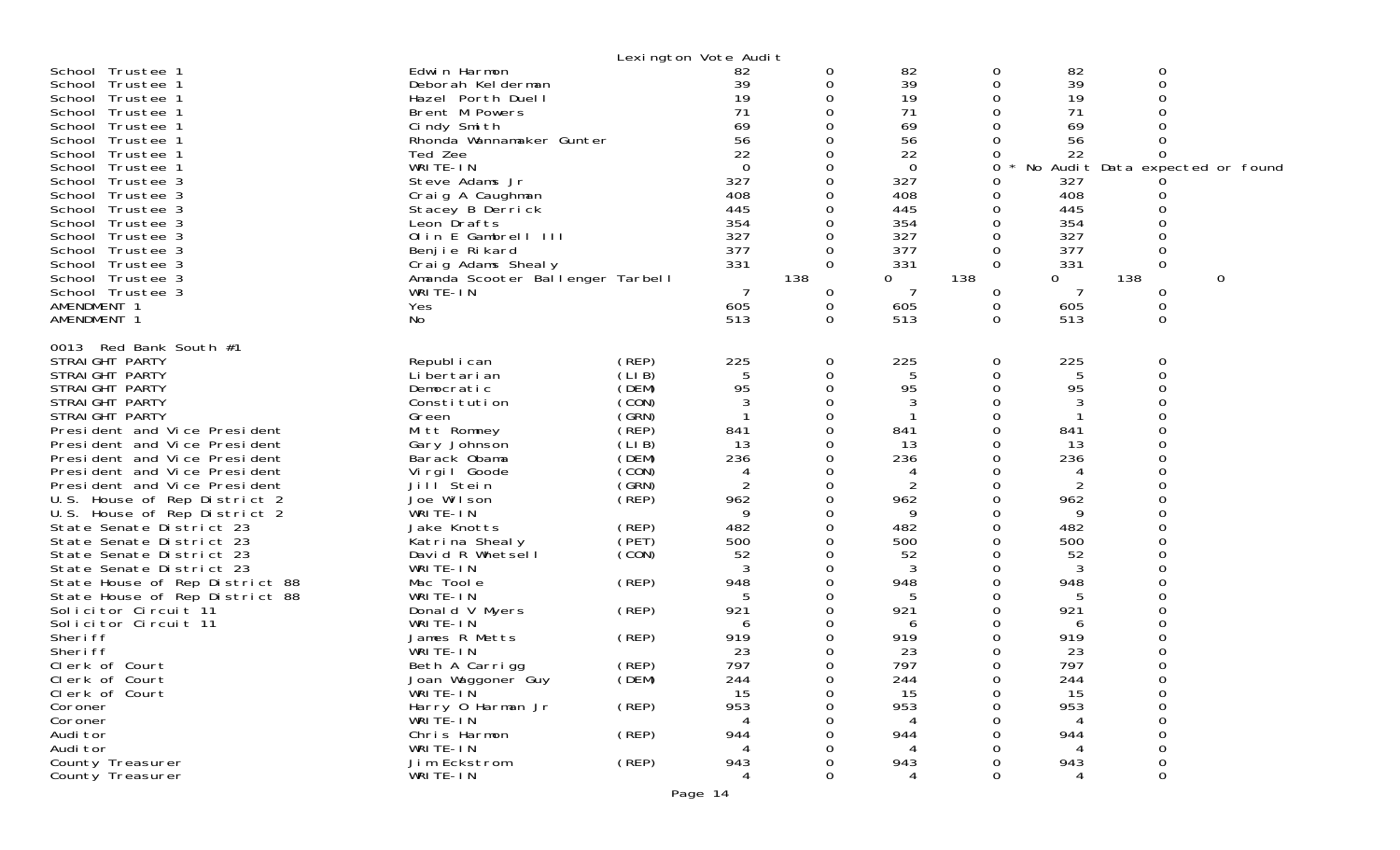|                                                              |                                | Lexington Vote Audit |             |          |           |               |           |                                 |  |
|--------------------------------------------------------------|--------------------------------|----------------------|-------------|----------|-----------|---------------|-----------|---------------------------------|--|
| Register of Deeds                                            | Debra M Debbie Gunter          | (REP)                | 938         | 0        | 938       | 0             | 938       | 0                               |  |
| Register of Deeds                                            | WRITE-IN                       |                      | 3           | 0        | 3         | 0             | 3         | $\mathbf 0$                     |  |
| County Council District 5                                    | Bobby Gravedigger Keisler(REP) |                      | 651         | 0        | 651       | ∩             | 651       | ∩                               |  |
| County Council District 5                                    | Bri an Duncan                  | (PET)                | 346         | 0        | 346       | O             | 346       | $\Omega$                        |  |
| County Council District 5                                    | WRITE-IN                       |                      |             | 0        |           | ∩             |           |                                 |  |
| Soil and Water District Commission                           | Brent Weaver                   |                      | 815         | 0        | 815       | 0             | 815       |                                 |  |
| Soil and Water District Commission                           | WRITE-IN                       |                      | 2           | 0        | 2         | O             | 2         |                                 |  |
| School Trustee 1                                             | Janet Ballard Frazier          |                      | 344         | 0        | 344       | $\Omega$      | 344       |                                 |  |
| School Trustee 1                                             | Rutu Bhonsle                   |                      | 64          | 0        | 64        | ∩             | 64        |                                 |  |
| School Trustee 1                                             | Toyeka Campbell                |                      | 81<br>93    | 0        | 81        | 0<br>$\Omega$ | 81        |                                 |  |
| School Trustee 1<br>School Trustee 1                         | Anthony Feraci                 |                      | 277         | 0<br>0   | 93<br>277 | 0             | 93<br>277 |                                 |  |
| School Trustee 1                                             | Jean N Haggard<br>Edwin Harmon |                      | 341         | 0        | 341       | 0             | 341       |                                 |  |
| School Trustee 1                                             | Deborah Kelderman              |                      | 198         | 0        | 198       | $\Omega$      | 198       |                                 |  |
| School Trustee 1                                             | Hazel Porth Duell              |                      | 166         | 0        | 166       | 0             | 166       |                                 |  |
| School Trustee 1                                             | Brent M Powers                 |                      | 319         | 0        | 319       | 0             | 319       |                                 |  |
| School Trustee 1                                             | Cindy Smith                    |                      | 383         | 0        | 383       | 0             | 383       |                                 |  |
| School Trustee 1                                             | Rhonda Wannamaker Gunter       |                      | 251         | $\Omega$ | 251       | $\Omega$      | 251       |                                 |  |
| School Trustee 1                                             | Ted Zee                        |                      | -99         | 0        | 99        | 0             | 99        |                                 |  |
| School Trustee 1                                             | WRITE-IN                       |                      | 10          | 0        | 10        | 0             | 10        |                                 |  |
| AMENDMENT 1                                                  | Yes                            |                      | 586         | 0        | 586       | 0             | 586       |                                 |  |
| AMENDMENT 1                                                  | No                             |                      | 491         | $\Omega$ | 491       | 0             | 491       | 0                               |  |
| Emmanuel Church<br>0014                                      |                                |                      |             |          |           |               |           |                                 |  |
| STRAIGHT PARTY                                               | Republ i can                   | (REP)                | 218         | 0        | 218       | 0             | 218       | 0                               |  |
| STRAIGHT PARTY                                               | Li bertari an                  | (LIB)                | 4           | 0        | 4         | 0             |           | $\Omega$                        |  |
| STRAIGHT PARTY                                               | Democratic                     | (DEM)                | 115         | 0        | 115       | 0             | 115       |                                 |  |
| STRAIGHT PARTY                                               | Constitution                   | (CON)                | $\mathbf 0$ | 0        | 0         | 0             |           | No Audit Data expected or found |  |
| STRAIGHT PARTY                                               | Green                          | (GRN)<br>(REP)       | 850         | 0<br>0   | 850       | 0<br>0        | 850       |                                 |  |
| President and Vice President<br>President and Vice President | Mitt Romney<br>Gary Johnson    | (LIB)                | 14          | 0        | 14        | O             | 14        |                                 |  |
| President and Vice President                                 | Barack Obama                   | (DEM)                | 299         | 0        | 299       | $\Omega$      | 299       |                                 |  |
| President and Vice President                                 | Virgil Goode                   | (CON)                | 4           | 0        | 4         | 0             |           |                                 |  |
| President and Vice President                                 | Jill Stein                     | (GRN)                | 6           | 0        | 6         | O             | 6         |                                 |  |
| U.S. House of Rep District 2                                 | Joe Wilson                     | (REF)                | 978         | 0        | 978       | $\Omega$      | 978       |                                 |  |
| U.S. House of Rep District 2                                 | WRITE-IN                       |                      | 20          | 0        | 20        | 0             | 20        |                                 |  |
| State Senate District 23                                     | Jake Knotts                    | (REP)                | 540         | 0        | 540       | O             | 540       |                                 |  |
| State Senate District 23                                     | Katrina Shealy                 | (PET)                | 502         | 0        | 502       | 0             | 502       |                                 |  |
| State Senate District 23                                     | David R Whetsell               | (CON)                | 51          | 0        | 51        | ∩             | 51        |                                 |  |
| State Senate District 23                                     | WRITE-IN                       |                      | 3           | 0        | 3         |               | 3         |                                 |  |
| State House of Rep District 88                               | Mac Toole<br>WRITE-IN          | (REP)                | 969<br>5    | 0        | 969<br>5  |               | 969<br>5  |                                 |  |
| State House of Rep District 88<br>Solicitor Circuit 11       | Donald V Myers                 | (REP)                | 938         | 0        | 938       | 0             | 938       |                                 |  |
| Solicitor Circuit 11                                         | WRITE-IN                       |                      |             | 0        | 6         | ∩             | 6         |                                 |  |
| Sheri ff                                                     | James R Metts                  | (REP)                | 939         | 0        | 939       | 0             | 939       | 0                               |  |
| Sheri ff                                                     | WRITE-IN                       |                      | 20          | 0        | 20        |               | 20        |                                 |  |
| Clerk of Court                                               | Beth A Carrigg                 | (REP)                | 807         |          | 807       |               | 807       | 0                               |  |
| Clerk of Court                                               | Joan Waggoner Guy              | (DEM)                | 282         |          | 282       |               | 282       | $\mathbf 0$                     |  |
| Clerk of Court                                               | WRITE-IN                       |                      | 24          |          | 24        |               | 24        |                                 |  |
| Coroner                                                      | Harry 0 Harman Jr              | (REP)                | 973         |          | 973       |               | 973       |                                 |  |
| Coroner                                                      | WRITE-IN                       |                      | 6           | 0        | 6         |               | 6         | 0                               |  |
| Audi tor                                                     | Chris Harmon                   | (REP)                | 959         | 0        | 959       | 0             | 959       | 0                               |  |
|                                                              |                                | Page 15              |             |          |           |               |           |                                 |  |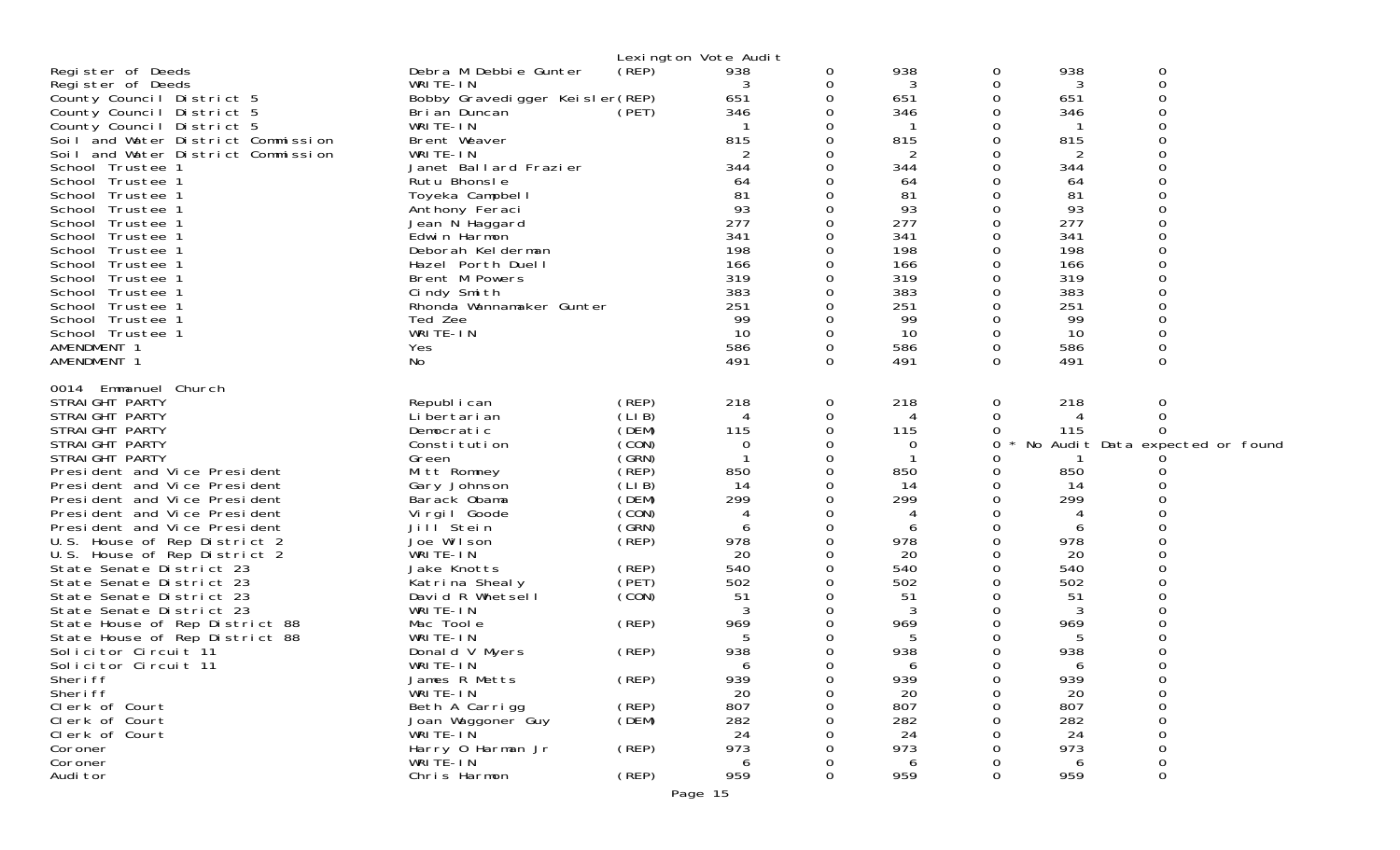|                                      |                                 |          | Lexington Vote Audit |          |             |               |              |                                 |  |
|--------------------------------------|---------------------------------|----------|----------------------|----------|-------------|---------------|--------------|---------------------------------|--|
| Audi tor                             | WRITE-IN                        |          | 6                    | 0        | 6           | 0             | 6            | 0                               |  |
| County Treasurer                     | Jim Eckstrom                    | (REP)    | 964                  | 0        | 964         | 0             | 964          | $\mathbf 0$                     |  |
| County Treasurer                     | WRITE-IN                        |          |                      | 0        |             | O             |              |                                 |  |
| Register of Deeds                    | Debra M Debbie Gunter           | (REP)    | 958                  | 0        | 958         | 0             | 958          |                                 |  |
| Register of Deeds                    | WRITE-IN                        |          | 4                    |          | 4           | O             | 4            |                                 |  |
| County Council District 4            | Debbie Summers                  | (REP)    | 926                  | O        | 926         | 0             | 926          |                                 |  |
| County Council District 4            | WRITE-IN                        |          | 8                    | 0        | 8           | ∩             | 8            |                                 |  |
| County Council District 5            | Bobby Gravedigger Keisler (REP) |          | 26                   | 0        | 26          |               | 26           |                                 |  |
| County Council District 5            | Bri an Duncan                   | (PET)    | 3                    | O        | 3           | $\Omega$      |              |                                 |  |
| County Council District 5            | WRITE-IN                        |          | $\Omega$             | 0        | $\Omega$    | 0             |              | No Audit Data expected or found |  |
| Soil and Water District Commission   | Brent Weaver                    |          | 875                  | 0        | 875         | 0             | 875          |                                 |  |
| Soil and Water District Commission   | WRITE-IN                        |          | 3                    | O        | 3           | $\Omega$      | 3            |                                 |  |
| School Trustee 1                     | Janet Ballard Frazier           |          | 218                  | 0        | 218         | 0             | 218          |                                 |  |
| School Trustee 1                     | Rutu Bhonsle                    |          | 53                   |          | 53          | $\Omega$      | 53           |                                 |  |
| School Trustee 1                     | Toyeka Campbell                 |          | 61                   | U        | 61          | $\Omega$      | 61           |                                 |  |
| School Trustee 1                     | Anthony Feraci                  |          | 68                   |          | 68          | 0             | 68           |                                 |  |
| School Trustee 1                     | Jean N Haggard                  |          | 178                  |          | 178         | $\Omega$      | 178          |                                 |  |
| School Trustee 1                     | Edwin Harmon                    |          | 190                  | O        | 190         | $\Omega$      | 190          |                                 |  |
| School Trustee 1                     | Deborah Kelderman               |          | 136                  |          | 136         | 0             | 136          |                                 |  |
| School Trustee 1                     | Hazel Porth Duell               |          | 93                   |          | 93          | $\Omega$      | 93           |                                 |  |
| School Trustee 1                     | Brent M Powers                  |          | 187                  | $\Omega$ | 187         | 0             | 187          |                                 |  |
| School Trustee 1                     | Cindy Smith                     |          | 238                  | 0        | 238         | 0             | 238          |                                 |  |
| School Trustee 1                     | Rhonda Wannamaker Gunter        |          | 138                  | O        | 138         | $\Omega$      | 138          |                                 |  |
| School Trustee 1                     | Ted Zee                         |          | 70                   |          | 70          | $\Omega$      | 70           |                                 |  |
| School Trustee 1                     | WRITE-IN                        |          | 8                    | 0        | 8           | 0             | 8            |                                 |  |
| School Trustee 2                     | Bill Bingham                    |          | 217                  |          | 217         | $\Omega$      | 217          |                                 |  |
| School Trustee 2                     | Beth Dickerson Branham          |          | 187                  | 0        | 187         | 0             | 187          |                                 |  |
| School Trustee 2                     | Jimmy Brooks                    |          | 111<br>131           | 0<br>0   | 111         | 0<br>$\Omega$ | 111          |                                 |  |
| School Trustee 2                     | GI en Conwell                   |          |                      | O        | 131         | $\Omega$      | 131          |                                 |  |
| School Trustee 2                     | Amy Ditolla<br>Cindy Kessler    |          | 108<br>231           | 0        | 108<br>231  | 0             | 108<br>231   |                                 |  |
| School Trustee 2<br>School Trustee 2 | WRITE-IN                        |          |                      | 0        | $\mathbf 1$ | 0             | $\mathbf{1}$ |                                 |  |
| City Council District 3              | Eva Corley                      |          | 127                  | $\Omega$ | 127         | $\Omega$      | 127          |                                 |  |
| City Council District 3              | A G Dantzler                    |          | 55                   | 0        | 55          | 0             | 55           |                                 |  |
| City Council District 3              | WRITE-IN                        |          | 2                    | 0        | 2           | 0             | 2            |                                 |  |
| AMENDMENT 1                          | Yes                             |          | 610                  | 0        | 610         | 0             | 610          | $\mathbf 0$                     |  |
| AMENDMENT 1                          | No                              |          | 529                  | 0        | 529         | $\Omega$      | 529          | 0                               |  |
|                                      |                                 |          |                      |          |             |               |              |                                 |  |
| 0015 Hollow Creek                    |                                 |          |                      |          |             |               |              |                                 |  |
| STRAIGHT PARTY                       | Republ i can                    | (REP)    | 269                  | 0        | 269         | 0             | 269          | 0                               |  |
| STRAIGHT PARTY                       | Li bertari an                   | (LIB)    | 5                    | 0        | 5           | 0             | 5            | Ω                               |  |
| STRAIGHT PARTY                       | Democratic                      | (DEM)    | 80                   | O        | 80          | ∩             | 80           |                                 |  |
| STRAIGHT PARTY                       | Constitution                    | (CON)    |                      | 0        |             | 0             |              |                                 |  |
| STRAIGHT PARTY                       | Green                           | (GRN)    | $\overline{c}$       | 0        | 2           | 0             | 2            |                                 |  |
| President and Vice President         | Mitt Romney                     | $($ REP) | 978                  | 0        | 978         | 0             | 978          | 0                               |  |
| President and Vice President         | Gary Johnson                    | (LIB)    | 9                    | O        | 9           | 0             | 9            | 0                               |  |
| President and Vice President         | Barack Obama                    | (DEM)    | 222                  |          | 222         |               | 222          | 0                               |  |
| President and Vice President         | Virgil Goode                    | (CON)    | 3                    |          |             |               |              | $\Omega$                        |  |
| President and Vice President         | Jill <sup>Stein</sup>           | (SRN)    |                      |          |             |               |              | $\mbox{O}$                      |  |
| U.S. House of Rep District 2         | Joe Wilson                      | (REP)    | 1052                 |          | 1052        |               | 1052         | $\boldsymbol{0}$                |  |
| U.S. House of Rep District 2         | WRITE-IN                        |          | 26                   |          | 26          |               | 26           | 0                               |  |
| State Senate District 23             | Jake Knotts                     | (REP)    | 9                    |          | 9           | 0             | 9            | $\mathbf 0$                     |  |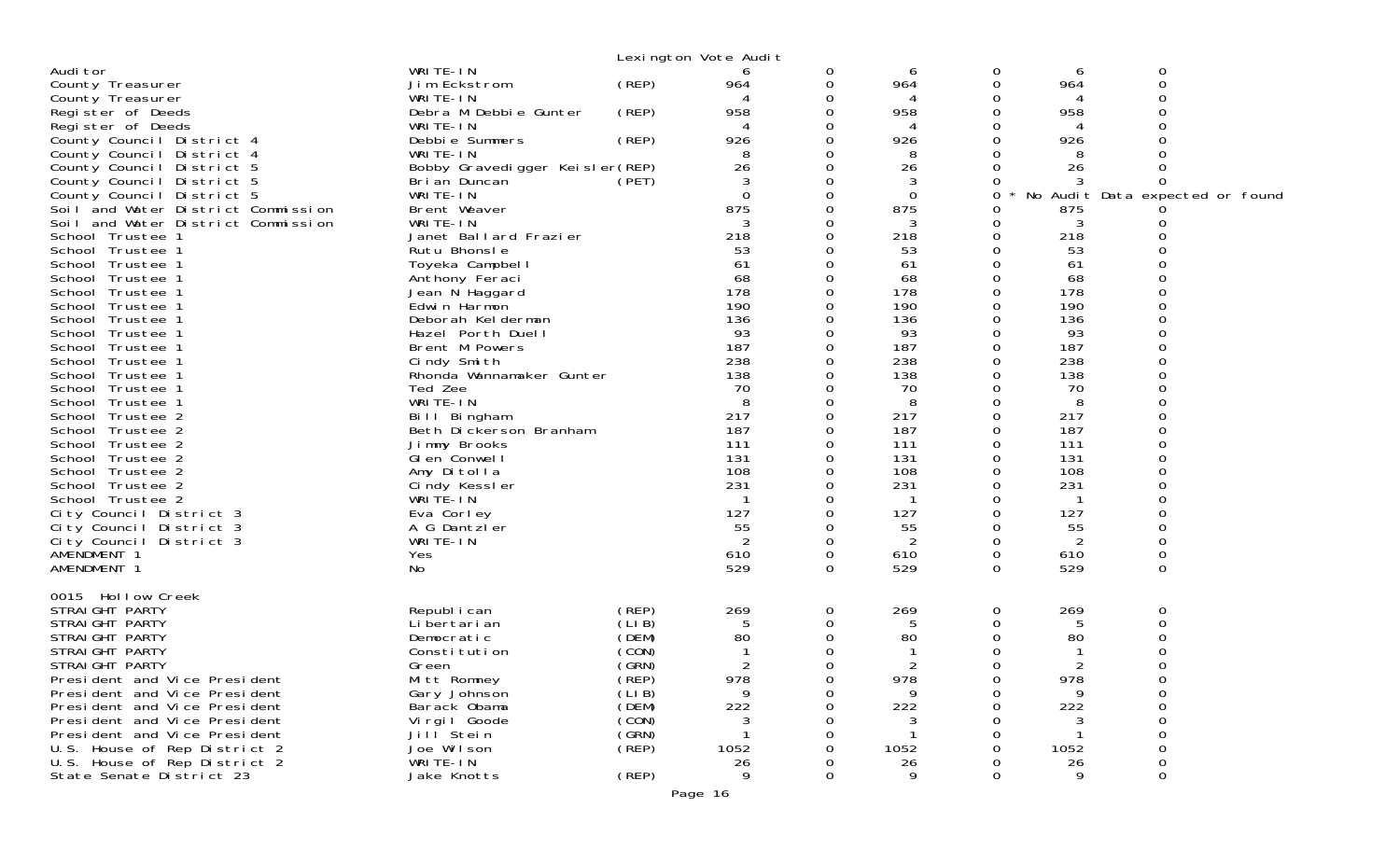|                                    |                                  |       | Lexington Vote Audit     |               |                |          |                 |                                   |   |
|------------------------------------|----------------------------------|-------|--------------------------|---------------|----------------|----------|-----------------|-----------------------------------|---|
| State Senate District 23           | Katrina Shealy                   | (PET) |                          | 0             | 7              | 0        |                 | 0                                 |   |
| State Senate District 23           | David R Whetsell                 | (CON) | 0                        | 0             | 0              |          | 0               | * No Audit Data expected or found |   |
| State Senate District 23           | WRITE-IN                         |       | ∩                        | $\Omega$      | $\Omega$       |          | 0               | No Audit Data expected or found   |   |
| State Senate District 25           | Shane Massey                     | (REP) | 1015                     | 0             | 1015           |          | 1015<br>0       |                                   |   |
| State Senate District 25           | WRITE-IN                         |       | 7                        | 0             | 7              |          | 0<br>7          | 0                                 |   |
| State House of Rep District 39     | Ral ph Sheal y Kennedy           | (REP) | 56                       | $\Omega$      | 56             |          | 56<br>$\Omega$  | $\Omega$                          |   |
| State House of Rep District 39     | Phil Perry                       | (PET) | 23                       | 0             | 23             |          | 23<br>0         | $\Omega$                          |   |
| State House of Rep District 39     | WRITE-IN                         |       | $\Omega$                 | $\Omega$      | $\Omega$       |          | $\Omega$        | No Audit Data expected or found   |   |
| State House of Rep District 87     | Todd Atwater                     | (REP) | 971                      | 0             | 971            |          | 0<br>971        |                                   |   |
| State House of Rep District 87     | WRITE-IN                         |       | Q                        | $\Omega$      | 9              |          | 9<br>0          | 0                                 |   |
| Solicitor Circuit 11               | Donald V Myers                   | (REP) | 1019                     | 0             | 1019           |          | 1019<br>0       | $\mathbf{O}$                      |   |
| Solicitor Circuit 11               | WRITE-IN                         |       | 12                       | 0             | 12             |          | 0<br>12         | $\Omega$                          |   |
| Sheri ff                           | James R Metts                    | (REP) | 962                      | $\Omega$      | 962            | $\Omega$ | 962             | $\Omega$                          |   |
| Sheri ff                           | WRITE-IN                         |       | 36                       | 0             | 36             | 0        | 36              | $\mathbf 0$                       |   |
| Clerk of Court                     | Beth A Carrigg                   | (REP) | 885                      | $\Omega$      | 885            |          | $\Omega$<br>885 | $\Omega$                          |   |
| Clerk of Court                     | Joan Waggoner Guy                | (DEM) | 264                      | 0             | 264            | 0        | 264             | $\mathbf{O}$                      |   |
| Clerk of Court                     | WRITE-IÑ                         |       | 15                       | 0             | 15             |          | 15<br>0         | $\mathbf{O}$                      |   |
| Coroner                            | Harry 0 Harman Jr                | (REP) | 1053                     | 0             | 1053           |          | 1053<br>0       | $\Omega$                          |   |
| Coroner                            | WRITE-IN                         |       | 5                        | 0             | 5              |          | 0<br>5          | $\overline{0}$                    |   |
| Audi tor                           | Chris Harmon                     | (REP) | 1039                     | $\Omega$      | 1039           | $\Omega$ | 1039            | $\Omega$                          |   |
| Audi tor                           | WRITE-IN                         |       | $\boldsymbol{\varDelta}$ | 0             | 4              | 0        | 4               | $\mathsf 0$                       |   |
| County Treasurer                   | Jim Eckstrom                     | (REP) | 1032                     | $\Omega$      | 1032           | $\Omega$ | 1032            | $\Omega$                          |   |
| County Treasurer                   | WRITE-IN                         |       | 3                        | 0             | 3              | Ω        | 3               | $\Omega$                          |   |
| Register of Deeds                  | Debra M Debbie Gunter            | (REP) | 1029                     | 0             | 1029           |          | 1029<br>0       | $\mathbf{O}$                      |   |
| Register of Deeds                  | WRITE-IN                         |       |                          | 0             | 5              | 0        | 5               | $\Omega$                          |   |
| Soil and Water District Commission | Brent Weaver                     |       | 837                      | 0             | 837            |          | 837<br>0        | $\Omega$                          |   |
| Soil and Water District Commission | WRITE-IN                         |       |                          | 0             | 2              | $\Omega$ | 2               | $\Omega$                          |   |
| School Trustee 1                   | Janet Ballard Frazier            |       | 302                      | 0             | 302            | 0        | 302             | $\mathbf 0$                       |   |
| School Trustee 1                   | Rutu Bhonsle                     |       | 191                      | $\Omega$      | 191            | $\Omega$ | 191             | $\Omega$                          |   |
| School Trustee 1                   | Toyeka Campbell                  |       | 51                       | 0             | 51             | 0        | 51              | $\Omega$                          |   |
| School Trustee 1                   | Anthony Feraci                   |       | 92                       | 0             | 92             |          | 92<br>0         | $\mathbf{O}$                      |   |
| School Trustee 1                   | Jean N Haggard                   |       | 359                      | 0             | 359            |          | 0<br>359        | $\Omega$                          |   |
| School Trustee 1                   | Edwin Harmon                     |       | 439                      | 0             | 439            |          | 439<br>0        | $\Omega$                          |   |
| School Trustee 1                   | Deborah Kelderman                |       | 138                      |               | 138            | $\Omega$ | 138             | $\Omega$                          |   |
| School Trustee 1                   | Hazel Porth Duell                |       | 218                      | 0             | 218            | 0        | 218             | $\mathsf{O}\xspace$               |   |
| School Trustee 1                   | Brent M Powers                   |       | 373                      | $\Omega$      | 373            | $\Omega$ | 373             | $\Omega$                          |   |
| School Trustee 1                   | Cindy Smith                      |       | 504                      | 0             | 504            | 0        | 504             | $\Omega$                          |   |
| School Trustee 1                   | Rhonda Wannamaker Gunter         |       | 212                      | 0             | 212            |          | $\Omega$<br>212 | $\mathbf{O}$                      |   |
| School Trustee 1                   | Ted Zee                          |       | 176                      | $\Omega$      | 176            |          | 0<br>176        | $\Omega$                          |   |
| School Trustee 1                   | WRITE-IN                         |       | 13                       | 0             | 13             |          | 0<br>13         | $\Omega$                          |   |
| School Trustee 3                   | Steve Adams Jr                   |       | $\overline{7}$           | $\Omega$      | 7              | $\Omega$ | 7               |                                   |   |
| School Trustee 3                   | Craig A Caughman                 |       | 18                       | 0             | 18             |          | 0<br>18         | $\mathbf 0$                       |   |
| School Trustee 3                   | Stacey B Derrick                 |       | 19                       | $\Omega$      | 19             |          | $\Omega$<br>19  | $\Omega$                          |   |
| School Trustee 3                   | Leon Drafts                      |       | 5                        | 0             | 5              | 0        | 5               |                                   |   |
| School Trustee 3                   | Olin E Gambrell III              |       | $\overline{2}$           | $\Omega$      | $\overline{2}$ | $\Omega$ | $\overline{2}$  | $\Omega$                          |   |
| School Trustee 3                   | Benjie Rikard                    |       | 16                       | $\Omega$      | 16             | 0        | 16              | $\Omega$                          |   |
| School Trustee 3                   | Craig Adams Shealy               |       | 14                       | $\Omega$<br>9 | 14             | $\Omega$ | 14              | 0                                 |   |
| School Trustee 3                   | Amanda Scooter Ballenger Tarbell |       |                          |               | 0              | 9        | 0               | 9                                 | 0 |
| School Trustee 3                   | WRITE-IN                         |       | $\mathbf 0$              | O<br>∩        | 0              |          | 0               | No Audit Data expected or found   |   |
| AMENDMENT 1                        | Yes                              |       | 669                      |               | 669            |          | 0<br>669<br>508 |                                   |   |
| AMENDMENT 1                        | No                               |       | 508                      | $\Omega$      | 508            |          | 0               | $\mathbf 0$                       |   |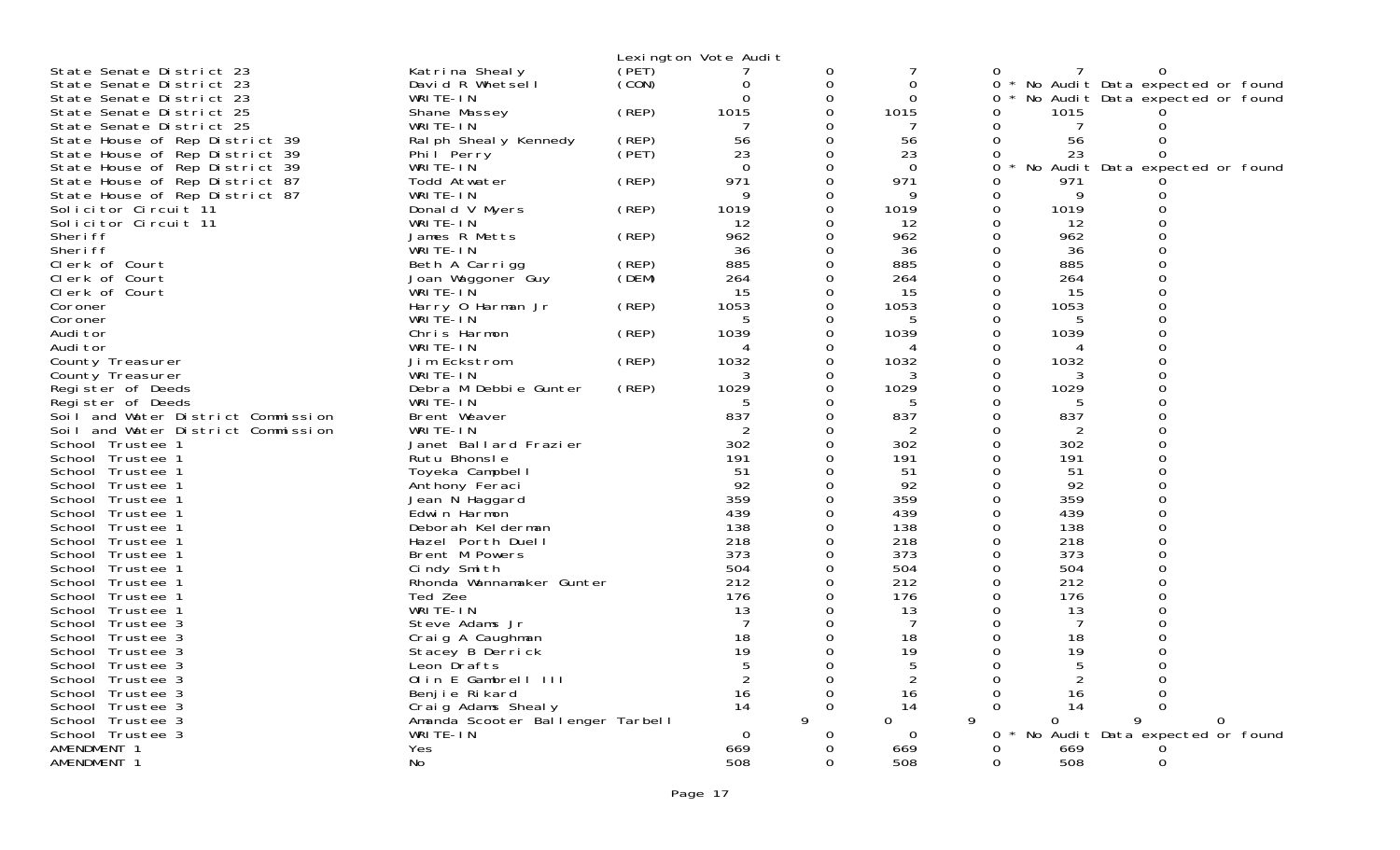Lexington Vote Audit

| 0016 Boiling Springs               |                                 |       |                             |          |             |          |                          |                                 |  |
|------------------------------------|---------------------------------|-------|-----------------------------|----------|-------------|----------|--------------------------|---------------------------------|--|
| STRAIGHT PARTY                     | Republ i can                    | (REP) | 333                         | 0        | 333         | 0        | 333                      |                                 |  |
| STRAIGHT PARTY                     | Li bertari an                   | (LIB) | 6                           | $\Omega$ | 6           | $\Omega$ | 6                        | $\Omega$                        |  |
| STRAIGHT PARTY                     | Democratic                      | (DEM) | 146                         | 0        | 146         | $\Omega$ | 146                      | $\Omega$                        |  |
| STRAIGHT PARTY                     | Constitution                    | (CON) | $\overline{2}$              | $\Omega$ | 2           | $\Omega$ | 2                        |                                 |  |
| STRAIGHT PARTY                     | Green                           | (SRN) | $\Omega$                    | 0        | $\mathbf 0$ | 0        |                          | No Audit Data expected or found |  |
| President and Vice President       | Mitt Romney                     | (REP) | 1349                        | $\Omega$ | 1349        | 0        | 1349                     |                                 |  |
| President and Vice President       | Gary Johnson                    | (LIB) | 15                          | $\Omega$ | 15          | 0        | 15                       | 0                               |  |
| President and Vice President       | Barack Obama                    | (DEM) | 397                         | $\Omega$ | 397         | 0        | 397                      |                                 |  |
|                                    |                                 |       |                             | $\Omega$ |             |          |                          |                                 |  |
| President and Vice President       | Virgil Goode                    | (CON) | 5                           |          |             | 0        | 5                        |                                 |  |
| President and Vice President       | Jill Stein                      | (SRN) | $\boldsymbol{\vartriangle}$ | $\Omega$ | 4           | $\Omega$ | $\boldsymbol{\varDelta}$ | $\Omega$                        |  |
| U.S. House of Rep District 2       | Joe Wilson                      | (REP) | 1481                        | $\Omega$ | 1481        | $\Omega$ | 1481                     |                                 |  |
| U.S. House of Rep District 2       | WRITE-IN                        |       | 26                          | 0        | 26          | 0        | 26                       |                                 |  |
| State Senate District 23           | Jake Knotts                     | (REP) | 639                         | 0        | 639         | 0        | 639                      | $\Omega$                        |  |
| State Senate District 23           | Katrina Shealy                  | (PET) | 920                         | $\Omega$ | 920         | 0        | 920                      |                                 |  |
| State Senate District 23           | David R Whetsell                | (CON) | 90                          | 0        | 90          | 0        | 90                       | $\Omega$                        |  |
| State Senate District 23           | WRITE-IN                        |       | 6                           | $\Omega$ | 6           | $\Omega$ | 6                        | $\Omega$                        |  |
| State House of Rep District 87     | Todd Atwater                    | (REP) | 384                         | 0        | 384         | 0        | 384                      | $\Omega$                        |  |
| State House of Rep District 87     | WRITE-IN                        |       | 2                           | $\Omega$ | 2           | $\Omega$ | 2                        | $\Omega$                        |  |
| State House of Rep District 96     | Kit Spires                      | (REP) | 1070                        | $\Omega$ | 1070        | $\Omega$ | 1070                     | $\Omega$                        |  |
| State House of Rep District 96     | WRITE-IN                        |       | 12                          | $\Omega$ | 12          | 0        | 12                       | $\Omega$                        |  |
| Solicitor Circuit 11               | Donald V Myers                  | (REP) | 1431                        | $\Omega$ | 1431        | 0        | 1431                     |                                 |  |
| Solicitor Circuit 11               | WRITE-IN                        |       | -18                         | 0        | 18          | 0        | 18                       | $\Omega$                        |  |
| Sheri ff                           | James R Metts                   | (REP) | 1428                        | $\Omega$ | 1428        | $\Omega$ | 1428                     |                                 |  |
|                                    | WRITE-IN                        |       | 50                          | 0        | 50          | 0        | 50                       | 0                               |  |
| Sheri ff                           |                                 |       |                             |          |             |          |                          | $\Omega$                        |  |
| Clerk of Court                     | Beth A Carrigg                  | (REP) | 1252                        | 0        | 1252        | 0        | 1252                     |                                 |  |
| Clerk of Court                     | Joan Waggoner Guy               | (DEM) | 381                         | 0        | 381         | 0        | 381                      | $\Omega$                        |  |
| Clerk of Court                     | WRITE-IN                        |       | 23                          | 0        | 23          | 0        | 23                       | $\Omega$                        |  |
| Coroner                            | Harry 0 Harman Jr               | (REP) | 1475                        | $\Omega$ | 1475        | 0        | 1475                     |                                 |  |
| Coroner                            | WRITE-IN                        |       | 10                          | 0        | 10          | $\Omega$ | 10                       | $\Omega$                        |  |
| Audi tor                           | Chris Harmon                    | (REP) | 1457                        | $\Omega$ | 1457        | 0        | 1457                     |                                 |  |
| Audi tor                           | WRITE-IN                        |       | 7                           | 0        | 7           | 0        | 7                        |                                 |  |
| County Treasurer                   | Jim Eckstrom                    | (REP) | 1454                        | $\Omega$ | 1454        | $\Omega$ | 1454                     |                                 |  |
| County Treasurer                   | WRITE-IN                        |       | 8                           | 0        | 8           | 0        | 8                        | $\Omega$                        |  |
| Register of Deeds                  | Debra M Debbie Gunter           | (REP) | 1455                        | $\Omega$ | 1455        | $\Omega$ | 1455                     |                                 |  |
| Register of Deeds                  | WRITE-IN                        |       | 6                           | 0        | 6           | 0        | 6                        |                                 |  |
| County Council District 1          | Jim Kinard                      | (REP) | 8                           | $\Omega$ | 8           | $\Omega$ | 8                        | $\Omega$                        |  |
| County Council District 1          | Megan Hutto                     | (PET) | 2                           | 0        | 2           | $\Omega$ | 2                        | 0                               |  |
| County Council District 1          | WRITE-IN                        |       | $\Omega$                    | $\Omega$ | $\Omega$    | 0        |                          | No Audit Data expected or found |  |
| County Council District 5          | Bobby Gravedigger Keisler (REP) |       | 938                         | $\Omega$ | 938         | 0        | 938                      |                                 |  |
| County Council District 5          | Bri an Duncan                   | (PET) | 460                         | 0        | 460         | 0        | 460                      |                                 |  |
|                                    | WRITE-IN                        |       |                             | 0        | 2           | 0        | 2                        |                                 |  |
| County Council District 5          |                                 |       |                             |          |             |          |                          |                                 |  |
| Soil and Water District Commission | Brent Weaver                    |       | 1290                        | 0        | 1290        | 0        | 1290                     |                                 |  |
| Soil and Water District Commission | WRITE-IN                        |       | 6                           | $\Omega$ | 6           | $\Omega$ | 6                        |                                 |  |
| School Trustee 1                   | Janet Ballard Frazier           |       | 494                         | 0        | 494         | 0        | 494                      |                                 |  |
| School Trustee 1                   | Rutu Bhonsle                    |       | 119                         | $\Omega$ | 119         | 0        | 119                      | $\Omega$                        |  |
| School Trustee 1                   | Toyeka Campbell                 |       | 118                         | 0        | 118         | 0        | 118                      |                                 |  |
| School Trustee 1                   | Anthony Feraci                  |       | 184                         | 0        | 184         | 0        | 184                      | $\Omega$                        |  |
| School Trustee 1                   | Jean N Haggard                  |       | 458                         |          | 458         |          | 458                      |                                 |  |
| School Trustee 1                   | Edwin Harmon                    |       | 515                         | 0        | 515         |          | 515                      | $\Omega$                        |  |
| School Trustee 1                   | Deborah Kelderman               |       | 299                         | 0        | 299         | 0        | 299                      | $\Omega$                        |  |
| School Trustee 1                   | Hazel Porth Duell               |       | 221                         | $\Omega$ | 221         | $\Omega$ | 221                      | $\Omega$                        |  |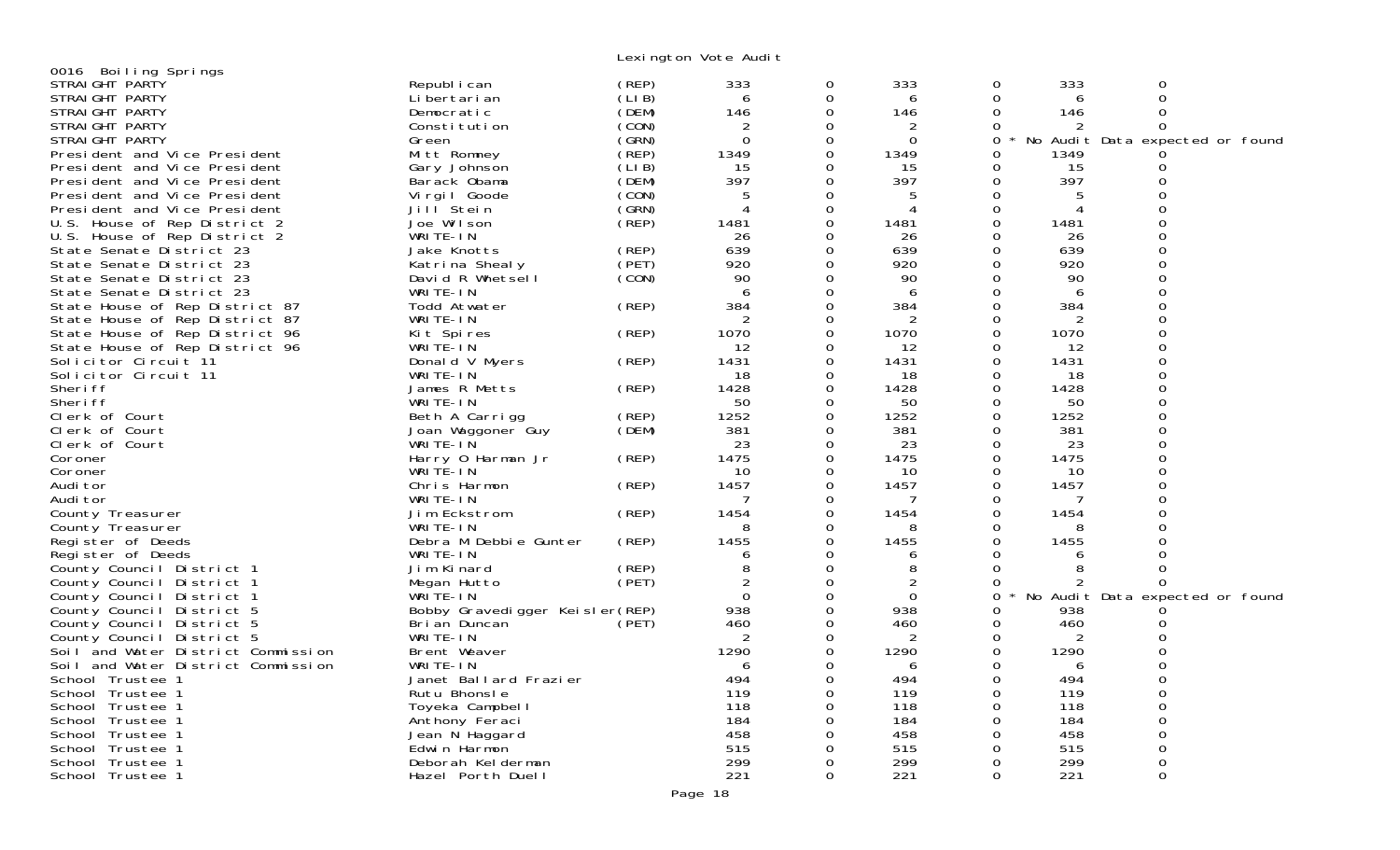|                                                                                                                                                                                                                                                                                                                                                                                                                                                                                                                              |                                                                                                                                                                                                                                                                       |                                                                                                                                     | Lexington Vote Audit                                                                                                                |                                                                                                                                 |                                                                                                         |                                                                                        |                                                                                                        |                                                                        |
|------------------------------------------------------------------------------------------------------------------------------------------------------------------------------------------------------------------------------------------------------------------------------------------------------------------------------------------------------------------------------------------------------------------------------------------------------------------------------------------------------------------------------|-----------------------------------------------------------------------------------------------------------------------------------------------------------------------------------------------------------------------------------------------------------------------|-------------------------------------------------------------------------------------------------------------------------------------|-------------------------------------------------------------------------------------------------------------------------------------|---------------------------------------------------------------------------------------------------------------------------------|---------------------------------------------------------------------------------------------------------|----------------------------------------------------------------------------------------|--------------------------------------------------------------------------------------------------------|------------------------------------------------------------------------|
| School Trustee 1<br>School Trustee 1<br>School Trustee 1<br>School Trustee 1<br>School Trustee 1<br>AMENDMENT 1<br>AMENDMENT 1                                                                                                                                                                                                                                                                                                                                                                                               | Brent M Powers<br>Cindy Smith<br>Rhonda Wannamaker Gunter<br>Ted Zee<br>WRITE-IN<br>Yes<br>No                                                                                                                                                                         |                                                                                                                                     | 545<br>566<br>348<br>208<br>13<br>997<br>737                                                                                        | 0<br>0<br>0<br>0<br>0<br>$\Omega$<br>$\Omega$                                                                                   | 545<br>566<br>348<br>208<br>13<br>997<br>737                                                            | 0<br>0<br>0<br>0<br>0<br>0<br>$\Omega$                                                 | 545<br>566<br>348<br>208<br>13<br>997<br>737                                                           | 0<br>0<br>0<br>0<br>0<br>0<br>0                                        |
| 0017 Edmund #1<br>STRAIGHT PARTY<br>STRAIGHT PARTY<br>STRAIGHT PARTY<br>STRAIGHT PARTY<br>STRAIGHT PARTY<br>President and Vice President<br>President and Vice President<br>President and Vice President<br>President and Vice President<br>President and Vice President<br>U.S. House of Rep District 2<br>U.S. House of Rep District 2<br>State Senate District 23<br>State Senate District 23<br>State Senate District 23<br>State Senate District 23<br>State House of Rep District 88<br>State House of Rep District 88 | Republ i can<br>Li bertari an<br>Democratic<br>Constitution<br>Green<br>Mitt Romney<br>Gary Johnson<br>Barack Obama<br>Virgil Goode<br>Jill Stein<br>Joe Wilson<br>WRITE-IN<br>Jake Knotts<br>Katrina Shealy<br>David R Whetsell<br>WRITE-IN<br>Mac Toole<br>WRITE-IN | (REP)<br>(LIB)<br>(DEM)<br>(CON)<br>(GRN)<br>(REP)<br>(LIB)<br>(DEM)<br>(CON)<br>(GRN)<br>(REP)<br>(REP)<br>(PET)<br>(CON)<br>(REP) | 125<br>5<br>84<br>$\overline{2}$<br>$\overline{2}$<br>374<br>8<br>171<br>$\overline{2}$<br>445<br>233<br>234<br>31<br>2<br>252<br>0 | $\overline{O}$<br>0<br>$\Omega$<br>0<br>0<br>$\Omega$<br>0<br>0<br>0<br>0<br>0<br>0<br>0<br>0<br>$\Omega$<br>0<br>0<br>$\Omega$ | 125<br>5<br>84<br>2<br>2<br>374<br>8<br>171<br>2<br>-1<br>445<br>5<br>233<br>234<br>31<br>2<br>252<br>0 | 0<br>0<br>0<br>0<br>0<br>0<br>0<br>0<br>0<br>0<br>0<br>0<br>0<br>0<br>0<br>0<br>0<br>0 | 125<br>5<br>84<br>2<br>2<br>374<br>8<br>171<br>$\mathbf 1$<br>445<br>5<br>233<br>234<br>31<br>2<br>252 | 0<br>0<br>O<br>0<br>No Audit Data expected or found                    |
| State House of Rep District 96<br>State House of Rep District 96<br>Solicitor Circuit 11<br>Solicitor Circuit 11<br>Sheri ff                                                                                                                                                                                                                                                                                                                                                                                                 | Kit Spires<br>WRITE-IN<br>Donald V Myers<br>WRITE-IN<br>James R Metts                                                                                                                                                                                                 | (REP)<br>(REP)<br>(REP)                                                                                                             | 178<br>3<br>417<br>423                                                                                                              | 0<br>0<br>$\Omega$<br>0<br>0                                                                                                    | 178<br>3<br>417<br>7<br>423                                                                             | 0<br>0<br>0<br>0<br>0                                                                  | 178<br>3<br>417<br>7<br>423                                                                            |                                                                        |
| Sheri ff<br>Clerk of Court<br>Clerk of Court<br>Clerk of Court<br>Coroner                                                                                                                                                                                                                                                                                                                                                                                                                                                    | WRITE-IN<br>Beth A Carrigg<br>Joan Waggoner Guy<br>WRITE-IN<br>Harry 0 Harman Jr                                                                                                                                                                                      | (REP)<br>(DEM)<br>(REP)                                                                                                             | -14<br>360<br>158<br>6<br>442                                                                                                       | $\Omega$<br>0<br>0<br>0<br>0                                                                                                    | 14<br>360<br>158<br>6<br>442                                                                            | 0<br>0<br>0<br>0<br>0                                                                  | 14<br>360<br>158<br>6<br>442                                                                           |                                                                        |
| Coroner<br>Audi tor<br>Audi tor<br>County Treasurer<br>County Treasurer                                                                                                                                                                                                                                                                                                                                                                                                                                                      | WRITE-IN<br>Chris Harmon<br>WRITE-IN<br>Jim Eckstrom<br>WRITE-IN                                                                                                                                                                                                      | (REP)<br>(REP)                                                                                                                      | 3<br>436<br>0<br>436<br>2                                                                                                           | 0<br>0<br>0<br>0<br>0                                                                                                           | 3<br>436<br>0<br>436<br>2                                                                               | 0<br>0<br>$\star$<br>0<br>0<br>O                                                       | 3<br>436<br>436<br>2                                                                                   | No Audit Data expected or found                                        |
| Register of Deeds<br>Register of Deeds<br>County Council District 1<br>County Council District 1<br>County Council District 1<br>County Council District 5                                                                                                                                                                                                                                                                                                                                                                   | Debra M Debbie Gunter<br>WRITE-IN<br>Jim Kinard<br>Megan Hutto<br>WRITE-IN<br>Bobby Gravedigger Keisler (REP)                                                                                                                                                         | (REP)<br>(REP)<br>(PET)                                                                                                             | 437<br>68<br>67<br>0<br>204                                                                                                         | 0<br>$\Omega$<br>0<br>0                                                                                                         | 437<br>ำ<br>68<br>67<br>0<br>204                                                                        | 0<br>0<br>0                                                                            | 437<br>-1<br>68<br>67<br>204                                                                           | 0<br>0<br>* No Audit Data expected or found                            |
| County Council District 5<br>County Council District 5<br>Soil and Water District Commission<br>Soil and Water District Commission                                                                                                                                                                                                                                                                                                                                                                                           | Bri an Duncan<br>WRITE-IN<br>Brent Weaver<br>WRITE-IN                                                                                                                                                                                                                 | (PET)                                                                                                                               | 64<br>0<br>368<br>0                                                                                                                 | O<br>$\Omega$                                                                                                                   | 64<br>0<br>368<br>0                                                                                     | 0<br>O                                                                                 | 64<br>368                                                                                              | * No Audit Data expected or found<br>* No Audit Data expected or found |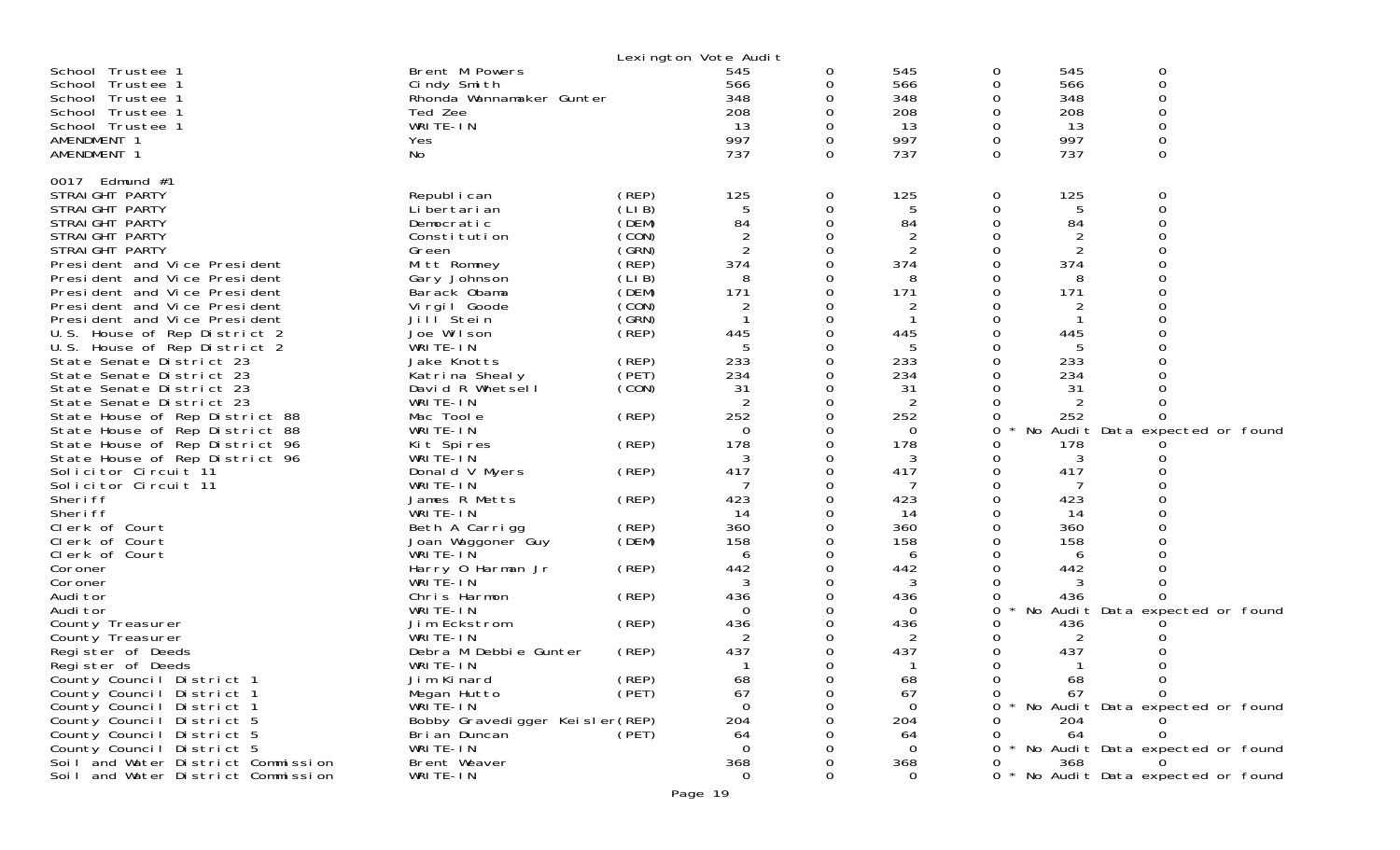|                                                                                                                                                                                                                                                                                                                                                                                                                                                                                                                                                                                                                                                                                                                                          |                                                                                                                                                                                                                                                                                                                                                                                                                                       |                                                                                                                                                                                            | Lexington Vote Audit                                                                                                                                                                                           |                                                                                                                   |                                                                                                                                                                                           |                                                                                                                           |                                                                                                                                                                                           |   |
|------------------------------------------------------------------------------------------------------------------------------------------------------------------------------------------------------------------------------------------------------------------------------------------------------------------------------------------------------------------------------------------------------------------------------------------------------------------------------------------------------------------------------------------------------------------------------------------------------------------------------------------------------------------------------------------------------------------------------------------|---------------------------------------------------------------------------------------------------------------------------------------------------------------------------------------------------------------------------------------------------------------------------------------------------------------------------------------------------------------------------------------------------------------------------------------|--------------------------------------------------------------------------------------------------------------------------------------------------------------------------------------------|----------------------------------------------------------------------------------------------------------------------------------------------------------------------------------------------------------------|-------------------------------------------------------------------------------------------------------------------|-------------------------------------------------------------------------------------------------------------------------------------------------------------------------------------------|---------------------------------------------------------------------------------------------------------------------------|-------------------------------------------------------------------------------------------------------------------------------------------------------------------------------------------|---|
| School Trustee 1<br>School Trustee 1<br>School Trustee 1<br>School Trustee 1<br>School Trustee 1<br>School Trustee 1<br>School Trustee 1<br>School Trustee 1<br>School Trustee 1<br>School Trustee 1<br>School Trustee 1<br>School Trustee 1<br>School Trustee 1<br>School Trustee 2<br>School Trustee 2<br>School Trustee 2<br>School Trustee 2<br>School Trustee 2<br>School Trustee 2<br>School Trustee 2<br>AMENDMENT 1<br>AMENDMENT 1                                                                                                                                                                                                                                                                                               | Janet Ballard Frazier<br>Rutu Bhonsle<br>Toyeka Campbell<br>Anthony Feraci<br>Jean N Haggard<br>Edwin Harmon<br>Deborah Kelderman<br>Hazel Porth Duell<br>Brent M Powers<br>Cindy Smith<br>Rhonda Wannamaker Gunter<br>Ted Zee<br>WRITE-IN<br>Bill Bingham<br>Beth Dickerson Branham<br>Jimmy Brooks<br>Glen Conwell<br>Amy Ditolla<br>Cindy Kessler<br>WRITÉ-IN<br>Yes<br>No                                                         |                                                                                                                                                                                            | 63<br>13<br>17<br>27<br>98<br>61<br>38<br>35<br>50<br>67<br>62<br>21<br>2<br>107<br>101<br>76<br>77<br>62<br>126<br>5<br>278<br>255                                                                            | 0<br>0<br>0<br>0<br>U<br>0<br>0<br>0<br>0<br>∩<br>0<br>0<br>0<br>0<br>0<br>0<br>0<br>0<br>0<br>0                  | 63<br>13<br>17<br>27<br>98<br>61<br>38<br>35<br>50<br>67<br>62<br>21<br>2<br>107<br>101<br>76<br>77<br>62<br>126<br>5<br>278<br>255                                                       | 0<br>0<br>0<br>0<br>0<br>0<br>0<br>0<br>$\Omega$<br>0<br>0<br>0<br>0<br>0<br>0<br>0<br>0<br>0<br>0<br>0<br>0<br>0         | 63<br>13<br>17<br>27<br>98<br>61<br>38<br>35<br>50<br>67<br>62<br>21<br>$\overline{2}$<br>107<br>101<br>76<br>77<br>62<br>126<br>5<br>278<br>255                                          |   |
| 0018 Red Bank<br>STRAIGHT PARTY<br>STRAIGHT PARTY<br>STRAIGHT PARTY<br>STRAIGHT PARTY<br>STRAIGHT PARTY<br>President and Vice President<br>President and Vice President<br>President and Vice President<br>President and Vice President<br>President and Vice President<br>U.S. House of Rep District 2<br>U.S. House of Rep District 2<br>State Senate District 23<br>State Senate District 23<br>State Senate District 23<br>State Senate District 23<br>State House of Rep District 87<br>State House of Rep District 87<br>State House of Rep District 88<br>State House of Rep District 88<br>Solicitor Circuit 11<br>Solicitor Circuit 11<br>Sheri ff<br>Sheri ff<br>Clerk of Court<br>Clerk of Court<br>Clerk of Court<br>Coroner | Republ i can<br>Li bertari an<br>Democratic<br>Constitution<br>Green<br>Mitt Romney<br>Gary Johnson<br>Barack Obama<br>Virgil Goode<br>Jill Stein<br>Joe Wilson<br>WRITE-IN<br>Jake Knotts<br>Katrina Shealy<br>David R Whetsell<br>WRITE-IN<br>Todd Atwater<br>WRITE-IN<br>Mac Tool e<br>WRITE-IN<br>Donald V Myers<br>WRITE-IN<br>James R Metts<br>WRITE-IN<br>Beth A Carrigg<br>Joan Waggoner Guy<br>WRITE-IN<br>Harry 0 Harman Jr | (REP)<br>(LIB)<br>(DEM)<br>(CON)<br>(GRN)<br>(REP)<br>(LI B)<br>(DEM)<br>(CON)<br>(GRN)<br>(REF)<br>(REP)<br>(PET)<br>(CON)<br>(REP)<br>(REP)<br>(REP)<br>(REP)<br>(REP)<br>(DEM)<br>(REP) | 252<br>2<br>152<br>$\overline{2}$<br>$\overline{2}$<br>1168<br>18<br>436<br>5<br>$\overline{c}$<br>1348<br>30<br>644<br>784<br>73<br>3<br>1149<br>171<br>1299<br>17<br>1284<br>45<br>1088<br>420<br>21<br>1346 | 0<br>0<br>0<br>0<br>0<br>0<br>0<br>0<br>0<br>0<br>0<br>0<br>0<br>0<br>$\Omega$<br>0<br>0<br>0<br>0<br>0<br>0<br>0 | 252<br>2<br>152<br>2<br>2<br>1168<br>18<br>436<br>5<br>$\overline{2}$<br>1348<br>30<br>644<br>784<br>73<br>3<br>1149<br>7<br>171<br>1299<br>17<br>1284<br>45<br>1088<br>420<br>21<br>1346 | 0<br>0<br>0<br>0<br>0<br>0<br>0<br>0<br>0<br>0<br>0<br>0<br>0<br>0<br>0<br>0<br>0<br>0<br>0<br>0<br>0<br>O<br>O<br>0<br>0 | 252<br>2<br>152<br>2<br>2<br>1168<br>18<br>436<br>5<br>$\overline{2}$<br>1348<br>30<br>644<br>784<br>73<br>3<br>1149<br>7<br>171<br>1299<br>17<br>1284<br>45<br>1088<br>420<br>21<br>1346 | 0 |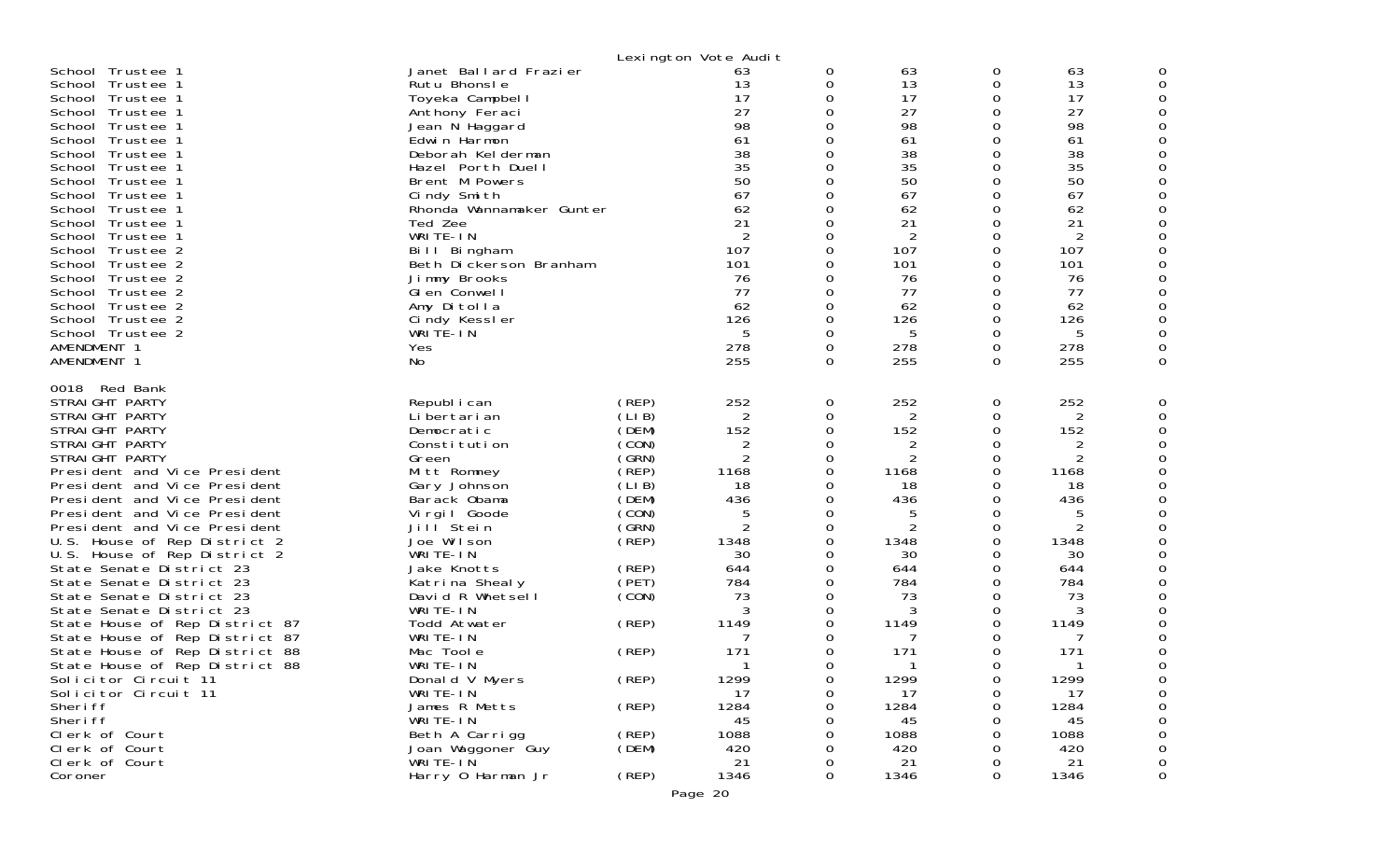| WRITE-IN<br>0<br>Coroner<br>0<br>6<br>6<br>1322<br>1322<br>1322<br>(REP)<br>0<br>0<br>Audi tor<br>Chris Harmon<br>Audi tor<br>WRITE-IN<br>0<br>0<br>4<br>1321<br>1321<br>(REP)<br>1321<br>County Treasurer<br>Jim Eckstrom<br>0<br>0<br>WRITE-IN<br>County Treasurer<br>0<br>6<br>6<br>6<br>Debra M Debbie Gunter<br>(REP)<br>1315<br>1315<br>1315<br>Register of Deeds<br>0<br>WRITE-IN<br>5<br>5<br>5<br>Register of Deeds<br>0<br>944<br>944<br>944<br>County Council District 5<br>Bobby Gravedigger Keisler (REP)<br>0<br>509<br>509<br>509<br>County Council District 5<br>Bri an Duncan<br>(PET)<br>0<br>0<br>County Council District 5<br>WRITE-IN<br>5<br>5<br>5<br>0<br>0<br>1186<br>1186<br>0<br>Soil and Water District Commission<br>Brent Weaver<br>1186<br>Soil and Water District Commission<br>WRITE-IN<br>8<br>8<br>8<br>452<br>452<br>452<br>School Trustee 1<br>Janet Ballard Frazier<br>0<br>0<br>124<br>124<br>Rutu Bhonsle<br>0<br>124<br>School Trustee 1<br>122<br>122<br>0<br>122<br>School Trustee 1<br>Toyeka Campbell<br>0<br>133<br>133<br>133<br>0<br>School Trustee 1<br>Anthony Feraci<br>0<br>436<br>Jean N Haggard<br>436<br>0<br>436<br>0<br>School Trustee 1<br>502<br>502<br>0<br>502<br>School Trustee 1<br>Edwin Harmon<br>281<br>281<br>281<br>School Trustee 1<br>Deborah Kelderman<br>0<br>0<br>284<br>284<br>284<br>$\Omega$<br>0<br>School Trustee 1<br>Hazel Porth Duell<br>467<br>Brent M Powers<br>467<br>0<br>467<br>School Trustee 1<br>ი<br>526<br>526<br>526<br>0<br>Cindy Smith<br>School Trustee 1<br>0<br>296<br>296<br>296<br>0<br>School Trustee 1<br>Rhonda Wannamaker Gunter<br>0<br>158<br>158<br>$\Omega$<br>School Trustee 1<br>Ted Zee<br>0<br>158<br>WRITE-IN<br>8<br>8<br>8<br>School Trustee 1<br>0<br>0<br>AMENDMENT 1<br>869<br>0<br>869<br>0<br>869<br>Yes<br>0<br>741<br>$\Omega$<br>AMENDMENT 1<br>No<br>741<br>$\Omega$<br>741<br>0<br>Round Hill<br>0019<br>354<br>354<br>354<br>(REP)<br>STRAIGHT PARTY<br>Republ i can<br>0<br>0<br>(LIB)<br>Li bertari an<br>STRAIGHT PARTY<br>7<br>0<br>0<br>7<br>115<br>STRAIGHT PARTY<br>(DEM)<br>115<br>115<br>Democratic<br>0<br>0<br>(CON)<br>3<br>STRAIGHT PARTY<br>Constitution<br>0<br>3<br>0<br>3<br>STRAIGHT PARTY<br>(GRN)<br>0<br>Green<br>4<br>4<br>1187<br>President and Vice President<br>(REP)<br>1187<br>0<br>1187<br>Mitt Romney<br>0<br>(LIB)<br>25<br>25<br>25<br>President and Vice President<br>Gary Johnson<br>ი<br>0<br>333<br>333<br>(DEM)<br>333<br>President and Vice President<br>Barack Obama<br>0<br>0<br>(CON)<br>2<br>President and Vice President<br>Virgil Goode<br>0<br>0<br>2<br>2<br>(GRN)<br>5<br>5<br>President and Vice President<br>Jill Stein<br>ი<br>$\Omega$<br>1291<br>Joe Wilson<br>(REP)<br>1291<br>1291<br>U.S. House of Rep District 2<br>0<br>WRITE-IN<br>26<br>26<br>U.S. House of Rep District 2<br>26<br>0<br>1287<br>1287<br>(REP)<br>1287<br>State Senate District 25<br>Shane Massey<br>0<br>12<br>12<br>12<br>State Senate District 25<br>WRITE-IN<br>0<br>1294<br>(REP)<br>1294<br>1294<br>State House of Rep District 87<br>Todd Atwater<br>0<br><sup>n</sup><br>State House of Rep District 87<br>15<br>15<br>15<br>WRITE-IN<br>0<br>0<br>(REP)<br>1276<br>Solicitor Circuit 11<br>1276<br>1276<br>Donald V Myers<br>0<br>Solicitor Circuit 11<br>WRITE-IN<br>12<br>12<br>12<br>0<br>(REP)<br>1252<br>1252<br>Sheri ff<br>James R Metts<br>1252<br>0<br>Sheri ff<br>WRITE-IN<br>38<br>38<br>38<br>Clerk of Court<br>Beth A Carrigg<br>(REP)<br>1106<br>1106<br>1106<br>0<br>(DEM)<br>330<br>330<br>330<br>Clerk of Court<br>Joan Waggoner Guy<br>0 |                |          | Lexington Vote Audit |   |    |          |    |   |
|-----------------------------------------------------------------------------------------------------------------------------------------------------------------------------------------------------------------------------------------------------------------------------------------------------------------------------------------------------------------------------------------------------------------------------------------------------------------------------------------------------------------------------------------------------------------------------------------------------------------------------------------------------------------------------------------------------------------------------------------------------------------------------------------------------------------------------------------------------------------------------------------------------------------------------------------------------------------------------------------------------------------------------------------------------------------------------------------------------------------------------------------------------------------------------------------------------------------------------------------------------------------------------------------------------------------------------------------------------------------------------------------------------------------------------------------------------------------------------------------------------------------------------------------------------------------------------------------------------------------------------------------------------------------------------------------------------------------------------------------------------------------------------------------------------------------------------------------------------------------------------------------------------------------------------------------------------------------------------------------------------------------------------------------------------------------------------------------------------------------------------------------------------------------------------------------------------------------------------------------------------------------------------------------------------------------------------------------------------------------------------------------------------------------------------------------------------------------------------------------------------------------------------------------------------------------------------------------------------------------------------------------------------------------------------------------------------------------------------------------------------------------------------------------------------------------------------------------------------------------------------------------------------------------------------------------------------------------------------------------------------------------------------------------------------------------------------------------------------------------------------------------------------------------------------------------------------------------------------------------------------------------------------------------------------------------------------------------------------------------------------------------------------------------------------------------------------------------------------------------------------------------------------------------------------------------------------------------------------------------------------|----------------|----------|----------------------|---|----|----------|----|---|
|                                                                                                                                                                                                                                                                                                                                                                                                                                                                                                                                                                                                                                                                                                                                                                                                                                                                                                                                                                                                                                                                                                                                                                                                                                                                                                                                                                                                                                                                                                                                                                                                                                                                                                                                                                                                                                                                                                                                                                                                                                                                                                                                                                                                                                                                                                                                                                                                                                                                                                                                                                                                                                                                                                                                                                                                                                                                                                                                                                                                                                                                                                                                                                                                                                                                                                                                                                                                                                                                                                                                                                                                                             |                |          |                      |   |    |          |    |   |
|                                                                                                                                                                                                                                                                                                                                                                                                                                                                                                                                                                                                                                                                                                                                                                                                                                                                                                                                                                                                                                                                                                                                                                                                                                                                                                                                                                                                                                                                                                                                                                                                                                                                                                                                                                                                                                                                                                                                                                                                                                                                                                                                                                                                                                                                                                                                                                                                                                                                                                                                                                                                                                                                                                                                                                                                                                                                                                                                                                                                                                                                                                                                                                                                                                                                                                                                                                                                                                                                                                                                                                                                                             |                |          |                      |   |    |          |    |   |
|                                                                                                                                                                                                                                                                                                                                                                                                                                                                                                                                                                                                                                                                                                                                                                                                                                                                                                                                                                                                                                                                                                                                                                                                                                                                                                                                                                                                                                                                                                                                                                                                                                                                                                                                                                                                                                                                                                                                                                                                                                                                                                                                                                                                                                                                                                                                                                                                                                                                                                                                                                                                                                                                                                                                                                                                                                                                                                                                                                                                                                                                                                                                                                                                                                                                                                                                                                                                                                                                                                                                                                                                                             |                |          |                      |   |    |          |    |   |
|                                                                                                                                                                                                                                                                                                                                                                                                                                                                                                                                                                                                                                                                                                                                                                                                                                                                                                                                                                                                                                                                                                                                                                                                                                                                                                                                                                                                                                                                                                                                                                                                                                                                                                                                                                                                                                                                                                                                                                                                                                                                                                                                                                                                                                                                                                                                                                                                                                                                                                                                                                                                                                                                                                                                                                                                                                                                                                                                                                                                                                                                                                                                                                                                                                                                                                                                                                                                                                                                                                                                                                                                                             |                |          |                      |   |    |          |    |   |
|                                                                                                                                                                                                                                                                                                                                                                                                                                                                                                                                                                                                                                                                                                                                                                                                                                                                                                                                                                                                                                                                                                                                                                                                                                                                                                                                                                                                                                                                                                                                                                                                                                                                                                                                                                                                                                                                                                                                                                                                                                                                                                                                                                                                                                                                                                                                                                                                                                                                                                                                                                                                                                                                                                                                                                                                                                                                                                                                                                                                                                                                                                                                                                                                                                                                                                                                                                                                                                                                                                                                                                                                                             |                |          |                      |   |    |          |    |   |
|                                                                                                                                                                                                                                                                                                                                                                                                                                                                                                                                                                                                                                                                                                                                                                                                                                                                                                                                                                                                                                                                                                                                                                                                                                                                                                                                                                                                                                                                                                                                                                                                                                                                                                                                                                                                                                                                                                                                                                                                                                                                                                                                                                                                                                                                                                                                                                                                                                                                                                                                                                                                                                                                                                                                                                                                                                                                                                                                                                                                                                                                                                                                                                                                                                                                                                                                                                                                                                                                                                                                                                                                                             |                |          |                      |   |    |          |    |   |
|                                                                                                                                                                                                                                                                                                                                                                                                                                                                                                                                                                                                                                                                                                                                                                                                                                                                                                                                                                                                                                                                                                                                                                                                                                                                                                                                                                                                                                                                                                                                                                                                                                                                                                                                                                                                                                                                                                                                                                                                                                                                                                                                                                                                                                                                                                                                                                                                                                                                                                                                                                                                                                                                                                                                                                                                                                                                                                                                                                                                                                                                                                                                                                                                                                                                                                                                                                                                                                                                                                                                                                                                                             |                |          |                      |   |    |          |    |   |
|                                                                                                                                                                                                                                                                                                                                                                                                                                                                                                                                                                                                                                                                                                                                                                                                                                                                                                                                                                                                                                                                                                                                                                                                                                                                                                                                                                                                                                                                                                                                                                                                                                                                                                                                                                                                                                                                                                                                                                                                                                                                                                                                                                                                                                                                                                                                                                                                                                                                                                                                                                                                                                                                                                                                                                                                                                                                                                                                                                                                                                                                                                                                                                                                                                                                                                                                                                                                                                                                                                                                                                                                                             |                |          |                      |   |    |          |    |   |
|                                                                                                                                                                                                                                                                                                                                                                                                                                                                                                                                                                                                                                                                                                                                                                                                                                                                                                                                                                                                                                                                                                                                                                                                                                                                                                                                                                                                                                                                                                                                                                                                                                                                                                                                                                                                                                                                                                                                                                                                                                                                                                                                                                                                                                                                                                                                                                                                                                                                                                                                                                                                                                                                                                                                                                                                                                                                                                                                                                                                                                                                                                                                                                                                                                                                                                                                                                                                                                                                                                                                                                                                                             |                |          |                      |   |    |          |    |   |
|                                                                                                                                                                                                                                                                                                                                                                                                                                                                                                                                                                                                                                                                                                                                                                                                                                                                                                                                                                                                                                                                                                                                                                                                                                                                                                                                                                                                                                                                                                                                                                                                                                                                                                                                                                                                                                                                                                                                                                                                                                                                                                                                                                                                                                                                                                                                                                                                                                                                                                                                                                                                                                                                                                                                                                                                                                                                                                                                                                                                                                                                                                                                                                                                                                                                                                                                                                                                                                                                                                                                                                                                                             |                |          |                      |   |    |          |    |   |
|                                                                                                                                                                                                                                                                                                                                                                                                                                                                                                                                                                                                                                                                                                                                                                                                                                                                                                                                                                                                                                                                                                                                                                                                                                                                                                                                                                                                                                                                                                                                                                                                                                                                                                                                                                                                                                                                                                                                                                                                                                                                                                                                                                                                                                                                                                                                                                                                                                                                                                                                                                                                                                                                                                                                                                                                                                                                                                                                                                                                                                                                                                                                                                                                                                                                                                                                                                                                                                                                                                                                                                                                                             |                |          |                      |   |    |          |    |   |
|                                                                                                                                                                                                                                                                                                                                                                                                                                                                                                                                                                                                                                                                                                                                                                                                                                                                                                                                                                                                                                                                                                                                                                                                                                                                                                                                                                                                                                                                                                                                                                                                                                                                                                                                                                                                                                                                                                                                                                                                                                                                                                                                                                                                                                                                                                                                                                                                                                                                                                                                                                                                                                                                                                                                                                                                                                                                                                                                                                                                                                                                                                                                                                                                                                                                                                                                                                                                                                                                                                                                                                                                                             |                |          |                      |   |    |          |    |   |
|                                                                                                                                                                                                                                                                                                                                                                                                                                                                                                                                                                                                                                                                                                                                                                                                                                                                                                                                                                                                                                                                                                                                                                                                                                                                                                                                                                                                                                                                                                                                                                                                                                                                                                                                                                                                                                                                                                                                                                                                                                                                                                                                                                                                                                                                                                                                                                                                                                                                                                                                                                                                                                                                                                                                                                                                                                                                                                                                                                                                                                                                                                                                                                                                                                                                                                                                                                                                                                                                                                                                                                                                                             |                |          |                      |   |    |          |    |   |
|                                                                                                                                                                                                                                                                                                                                                                                                                                                                                                                                                                                                                                                                                                                                                                                                                                                                                                                                                                                                                                                                                                                                                                                                                                                                                                                                                                                                                                                                                                                                                                                                                                                                                                                                                                                                                                                                                                                                                                                                                                                                                                                                                                                                                                                                                                                                                                                                                                                                                                                                                                                                                                                                                                                                                                                                                                                                                                                                                                                                                                                                                                                                                                                                                                                                                                                                                                                                                                                                                                                                                                                                                             |                |          |                      |   |    |          |    |   |
|                                                                                                                                                                                                                                                                                                                                                                                                                                                                                                                                                                                                                                                                                                                                                                                                                                                                                                                                                                                                                                                                                                                                                                                                                                                                                                                                                                                                                                                                                                                                                                                                                                                                                                                                                                                                                                                                                                                                                                                                                                                                                                                                                                                                                                                                                                                                                                                                                                                                                                                                                                                                                                                                                                                                                                                                                                                                                                                                                                                                                                                                                                                                                                                                                                                                                                                                                                                                                                                                                                                                                                                                                             |                |          |                      |   |    |          |    |   |
|                                                                                                                                                                                                                                                                                                                                                                                                                                                                                                                                                                                                                                                                                                                                                                                                                                                                                                                                                                                                                                                                                                                                                                                                                                                                                                                                                                                                                                                                                                                                                                                                                                                                                                                                                                                                                                                                                                                                                                                                                                                                                                                                                                                                                                                                                                                                                                                                                                                                                                                                                                                                                                                                                                                                                                                                                                                                                                                                                                                                                                                                                                                                                                                                                                                                                                                                                                                                                                                                                                                                                                                                                             |                |          |                      |   |    |          |    |   |
|                                                                                                                                                                                                                                                                                                                                                                                                                                                                                                                                                                                                                                                                                                                                                                                                                                                                                                                                                                                                                                                                                                                                                                                                                                                                                                                                                                                                                                                                                                                                                                                                                                                                                                                                                                                                                                                                                                                                                                                                                                                                                                                                                                                                                                                                                                                                                                                                                                                                                                                                                                                                                                                                                                                                                                                                                                                                                                                                                                                                                                                                                                                                                                                                                                                                                                                                                                                                                                                                                                                                                                                                                             |                |          |                      |   |    |          |    |   |
|                                                                                                                                                                                                                                                                                                                                                                                                                                                                                                                                                                                                                                                                                                                                                                                                                                                                                                                                                                                                                                                                                                                                                                                                                                                                                                                                                                                                                                                                                                                                                                                                                                                                                                                                                                                                                                                                                                                                                                                                                                                                                                                                                                                                                                                                                                                                                                                                                                                                                                                                                                                                                                                                                                                                                                                                                                                                                                                                                                                                                                                                                                                                                                                                                                                                                                                                                                                                                                                                                                                                                                                                                             |                |          |                      |   |    |          |    |   |
|                                                                                                                                                                                                                                                                                                                                                                                                                                                                                                                                                                                                                                                                                                                                                                                                                                                                                                                                                                                                                                                                                                                                                                                                                                                                                                                                                                                                                                                                                                                                                                                                                                                                                                                                                                                                                                                                                                                                                                                                                                                                                                                                                                                                                                                                                                                                                                                                                                                                                                                                                                                                                                                                                                                                                                                                                                                                                                                                                                                                                                                                                                                                                                                                                                                                                                                                                                                                                                                                                                                                                                                                                             |                |          |                      |   |    |          |    |   |
|                                                                                                                                                                                                                                                                                                                                                                                                                                                                                                                                                                                                                                                                                                                                                                                                                                                                                                                                                                                                                                                                                                                                                                                                                                                                                                                                                                                                                                                                                                                                                                                                                                                                                                                                                                                                                                                                                                                                                                                                                                                                                                                                                                                                                                                                                                                                                                                                                                                                                                                                                                                                                                                                                                                                                                                                                                                                                                                                                                                                                                                                                                                                                                                                                                                                                                                                                                                                                                                                                                                                                                                                                             |                |          |                      |   |    |          |    |   |
|                                                                                                                                                                                                                                                                                                                                                                                                                                                                                                                                                                                                                                                                                                                                                                                                                                                                                                                                                                                                                                                                                                                                                                                                                                                                                                                                                                                                                                                                                                                                                                                                                                                                                                                                                                                                                                                                                                                                                                                                                                                                                                                                                                                                                                                                                                                                                                                                                                                                                                                                                                                                                                                                                                                                                                                                                                                                                                                                                                                                                                                                                                                                                                                                                                                                                                                                                                                                                                                                                                                                                                                                                             |                |          |                      |   |    |          |    |   |
|                                                                                                                                                                                                                                                                                                                                                                                                                                                                                                                                                                                                                                                                                                                                                                                                                                                                                                                                                                                                                                                                                                                                                                                                                                                                                                                                                                                                                                                                                                                                                                                                                                                                                                                                                                                                                                                                                                                                                                                                                                                                                                                                                                                                                                                                                                                                                                                                                                                                                                                                                                                                                                                                                                                                                                                                                                                                                                                                                                                                                                                                                                                                                                                                                                                                                                                                                                                                                                                                                                                                                                                                                             |                |          |                      |   |    |          |    |   |
|                                                                                                                                                                                                                                                                                                                                                                                                                                                                                                                                                                                                                                                                                                                                                                                                                                                                                                                                                                                                                                                                                                                                                                                                                                                                                                                                                                                                                                                                                                                                                                                                                                                                                                                                                                                                                                                                                                                                                                                                                                                                                                                                                                                                                                                                                                                                                                                                                                                                                                                                                                                                                                                                                                                                                                                                                                                                                                                                                                                                                                                                                                                                                                                                                                                                                                                                                                                                                                                                                                                                                                                                                             |                |          |                      |   |    |          |    |   |
|                                                                                                                                                                                                                                                                                                                                                                                                                                                                                                                                                                                                                                                                                                                                                                                                                                                                                                                                                                                                                                                                                                                                                                                                                                                                                                                                                                                                                                                                                                                                                                                                                                                                                                                                                                                                                                                                                                                                                                                                                                                                                                                                                                                                                                                                                                                                                                                                                                                                                                                                                                                                                                                                                                                                                                                                                                                                                                                                                                                                                                                                                                                                                                                                                                                                                                                                                                                                                                                                                                                                                                                                                             |                |          |                      |   |    |          |    |   |
|                                                                                                                                                                                                                                                                                                                                                                                                                                                                                                                                                                                                                                                                                                                                                                                                                                                                                                                                                                                                                                                                                                                                                                                                                                                                                                                                                                                                                                                                                                                                                                                                                                                                                                                                                                                                                                                                                                                                                                                                                                                                                                                                                                                                                                                                                                                                                                                                                                                                                                                                                                                                                                                                                                                                                                                                                                                                                                                                                                                                                                                                                                                                                                                                                                                                                                                                                                                                                                                                                                                                                                                                                             |                |          |                      |   |    |          |    |   |
|                                                                                                                                                                                                                                                                                                                                                                                                                                                                                                                                                                                                                                                                                                                                                                                                                                                                                                                                                                                                                                                                                                                                                                                                                                                                                                                                                                                                                                                                                                                                                                                                                                                                                                                                                                                                                                                                                                                                                                                                                                                                                                                                                                                                                                                                                                                                                                                                                                                                                                                                                                                                                                                                                                                                                                                                                                                                                                                                                                                                                                                                                                                                                                                                                                                                                                                                                                                                                                                                                                                                                                                                                             |                |          |                      |   |    |          |    |   |
|                                                                                                                                                                                                                                                                                                                                                                                                                                                                                                                                                                                                                                                                                                                                                                                                                                                                                                                                                                                                                                                                                                                                                                                                                                                                                                                                                                                                                                                                                                                                                                                                                                                                                                                                                                                                                                                                                                                                                                                                                                                                                                                                                                                                                                                                                                                                                                                                                                                                                                                                                                                                                                                                                                                                                                                                                                                                                                                                                                                                                                                                                                                                                                                                                                                                                                                                                                                                                                                                                                                                                                                                                             |                |          |                      |   |    |          |    |   |
|                                                                                                                                                                                                                                                                                                                                                                                                                                                                                                                                                                                                                                                                                                                                                                                                                                                                                                                                                                                                                                                                                                                                                                                                                                                                                                                                                                                                                                                                                                                                                                                                                                                                                                                                                                                                                                                                                                                                                                                                                                                                                                                                                                                                                                                                                                                                                                                                                                                                                                                                                                                                                                                                                                                                                                                                                                                                                                                                                                                                                                                                                                                                                                                                                                                                                                                                                                                                                                                                                                                                                                                                                             |                |          |                      |   |    |          |    |   |
|                                                                                                                                                                                                                                                                                                                                                                                                                                                                                                                                                                                                                                                                                                                                                                                                                                                                                                                                                                                                                                                                                                                                                                                                                                                                                                                                                                                                                                                                                                                                                                                                                                                                                                                                                                                                                                                                                                                                                                                                                                                                                                                                                                                                                                                                                                                                                                                                                                                                                                                                                                                                                                                                                                                                                                                                                                                                                                                                                                                                                                                                                                                                                                                                                                                                                                                                                                                                                                                                                                                                                                                                                             |                |          |                      |   |    |          |    |   |
|                                                                                                                                                                                                                                                                                                                                                                                                                                                                                                                                                                                                                                                                                                                                                                                                                                                                                                                                                                                                                                                                                                                                                                                                                                                                                                                                                                                                                                                                                                                                                                                                                                                                                                                                                                                                                                                                                                                                                                                                                                                                                                                                                                                                                                                                                                                                                                                                                                                                                                                                                                                                                                                                                                                                                                                                                                                                                                                                                                                                                                                                                                                                                                                                                                                                                                                                                                                                                                                                                                                                                                                                                             |                |          |                      |   |    |          |    |   |
|                                                                                                                                                                                                                                                                                                                                                                                                                                                                                                                                                                                                                                                                                                                                                                                                                                                                                                                                                                                                                                                                                                                                                                                                                                                                                                                                                                                                                                                                                                                                                                                                                                                                                                                                                                                                                                                                                                                                                                                                                                                                                                                                                                                                                                                                                                                                                                                                                                                                                                                                                                                                                                                                                                                                                                                                                                                                                                                                                                                                                                                                                                                                                                                                                                                                                                                                                                                                                                                                                                                                                                                                                             |                |          |                      |   |    |          |    |   |
|                                                                                                                                                                                                                                                                                                                                                                                                                                                                                                                                                                                                                                                                                                                                                                                                                                                                                                                                                                                                                                                                                                                                                                                                                                                                                                                                                                                                                                                                                                                                                                                                                                                                                                                                                                                                                                                                                                                                                                                                                                                                                                                                                                                                                                                                                                                                                                                                                                                                                                                                                                                                                                                                                                                                                                                                                                                                                                                                                                                                                                                                                                                                                                                                                                                                                                                                                                                                                                                                                                                                                                                                                             |                |          |                      |   |    |          |    |   |
|                                                                                                                                                                                                                                                                                                                                                                                                                                                                                                                                                                                                                                                                                                                                                                                                                                                                                                                                                                                                                                                                                                                                                                                                                                                                                                                                                                                                                                                                                                                                                                                                                                                                                                                                                                                                                                                                                                                                                                                                                                                                                                                                                                                                                                                                                                                                                                                                                                                                                                                                                                                                                                                                                                                                                                                                                                                                                                                                                                                                                                                                                                                                                                                                                                                                                                                                                                                                                                                                                                                                                                                                                             |                |          |                      |   |    |          |    |   |
|                                                                                                                                                                                                                                                                                                                                                                                                                                                                                                                                                                                                                                                                                                                                                                                                                                                                                                                                                                                                                                                                                                                                                                                                                                                                                                                                                                                                                                                                                                                                                                                                                                                                                                                                                                                                                                                                                                                                                                                                                                                                                                                                                                                                                                                                                                                                                                                                                                                                                                                                                                                                                                                                                                                                                                                                                                                                                                                                                                                                                                                                                                                                                                                                                                                                                                                                                                                                                                                                                                                                                                                                                             |                |          |                      |   |    |          |    |   |
|                                                                                                                                                                                                                                                                                                                                                                                                                                                                                                                                                                                                                                                                                                                                                                                                                                                                                                                                                                                                                                                                                                                                                                                                                                                                                                                                                                                                                                                                                                                                                                                                                                                                                                                                                                                                                                                                                                                                                                                                                                                                                                                                                                                                                                                                                                                                                                                                                                                                                                                                                                                                                                                                                                                                                                                                                                                                                                                                                                                                                                                                                                                                                                                                                                                                                                                                                                                                                                                                                                                                                                                                                             |                |          |                      |   |    |          |    |   |
|                                                                                                                                                                                                                                                                                                                                                                                                                                                                                                                                                                                                                                                                                                                                                                                                                                                                                                                                                                                                                                                                                                                                                                                                                                                                                                                                                                                                                                                                                                                                                                                                                                                                                                                                                                                                                                                                                                                                                                                                                                                                                                                                                                                                                                                                                                                                                                                                                                                                                                                                                                                                                                                                                                                                                                                                                                                                                                                                                                                                                                                                                                                                                                                                                                                                                                                                                                                                                                                                                                                                                                                                                             |                |          |                      |   |    |          |    |   |
|                                                                                                                                                                                                                                                                                                                                                                                                                                                                                                                                                                                                                                                                                                                                                                                                                                                                                                                                                                                                                                                                                                                                                                                                                                                                                                                                                                                                                                                                                                                                                                                                                                                                                                                                                                                                                                                                                                                                                                                                                                                                                                                                                                                                                                                                                                                                                                                                                                                                                                                                                                                                                                                                                                                                                                                                                                                                                                                                                                                                                                                                                                                                                                                                                                                                                                                                                                                                                                                                                                                                                                                                                             |                |          |                      |   |    |          |    |   |
|                                                                                                                                                                                                                                                                                                                                                                                                                                                                                                                                                                                                                                                                                                                                                                                                                                                                                                                                                                                                                                                                                                                                                                                                                                                                                                                                                                                                                                                                                                                                                                                                                                                                                                                                                                                                                                                                                                                                                                                                                                                                                                                                                                                                                                                                                                                                                                                                                                                                                                                                                                                                                                                                                                                                                                                                                                                                                                                                                                                                                                                                                                                                                                                                                                                                                                                                                                                                                                                                                                                                                                                                                             |                |          |                      |   |    |          |    |   |
|                                                                                                                                                                                                                                                                                                                                                                                                                                                                                                                                                                                                                                                                                                                                                                                                                                                                                                                                                                                                                                                                                                                                                                                                                                                                                                                                                                                                                                                                                                                                                                                                                                                                                                                                                                                                                                                                                                                                                                                                                                                                                                                                                                                                                                                                                                                                                                                                                                                                                                                                                                                                                                                                                                                                                                                                                                                                                                                                                                                                                                                                                                                                                                                                                                                                                                                                                                                                                                                                                                                                                                                                                             |                |          |                      |   |    |          |    |   |
|                                                                                                                                                                                                                                                                                                                                                                                                                                                                                                                                                                                                                                                                                                                                                                                                                                                                                                                                                                                                                                                                                                                                                                                                                                                                                                                                                                                                                                                                                                                                                                                                                                                                                                                                                                                                                                                                                                                                                                                                                                                                                                                                                                                                                                                                                                                                                                                                                                                                                                                                                                                                                                                                                                                                                                                                                                                                                                                                                                                                                                                                                                                                                                                                                                                                                                                                                                                                                                                                                                                                                                                                                             |                |          |                      |   |    |          |    |   |
|                                                                                                                                                                                                                                                                                                                                                                                                                                                                                                                                                                                                                                                                                                                                                                                                                                                                                                                                                                                                                                                                                                                                                                                                                                                                                                                                                                                                                                                                                                                                                                                                                                                                                                                                                                                                                                                                                                                                                                                                                                                                                                                                                                                                                                                                                                                                                                                                                                                                                                                                                                                                                                                                                                                                                                                                                                                                                                                                                                                                                                                                                                                                                                                                                                                                                                                                                                                                                                                                                                                                                                                                                             |                |          |                      |   |    |          |    |   |
|                                                                                                                                                                                                                                                                                                                                                                                                                                                                                                                                                                                                                                                                                                                                                                                                                                                                                                                                                                                                                                                                                                                                                                                                                                                                                                                                                                                                                                                                                                                                                                                                                                                                                                                                                                                                                                                                                                                                                                                                                                                                                                                                                                                                                                                                                                                                                                                                                                                                                                                                                                                                                                                                                                                                                                                                                                                                                                                                                                                                                                                                                                                                                                                                                                                                                                                                                                                                                                                                                                                                                                                                                             |                |          |                      |   |    |          |    |   |
|                                                                                                                                                                                                                                                                                                                                                                                                                                                                                                                                                                                                                                                                                                                                                                                                                                                                                                                                                                                                                                                                                                                                                                                                                                                                                                                                                                                                                                                                                                                                                                                                                                                                                                                                                                                                                                                                                                                                                                                                                                                                                                                                                                                                                                                                                                                                                                                                                                                                                                                                                                                                                                                                                                                                                                                                                                                                                                                                                                                                                                                                                                                                                                                                                                                                                                                                                                                                                                                                                                                                                                                                                             |                |          |                      |   |    |          |    |   |
|                                                                                                                                                                                                                                                                                                                                                                                                                                                                                                                                                                                                                                                                                                                                                                                                                                                                                                                                                                                                                                                                                                                                                                                                                                                                                                                                                                                                                                                                                                                                                                                                                                                                                                                                                                                                                                                                                                                                                                                                                                                                                                                                                                                                                                                                                                                                                                                                                                                                                                                                                                                                                                                                                                                                                                                                                                                                                                                                                                                                                                                                                                                                                                                                                                                                                                                                                                                                                                                                                                                                                                                                                             |                |          |                      |   |    |          |    |   |
|                                                                                                                                                                                                                                                                                                                                                                                                                                                                                                                                                                                                                                                                                                                                                                                                                                                                                                                                                                                                                                                                                                                                                                                                                                                                                                                                                                                                                                                                                                                                                                                                                                                                                                                                                                                                                                                                                                                                                                                                                                                                                                                                                                                                                                                                                                                                                                                                                                                                                                                                                                                                                                                                                                                                                                                                                                                                                                                                                                                                                                                                                                                                                                                                                                                                                                                                                                                                                                                                                                                                                                                                                             | Clerk of Court | WRITE-IN | 36                   | 0 | 36 | $\Omega$ | 36 | 0 |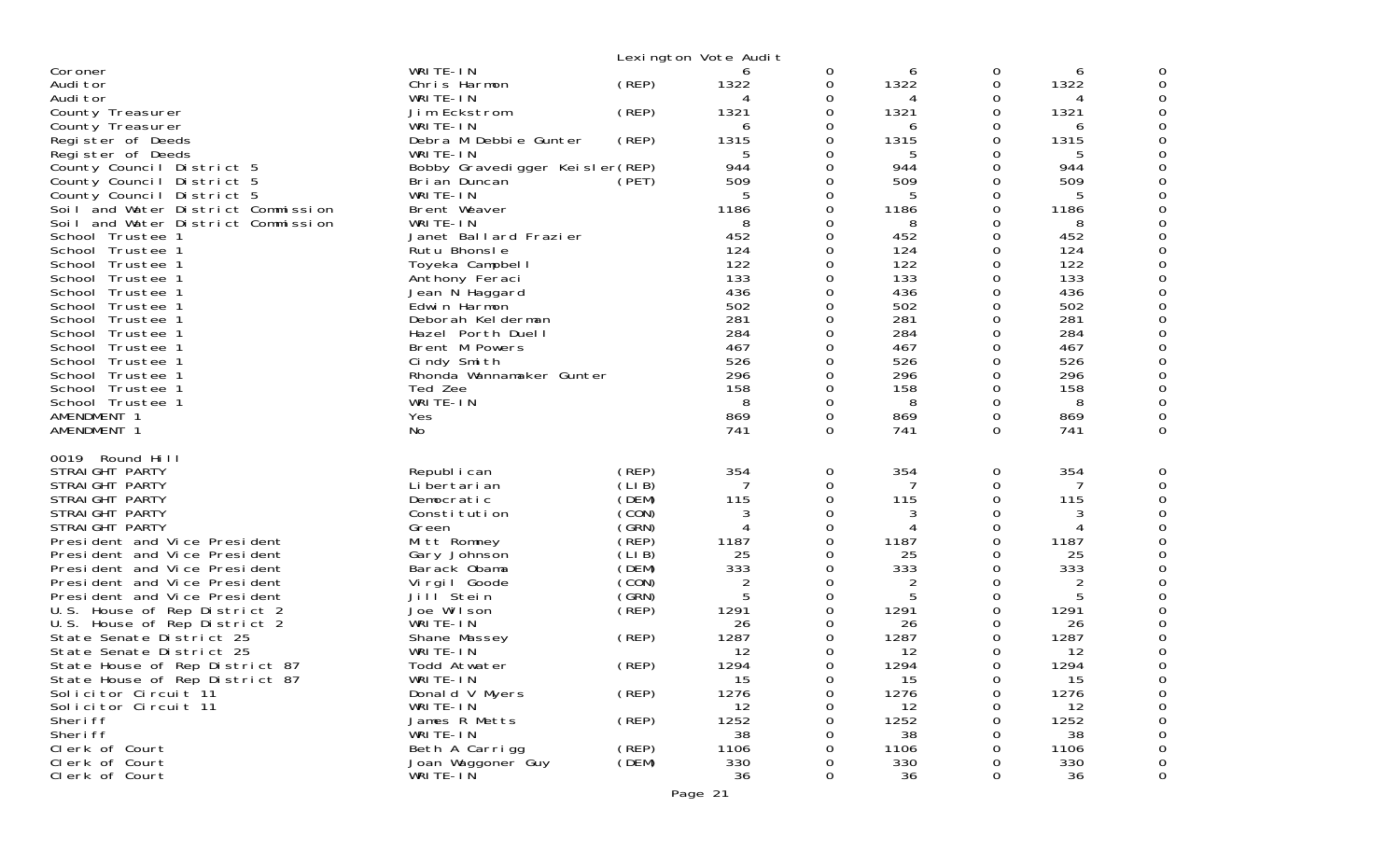|                                                                 |                              |                | Lexington Vote Audit |          |                |   |            |                                     |  |
|-----------------------------------------------------------------|------------------------------|----------------|----------------------|----------|----------------|---|------------|-------------------------------------|--|
| Coroner                                                         | Harry 0 Harman Jr            | (REP)          | 1310                 | 0        | 1310           | 0 | 1310       | 0                                   |  |
| Coroner                                                         | WRITE-IN                     |                | 10                   | 0        | 10             | 0 | 10         | 0                                   |  |
| Audi tor                                                        | Chris Harmon                 | (REP)          | 1307                 |          | 1307           | 0 | 1307       |                                     |  |
| Audi tor                                                        | WRITE-IN                     |                |                      |          |                |   |            |                                     |  |
| County Treasurer                                                | Jim Eckstrom                 | (REP)          | 1296                 |          | 1296           | Ω | 1296       |                                     |  |
| County Treasurer                                                | WRITE-IN                     |                |                      |          | 6              | Ω | 6          |                                     |  |
| Register of Deeds                                               | Debra M Debbie Gunter        | (REP)          | 1296                 |          | 1296           | O | 1296       |                                     |  |
| Register of Deeds                                               | WRITE-IN                     |                | 6                    |          | 6              |   | 6          |                                     |  |
| County Council District 3                                       | Kent Collins                 | (REP)          | 488                  |          | 488            |   | 488        |                                     |  |
| County Council District 3                                       | Scott Adams                  | (PET)          | 145                  |          | 145            |   | 145        |                                     |  |
| County Council District 3                                       | Wes Howard                   | (PET)          | 57                   |          | 57             | 0 | 57         |                                     |  |
| County Council District 3                                       | Darrell Hudson               | (PET)<br>(PET) | 219<br>193           |          | 219<br>193     | Ω | 219<br>193 |                                     |  |
| County Council District 3                                       | Anthony Keisler<br>WRITE-IN  |                | 2                    |          |                |   | 2          |                                     |  |
| County Council District 3<br>Soil and Water District Commission | Brent Weaver                 |                | 1063                 |          | 2<br>1063      |   | 1063       |                                     |  |
| Soil and Water District Commission                              | WRITE-IN                     |                |                      |          |                |   |            |                                     |  |
| School Trustee 1                                                | Janet Ballard Frazier        |                | 362                  |          | 362            |   | 362        |                                     |  |
| School Trustee 1                                                | Rutu Bhonsle                 |                | 238                  |          | 238            |   | 238        |                                     |  |
| School Trustee                                                  | Toyeka Campbell              |                | 89                   |          | 89             | Ω | 89         |                                     |  |
| School Trustee 1                                                | Anthony Feraci               |                | 138                  |          | 138            |   | 138        |                                     |  |
| School Trustee 1                                                | Jean N Haggard               |                | 448                  |          | 448            |   | 448        |                                     |  |
| School Trustee                                                  | Edwin Harmon                 |                | 447                  |          | 447            |   | 447        |                                     |  |
| School Trustee                                                  | Deborah Kelderman            |                | 213                  |          | 213            |   | 213        |                                     |  |
| School Trustee 1                                                | Hazel Porth Duell            |                | 275                  |          | 275            |   | 275        |                                     |  |
| School Trustee                                                  | Brent M Powers               |                | 409                  |          | 409            | 0 | 409        |                                     |  |
| School Trustee                                                  | Cindy Smith                  |                | 538                  |          | 538            |   | 538        |                                     |  |
| School Trustee                                                  | Rhonda Wannamaker Gunter     |                | 219                  |          | 219            | 0 | 219        |                                     |  |
| School Trustee                                                  | Ted Zee                      |                | 240                  |          | 240            | 0 | 240        |                                     |  |
| School Trustee 1                                                | WRITE-IN                     |                | 23                   |          | 23             | 0 | 23         |                                     |  |
| AMENDMENT 1                                                     | Yes                          |                | 833                  |          | 833            | 0 | 833        |                                     |  |
| AMENDMENT 1                                                     | No                           |                | 679                  | $\Omega$ | 679            | 0 | 679        | $\Omega$                            |  |
| 0020 Fairview                                                   |                              |                |                      |          |                |   |            |                                     |  |
| STRAIGHT PARTY                                                  | Republ i can                 | (REP)          | 131                  | 0        | 131            | 0 | 131        | 0                                   |  |
| STRAIGHT PARTY                                                  | Li bertari an                | (LIB)          | 3                    |          | 3              | Ω | 3          |                                     |  |
| STRAIGHT PARTY                                                  | Democratic                   | (DEM)          | 32                   |          | 32             |   | 32         |                                     |  |
| STRAIGHT PARTY                                                  | Constitution                 | (CON)          | $\overline{0}$       |          | 0              | 0 |            | No Audit Data expected or found     |  |
| STRAIGHT PARTY                                                  | Green                        | (GRN)          | 3                    |          | 3              |   |            |                                     |  |
| President and Vice President                                    | Mitt Romney                  | (REP)          | 450                  |          | 450            |   | 450        |                                     |  |
| President and Vice President                                    | Gary Johnson                 | (LI B)         | 3                    |          | 3              |   | 3          |                                     |  |
| President and Vice President                                    | Barack Obama                 | (DEM)          | 86                   |          | 86             |   | 86         |                                     |  |
| President and Vice President                                    | Virgil Goode                 | (CON)          | 0                    |          | 0              | O |            | No Audit Data expected or found     |  |
| President and Vice President                                    | Jill Stein                   | (GRN)          | 3                    |          | 3              |   | 3          |                                     |  |
| U.S. House of Rep District 2                                    | Joe Wilson                   | $($ REP)       | 487                  | $\Omega$ | 487            | 0 | 487        | 0                                   |  |
| U.S. House of Rep District 2                                    | WRITE-IN                     |                | 4                    |          |                | O |            |                                     |  |
| State Senate District 23                                        | Jake Knotts                  | (REP)          | 235                  |          | 235            |   | 235        |                                     |  |
| State Senate District 23                                        | Katrina Shealy               | (PET)          | 233                  |          | 233            |   | 233        |                                     |  |
| State Senate District 23<br>State Senate District 23            | David R Whetsell<br>WRITE-IN | (CON)          | 41<br>0              |          | 41<br>0        |   | 41         | * No Audit Data expected or found   |  |
| State House of Rep District 39                                  | Ral ph Sheal y Kennedy       | (REP)          | 72                   |          | 72             |   | 72         |                                     |  |
| State House of Rep District 39                                  | Phil Perry                   | (PET)          | 36                   |          | 36             |   | 36         |                                     |  |
| State House of Rep District 39                                  | WRITE-IN                     |                | $\overline{0}$       | 0        | $\overline{0}$ |   |            | 0 * No Audit Data expected or found |  |
|                                                                 |                              |                |                      |          |                |   |            |                                     |  |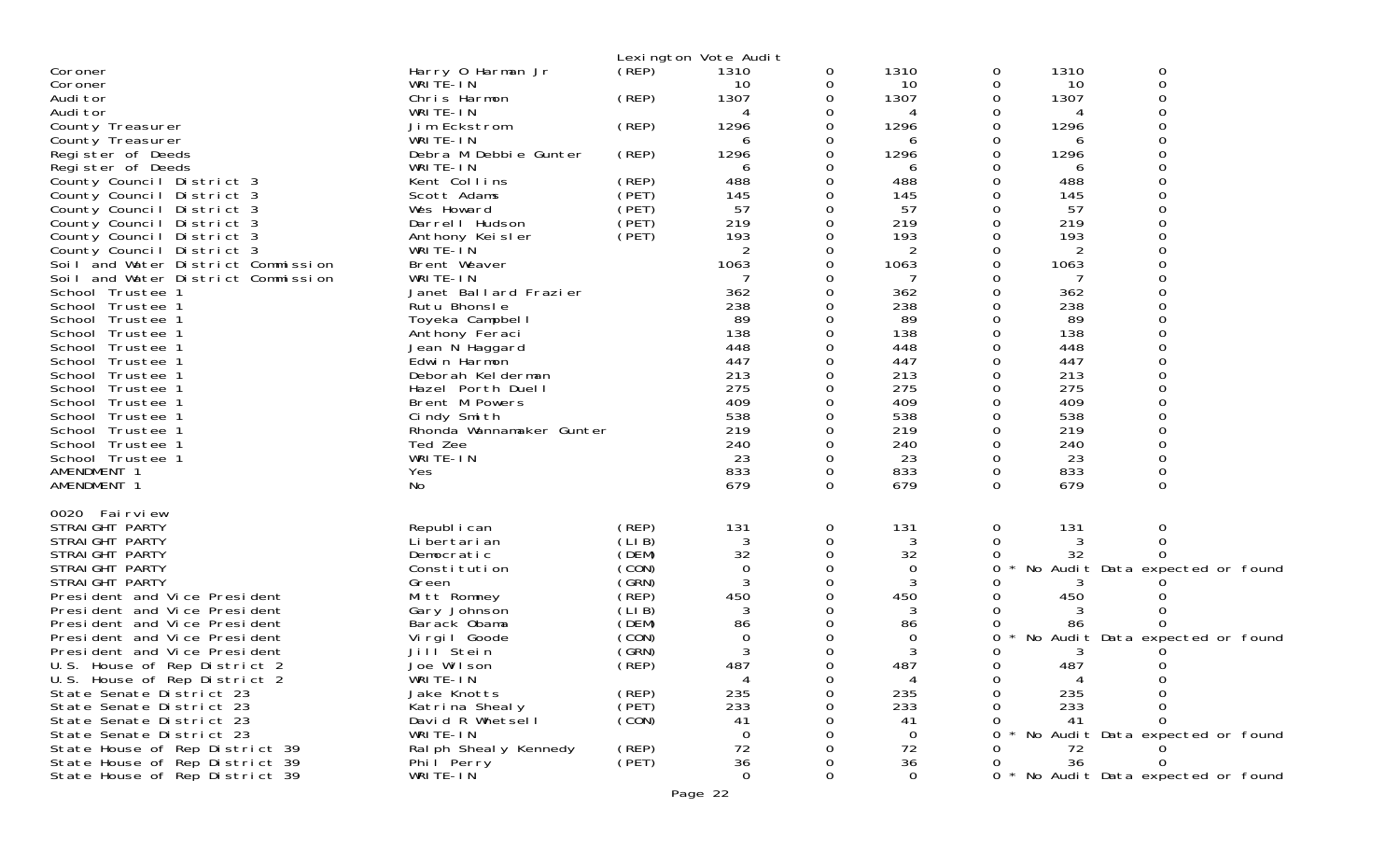|                                        |                                        | Lexington Vote Audit |              |          |           |        |           |                                             |
|----------------------------------------|----------------------------------------|----------------------|--------------|----------|-----------|--------|-----------|---------------------------------------------|
| State House of Rep District 96         | Kit Spires                             | (REP)                | 378          | 0        | 378       | 0      | 378       | 0                                           |
| State House of Rep District 96         | WRITE-IN                               |                      |              | 0        |           | 0      |           | $\Omega$                                    |
| Solicitor Circuit 11                   | Donald V Myers                         | (REP)                | 457          | 0        | 457       | 0      | 457       |                                             |
| Solicitor Circuit 11                   | WRITE-IN                               |                      | -1           | 0        | -1        |        |           |                                             |
| Sheri ff<br>Sheri ff                   | James R Metts                          | (REP)                | 417          | 0        | 417       |        | 417       |                                             |
| Clerk of Court                         | WRITE-IN<br>Beth A Carrigg             | (REP)                | 23<br>396    | 0<br>0   | 23<br>396 |        | 23<br>396 |                                             |
| Clerk of Court                         | Joan Waggoner Guy                      | (DEM)                | 107          | 0        | 107       |        | 107       |                                             |
| Clerk of Court                         | WRITE-IN                               |                      | 4            | 0        | 4         |        |           |                                             |
| Coroner                                | Harry 0 Harman Jr                      | (REP)                | 474          | 0        | 474       |        | 474       |                                             |
| Coroner                                | WRITE-IN                               |                      | 2            |          | 2         |        | 2         |                                             |
| Audi tor                               | Chris Harmon                           | (REP)                | 467          | $\Omega$ | 467       |        | 467       |                                             |
| Audi tor                               | WRITE-IN                               |                      |              | 0        |           |        |           |                                             |
| County Treasurer                       | Jim Eckstrom                           | (REP)                | 461          |          | 461       |        | 461       |                                             |
| County Treasurer                       | WRITE-IN                               |                      | $\Omega$     | 0        | $\Omega$  | 0      |           | No Audit Data expected or found             |
| Register of Deeds<br>Register of Deeds | Debra M Debbie Gunter<br>WRITE-IN      | (REP)                | 470<br>0     | 0<br>0   | 470<br>0  | 0<br>0 | 470       | $\Omega$<br>No Audit Data expected or found |
| County Council District 1              | Jim Kinard                             | (REP)                | 167          | 0        | 167       |        | 167       |                                             |
| County Council District 1              | Megan Hutto                            | (PET)                | 165          | 0        | 165       | 0      | 165       |                                             |
| County Council District 1              | WRITE-IN                               |                      | $\mathbf{1}$ | 0        | -1        |        |           |                                             |
| Soil and Water District Commission     | Brent Weaver                           |                      | 389          |          | 389       | 0      | 389       |                                             |
| Soil and Water District Commission     | WRITE-IN                               |                      | $\Omega$     | 0        | 0         | 0      |           | No Audit Data expected or found             |
| School Trustee 1                       | Janet Ballard Frazier                  |                      | 110          |          | 110       |        | 110       |                                             |
| School Trustee 1                       | Rutu Bhonsle                           |                      | 21           | 0        | 21        |        | 21        |                                             |
| School Trustee 1                       | Toyeka Campbell                        |                      | 28           | 0        | 28        |        | 28        |                                             |
| School Trustee 1                       | Anthony Feraci                         |                      | 38           |          | 38        |        | 38        |                                             |
| School Trustee 1                       | Jean N Haggard                         |                      | 304          |          | 304       |        | 304       |                                             |
| School Trustee 1                       | Edwin Harmon                           |                      | 143<br>61    | 0        | 143<br>61 |        | 143<br>61 |                                             |
| School Trustee 1<br>School Trustee 1   | Deborah Kelderman<br>Hazel Porth Duell |                      | 56           |          | 56        |        | 56        |                                             |
| School Trustee 1                       | Brent M Powers                         |                      | 111          |          | 111       |        | 111       |                                             |
| School Trustee 1                       | Cindy Smith                            |                      | 149          |          | 149       |        | 149       |                                             |
| School Trustee 1                       | Rhonda Wannamaker Gunter               |                      | 188          |          | 188       |        | 188       |                                             |
| School Trustee 1                       | Ted Zee                                |                      | 32           | 0        | 32        |        | 32        |                                             |
| School Trustee 1                       | WRITE-IN                               |                      | 11           | $\Omega$ | 11        | 0      | 11        |                                             |
| AMENDMENT 1                            | Yes                                    |                      | 278          | 0        | 278       | 0      | 278       |                                             |
| AMENDMENT 1                            | No                                     |                      | 251          | 0        | 251       | 0      | 251       | 0                                           |
|                                        |                                        |                      |              |          |           |        |           |                                             |
| 0021 Quail Hollow<br>STRAIGHT PARTY    | Republ i can                           | (REP)                | 184          |          | 184       |        | 184       | 0                                           |
| STRAIGHT PARTY                         | Li bertari an                          | (LIB)                | 3            | 0<br>0   | 3         | 0      |           |                                             |
| STRAIGHT PARTY                         | Democratic                             | (DEM)                | 120          | 0        | 120       |        | 120       |                                             |
| STRAIGHT PARTY                         | Constitution                           | (CON)                | 5            | 0        | 5         |        |           | 0                                           |
| STRAIGHT PARTY                         | Green                                  | (GRN)                | $\Omega$     | 0        | $\Omega$  |        |           | 0 * No Audit Data expected or found         |
| President and Vice President           | Mitt Romney                            | (̀REP)               | 748          | 0        | 748       | 0      | 748       |                                             |
| President and Vice President           | Gary Johnson                           | (LIB)                | Q            |          | q         |        |           |                                             |
| President and Vice President           | Barack Obama                           | (DEM)                | 342          |          | 342       |        | 342       |                                             |
| President and Vice President           | Vi rgi I Goode                         | (CON)                | 4            |          |           |        |           |                                             |
| President and Vice President           | Jill <sup>Stein</sup>                  | (GRN)                |              |          |           |        |           |                                             |
| U.S. House of Rep District 2           | Joe Wilson                             | (REP)                | 812          |          | 812       |        | 812       |                                             |
| U.S. House of Rep District 2           | WRITE-IN                               |                      | 39           |          | 39        |        | 39        | 0                                           |
| State Senate District 26               | Deedee Vaughters                       | (REP)                | 447          | 0        | 447       |        | 447       |                                             |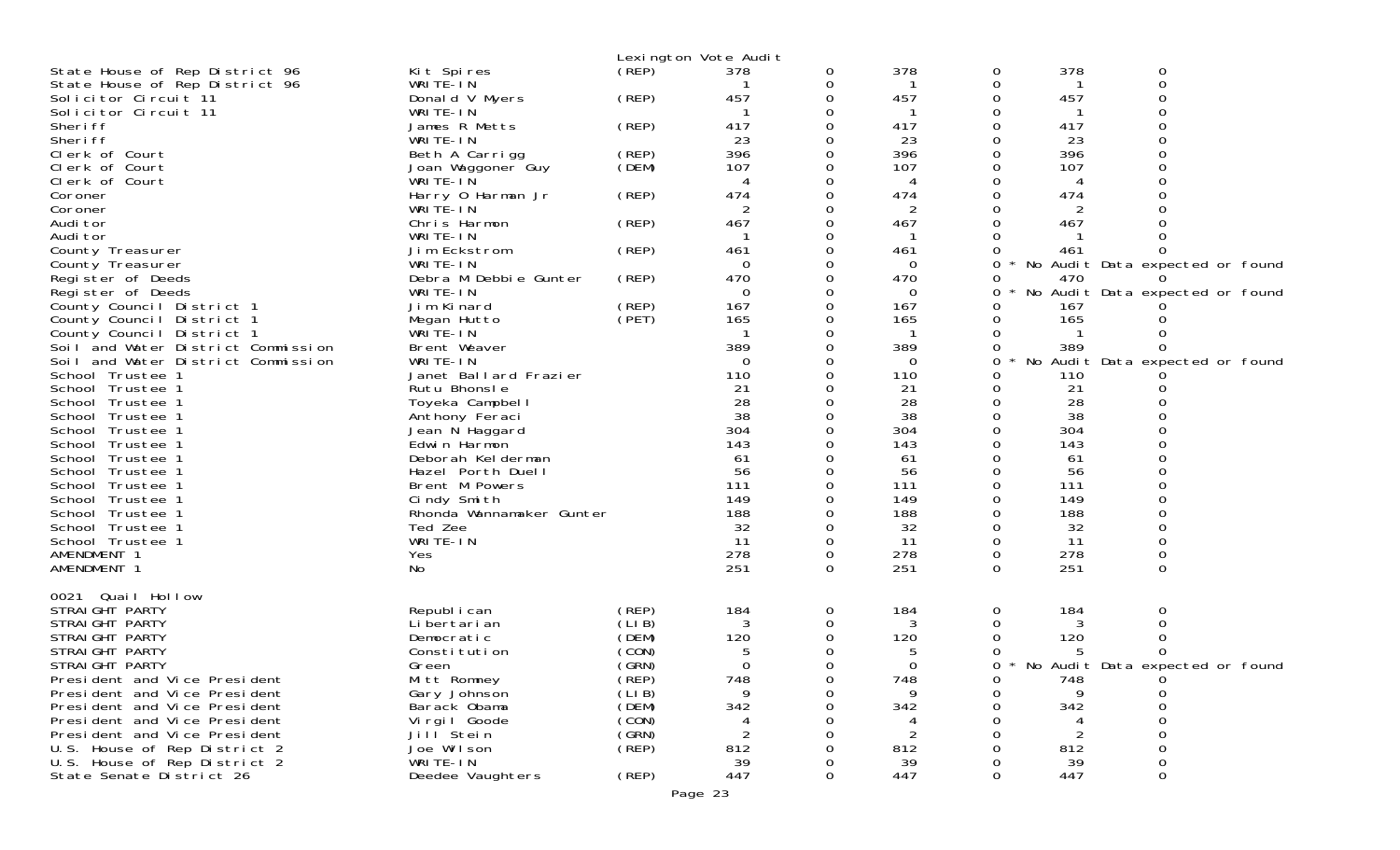|                                                                                              |                                                    | Lexington Vote Audit    |                            |                           |                   |                           |                   |   |
|----------------------------------------------------------------------------------------------|----------------------------------------------------|-------------------------|----------------------------|---------------------------|-------------------|---------------------------|-------------------|---|
| State Senate District 26<br>State Senate District 26<br>State House of Rep District 89       | Nikki Setzler<br>WRITE-IN<br>Kenny Bingham         | (DEM)<br>(REP)          | 624<br>2<br>841            | 0<br>0<br>0               | 624<br>2<br>841   | 0<br>0<br>0               | 624<br>2<br>841   |   |
| State House of Rep District 89<br>Solicitor Circuit 11<br>Solicitor Circuit 11               | WRITE-IN<br>Donald V Myers<br>WRITE-IN             | (REP)                   | 8<br>823<br>5              | 0<br>$\Omega$<br>$\Omega$ | 8<br>823<br>5     | 0<br>0<br>0               | 8<br>823<br>5     |   |
| Sheri ff<br>Sheri ff<br>Clerk of Court                                                       | James R Metts<br>WRITE-IN<br>Beth A Carrigg        | (REP)<br>(REP)          | 856<br>-11<br>714          | 0<br>$\Omega$<br>$\Omega$ | 856<br>11<br>714  | 0<br>0<br>0               | 856<br>-11<br>714 |   |
| Clerk of Court<br>Clerk of Court                                                             | Joan Waggoner Guy<br>WRITE-IN                      | (DEM)                   | 295<br>9                   | 0<br>$\Omega$             | 295<br>9          | 0<br>0                    | 295<br>9          |   |
| Coroner<br>Coroner<br>Audi tor                                                               | Harry 0 Harman Jr<br>WRITE-IN<br>Chris Harmon      | (REP)<br>(REP)          | 854<br>5<br>839            | $\Omega$<br>0<br>$\Omega$ | 854<br>5<br>839   | 0<br>0<br>0               | 854<br>5<br>839   |   |
| Audi tor<br>County Treasurer<br>County Treasurer                                             | WRITE-IN<br>Jim Eckstrom<br>WRITE-IN               | (REP)                   | 836<br>4                   | $\Omega$<br>0<br>0        | 836<br>4          | 0<br>0<br>0               | 836<br>4          |   |
| Register of Deeds<br>Register of Deeds<br>Soil and Water District Commission                 | Debra M Debbie Gunter<br>WRITE-IN<br>Brent Weaver  | (REP)                   | 826<br>745                 | $\Omega$<br>0<br>$\Omega$ | 826<br>745        | 0<br>0<br>0               | 826<br>745        |   |
| Soil and Water District Commission<br>School Trustee 2<br>School Trustee 2                   | WRITE-IN<br>Bill Bingham<br>Beth Dickerson Branham |                         | 6<br>482<br>573            | $\Omega$<br>0<br>$\Omega$ | 6<br>482<br>573   | 0<br>0<br>0               | 6<br>482<br>573   |   |
| School Trustee 2<br>School Trustee 2<br>School Trustee 2                                     | Jimmy Brooks<br>Glen Conwell<br>Amy Ditolla        |                         | 230<br>422<br>299          | $\Omega$<br>0<br>$\Omega$ | 230<br>422<br>299 | $\Omega$<br>0<br>$\Omega$ | 230<br>422<br>299 |   |
| School Trustee 2<br>School Trustee 2<br>AMENDMENT 1                                          | Cindy Kessler<br>WRITE-IN                          |                         | 516<br>12<br>608           | $\Omega$<br>0<br>0        | 516<br>12<br>608  | $\Omega$<br>$\Omega$<br>0 | 516<br>12<br>608  |   |
| AMENDMENT 1                                                                                  | Yes<br>N <sub>O</sub>                              |                         | 435                        | $\Omega$                  | 435               | $\Omega$                  | 435               | 0 |
| Pelion #1<br>0022<br>STRAIGHT PARTY<br>STRAIGHT PARTY                                        | Republ i can<br>Li bertari an                      | (REP)<br>(LIB)          | 145<br>4                   | 0<br>0                    | 145<br>4          | 0<br>0                    | 145<br>4          |   |
| STRAIGHT PARTY<br>STRAIGHT PARTY<br>STRAIGHT PARTY                                           | Democratic<br>Constitution<br>Green                | (DEM)<br>(CON)<br>(GRN) | 50<br>-1<br>$\overline{2}$ | 0<br>$\Omega$<br>0        | 50<br>2           | 0<br>0<br>0               | 50<br>2           |   |
| President and Vice President<br>President and Vice President<br>President and Vice President | Mitt Romney<br>Gary Johnson<br>Barack Obama        | (REP)<br>(LIB)<br>(DEM) | 499<br>10<br>155           | 0<br>$\Omega$<br>0        | 499<br>10<br>155  | 0<br>0                    | 499<br>10<br>155  |   |
| President and Vice President<br>President and Vice President<br>U.S. House of Rep District 2 | Virgil Goode<br>Jill Stein<br>Joe Wilson           | (CON)<br>(GRN)<br>(REP) | 5<br>4<br>568              |                           | 5<br>568          | 0<br>0                    | 5<br>568          |   |
| U.S. House of Rep District 2<br>State Senate District 23<br>State Senate District 23         | WRITE-IN<br>Jake Knotts<br>Katrina Shealy          | (REP)<br>(PET)          | 12<br>281<br>317           | ∩<br>0<br>0               | 12<br>281<br>317  | 0<br>0                    | 12<br>281<br>317  |   |
| State Senate District 23<br>State Senate District 23<br>State House of Rep District 96       | David R Whetsell<br>WRITE-IN<br>Kit Spires         | (CON)<br>(REP)          | 37<br>2<br>592             | 0<br>0                    | 37<br>2<br>592    | O                         | 37<br>2<br>592    |   |
| State House of Rep District 96<br>Solicitor Circuit 11<br>Solicitor Circuit 11               | WRITE-IN<br>Donald V Myers<br>WRITE-IN             | (REP)                   | 553                        | 0<br>0<br>0               | 553<br>9          | O<br>0                    | 553               | 0 |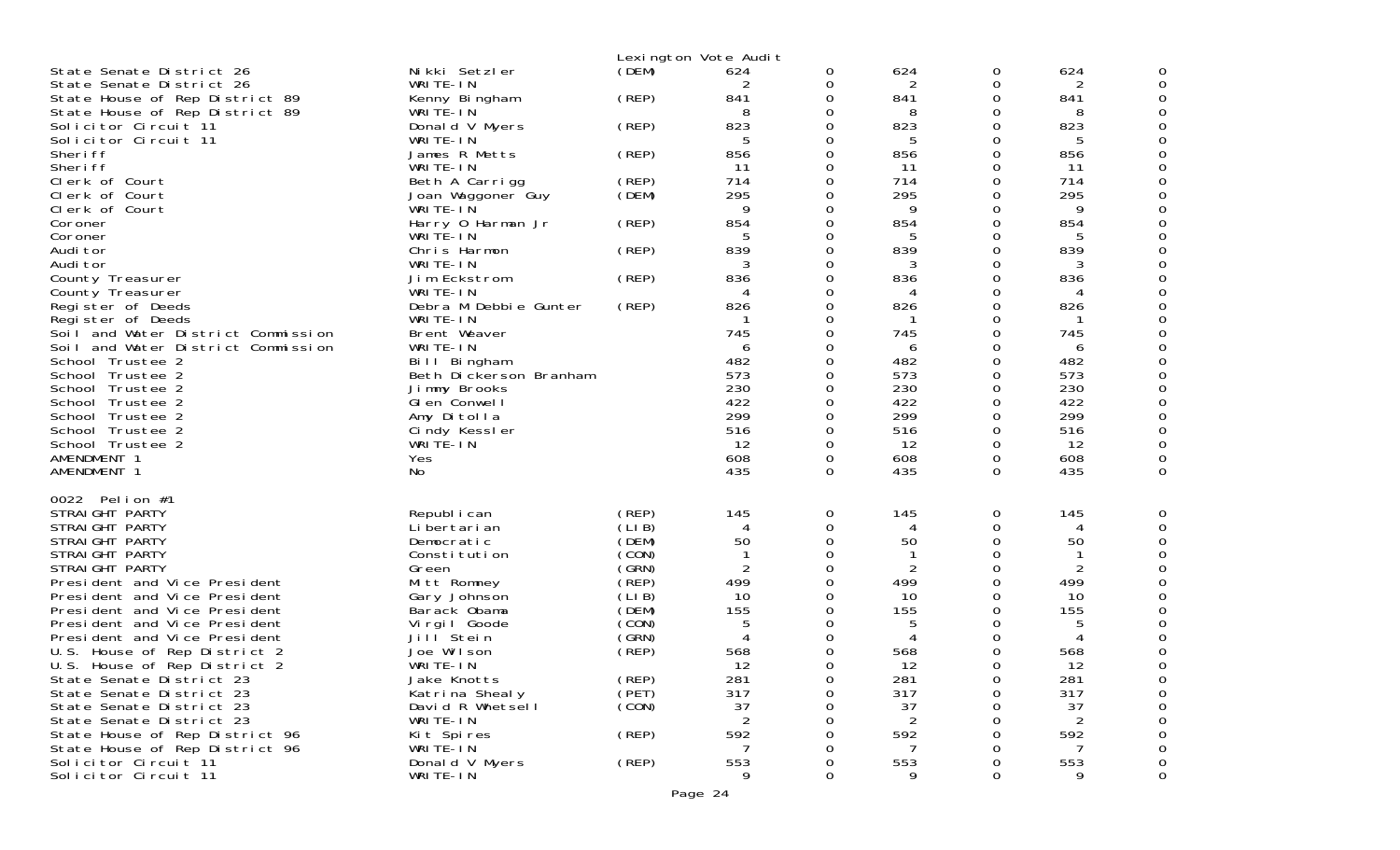|                                    |                          | Lexington Vote Audit |                |          |                |          |             |                                 |
|------------------------------------|--------------------------|----------------------|----------------|----------|----------------|----------|-------------|---------------------------------|
| Sheri ff                           | James R Metts            | (REP)                | 534            | 0        | 534            | 0        | 534         | 0                               |
| Sheri ff                           | WRITE-IN                 |                      | 20             | 0        | 20             | 0        | 20          | 0                               |
| Clerk of Court                     | Beth A Carrigg           | (REP)                | 473            | 0        | 473            | 0        | 473         |                                 |
| Clerk of Court                     | Joan Waggoner Guy        | (DEM)                | 162            | $\Omega$ | 162            | 0        | 162         |                                 |
| Clerk of Court                     | WRITE-IN                 |                      | 3              | 0        | 3              | Ω        | 3           |                                 |
| Coroner                            | Harry 0 Harman Jr        | (REP)                | 576            | 0        | 576            | Ω        | 576         |                                 |
| Coroner                            | WRITE-IN                 |                      | 5              | 0        | 5              | O        |             |                                 |
| Audi tor                           | Chris Harmon             | (REP)                | 566            | 0        | 566            | 0        | 566         |                                 |
| Audi tor                           | WRITE-IN                 |                      |                | 0        | 3              | 0        | 3           |                                 |
| County Treasurer                   | Jim Eckstrom             | (REP)                | 571            | 0        | 571            | 0        | 571         |                                 |
| County Treasurer                   | WRITE-IN                 |                      |                | 0        |                | 0        |             |                                 |
| Register of Deeds                  | Debra M Debbie Gunter    | (REP)                | 562            | 0        | 562            | Ω        | 562         |                                 |
| Register of Deeds                  | WRITE-IN                 |                      | 4              | 0        | 4              | O        | 4           |                                 |
| County Council District 1          | Jim Kinard               | (REP)                | 342            | 0        | 342            | 0        | 342         |                                 |
| County Council District 1          | Megan Hutto              | (PET)                | 285            | 0        | 285            | Ω        | 285         |                                 |
| County Council District 1          | WRITE-IN                 |                      | $\overline{2}$ | 0        | $\overline{2}$ | Ω        | 2           |                                 |
| Soil and Water District Commission | Brent Weaver             |                      | 488            | 0        | 488            | 0        | 488         |                                 |
| Soil and Water District Commission | WRITE-IN                 |                      | 2              |          | 2              | Ω        | 2           |                                 |
| School Trustee 1                   | Janet Ballard Frazier    |                      | 166            | 0        | 166            | O        | 166         |                                 |
| School Trustee 1                   | Rutu Bhonsle             |                      | 30             |          | 30             |          | 30          |                                 |
| School Trustee 1                   | Toyeka Campbell          |                      | 50             |          | 50             |          | 50          |                                 |
| School Trustee 1                   | Anthony Feraci           |                      | 36             | 0        | 36             | 0        | 36          |                                 |
| School Trustee 1                   | Jean N Haggard           |                      | 359            |          | 359            | 0        | 359         |                                 |
| School Trustee 1                   | Edwin Harmon             |                      | 145            |          | 145            | 0        | 145         |                                 |
| School Trustee 1                   | Deborah Kelderman        |                      | 113            | 0        | 113            | 0        | 113         |                                 |
| School Trustee 1                   | Hazel Porth Duell        |                      | 77             | 0        | 77             | 0        | 77          |                                 |
| School Trustee 1                   | Brent M Powers           |                      | 152            |          | 152            | 0        | 152         |                                 |
| School Trustee 1                   | Cindy Smith              |                      | 205            | 0        | 205            | 0        | 205         |                                 |
| School Trustee 1                   | Rhonda Wannamaker Gunter |                      | 222            | 0        | 222            | 0        | 222         |                                 |
| School Trustee 1                   | Ted Zee                  |                      | 44             |          | 44             | 0        | 44          |                                 |
| School Trustee 1                   | WRITE-IN                 |                      |                | 0        | 4              | 0        | 4           |                                 |
| AMENDMENT 1                        | Yes                      |                      | 359            | 0        | 359            | 0        | 359         |                                 |
| AMENDMENT 1                        | No                       |                      | 296            | $\Omega$ | 296            | $\Omega$ | 296         | 0                               |
|                                    |                          |                      |                |          |                |          |             |                                 |
| 0023 Mack - Edisto                 |                          |                      |                |          |                |          |             |                                 |
| STRAIGHT PARTY                     | Republ i can             | (REP)                | 92             | 0        | 92             | 0        | 92          |                                 |
| STRAIGHT PARTY                     | Li bertari an            | (LIB)                | $\mathbf 0$    | 0        | 0              | 0        |             | No Audit Data expected or found |
| STRAIGHT PARTY                     | Democratic               | (DEM)                | 48             | 0        | 48             | Ω        | 48          |                                 |
| STRAIGHT PARTY                     | Constitution             | (CON)                |                | 0        |                | Ω        |             |                                 |
| STRAIGHT PARTY                     | Green                    | (GRN)                | 2              | 0        | $\overline{c}$ | 0        | 2           |                                 |
| President and Vice President       | Mitt Romney              | (REF)                | 281            | 0        | 281            | 0        | 281         |                                 |
| President and Vice President       | Gary Johnson             | (LIB)                | 6              | 0        | 6              | Ω        | 6           |                                 |
| President and Vice President       | Barack Obama             | (DEM)                | 110            | 0        | 110            | 0        | 110         |                                 |
| President and Vice President       | Virgil Goode             | (CON)                | $\mathbf{1}$   | 0        | -1             | 0        |             | $\Omega$                        |
| President and Vice President       | Jill Stein               | (GRN)                | 2              | $\sigma$ | $\mathbf{z}$   | 0        |             | 0                               |
| U.S. House of Rep District 2       | Joe Wilson               | (REP)                | 329            | 0        | 329            | $\Omega$ | 329         | 0                               |
| U.S. House of Rep District 2       | WRITE-IN                 |                      |                |          | 4              |          | 4           | 0                               |
| State Senate District 26           | Deedee Vaughters         | (REP)                | 230            |          | 230            |          | 230         | $\Omega$                        |
| State Senate District 26           | Nikki Setzler            | (DEM)                | 164            |          | 164            |          | 164         | 0                               |
| State Senate District 26           | WRITE-IN                 |                      |                |          | -1             | Ω        | $\mathbf 1$ | 0                               |
| State House of Rep District 96     | Kit Spires               | (REP)                | 339            |          | 339            | 0        | 339         | 0                               |
| State House of Rep District 96     | WRITE-IN                 |                      |                | 0        |                | 0        |             | 0                               |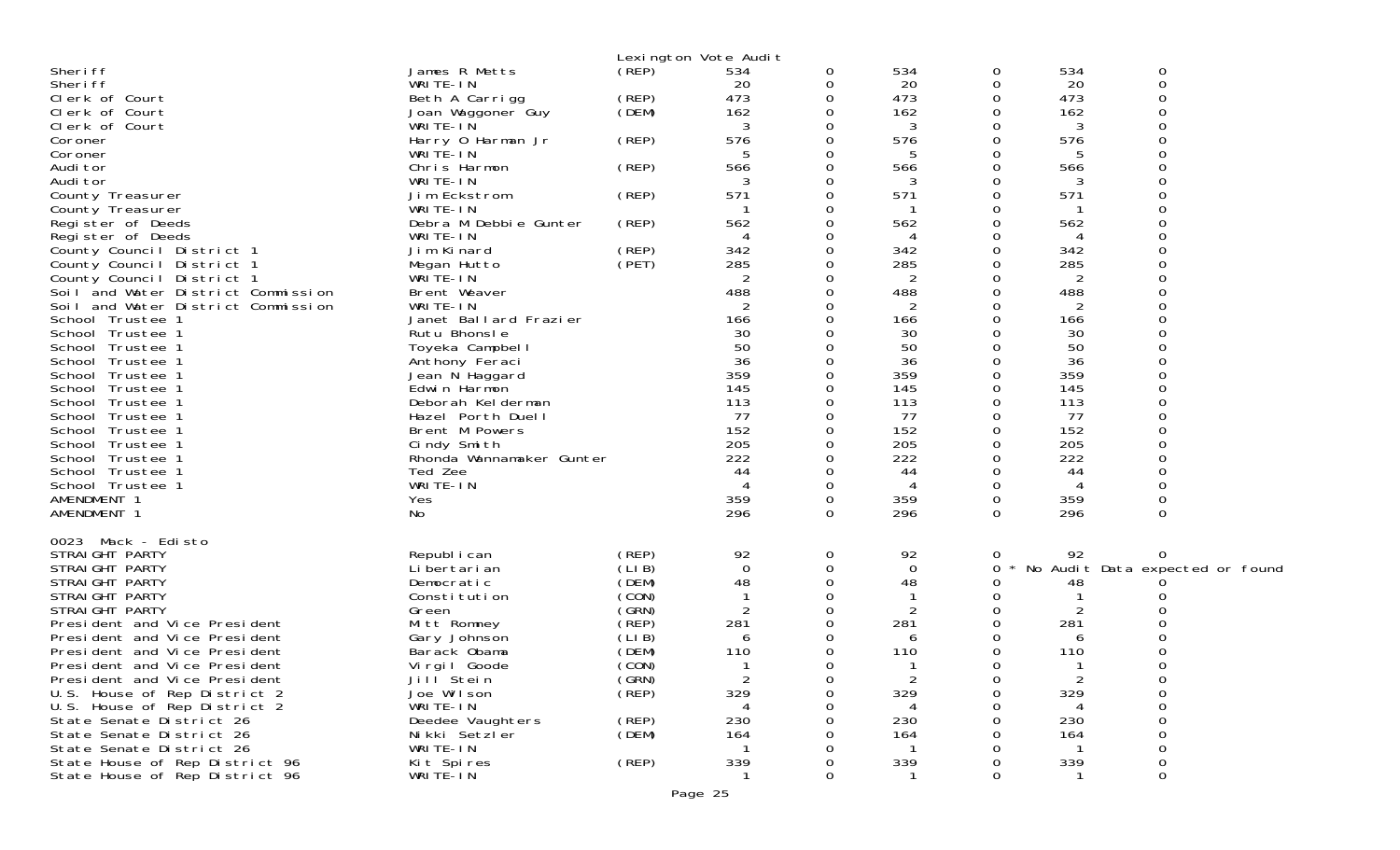|                                      |                                    |       | Lexington Vote Audit |                |              |               |                |                                 |
|--------------------------------------|------------------------------------|-------|----------------------|----------------|--------------|---------------|----------------|---------------------------------|
| Solicitor Circuit 11                 | Donald V Myers                     | (REP) | 319                  | 0              | 319          | 0             | 319            | 0                               |
| Solicitor Circuit 11                 | WRITE-IN                           |       |                      | 0              | 4            | 0             | 4              | 0                               |
| Sheri ff                             | James R Metts                      | (REP) | 305                  |                | 305          | 0             | 305            |                                 |
| Sheri ff                             | WRITE-IN                           |       | 13                   | 0              | 13           | 0             | 13             |                                 |
| Clerk of Court                       | Beth A Carrigg                     | (REP) | 273                  |                | 273          |               | 273            |                                 |
| Clerk of Court                       | Joan Waggoner Guy                  | (DEM) | 106                  |                | 106          | O             | 106            |                                 |
| Clerk of Court                       | WRITE-IN                           |       | $\Omega$             |                | 0            | 0             |                | No Audit Data expected or found |
| Coroner                              | Harry 0 Harman Jr                  | (REP) | 326                  |                | 326          | 0             | 326            |                                 |
| Coroner                              | WRITE-IN                           |       |                      |                |              | 0             |                |                                 |
| Audi tor                             | Chris Harmon<br>WRITE-IN           | (REP) | 322<br>$\Omega$      | 0              | 322<br>0     | 0<br>0        | 322            | No Audit Data expected or found |
| Audi tor<br>County Treasurer         | Jim Eckstrom                       | (REP) | 323                  |                | 323          | O             | 323            |                                 |
| County Treasurer                     | WRITE-IN                           |       | 2                    |                | 2            | 0             | 2              |                                 |
| Register of Deeds                    | Debra M Debbie Gunter              | (REP) | 326                  |                | 326          | 0             | 326            |                                 |
| Register of Deeds                    | WRITE-IN                           |       | 0                    |                | $\Omega$     | 0             |                | No Audit Data expected or found |
| County Council District 1            | Jim Kinard                         | (REP) | 199                  | 0              | 199          | 0             | 199            |                                 |
| County Council District 1            | Megan Hutto                        | (PET) | 166                  |                | 166          | 0             | 166            | O                               |
| County Council District 1            | WRITE-IN                           |       | $\Omega$             |                | 0            | 0             |                | No Audit Data expected or found |
| Soil and Water District Commission   | Brent Weaver                       |       | 282                  |                | 282          | 0             | 282            |                                 |
| Soil and Water District Commission   | WRITE-IN                           |       | 0                    |                | 0            | Ω             |                | No Audit Data expected or found |
| School Trustee 1                     | Janet Ballard Frazier              |       | 43                   |                | 43           | 0             | 43             |                                 |
| School Trustee 1                     | Rutu Bhonsle                       |       | 9                    |                | 9            | 0             | 9              |                                 |
| School Trustee 1                     | Toyeka Campbell                    |       | 13                   |                | 13           | 0             | 13             |                                 |
| School Trustee 1                     | Anthony Feraci                     |       | 12                   | 0              | 12           | $\Omega$      | 12             |                                 |
| School Trustee 1                     | Jean N Haggard                     |       | 87                   | 0              | 87           | 0             | 87             |                                 |
| School Trustee 1                     | Edwin Harmon<br>Deborah Kel derman |       | 30<br>23             |                | 30<br>23     | Ω<br>0        | 30<br>23       |                                 |
| School Trustee 1<br>School Trustee 1 | Hazel Porth Duell                  |       | 14                   |                | 14           | 0             | 14             |                                 |
| School Trustee 1                     | Brent M Powers                     |       | 30                   |                | 30           |               | 30             |                                 |
| School Trustee 1                     | Cindy Smith                        |       | 51                   |                | 51           | 0             | 51             |                                 |
| School Trustee 1                     | Rhonda Wannamaker Gunter           |       | 69                   |                | 69           |               | 69             |                                 |
| School Trustee 1                     | Ted Zee                            |       | 14                   |                | 14           | O             | 14             | 0                               |
| School Trustee 1                     | WRITE-IN                           |       | $\Omega$             |                | 0            | 0             |                | No Audit Data expected or found |
| School Trustee 4                     | Jefford Hart Jr                    |       | 91                   |                | 91           | Ω             | 91             |                                 |
| School Trustee 4                     | Daniel Martin                      |       | 135                  |                | 135          | 0             | 135            |                                 |
| School Trustee 4                     | Kathy S Mixson                     |       | 128                  | 0              | 128          | 0             | 128            |                                 |
| School Trustee 4                     | Chris Pound                        |       | 115                  |                | 115          | 0             | 115            |                                 |
| School Trustee 4                     | Gregg Riley                        |       | 121                  |                | 121          | 0             | 121            |                                 |
| School Trustee 4<br>AMENDMENT 1      | WRITE-IN                           |       | 2<br>209             |                | 2<br>209     | $\Omega$      | 2<br>209       | 0                               |
| AMENDMENT 1                          | Yes<br>No                          |       | 183                  | 0<br>$\Omega$  | 183          | 0<br>$\Omega$ | 183            | 0                               |
|                                      |                                    |       |                      |                |              |               |                |                                 |
| 0024 Swansea #1                      |                                    |       |                      |                |              |               |                |                                 |
| STRAIGHT PARTY                       | Republ i can                       | (REP) | 94                   | $\overline{0}$ | 94           | $\Omega$      | 72             | 22 Aud Data                     |
| STRAIGHT PARTY                       | Li bertari an                      | (LIB) | $\mathbf{1}$         | $\Omega$       | $\mathbf{1}$ |               |                | 0 * No Match in Audit Data.     |
| STRAIGHT PARTY                       | Democratic                         | (DEM) | 211                  | 0              | 211          | 0             | 159            | 52 Aud Data                     |
| STRAIGHT PARTY                       | Constitution                       | (CON) |                      |                |              | 0             |                | 0                               |
| STRAIGHT PARTY                       | Green                              | (GRN) |                      |                |              | 0             | $\overline{2}$ | $\Omega$                        |
| President and Vice President         | Mitt Romney                        | (REF) | 345                  |                | 345          | $\Omega$      | 273            | 72 Aud Data                     |
| President and Vice President         | Gary Johnson                       | (LIB) |                      |                | 4            | 0             | 3              | 1 Aud Data                      |
| President and Vice President         | Barack Obama                       | (DEM) | 334                  | $\Omega$       | 334          | $\Omega$      | 257            | 77 Aud Data                     |
|                                      |                                    |       | Page 26              |                |              |               |                |                                 |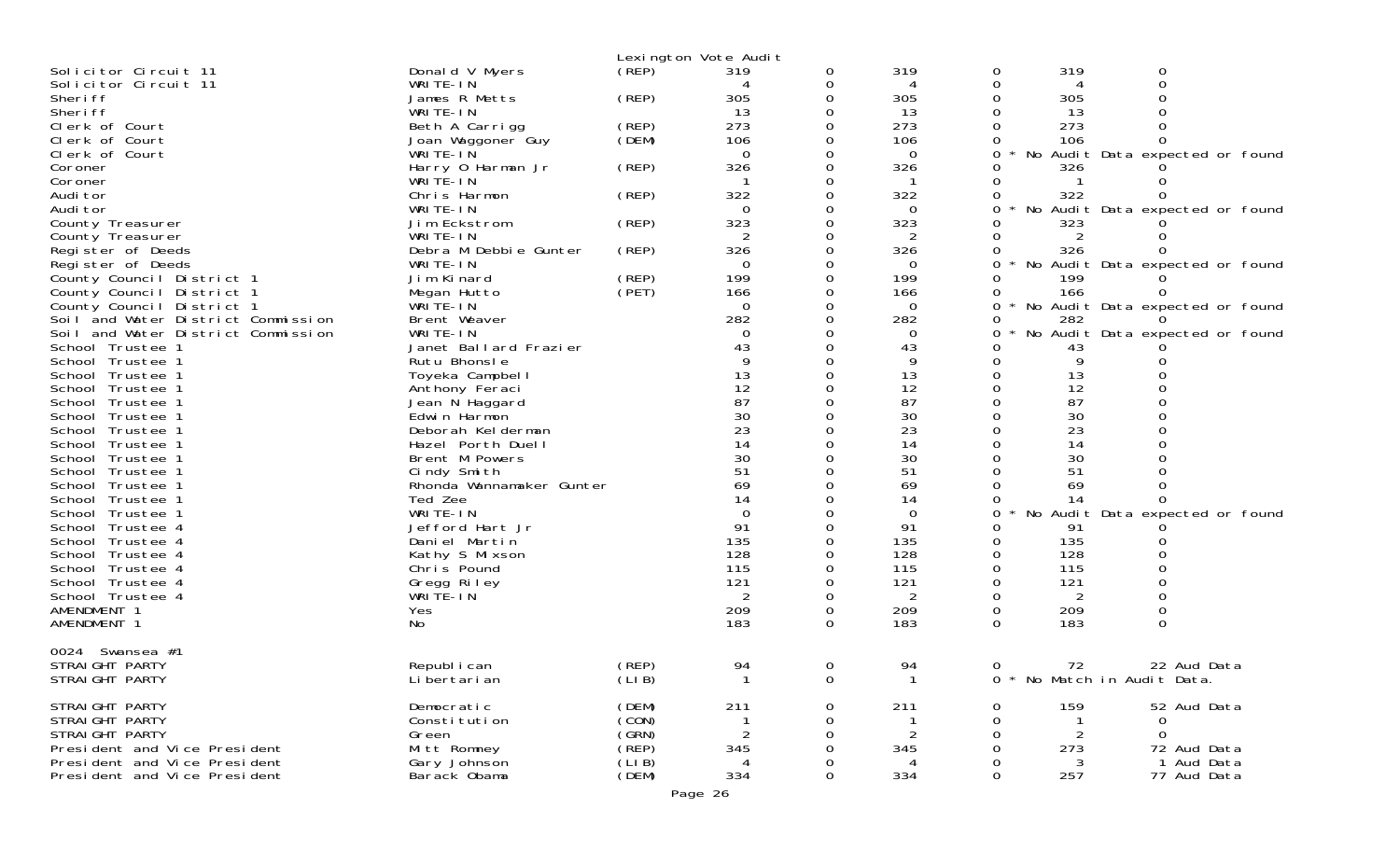|                                                                                                                                                                                                                                                                                                                                                                                                                                                                                                              |                                                                                                                                                                                                                                                                                                                                        |                                                                                                          | Lexington Vote Audit                                                                                                                              |                                                                                                                                                                                                     |                                                                                                                                 |                                                                                                                                                                                                                                                                                                                                                                                                                                                                                                                                                                                                                                                                           |
|--------------------------------------------------------------------------------------------------------------------------------------------------------------------------------------------------------------------------------------------------------------------------------------------------------------------------------------------------------------------------------------------------------------------------------------------------------------------------------------------------------------|----------------------------------------------------------------------------------------------------------------------------------------------------------------------------------------------------------------------------------------------------------------------------------------------------------------------------------------|----------------------------------------------------------------------------------------------------------|---------------------------------------------------------------------------------------------------------------------------------------------------|-----------------------------------------------------------------------------------------------------------------------------------------------------------------------------------------------------|---------------------------------------------------------------------------------------------------------------------------------|---------------------------------------------------------------------------------------------------------------------------------------------------------------------------------------------------------------------------------------------------------------------------------------------------------------------------------------------------------------------------------------------------------------------------------------------------------------------------------------------------------------------------------------------------------------------------------------------------------------------------------------------------------------------------|
| President and Vice President<br>President and Vice President                                                                                                                                                                                                                                                                                                                                                                                                                                                 | Virgil Goode<br>Jill <sup>Stein</sup>                                                                                                                                                                                                                                                                                                  | (CON)<br>(GRN)                                                                                           | 2                                                                                                                                                 | 0<br>$\mathbf 0$                                                                                                                                                                                    | 2<br>$\mathbf{1}$                                                                                                               | 0<br>0<br>2<br>$\Omega$<br>$\star$<br>No Match in Audit Data.                                                                                                                                                                                                                                                                                                                                                                                                                                                                                                                                                                                                             |
| U.S. House of Rep District 2<br>U.S. House of Rep District 2<br>State Senate District 26<br>State Senate District 26<br>State Senate District 26<br>State House of Rep District 93<br>State House of Rep District 93<br>State House of Rep District 96<br>State House of Rep District 96<br>Solicitor Circuit 11<br>Solicitor Circuit 11<br>Sheri ff<br>Sheri ff<br>Clerk of Court<br>Clerk of Court<br>Clerk of Court<br>Coroner<br>Coroner<br>Audi tor<br>Audi tor<br>County Treasurer<br>County Treasurer | Joe Wilson<br>WRITE-IN<br>Deedee Vaughters<br>Nikki Setzler<br>WRITE-IN<br>Harry L Ott Jr<br>WRITE-IN<br>Kit Spires<br>WRITE-IN<br>Donald V Myers<br>WRITE-IN<br>James R Metts<br>WRITE-IN<br>Beth A Carrigg<br>Joan Waggoner Guy<br>WRITE-IN<br>Harry 0 Harman Jr<br>WRITE-IN<br>Chris Harmon<br>WRITE-IN<br>Jim Eckstrom<br>WRITE-IN | (REP)<br>(REP)<br>(DEM)<br>(DEM)<br>(REP)<br>(REP)<br>(REP)<br>(REP)<br>(DEM)<br>(REP)<br>(REP)<br>(REP) | 389<br>10<br>262<br>395<br>$\mathbf 0$<br>$\Omega$<br>425<br>406<br>$\overline{2}$<br>403<br>10<br>325<br>316<br>3<br>409<br>3<br>396<br>3<br>407 | 0<br>0<br>0<br>$\Omega$<br>0<br>0<br>$\Omega$<br>$\mathbf 0$<br>0<br>$\Omega$<br>0<br>0<br>$\Omega$<br>$\mathbf 0$<br>0<br>$\Omega$<br>$\mathbf 0$<br>0<br>$\Omega$<br>$\mathbf 0$<br>0<br>$\Omega$ | 389<br>10<br>262<br>395<br>0<br>$\Omega$<br>425<br>4<br>406<br>2<br>403<br>10<br>325<br>316<br>3<br>409<br>3<br>396<br>3<br>407 | 306<br>83 Aud Data<br>0<br>0<br>7<br>3 Aud Data<br>$\Omega$<br>201<br>61 Aud Data<br>0<br>313<br>82 Aud Data<br>0<br>$\Omega$<br>1<br>0<br>No Audit Data expected or found<br>No Audit Data expected or found<br>0<br>331<br>0<br>94 Aud Data<br>2<br>2 Aud Data<br>0<br>$\Omega$<br>319<br>87 Aud Data<br>0<br>$\mathbf{1}$<br>1 Aud Data<br>0<br>315<br>88 Aud Data<br>8<br>$\Omega$<br>2 Aud Data<br>$\mathbf 0$<br>256<br>69 Aud Data<br>0<br>245<br>71 Aud Data<br>$\Omega$<br>3<br>$\Omega$<br>0<br>323<br>86 Aud Data<br>0<br>2<br>1 Aud Data<br>$\Omega$<br>310<br>86 Aud Data<br>0<br>2<br>1 Aud Data<br>319<br>88 Aud Data<br>0<br>0<br>No Match in Audit Data. |
| Register of Deeds<br>Register of Deeds                                                                                                                                                                                                                                                                                                                                                                                                                                                                       | Debra M Debbie Gunter<br>WRITE-IN                                                                                                                                                                                                                                                                                                      | (REP)                                                                                                    | 407                                                                                                                                               | 0<br>$\Omega$                                                                                                                                                                                       | 407                                                                                                                             | 316<br>0<br>91 Aud Data<br>$\star$<br>No Match in Audit Data.<br>$\Omega$                                                                                                                                                                                                                                                                                                                                                                                                                                                                                                                                                                                                 |
| County Council District 1<br>County Council District 1<br>County Council District 1<br>Soil and Water District Commission<br>Soil and Water District Commission<br>School Trustee 4<br>School Trustee 4<br>School Trustee 4<br>School Trustee 4<br>School Trustee 4<br>School Trustee 4                                                                                                                                                                                                                      | Jim Kinard<br>Megan Hutto<br>WRITE-IN<br>Brent Weaver<br>WRITE-IN<br>Jefford Hart Jr<br>Daniel Martin<br>Kathy S Mixson<br>Chris Pound<br>Gregg Riley<br>WRIŤĔ-IN                                                                                                                                                                      | (REP)<br>(PET)                                                                                           | 272<br>243<br>$\Omega$<br>355<br>$\Omega$<br>306<br>293<br>244<br>268<br>351<br>2                                                                 | 0<br>$\Omega$<br>$\mathbf 0$<br>0<br>$\Omega$<br>$\mathbf 0$<br>0<br>$\Omega$<br>0<br>0<br>$\Omega$                                                                                                 | 272<br>243<br>$\Omega$<br>355<br>$\Omega$<br>306<br>293<br>244<br>268<br>351<br>2                                               | 0<br>217<br>55 Aud Data<br>184<br>59 Aud Data<br>0<br>0<br>* No Audit Data expected or found<br>0<br>274<br>81 Aud Data<br>No Audit Data expected or found<br>0<br>234<br>0<br>72 Aud Data<br>0<br>230<br>63 Aud Data<br>0<br>182<br>62 Aud Data<br>0<br>209<br>59 Aud Data<br>276<br>0<br>75 Aud Data<br>No Match in Audit Data.<br>$\Omega$                                                                                                                                                                                                                                                                                                                             |
| AMENDMENT 1<br>AMENDMENT 1                                                                                                                                                                                                                                                                                                                                                                                                                                                                                   | Yes<br>No                                                                                                                                                                                                                                                                                                                              |                                                                                                          | 356<br>257                                                                                                                                        | 0<br>$\Omega$                                                                                                                                                                                       | 356<br>257                                                                                                                      | 273<br>0<br>83 Aud Data<br>$\Omega$<br>206<br>51 Aud Data                                                                                                                                                                                                                                                                                                                                                                                                                                                                                                                                                                                                                 |

Auditor's Comments:<br>The county was unable to read flash cards from machine 5123405 152 ballots. These are confirmed by the Swansea #1 iVotronic tape

| 0025<br>Sandy Run<br><b>STRAIGHT</b><br>PARTY   | Republ i can               | (REP)         | 98         | 98  | 98  |  |
|-------------------------------------------------|----------------------------|---------------|------------|-----|-----|--|
| STRAI GHT<br><b>PARTY</b><br>PARTY<br>STRAI GHT | i bertari an<br>Democratic | LIB)<br>(DEM) | 110<br>טון | 11' | 110 |  |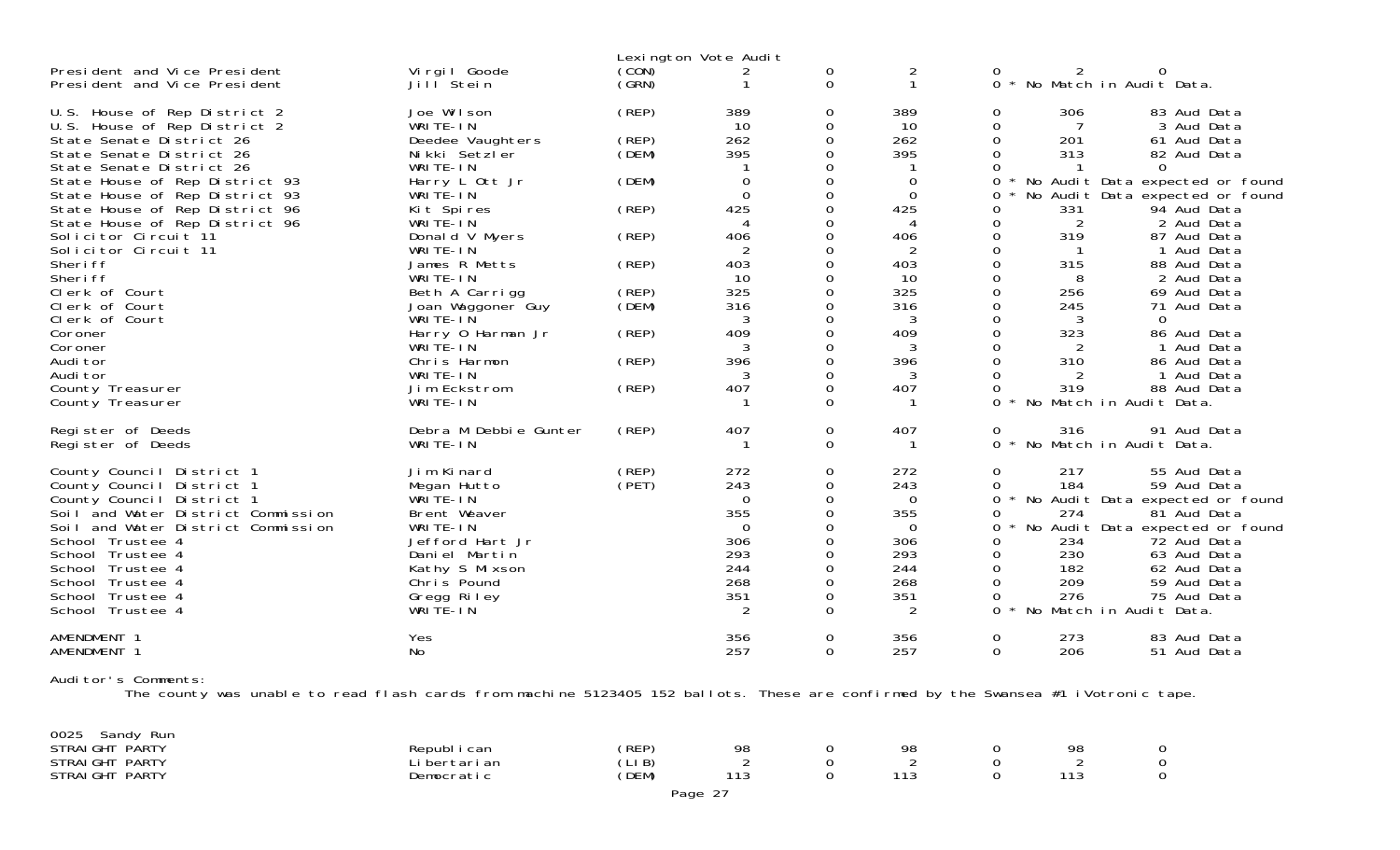|                                                      |                               |                | Lexington Vote Audit |               |                |          |                |                                 |  |
|------------------------------------------------------|-------------------------------|----------------|----------------------|---------------|----------------|----------|----------------|---------------------------------|--|
| STRAIGHT PARTY                                       | Constitution                  | (CON)          | 0                    | 0             | 0              | 0        |                | No Audit Data expected or found |  |
| STRAIGHT PARTY                                       | Green                         | (GRN)          | 2                    | 0             | 2              | Ω        |                |                                 |  |
| President and Vice President                         | Mitt Romney                   | (REP)          | 321                  | $\Omega$      | 321            | 0        | 321            |                                 |  |
| President and Vice President                         | Gary Johnson                  | (LIB)          |                      | 0             | 4              | 0        | 4              |                                 |  |
| President and Vice President                         | Barack Obama                  | (DEM)          | 214                  | 0             | 214            | Ω        | 214            |                                 |  |
| President and Vice President                         | Virgil Goode                  | (CON)          | 5                    | 0             |                | O        |                |                                 |  |
| President and Vice President                         | Jill Stein                    | (SRN)          |                      | 0             | 4              | 0        | 4              |                                 |  |
| U.S. House of Rep District 2                         | Joe Wilson<br>WRITE-IN        | (REP)          | 386<br>10            | 0<br>0        | 386<br>10      | O<br>Ω   | 386<br>10      |                                 |  |
| U.S. House of Rep District 2                         | Deedee Vaughters              | (REP)          | 283                  | 0             | 283            | 0        | 283            |                                 |  |
| State Senate District 26<br>State Senate District 26 | Nikki Setzler                 | (DEM)          | 247                  | 0             | 247            | O        | 247            | O                               |  |
| State Senate District 26                             | WRITE-IN                      |                | 2                    | 0             | 2              | Ω        | 2              |                                 |  |
| State House of Rep District 93                       | Harry L Ott Jr                | (DEM)          | 402                  | 0             | 402            | 0        | 402            |                                 |  |
| State House of Rep District 93                       | WRITE-IN                      |                | 6                    | 0             | 6              | O        | 6              |                                 |  |
| Solicitor Circuit 11                                 | Donald V Myers                | (REP)          | 382                  | 0             | 382            | 0        | 382            |                                 |  |
| Solicitor Circuit 11                                 | WRITE-IN                      |                | 3                    | 0             | 3              | 0        | 3              |                                 |  |
| Sheri ff                                             | James R Metts                 | (REP)          | 377                  | $\Omega$      | 377            | 0        | 377            |                                 |  |
| Sheri ff                                             | WRITE-IN                      |                | 5                    | 0             | 5              | Ω        | 5              |                                 |  |
| Clerk of Court                                       | Beth A Carrigg                | (REP)          | 326                  | 0             | 326            | 0        | 326            |                                 |  |
| Clerk of Court                                       | Joan Waggoner Guy             | (DEM)          | 192                  | 0             | 192            | O        | 192            |                                 |  |
| Clerk of Court                                       | WRITE-IN                      |                | -1                   | 0             | $\mathbf{1}$   |          | $\mathbf{1}$   |                                 |  |
| Coroner                                              | Harry 0 Harman Jr             | (REP)          | 395                  | 0             | 395            |          | 395            |                                 |  |
| Coroner<br>Audi tor                                  | WRITE-IN<br>Chris Harmon      | (REP)          | 0<br>381             | 0<br>0        | 0<br>381       | 0<br>O   | 381            | No Audit Data expected or found |  |
| Audi tor                                             | WRITE-IN                      |                |                      | 0             | 4              | Ω        | 4              |                                 |  |
| County Treasurer                                     | Jim Eckstrom                  | (REP)          | 382                  | 0             | 382            | O        | 382            |                                 |  |
| County Treasurer                                     | WRITE-IN                      |                | 3                    | 0             | 3              | Ω        | 3              |                                 |  |
| Register of Deeds                                    | Debra M Debbie Gunter         | (REP)          | 388                  | 0             | 388            | O        | 388            |                                 |  |
| Register of Deeds                                    | WRITE-IN                      |                |                      | 0             |                | Ω        |                |                                 |  |
| County Council District 1                            | Jim Kinard                    | (REP)          | 267                  | 0             | 267            | Ω        | 267            |                                 |  |
| County Council District 1                            | Megan Hutto                   | (PET)          | 188                  | 0             | 188            | 0        | 188            |                                 |  |
| County Council District 1                            | WRITE-IN                      |                | 2                    | 0             | 2              | Ω        | 2              |                                 |  |
| Soil and Water District Commission                   | Brent Weaver                  |                | 326                  | 0             | 326            | 0        | 326            |                                 |  |
| Soil and Water District Commission                   | WRITE-IN                      |                | 3                    | 0             | 3              | 0        | 3              |                                 |  |
| School Trustee 4                                     | Jefford Hart Jr               |                | 201                  | 0             | 201            | 0        | 201            |                                 |  |
| School Trustee 4                                     | Daniel Martin                 |                | 250<br>219           | 0             | 250<br>219     | 0<br>0   | 250<br>219     | 0                               |  |
| School Trustee 4<br>School Trustee 4                 | Kathy S Mixson<br>Chris Pound |                | 258                  | 0<br>$\Omega$ | 258            | $\Omega$ | 258            | O                               |  |
| School Trustee 4                                     |                               |                | 266                  | 0             | 266            | 0        | 266            | 0                               |  |
| School Trustee 4                                     | Gregg Riley<br>WRITE-IN       |                | 9                    | 0             | 9              | Ω        | 9              |                                 |  |
| AMENDMENT 1                                          | Yes                           |                | 296                  | 0             | 296            | 0        | 296            | 0                               |  |
| AMENDMENT 1                                          | No                            |                | 229                  | $\Omega$      | 229            | $\Omega$ | 229            | 0                               |  |
|                                                      |                               |                |                      |               |                |          |                |                                 |  |
| 0026 Gaston #1                                       |                               |                |                      |               |                |          |                |                                 |  |
| STRAIGHT PARTY                                       | Republ i can                  | (REP)          | 171                  | 0             | 171            | 0        | 171            | 0                               |  |
| STRAIGHT PARTY                                       | Li bertari an                 | (LIB)          | 5                    | 0             | 5              | Ω        | 5              | 0                               |  |
| STRAIGHT PARTY                                       | Democratic                    | (DEM)          | 77                   | 0             | 77             | O        | 77             | 0                               |  |
| STRAIGHT PARTY                                       | Constitution                  | (CON)          | 2                    | 0             | $\overline{2}$ |          | $\overline{2}$ | 0                               |  |
| STRAIGHT PARTY<br>President and Vice President       | Green                         | (SRN)<br>(REP) | 3<br>510             | ი<br>0        | 3<br>510       |          | 3<br>510       | 0<br>0                          |  |
| President and Vice President                         | Mitt Romney<br>Gary Johnson   | (LIB)          | 10                   | 0             | 10             | 0        | 10             | 0                               |  |
| President and Vice President                         | Barack Obama                  | (DEM)          | 176                  | 0             | 176            | 0        | 176            | 0                               |  |
|                                                      |                               |                | Page 28              |               |                |          |                |                                 |  |
|                                                      |                               |                |                      |               |                |          |                |                                 |  |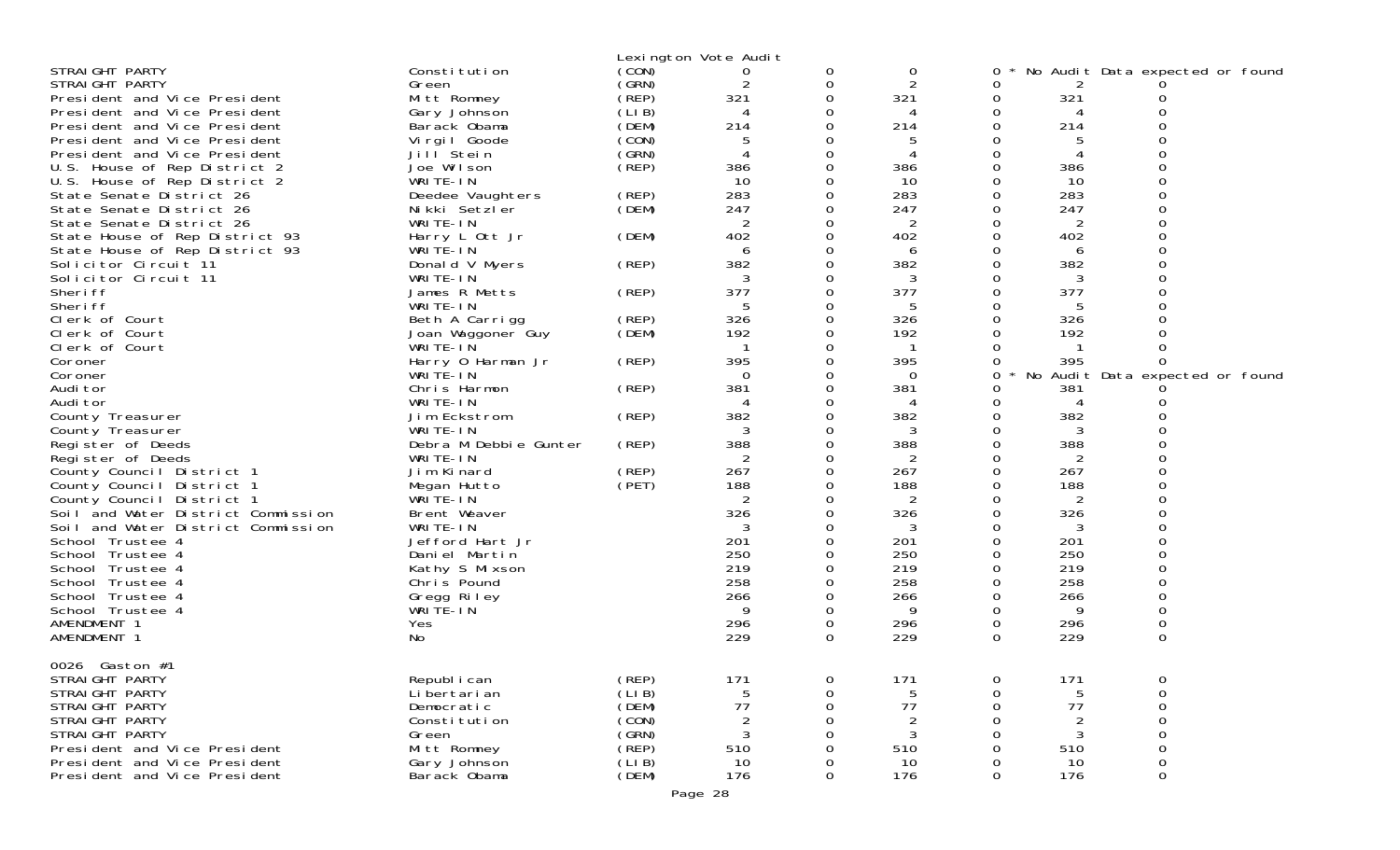|                                    |                             |                | Lexington Vote Audit |          |                |                  |          |                                 |  |
|------------------------------------|-----------------------------|----------------|----------------------|----------|----------------|------------------|----------|---------------------------------|--|
| President and Vice President       | Vi rgi I Goode              | (CON)          |                      | 0        |                | 0                |          | 0                               |  |
| President and Vice President       | Jill <sup>Stein</sup>       | (GRN)          |                      | 0        | 7              | 0                | 7        | $\Omega$                        |  |
| U.S. House of Rep District 2       | Joe Wilson                  | $($ REP $)$    | 574                  | 0        | 574            | 0                | 574      |                                 |  |
| U.S. House of Rep District 2       | WRITE-IN                    |                | 13                   |          | 13             | 0                | 13       |                                 |  |
| State Senate District 23           | Jake Knotts                 | (REP)          | 295                  |          | 295            | 0                | 295      |                                 |  |
| State Senate District 23           | Katrina Shealy              | (PET)          | 312                  |          | 312            | 0                | 312      |                                 |  |
| State Senate District 23           | David R Whetsell            | (CON)          | 39                   |          | 39             | 0                | 39       |                                 |  |
| State Senate District 23           | WRITE-IN                    |                | 2                    |          | 2              | 0                | 2        |                                 |  |
| State House of Rep District 93     | Harry L Ott Jr              | (DEM)          | 328                  |          | 328            | 0                | 328      |                                 |  |
| State House of Rep District 93     | WRITE-IN                    |                | 9                    |          | 9              | 0                | 9        |                                 |  |
| State House of Rep District 96     | Kit Spires                  | (REP)          | 143                  |          | 143            | 0                | 143      |                                 |  |
| State House of Rep District 96     | WRITE-IN                    |                | $\Omega$             |          | 0              | 0                |          | No Audit Data expected or found |  |
| Solicitor Circuit 11               | Donald V Myers              | (REP)          | 557                  |          | 557            | 0                | 557      |                                 |  |
| Solicitor Circuit 11               | WRITE-IN                    |                |                      |          | 8              | 0                | 8        |                                 |  |
| Sheri ff                           | James R Metts               | (REP)          | 554                  |          | 554            | 0                | 554      |                                 |  |
| Sheri ff                           | WRITE-IN                    |                | 15                   |          | 15             | 0                | 15       |                                 |  |
| Clerk of Court                     | Beth A Carrigg              | (REP)          | 498                  |          | 498            | 0                | 498      |                                 |  |
| Clerk of Court                     | Joan Waggoner Guy           | (DEM)          | 165                  |          | 165            |                  | 165      |                                 |  |
| Clerk of Court                     | WRITE-IN                    |                | 3                    |          | 3              | 0                | 3        |                                 |  |
| Coroner                            | Harry 0 Harman Jr           | (REP)          | 581                  |          | 581            | 0                | 581      |                                 |  |
| Coroner                            | WRITE-IN                    |                | 2                    |          | 2              |                  | 2        |                                 |  |
| Audi tor                           | Chris Harmon                | (REP)          | 571                  |          | 571            | 0                | 571      |                                 |  |
| Audi tor                           | WRITE-IN                    |                | 3                    |          | 3              | 0                | 3        |                                 |  |
| County Treasurer                   | Jim Eckstrom                | (REP)          | 572                  | 0        | 572            | 0                | 572      |                                 |  |
| County Treasurer                   | WRITE-IN                    |                | 2                    |          | 2              | 0                | 2        |                                 |  |
| Register of Deeds                  | Debra M Debbie Gunter       | (REP)          | 573                  |          | 573            | 0                | 573      |                                 |  |
| Register of Deeds                  | WRITE-IN                    |                | 2                    |          | 2              | 0                | 2        |                                 |  |
| County Council District 1          | Jim Kinard                  | (REP)          | 381                  |          | 381            | 0                | 381      |                                 |  |
| County Council District 1          | Megan Hutto                 | (PET)          | 230                  |          | 230            | 0                | 230      |                                 |  |
| County Council District 1          | WRITE-IN                    |                |                      |          |                | 0                |          |                                 |  |
| Soil and Water District Commission | Brent Weaver                |                | 453                  |          | 453            | 0                | 453      |                                 |  |
| Soil and Water District Commission | WRITE-IN                    |                |                      |          | $\overline{2}$ |                  | 2        |                                 |  |
| School Trustee 2                   | Bill Bingham                |                |                      |          |                | 0                |          |                                 |  |
| School Trustee 2                   | Beth Dickerson Branham      |                |                      |          | 8              | 0                | 8        |                                 |  |
| School Trustee 2                   | Jimmy Brooks                |                |                      |          |                |                  |          |                                 |  |
| School Trustee 2                   | GI en Conwell               |                |                      |          |                | 0                |          |                                 |  |
| School Trustee 2                   | Amy Ditolla                 |                | 12                   |          | 12             | 0                | 12       |                                 |  |
| School Trustee 2                   | Cindy Kessler               |                | 10                   |          | 10             |                  | 10       |                                 |  |
| School Trustee 2                   | WRITE-IN                    |                | $\Omega$             |          | 0              | 0                |          | No Audit Data expected or found |  |
| School Trustee 4                   | Jefford Hart Jr             |                | 245                  |          | 245            | 0                | 245      |                                 |  |
| School Trustee 4                   | Daniel Martin               |                | 295                  |          | 295            | 0                | 295      |                                 |  |
| School Trustee 4                   | Kathy S Mixson              |                | 308                  |          | 308            | 0                | 308      |                                 |  |
| School Trustee 4                   | Chris Pound                 |                | 378                  |          | 378            | 0                | 378      |                                 |  |
| School Trustee 4                   | Gregg Riley                 |                | 313                  | $\Omega$ | 313            | $\Omega$         | 313      | 0                               |  |
| School Trustee 4                   | WRITE-IN                    |                | 3                    | 0        | 3              | 0                | 3        | 0                               |  |
| AMENDMENT 1                        | Yes                         |                | 339                  | 0        | 339            | 0                | 339      | 0                               |  |
| AMENDMENT 1                        | No                          |                | 339                  | 0        | 339            | 0                | 339      | $\mathsf{O}\xspace$             |  |
|                                    |                             |                |                      |          |                |                  |          |                                 |  |
| 0027 Sharpe's Hill                 |                             |                |                      |          |                |                  |          |                                 |  |
| STRAIGHT PARTY<br>STRAIGHT PARTY   | Republ i can                | (REP)<br>(LIB) | 185<br>9             | 0        | 185<br>9       | 0                | 185<br>9 | 0                               |  |
| STRAIGHT PARTY                     | Li bertari an<br>Democratic | (DEM)          | 142                  | 0<br>0   | 142            | 0<br>$\mathbf 0$ | 142      | $\mathbf 0$<br>0                |  |
|                                    |                             |                |                      |          |                |                  |          |                                 |  |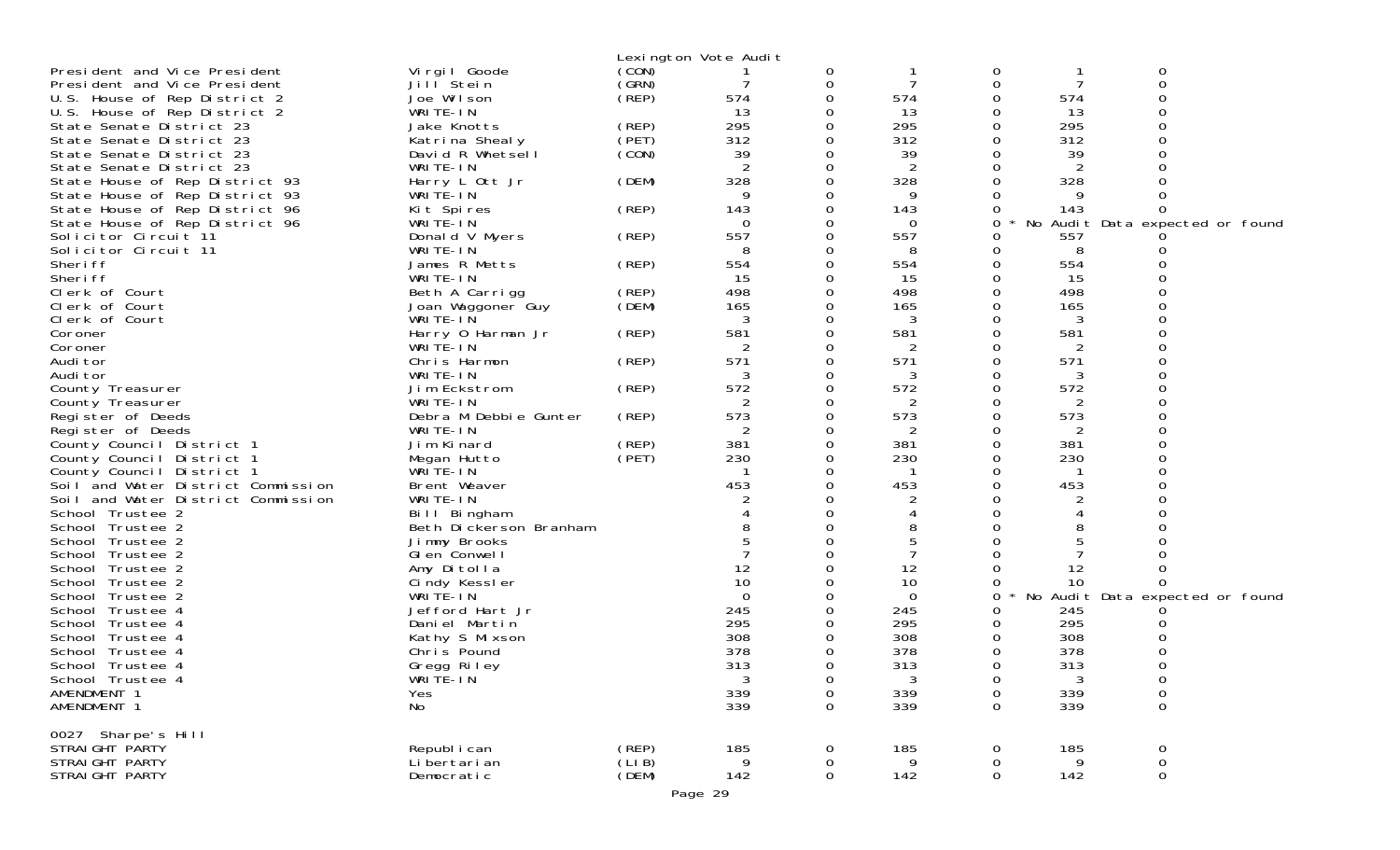|                                    |                               |          | Lexington Vote Audit |               |           |               |                |                                 |
|------------------------------------|-------------------------------|----------|----------------------|---------------|-----------|---------------|----------------|---------------------------------|
| STRAIGHT PARTY                     | Constitution                  | (CON)    |                      | 0             |           | 0             |                | 0                               |
| STRAIGHT PARTY                     | Green                         | (GRN)    |                      | 0             |           | $\Omega$      |                | $\Omega$                        |
| President and Vice President       | Mitt Romney                   | $($ REP) | 560                  | 0             | 560       |               | 560            |                                 |
| President and Vice President       | Gary Johnson                  | (LIB)    | 13                   | ∩             | 13        | ∩             | 13             |                                 |
| President and Vice President       | Barack Obama                  | (DEM)    | 308                  | 0             | 308       | 0             | 308            |                                 |
| President and Vice President       | Virgil Goode                  | (CON)    |                      | 0             | 2         | O             |                |                                 |
| President and Vice President       | Jill Stein                    | (GRN)    | 4                    | $\Omega$      |           | $\Omega$      |                |                                 |
| U.S. House of Rep District 2       | Joe Wilson                    | (REP)    | 697                  | 0             | 697       | 0             | 697            |                                 |
| U.S. House of Rep District 2       | WRITE-IN                      |          | 14                   | 0             | 14        | 0             | 14             |                                 |
| State Senate District 23           | Jake Knotts                   | (REP)    | 367                  | $\Omega$      | 367       | $\Omega$      | 367            |                                 |
| State Senate District 23           | Katrina Shealy                | (PET)    | 381                  | 0             | 381       | 0             | 381            |                                 |
| State Senate District 23           | David R Whetsell              | (CON)    | 42                   | 0             | 42        |               | 42             |                                 |
| State Senate District 23           | WRITE-IN                      |          |                      | $\Omega$      | 4         | ∩             | $\Delta$       |                                 |
| State House of Rep District 96     | Kit Spires                    | (REP)    | 709                  | 0             | 709       | 0             | 709            |                                 |
| State House of Rep District 96     | WRITE-IN                      |          |                      | 0             |           | O             | $\overline{A}$ |                                 |
| Solicitor Circuit 11               | Donald V Myers                | (REP)    | 684                  | $\Omega$      | 684       | $\Omega$      | 684            |                                 |
| Solicitor Circuit 11               | WRITE-IN                      |          |                      | 0             | 7         | 0             | -7             |                                 |
| Sheri ff                           | James R Metts                 | (REP)    | 682                  | $\Omega$<br>O | 682       | $\Omega$<br>∩ | 682            |                                 |
| Sheri ff<br>Clerk of Court         | WRITE-IN                      | (REP)    | 22<br>559            | 0             | 22<br>559 | 0             | 22<br>559      |                                 |
| Clerk of Court                     | Beth A Carrigg                |          | 281                  | 0             | 281       | O             | 281            |                                 |
| Clerk of Court                     | Joan Waggoner Guy<br>WRITE-IN | (DEM)    | 2                    | ∩             | 2         | ∩             | 2              |                                 |
| Coroner                            | Harry 0 Harman Jr             | (REP)    | 711                  | 0             | 711       | 0             | 711            |                                 |
| Coroner                            | WRITÉ-IN                      |          | 6                    | ∩             | 6         | ∩             | 6              |                                 |
| Audi tor                           | Chris Harmon                  | (REP)    | 694                  | 0             | 694       | O             | 694            |                                 |
| Audi tor                           | WRITE-IN                      |          |                      | 0             | 2         | 0             | 2              |                                 |
| County Treasurer                   | Jim Eckstrom                  | (REP)    | 705                  | 0             | 705       | ∩             | 705            |                                 |
| County Treasurer                   | WRITE-IN                      |          | 5                    | 0             | 5         | ∩             | 5              |                                 |
| Register of Deeds                  | Debra M Debbie Gunter         | (REP)    | 704                  | 0             | 704       | 0             | 704            |                                 |
| Register of Deeds                  | WRITE-IN                      |          |                      | ∩             |           |               |                |                                 |
| County Council District 1          | Jim Kinard                    | (REP)    | 377                  | 0             | 377       | 0             | 377            |                                 |
| County Council District 1          | Megan Hutto                   | (PET)    | 410                  | O             | 410       |               | 410            |                                 |
| County Council District 1          | WRITE-IN                      |          | 0                    | 0             | $\Omega$  | O             |                | No Audit Data expected or found |
| Soil and Water District Commission | Brent Weaver                  |          | 601                  | 0             | 601       |               | 601            |                                 |
| Soil and Water District Commission | WRITE-IN                      |          |                      | $\Omega$      |           |               |                |                                 |
| School Trustee 1                   | Janet Ballard Frazier         |          | 17                   | $\Omega$      | 17        |               | 17             |                                 |
| School Trustee 1                   | Rutu Bhonsle                  |          |                      | ∩             | 4         |               | 4              |                                 |
| School Trustee 1                   | Toyeka Campbell               |          |                      |               | 2         |               | $\overline{2}$ |                                 |
| School Trustee 1                   | Anthony Feraci                |          | 9                    | ∩             | 9         |               | 9              |                                 |
| School Trustee 1                   | Jean N Haggard                |          | 52                   | 0             | 52        | 0             | 52             |                                 |
| School Trustee 1                   | Edwin Harmon                  |          | 32                   |               | 32        |               | 32             |                                 |
| School Trustee 1                   | Deborah Kelderman             |          | 19                   |               | 19        |               | 19             |                                 |
| School Trustee 1                   | Hazel Porth Duell             |          | 16                   | 0             | 16        |               | 16             |                                 |
| School Trustee 1                   | Brent M Powers                |          | 22                   | $\Omega$      | 22        | $\Omega$      | 22             |                                 |
| School Trustee                     | Cindy Smith                   |          | 40                   |               | 40        |               | 40             |                                 |
| School Trustee 1                   | Rhonda Wannamaker Gunter      |          | 34                   |               | 34        |               | 34             |                                 |
| School Trustee 1                   | Ted Zee                       |          | 11                   |               | 11        |               | 11             |                                 |
| School Trustee 1                   | WRITE-IN                      |          | 0                    |               | $\Omega$  |               |                | No Audit Data expected or found |
| School Trustee 4                   | Jefford Hart Jr               |          | 255                  |               | 255       |               | 255            |                                 |
| School Trustee 4                   | Daniel Martin                 |          | 296                  |               | 296       |               | 296            |                                 |
| School Trustee 4                   | Kathy S Mixson                |          | 381                  |               | 381       |               | 381            |                                 |
| School Trustee 4                   | Chris Pound                   |          | 370                  | 0             | 370       | 0             | 370            |                                 |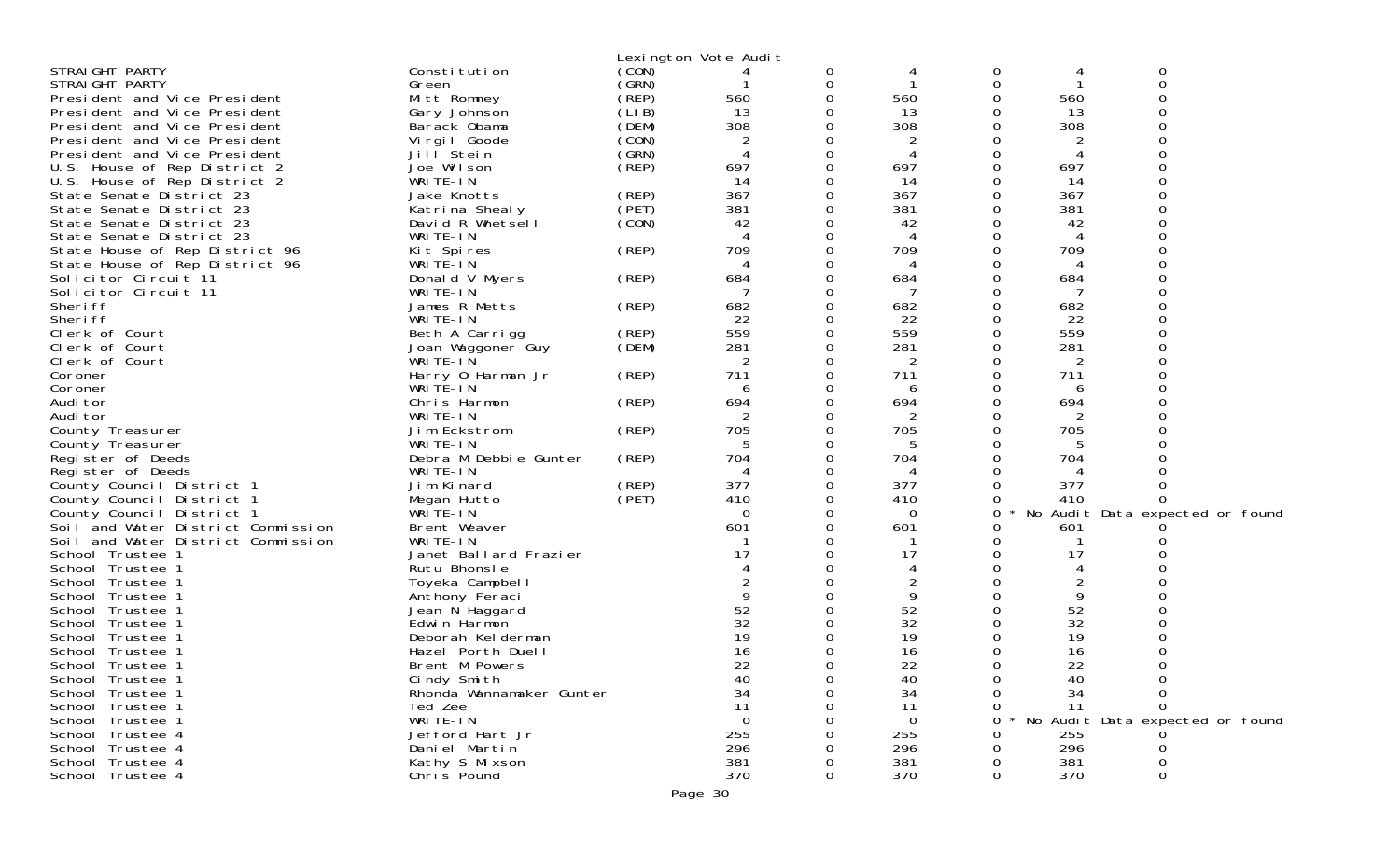|                                    |                       |       | Lexington Vote Audit |             |      |            |      |                                 |
|------------------------------------|-----------------------|-------|----------------------|-------------|------|------------|------|---------------------------------|
| School Trustee 4                   | Gregg Riley           |       | 314                  | 0           | 314  | 0          | 314  | 0                               |
| School Trustee 4                   | WRITE-IN              |       |                      | 0           | 9    | 0          | 9    | $\mathbf 0$                     |
| AMENDMENT 1                        | Yes                   |       | 485                  | 0           | 485  | 0          | 485  | 0                               |
| AMENDMENT 1                        | No                    |       | 372                  | $\Omega$    | 372  | $\Omega$   | 372  | $\Omega$                        |
|                                    |                       |       |                      |             |      |            |      |                                 |
| 0028 Chapin                        |                       |       |                      |             |      |            |      |                                 |
| STRAIGHT PARTY                     | Republ i can          | (REP) | 358                  | 0           | 358  | 0          | 358  | 0                               |
| STRAIGHT PARTY                     | Li bertari an         | (LIB) | 5                    | 0           | 5    | 0          |      | $\Omega$                        |
| STRAIGHT PARTY                     | Democratic            | (DEM) | 182                  | 0           | 182  | 0          | 182  |                                 |
| STRAIGHT PARTY                     | Constitution          | (CON) | $\Omega$             | 0           | 0    | 0          |      | No Audit Data expected or found |
| STRAIGHT PARTY                     | Green                 | (GRN) |                      | 0           |      | Ω          |      |                                 |
| President and Vice President       | Mitt Romney           | (REP) | 1100                 | 0           | 1100 |            | 1100 |                                 |
| President and Vice President       | Gary Johnson          | (LIB) | 22                   | 0           | 22   | Ω          | 22   |                                 |
| President and Vice President       | Barack Obama          | (DEM) | 425                  | 0           | 425  | Ω          | 425  |                                 |
| President and Vice President       | Virgil Goode          | (CON) | 0                    | 0           | 0    | 0          |      | No Audit Data expected or found |
| President and Vice President       | Jill Stein            | (GRN) | 2                    | 0           | 2    | Ω          |      |                                 |
| U.S. House of Rep District 2       | Joe Wilson            | (REP) | 1236                 | 0           | 1236 | 0          | 1236 |                                 |
| U.S. House of Rep District 2       | WRITE-IN              |       | 19                   | 0           | 19   | 0          | 19   |                                 |
| State Senate District 18           | Ronnie Cromer         | (REP) | 1244                 | 0           | 1244 | 0          | 1244 |                                 |
| State Senate District 18           | WRITE-IN              |       | 9                    | 0           | 9    | 0          | 9    |                                 |
| State House of Rep District 85     | Chip Huggins          | (REP) | 1243                 | 0           | 1243 | 0          | 1243 |                                 |
| State House of Rep District 85     | WRITE-IN              |       | 8                    | 0           | 8    | 0          | 8    |                                 |
| Solicitor Circuit 11               | Donald V Myers        | (REP) | 1207                 | 0           | 1207 | 0          | 1207 |                                 |
| Solicitor Circuit 11               | WRITE-IN              |       |                      | 0           |      | 0          |      |                                 |
| Sheri ff                           | James R Metts         | (REP) | 1243                 | 0           | 1243 | 0          | 1243 |                                 |
| Sheri ff                           | WRITE-IN              |       | 20                   | 0           | 20   | 0          | 20   |                                 |
| Clerk of Court                     | Beth A Carrigg        | (REP) | 1058                 | 0           | 1058 | 0          | 1058 |                                 |
| Clerk of Court                     | Joan Waggoner Guy     | (DEM) | 393                  | 0           | 393  | 0          | 393  |                                 |
| Clerk of Court                     | WRITE-IN              |       |                      | 0           | 4    | Ω          |      |                                 |
| Coroner                            | Harry 0 Harman Jr     | (REP) | 1239                 | 0           | 1239 | 0          | 1239 |                                 |
| Coroner                            | WRITE-IN              |       | 3                    | 0           | 3    | 0          | 3    |                                 |
| Audi tor                           | Chris Harmon          | (REP) | 1218                 | 0           | 1218 | Ω          | 1218 |                                 |
| Audi tor                           | WRITE-IN              |       |                      | 0           | 2    | $\Omega$   |      |                                 |
| County Treasurer                   | Jim Eckstrom          | (REP) | 1231                 | 0           | 1231 | 0          | 1231 |                                 |
| County Treasurer                   | WRITE-IN              |       |                      | 0           | 4    | 0          |      |                                 |
| Register of Deeds                  | Debra M Debbie Gunter | (REP) | 1215                 | 0           | 1215 | 0          | 1215 |                                 |
| Register of Deeds                  | WRITE-IN              |       | 3                    | 0           | 3    | 0          | 3    |                                 |
| County Council District 6          | Johnny Jeffcoat       | (REP) | 1216                 | 0           | 1216 | Ω          | 1216 |                                 |
| County Council District 6          | WRITE-IN              |       |                      | 0           |      | Ω          |      |                                 |
| Soil and Water District Commission | Brent Weaver          |       | 1034                 | 0           | 1034 | 0          | 1034 |                                 |
| Soil and Water District Commission | WRITE-IN              |       |                      | ი           | 4    | Ω          |      |                                 |
| School Trustee 5                   | Beth Burn Watson      |       | 746                  | Ω           | 746  | $\Omega$   | 746  |                                 |
| School Trustee 5                   | Jan Hammond           |       | 426                  | 0           | 426  | 0          | 426  |                                 |
| School Trustee 5                   | Jondy Lovel ess       |       | 857                  | 0           | 857  | 0          | 857  | 0                               |
| School Trustee 5                   | Ed Yates              |       | 342                  | 0           | 342  | 0          | 342  | 0                               |
| School Trustee 5                   | WRITE-IN              |       | 17                   | 0           | 17   | 0          | 17   | $\boldsymbol{0}$                |
| AMENDMENT 1                        | Yes                   |       | 835                  | 0           | 835  | 0          | 835  | 0                               |
| AMENDMENT 1                        | No                    |       | 643                  | 0           | 643  | $\Omega$   | 643  | $\Omega$                        |
|                                    |                       |       |                      |             |      |            |      |                                 |
| 0029 Leaphart Road                 |                       |       |                      |             |      |            |      |                                 |
| STRAIGHT PARTY                     | Republ i can          | (REP) | 92                   | 0           | 92   | 0          | 92   | $\mathbf 0$                     |
| STRAIGHT PARTY                     | Li bertari an         | (LIB) | $\overline{4}$       | $\mathbf 0$ | 4    | $\mbox{O}$ | 4    | $\mathsf O$                     |
|                                    |                       |       | $D_{200}$ 21         |             |      |            |      |                                 |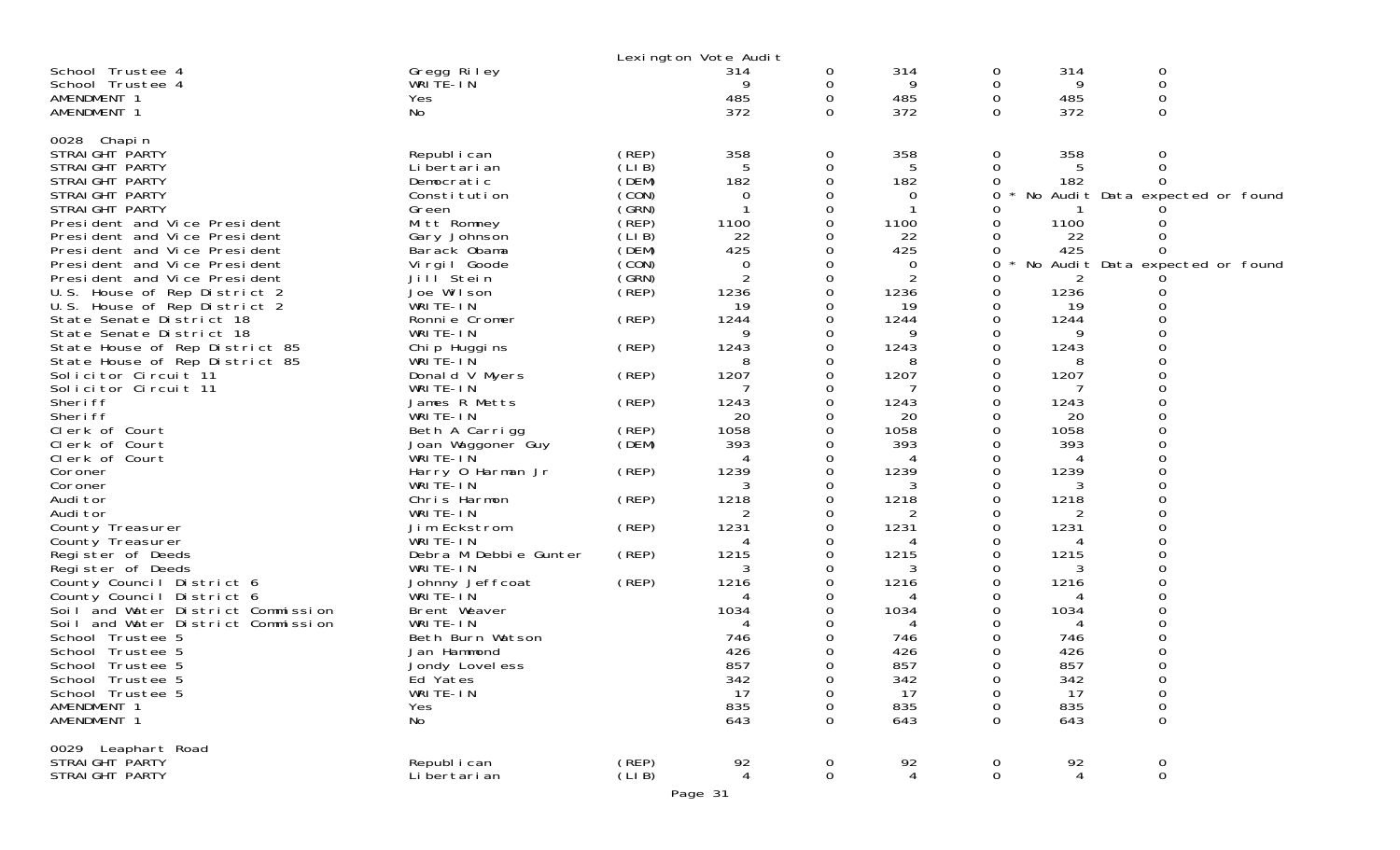|                                    |                        |        | Lexington Vote Audit |          |          |          |     |                                 |
|------------------------------------|------------------------|--------|----------------------|----------|----------|----------|-----|---------------------------------|
| STRAIGHT PARTY                     | Democratic             | (DEM)  | 120                  | 0        | 120      | 0        | 120 | 0                               |
| STRAIGHT PARTY                     | Constitution           | (CON)  |                      | 0        |          | 0        |     | 0                               |
| STRAIGHT PARTY                     | Green                  | (GRN)  | $\Omega$             | $\Omega$ | $\Omega$ | 0        |     | No Audit Data expected or found |
| President and Vice President       | Mitt Romney            | (REP)  | 274                  | 0        | 274      | 0        | 274 |                                 |
| President and Vice President       | Gary Johnson           | (LIB)  |                      |          |          | 0        |     | Ω                               |
| President and Vice President       | Barack Obama           | (DEM)  | 207                  | $\Omega$ | 207      | 0        | 207 | $\Omega$                        |
| President and Vice President       | Vi rgi I Goode         | (CON)  |                      |          |          | 0        |     |                                 |
| President and Vice President       | Jill <sup>Stein</sup>  | (GRN)  |                      | $\Omega$ |          | $\Omega$ |     | 0                               |
| U.S. House of Rep District 2       | Joe Wilson             | (REP)  | 321                  | $\Omega$ | 321      | $\Omega$ | 321 | 0                               |
| U.S. House of Rep District 2       | WRITE-IN               |        | 12                   | 0        | 12       | 0        | 12  | 0                               |
| State Senate District 26           | Deedee Vaughters       | (REP)  | 180                  | $\Omega$ | 180      | 0        | 180 | $\Omega$                        |
| State Senate District 26           | Nikki Setzler          | (DEM)  | 293                  | 0        | 293      | 0        | 293 | 0                               |
| State Senate District 26           | WRITE-IN               |        | -1                   | 0        | -1       | 0        |     | 0                               |
| State House of Rep District 89     | Kenny Bingham          | (REP)  | 309                  | 0        | 309      | 0        | 309 | $\Omega$                        |
| State House of Rep District 89     | WRITE-IN               |        | 5                    | 0        | 5        | 0        | 5   | 0                               |
| Solicitor Circuit 11               | Donald V Myers         | (REP)  | 319                  | 0        | 319      | 0        | 319 | 0                               |
| Solicitor Circuit 11               | WRITE-IN               |        | 5                    | $\Omega$ | 5        | 0        | 5   | $\Omega$                        |
| Sheri ff                           | James R Metts          | (REP)  | 331                  | 0        | 331      | 0        | 331 | 0                               |
| Sheri ff                           | WRITE-IN               |        | 10                   |          | 10       | 0        | 10  | 0                               |
| Clerk of Court                     | Beth A Carrigg         | (REP)  | 255                  | 0        | 255      | 0        | 255 | $\Omega$                        |
| Clerk of Court                     | Joan Waggoner Guy      | (DEM)  | 192                  | 0        | 192      | 0        | 192 | 0                               |
| Clerk of Court                     | WRITE-IN               |        | 3                    | Ω        | 3        | 0        | 3   | 0                               |
| Coroner                            | Harry 0 Harman Jr      | (REP)  | 327                  | 0        | 327      | $\Omega$ | 327 | 0                               |
| Coroner                            | WRITE-IN               |        | 7                    | 0        | 7        | 0        | 7   | 0                               |
| Audi tor                           | Chris Harmon           | (REP)  | 316                  | 0        | 316      | 0        | 316 |                                 |
| Audi tor                           | WRITE-IN               |        | 3                    | 0        | 3        | 0        | 3   | 0                               |
| County Treasurer                   | Jim Eckstrom           | (REP)  | 319                  | 0        | 319      | 0        | 319 | 0                               |
| County Treasurer                   | WRITE-IN               |        | 4                    |          | 4        | 0        | 4   |                                 |
| Register of Deeds                  | Debra M Debbie Gunter  | (REP)  | 318                  | 0        | 318      | 0        | 318 | $\Omega$                        |
| Register of Deeds                  | WRITE-IN               |        | 3                    | 0        | 3        | 0        | 3   | 0                               |
| Soil and Water District Commission | Brent Weaver           |        | 260                  | 0        | 260      | 0        | 260 | 0                               |
| Soil and Water District Commission | WRITE-IN               |        |                      | 0        |          | 0        |     | 0                               |
| School Trustee 2                   | Bill Bingham           |        | 164                  | 0        | 164      | 0        | 164 | 0                               |
| School Trustee 2                   | Beth Dickerson Branham |        | 196                  |          | 196      | 0        | 196 | 0                               |
| School Trustee 2                   | Jimmy Brooks           |        | 107                  |          | 107      | 0        | 107 | 0                               |
| School Trustee 2                   | GI en Conwell          |        | 134                  | 0        | 134      | 0        | 134 | 0                               |
| School Trustee 2                   | Amy Ditolla            |        | 121                  |          | 121      | 0        | 121 | 0                               |
| School Trustee 2                   | Cindy Kessler          |        | 214                  | 0        | 214      | 0        | 214 | 0                               |
| School Trustee 2                   | WRITE-IN               |        | 9                    | 0        | 9        | 0        | 9   | 0                               |
| AMENDMENT 1                        | Yes                    |        | 256                  | 0        | 256      | 0        | 256 | 0                               |
| AMENDMENT 1                        | No                     |        | 198                  | $\Omega$ | 198      | $\Omega$ | 198 | 0                               |
| 0030 Westover                      |                        |        |                      |          |          |          |     |                                 |
| STRAIGHT PARTY                     | Republ i can           | (REP)  | 150                  | 0        | 150      | 0        | 150 | 0                               |
| STRAIGHT PARTY                     | Li bertari an          | (LI B) | 5                    |          | 5        | 0        |     |                                 |
| STRAIGHT PARTY                     | Democratic             | (DEM)  | 67                   | Ω        | 67       | 0        | 67  |                                 |
| STRAIGHT PARTY                     | Constitution           | (CON)  |                      |          |          | $\Omega$ |     |                                 |
| STRAIGHT PARTY                     | Green                  | (GRN)  | $\mathbf 0$          |          | 0        | 0        |     | No Audit Data expected or found |
| President and Vice President       | Mitt Romney            | (REP)  | 780                  |          | 780      |          | 780 |                                 |
| President and Vice President       | Gary Johnson           | (LIB)  | 14                   |          | 14       |          | 14  |                                 |
| President and Vice President       | Barack Obama           | (DEM)  | 253                  |          | 253      |          | 253 |                                 |
| President and Vice President       | Virgil Goode           | (CON)  | $\Omega$             | 0        | $\Omega$ | 0        |     | No Audit Data expected or found |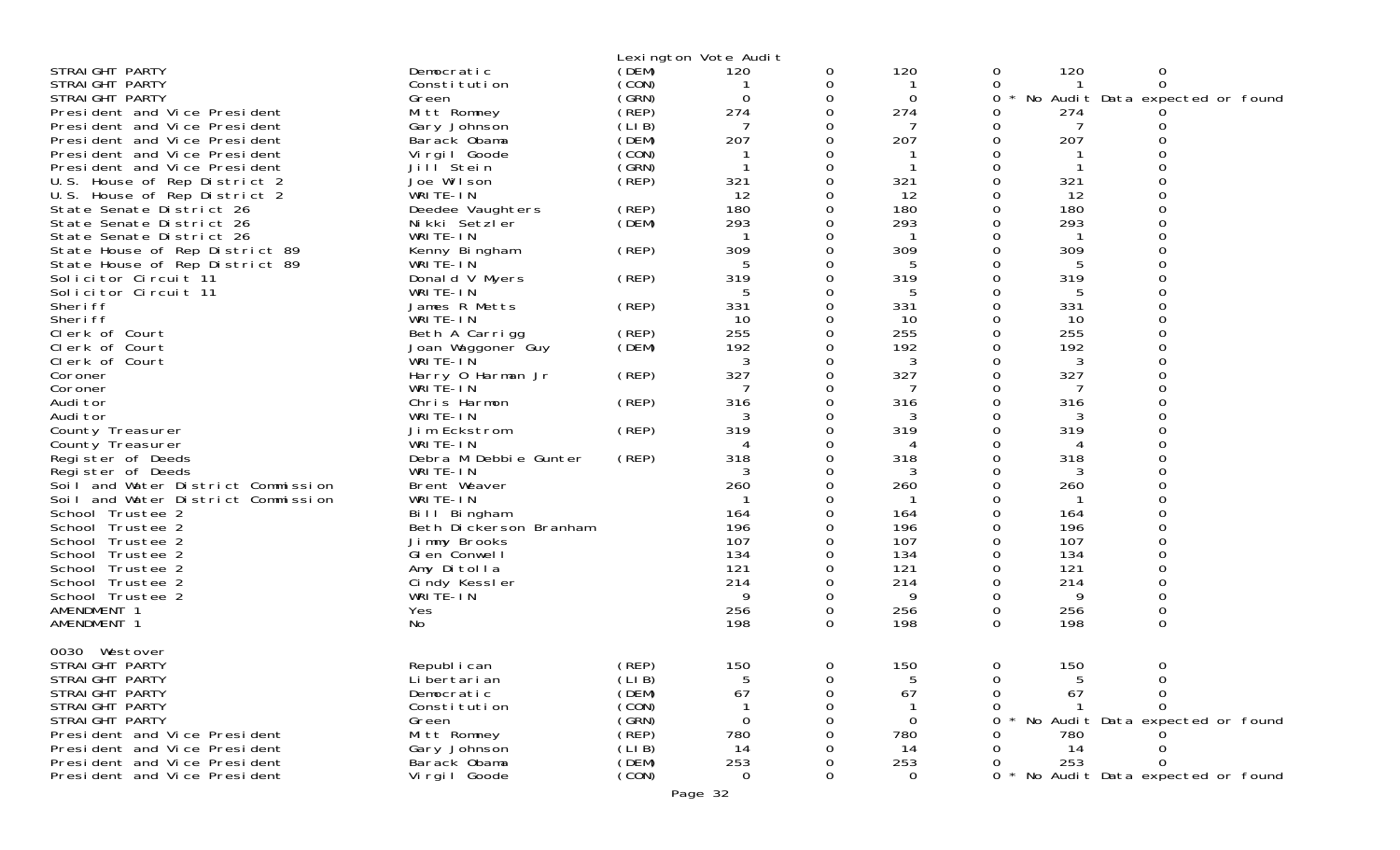|                                                |                               |                | Lexington Vote Audit |          |            |          |           |                                 |
|------------------------------------------------|-------------------------------|----------------|----------------------|----------|------------|----------|-----------|---------------------------------|
| President and Vice President                   | Jill Stein                    | (GRN)          | 4                    | 0        | 4          | 0        | 4         | 0                               |
| U.S. House of Rep District 2                   | Joe Wilson                    | (REP)          | 841                  | 0        | 841        | $\Omega$ | 841       | $\Omega$                        |
| U.S. House of Rep District 2                   | WRITE-IN                      |                | 49                   | 0        | 49         | O        | 49        | $\Omega$                        |
| State Senate District 26                       | Deedee Vaughters              | (REP)          | 414                  | 0        | 414        | 0        | 414       |                                 |
| State Senate District 26                       | Nikki Setzler                 | (DEM)          | 622                  | 0        | 622        | $\Omega$ | 622       |                                 |
| State Senate District 26                       | WRITE-IN                      |                | $\overline{2}$       | 0        | 2          | ∩        | 2         |                                 |
| State House of Rep District 89                 | Kenny Bingham                 | (REP)          | 876                  | 0        | 876        | O        | 876       |                                 |
| State House of Rep District 89                 | WRITE-IN                      |                | 10                   | 0        | 10         | 0        | 10        |                                 |
| Solicitor Circuit 11                           | Donald V Myers                | (REP)          | 844                  | $\Omega$ | 844        | $\Omega$ | 844       |                                 |
| Solicitor Circuit 11                           | WRITE-IN                      |                | 8                    | 0        | 8          | O        | 8         |                                 |
| Sheri ff                                       | James R Metts                 | (REP)          | 853                  | 0        | 853        | $\Omega$ | 853       |                                 |
| Sheri ff                                       | WRITE-IN                      |                | 19                   | 0        | 19         | ∩        | 19        |                                 |
| Clerk of Court                                 | Beth A Carrigg                | (REP)          | 739<br>231           | 0        | 739<br>231 | 0<br>0   | 739       |                                 |
| Clerk of Court<br>Clerk of Court               | Joan Waggoner Guy<br>WRITE-IN | (DEM)          | 14                   | 0<br>0   | 14         | ∩        | 231<br>14 |                                 |
| Coroner                                        | Harry 0 Harman Jr             | (REP)          | 876                  | 0        | 876        | O        | 876       |                                 |
| Coroner                                        | WRITE-IN                      |                | 3                    | 0        | 3          | ∩        | 3         |                                 |
| Audi tor                                       | Chris Harmon                  | (REP)          | 860                  | 0        | 860        | ∩        | 860       |                                 |
| Audi tor                                       | WRITE-IN                      |                |                      | 0        |            | O        |           |                                 |
| County Treasurer                               | Jim Eckstrom                  | (REP)          | 870                  | 0        | 870        | 0        | 870       |                                 |
| County Treasurer                               | WRITE-IN                      |                | 3                    | 0        | 3          | ∩        | 3         |                                 |
| Register of Deeds                              | Debra M Debbie Gunter         | (REP)          | 867                  | 0        | 867        | O        | 867       |                                 |
| Register of Deeds                              | WRITE-IN                      |                | 3                    |          | 3          | 0        |           |                                 |
| Soil and Water District Commission             | Brent Weaver                  |                | 766                  | 0        | 766        | 0        | 766       |                                 |
| Soil and Water District Commission             | WRITE-IN                      |                | $\Omega$             | 0        | 0          | 0        |           | No Audit Data expected or found |
| School Trustee 2                               | Bill Bingham                  |                | 561                  |          | 561        | 0        | 561       |                                 |
| School Trustee 2                               | Beth Dickerson Branham        |                | 559                  | 0        | 559        | 0        | 559       |                                 |
| School Trustee 2                               | Jimmy Brooks                  |                | 268                  | 0        | 268        | 0        | 268       |                                 |
| School Trustee 2                               | GI en Conwell                 |                | 376                  | 0        | 376        | 0        | 376       |                                 |
| School Trustee 2                               | Amy Ditolla                   |                | 320                  | 0        | 320        | 0        | 320       |                                 |
| School Trustee 2                               | Cindy Kessler                 |                | 713                  | 0        | 713        | 0        | 713       |                                 |
| School Trustee 2                               | WRITE-IN                      |                | 12<br>579            | 0<br>0   | 12<br>579  | 0<br>0   | 12<br>579 |                                 |
| AMENDMENT 1<br>AMENDMENT 1                     | Yes<br>No                     |                | 443                  | $\Omega$ | 443        | $\Omega$ | 443       | $\Omega$                        |
|                                                |                               |                |                      |          |            |          |           |                                 |
| 0031 Edenwood                                  |                               |                |                      |          |            |          |           |                                 |
| STRAIGHT PARTY                                 | Republ i can                  | (REP)          | 197                  | 0        | 197        | 0        | 162       | 35 Aud Data                     |
| STRAIGHT PARTY                                 | Li bertari an                 | (LIB)          | 4                    | 0        | 4          | O        | 4         | 0                               |
| STRAIGHT PARTY                                 | Democratic                    | (DEM)          | 139                  | 0        | 139        | 0        | 114       | 25 Aud Data                     |
| STRAIGHT PARTY                                 | Constitution                  | (CON)<br>(SRN) | 4<br>2               | 0        | 4          | O<br>∩   | 2         | 2 Aud Data                      |
| STRAIGHT PARTY<br>President and Vice President | Green<br>Mitt Romney          | (REP)          | 789                  | 0<br>0   | 789        | 0        | 2<br>656  | 0<br>133 Aud Data               |
| President and Vice President                   | Gary Johnson                  | (LIB)          | 11                   | 0        | 11         | 0        | 10        | 1 Aud Data                      |
| President and Vice President                   | Barack Obama                  | (DEM)          | 336                  | 0        | 336        | $\Omega$ | 277       | 59 Aud Data                     |
| President and Vice President                   | Virgil Goode                  | (CON)          | 3                    | 0        | 3          | 0        | 3         | $\mathbf{O}$                    |
| President and Vice President                   | Jilľ Stein                    | (GRN)          | 6                    | 0        | 6          | 0        | 6         | $\Omega$                        |
| U.S. House of Rep District 2                   | Joe Wilson                    | (REP)          | 887                  | 0        | 887        | ∩        | 739       | 148 Aud Data                    |
| U.S. House of Rep District 2                   | WRITE-IN                      |                | 21                   |          | 21         |          | 15        | 6 Aud Data                      |
| State Senate District 26                       | Deedee Vaughters              | (REP)          | 532                  |          | 532        |          | 437       | 95 Aud Data                     |
| State Senate District 26                       | Nikki Setzler                 | (DEM)          | 593                  |          | 593        |          | 497       | 96 Aud Data                     |
| State Senate District 26                       | WRITE-IN                      |                | 3                    |          | 3          |          |           | 2 Aud Data                      |
| State House of Rep District 89                 | Kenny Bingham                 | (REP)          | 904                  | 0        | 904        | 0        | 749       | 155 Aud Data                    |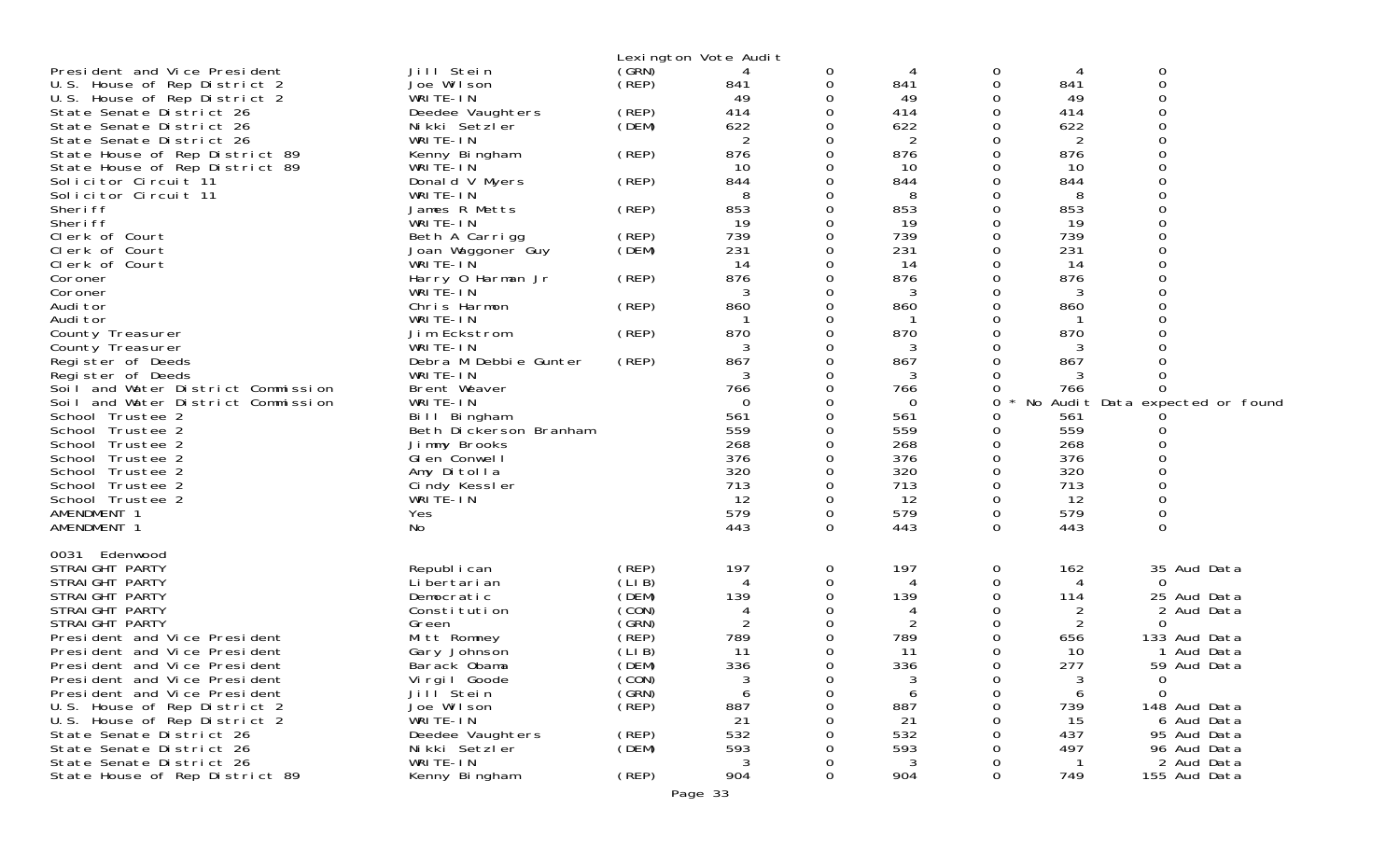| State House of Rep District 89<br>Solicitor Circuit 11<br>Solicitor Circuit 11<br>Sheri ff<br>Sheri ff<br>Clerk of Court<br>Clerk of Court<br>Clerk of Court<br>Coroner<br>Coroner<br>Audi tor<br>Audi tor<br>County Treasurer<br>County Treasurer<br>Register of Deeds<br>Register of Deeds<br>Soil and Water District Commission                                                                                                                                                                                                                          | WRITE-IN<br>Donald V Myers<br>WRITE-IN<br>James R Metts<br>WRITE-IN<br>Beth A Carrigg<br>Joan Waggoner Guy<br>WRITE-IN<br>Harry 0 Harman Jr<br>WRITE-IN<br>Chris Harmon<br>WRITE-IN<br>Jim Eckstrom<br>WRITE-IN<br>Debra M Debbie Gunter<br>WRITE-IN<br>Brent Weaver                        | (REP)<br>(REP)<br>(REP)<br>(DEM)<br>(REP)<br>(REP)<br>(REP)<br>(REP)                                                                         | Lexington Vote Audit<br>11<br>885<br>8<br>895<br>16<br>798<br>280<br>908<br>2<br>886<br>3<br>901<br>3<br>896<br>710 | 0<br>0<br>$\Omega$<br>0<br>0<br>0<br>0<br>0<br>0<br>0<br>$\Omega$<br>0<br>0<br>0<br>0<br>0<br>$\Omega$ | 11<br>885<br>8<br>895<br>16<br>798<br>280<br>908<br>2<br>886<br>3<br>901<br>3<br>896<br>$\overline{2}$<br>710   | 0<br>0<br>0<br>$\mathbf 0$<br>0<br>0<br>$\mathbf 0$<br>0<br>0<br>$\mathbf 0$<br>0<br>0<br>$\mathbf 0$<br>0<br>0<br>$\mathbf 0$<br>$\Omega$ | 8<br>732<br>5<br>738<br>12<br>665<br>233<br>5<br>752<br>735<br>2<br>748<br>2<br>743<br>577 | 3 Aud Data<br>153 Aud Data<br>3 Aud Data<br>157 Aud Data<br>4 Aud Data<br>133 Aud Data<br>47 Aud Data<br>2 Aud Data<br>156 Aud Data<br>1 Aud Data<br>151 Aud Data<br>1 Aud Data<br>153 Aud Data<br>1 Aud Data<br>153 Aud Data<br>1 Aud Data<br>133 Aud Data |
|-------------------------------------------------------------------------------------------------------------------------------------------------------------------------------------------------------------------------------------------------------------------------------------------------------------------------------------------------------------------------------------------------------------------------------------------------------------------------------------------------------------------------------------------------------------|---------------------------------------------------------------------------------------------------------------------------------------------------------------------------------------------------------------------------------------------------------------------------------------------|----------------------------------------------------------------------------------------------------------------------------------------------|---------------------------------------------------------------------------------------------------------------------|--------------------------------------------------------------------------------------------------------|-----------------------------------------------------------------------------------------------------------------|--------------------------------------------------------------------------------------------------------------------------------------------|--------------------------------------------------------------------------------------------|-------------------------------------------------------------------------------------------------------------------------------------------------------------------------------------------------------------------------------------------------------------|
| Soil and Water District Commission<br>School Trustee 2<br>School Trustee 2<br>School Trustee 2<br>School Trustee 2<br>School Trustee 2<br>School Trustee 2<br>School Trustee 2<br>AMENDMENT 1<br>AMENDMENT 1                                                                                                                                                                                                                                                                                                                                                | WRITE-IN<br>Bill Bingham<br>Beth Dickerson Branham<br>Jimmy Brooks<br>Glen Conwell<br>Amy Ditolla<br>Cindy Kessler<br>WRITE-IN<br>Yes<br>No                                                                                                                                                 |                                                                                                                                              | 15<br>654<br>596<br>238<br>459<br>331<br>638<br>5<br>631<br>463                                                     | 0<br>0<br>0<br>0<br>0<br>$\Omega$<br>0<br>0<br>0<br>0                                                  | 15<br>654<br>596<br>238<br>459<br>331<br>638<br>5<br>631<br>463                                                 | 0<br>$\mathbf 0$<br>0<br>0<br>0<br>0<br>0<br>0<br>0<br>$\Omega$                                                                            | 14<br>551<br>490<br>198<br>373<br>280<br>529<br>4<br>541<br>371                            | 1 Aud Data<br>103 Aud Data<br>106 Aud Data<br>40 Aud Data<br>86 Aud Data<br>51 Aud Data<br>109 Aud Data<br>1 Aud Data<br>90 Aud Data<br>92 Aud Data                                                                                                         |
| Auditor's Comments: The county was unable to read flash cards from machine 5125707 with 193 ballots cast. The county cannot locate the<br>Edenwood iVotronic tape. The missing machine number was determined from the list of machines sent to the precincts maintained<br>by the county.                                                                                                                                                                                                                                                                   |                                                                                                                                                                                                                                                                                             |                                                                                                                                              |                                                                                                                     |                                                                                                        |                                                                                                                 |                                                                                                                                            |                                                                                            |                                                                                                                                                                                                                                                             |
| 0032 Cromer<br>STRAIGHT PARTY<br>STRAIGHT PARTY<br>STRAIGHT PARTY<br>STRAIGHT PARTY<br>STRAIGHT PARTY<br>President and Vice President<br>President and Vice President<br>President and Vice President<br>President and Vice President<br>President and Vice President<br>U.S. House of Rep District 2<br>U.S. House of Rep District 2<br>State Senate District 23<br>State Senate District 23<br>State Senate District 23<br>State Senate District 23<br>State House of Rep District 69<br>State House of Rep District 69<br>State House of Rep District 69 | Republ i can<br>Li bertari an<br>Democratic<br>Constitution<br>Green<br>Mitt Romney<br>Gary Johnson<br>Barack Obama<br>Virgil Goode<br>Jill Stein<br>Joe Wilson<br>WRITE-IN<br>Jake Knotts<br>Katrina Shealy<br>David R Whetsell<br>WRITE-IN<br>Rick Quinn<br>Robert Bob Vanlue<br>WRITE-IN | (REP)<br>(LIB)<br>(DEM)<br>(CON)<br>(GRN)<br>(REP)<br>(LIB)<br>(DEM)<br>(CON)<br>(GRN)<br>(REP)<br>(REP)<br>(PET)<br>(CON)<br>(REP)<br>(DEM) | 121<br>2<br>70<br>$\Omega$<br>0<br>583<br>232<br>3<br>3<br>659<br>24<br>310<br>413<br>41<br>2<br>585<br>209         | 0<br>$\Omega$<br>0<br>0<br>$\Omega$<br>0<br>0<br>0<br>0<br>0<br>0<br>0<br>0<br>Ω<br>O<br>O<br>0        | 121<br>70<br>0<br>0<br>583<br>232<br>3<br>3<br>659<br>24<br>310<br>413<br>41<br>2<br>585<br>209<br>$\mathbf{1}$ | 0<br>0<br>0<br>0<br>0<br>0<br>0<br>$\Omega$<br>0<br>0<br>$\Omega$<br>0<br>Ω<br>Ω<br>0<br>$\Omega$                                          | 121<br>70<br>583<br>7<br>232<br>3<br>3<br>659<br>24<br>310<br>413<br>41<br>2<br>585<br>209 | 0<br>$\Omega$<br>No Audit Data expected or found<br>No Audit Data expected or found<br>$\Omega$<br>0<br>0<br>$\Omega$<br>0<br>0<br>$\Omega$                                                                                                                 |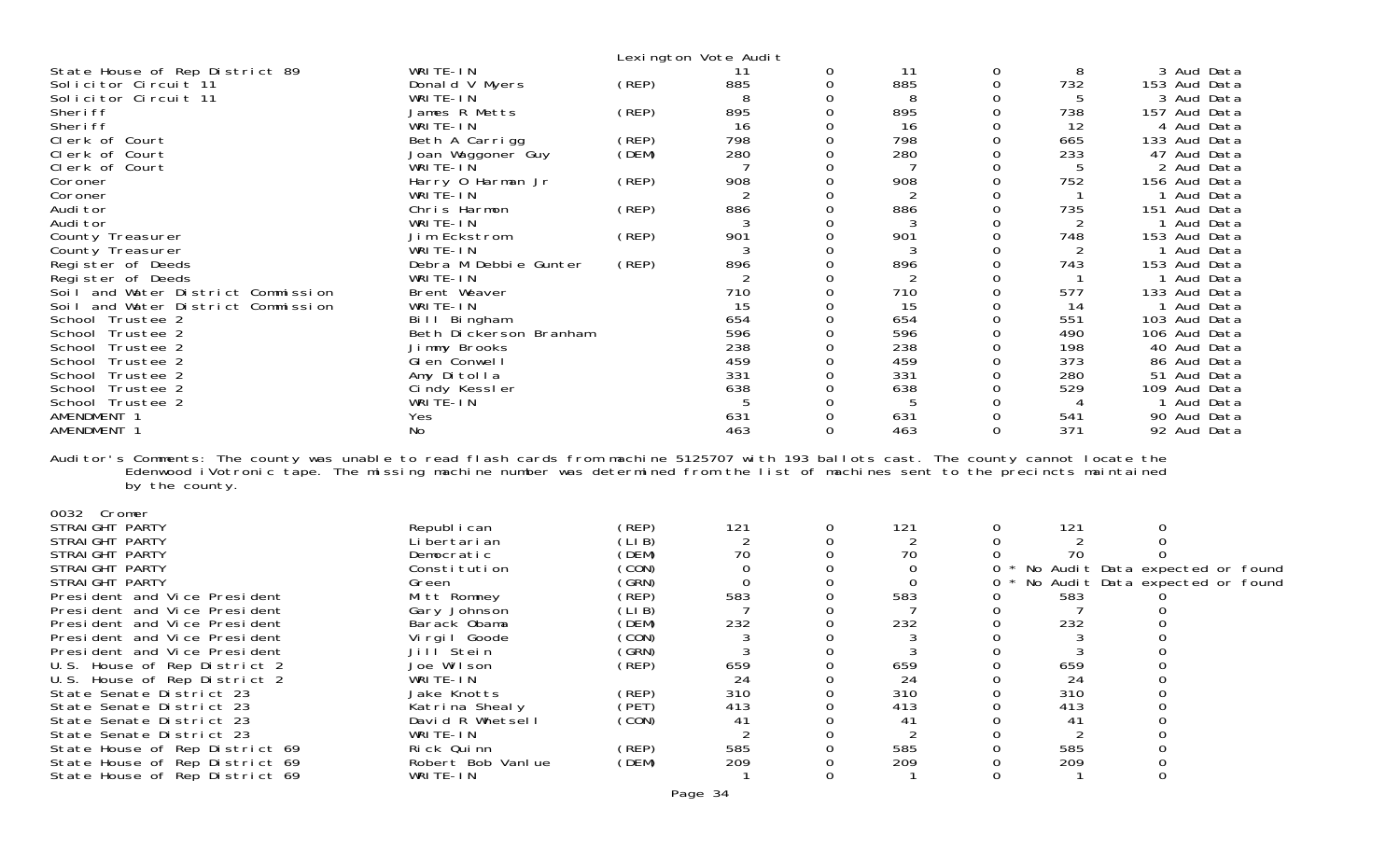| Lexington Vote Audit<br>(REP)<br>Solicitor Circuit 11<br>Donald V Myers<br>663<br>663<br>0<br>0<br>663<br>0<br>0<br>WRITE-IN<br>0<br>Solicitor Circuit 11<br>0<br>6<br>6<br>6<br>0<br>Sheri ff<br>James R Metts<br>(REP)<br>0<br>665<br>0<br>665<br>665<br>20<br>Sheri ff<br>WRITE-IN<br>20<br>20<br>0<br>0<br>0<br>554<br>554<br>554<br>Clerk of Court<br>(REP)<br>0<br>0<br>Beth A Carrigg<br>229<br>229<br>Clerk of Court<br>Joan Waggoner Guy<br>(DEM)<br>229<br>O<br>0<br>0<br>10<br>10<br>0<br>WRITE-IN<br>10<br>Clerk of Court<br>0<br>0<br>(REP)<br>691<br>691<br>691<br>0<br>Harry 0 Harman Jr<br>0<br>0<br>Coroner<br>WRITE-IN<br>0<br>3<br>3<br>3<br>Coroner<br>0<br>0<br>676<br>676<br>Audi tor<br>(REP)<br>676<br>0<br>Chris Harmon<br>0<br>0<br>Audi tor<br>WRITE-IN<br>2<br>0<br>2<br>693<br>693<br>693<br>Jim Eckstrom<br>(REP)<br>0<br>O<br>County Treasurer<br>0<br>WRITE-IN<br>0<br>County Treasurer<br>2<br>0<br>2<br>0<br>2<br>680<br>680<br>680<br>Register of Deeds<br>(REP)<br>0<br>0<br>Debra M Debbie Gunter<br>WRITE-IN<br>Register of Deeds<br>0<br>0<br>(REP)<br>Debbie Summers<br>604<br>0<br>604<br>County Council District 4<br>0<br>604<br>0<br>WRITE-IN<br>No Audit Data expected or found<br>County Council District 4<br>0<br>0<br>$\Omega$<br>Soil and Water District Commission<br>Brent Weaver<br>643<br>643<br>0<br>0<br>643<br>Soil and Water District Commission<br>WRITE-IN<br>0<br>0<br>0<br>222<br>School Trustee 1<br>Janet Ballard Frazier<br>222<br>222<br>O<br>0<br>Rutu Bhonsle<br>67<br>67<br>67<br>O<br>School Trustee 1<br>0<br>62<br>62<br>Toyeka Campbell<br>62<br>0<br>0<br>School Trustee 1<br>0<br>School Trustee 1<br>Anthony Feraci<br>61<br>61<br>0<br>61<br>$\Omega$<br>241<br>241<br>$\Omega$<br>241<br>School Trustee 1<br>Jean N Haggard<br>0 |
|----------------------------------------------------------------------------------------------------------------------------------------------------------------------------------------------------------------------------------------------------------------------------------------------------------------------------------------------------------------------------------------------------------------------------------------------------------------------------------------------------------------------------------------------------------------------------------------------------------------------------------------------------------------------------------------------------------------------------------------------------------------------------------------------------------------------------------------------------------------------------------------------------------------------------------------------------------------------------------------------------------------------------------------------------------------------------------------------------------------------------------------------------------------------------------------------------------------------------------------------------------------------------------------------------------------------------------------------------------------------------------------------------------------------------------------------------------------------------------------------------------------------------------------------------------------------------------------------------------------------------------------------------------------------------------------------------------------------------------------------------------------------------------------------------------------|
|                                                                                                                                                                                                                                                                                                                                                                                                                                                                                                                                                                                                                                                                                                                                                                                                                                                                                                                                                                                                                                                                                                                                                                                                                                                                                                                                                                                                                                                                                                                                                                                                                                                                                                                                                                                                                |
|                                                                                                                                                                                                                                                                                                                                                                                                                                                                                                                                                                                                                                                                                                                                                                                                                                                                                                                                                                                                                                                                                                                                                                                                                                                                                                                                                                                                                                                                                                                                                                                                                                                                                                                                                                                                                |
|                                                                                                                                                                                                                                                                                                                                                                                                                                                                                                                                                                                                                                                                                                                                                                                                                                                                                                                                                                                                                                                                                                                                                                                                                                                                                                                                                                                                                                                                                                                                                                                                                                                                                                                                                                                                                |
|                                                                                                                                                                                                                                                                                                                                                                                                                                                                                                                                                                                                                                                                                                                                                                                                                                                                                                                                                                                                                                                                                                                                                                                                                                                                                                                                                                                                                                                                                                                                                                                                                                                                                                                                                                                                                |
|                                                                                                                                                                                                                                                                                                                                                                                                                                                                                                                                                                                                                                                                                                                                                                                                                                                                                                                                                                                                                                                                                                                                                                                                                                                                                                                                                                                                                                                                                                                                                                                                                                                                                                                                                                                                                |
|                                                                                                                                                                                                                                                                                                                                                                                                                                                                                                                                                                                                                                                                                                                                                                                                                                                                                                                                                                                                                                                                                                                                                                                                                                                                                                                                                                                                                                                                                                                                                                                                                                                                                                                                                                                                                |
|                                                                                                                                                                                                                                                                                                                                                                                                                                                                                                                                                                                                                                                                                                                                                                                                                                                                                                                                                                                                                                                                                                                                                                                                                                                                                                                                                                                                                                                                                                                                                                                                                                                                                                                                                                                                                |
|                                                                                                                                                                                                                                                                                                                                                                                                                                                                                                                                                                                                                                                                                                                                                                                                                                                                                                                                                                                                                                                                                                                                                                                                                                                                                                                                                                                                                                                                                                                                                                                                                                                                                                                                                                                                                |
|                                                                                                                                                                                                                                                                                                                                                                                                                                                                                                                                                                                                                                                                                                                                                                                                                                                                                                                                                                                                                                                                                                                                                                                                                                                                                                                                                                                                                                                                                                                                                                                                                                                                                                                                                                                                                |
|                                                                                                                                                                                                                                                                                                                                                                                                                                                                                                                                                                                                                                                                                                                                                                                                                                                                                                                                                                                                                                                                                                                                                                                                                                                                                                                                                                                                                                                                                                                                                                                                                                                                                                                                                                                                                |
|                                                                                                                                                                                                                                                                                                                                                                                                                                                                                                                                                                                                                                                                                                                                                                                                                                                                                                                                                                                                                                                                                                                                                                                                                                                                                                                                                                                                                                                                                                                                                                                                                                                                                                                                                                                                                |
|                                                                                                                                                                                                                                                                                                                                                                                                                                                                                                                                                                                                                                                                                                                                                                                                                                                                                                                                                                                                                                                                                                                                                                                                                                                                                                                                                                                                                                                                                                                                                                                                                                                                                                                                                                                                                |
|                                                                                                                                                                                                                                                                                                                                                                                                                                                                                                                                                                                                                                                                                                                                                                                                                                                                                                                                                                                                                                                                                                                                                                                                                                                                                                                                                                                                                                                                                                                                                                                                                                                                                                                                                                                                                |
|                                                                                                                                                                                                                                                                                                                                                                                                                                                                                                                                                                                                                                                                                                                                                                                                                                                                                                                                                                                                                                                                                                                                                                                                                                                                                                                                                                                                                                                                                                                                                                                                                                                                                                                                                                                                                |
|                                                                                                                                                                                                                                                                                                                                                                                                                                                                                                                                                                                                                                                                                                                                                                                                                                                                                                                                                                                                                                                                                                                                                                                                                                                                                                                                                                                                                                                                                                                                                                                                                                                                                                                                                                                                                |
|                                                                                                                                                                                                                                                                                                                                                                                                                                                                                                                                                                                                                                                                                                                                                                                                                                                                                                                                                                                                                                                                                                                                                                                                                                                                                                                                                                                                                                                                                                                                                                                                                                                                                                                                                                                                                |
|                                                                                                                                                                                                                                                                                                                                                                                                                                                                                                                                                                                                                                                                                                                                                                                                                                                                                                                                                                                                                                                                                                                                                                                                                                                                                                                                                                                                                                                                                                                                                                                                                                                                                                                                                                                                                |
|                                                                                                                                                                                                                                                                                                                                                                                                                                                                                                                                                                                                                                                                                                                                                                                                                                                                                                                                                                                                                                                                                                                                                                                                                                                                                                                                                                                                                                                                                                                                                                                                                                                                                                                                                                                                                |
|                                                                                                                                                                                                                                                                                                                                                                                                                                                                                                                                                                                                                                                                                                                                                                                                                                                                                                                                                                                                                                                                                                                                                                                                                                                                                                                                                                                                                                                                                                                                                                                                                                                                                                                                                                                                                |
|                                                                                                                                                                                                                                                                                                                                                                                                                                                                                                                                                                                                                                                                                                                                                                                                                                                                                                                                                                                                                                                                                                                                                                                                                                                                                                                                                                                                                                                                                                                                                                                                                                                                                                                                                                                                                |
|                                                                                                                                                                                                                                                                                                                                                                                                                                                                                                                                                                                                                                                                                                                                                                                                                                                                                                                                                                                                                                                                                                                                                                                                                                                                                                                                                                                                                                                                                                                                                                                                                                                                                                                                                                                                                |
|                                                                                                                                                                                                                                                                                                                                                                                                                                                                                                                                                                                                                                                                                                                                                                                                                                                                                                                                                                                                                                                                                                                                                                                                                                                                                                                                                                                                                                                                                                                                                                                                                                                                                                                                                                                                                |
| 273<br>273<br>273<br>0<br>0<br>School Trustee 1<br>Edwin Harmon                                                                                                                                                                                                                                                                                                                                                                                                                                                                                                                                                                                                                                                                                                                                                                                                                                                                                                                                                                                                                                                                                                                                                                                                                                                                                                                                                                                                                                                                                                                                                                                                                                                                                                                                                |
| 140<br>140<br>140<br>0<br>School Trustee 1<br>Deborah Kelderman<br>0                                                                                                                                                                                                                                                                                                                                                                                                                                                                                                                                                                                                                                                                                                                                                                                                                                                                                                                                                                                                                                                                                                                                                                                                                                                                                                                                                                                                                                                                                                                                                                                                                                                                                                                                           |
| $\Omega$<br>135<br>135<br>135<br>School Trustee 1<br>Hazel Porth Duell<br>0                                                                                                                                                                                                                                                                                                                                                                                                                                                                                                                                                                                                                                                                                                                                                                                                                                                                                                                                                                                                                                                                                                                                                                                                                                                                                                                                                                                                                                                                                                                                                                                                                                                                                                                                    |
| 254<br>254<br>254<br>0<br>Brent M Powers<br>0<br>School Trustee 1<br>0                                                                                                                                                                                                                                                                                                                                                                                                                                                                                                                                                                                                                                                                                                                                                                                                                                                                                                                                                                                                                                                                                                                                                                                                                                                                                                                                                                                                                                                                                                                                                                                                                                                                                                                                         |
| 292<br>292<br>292<br>School Trustee 1<br>Cindy Smith<br>0<br>150<br>150<br>0<br>150<br>0                                                                                                                                                                                                                                                                                                                                                                                                                                                                                                                                                                                                                                                                                                                                                                                                                                                                                                                                                                                                                                                                                                                                                                                                                                                                                                                                                                                                                                                                                                                                                                                                                                                                                                                       |
| School Trustee 1<br>Rhonda Wannamaker Gunter<br>115<br>115<br>115<br>Ted Zee<br>0<br>0<br>School Trustee 1                                                                                                                                                                                                                                                                                                                                                                                                                                                                                                                                                                                                                                                                                                                                                                                                                                                                                                                                                                                                                                                                                                                                                                                                                                                                                                                                                                                                                                                                                                                                                                                                                                                                                                     |
| WRITE-IN<br>School Trustee 1<br>0<br>$\overline{4}$<br>0<br>4                                                                                                                                                                                                                                                                                                                                                                                                                                                                                                                                                                                                                                                                                                                                                                                                                                                                                                                                                                                                                                                                                                                                                                                                                                                                                                                                                                                                                                                                                                                                                                                                                                                                                                                                                  |
| $\overline{2}$<br>$\overline{2}$<br>2<br>0<br>0<br>O<br>School Trustee 2<br>Bill Bingham                                                                                                                                                                                                                                                                                                                                                                                                                                                                                                                                                                                                                                                                                                                                                                                                                                                                                                                                                                                                                                                                                                                                                                                                                                                                                                                                                                                                                                                                                                                                                                                                                                                                                                                       |
| $\overline{c}$<br>2<br>0<br>0<br>School Trustee 2<br>Beth Dickerson Branham                                                                                                                                                                                                                                                                                                                                                                                                                                                                                                                                                                                                                                                                                                                                                                                                                                                                                                                                                                                                                                                                                                                                                                                                                                                                                                                                                                                                                                                                                                                                                                                                                                                                                                                                    |
| School Trustee 2<br>Jimmy Brooks<br>ი                                                                                                                                                                                                                                                                                                                                                                                                                                                                                                                                                                                                                                                                                                                                                                                                                                                                                                                                                                                                                                                                                                                                                                                                                                                                                                                                                                                                                                                                                                                                                                                                                                                                                                                                                                          |
| 2<br>2<br>School Trustee 2<br>GI en Conwell<br>∩<br>0                                                                                                                                                                                                                                                                                                                                                                                                                                                                                                                                                                                                                                                                                                                                                                                                                                                                                                                                                                                                                                                                                                                                                                                                                                                                                                                                                                                                                                                                                                                                                                                                                                                                                                                                                          |
| $\overline{c}$<br>2<br>2<br>Amy Ditolla<br>O<br>School Trustee 2<br>ი                                                                                                                                                                                                                                                                                                                                                                                                                                                                                                                                                                                                                                                                                                                                                                                                                                                                                                                                                                                                                                                                                                                                                                                                                                                                                                                                                                                                                                                                                                                                                                                                                                                                                                                                          |
| 3<br>School Trustee 2<br>Cindy Kessler<br>3<br>0<br>O                                                                                                                                                                                                                                                                                                                                                                                                                                                                                                                                                                                                                                                                                                                                                                                                                                                                                                                                                                                                                                                                                                                                                                                                                                                                                                                                                                                                                                                                                                                                                                                                                                                                                                                                                          |
| WRITE-IN<br>$\Omega$<br>$\Omega$<br>No Audit Data expected or found<br>School Trustee 2<br>0<br>0                                                                                                                                                                                                                                                                                                                                                                                                                                                                                                                                                                                                                                                                                                                                                                                                                                                                                                                                                                                                                                                                                                                                                                                                                                                                                                                                                                                                                                                                                                                                                                                                                                                                                                              |
| AMENDMENT 1<br>432<br>0<br>432<br>Yes<br>0<br>432<br>O<br>AMENDMENT 1<br>367<br>367<br>No<br>$\Omega$<br>367<br>0                                                                                                                                                                                                                                                                                                                                                                                                                                                                                                                                                                                                                                                                                                                                                                                                                                                                                                                                                                                                                                                                                                                                                                                                                                                                                                                                                                                                                                                                                                                                                                                                                                                                                              |
| 0                                                                                                                                                                                                                                                                                                                                                                                                                                                                                                                                                                                                                                                                                                                                                                                                                                                                                                                                                                                                                                                                                                                                                                                                                                                                                                                                                                                                                                                                                                                                                                                                                                                                                                                                                                                                              |
| 0033 Lexington #1                                                                                                                                                                                                                                                                                                                                                                                                                                                                                                                                                                                                                                                                                                                                                                                                                                                                                                                                                                                                                                                                                                                                                                                                                                                                                                                                                                                                                                                                                                                                                                                                                                                                                                                                                                                              |
| (REP)<br>269<br>269<br>STRAIGHT PARTY<br>269<br>Republ i can<br>$\mathbf{0}$<br>0<br>$\Omega$                                                                                                                                                                                                                                                                                                                                                                                                                                                                                                                                                                                                                                                                                                                                                                                                                                                                                                                                                                                                                                                                                                                                                                                                                                                                                                                                                                                                                                                                                                                                                                                                                                                                                                                  |
| (LIB)<br>STRAIGHT PARTY<br>Li bertari an<br>5<br>5<br>0<br>5<br>0                                                                                                                                                                                                                                                                                                                                                                                                                                                                                                                                                                                                                                                                                                                                                                                                                                                                                                                                                                                                                                                                                                                                                                                                                                                                                                                                                                                                                                                                                                                                                                                                                                                                                                                                              |
| STRAIGHT PARTY<br>Democratic<br>(DEM)<br>145<br>145<br>145<br>0<br>0                                                                                                                                                                                                                                                                                                                                                                                                                                                                                                                                                                                                                                                                                                                                                                                                                                                                                                                                                                                                                                                                                                                                                                                                                                                                                                                                                                                                                                                                                                                                                                                                                                                                                                                                           |
| (CON)<br>STRAIGHT PARTY<br>Constitution<br>0<br>2<br>O                                                                                                                                                                                                                                                                                                                                                                                                                                                                                                                                                                                                                                                                                                                                                                                                                                                                                                                                                                                                                                                                                                                                                                                                                                                                                                                                                                                                                                                                                                                                                                                                                                                                                                                                                         |
| (GRN)<br>STRAIGHT PARTY<br>2<br>Green<br>(REP)<br>Mitt Romney<br>1056<br>1056<br>1056<br>0<br>President and Vice President                                                                                                                                                                                                                                                                                                                                                                                                                                                                                                                                                                                                                                                                                                                                                                                                                                                                                                                                                                                                                                                                                                                                                                                                                                                                                                                                                                                                                                                                                                                                                                                                                                                                                     |
| (LIB)<br>President and Vice President<br>Gary Johnson<br>17<br>17<br>17<br>0                                                                                                                                                                                                                                                                                                                                                                                                                                                                                                                                                                                                                                                                                                                                                                                                                                                                                                                                                                                                                                                                                                                                                                                                                                                                                                                                                                                                                                                                                                                                                                                                                                                                                                                                   |
| (DEM)<br>428<br>428<br>428<br>President and Vice President<br>Barack Obama<br>0<br>O                                                                                                                                                                                                                                                                                                                                                                                                                                                                                                                                                                                                                                                                                                                                                                                                                                                                                                                                                                                                                                                                                                                                                                                                                                                                                                                                                                                                                                                                                                                                                                                                                                                                                                                           |
| (CON)<br>$\Omega$<br>President and Vice President<br>Virgil Goode<br>$\Omega$<br>Δ<br>4                                                                                                                                                                                                                                                                                                                                                                                                                                                                                                                                                                                                                                                                                                                                                                                                                                                                                                                                                                                                                                                                                                                                                                                                                                                                                                                                                                                                                                                                                                                                                                                                                                                                                                                        |
| Page 35                                                                                                                                                                                                                                                                                                                                                                                                                                                                                                                                                                                                                                                                                                                                                                                                                                                                                                                                                                                                                                                                                                                                                                                                                                                                                                                                                                                                                                                                                                                                                                                                                                                                                                                                                                                                        |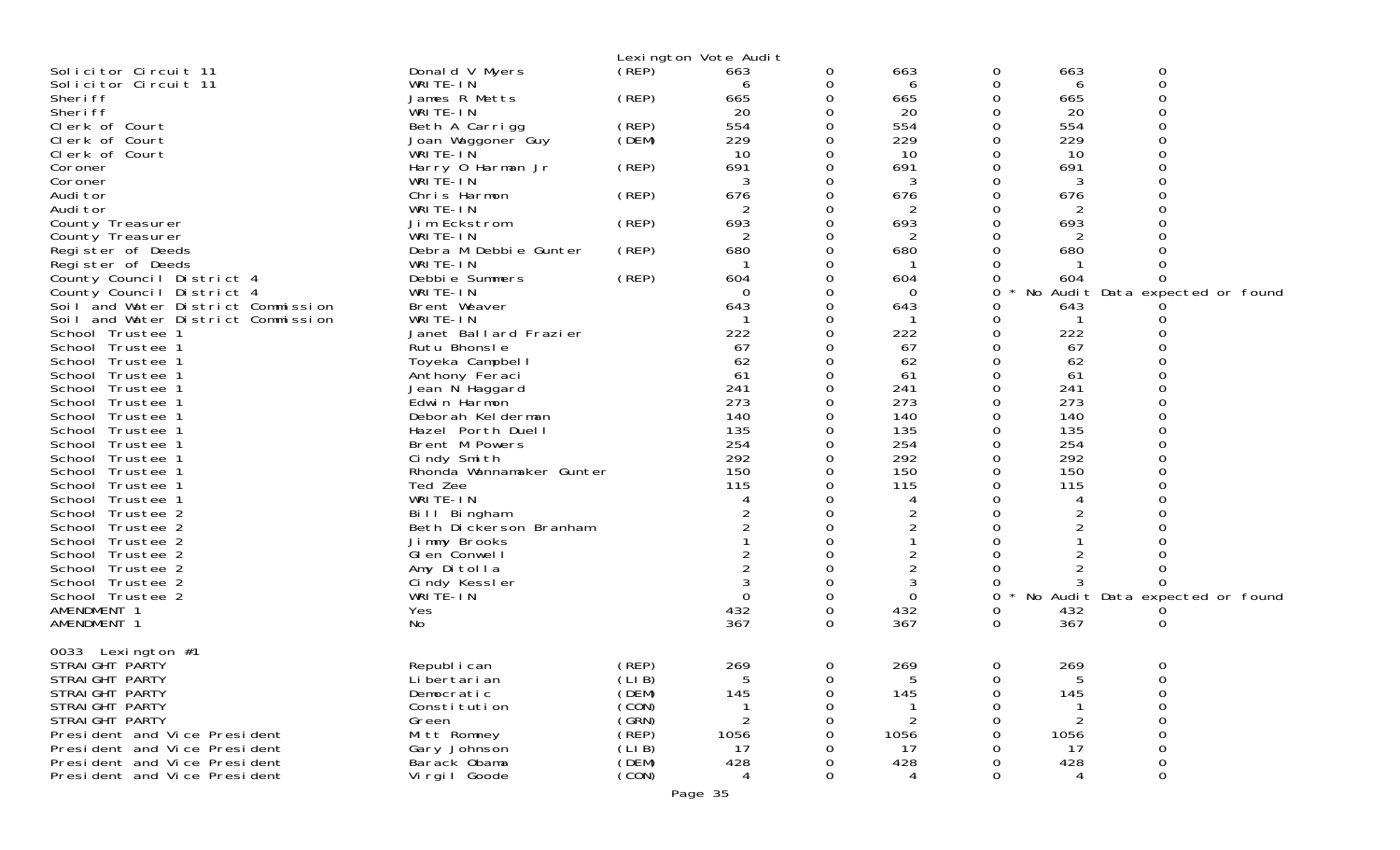|                                                        |                          |       | Lexington Vote Audit |             |           |          |            |                                 |  |
|--------------------------------------------------------|--------------------------|-------|----------------------|-------------|-----------|----------|------------|---------------------------------|--|
| President and Vice President                           | Jill Stein               | (GRN) | 3                    | 0           | 3         | 0        | 3          | 0                               |  |
| U.S. House of Rep District 2                           | Joe Wilson               | (REP) | 1212                 | 0           | 1212      | 0        | 1212       | $\Omega$                        |  |
| U.S. House of Rep District 2                           | WRITE-IN                 |       | 39                   | 0           | 39        | 0        | 39         | $\Omega$                        |  |
| State Senate District 18                               | Ronnie Cromer            | (REP) | 1225                 | $\Omega$    | 1225      | $\Omega$ | 1225       | $\Omega$                        |  |
| State Senate District 18                               | WRITE-IN                 |       | 21                   | $\mathbf 0$ | 21        | $\Omega$ | 21         | $\Omega$                        |  |
| State House of Rep District 69                         | Rick Quinn               | (REP) | 1078                 | $\Omega$    | 1078      | $\Omega$ | 1078       | $\Omega$                        |  |
| State House of Rep District 69                         | Robert Bob Vanlue        | (DEM) | 358                  | $\Omega$    | 358       | $\Omega$ | 358        | $\Omega$                        |  |
| State House of Rep District 69                         | WRITE-IN                 |       | 2                    | 0           | 2         | $\Omega$ | 2          | $\Omega$                        |  |
| Solicitor Circuit 11                                   | Donald V Myers           | (REP) | 1202                 | 0           | 1202      | $\Omega$ | 1202       |                                 |  |
| Solicitor Circuit 11                                   | WRITE-IN                 |       | 16                   | $\Omega$    | 16        | $\Omega$ | 16         | $\Omega$                        |  |
| Sheri ff                                               | James R Metts            | (REP) | 1190                 | 0           | 1190      | 0        | 1190       |                                 |  |
| Sheri ff                                               | WRITE-IN                 |       | 34                   | 0           | 34        | 0        | 34         | ∩                               |  |
| Clerk of Court                                         | Beth A Carrigg           | (REP) | 999                  | 0           | 999       | $\Omega$ | 999        |                                 |  |
| Clerk of Court                                         | Joan Waggoner Guy        | (DEM) | 401                  | 0           | 401       | 0        | 401        | ∩                               |  |
| Clerk of Court                                         | WRITE-IN                 |       | 38                   | $\Omega$    | 38        | $\Omega$ | 38         |                                 |  |
| Coroner                                                | Harry 0 Harman Jr        | (REP) | 1244                 | $\mathbf 0$ | 1244      | $\Omega$ | 1244       | ∩                               |  |
| Coroner                                                | WRITE-IN                 |       | 10                   | $\Omega$    | 10        | $\Omega$ | 10         | $\Omega$                        |  |
| Audi tor                                               | Chris Harmon             | (REP) | 1238                 | 0           | 1238      | 0        | 1238       | $\Omega$                        |  |
| Audi tor                                               | WRITE-IN                 |       | 5                    | 0           | 5         | $\Omega$ | 5          | $\Omega$                        |  |
| County Treasurer                                       | Jim Eckstrom             | (REP) | 1241                 | 0           | 1241      | $\Omega$ | 1241       |                                 |  |
| County Treasurer                                       | WRITE-IN                 |       | 5                    | $\Omega$    | 5         | $\Omega$ |            |                                 |  |
| Register of Deeds                                      | Debra M Debbie Gunter    | (REP) | 1235                 | $\Omega$    | 1235      | $\Omega$ | 1235       |                                 |  |
| Register of Deeds                                      | WRITE-IN                 |       | 6                    | $\Omega$    | 6         | $\Omega$ | 6          | $\Omega$                        |  |
| County Council District 3                              | Kent Collins             | (REP) | 144                  | $\Omega$    | 144       | $\Omega$ | 144        |                                 |  |
| County Council District 3                              | Scott Adams              | (PET) | 40                   | $\Omega$    | 40        | $\Omega$ | 40         |                                 |  |
| County Council District 3                              | Wes Howard               | (PET) | 20                   | $\Omega$    | 20        | $\Omega$ | 20         |                                 |  |
| County Council District 3                              | Darrell Hudson           | (PET) | 77                   | 0           | 77        | $\Omega$ | 77         |                                 |  |
| County Council District 3                              | Anthony Keisler          | (PET) | 13                   | 0           | 13        | $\Omega$ | 13         |                                 |  |
| County Council District 3                              | WRITE-IN                 |       | 3                    | 0           | 3         | $\Omega$ | 3          | ∩                               |  |
| County Council District 4                              | Debbie Summers           | (REP) | 42                   | $\Omega$    | 42        | 0        | 42         | $\Omega$                        |  |
| County Council District 4                              | WRITE-IN                 |       | $\Omega$             | 0           | $\Omega$  | 0        |            | No Audit Data expected or found |  |
|                                                        | Johnny Jeffcoat          | (REP) | 909                  | $\Omega$    | 909       | 0        | 909        |                                 |  |
| County Council District 6<br>County Council District 6 | WRITE-IN                 |       | 8                    | 0           | 8         | 0        | 8          |                                 |  |
|                                                        | Brent Weaver             |       | 1148                 | 0           | 1148      | 0        | 1148       |                                 |  |
| Soil and Water District Commission                     | WRITE-IN                 |       |                      | 0           |           | $\Omega$ | 11         |                                 |  |
| Soil and Water District Commission<br>School Trustee 1 | Janet Ballard Frazier    |       | -11<br>429           | $\Omega$    | 11<br>429 | $\Omega$ | 429        |                                 |  |
|                                                        |                          |       | 205                  | $\Omega$    | 205       | $\Omega$ |            |                                 |  |
| School Trustee 1                                       | Rutu Bhonsle             |       | 105                  | $\Omega$    | 105       | $\Omega$ | 205<br>105 | $\Omega$                        |  |
| School Trustee 1                                       | Toyeka Campbell          |       |                      |             |           |          |            |                                 |  |
| School Trustee 1                                       | Anthony Feraci           |       | 125                  | $\Omega$    | 125       | $\Omega$ | 125        | $\Omega$                        |  |
| School Trustee 1                                       | Jean N Haggard           |       | 375                  | 0           | 375       | 0        | 375        |                                 |  |
| School Trustee 1                                       | Edwin Harmon             |       | 513                  | $\Omega$    | 513       | 0        | 513        | $\Omega$                        |  |
| School Trustee 1                                       | Deborah Kelderman        |       | 197                  | 0           | 197       | 0        | 197        |                                 |  |
| School Trustee 1                                       | Hazel Porth Duell        |       | 241                  | 0           | 241       | $\Omega$ | 241        |                                 |  |
| School Trustee 1                                       | Brent M Powers           |       | 519                  | 0           | 519       | 0        | 519        | ∩                               |  |
| School Trustee 1                                       | Cindy Smith              |       | 568                  | 0           | 568       | $\Omega$ | 568        | ∩                               |  |
| School Trustee 1                                       | Rhonda Wannamaker Gunter |       | 216                  | 0           | 216       | 0        | 216        | ∩                               |  |
| School Trustee 1                                       | Ted Zee                  |       | 235                  | $\Omega$    | 235       | $\Omega$ | 235        | $\Omega$                        |  |
| School Trustee 1                                       | WRITE-IN                 |       | 16                   | 0           | 16        | 0        | 16         |                                 |  |
| AMENDMENT 1                                            | Yes                      |       | 873                  | $\Omega$    | 873       | $\Omega$ | 873        | ∩                               |  |
| AMENDMENT 1                                            | No                       |       | 608                  | $\Omega$    | 608       | $\Omega$ | 608        | $\Omega$                        |  |

0034 Lexington No. 2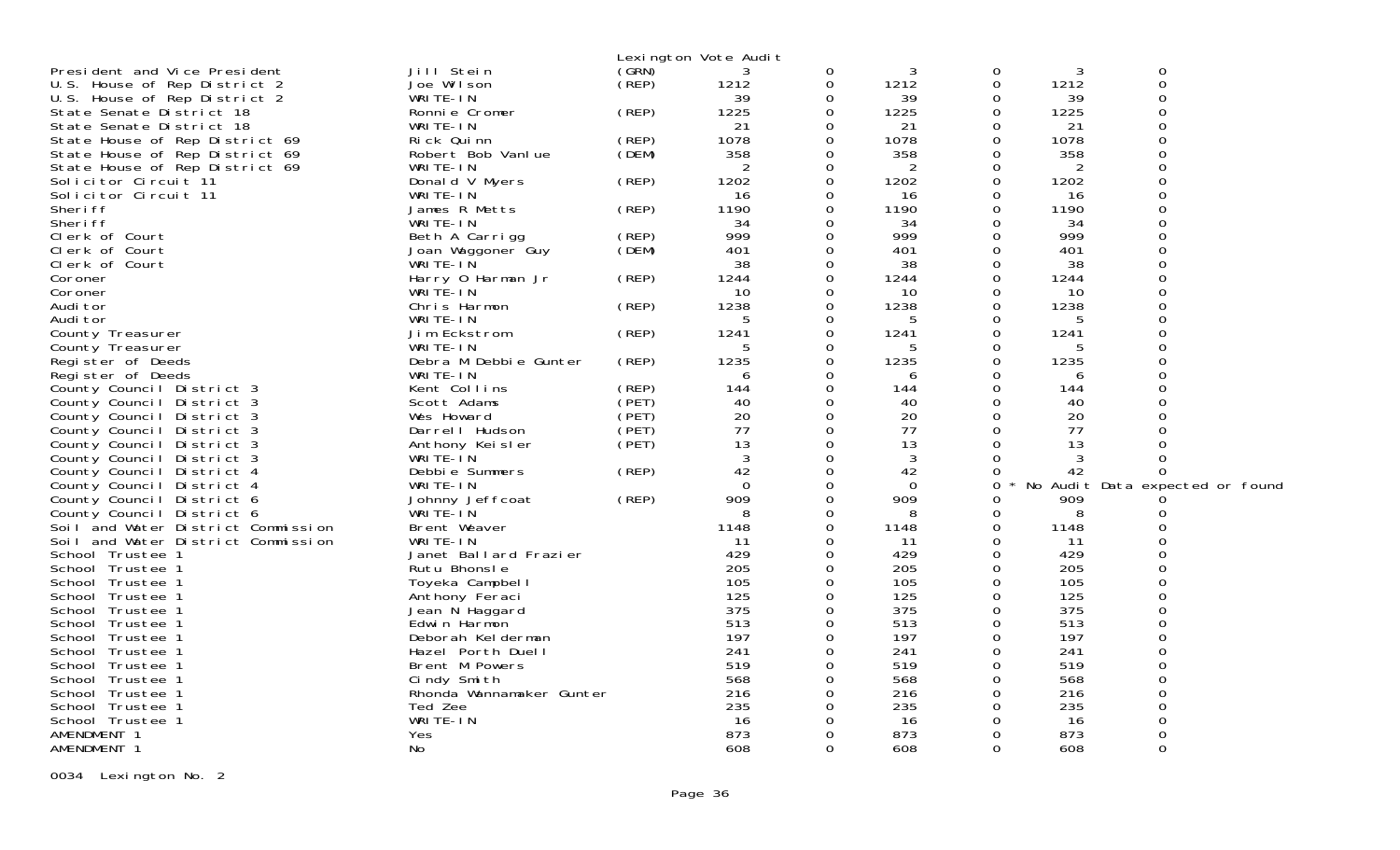|                                    |                               |       | Lexington Vote Audit |          |           |              |           |                                 |
|------------------------------------|-------------------------------|-------|----------------------|----------|-----------|--------------|-----------|---------------------------------|
| STRAIGHT PARTY                     | Republ i can                  | (REP) | 134                  | 0        | 134       | 0            | 134       | 0                               |
| STRAIGHT PARTY                     | Li bertari an                 | (LIB) | 5                    | 0        | 5         | 0            | 5         | $\Omega$                        |
| STRAIGHT PARTY                     | Democratic                    | (DEM) | 130                  | 0        | 130       | 0            | 130       |                                 |
| STRAIGHT PARTY                     | Constitution                  | (CON) |                      | 0        |           | O            |           |                                 |
| STRAIGHT PARTY                     | Green                         | (GRN) | 2                    |          | 2         | ∩            | 2         |                                 |
| President and Vice President       | Mitt Romney                   | (REP) | 553                  | O        | 553       | 0            | 553       |                                 |
| President and Vice President       | Gary Johnson                  | (LIB) | 16                   | 0        | 16        | O            | 16        |                                 |
| President and Vice President       | Barack Obama                  | (DEM) | 319                  |          | 319       | 0            | 319       |                                 |
| President and Vice President       | Virgil Goode                  | (CON) | 3                    | O        | 3         | ∩            |           |                                 |
| President and Vice President       | Jill <sup>Stein</sup>         | (GRN) | $\overline{2}$       | 0        | 2         | 0            | 2         |                                 |
| U.S. House of Rep District 2       | Joe Wilson                    | (REP) | 652                  | 0        | 652       | 0            | 652       |                                 |
| U.S. House of Rep District 2       | WRITE-IN                      |       | 17                   | O        | 17        | ∩            | 17        |                                 |
| State Senate District 25           | Shane Massey                  | (REP) | 648                  | 0        | 648       | 0            | 648       |                                 |
| State Senate District 25           | WRITE-IN                      |       | 11                   |          | 11        | 0            | 11        |                                 |
| State House of Rep District 69     | Rick Quinn                    | (REP) | 51                   | O        | 51        | O            | 51        |                                 |
| State House of Rep District 69     | Robert Bob Vanlue             | (DEM) | 26                   |          | 26        |              | 26        |                                 |
| State House of Rep District 69     | WRITE-IN                      |       | $\Omega$             | 0        | $\Omega$  | 0            |           | No Audit Data expected or found |
| State House of Rep District 87     | Todd Atwater                  | (REP) | 591                  | O        | 591       | 0            | 591       |                                 |
| State House of Rep District 87     | WRITE-IN                      |       | 9                    | 0        | 9         |              | 9         |                                 |
| Solicitor Circuit 11               | Donald V Myers                | (REP) | 648                  | 0        | 648       | 0            | 648       |                                 |
| Solicitor Circuit 11               | WRITE-IN                      |       | 9                    | O        | 9         | 0            | 9         |                                 |
| Sheri ff                           | James R Metts                 | (REP) | 670                  | 0        | 670       | O            | 670       |                                 |
| Sheri ff                           | WRITE-IN                      |       | 24<br>512            | 0        | 24<br>512 | 0            | 24<br>512 |                                 |
| Clerk of Court                     | Beth A Carrigg                | (REP) | 316                  | 0        | 316       | 0<br>0       | 316       |                                 |
| Clerk of Court                     | Joan Waggoner Guy<br>WRITE-IN | (DEM) | 21                   | 0        |           | 0            |           |                                 |
| Clerk of Court<br>Coroner          | Harry 0 Harman Jr             | (REP) | 688                  |          | 21<br>688 | 0            | 21<br>688 |                                 |
| Coroner                            | WRITE-IN                      |       | 2                    |          | 2         |              | 2         |                                 |
| Audi tor                           | Chris Harmon                  | (REP) | 667                  | ი        | 667       | ∩            | 667       |                                 |
| Audi tor                           | WRITE-IN                      |       | 2                    | 0        | 2         | 0            | 2         |                                 |
| County Treasurer                   | Jim Eckstrom                  | (REP) | 661                  | 0        | 661       | O            | 661       |                                 |
| County Treasurer                   | WRITE-IN                      |       | 3                    |          | 3         |              |           |                                 |
| Register of Deeds                  | Debra M Debbie Gunter         | (REP) | 668                  | 0        | 668       | 0            | 668       |                                 |
| Register of Deeds                  | WRITE-IN                      |       | 3                    |          | 3         | ∩            | 3         |                                 |
| County Council District 3          | Kent Collins                  | (REP) | 273                  | $\Omega$ | 273       | 0            | 273       |                                 |
| County Council District 3          | Scott Adams                   | (PET) | 148                  | 0        | 148       | 0            | 148       |                                 |
| County Council District 3          | Wes Howard                    | (PET) | 80                   |          | 80        | O            | 80        |                                 |
| County Council District 3          | Darrell Hudson                | (PET) | 186                  | 0        | 186       | 0            | 186       |                                 |
| County Council District 3          | Anthony Keisler               | (PET) | 70                   |          | 70        | 0            | 70        |                                 |
| County Council District 3          | WRITE-IN                      |       | 3                    |          | 3         | ∩            | 3         |                                 |
| Soil and Water District Commission | Brent Weaver                  |       | 606                  |          | 606       |              | 606       |                                 |
| Soil and Water District Commission | WRITE-IN                      |       | 2                    |          | 2         |              | 2         |                                 |
| School Trustee 1                   | Janet Ballard Frazier         |       | 207                  |          | 207       | ∩            | 207       |                                 |
| School Trustee 1                   | Rutu Bhonsle                  |       | 114                  |          | 114       | <sup>n</sup> | 114       |                                 |
| School Trustee 1                   | Toyeka Campbell               |       | 69                   | 0        | 69        | 0            | 69        | 0                               |
| School Trustee 1                   | Anthony Feraci                |       | 77                   | O        | 77        | ∩            | 77        |                                 |
| School Trustee 1                   | Jean N Haggard                |       | 262                  |          | 262       | ∩            | 262       |                                 |
| School Trustee 1                   | Edwin Harmon                  |       | 275                  |          | 275       |              | 275       |                                 |
| School Trustee 1                   | Deborah Kelderman             |       | 138                  |          | 138       |              | 138       |                                 |
| School Trustee 1                   | Hazel Porth Duell             |       | 171                  |          | 171       |              | 171       |                                 |
| School Trustee 1                   | Brent M Powers                |       | 247                  |          | 247       |              | 247       | 0                               |
| School Trustee 1                   | Cindy Smith                   |       | 322                  | 0        | 322       | 0            | 322       | 0                               |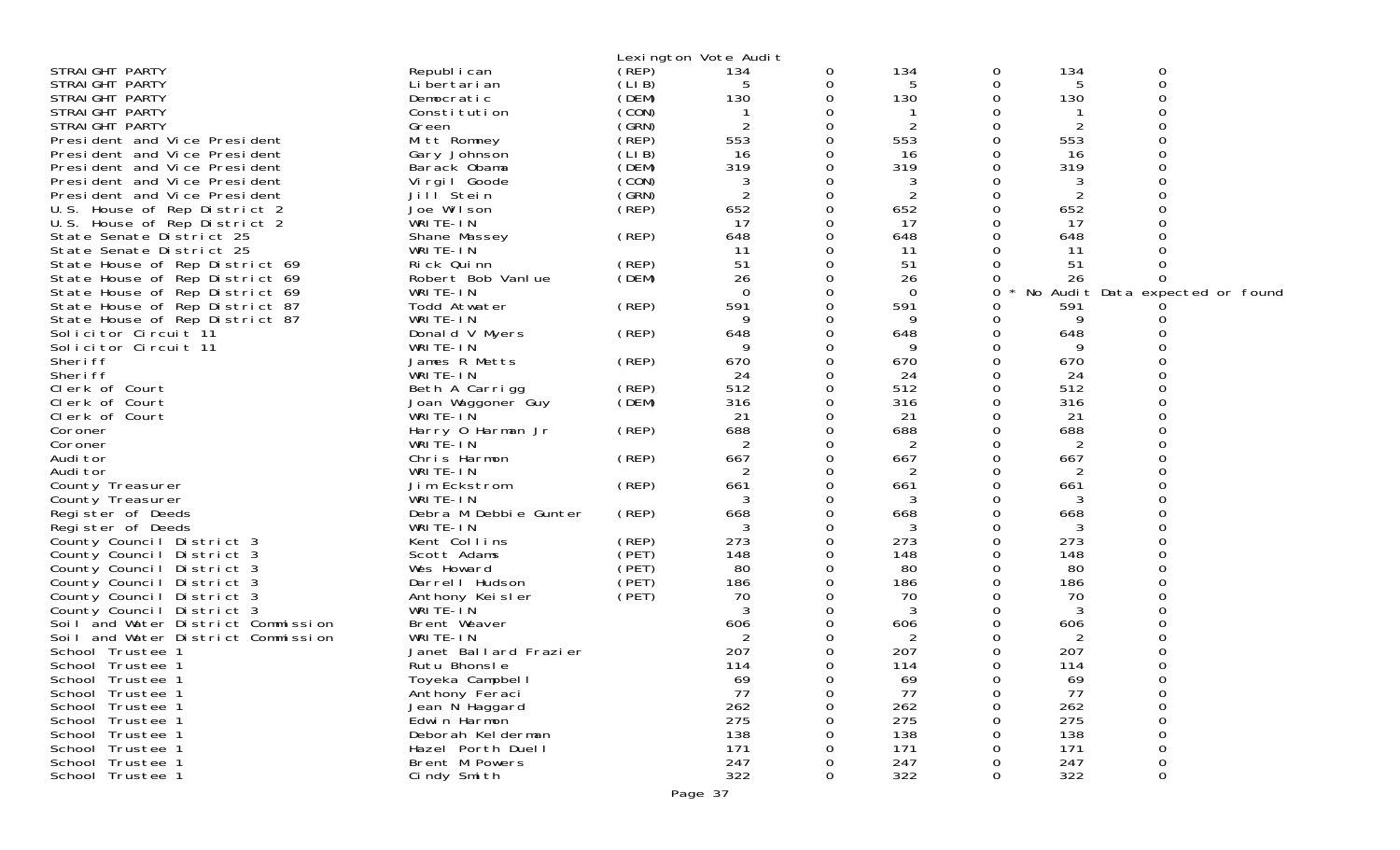|                                                              |                              |                | Lexington Vote Audit |          |                 |   |            |             |                                 |
|--------------------------------------------------------------|------------------------------|----------------|----------------------|----------|-----------------|---|------------|-------------|---------------------------------|
| School Trustee 1                                             | Rhonda Wannamaker Gunter     |                | 151                  | 0        | 151             | 0 | 151        | 0           |                                 |
| School Trustee 1                                             | Ted Zee                      |                | 117                  | 0        | 117             | 0 | 117        | 0           |                                 |
| School Trustee 1                                             | WRITE-IN                     |                |                      | 0        | 2               | 0 | 2          | $\mathbf 0$ |                                 |
| AMENDMENT 1                                                  | Yes                          |                | 512                  | $\Omega$ | 512             | 0 | 512        | $\Omega$    |                                 |
| AMENDMENT 1                                                  | No                           |                | 341                  | 0        | 341             | 0 | 341        | $\Omega$    |                                 |
|                                                              |                              |                |                      |          |                 |   |            |             |                                 |
| 0035 Cayce Ward No. 1                                        |                              |                |                      |          |                 |   |            |             |                                 |
| STRAI GHT PARTY                                              | Republ i can                 | (REP)          | 87                   | 0        | 87              | 0 | 87         | 0           |                                 |
| STRAIGHT PARTY                                               | Li bertari an                | (LIB)          | $\overline{2}$       | 0        | 2               | 0 | 2          | ∩           |                                 |
| STRAIGHT PARTY                                               | Democratic                   | (DEM)          | 114                  | $\Omega$ | 114             | 0 | 114        |             |                                 |
| STRAIGHT PARTY                                               | Constitution                 | (CON)          |                      |          |                 |   |            |             |                                 |
| STRAIGHT PARTY                                               | Green                        | (GRN)<br>(REP) | 0<br>407             | 0<br>0   | $\Omega$<br>407 |   | No         |             | Audit Data expected or found    |
| President and Vice President                                 | Mitt Romney                  | (LIB)          | 8                    |          | 8               |   | 407<br>8   |             |                                 |
| President and Vice President<br>President and Vice President | Gary Johnson<br>Barack Obama | (DEM)          | 308                  | 0        | 308             |   | 308        |             |                                 |
| President and Vice President                                 |                              | (CON)          | 3                    | 0        | 3               |   |            |             |                                 |
| President and Vice President                                 | Vi rgi I Goode<br>Jill Stein | (GRN)          | 6                    | 0        | 6               |   | 6          |             |                                 |
| U.S. House of Rep District 2                                 | Joe Wilson                   | (REP)          | 495                  | $\Omega$ | 495             |   | 495        |             |                                 |
| U.S. House of Rep District 2                                 | WRITE-IN                     |                | 33                   | 0        | 33              |   | 33         |             |                                 |
| State Senate District 26                                     | Deedee Vaughters             | (REP)          | 256                  | 0        | 256             |   | 256        |             |                                 |
| State Senate District 26                                     | Nikki Setzler                | (DEM)          | 457                  | 0        | 457             |   | 457        |             |                                 |
| State Senate District 26                                     | WRITE-IN                     |                | $\overline{0}$       | 0        | $\overline{0}$  | 0 | No         |             | Audit Data expected or found    |
| State House of Rep District 89                               | Kenny Bingham                | (REP)          | 510                  | 0        | 510             |   | 510        |             |                                 |
| State House of Rep District 89                               | WRITE-IN                     |                | 12                   | 0        | 12              | 0 | 12         |             |                                 |
| Solicitor Circuit 11                                         | Donald V Myers               | (REP)          | 498                  | 0        | 498             | 0 | 498        |             |                                 |
| Solicitor Circuit 11                                         | WRITE-IN                     |                | 8                    | 0        | 8               |   | 8          |             |                                 |
| Sheri ff                                                     | James R Metts                | (REP)          | 516                  | $\Omega$ | 516             | 0 | 516        |             |                                 |
| Sheri ff                                                     | WRITE-IN                     |                | 12                   | 0        | 12              | 0 | 12         |             |                                 |
| Clerk of Court                                               | Beth A Carrigg               | (REP)          | 410                  | 0        | 410             |   | 410        |             |                                 |
| Clerk of Court                                               | Joan Waggoner Guy            | (DEM)          | 267                  | 0        | 267             |   | 267        |             |                                 |
| Clerk of Court                                               | WRITE-IN                     |                | 2                    | 0        | 2               |   | 2          |             |                                 |
| Coroner                                                      | Harry 0 Harman Jr            | (REP)          | 520                  |          | 520             |   | 520        |             |                                 |
| Coroner                                                      | WRITE-IN                     |                |                      | 0        |                 |   |            |             |                                 |
| Audi tor                                                     | Chris Harmon                 | (REP)          | 510                  | 0        | 510             |   | 510        |             |                                 |
| Audi tor                                                     | WRITE-IN                     |                |                      |          |                 |   |            |             |                                 |
| County Treasurer                                             | Jim Eckstrom                 | (REP)          | 504                  | 0        | 504             |   | 504        |             |                                 |
| County Treasurer                                             | WRITE-IN                     |                | 5                    | 0        | 5               |   | 5          |             |                                 |
| Register of Deeds                                            | Debra M Debbie Gunter        | (REP)          | 510                  |          | 510             |   | 510        |             |                                 |
| Register of Deeds                                            | WRITE-IN                     |                |                      |          |                 |   |            |             |                                 |
| Soil and Water District Commission                           | Brent Weaver                 |                | 499                  | 0        | 499             | 0 | 499        |             |                                 |
| Soil and Water District Commission                           | WRITE-IN                     |                | $\Omega$             |          | $\Omega$        | 0 |            |             | No Audit Data expected or found |
| School Trustee 2                                             | Bill Bingham                 |                | 305                  |          | 305             |   | 305        |             |                                 |
| School Trustee 2                                             | Beth Dickerson Branham       |                | 329                  | 0        | 329             | 0 | 329        |             |                                 |
| School Trustee 2                                             | Jimmy Brooks                 |                | 162                  | $\Omega$ | 162             | 0 | 162        | Ω           |                                 |
| School Trustee 2                                             | Glen Conwell                 |                | 214<br>221           | 0        | 214<br>221      |   | 214<br>221 |             |                                 |
| School Trustee 2<br>School Trustee 2                         | Amy Ditolla<br>Cindy Kessler |                | 349                  | 0<br>O   | 349             |   | 349        |             |                                 |
| School Trustee 2                                             | WRITE-IN                     |                | .5                   |          | .5              |   |            |             |                                 |
| City Council District 1                                      | Tara S Almond                |                | 295                  |          | 295             |   | 295        |             |                                 |
| City Council District 1                                      | David L Diamond              |                | 233                  |          | 233             |   | 233        |             |                                 |
| City Council District 1                                      | WRITE-IN                     |                |                      |          |                 |   |            |             |                                 |
| AMENDMENT 1                                                  | Yes                          |                | 382                  | 0        | 382             | 0 | 382        | 0           |                                 |
|                                                              |                              |                |                      |          |                 |   |            |             |                                 |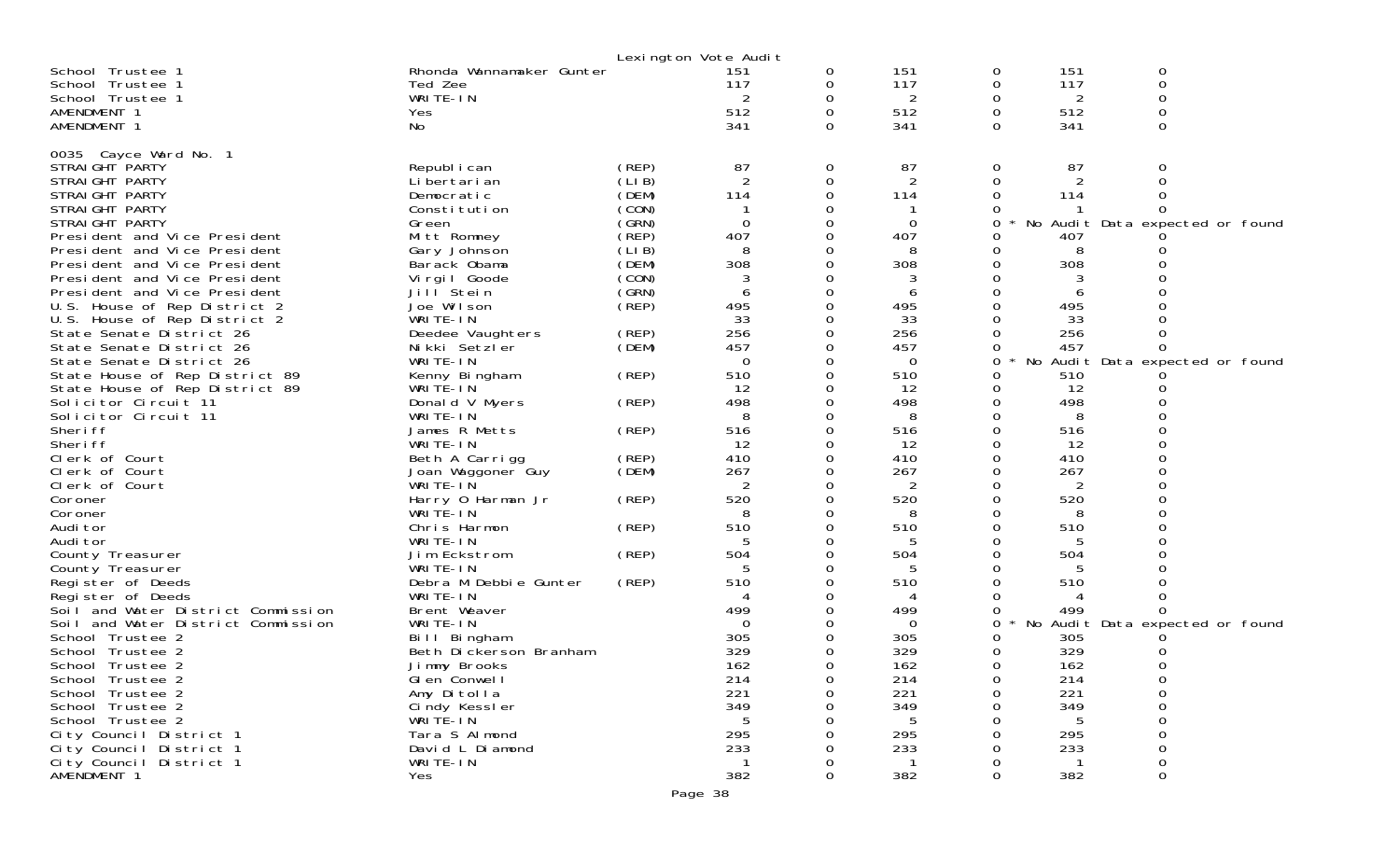|                                                                  |                                   |                | Lexington Vote Audit |              |             |          |                |                                     |  |
|------------------------------------------------------------------|-----------------------------------|----------------|----------------------|--------------|-------------|----------|----------------|-------------------------------------|--|
| AMENDMENT 1                                                      | <b>No</b>                         |                | 315                  | $\mathbf{0}$ | 315         | 0        | 315            | 0                                   |  |
|                                                                  |                                   |                |                      |              |             |          |                |                                     |  |
| 0036 Cayce Ward No. 2                                            |                                   |                |                      |              |             |          |                |                                     |  |
| STRAIGHT PARTY                                                   | Republ i can                      | (REP)          | 116                  | 0            | 116         | 0        | 116            | 0                                   |  |
| STRAIGHT PARTY                                                   | Li bertari an                     | (LIB)          | 4                    | 0            | 4           | 0        | 4              | $\Omega$                            |  |
| STRAIGHT PARTY                                                   | Democratic                        | (DEM)          | 322                  | 0            | 322         | 0        | 322            |                                     |  |
| STRAIGHT PARTY                                                   | Constitution                      | (CON)          | 3                    | 0            | 3           | 0        | 3              |                                     |  |
| STRAIGHT PARTY                                                   | Green                             | (GRN)          | $\overline{0}$       |              | $\Omega$    | 0        |                | No Audit Data expected or found     |  |
| President and Vice President                                     | Mitt Romney                       | $($ REP)       | 356                  | 0            | 356         | 0        | 356            |                                     |  |
| President and Vice President                                     | Gary Johnson                      | (LIB)          | 16                   |              | 16          | 0        | 16             |                                     |  |
| President and Vice President                                     | Barack Obama                      | (DEM)          | 607                  |              | 607         | 0        | 607            |                                     |  |
| President and Vice President                                     | Virgil Goode                      | (CON)          | 8                    |              | 8           |          | 8              |                                     |  |
| President and Vice President                                     | Jill Stein                        | (GRN)          | 6                    | 0            | 6           | 0        | 6              |                                     |  |
| U.S. House of Rep District 2                                     | Joe Wilson                        | (REP)          | 534<br>24            |              | 534         |          | 534            |                                     |  |
| U.S. House of Rep District 2                                     | WRITE-IN                          |                | 282                  |              | 24<br>282   | 0        | 24<br>282      |                                     |  |
| State Senate District 26<br>State Senate District 26             | Deedee Vaughters<br>Nikki Setzler | (REP)<br>(DEM) | 669                  | 0            | 669         | 0        | 669            |                                     |  |
| State Senate District 26                                         | WRITE-IN                          |                |                      | 0            | 4           | 0        | 4              |                                     |  |
|                                                                  |                                   | (REP)          | 545                  | 0            | 545         | 0        | 545            |                                     |  |
| State House of Rep District 89<br>State House of Rep District 89 | Kenny Bingham<br>WRITE-IN         |                | 12                   |              | 12          |          | 12             |                                     |  |
| Solicitor Circuit 11                                             | Donald V Myers                    | (REP)          | 553                  | 0            | 553         | $\Omega$ | 553            |                                     |  |
| Solicitor Circuit 11                                             | WRITE-IN                          |                | 7                    |              | 7           | 0        | 7              |                                     |  |
| Sheri ff                                                         | James R Metts                     | (REP)          | 586                  |              | 586         |          | 586            |                                     |  |
| Sheri ff                                                         | WRITE-IN                          |                | 12                   | 0            | 12          | 0        | 12             |                                     |  |
| Clerk of Court                                                   | Beth A Carrigg                    | (REP)          | 365                  |              | 365         | 0        | 365            |                                     |  |
| Clerk of Court                                                   | Joan Waggoner Guy                 | (DEM)          | 561                  |              | 561         |          | 561            |                                     |  |
| Clerk of Court                                                   | WRITE-IN                          |                |                      |              |             | 0        | $\overline{2}$ |                                     |  |
| Coroner                                                          | Harry 0 Harman Jr                 | (REP)          | 565                  | 0            | 565         | 0        | 565            |                                     |  |
| Coroner                                                          | WRITE-IN                          |                |                      |              | .5          |          | 5              |                                     |  |
| Audi tor                                                         | Chris Harmon                      | (REP)          | 540                  |              | 540         | 0        | 540            |                                     |  |
| Audi tor                                                         | WRITE-IN                          |                | 6                    | 0            | 6           | 0        | 6              |                                     |  |
| County Treasurer                                                 | Jim Eckstrom                      | (REP)          | 549                  |              | 549         |          | 549            |                                     |  |
| County Treasurer                                                 | WRITE-IN                          |                | 6                    |              | 6           |          | 6              |                                     |  |
| Register of Deeds                                                | Debra M Debbie Gunter             | (REP)          | 547                  | 0            | 547         | 0        | 547            |                                     |  |
| Register of Deeds                                                | WRITE-IN                          |                |                      |              | 5           |          | 5              |                                     |  |
| Soil and Water District Commission                               | Brent Weaver                      |                | 506                  |              | 506         | 0        | 506            |                                     |  |
| Soil and Water District Commission                               | WRITE-IN                          |                |                      |              |             | 0        |                |                                     |  |
| School Trustee 2                                                 | Bill Bingham                      |                | 334                  |              | 334         |          | 334            |                                     |  |
| School Trustee 2                                                 | Beth Dickerson Branham            |                | 354                  |              | 354         |          | 354            |                                     |  |
| School Trustee 2                                                 | Jimmy Brooks                      |                | 191                  |              | 191         | 0        | 191            |                                     |  |
| School Trustee 2                                                 | GI en Conwell                     |                | 231<br>237           |              | 231         |          | 231            |                                     |  |
| School Trustee 2                                                 | Amy Ditolla                       |                | 473                  |              | 237         |          | 237<br>473     |                                     |  |
| School Trustee 2<br>School Trustee 2                             | Cindy Kessler<br>WRITE-IN         |                | 8                    | 0            | 473<br>8    | 0<br>0   |                | $\Omega$                            |  |
| City Council District 1                                          |                                   |                | 0                    |              | $\Omega$    |          | 8              | 0 * No Audit Data expected or found |  |
| City Council District 1                                          | Tara S Almond<br>David L Diamond  |                | $\mathbf 0$          | 0            | $\mathbf 0$ | 0        |                | * No Audit Data expected or found   |  |
| City Council District 1                                          | WRITE-IN                          |                | $\Omega$             |              | $\Omega$    | $\Omega$ |                | * No Audit Data expected or found   |  |
| City Council District 3                                          | Eva Corley                        |                | 163                  |              | 163         |          | 163            |                                     |  |
| City Council District 3                                          | A G Dantzler                      |                | 101                  |              | 101         | 0        | 101            |                                     |  |
| City Council District 3                                          | WRITE-IN                          |                |                      |              |             |          |                |                                     |  |
| AMENDMENT 1                                                      | Yes                               |                | 460                  |              | 460         |          | 460            |                                     |  |
| AMENDMENT 1                                                      | No                                |                | 414                  | 0            | 414         | 0        | 414            | 0                                   |  |
|                                                                  |                                   |                |                      |              |             |          |                |                                     |  |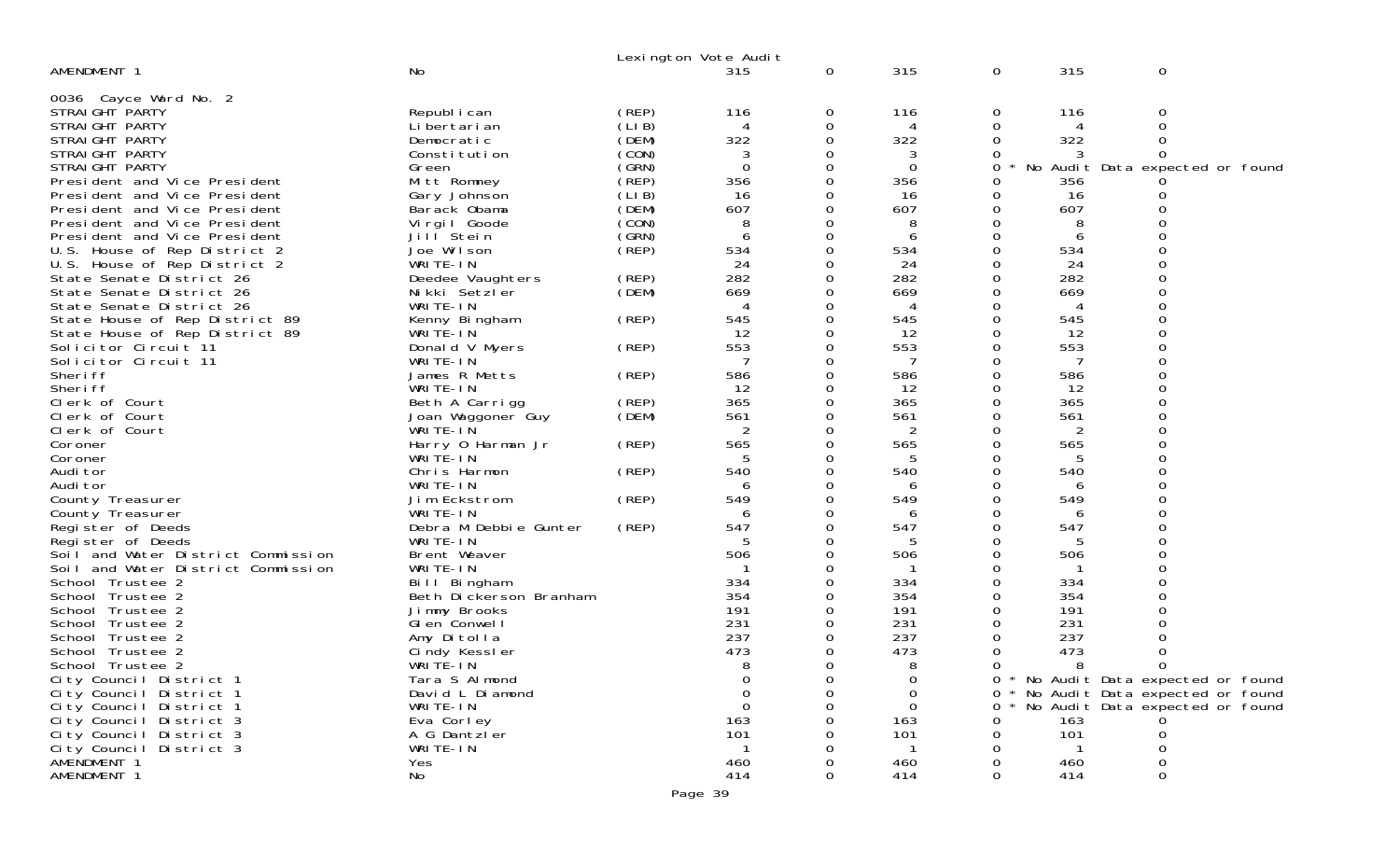Lexington Vote Audit

| 0037 Cayce Ward No. 3              |                        |       |                |          |                |                     |                                 |  |
|------------------------------------|------------------------|-------|----------------|----------|----------------|---------------------|---------------------------------|--|
| STRAIGHT PARTY                     | Republ i can           | (REP) | 56             |          | 56             | 0<br>56             | 0                               |  |
| STRAIGHT PARTY                     | Li bertari an          | (LIB) | $\overline{2}$ | $\Omega$ | $\overline{2}$ | $\Omega$<br>2       | $\Omega$                        |  |
| STRAIGHT PARTY                     | Democratic             | (DEM) | 64             | $\Omega$ | 64             | 0<br>64             | $\Omega$                        |  |
| STRAIGHT PARTY                     | Constitution           | (CON) | $\mathbf 0$    | $\Omega$ | $\mathbf 0$    | 0                   | No Audit Data expected or found |  |
| STRAIGHT PARTY                     | Green                  | (SRN) |                | 0        |                | 0                   |                                 |  |
| President and Vice President       | Mitt Romney            | (REP) | 276            | 0        | 276            | 276<br>0            | 0                               |  |
| President and Vice President       | Gary Johnson           | (LIB) | 12             | $\Omega$ | -12            | 0<br>12             | 0                               |  |
|                                    |                        |       |                |          |                |                     | 0                               |  |
| President and Vice President       | Barack Obama           | (DEM) | 180            | $\Omega$ | 180            | 180<br>0            |                                 |  |
| President and Vice President       | Virgil Goode           | (CON) |                |          |                | 0                   | 0                               |  |
| President and Vice President       | Jill Stein             | (SRN) | 4              | 0        | $\overline{4}$ | 0<br>4              | 0                               |  |
| U.S. House of Rep District 2       | Joe Wilson             | (REP) | 321            |          | 321            | $\Omega$<br>321     |                                 |  |
| U.S. House of Rep District 2       | WRITE-IN               |       | 20             | 0        | 20             | $\Omega$<br>20      |                                 |  |
| State Senate District 26           | Deedee Vaughters       | (REP) | 175            | $\Omega$ | 175            | $\Omega$<br>175     | O                               |  |
| State Senate District 26           | Nikki Setzler          | (DEM) | 281            |          | 281            | 281<br>0            | 0                               |  |
| State Senate District 26           | WRITE-IN               |       | $\Omega$       | $\Omega$ | $\overline{0}$ | $\mathbf 0$         | No Audit Data expected or found |  |
| State House of Rep District 89     | Kenny Bingham          | (REP) | 334            |          | 334            | 0<br>334            |                                 |  |
| State House of Rep District 89     | WRITE-IN               |       | 3              | $\Omega$ | 3              | 3<br>$\Omega$       | O                               |  |
| Solicitor Circuit 11               | Donald V Myers         | (REP) | 330            | 0        | 330            | 330<br>0            | 0                               |  |
|                                    |                        |       |                |          |                |                     | 0                               |  |
| Solicitor Circuit 11               | WRITE-IN               |       |                | 0        |                | 0<br>-1             |                                 |  |
| Sheri ff                           | James R Metts          | (REP) | 338            |          | 338            | $\Omega$<br>338     | 0                               |  |
| Sheri ff                           | WRITE-IN               |       |                | 0        | 7              | $\overline{7}$<br>0 | 0                               |  |
| Clerk of Court                     | Beth A Carrigg         | (REP) | 273            | $\Omega$ | 273            | $\Omega$<br>273     | 0                               |  |
| Clerk of Court                     | Joan Waggoner Guy      | (DEM) | 152            | 0        | 152            | 152<br>0            | 0                               |  |
| Clerk of Court                     | WRITE-IN               |       | 8              | $\Omega$ | 8              | 0<br>8              | ∩                               |  |
| Coroner                            | Harry 0 Harman Jr      | (REP) | 340            | 0        | 340            | 340<br>0            | 0                               |  |
| Coroner                            | WRITE-IN               |       |                | O        |                | $\Omega$            | O                               |  |
| Audi tor                           | Chris Harmon           | (REP) | 333            |          | 333            | $\Omega$<br>333     | O                               |  |
| Audi tor                           | WRITE-IN               |       |                | 0        |                | $\Omega$            | O                               |  |
| County Treasurer                   | Jim Eckstrom           | (REP) | 340            |          | 340            | 0<br>340            |                                 |  |
|                                    | WRITE-IN               |       |                | $\Omega$ | $\mathbf{1}$   | $\Omega$            | $\Omega$                        |  |
| County Treasurer                   |                        |       |                |          |                |                     |                                 |  |
| Register of Deeds                  | Debra M Debbie Gunter  | (REP) | 333            |          | 333            | $\Omega$<br>333     | 0                               |  |
| Register of Deeds                  | WRITE-IN               |       | $\mathbf 0$    |          | $\overline{O}$ | 0                   | No Audit Data expected or found |  |
| Soil and Water District Commission | Brent Weaver           |       | 310            |          | 310            | 0<br>310            |                                 |  |
| Soil and Water District Commission | WRITE-IN               |       | $\Omega$       | 0        | $\overline{0}$ | 0                   | No Audit Data expected or found |  |
| School Trustee 2                   | Bill Bingham           |       | 221            |          | 221            | 0<br>221            |                                 |  |
| School Trustee 2                   | Beth Dickerson Branham |       | 225            | 0        | 225            | 225<br>0            |                                 |  |
| School Trustee 2                   | Jimmy Brooks           |       | 101            |          | 101            | 101<br>$\Omega$     |                                 |  |
| School Trustee 2                   | GI en Conwel I         |       | 144            |          | 144            | 144<br>0            | O                               |  |
| School Trustee 2                   | Amy Ditolla            |       | 144            |          | 144            | $\Omega$<br>144     | 0                               |  |
| School Trustee 2                   | Cindy Kessler          |       | 249            |          | 249            | $\Omega$<br>249     | 0                               |  |
|                                    |                        |       | $\Omega$       | $\Omega$ | $\Omega$       | $\Omega$            |                                 |  |
| School Trustee 2                   | WRITE-IN               |       |                |          |                |                     | No Audit Data expected or found |  |
| City Council District 1            | Tara S Almond          |       | 179            |          | 179            | $\mathbf 0$<br>179  | 0                               |  |
| City Council District 1            | David L Diamond        |       | 139            | 0        | 139            | 139<br>0            |                                 |  |
| City Council District 1            | WRITE-IN               |       | $\Omega$       | 0        | $\Omega$       | 0                   | No Audit Data expected or found |  |
| AMENDMENT 1                        | Yes                    |       | 235            | 0        | 235            | 235<br>0            |                                 |  |
| AMENDMENT 1                        | No                     |       | 205            | $\Omega$ | 205            | $\Omega$<br>205     | 0                               |  |
| 0038 Chalk Hill                    |                        |       |                |          |                |                     |                                 |  |
| STRAIGHT PARTY                     | Republ i can           | (REP) | 102            | 0        | 102            | $\mathbf 0$<br>102  | 0                               |  |
| STRAIGHT PARTY                     | Li bertari an          | (LIB) | 1              | $\Omega$ |                | $\Omega$<br>-1      | $\mathbf 0$                     |  |
|                                    |                        |       |                |          |                |                     |                                 |  |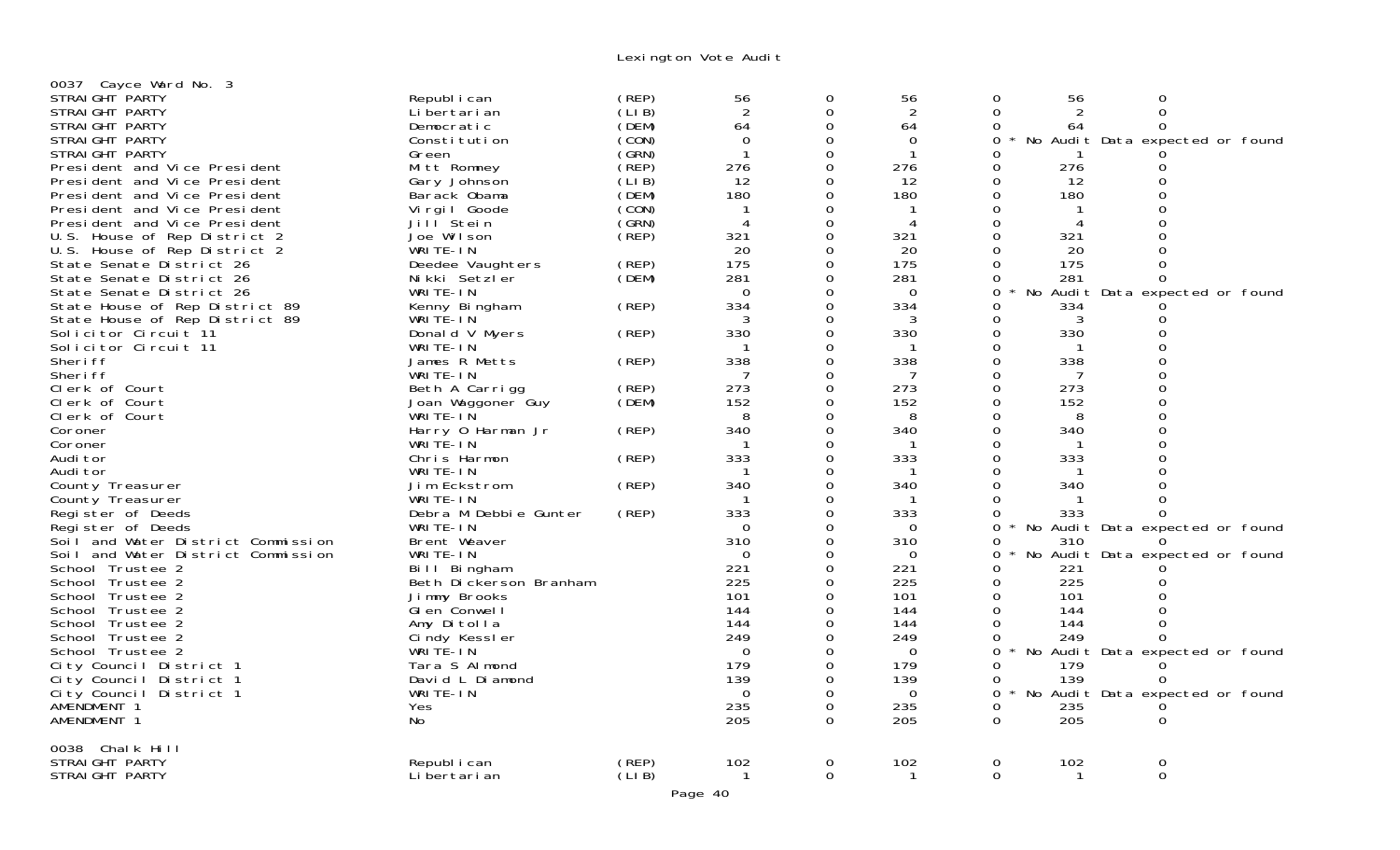|                                    |                        |        | Lexington Vote Audit |          |                |          |      |                                 |  |
|------------------------------------|------------------------|--------|----------------------|----------|----------------|----------|------|---------------------------------|--|
| STRAIGHT PARTY                     | Democratic             | (DEM)  | 620                  | 0        | 620            | 0        | 620  | 0                               |  |
| STRAIGHT PARTY                     | Constitution           | (CON)  | 2                    | 0        | 2              | 0        | 2    | 0                               |  |
| STRAIGHT PARTY                     | Green                  | (SRN)  |                      | $\Omega$ |                | 0        |      |                                 |  |
| President and Vice President       | Mitt Romney            | (REP)  | 302                  | $\Omega$ | 302            | 0        | 302  |                                 |  |
| President and Vice President       | Gary Johnson           | (LIB)  | 3                    |          | 3              |          | 3    |                                 |  |
| President and Vice President       | Barack Obama           | (DEM)  | 1070                 | $\Omega$ | 1070           | O        | 1070 |                                 |  |
| President and Vice President       | Virgil Goode           | (CON)  | 4                    | 0        | 4              |          |      |                                 |  |
| President and Vice President       | Jill <sup>Stein</sup>  | (GRN)  |                      | 0        |                |          |      |                                 |  |
| U.S. House of Rep District 2       | Joe Wilson             | (REF)  | 540                  | $\Omega$ | 540            | $\Omega$ | 540  |                                 |  |
|                                    |                        |        | 27                   |          | 27             |          | 27   |                                 |  |
| U.S. House of Rep District 2       | WRITE-IN               |        |                      |          |                |          |      |                                 |  |
| State Senate District 26           | Deedee Vaughters       | (REP)  | 268                  |          | 268            |          | 268  |                                 |  |
| State Senate District 26           | Nikki Setzler          | (DEM)  | 1062                 |          | 1062           |          | 1062 |                                 |  |
| State Senate District 26           | WRITE-IN               |        |                      | 0        | -1             |          |      |                                 |  |
| State House of Rep District 89     | Kenny Bingham          | (REP)  | 16                   |          | 16             |          | 16   |                                 |  |
| State House of Rep District 89     | WRITE-IN               |        | 0                    | 0        | $\Omega$       | 0        |      | No Audit Data expected or found |  |
| State House of Rep District 93     | Harry L Ott Jr         | (DEM)  | 1120                 | $\Omega$ | 1120           | 0        | 1120 |                                 |  |
| State House of Rep District 93     | WRITE-IN               |        |                      |          | 7              | O        | 7    |                                 |  |
| Solicitor Circuit 11               | Donald V Myers         | (REP)  | 549                  | $\Omega$ | 549            | 0        | 549  |                                 |  |
| Solicitor Circuit 11               | WRITE-IN               |        | 14                   | $\Omega$ | 14             |          | 14   |                                 |  |
| Sheri ff                           | James R Metts          | (REP)  | 592                  |          | 592            |          | 592  |                                 |  |
| Sheri ff                           | WRITE-IN               |        | 13                   | 0        | 13             |          | 13   |                                 |  |
| Clerk of Court                     | Beth A Carrigg         | (REP)  | 314                  | 0        | 314            | 0        | 314  |                                 |  |
| Clerk of Court                     | Joan Waggoner Guy      | (DEM)  | 1006                 |          | 1006           |          | 1006 |                                 |  |
| Clerk of Court                     | WRITE-IN               |        | $\Omega$             | 0        | 0              | 0        |      | No Audit Data expected or found |  |
| Coroner                            | Harry 0 Harman Jr      | (REP)  | 577                  | 0        | 577            | 0        | 577  |                                 |  |
| Coroner                            | WRITE-IN               |        | 11                   | $\Omega$ | 11             | 0        | 11   |                                 |  |
| Audi tor                           | Chris Harmon           | (REP)  | 545                  | $\Omega$ | 545            | 0        | 545  |                                 |  |
|                                    |                        |        | 7                    |          | 7              |          |      |                                 |  |
| Audi tor                           | WRITE-IN               |        |                      | 0        |                |          |      |                                 |  |
| County Treasurer                   | Jim Eckstrom           | (REP)  | 555                  | 0        | 555            |          | 555  |                                 |  |
| County Treasurer                   | WRITE-IN               |        |                      | $\Omega$ |                | O        |      |                                 |  |
| Register of Deeds                  | Debra M Debbie Gunter  | (REP)  | 550                  | 0        | 550            | 0        | 550  |                                 |  |
| Register of Deeds                  | WRITE-IN               |        |                      |          | 5              |          | 5    |                                 |  |
| Soil and Water District Commission | Brent Weaver           |        | 560                  | $\Omega$ | 560            | $\Omega$ | 560  |                                 |  |
| Soil and Water District Commission | WRITE-IN               |        | 6                    |          | 6              |          | 6    |                                 |  |
| School Trustee 2                   | Bill Bingham           |        | 339                  |          | 339            |          | 339  |                                 |  |
| School Trustee 2                   | Beth Dickerson Branham |        | 377                  | $\Omega$ | 377            | $\Omega$ | 377  |                                 |  |
| School Trustee 2                   | Jimmy Brooks           |        | 288                  |          | 288            | 0        | 288  |                                 |  |
| School Trustee 2                   | GI en Conwell          |        | 260                  |          | 260            |          | 260  |                                 |  |
| School Trustee 2                   | Amy Ditolla            |        | 272                  | $\Omega$ | 272            | 0        | 272  |                                 |  |
| School Trustee 2                   | Cindy Kessler          |        | 475                  | 0        | 475            | 0        | 475  |                                 |  |
| School Trustee 2                   | WRITE-IN               |        | 13                   | 0        | 13             | 0        | 13   |                                 |  |
| AMENDMENT 1                        | Yes                    |        | 681                  | 0        | 681            | 0        | 681  |                                 |  |
| AMENDMENT 1                        | No                     |        | 560                  | $\Omega$ | 560            | 0        | 560  | 0                               |  |
|                                    |                        |        |                      |          |                |          |      |                                 |  |
| 0039 Congaree #1                   |                        |        |                      |          |                |          |      |                                 |  |
| STRAIGHT PARTY                     |                        |        |                      |          |                |          |      |                                 |  |
|                                    | Republ i can           | (REP)  | 244                  |          | 244            | 0        | 244  |                                 |  |
| STRAIGHT PARTY                     | Li bertari an          | (LI B) | 4                    |          |                | 0        |      | 0                               |  |
| STRAI GHT PARTY                    | Democratic             | (DEM)  | 83                   |          | 83             | 0        | 83   | $\Omega$                        |  |
| STRAIGHT PARTY                     | Constitution           | (CON)  | 0                    |          | $\overline{0}$ | Ω        |      | No Audit Data expected or found |  |
| STRAI GHT PARTY                    | Green                  | (GRN)  | $\overline{2}$       |          | 2              |          | 2    |                                 |  |
| President and Vice President       | Mitt Romney            | (REP)  | 788                  |          | 788            |          | 788  |                                 |  |
| President and Vice President       | Gary Johnson           | (LIB)  | 11                   | 0        | 11             | 0        | 11   | 0                               |  |
|                                    |                        |        |                      |          |                |          |      |                                 |  |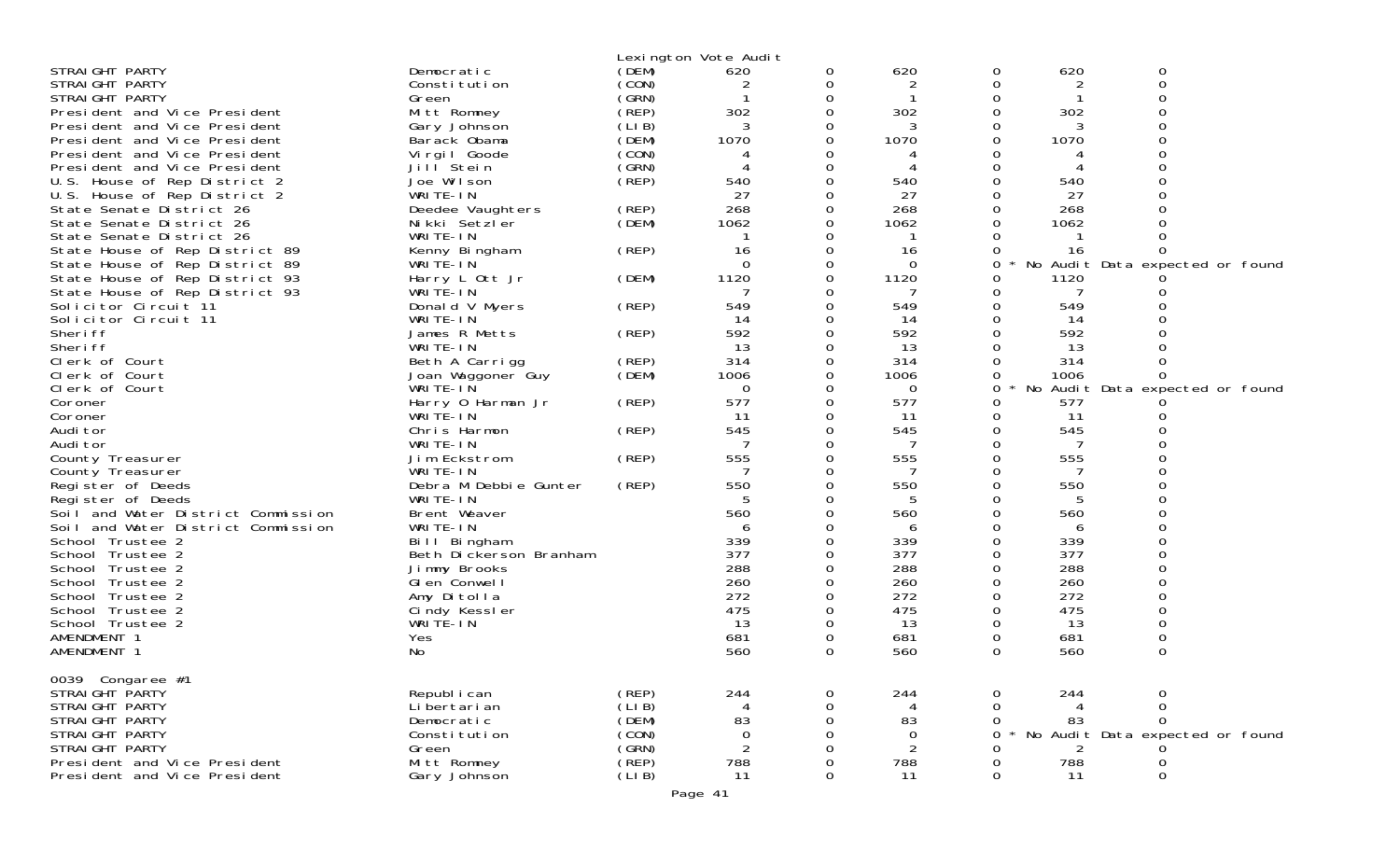| Lexington Vote Audit<br>222<br>222<br>Barack Obama<br>President and Vice President<br>(DEM)<br>0<br>0<br>222<br>$\mathbf 0$<br>(CON)<br>3<br>3<br>President and Vice President<br>Vi rgi I Goode<br>3<br>0<br>$\overline{2}$<br>$\overline{2}$<br>President and Vice President<br>Jill Stein<br>(GRN)<br>0<br>2<br>0<br>(REP)<br>900<br>0<br>900<br>900<br>U.S. House of Rep District 2<br>Joe Wilson<br>0<br>14<br>WRITE-IN<br>O<br>14<br>0<br>14<br>U.S. House of Rep District 2<br>(REP)<br>511<br>511<br>511<br>State Senate District 23<br>Jake Knotts<br>0<br>0<br>(PET)<br>416<br>416<br>State Senate District 23<br>Katrina Shealy<br>0<br>0<br>416<br>(CON)<br>32<br>32<br>O<br>32<br>State Senate District 23<br>David R Whetsell<br>0<br>5<br>5<br>State Senate District 23<br>WRITE-IN<br>O<br>5<br>0<br>State House of Rep District 88<br>Mac Toole<br>(REP)<br>886<br>0<br>886<br>886<br>0<br>WRITE-IN<br>$\Omega$<br>State House of Rep District 88<br>8<br>8<br>0<br>8<br>863<br>Solicitor Circuit 11<br>Donald V Myers<br>(REP)<br>$\Omega$<br>863<br>863<br>0<br>9<br>Solicitor Circuit 11<br>9<br>0<br>WRITE-IN<br>0<br>9<br>850<br>$\Omega$<br>850<br>850<br>Sheri ff<br>James R Metts<br>(REP)<br>0<br>23<br>Sheri ff<br>WRITE-IN<br>23<br>0<br>23<br>0<br>757<br>757<br>757<br>Clerk of Court<br>(REP)<br>0<br>0<br>Beth A Carrigg<br>211<br>211<br>211<br>Clerk of Court<br>(DEM)<br>0<br>0<br>Joan Waggoner Guy<br>10<br>10<br>O<br>10<br>Clerk of Court<br>WRITE-IN<br>0<br>889<br>889<br>889<br>Harry 0 Harman Jr<br>(REP)<br>0<br>0<br>Coroner<br>WRITE-IN<br>0<br>8<br>8<br>8<br>0<br>Coroner<br>880<br>(REP)<br>880<br>$\Omega$<br>880<br>Audi tor<br>Chris Harmon<br>0<br>WRITE-IN<br>Audi tor<br>0<br>0<br>6<br>6<br>6<br>883<br>883<br>883<br>Jim Eckstrom<br>(REP)<br>$\Omega$<br>0<br>County Treasurer<br>3<br>$\Omega$<br>3<br>WRITE-IN<br>0<br>3<br>County Treasurer<br>878<br>878<br>Debra M Debbie Gunter<br>0<br>0<br>878<br>Register of Deeds<br>(REP)<br>WRITE-IN<br>Register of Deeds<br>5<br>O<br>5<br>0<br>5<br>$\Omega$<br>387<br>Bobby Gravedigger Keisler(REP)<br>387<br>$\Omega$<br>387<br>County Council District 5<br>130<br>130<br>130<br>Bri an Duncan<br>(PET)<br>0<br>County Council District 5<br>0<br>WRITE-IN<br>County Council District 5<br>0<br>0<br>705<br>705<br>$\Omega$<br>705<br>Soil and Water District Commission<br>Brent Weaver<br>0<br>Soil and Water District Commission<br>WRITE-IN<br>5<br>0<br>5<br>5<br>0<br>$\Omega$<br>477<br>477<br>477<br>0<br>School Trustee 2<br>Bill Bingham<br>462<br>Beth Dickerson Branham<br>462<br>$\Omega$<br>462<br>School Trustee 2<br>0<br>272<br>272<br>272<br>0<br>0<br>School Trustee 2<br>Jimmy Brooks<br>338<br>338<br>338<br>O<br>0<br>School Trustee 2<br>Glen Conwell<br>270<br>270<br>270<br>0<br>Amy Ditolla<br>0<br>School Trustee 2<br>522<br>522<br>522<br>0<br>School Trustee 2<br>Cindy Kessler<br>0<br>3<br>WRITE-IN<br>3<br>0<br>3<br>School Trustee 2<br>0<br>550<br>550<br>AMENDMENT 1<br>$\Omega$<br>$\Omega$<br>550<br>Yes<br>AMENDMENT 1<br>No<br>445<br>0<br>445<br>$\Omega$<br>445<br>0040 Hook's Store<br>(REP)<br>182<br>182<br>0<br>182<br>STRAIGHT PARTY<br>Republ i can<br>0<br>STRAIGHT PARTY<br>(LIB)<br>$\Omega$<br>ς<br>Li bertari an<br>3<br>$\Omega$<br>(DEM)<br>183<br>183<br>183<br>STRAIGHT PARTY<br>Democratic<br>0<br>0<br>(CON)<br>STRAIGHT PARTY<br>Constitution<br>STRAIGHT PARTY<br>(GRN)<br>3<br>Green<br>0<br>3<br>3<br>0 |                              |             |       |     |   |     |     |             |
|------------------------------------------------------------------------------------------------------------------------------------------------------------------------------------------------------------------------------------------------------------------------------------------------------------------------------------------------------------------------------------------------------------------------------------------------------------------------------------------------------------------------------------------------------------------------------------------------------------------------------------------------------------------------------------------------------------------------------------------------------------------------------------------------------------------------------------------------------------------------------------------------------------------------------------------------------------------------------------------------------------------------------------------------------------------------------------------------------------------------------------------------------------------------------------------------------------------------------------------------------------------------------------------------------------------------------------------------------------------------------------------------------------------------------------------------------------------------------------------------------------------------------------------------------------------------------------------------------------------------------------------------------------------------------------------------------------------------------------------------------------------------------------------------------------------------------------------------------------------------------------------------------------------------------------------------------------------------------------------------------------------------------------------------------------------------------------------------------------------------------------------------------------------------------------------------------------------------------------------------------------------------------------------------------------------------------------------------------------------------------------------------------------------------------------------------------------------------------------------------------------------------------------------------------------------------------------------------------------------------------------------------------------------------------------------------------------------------------------------------------------------------------------------------------------------------------------------------------------------------------------------------------------------------------------------------------------------------------------------------------------------------------------------------------------------------------------------------------------------------------------------------------------------------------------------------------------------------------------------------------------------------------------------------------------------------------------------------------------------------------------------------------------------------------------------------------------------------------------|------------------------------|-------------|-------|-----|---|-----|-----|-------------|
|                                                                                                                                                                                                                                                                                                                                                                                                                                                                                                                                                                                                                                                                                                                                                                                                                                                                                                                                                                                                                                                                                                                                                                                                                                                                                                                                                                                                                                                                                                                                                                                                                                                                                                                                                                                                                                                                                                                                                                                                                                                                                                                                                                                                                                                                                                                                                                                                                                                                                                                                                                                                                                                                                                                                                                                                                                                                                                                                                                                                                                                                                                                                                                                                                                                                                                                                                                                                                                                                                    |                              |             |       |     |   |     |     |             |
|                                                                                                                                                                                                                                                                                                                                                                                                                                                                                                                                                                                                                                                                                                                                                                                                                                                                                                                                                                                                                                                                                                                                                                                                                                                                                                                                                                                                                                                                                                                                                                                                                                                                                                                                                                                                                                                                                                                                                                                                                                                                                                                                                                                                                                                                                                                                                                                                                                                                                                                                                                                                                                                                                                                                                                                                                                                                                                                                                                                                                                                                                                                                                                                                                                                                                                                                                                                                                                                                                    |                              |             |       |     |   |     |     | 0           |
| (LIB)<br>President and Vice President<br>Gary Johnson<br>8<br>8<br>8<br>(DEM)<br>383<br>383<br>383<br>President and Vice President<br>Barack Obama<br>0<br>(CON)<br>President and Vice President<br>Virgil Goode<br>0<br>0<br>(GRN)<br>0<br>Jill <sup>Stein</sup><br>2<br>2<br>President and Vice President<br>$\Omega$                                                                                                                                                                                                                                                                                                                                                                                                                                                                                                                                                                                                                                                                                                                                                                                                                                                                                                                                                                                                                                                                                                                                                                                                                                                                                                                                                                                                                                                                                                                                                                                                                                                                                                                                                                                                                                                                                                                                                                                                                                                                                                                                                                                                                                                                                                                                                                                                                                                                                                                                                                                                                                                                                                                                                                                                                                                                                                                                                                                                                                                                                                                                                            | President and Vice President | Mitt Romney | (REP) | 568 | 0 | 568 | 568 | 0<br>0<br>0 |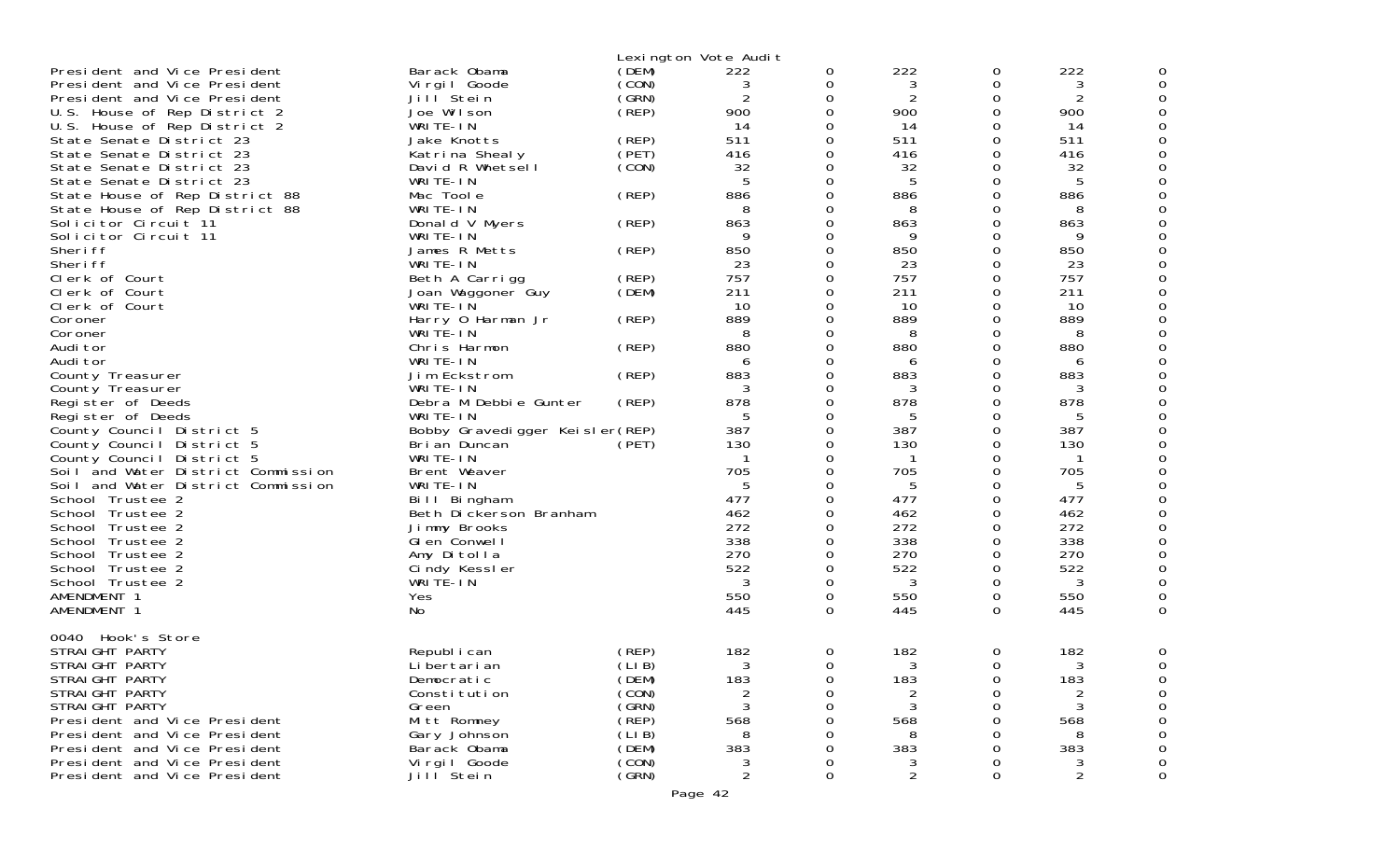|                                                |                                     |                | Lexington Vote Audit |               |            |          |            |                                 |
|------------------------------------------------|-------------------------------------|----------------|----------------------|---------------|------------|----------|------------|---------------------------------|
| U.S. House of Rep District 2                   | Joe Wilson                          | (REP)          | 668                  | 0             | 668        | 0        | 668        | 0                               |
| U.S. House of Rep District 2                   | WRITE-IN                            |                | 24                   | 0             | 24         | 0        | 24         | $\Omega$                        |
| State Senate District 26                       | Deedee Vaughters                    | (REP)          | 378                  | 0             | 378        | 0        | 378        | ∩                               |
| State Senate District 26                       | Nikki Setzler                       | (DEM)          | 556                  | 0             | 556        | 0        | 556        |                                 |
| State Senate District 26                       | WRITE-IN                            |                | 3                    | 0             | 3          | 0        | 3          |                                 |
| State House of Rep District 89                 | Kenny Bingham                       | (REP)          | 681                  | $\Omega$      | 681        | 0        | 681        |                                 |
| State House of Rep District 89                 | WRITE-IN                            |                | 11                   | 0             | 11         | 0        | 11         |                                 |
| Solicitor Circuit 11                           | Donald V Myers                      | (REP)          | 648                  | 0             | 648        | 0        | 648        |                                 |
| Solicitor Circuit 11                           | WRITE-IN                            |                | 14                   | 0             | 14         | 0        | 14         |                                 |
| Sheri ff                                       | James R Metts<br>WRITE-IN           | (REP)          | 677                  | 0             | 677        | 0<br>0   | 677        |                                 |
| Sheri ff<br>Clerk of Court                     |                                     | (REP)          | 19<br>540            | 0<br>0        | 19<br>540  | 0        | 19<br>540  |                                 |
| Clerk of Court                                 | Beth A Carrigg<br>Joan Waggoner Guy | (DEM)          | 360                  | 0             | 360        | 0        | 360        |                                 |
| Clerk of Court                                 | WRITE-IN                            |                |                      | 0             | 7          | $\Omega$ | 7          |                                 |
| Coroner                                        | Harry 0 Harman Jr                   | (REP)          | 692                  | 0             | 692        | 0        | 692        |                                 |
| Coroner                                        | WRITE-IN                            |                | 8                    | 0             | 8          | 0        | 8          |                                 |
| Audi tor                                       | Chris Harmon                        | (REP)          | 675                  | 0             | 675        | 0        | 675        |                                 |
| Audi tor                                       | WRITE-IN                            |                |                      | 0             |            | Ω        |            |                                 |
| County Treasurer                               | Jim Eckstrom                        | (REP)          | 677                  | 0             | 677        | 0        | 677        |                                 |
| County Treasurer                               | WRITE-IN                            |                | 6                    | 0             | 6          | Ω        | 6          |                                 |
| Register of Deeds                              | Debra M Debbie Gunter               | (REP)          | 668                  | 0             | 668        | Ω        | 668        |                                 |
| Register of Deeds                              | WRITE-IN                            |                | 6                    | 0             | 6          | 0        | 6          |                                 |
| Soil and Water District Commission             | Brent Weaver                        |                | 547                  | 0             | 547        | 0        | 547        |                                 |
| Soil and Water District Commission             | WRITE-IN                            |                | 3                    | 0             | 3          | 0        | 3          |                                 |
| School Trustee 2                               | Bill Bingham                        |                | 393                  | 0             | 393        | 0        | 393        |                                 |
| School Trustee 2<br>School Trustee 2           | Beth Dickerson Branham              |                | 390<br>214           | 0<br>$\Omega$ | 390<br>214 | 0<br>0   | 390<br>214 |                                 |
| School Trustee 2                               | Jimmy Brooks<br>GI en Conwell       |                | 286                  | 0             | 286        | 0        | 286        |                                 |
| School Trustee 2                               | Amy Ditolla                         |                | 275                  | 0             | 275        | 0        | 275        |                                 |
| School Trustee 2                               | Cindy Kessler                       |                | 470                  | 0             | 470        | 0        | 470        |                                 |
| School Trustee 2                               | WRITE-IN                            |                | 4                    | 0             | 4          | 0        | 4          |                                 |
| AMENDMENT 1                                    | Yes                                 |                | 497                  | 0             | 497        | 0        | 497        |                                 |
| AMENDMENT 1                                    | No.                                 |                | 423                  | $\Omega$      | 423        | $\Omega$ | 423        | $\Omega$                        |
|                                                |                                     |                |                      |               |            |          |            |                                 |
| 0041 Saluda River                              |                                     |                |                      |               |            |          |            |                                 |
| STRAIGHT PARTY                                 | Republ i can                        | (REP)          | 148                  | 0             | 148        | 0        | 148        | 0                               |
| STRAIGHT PARTY                                 | Li bertari an                       | (LIB)          | 7                    | 0             | 7          | 0        | 7          | 0                               |
| STRAIGHT PARTY                                 | Democratic                          | (DEM)          | 168                  | 0             | 168        | 0        | 168        | 0                               |
| STRAIGHT PARTY                                 | Constitution                        | (CON)<br>(GRN) | 0                    | 0             | 0          | 0<br>Ω   |            | No Audit Data expected or found |
| STRAIGHT PARTY<br>President and Vice President | Green<br>Mitt Romney                | (REP)          | 545                  | 0<br>0        | 545        |          | 545        |                                 |
| President and Vice President                   | Gary Johnson                        | (LIB)          | 15                   | 0             | 15         | 0        | 15         |                                 |
| President and Vice President                   | Barack Obama                        | (DEM)          | 401                  | 0             | 401        | 0        | 401        |                                 |
| President and Vice President                   | Vi rgi I Goode                      | (CON)          |                      | <sup>n</sup>  | 2          | $\Omega$ |            | ∩                               |
| President and Vice President                   | Jill <sup>Stein</sup>               | (GRN)          | 9                    | 0             | 9          | 0        | 9          |                                 |
| U.S. House of Rep District 2                   | Joe Wilson                          | (REP)          | 656                  |               | 656        |          | 656        |                                 |
| U.S. House of Rep District 2                   | WRITE-IN                            |                | 45                   |               | 45         |          | 45         |                                 |
| State Senate District 26                       | Deedee Vaughters                    | (REP)          | 356                  |               | 356        |          | 356        |                                 |
| State Senate District 26                       | Nikki Setzler                       | (DEM)          | 600                  |               | 600        |          | 600        |                                 |
| State Senate District 26                       | WRITE-IN                            |                | ∩                    |               | 0          |          |            | No Audit Data expected or found |
| State House of Rep District 89                 | Kenny Bingham                       | (REP)          | 670                  |               | 670        |          | 670        |                                 |
| State House of Rep District 89                 | WRITE-IN                            |                | 14                   | 0             | 14         | O        | 14         | 0                               |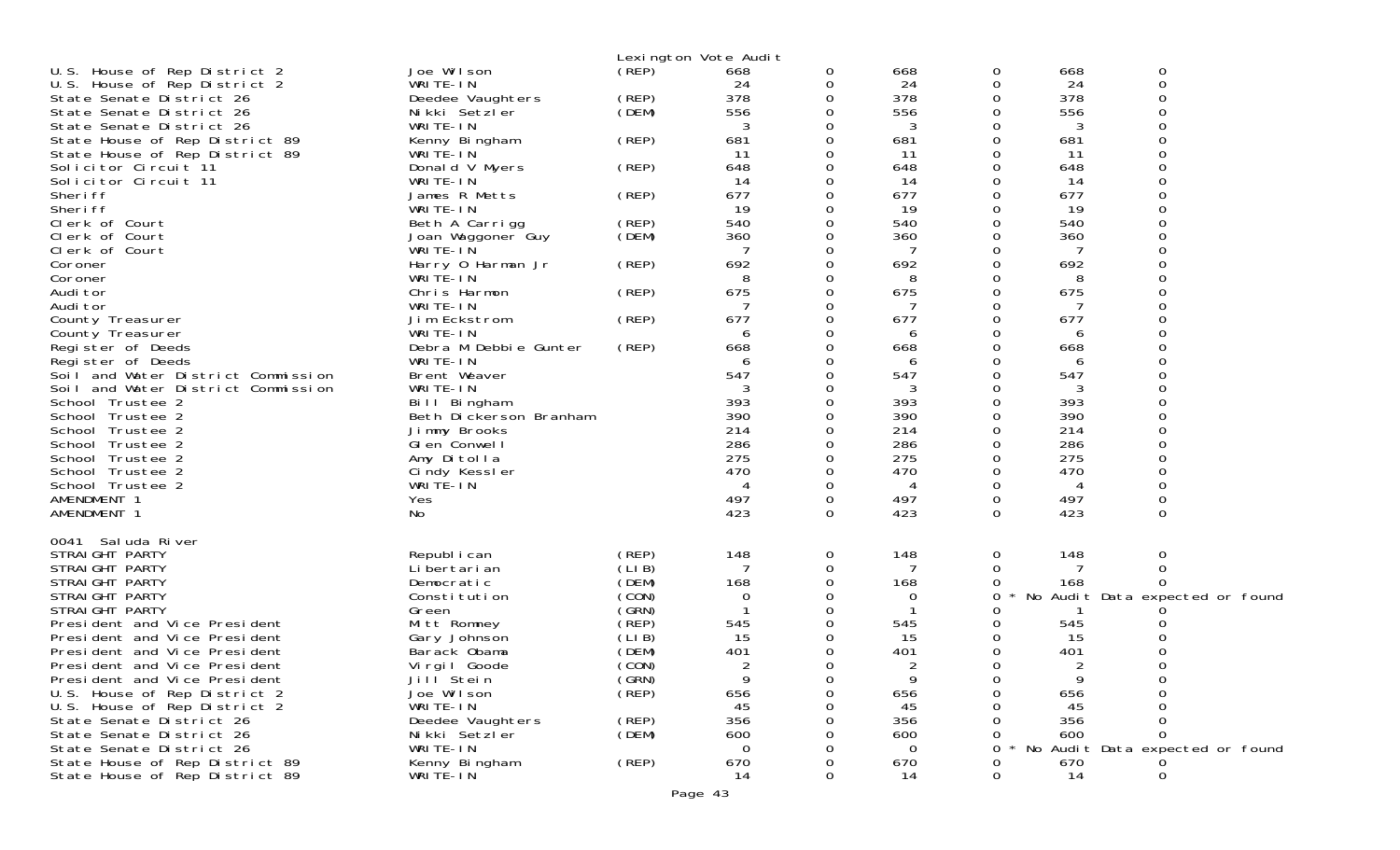| Solicitor Circuit 11<br>Solicitor Circuit 11<br>Sheri ff<br>Sheri ff<br>Clerk of Court<br>Clerk of Court<br>Clerk of Court<br>Coroner<br>Coroner<br>Audi tor<br>Audi tor<br>County Treasurer<br>County Treasurer<br>Register of Deeds<br>Register of Deeds<br>Soil and Water District Commission<br>Soil and Water District Commission<br>School Trustee 2<br>School Trustee 2<br>School Trustee 2<br>School Trustee 2<br>School Trustee 2<br>School Trustee 2<br>School Trustee 2<br>AMENDMENT 1<br>AMENDMENT 1                                                                                                                          | Donald V Myers<br>WRITE-IN<br>James R Metts<br>WRITE-IN<br>Beth A Carrigg<br>Joan Waggoner Guy<br>WRITE-IN<br>Harry 0 Harman Jr<br>WRITE-IN<br>Chris Harmon<br>WRITE-IN<br>Jim Eckstrom<br>WRITE-IN<br>Debra M Debbie Gunter<br>WRITE-IN<br>Brent Weaver<br>WRITE-IN<br>Bill Bingham<br>Beth Dickerson Branham<br>Jimmy Brooks<br>GI en Conwell<br>Amy Ditolla<br>Cindy Kessler<br>WRITE-IN<br>Yes<br>No | (REP)<br>(REP)<br>(REP)<br>(DEM)<br>(REP)<br>(REP)<br>(REP)<br>(REP)                                                                                                      | Lexington Vote Audit<br>659<br>13<br>671<br>12<br>541<br>365<br>4<br>677<br>10<br>672<br>6<br>674<br>6<br>662<br>10<br>598<br>2<br>390<br>405<br>222<br>251<br>250<br>431<br>7<br>529<br>399 | 0<br>0<br>0<br>0<br>ი<br>U<br>ი<br>ი<br>0<br>Ω<br>ი<br>ი<br>ი<br>Ω<br>0<br>0<br>0<br>0<br>0<br>0<br>0<br>0<br>0 | 659<br>13<br>671<br>12<br>541<br>365<br>4<br>677<br>10<br>672<br>6<br>674<br>6<br>662<br>10<br>598<br>2<br>390<br>405<br>222<br>251<br>250<br>431<br>7<br>529<br>399 | 0<br>0<br>0<br>0<br>0<br>0<br>0<br>0<br>0<br>0<br>0<br>0<br>0<br>0<br>0<br>0<br>0<br>0<br>0<br>0<br>0<br>0<br>0<br>0<br>0<br>$\Omega$ | 659<br>13<br>671<br>12<br>541<br>365<br>4<br>677<br>10<br>672<br>6<br>674<br>6<br>662<br>10<br>598<br>2<br>390<br>405<br>222<br>251<br>250<br>431<br>-7<br>529<br>399 | $\Omega$ |
|-------------------------------------------------------------------------------------------------------------------------------------------------------------------------------------------------------------------------------------------------------------------------------------------------------------------------------------------------------------------------------------------------------------------------------------------------------------------------------------------------------------------------------------------------------------------------------------------------------------------------------------------|----------------------------------------------------------------------------------------------------------------------------------------------------------------------------------------------------------------------------------------------------------------------------------------------------------------------------------------------------------------------------------------------------------|---------------------------------------------------------------------------------------------------------------------------------------------------------------------------|----------------------------------------------------------------------------------------------------------------------------------------------------------------------------------------------|-----------------------------------------------------------------------------------------------------------------|----------------------------------------------------------------------------------------------------------------------------------------------------------------------|---------------------------------------------------------------------------------------------------------------------------------------|-----------------------------------------------------------------------------------------------------------------------------------------------------------------------|----------|
| 0042 Springdale<br>STRAIGHT PARTY<br>STRAIGHT PARTY<br>STRAIGHT PARTY<br>STRAIGHT PARTY<br>STRAIGHT PARTY<br>President and Vice President<br>President and Vice President<br>President and Vice President<br>President and Vice President<br>President and Vice President<br>U.S. House of Rep District 2<br>U.S. House of Rep District 2<br>State Senate District 23<br>State Senate District 23<br>State Senate District 23<br>State Senate District 23<br>State House of Rep District 89<br>State House of Rep District 89<br>Solicitor Circuit 11<br>Solicitor Circuit 11<br>Sheri ff<br>Sheri ff<br>Clerk of Court<br>Clerk of Court | Republ i can<br>Li bertari an<br>Democratic<br>Constitution<br>Green<br>Mitt Romney<br>Gary Johnson<br>Barack Obama<br>Virgil Goode<br>Jill Stein<br>Joe Wilson<br>WRITE-IN<br>Jake Knotts<br>Katrina Shealy<br>David R Whetsell<br>WRITE-IN<br>Kenny Bingham<br>WRITE-IN<br>Donald V Myers<br>WRITE-IN<br>James R Metts<br>WRITE-IN<br>Beth A Carrigg<br>Joan Waggoner Guy                              | (REP)<br>(LI B)<br>(DEM)<br>(CON)<br>(GRN)<br>(REP)<br>(LI B)<br>(DEM)<br>(CON)<br>(GRN)<br>(REP)<br>(REP)<br>(PET)<br>(CON)<br>(REP)<br>(REP)<br>(REP)<br>(REP)<br>(DEM) | 217<br>-1<br>66<br>2<br>$\overline{2}$<br>866<br>7<br>274<br>7<br>3<br>978<br>31<br>501<br>558<br>39<br>Δ<br>973<br>Q.<br>952<br>4<br>940<br>24<br>792<br>240                                | 0<br>0<br>0<br>ი<br>0<br>0<br>0<br>0<br>0<br>0<br>0<br>0<br>0<br>0<br>0                                         | 217<br>66<br>2<br>2<br>866<br>274<br>3<br>978<br>31<br>501<br>558<br>39<br>973<br>Q<br>952<br>4<br>940<br>24<br>792<br>240                                           | 0<br>0<br>0<br>0<br>0<br>0<br>0<br>0<br>0<br>0<br>0<br>0<br>0<br>0<br>0<br>0<br>0<br>O<br>0<br>0<br>0                                 | 217<br>66<br>2<br>2<br>866<br>274<br>3<br>978<br>31<br>501<br>558<br>39<br>Δ<br>973<br>9<br>952<br>4<br>940<br>24<br>792<br>240                                       | 0        |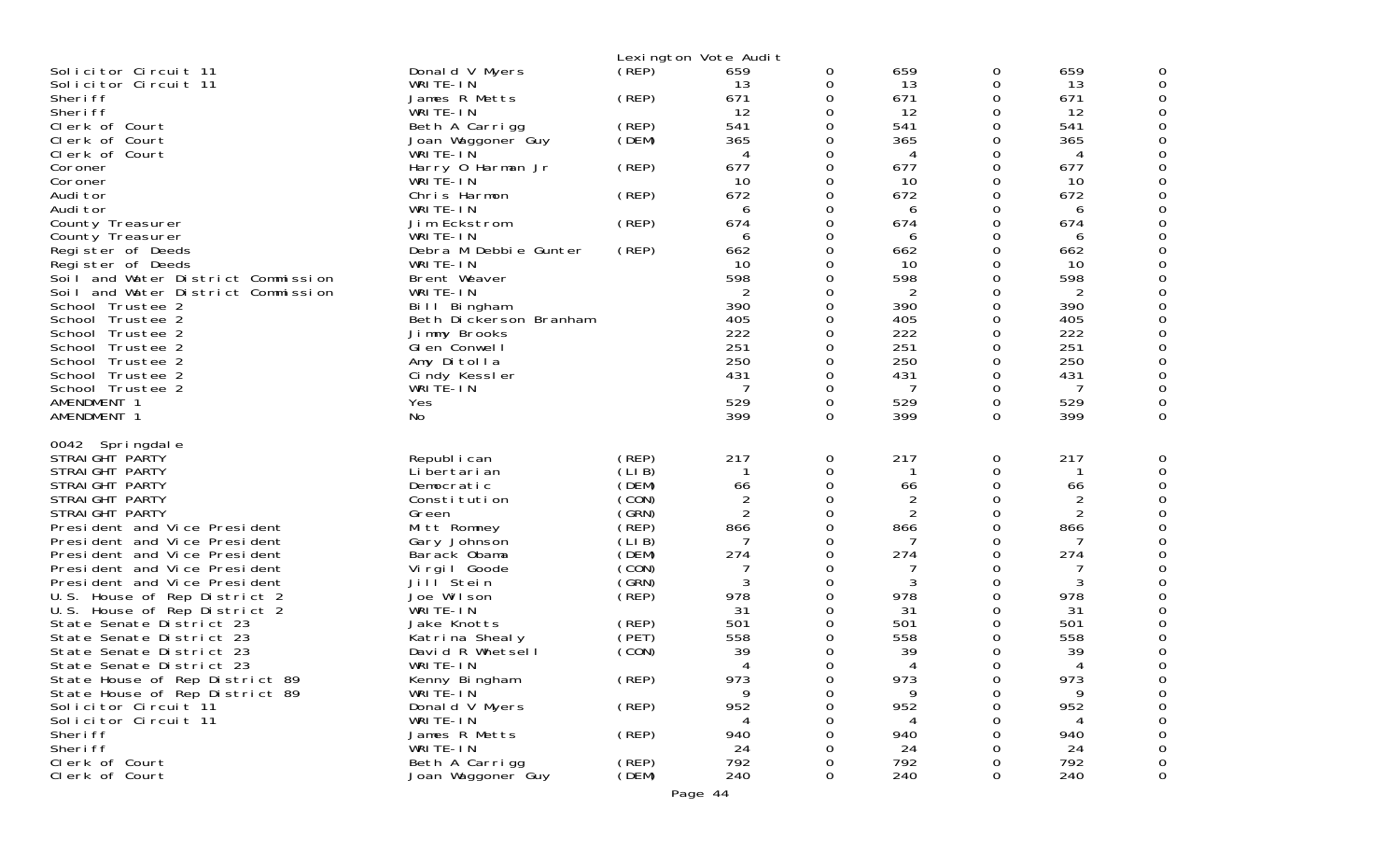|                                                              |                                        |                | Lexington Vote Audit  |                      |                       |               |            |                                 |  |
|--------------------------------------------------------------|----------------------------------------|----------------|-----------------------|----------------------|-----------------------|---------------|------------|---------------------------------|--|
| Clerk of Court                                               | WRITE-IN                               |                | 52                    | 0                    | 52                    | 0             | 52         | 0                               |  |
| Coroner                                                      | Harry 0 Harman Jr<br>WRITE-IN          | (REP)          | 961                   | 0<br>0               | 961<br>5              | 0<br>0        | 961<br>5   | $\Omega$                        |  |
| Coroner<br>Audi tor                                          | Chris Harmon                           | (REP)          | 957                   | 0                    | 957                   | 0             | 957        |                                 |  |
| Audi tor                                                     | WRITE-IN                               |                |                       | 0                    | Д                     | 0             |            |                                 |  |
| County Treasurer                                             | Jim Eckstrom                           | (REP)          | 969                   | 0                    | 969                   | 0             | 969        |                                 |  |
| County Treasurer                                             | WRITE-IN                               |                | 3                     | 0                    | 3                     | 0             | 3          |                                 |  |
| Register of Deeds                                            | Debra M Debbie Gunter                  | (REP)          | 963                   | 0                    | 963                   | 0             | 963        |                                 |  |
| Register of Deeds<br>County Council District 4               | WRITE-IN<br>Debbie Summers             | (REP)          | 4<br>948              | 0<br>0               | 4<br>948              | 0<br>0        | 4<br>948   |                                 |  |
| County Council District 4                                    | WRITE-IN                               |                | 6                     | 0                    | 6                     | Ω             | 6          |                                 |  |
| Soil and Water District Commission                           | Brent Weaver                           |                | 869                   | 0                    | 869                   | 0             | 869        |                                 |  |
| Soil and Water District Commission                           | WRITE-IN                               |                |                       | 0                    |                       | 0             | -1         |                                 |  |
| School Trustee 2                                             | Bill Bingham                           |                | 637                   | 0                    | 637                   |               | 637        |                                 |  |
| School Trustee 2<br>School Trustee 2                         | Beth Dickerson Branham<br>Jimmy Brooks |                | 586<br>239            | 0<br>0               | 586<br>239            | 0<br>0        | 586<br>239 |                                 |  |
| School Trustee 2                                             | GI en Conwell                          |                | 484                   | 0                    | 484                   | 0             | 484        |                                 |  |
| School Trustee 2                                             | Amy Ditolla                            |                | 297                   | 0                    | 297                   | 0             | 297        |                                 |  |
| School Trustee 2                                             | Cindy Kessler                          |                | 666                   | 0                    | 666                   | 0             | 666        |                                 |  |
| School Trustee 2                                             | WRITÉ-IN                               |                | -5                    | 0                    | 5                     | 0             | 5          |                                 |  |
| AMENDMENT 1<br>AMENDMENT 1                                   | Yes<br>No                              |                | 606<br>507            | $\Omega$<br>$\Omega$ | 606<br>507            | 0<br>$\Omega$ | 606<br>507 | 0                               |  |
|                                                              |                                        |                |                       |                      |                       |               |            |                                 |  |
| 0043 Pineridge #1                                            |                                        |                |                       |                      |                       |               |            |                                 |  |
| STRAIGHT PARTY                                               | Republ i can                           | (REP)          | 144                   | 0                    | 144                   | 0             | 144        | 0<br>∩                          |  |
| STRAIGHT PARTY<br>STRAIGHT PARTY                             | Li bertari an<br>Democratic            | (LIB)<br>(DEM) | 3<br>68               | 0<br>$\Omega$        | 3<br>68               | 0<br>0        | 3<br>68    |                                 |  |
| STRAIGHT PARTY                                               | Constitution                           | (CON)          |                       | 0                    |                       | 0             |            |                                 |  |
| STRAIGHT PARTY                                               | Green                                  | (GRN)          | 4                     | 0                    | 4                     | 0             |            |                                 |  |
| President and Vice President                                 | Mitt Romney                            | $($ REP)       | 519                   | 0                    | 519                   | 0             | 519        |                                 |  |
| President and Vice President                                 | Gary Johnson                           | (LIB)          | 20                    | 0                    | 20                    | 0             | 20         |                                 |  |
| President and Vice President<br>President and Vice President | Barack Obama<br>Virgil Goode           | (DEM)<br>(CON) | 182                   | 0<br>0               | 182<br>-1             | 0<br>O        | 182        |                                 |  |
| President and Vice President                                 | Jill Stein                             | (SRN)          | 3                     | 0                    | 3                     | 0             | 3          |                                 |  |
| U.S. House of Rep District 2                                 | Joe Wilson                             | (REP)          | 582                   | 0                    | 582                   | 0             | 582        |                                 |  |
| U.S. House of Rep District 2                                 | WRITE-IN                               |                | 20                    | 0                    | 20                    | 0             | 20         |                                 |  |
| State Senate District 26                                     | Deedee Vaughters                       | (REP)          | 364                   | 0                    | 364                   | 0             | 364        |                                 |  |
| State Senate District 26<br>State Senate District 26         | Nikki Setzler<br>WRITE-IN              | (DEM)          | 347<br>$\overline{2}$ | 0<br>0               | 347<br>$\overline{2}$ | Ω<br>0        | 347<br>2   |                                 |  |
| State House of Rep District 88                               | Mac Toole                              | (REP)          | 512                   | 0                    | 512                   |               | 512        |                                 |  |
| State House of Rep District 88                               | WRITE-IN                               |                | 8                     |                      | 8                     | Ω             | 8          |                                 |  |
| State House of Rep District 89                               | Kenny Bingham                          | (REP)          | 66                    | 0                    | 66                    | Ω             | 66         |                                 |  |
| State House of Rep District 89                               | WRITE-IN                               |                | 0                     | 0                    | 0                     | 0             |            | No Audit Data expected or found |  |
| Solicitor Circuit 11<br>Solicitor Circuit 11                 | Donald V Myers<br>WRITE-IN             | (REP)          | 575<br>8              | <sup>n</sup><br>0    | 575<br>8              | 0<br>0        | 575<br>8   | $\Omega$<br>0                   |  |
| Sheri ff                                                     | James R Metts                          | (REP)          | 579                   | 0                    | 579                   | 0             | 579        |                                 |  |
| Sheri ff                                                     | WRITE-IN                               |                | 14                    | O                    | 14                    | Ω             | 14         |                                 |  |
| Clerk of Court                                               | Beth A Carrigg                         | (REP)          | 515                   |                      | 515                   |               | 515        |                                 |  |
| Clerk of Court                                               | Joan Waggoner Guy                      | (DEM)          | 171                   |                      | 171                   |               | 171        |                                 |  |
| Clerk of Court                                               | WRITE-IN                               |                | 2                     |                      |                       |               |            |                                 |  |
| Coroner<br>Coroner                                           | Harry 0 Harman Jr<br>WRITE-IN          | (REP)          | 597                   | O<br>0               | 597<br>5              | Ω<br>O        | 597        | 0                               |  |
|                                                              |                                        |                |                       |                      |                       |               |            |                                 |  |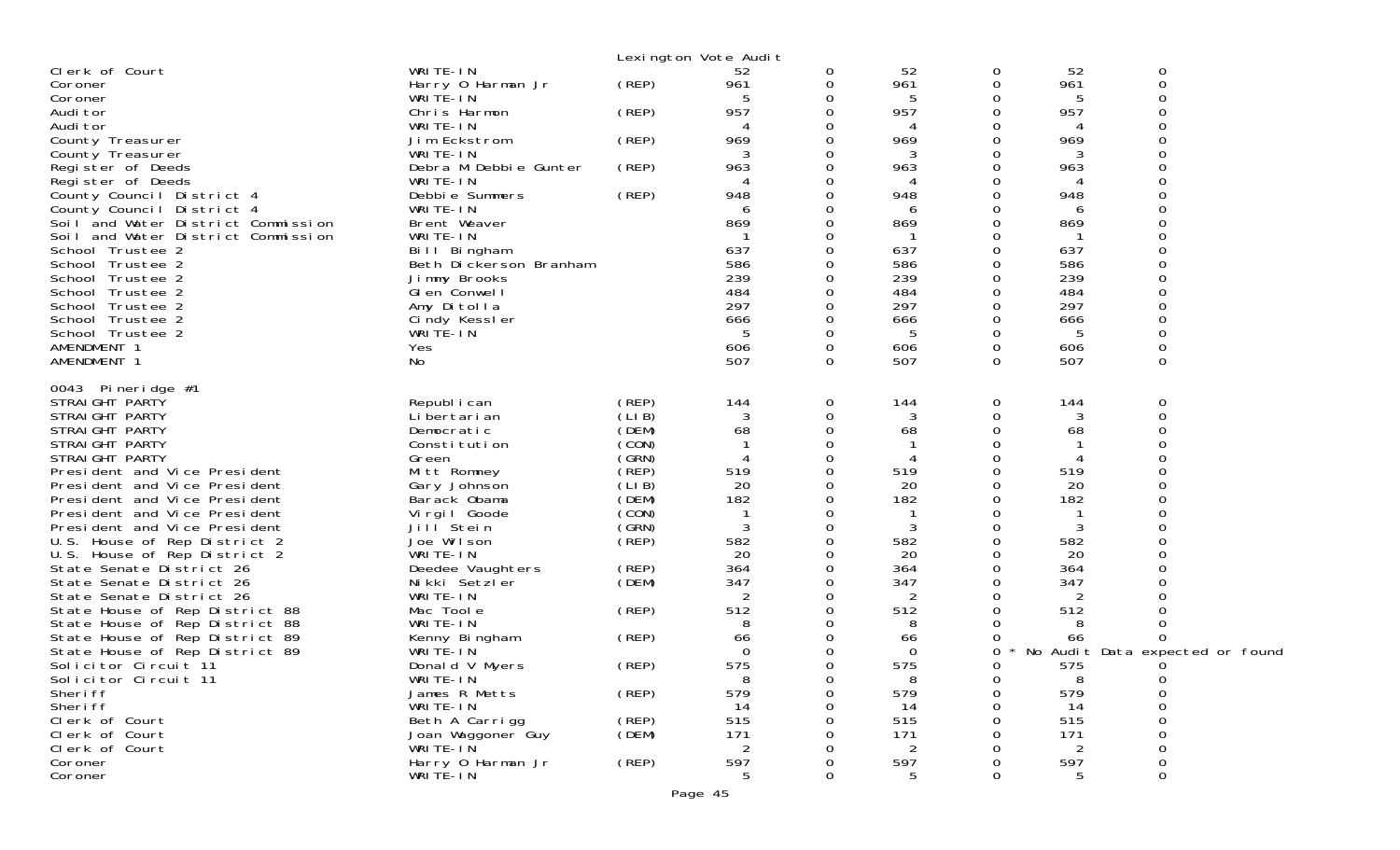|                                                                  |                           |       | Lexington Vote Audit               |          |                |               |          |                                 |
|------------------------------------------------------------------|---------------------------|-------|------------------------------------|----------|----------------|---------------|----------|---------------------------------|
| Audi tor                                                         | Chris Harmon              | (REP) | 583                                | 0        | 583            | 0             | 583      | 0                               |
| Audi tor                                                         | WRITE-IN                  |       | 4                                  | 0        | 4              | 0             | 4        | $\Omega$                        |
| County Treasurer                                                 | Jim Eckstrom              | (REP) | 586                                | 0        | 586            | ∩             | 586      |                                 |
| County Treasurer                                                 | WRITE-IN                  |       | 5                                  | 0        | 5              | O             | 5        |                                 |
| Register of Deeds                                                | Debra M Debbie Gunter     | (REP) | 589                                | 0        | 589            |               | 589      |                                 |
| Register of Deeds                                                | WRITE-IN                  |       |                                    | 0        |                | ∩             |          |                                 |
| Soil and Water District Commission                               | Brent Weaver              |       | 490                                | 0        | 490            | 0             | 490      |                                 |
| Soil and Water District Commission                               | WRITE-IN                  |       | 3                                  | 0        | 3              | ∩             | 3        |                                 |
| School Trustee 2                                                 | Bill Bingham              |       | 343                                | $\Omega$ | 343            | $\Omega$      | 343      |                                 |
| School Trustee 2                                                 | Beth Dickerson Branham    |       | 348                                | 0        | 348            | 0             | 348      |                                 |
| School Trustee 2                                                 | Jimmy Brooks              |       | 213                                | 0        | 213            | $\Omega$      | 213      |                                 |
| School Trustee 2                                                 | GI en Conwel I            |       | 231                                | 0        | 231            | ∩             | 231      |                                 |
| School Trustee 2                                                 | Amy Ditolla               |       | 221                                | 0        | 221            | 0             | 221      |                                 |
| School Trustee 2                                                 | Cindy Kessler             |       | 407                                | 0        | 407            | $\Omega$      | 407      |                                 |
| School Trustee 2                                                 | WRITE-IN                  |       | 2                                  | 0        | 2              | ∩             |          |                                 |
| AMENDMENT 1                                                      | Yes                       |       | 398                                | 0        | 398            | 0             | 398      |                                 |
| AMENDMENT 1                                                      | No                        |       | 297                                | 0        | 297            | $\Omega$      | 297      | 0                               |
| 0044 W Columbia No 1                                             |                           |       |                                    |          |                |               |          |                                 |
| STRAIGHT PARTY                                                   | Republ i can              | (REP) | 64                                 | 0        | 64             | 0             | 64       | 0                               |
| STRAIGHT PARTY                                                   | Li bertari an             | (LIB) | $\overline{2}$                     | 0        | $\overline{2}$ | 0             |          |                                 |
| STRAIGHT PARTY                                                   | Democratic                | (DEM) | 79                                 | 0        | 79             | 0             | 79       |                                 |
| STRAIGHT PARTY                                                   | Constitution              | (CON) | 0                                  | 0        | 0              | 0             |          | No Audit Data expected or found |
| STRAIGHT PARTY                                                   | Green                     | (GRN) | $\overline{2}$                     | 0        | $\overline{2}$ |               |          |                                 |
| President and Vice President                                     | Mitt Romney               | (REP) | 213                                | 0        | 213            | 0             | 213      |                                 |
| President and Vice President                                     | Gary Johnson              | (LIB) | 7                                  | 0        |                | 0             |          |                                 |
| President and Vice President                                     | Barack Obama              | (DEM) | 204                                | 0        | 204            | 0             | 204      |                                 |
| President and Vice President                                     | Vi rgi I Goode            | (CON) | 0                                  | 0        | 0              | 0             |          | No Audit Data expected or found |
| President and Vice President                                     | Jill <sup>Stein</sup>     | (GRN) | 6                                  | 0        | 6              |               | 6        |                                 |
| U.S. House of Rep District 2                                     | Joe Wilson                | (REP) | 270                                | 0        | 270            | 0             | 270      |                                 |
| U.S. House of Rep District 2                                     | WRITE-IN                  |       | 21                                 | 0        | 21             | 0             | 21       |                                 |
| State Senate District 26                                         | Deedee Vaughters          | (REP) | 147                                | 0        | 147            | 0             | 147      |                                 |
| State Senate District 26                                         | Nikki Setzler             | (DEM) | 265<br>$\boldsymbol{\vartriangle}$ | 0        | 265            | ∩             | 265      |                                 |
| State Senate District 26                                         | WRITE-IN                  |       | 279                                | 0<br>0   | 4<br>279       | 0<br>$\Omega$ | 4<br>279 |                                 |
| State House of Rep District 89<br>State House of Rep District 89 | Kenny Bingham<br>WRITE-IN | (REP) | 11                                 | 0        | 11             | ∩             | 11       |                                 |
| Solicitor Circuit 11                                             | Donald V Myers            | (REP) | 274                                | 0        | 274            | 0             | 274      |                                 |
| Solicitor Circuit 11                                             | WRITE-IN                  |       | 10                                 | 0        | 10             | 0             | 10       |                                 |
| Sheri ff                                                         | James R Metts             | (REP) | 288                                | 0        | 288            | ∩             | 288      |                                 |
| Sheri ff                                                         | WRITE-IN                  |       | 10                                 | 0        | 10             | 0             | 10       |                                 |
| Clerk of Court                                                   | Beth A Carrigg            | (REP) | 210                                |          | 210            | ∩             | 210      |                                 |
| Clerk of Court                                                   | Joan Waggoner Guy         | (DEM) | 179                                | 0        | 179            | O             | 179      |                                 |
| Clerk of Court                                                   | WRITE-IN                  |       | 5                                  | 0        | 5              | O             | 5        |                                 |
| Coroner                                                          | Harry 0 Harman Jr         | (REP) | 287                                | 0        | 287            | 0             | 287      |                                 |
| Coroner                                                          | WRITE-IN                  |       | 8                                  | 0        | 8              | 0             | 8        |                                 |
| Audi tor                                                         | Chris Harmon              | (REP) | 276                                | 0        | 276            |               | 276      |                                 |
| Audi tor                                                         | WRITE-IN                  |       |                                    |          | 4              |               |          |                                 |
| County Treasurer                                                 | Jim Eckstrom              | (REP) | 286                                |          | 286            |               | 286      |                                 |
| County Treasurer                                                 | WRITE-IN                  |       | 5                                  |          |                |               |          |                                 |
| Register of Deeds                                                | Debra M Debbie Gunter     | (REP) | 284                                |          | 284            |               | 284      |                                 |
| Register of Deeds                                                | WRITE-IN                  |       | 5                                  |          | 5              |               | 5        |                                 |
| Soil and Water District Commission                               | Brent Weaver              |       | 266                                | 0        | 266            | ∩             | 266      | $\Omega$                        |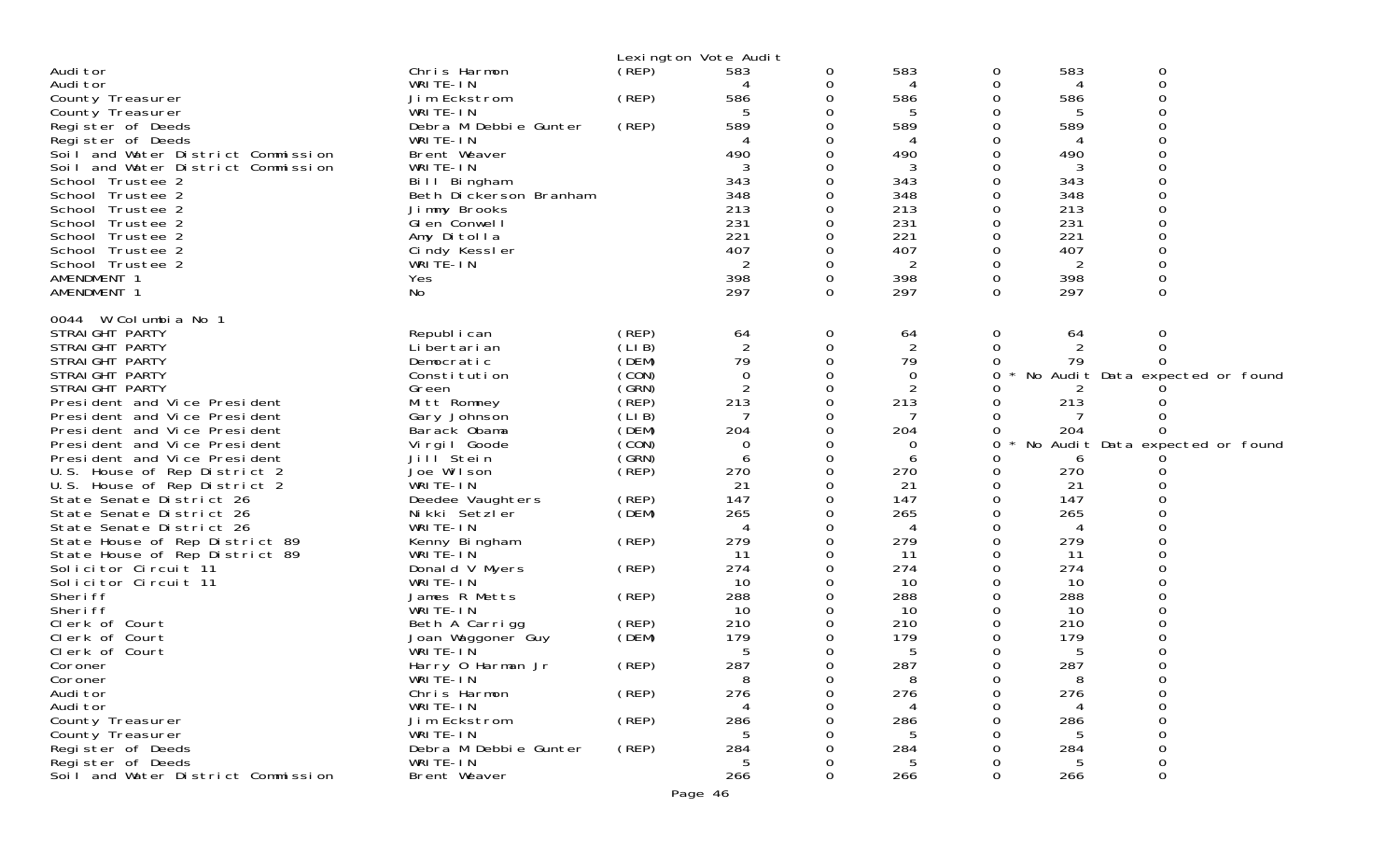|                                                                            |                                                    |                | Lexington Vote Audit |          |                 |               |            |                                   |  |
|----------------------------------------------------------------------------|----------------------------------------------------|----------------|----------------------|----------|-----------------|---------------|------------|-----------------------------------|--|
| Soil and Water District Commission<br>School Trustee 2<br>School Trustee 2 | WRITE-IN<br>Bill Bingham<br>Beth Dickerson Branham |                | 161<br>178           | 0        | 161<br>178      | 0<br>$\Omega$ | 161<br>178 | 0<br>$\Omega$                     |  |
| School Trustee 2<br>School Trustee 2                                       | Jimmy Brooks<br>GI en Conwell                      |                | 108<br>98            |          | 108<br>98       |               | 108<br>98  |                                   |  |
| School Trustee 2                                                           | Amy Ditolla                                        |                | 118                  |          | 118             |               | 118        |                                   |  |
| School Trustee 2                                                           | Cindy Kessler                                      |                | 180                  |          | 180             |               | 180        |                                   |  |
| School Trustee 2<br>AMENDMENT 1                                            | WRITÉ-IN<br>Yes                                    |                | 4<br>212             | $\Omega$ | 4<br>212        |               | 4<br>212   |                                   |  |
| AMENDMENT 1                                                                | No                                                 |                | 197                  | $\Omega$ | 197             | $\Omega$      | 197        | $\Omega$                          |  |
| 0045 W Columbia No 2                                                       |                                                    |                |                      |          |                 |               |            |                                   |  |
| STRAIGHT PARTY<br>STRAIGHT PARTY                                           | Republ i can<br>Li bertari an                      | (REP)<br>(LIB) | 16<br>$\Omega$       | 0<br>0   | 16<br>$\Omega$  | $\Omega$      | 16         | * No Audit Data expected or found |  |
| STRAIGHT PARTY                                                             | Democratic                                         | (DEM)          | 274                  | $\Omega$ | 274             |               | 274        |                                   |  |
| STRAIGHT PARTY                                                             | Constitution                                       | (CON)          | 0                    |          | 0               | 0             |            | * No Audit Data expected or found |  |
| STRAIGHT PARTY                                                             | Green                                              | (GRN)          | $\Omega$             |          | $\Omega$        | 0             |            | No Audit Data expected or found   |  |
| President and Vice President<br>President and Vice President               | Mitt Romney<br>Gary Johnson                        | (REP)<br>(LIB) | 53<br>2              | 0        | 53<br>2         |               | 53         |                                   |  |
| President and Vice President                                               | Barack Obama                                       | (DEM)          | 340                  |          | 340             |               | 340        |                                   |  |
| President and Vice President                                               | Virgil Goode                                       | (CON)          |                      |          |                 |               |            |                                   |  |
| President and Vice President                                               | Jill Stein                                         | (GRN)          | $\Omega$             |          | $\Omega$        |               |            | No Audit Data expected or found   |  |
| U.S. House of Rep District 2                                               | Joe Wilson                                         | (REP)          | 94                   |          | 94<br>4         |               | 94         |                                   |  |
| U.S. House of Rep District 2<br>State Senate District 26                   | WRITE-IN<br>Deedee Vaughters                       | (REP)          | 53                   | 0        | 53              |               | 53         |                                   |  |
| State Senate District 26                                                   | Nikki Setzler                                      | (DEM)          | 328                  |          | 328             |               | 328        |                                   |  |
| State Senate District 26                                                   | WRITE-IN                                           |                | $\Omega$             |          | $\Omega$        | 0             |            | No Audit Data expected or found   |  |
| State House of Rep District 89                                             | Kenny Bingham                                      | (REP)          | 126                  | 0        | 126             |               | 126        |                                   |  |
| State House of Rep District 89<br>Solicitor Circuit 11                     | WRITÉ-IN                                           | (REP)          | 126                  |          | 126             |               | 126        |                                   |  |
| Solicitor Circuit 11                                                       | Donald V Myers<br>WRITE-IN                         |                |                      |          | -1              |               |            |                                   |  |
| Sheri ff                                                                   | James R Metts                                      | (REP)          | 128                  |          | 128             |               | 128        |                                   |  |
| Sheri ff                                                                   | WRITE-IN                                           |                | $\Omega$             |          | $\Omega$        | 0             |            | No Audit Data expected or found   |  |
| Clerk of Court                                                             | Beth A Carrigg                                     | (REP)          | 58                   |          | 58              |               | 58         |                                   |  |
| Clerk of Court<br>Clerk of Court                                           | Joan Waggoner Guy<br>WRITE-IN                      | (DEM)          | 319<br>0             | 0        | 319<br>$\Omega$ |               | 319        | No Audit Data expected or found   |  |
| Coroner                                                                    | Harry 0 Harman Jr                                  | (REP)          | 127                  |          | 127             |               | 127        |                                   |  |
| Coroner                                                                    | WRITE-IN                                           |                |                      |          |                 |               |            |                                   |  |
| Audi tor                                                                   | Chris Harmon                                       | (REP)          | 120                  |          | 120             |               | 120        |                                   |  |
| Audi tor                                                                   | WRITE-IN<br>Jim Eckstrom                           | (REP)          | 0<br>121             |          | $\Omega$<br>121 | 0<br>0        | 121        | No Audit Data expected or found   |  |
| County Treasurer<br>County Treasurer                                       | WRITE-IN                                           |                | $\Omega$             |          | $\Omega$        |               |            | No Audit Data expected or found   |  |
| Register of Deeds                                                          | Debra M Debbie Gunter                              | (REP)          | 119                  |          | 119             |               | 119        |                                   |  |
| Register of Deeds                                                          | WRITE-IN                                           |                | $\Omega$             |          | $\Omega$        | 0             |            | * No Audit Data expected or found |  |
| Soil and Water District Commission                                         | Brent Weaver                                       |                | 131                  |          | 131             |               | 131        | 0                                 |  |
| Soil and Water District Commission<br>School Trustee 2                     | WRITE-IN<br>Bill Bingham                           |                | 0<br>92              |          | 0<br>92         |               | 92         | No Audit Data expected or found   |  |
| School Trustee 2                                                           | Beth Dickerson Branham                             |                | 65                   |          | 65              |               | 65         |                                   |  |
| School Trustee 2                                                           | Jimmy Brooks                                       |                | 36                   |          | 36              |               | 36         |                                   |  |
| School Trustee 2                                                           | GI en Conwell                                      |                | 50                   |          | 50              |               | 50         |                                   |  |
| School Trustee 2                                                           | Amy Ditolla                                        |                | 46                   |          | 46              |               | 46         |                                   |  |
| School Trustee 2                                                           | Cindy Kessler                                      |                | 147                  |          | 147             |               | 147        |                                   |  |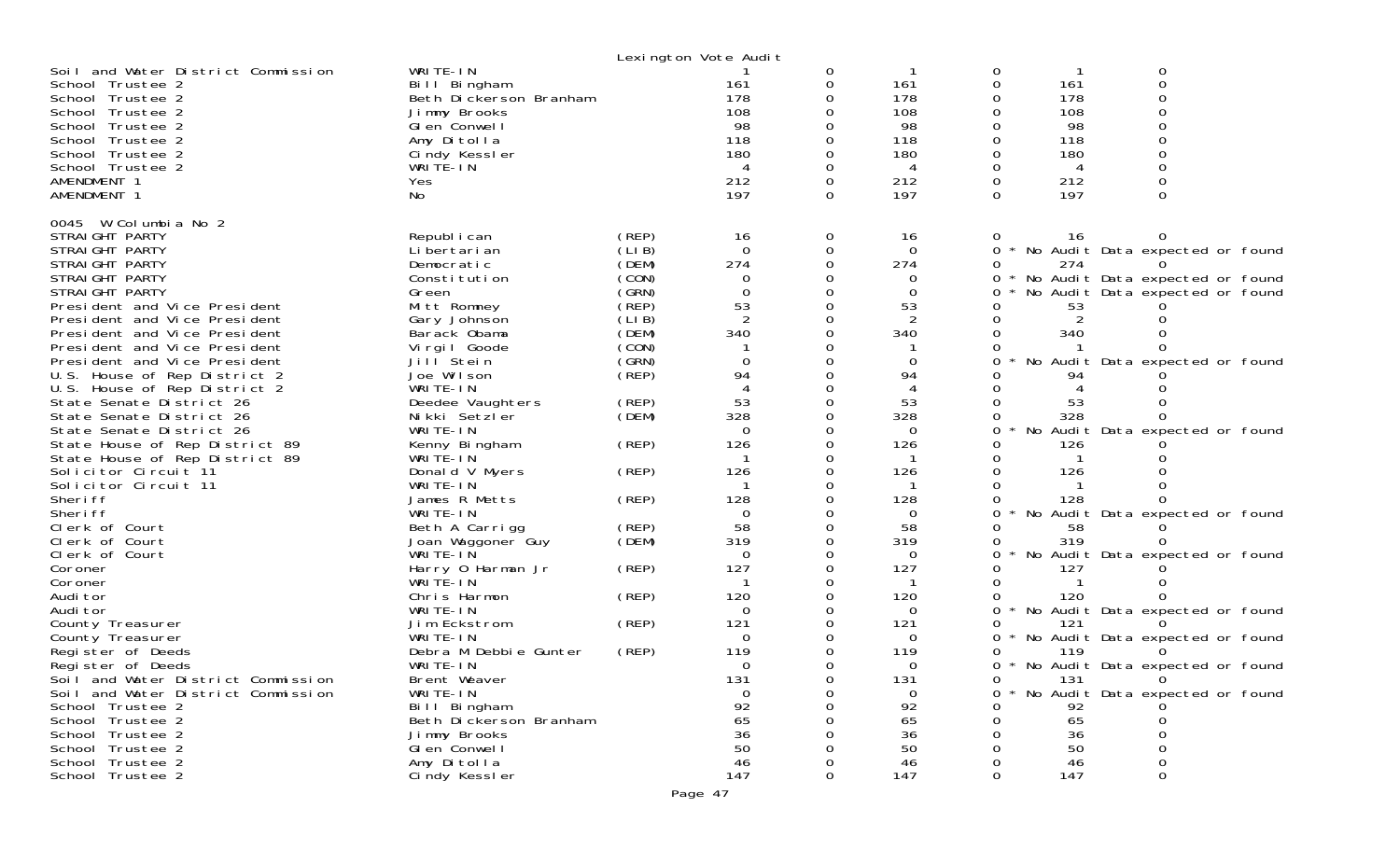|                                                                                                                                                                                                                                                                                                                                                                                                                                                                                                                                                                                                                                                                                                                                                                                                                                                                                                                                                      |                                                                                                                                                                                                                                                                                                                                                                                                                                                                                                                                                                                                                        |                                                                                                                                                                                                     | Lexington Vote Audit                                                                                                                                                                                                          |                                                                                                                                                                                          |                                                                                                                                                                                                                             |                                                                                                                      |                                                                                                                                                                                       |                                                                                                                                                       |  |
|------------------------------------------------------------------------------------------------------------------------------------------------------------------------------------------------------------------------------------------------------------------------------------------------------------------------------------------------------------------------------------------------------------------------------------------------------------------------------------------------------------------------------------------------------------------------------------------------------------------------------------------------------------------------------------------------------------------------------------------------------------------------------------------------------------------------------------------------------------------------------------------------------------------------------------------------------|------------------------------------------------------------------------------------------------------------------------------------------------------------------------------------------------------------------------------------------------------------------------------------------------------------------------------------------------------------------------------------------------------------------------------------------------------------------------------------------------------------------------------------------------------------------------------------------------------------------------|-----------------------------------------------------------------------------------------------------------------------------------------------------------------------------------------------------|-------------------------------------------------------------------------------------------------------------------------------------------------------------------------------------------------------------------------------|------------------------------------------------------------------------------------------------------------------------------------------------------------------------------------------|-----------------------------------------------------------------------------------------------------------------------------------------------------------------------------------------------------------------------------|----------------------------------------------------------------------------------------------------------------------|---------------------------------------------------------------------------------------------------------------------------------------------------------------------------------------|-------------------------------------------------------------------------------------------------------------------------------------------------------|--|
| School Trustee 2<br>AMENDMENT 1<br>AMENDMENT 1                                                                                                                                                                                                                                                                                                                                                                                                                                                                                                                                                                                                                                                                                                                                                                                                                                                                                                       | WRITE-IN<br>Yes<br>No                                                                                                                                                                                                                                                                                                                                                                                                                                                                                                                                                                                                  |                                                                                                                                                                                                     | O<br>147<br>222                                                                                                                                                                                                               | 0<br>0<br>0                                                                                                                                                                              | 0<br>147<br>222                                                                                                                                                                                                             | 0<br>0<br>0                                                                                                          | 147<br>222                                                                                                                                                                            | No Audit Data expected or found<br>0                                                                                                                  |  |
| 0046 W Columbia No 3<br>STRAIGHT PARTY<br>STRAIGHT PARTY<br>STRAIGHT PARTY<br>STRAIGHT PARTY<br>STRAIGHT PARTY<br>President and Vice President<br>President and Vice President<br>President and Vice President<br>President and Vice President<br>President and Vice President<br>U.S. House of Rep District 2<br>U.S. House of Rep District 2<br>State Senate District 26<br>State Senate District 26<br>State Senate District 26<br>State House of Rep District 89<br>State House of Rep District 89<br>Solicitor Circuit 11<br>Solicitor Circuit 11<br>Sheri ff<br>Sheri ff<br>Clerk of Court<br>Clerk of Court<br>Clerk of Court<br>Coroner<br>Coroner<br>Audi tor<br>Audi tor<br>County Treasurer<br>County Treasurer<br>Register of Deeds<br>Register of Deeds<br>Soil and Water District Commission<br>Soil and Water District Commission<br>School Trustee 2<br>School Trustee 2<br>School Trustee 2<br>School Trustee 2<br>School Trustee 2 | Republ i can<br>Li bertari an<br>Democratic<br>Constitution<br>Green<br>Mitt Romney<br>Gary Johnson<br>Barack Obama<br>Virgil Goode<br>Jill <sup>Stein</sup><br>Joe Wilson<br>WRITE-IN<br>Deedee Vaughters<br>Nikki Setzler<br>WRITE-IN<br>Kenny Bingham<br>WRITE-IN<br>Donald V Myers<br>WRITE-IN<br>James R Metts<br>WRITE-IN<br>Beth A Carrigg<br>Joan Waggoner Guy<br>WRITE-IN<br>Harry 0 Harman Jr<br>WRITE-IN<br>Chris Harmon<br>WRITE-IN<br>Jim Eckstrom<br>WRITE-IN<br>Debra M Debbie Gunter<br>WRITE-IN<br>Brent Weaver<br>WRITE-IN<br>Bill Bingham<br>Beth Dickerson Branham<br>Jimmy Brooks<br>Glen Conwell | (REP)<br>(LIB)<br>(DEM)<br>(CON)<br>(GRN)<br>(REP)<br>(LI B)<br>(DEM)<br>(CON)<br>(GRN)<br>(REP)<br>(REP)<br>(DEM)<br>(REP)<br>(REP)<br>(REP)<br>(REP)<br>(DEM)<br>(REP)<br>(REP)<br>(REP)<br>(REP) | 70<br>$\mathbf{1}$<br>30<br>238<br>99<br>$\Omega$<br>4<br>270<br>10<br>167<br>173<br>$\Omega$<br>261<br>3<br>256<br>269<br>224<br>81<br>270<br>263<br>4<br>266<br>258<br>4<br>220<br>$\Omega$<br>143<br>125<br>74<br>89<br>82 | 0<br>0<br>0<br>$\Omega$<br>0<br>0<br>0<br>0<br>0<br>0<br>0<br>0<br>0<br>0<br>0<br>0<br>0<br>0<br>0<br>0<br>0<br>0<br>0<br>0<br>0<br>0<br>0<br>0<br>0<br>0<br>0<br>0<br>0<br><sup>n</sup> | 70<br>-1<br>30<br>238<br>99<br>0<br>4<br>270<br>10<br>167<br>173<br>$\Omega$<br>261<br>3<br>256<br>269<br>2<br>224<br>81<br>4<br>270<br>3<br>263<br>4<br>266<br>258<br>4<br>220<br>$\Omega$<br>143<br>125<br>74<br>89<br>82 | 0<br>0<br>O<br>0<br>0<br>0<br>0<br>0<br>0<br>0<br>0<br>O<br>0<br>O<br>O<br>0<br>O<br>0<br>0<br>0<br>0<br>0<br>Ω<br>0 | 70<br>30<br>238<br>99<br>270<br>10<br>167<br>173<br>No<br>261<br>3<br>256<br>269<br>224<br>81<br>270<br>3<br>263<br>4<br>266<br>258<br>4<br>220<br>No<br>143<br>125<br>74<br>89<br>82 | 0<br>0<br>$\Omega$<br>0<br>No Audit Data expected or found<br>0<br>Audit Data expected or found<br>$\Omega$<br>0<br>Audit Data expected or found<br>0 |  |
| School Trustee 2<br>School Trustee 2<br>AMENDMENT 1<br>AMENDMENT 1                                                                                                                                                                                                                                                                                                                                                                                                                                                                                                                                                                                                                                                                                                                                                                                                                                                                                   | Amy Ditolla<br>Cindy Kessler<br>WRITE-IN<br>Yes<br>No                                                                                                                                                                                                                                                                                                                                                                                                                                                                                                                                                                  |                                                                                                                                                                                                     | ັບ∠<br>137<br>$\mathbf 0$<br>191<br>128                                                                                                                                                                                       | 0<br>0<br>0<br>0                                                                                                                                                                         | 137<br>0<br>191<br>128                                                                                                                                                                                                      | 0<br>0<br>0<br>0                                                                                                     | 137<br>191<br>128                                                                                                                                                                     | $\Omega$<br>No Audit Data expected or found<br>0                                                                                                      |  |
| 0047 W Columbia No 4<br>STRAIGHT PARTY<br>STRAIGHT PARTY                                                                                                                                                                                                                                                                                                                                                                                                                                                                                                                                                                                                                                                                                                                                                                                                                                                                                             | Republ i can<br>Li bertari an                                                                                                                                                                                                                                                                                                                                                                                                                                                                                                                                                                                          | (REP)<br>(LIB)                                                                                                                                                                                      | 158<br>3                                                                                                                                                                                                                      | 0<br>0                                                                                                                                                                                   | 158<br>3                                                                                                                                                                                                                    | 0<br>0                                                                                                               | 158<br>3                                                                                                                                                                              | 0<br>$\mathbf 0$                                                                                                                                      |  |
|                                                                                                                                                                                                                                                                                                                                                                                                                                                                                                                                                                                                                                                                                                                                                                                                                                                                                                                                                      |                                                                                                                                                                                                                                                                                                                                                                                                                                                                                                                                                                                                                        |                                                                                                                                                                                                     | Page 48                                                                                                                                                                                                                       |                                                                                                                                                                                          |                                                                                                                                                                                                                             |                                                                                                                      |                                                                                                                                                                                       |                                                                                                                                                       |  |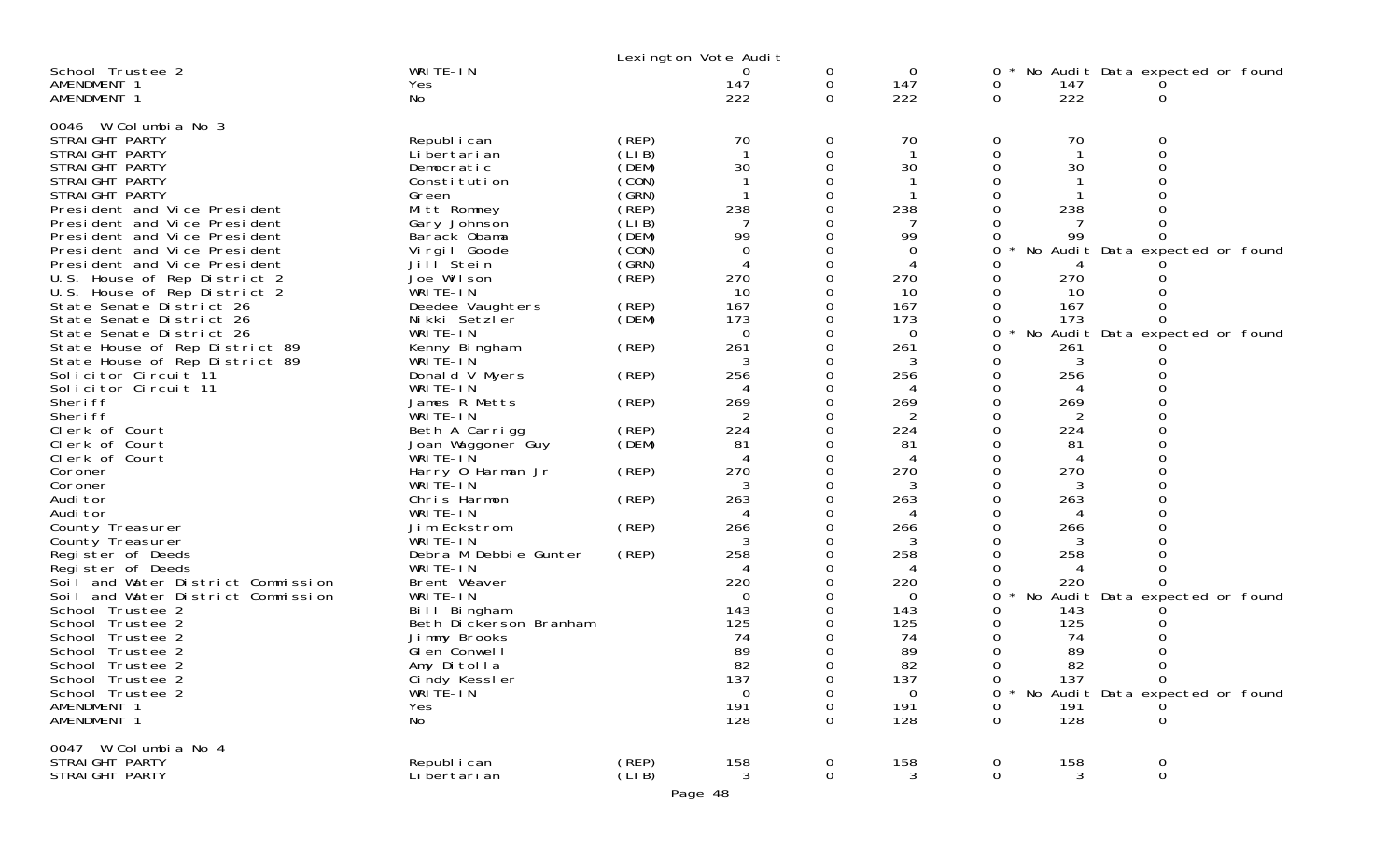|                                    |                        |             | Lexington Vote Audit |          |             |          |     |                                 |  |
|------------------------------------|------------------------|-------------|----------------------|----------|-------------|----------|-----|---------------------------------|--|
| STRAIGHT PARTY                     | Democratic             | (DEM)       | 147                  | 0        | 147         | 0        | 147 | $\mathbf 0$                     |  |
| STRAIGHT PARTY                     | Constitution           | (CON)       | 2                    | 0        | 2           | 0        | 2   | $\Omega$                        |  |
| STRAIGHT PARTY                     | Green                  | (GRN)       | $\Omega$             | 0        | 0           | 0        |     | No Audit Data expected or found |  |
| President and Vice President       | Mitt Romney            | (REP)       | 545                  | 0        | 545         | 0        | 545 |                                 |  |
| President and Vice President       | Gary Johnson           | (LIB)       | 11                   |          | 11          | 0        | 11  |                                 |  |
| President and Vice President       | Barack Obama           | (DEM)       | 335                  | 0        | 335         | 0        | 335 |                                 |  |
| President and Vice President       | Virgil Goode           | (CON)       | 6                    |          | 6           | 0        | 6   |                                 |  |
| President and Vice President       | Jill <sup>Stein</sup>  | (GRN)       | 3                    | 0        | 3           | 0        | 3   |                                 |  |
| U.S. House of Rep District 2       | Joe Wilson             | (REP)       | 666                  | 0        | 666         | 0        | 666 |                                 |  |
| U.S. House of Rep District 2       | WRITE-IN               |             | 25                   |          | 25          |          | 25  |                                 |  |
| State Senate District 26           | Deedee Vaughters       | (REP)       | 362                  |          | 362         |          | 362 |                                 |  |
| State Senate District 26           | Nikki Setzler          | (DEM)       | 524                  | 0        | 524         | 0        | 524 |                                 |  |
| State Senate District 26           | WRITE-IN               |             | $\Omega$             |          | $\mathbf 0$ | 0        |     | No Audit Data expected or found |  |
| State House of Rep District 89     | Kenny Bingham          | (REP)       | 662                  |          | 662         | 0        | 662 |                                 |  |
| State House of Rep District 89     | WRITE-IN               |             | 12                   | 0        | 12          | 0        | 12  |                                 |  |
| Solicitor Circuit 11               | Donald V Myers         | (REP)       | 658                  | 0        | 658         | 0        | 658 |                                 |  |
| Solicitor Circuit 11               | WRITE-IN               |             | 13                   | 0        | 13          | 0        | 13  |                                 |  |
| Sheri ff                           | James R Metts          | (REP)       | 661                  | 0        | 661         | 0        | 661 |                                 |  |
| Sheri ff                           | WRITE-IN               |             | 22                   |          | 22          | 0        | 22  |                                 |  |
| Clerk of Court                     | Beth A Carrigg         | (REP)       | 531                  | 0        | 531         | $\Omega$ | 531 |                                 |  |
| Clerk of Court                     | Joan Waggoner Guy      | (DEM)       | 318                  |          | 318         | 0        | 318 |                                 |  |
| Clerk of Court                     | WRITE-IN               |             | 16                   |          | 16          | 0        | 16  |                                 |  |
| Coroner                            | Harry 0 Harman Jr      | (REP)       | 675                  | $\Omega$ | 675         | $\Omega$ | 675 |                                 |  |
| Coroner                            | WRITE-IN               |             | 6                    |          | 6           | 0        | 6   |                                 |  |
| Audi tor                           | Chris Harmon           | (REP)       | 673                  | 0        | 673         | 0        | 673 |                                 |  |
| Audi tor                           | WRITE-IN               |             |                      | 0        | 5           | $\Omega$ | 5   |                                 |  |
| County Treasurer                   | Jim Eckstrom           | (REP)       | 677                  | 0        | 677         | 0        | 677 |                                 |  |
| County Treasurer                   | WRITE-IN               |             |                      |          | 8           | 0        | 8   |                                 |  |
| Register of Deeds                  | Debra M Debbie Gunter  | (REP)       | 667                  | 0        | 667         | $\Omega$ | 667 |                                 |  |
| Register of Deeds                  | WRITE-IN               |             | 5                    |          | 5           |          | 5   |                                 |  |
| County Council District 4          | Debbie Summers         | (REP)       | 48                   |          | 48          | Ω        | 48  |                                 |  |
| County Council District 4          | WRITE-IN               |             | $\Omega$             | $\Omega$ | $\Omega$    | 0        |     | No Audit Data expected or found |  |
| Soil and Water District Commission | Brent Weaver           |             | 593                  | 0        | 593         | 0        | 593 |                                 |  |
| Soil and Water District Commission | WRITE-IN               |             |                      |          | 4           | 0        |     |                                 |  |
| School Trustee 2                   | Bill Bingham           |             | 416                  |          | 416         | $\Omega$ | 416 |                                 |  |
| School Trustee 2                   | Beth Dickerson Branham |             | 416                  |          | 416         | 0        | 416 |                                 |  |
| School Trustee 2                   | Jimmy Brooks           |             | 224                  |          | 224         | 0        | 224 |                                 |  |
| School Trustee 2                   | GI en Conwell          |             | 280                  |          | 280         | $\Omega$ | 280 |                                 |  |
| School Trustee 2                   | Amy Ditolla            |             | 258                  |          | 258         | 0        | 258 |                                 |  |
| School Trustee 2                   | Cindy Kessler          |             | 445                  |          | 445         | 0        | 445 |                                 |  |
| School Trustee 2                   | WRITE-IN               |             | 14                   | 0        | 14          | 0        | 14  |                                 |  |
| AMENDMENT 1                        | Yes                    |             | 451                  | 0        | 451         | 0        | 451 | 0                               |  |
| AMENDMENT 1                        | No                     |             | 406                  | 0        | 406         | $\Omega$ | 406 | $\Omega$                        |  |
|                                    |                        |             |                      |          |             |          |     |                                 |  |
| 0048 Irmo                          |                        |             |                      |          |             |          |     |                                 |  |
| STRAIGHT PARTY                     | Republ i can           | (REP)       | 214                  | 0        | 214         | 0        | 214 | 0                               |  |
| STRAIGHT PARTY                     | Li bertari an          | (LI B)      | 6                    |          | 6           |          | 6   |                                 |  |
| STRAIGHT PARTY                     | Democratic             | (DEM)       | 233                  |          | 233         |          | 233 |                                 |  |
| STRAIGHT PARTY                     | Constitution           | (CON)       | 2                    |          | 2           | 0        |     | $\Omega$                        |  |
| STRAIGHT PARTY                     | Green                  | (GRN)       | 0                    |          | $\Omega$    | 0        |     | No Audit Data expected or found |  |
| President and Vice President       | Mitt Romney            | $($ REP $)$ | 623                  |          | 623         |          | 623 |                                 |  |
| President and Vice President       | Gary Johnson           | (LIB)       | 12                   | 0        | 12          | 0        | 12  | 0                               |  |
|                                    |                        |             | Page 49              |          |             |          |     |                                 |  |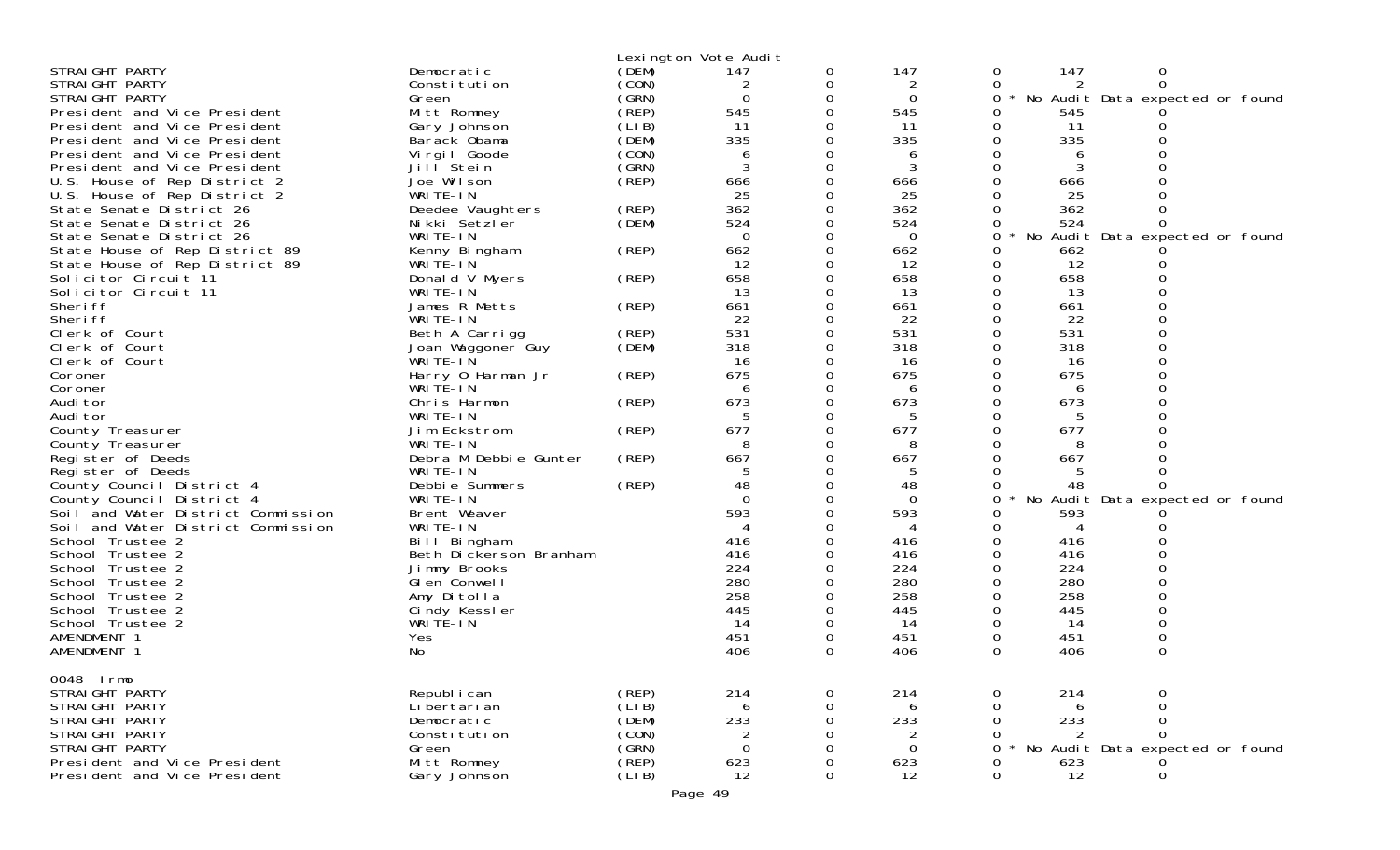|                                    |                       |       | Lexington Vote Audit |               |                |               |     |                                 |  |
|------------------------------------|-----------------------|-------|----------------------|---------------|----------------|---------------|-----|---------------------------------|--|
| President and Vice President       | Barack Obama          | (DEM) | 500                  | 0             | 500            | 0             | 500 | 0                               |  |
| President and Vice President       | Virgil Goode          | (CON) | 3                    | 0             | 3              | 0             | 3   | 0                               |  |
| President and Vice President       | Jill Stein            | (GRN) | $\overline{2}$       | 0             | $\overline{2}$ | 0             | 2   |                                 |  |
| U.S. House of Rep District 2       | Joe Wilson            | (REP) | 770                  | $\Omega$      | 770            | 0             | 770 |                                 |  |
| U.S. House of Rep District 2       | WRITE-IN              |       | 32                   | 0             | 32             | 0             | 32  |                                 |  |
| State Senate District 18           | Ronnie Cromer         | (REP) | 779                  | 0             | 779            | 0             | 779 |                                 |  |
| State Senate District 18           | WRITE-IN              |       | 19                   | $\Omega$      | 19             | 0             | 19  |                                 |  |
| State House of Rep District 85     | Chip Huggins          | (REP) | 799                  | 0             | 799            | 0             | 799 |                                 |  |
| State House of Rep District 85     | WRITE-IN              |       | 12                   | 0             | 12             | Ω             | 12  |                                 |  |
| Solicitor Circuit 11               | Donald V Myers        | (REP) | 762                  | $\Omega$      | 762            | 0             | 762 |                                 |  |
| Solicitor Circuit 11               | WRITE-IN              |       |                      | 0             | 7              | 0             | 7   |                                 |  |
| Sheri ff                           | James R Metts         | (REP) | 807                  | 0             | 807            |               | 807 |                                 |  |
| Sheri ff                           | WRITE-IN              |       | 18                   | 0             | 18             | Ω             | 18  |                                 |  |
| Clerk of Court                     | Beth A Carrigg        | (REP) | 621                  | 0             | 621            | 0             | 621 |                                 |  |
| Clerk of Court                     | Joan Waggoner Guy     | (DEM) | 445                  | 0             | 445            |               | 445 |                                 |  |
| Clerk of Court                     | WRITE-IN              |       | 3                    | 0             | 3              | 0             | 3   |                                 |  |
| Coroner                            | Harry 0 Harman Jr     | (REP) | 786                  | 0             | 786            | 0             | 786 |                                 |  |
| Coroner                            | WRITE-IN              |       |                      | 0             | 7              | 0             |     |                                 |  |
| Audi tor                           | Chris Harmon          | (REP) | 774                  | 0             | 774            | 0             | 774 |                                 |  |
| Audi tor                           | WRITE-IN              |       | 6                    | 0             | 6              | 0             | 6   |                                 |  |
| County Treasurer                   | Jim Eckstrom          | (REP) | 775                  | 0             | 775            | O             | 775 |                                 |  |
| County Treasurer                   | WRITE-IN              |       | 9                    | 0             | 9              | 0             | 9   |                                 |  |
| Register of Deeds                  | Debra M Debbie Gunter | (REP) | 765                  | 0             | 765            | 0             | 765 |                                 |  |
| Register of Deeds                  | WRITE-IN              |       |                      | 0             |                | 0             |     |                                 |  |
| Soil and Water District Commission | Brent Weaver          |       | 682                  | 0             | 682            | 0             | 682 |                                 |  |
| Soil and Water District Commission | WRITE-IN              |       | 5                    | 0             | 5              | 0             | 5   |                                 |  |
| School Trustee 5                   | Beth Burn Watson      |       | 555                  | 0             | 555            | $\Omega$      | 555 |                                 |  |
| School Trustee 5                   | Jan Hammond           |       | 355                  | 0             | 355            | 0             | 355 |                                 |  |
| School Trustee 5                   | Jondy Lovel ess       |       | 469                  | 0             | 469            | 0             | 469 |                                 |  |
| School Trustee 5                   | Ed Yates              |       | 178<br>7             | 0             | 178            | 0             | 178 |                                 |  |
| School Trustee 5                   | WRITE-IN              |       |                      | 0             | 7              | 0             | 7   |                                 |  |
| AMENDMENT 1                        | Yes                   |       | 642                  | 0<br>$\Omega$ | 642            | 0<br>$\Omega$ | 642 | $\Omega$                        |  |
| AMENDMENT 1                        | No                    |       | 443                  |               | 443            |               | 443 |                                 |  |
| 0049 Challedon                     |                       |       |                      |               |                |               |     |                                 |  |
| STRAIGHT PARTY                     | Republ i can          | (REP) | 167                  | 0             | 167            | 0             | 167 | 0                               |  |
| STRAIGHT PARTY                     | Li bertari an         | (LIB) | 3                    | 0             | 3              |               | 3   |                                 |  |
| STRAIGHT PARTY                     | Democratic            | (DEM) | 250                  | 0             | 250            | Ω             | 250 |                                 |  |
| STRAIGHT PARTY                     | Constitution          | (CON) |                      | 0             |                |               |     |                                 |  |
| STRAIGHT PARTY                     | Green                 | (GRN) | $\overline{0}$       | 0             | 0              | 0             |     | No Audit Data expected or found |  |
| President and Vice President       | Mitt Romney           | (REP) | 436                  | 0             | 436            | Ω             | 436 |                                 |  |
| President and Vice President       | Gary Johnson          | (LIB) | 15                   | 0             | 15             | 0             | 15  |                                 |  |
| President and Vice President       | Barack Obama          | (DEM) | 504                  | 0             | 504            | 0             | 504 |                                 |  |
| President and Vice President       | Vi rgi I Goode        | (CON) | 5                    | 0             | 5              | 0             | 5   | 0                               |  |
| President and Vice President       | Jill <sup>Stein</sup> | (GRN) | 2                    | 0             |                |               |     |                                 |  |
| U.S. House of Rep District 2       | Joe Wilson            | (REP) | 553                  | Ω             | 553            | Ω             | 553 |                                 |  |
| U.S. House of Rep District 2       | WRITE-IN              |       | 30                   | ი             | 30             |               | 30  |                                 |  |
| State Senate District 20           | John Courson          | (REP) | 435                  |               | 435            |               | 435 |                                 |  |
| State Senate District 20           | Robert Rikard         | (DEM) | 462                  |               | 462            |               | 462 |                                 |  |
| State Senate District 20           | Scott West            | (GRN) | 23                   |               | 23             |               | 23  | 0                               |  |
| State Senate District 20           | WRITE-IN              |       | $\Omega$             |               | $\Omega$       | 0             |     | No Audit Data expected or found |  |
| State House of Rep District 85     | Chip Huggins          | (REP) | 590                  | 0             | 590            | 0             | 590 |                                 |  |
|                                    |                       |       | Page 50              |               |                |               |     |                                 |  |
|                                    |                       |       |                      |               |                |               |     |                                 |  |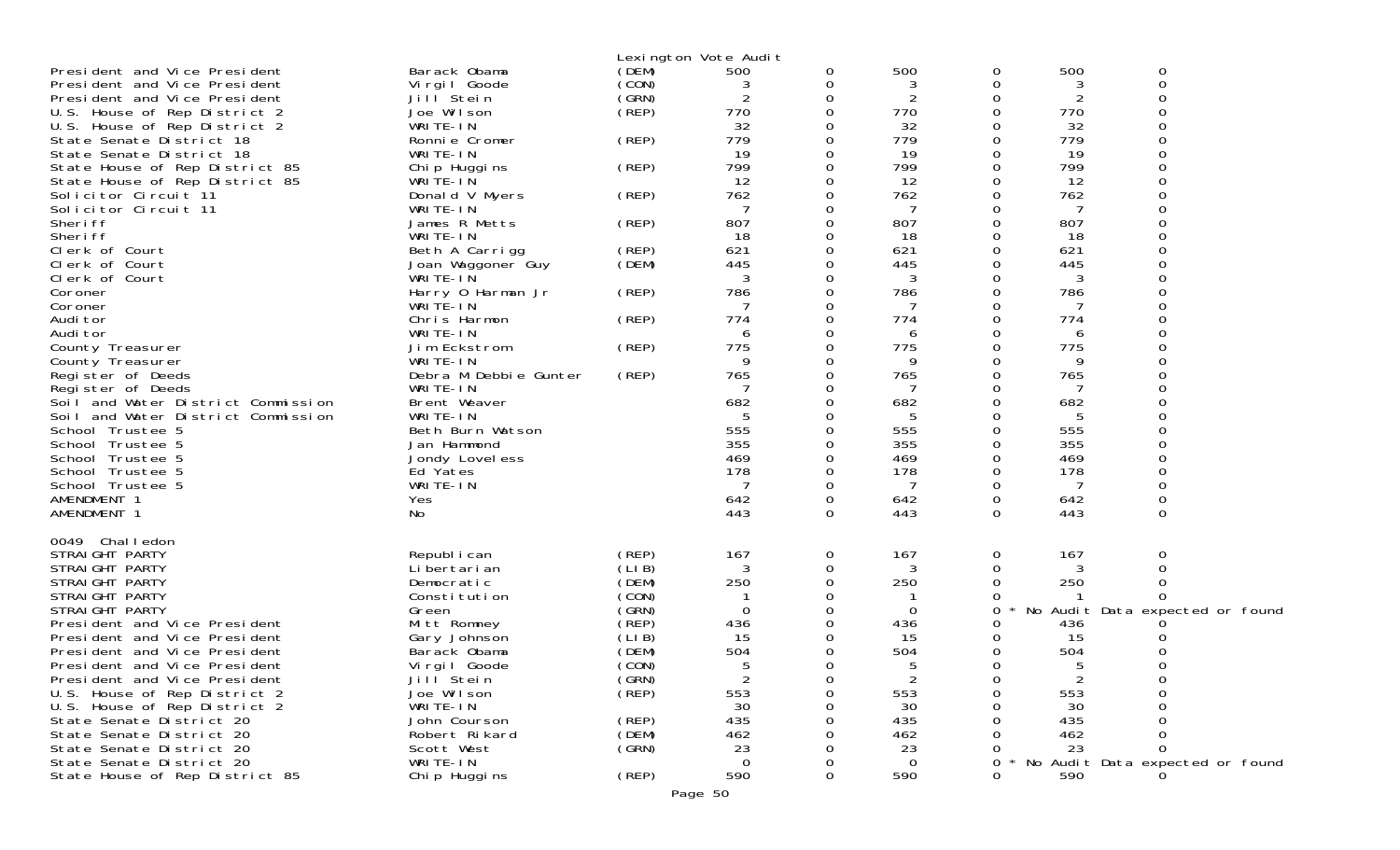|                                                                          |                            |                | Lexington Vote Audit |          |            |               |            |                                   |
|--------------------------------------------------------------------------|----------------------------|----------------|----------------------|----------|------------|---------------|------------|-----------------------------------|
| State House of Rep District 85                                           | WRITE-IN                   |                | 15                   | 0        | 15         | 0             | 15         | 0                                 |
| Solicitor Circuit 11                                                     | Donald V Myers             | (REP)          | 572                  | 0        | 572        | 0             | 572        | $\Omega$                          |
| Solicitor Circuit 11                                                     | WRITE-IN                   |                | 14                   | 0        | 14         | 0             | 14         |                                   |
| Sheri ff                                                                 | James R Metts              | (REP)          | 614                  | $\Omega$ | 614        | 0             | 614        |                                   |
| Sheri ff                                                                 | WRITE-IN                   |                | 19                   | 0        | 19         | 0             | 19         |                                   |
| Clerk of Court                                                           | Beth A Carrigg             | (REP)          | 444                  | 0        | 444        | 0             | 444        |                                   |
| Clerk of Court                                                           | Joan Waggoner Guy          | (DEM)          | 465                  | 0        | 465        | Ω             | 465        |                                   |
| Clerk of Court                                                           | WRITE-IN                   |                |                      | 0        |            | Ω             | -1         |                                   |
| Coroner                                                                  | Harry 0 Harman Jr          | (REP)          | 585                  | $\Omega$ | 585        | 0             | 585        |                                   |
| Coroner                                                                  | WRITE-IN                   |                | 12                   | 0        | 12         | Ω             | 12         |                                   |
| Audi tor                                                                 | Chris Harmon               | (REP)          | 580                  | 0        | 580        | 0             | 580        |                                   |
| Audi tor                                                                 | WRITE-IN                   |                | 9                    | 0        | 9          | O             | 9          |                                   |
| County Treasurer                                                         | Jim Eckstrom               | (REP)          | 590                  | 0        | 590        | 0             | 590        |                                   |
| County Treasurer                                                         | WRITE-IN                   |                | 12                   | 0<br>0   | 12         | 0             | 12         |                                   |
| Register of Deeds                                                        | Debra M Debbie Gunter      | (REP)          | 584                  |          | 584        | 0             | 584        |                                   |
| Register of Deeds                                                        | WRITE-IN                   |                | 8<br>538             | 0<br>0   | 8<br>538   | Ω<br>$\Omega$ | 8<br>538   |                                   |
| Soil and Water District Commission<br>Soil and Water District Commission | Brent Weaver<br>WRITE-IN   |                |                      | 0        |            | $\Omega$      | 4          |                                   |
| School Trustee 5                                                         | Beth Burn Watson           |                | 440                  | 0        | 4<br>440   | 0             | 440        |                                   |
| School Trustee 5                                                         | Jan Hammond                |                | 254                  | 0        | 254        | 0             | 254        |                                   |
| School Trustee 5                                                         | Jondy Lovel ess            |                | 409                  | 0        | 409        | 0             | 409        |                                   |
| School Trustee 5                                                         | Ed Yates                   |                | 139                  | 0        | 139        | 0             | 139        |                                   |
| School Trustee 5                                                         | WRITE-IN                   |                | -5                   | 0        | 5          | 0             | 5          |                                   |
| AMENDMENT 1                                                              | Yes                        |                | 501                  | $\Omega$ | 501        | 0             | 501        |                                   |
| AMENDMENT 1                                                              | No                         |                | 412                  | 0        | 412        | $\Omega$      | 412        | $\Omega$                          |
|                                                                          |                            |                |                      |          |            |               |            |                                   |
| 0050 Whitehall                                                           |                            |                |                      |          |            |               |            |                                   |
| STRAIGHT PARTY                                                           | Republ i can               | (REP)          | 261                  | 0        | 261        | 0             | 261        | 0<br>$\Omega$                     |
| STRAIGHT PARTY<br>STRAIGHT PARTY                                         | Li bertari an              | (LIB)<br>(DEM) | 2<br>184             | 0<br>0   | 2<br>184   | 0             | 184        |                                   |
| STRAIGHT PARTY                                                           | Democratic<br>Constitution | (CON)          | 0                    | 0        | 0          | 0<br>0        |            | No Audit Data expected or found   |
| STRAIGHT PARTY                                                           | Green                      | (GRN)          |                      | 0        |            |               |            |                                   |
| President and Vice President                                             | Mitt Romney                | (REP)          | 866                  | 0        | 866        | 0             | 866        |                                   |
| President and Vice President                                             | Gary Johnson               | (LIB)          | 13                   | 0        | 13         | 0             | 13         |                                   |
| President and Vice President                                             | Barack Obama               | (DEM)          | 472                  | 0        | 472        | 0             | 472        |                                   |
| President and Vice President                                             | Virgil Goode               | (CON)          |                      | 0        |            | ∩             |            |                                   |
| President and Vice President                                             | Jill Stein                 | (GRN)          | 3                    | 0        | 3          | 0             | 3          |                                   |
| U.S. House of Rep District 2                                             | Joe Wilson                 | (REP)          | 972                  | 0        | 972        | 0             | 972        |                                   |
| U.S. House of Rep District 2                                             | WRITE-IN                   |                | 41                   | 0        | 41         | O             | 41         |                                   |
| State Senate District 20                                                 | John Courson               | (REP)          | 890                  | 0        | 890        | 0             | 890        |                                   |
| State Senate District 20                                                 | Robert Rikard              | (DEM)          | 392                  | 0        | 392        |               | 392        |                                   |
| State Senate District 20                                                 | Scott West                 | (SRN)          | 41                   | 0        | 41         | $\Omega$      | 41         |                                   |
| State Senate District 20                                                 | WRITE-IN                   |                |                      | 0        | 0          | 0             |            | No Audit Data expected or found   |
| State House of Rep District 69                                           | Rick Quinn                 | (REP)          |                      | 0        | 3          | Ω             | 3          |                                   |
| State House of Rep District 69                                           | Robert Bob Vanlue          | (DEM)          | 3                    | $\sigma$ | J.         | $\Omega$      | 3          | 0                                 |
| State House of Rep District 69                                           | WRITE-IN                   |                | $\Omega$             | 0        | $\Omega$   | 0             |            | * No Audit Data expected or found |
| State House of Rep District 85                                           | Chi p Huggi ns             | (REP)          | 1020                 | O        | 1020       |               | 1020       |                                   |
| State House of Rep District 85                                           | WRITE-IN                   |                | 14                   |          | 14         |               | 14         |                                   |
| Solicitor Circuit 11                                                     | Donald V Myers             | (REP)          | 989                  |          | 989        |               | 989        |                                   |
| Solicitor Circuit 11                                                     |                            |                |                      |          | 11         |               | 11         |                                   |
|                                                                          | WRITE-IN                   |                | 11                   |          |            |               |            |                                   |
| Sheri ff<br>Sheri ff                                                     | James R Metts<br>WRITE-IN  | (REP)          | 1037<br>17           | 0<br>0   | 1037<br>17 | Ω<br>0        | 1037<br>17 | 0                                 |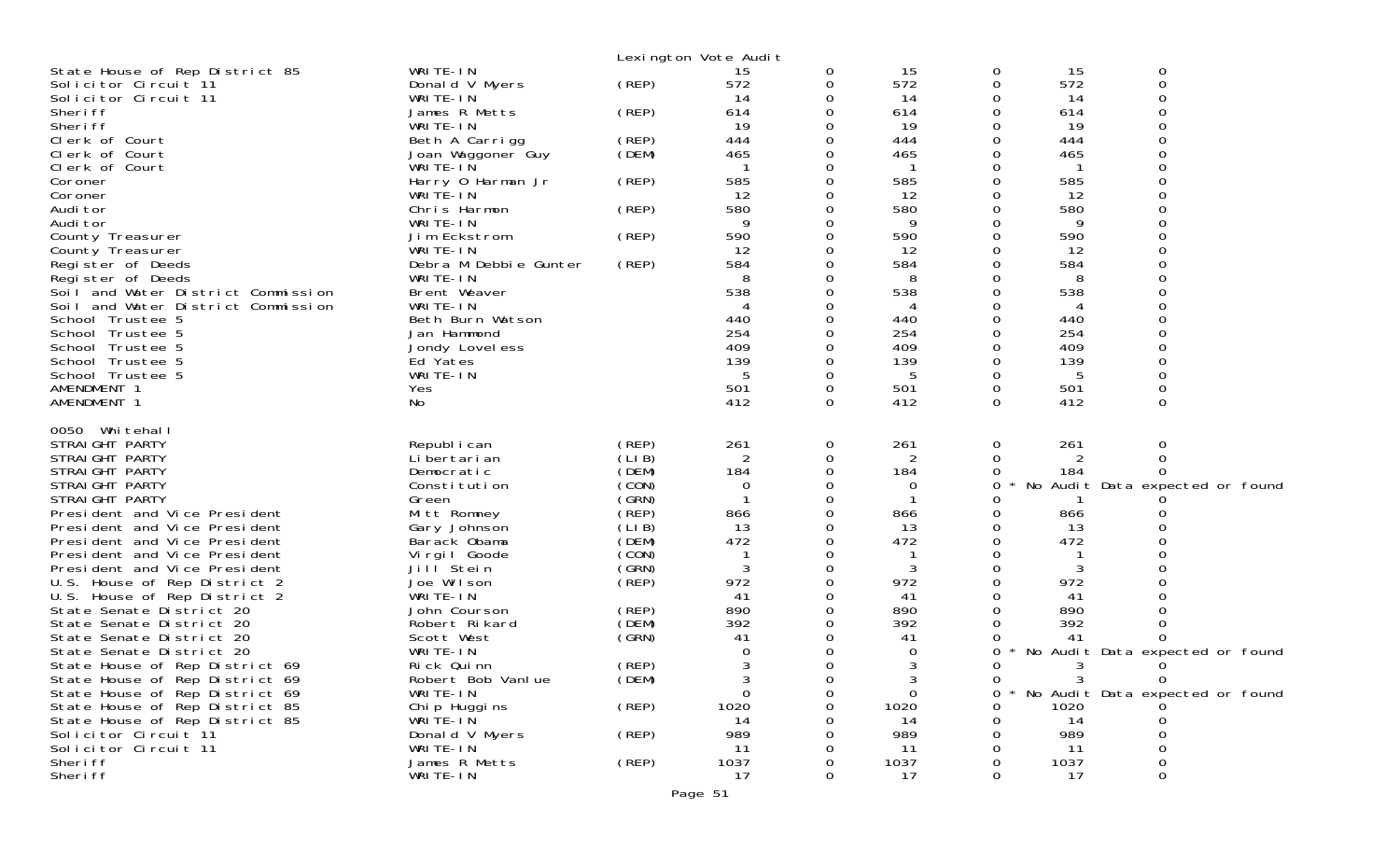|                                                                          |                              |                | Lexington Vote Audit |          |                |              |           |                                 |
|--------------------------------------------------------------------------|------------------------------|----------------|----------------------|----------|----------------|--------------|-----------|---------------------------------|
| Clerk of Court                                                           | Beth A Carrigg               | (REP)          | 837                  | 0        | 837            | 0            | 837       | 0                               |
| Clerk of Court                                                           | Joan Waggoner Guy            | (DEM)          | 441                  | 0        | 441            | 0            | 441       | $\Omega$                        |
| Clerk of Court                                                           | WRITE-IN                     |                | 11                   | 0        | -11            | 0            | 11        |                                 |
| Coroner                                                                  | Harry 0 Harman Jr            | (REP)          | 1024                 | O        | 1024           | 0            | 1024      |                                 |
| Coroner                                                                  | WRITE-IN                     |                | 10                   |          | 10             |              | 10        |                                 |
| Audi tor                                                                 | Chris Harmon                 | (REP)          | 1008                 | 0        | 1008           | 0            | 1008      |                                 |
| Audi tor                                                                 | WRITE-IN                     |                | 8                    | O        | 8              | 0            | 8         |                                 |
| County Treasurer                                                         | Jim Eckstrom                 | (REP)          | 1022                 |          | 1022           | ∩            | 1022      |                                 |
| County Treasurer                                                         | WRITE-IN                     |                |                      |          |                | ∩            |           |                                 |
| Register of Deeds                                                        | Debra M Debbie Gunter        | (REP)          | 1003                 | O        | 1003           | ∩            | 1003      |                                 |
| Register of Deeds                                                        | WRITE-IN                     |                | 5                    |          | 5              | ∩            | .5        |                                 |
| Soil and Water District Commission<br>Soil and Water District Commission | Brent Weaver                 |                | 881<br>4             |          | 881            | ∩            | 881<br>4  |                                 |
|                                                                          | WRITE-IN<br>Beth Burn Watson |                | 688                  |          | 688            |              | 688       |                                 |
| School Trustee 5<br>School Trustee 5                                     | Jan Hammond                  |                | 463                  |          | 463            | ∩            | 463       |                                 |
| School Trustee 5                                                         |                              |                | 555                  |          | 555            | 0            | 555       |                                 |
| School Trustee 5                                                         | Jondy Lovel ess<br>Ed Yates  |                | 279                  | 0        | 279            | 0            | 279       |                                 |
| School Trustee 5                                                         | WRITE-IN                     |                | 8                    | 0        | 8              | 0            | 8         |                                 |
| AMENDMENT 1                                                              | Yes                          |                | 792                  | 0        | 792            | 0            | 792       |                                 |
| AMENDMENT 1                                                              | No                           |                | 502                  | $\Omega$ | 502            | 0            | 502       | $\Omega$                        |
|                                                                          |                              |                |                      |          |                |              |           |                                 |
| 0051 Gardendale                                                          |                              |                |                      |          |                |              |           |                                 |
| STRAIGHT PARTY                                                           | Republ i can                 | (REP)          | 152                  | 0        | 152            | 0            | 152       | 0                               |
| STRAIGHT PARTY                                                           | Li bertari an                | (LIB)          | 3                    | 0        | 3              | 0            |           |                                 |
| STRAIGHT PARTY                                                           | Democratic                   | (DEM)          | 220                  | 0        | 220            | 0            | 220       |                                 |
| STRAIGHT PARTY                                                           | Constitution                 | (CON)          | 0                    |          | 0              | 0            |           | No Audit Data expected or found |
| STRAIGHT PARTY                                                           | Green                        | (GRN)          | 3                    | O        | 3              |              |           |                                 |
| President and Vice President                                             | Mitt Romney                  | (REP)          | 442                  |          | 442            |              | 442       |                                 |
| President and Vice President                                             | Gary Johnson                 | (LIB)          | 12                   |          | 12             |              | 12        |                                 |
| President and Vice President                                             | Barack Obama                 | (DEM)          | 478                  | O        | 478            |              | 478       |                                 |
| President and Vice President                                             | Virgil Goode                 | (CON)          | 0                    | 0        | 0              | 0            |           | No Audit Data expected or found |
| President and Vice President                                             | Jill Stein                   | (GRN)          | 4                    |          | 4              | ∩            |           |                                 |
| U.S. House of Rep District 2                                             | Joe Wilson                   | (REP)          | 575                  | O        | 575            | <sup>o</sup> | 575       |                                 |
| U.S. House of Rep District 2                                             | WRITE-IN                     |                | 32                   |          | 32             | 0            | 32        |                                 |
| State Senate District 20                                                 | John Courson                 | (REP)          | 456                  |          | 456            | $\Omega$     | 456       |                                 |
| State Senate District 20                                                 | Robert Rikard                | (DEM)          | 416                  | O        | 416            | 0            | 416       |                                 |
| State Senate District 20                                                 | Scott West                   | (GRN)          | 29                   |          | 29             |              | 29        |                                 |
| State Senate District 20                                                 | WRITE-IN                     |                |                      |          | -1             |              |           |                                 |
| State House of Rep District 69                                           | Rick Quinn                   | (REP)<br>(DEM) | 451                  | 0        | 451            |              | 451       |                                 |
| State House of Rep District 69                                           | Robert Bob Vanlue            |                | 442                  | 0        | 442            | O            | 442       |                                 |
| State House of Rep District 69                                           | WRITE-IN                     |                | $\Omega$<br>600      |          | $\overline{0}$ | 0            |           | No Audit Data expected or found |
| Solicitor Circuit 11<br>Solicitor Circuit 11                             | Donald V Myers<br>WRITE-IN   | (REP)          | 10                   | 0        | 600<br>10      |              | 600<br>10 |                                 |
| Sheri ff                                                                 | James R Metts                | (REP)          | 648                  | 0        | 648            | 0            | 648       |                                 |
|                                                                          |                              |                | 12                   | 0        | 12             | 0            | 12        |                                 |
| Sheri ff<br>Clerk of Court                                               | WRITE-IN<br>Beth A Carrigg   | (REP)          | 426                  | 0        | 426            | 0            | 426       | 0                               |
| Clerk of Court                                                           | Joan Waggoner Guy            | (DEM)          | 458                  |          | 458            | ∩            | 458       | 0                               |
| Clerk of Court                                                           | WRITE-IN                     |                |                      |          |                |              |           | ∩                               |
| Coroner                                                                  | Harry 0 Harman Jr            | (REP)          | 623                  |          | 623            |              | 623       |                                 |
| Coroner                                                                  | WRITE-IN                     |                | 5                    |          | 5              |              |           | 0                               |
| Audi tor                                                                 | Chris Harmon                 | (REP)          | 608                  |          | 608            |              | 608       | $\Omega$                        |
| Audi tor                                                                 | WRITE-IN                     |                | 4                    | 0        | 4              | 0            |           | 0                               |
|                                                                          |                              |                |                      |          |                |              |           |                                 |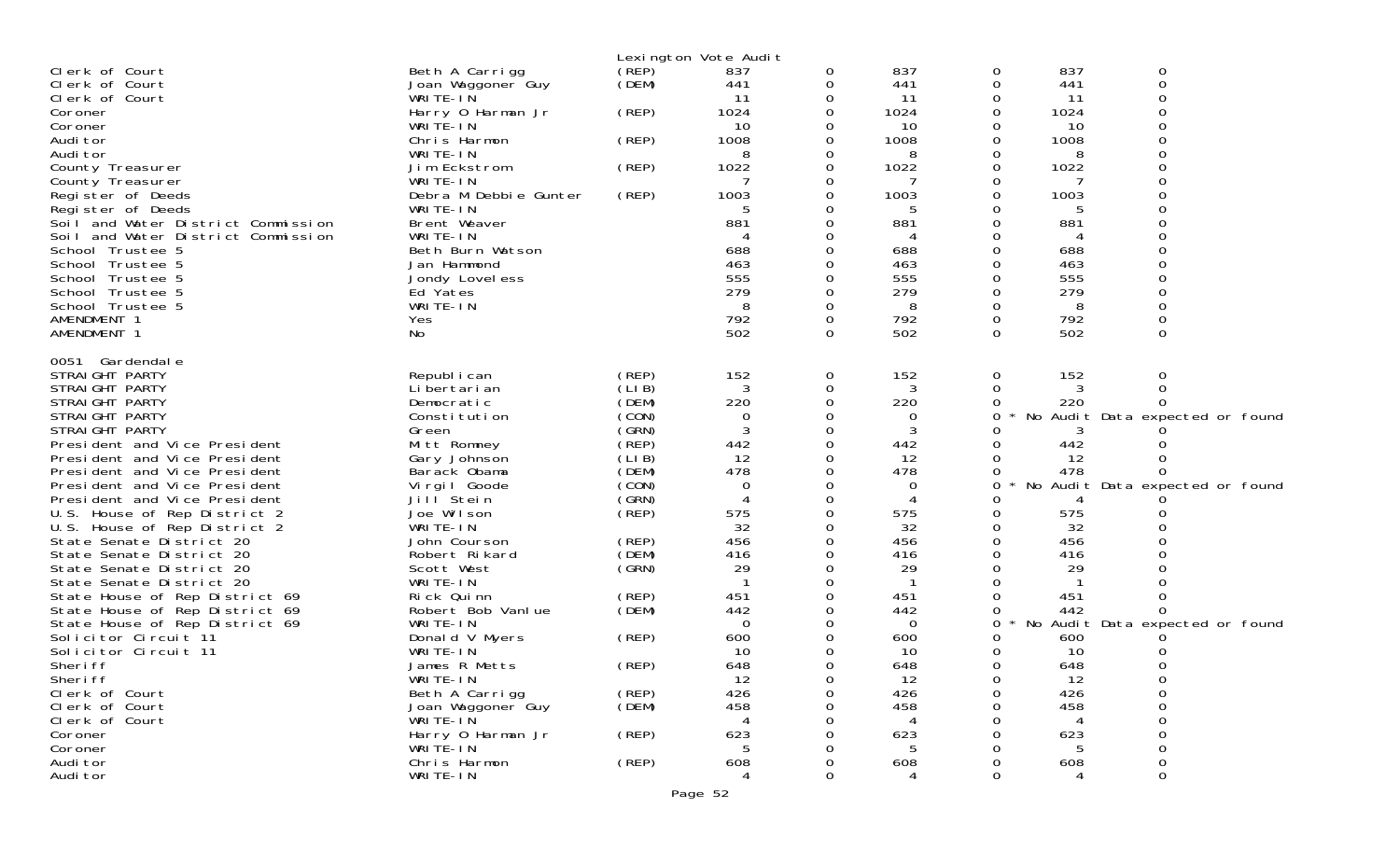|                                    |                            |          | Lexington Vote Audit |          |           |          |           |                        |  |
|------------------------------------|----------------------------|----------|----------------------|----------|-----------|----------|-----------|------------------------|--|
| County Treasurer                   | Jim Eckstrom               | (REP)    | 616                  | 0        | 616       | 0        | 616       | 0                      |  |
| County Treasurer                   | WRITE-IN                   |          |                      | 0        | 7         | 0        | 7         | 0                      |  |
| Register of Deeds                  | Debra M Debbie Gunter      | (REP)    | 605                  | 0        | 605       | 0        | 605       |                        |  |
| Register of Deeds                  | WRITE-IN                   |          | 5                    | 0        | 5         | 0        | 5         | 0                      |  |
| Soil and Water District Commission | Brent Weaver               |          | 571                  | 0        | 571       | 0        | 571       | 0                      |  |
| Soil and Water District Commission | WRITE-IN                   |          | $\Omega$             |          | 0         | 0        | No Audit  | Data expected or found |  |
| School Trustee 5                   | Beth Burn Watson           |          | 451                  | 0        | 451       | 0        | 451       |                        |  |
| School Trustee 5                   | Jan Hammond                |          | 346                  |          | 346       | 0        | 346       | 0                      |  |
| School Trustee 5                   | Jondy Lovel ess            |          | 272                  | O        | 272       | 0        | 272       |                        |  |
| School Trustee 5                   | Ed Yates                   |          | 186                  | 0        | 186       | 0        | 186       |                        |  |
| School Trustee 5                   | WRITE-IN                   |          | 6                    | Ω        | 6         | 0        | 6         |                        |  |
| AMENDMENT 1                        | <b>Yes</b>                 |          | 505                  | 0        | 505       | 0        | 505       | 0                      |  |
| AMENDMENT 1                        | No                         |          | 400                  | $\Omega$ | 400       | $\Omega$ | 400       | 0                      |  |
| 0052 Woodl and Hills               |                            |          |                      |          |           |          |           |                        |  |
| STRAIGHT PARTY                     | Republ i can               | (REP)    | 106                  | 0        | 106       | 0        | 106       | 0                      |  |
| STRAIGHT PARTY                     | Li bertari an              | (LIB)    | 4                    | 0        |           | 0        | 4         | 0                      |  |
| STRAIGHT PARTY                     | Democratic                 | (DEM)    | 260                  | 0        | 260       | 0        | 260       | ∩                      |  |
| STRAIGHT PARTY                     | Constitution               | (CON)    | 2                    | 0        | 2         | 0        |           | 0                      |  |
| STRAIGHT PARTY                     | Green                      | (GRN)    | 3                    | 0        | 3         | 0        | 3         |                        |  |
| President and Vice President       | Mitt Romney                | (REP)    | 365                  | Ω        | 365       | 0        | 365       |                        |  |
| President and Vice President       | Gary Johnson               | (LI B)   | 13                   | 0        | 13        | 0        | 13        | 0                      |  |
| President and Vice President       | Barack Obama               | (DEM)    | 493                  |          | 493       | 0        | 493       |                        |  |
| President and Vice President       | Virgil Goode               | (CON)    | $\overline{2}$       | O        | 2         | 0        |           | ∩                      |  |
| President and Vice President       | Jill Stein                 | (GRN)    | 4                    | 0        | 4         | 0        | 4         |                        |  |
| U.S. House of Rep District 2       | Joe Wilson                 | $($ REP) | 478                  | 0        | 478       | 0        | 478       |                        |  |
| U.S. House of Rep District 2       | WRITE-IN                   |          | 43                   | 0        | 43        | 0        | 43        | 0                      |  |
| State Senate District 20           | John Courson               | (REP)    | 371                  | 0        | 371       | 0        | 371       |                        |  |
| State Senate District 20           | Robert Rikard              | (DEM)    | 452                  |          | 452       | 0        | 452       |                        |  |
| State Senate District 20           | Scott West                 | (GRN)    | 27                   | O        | 27        | 0        | 27        | ∩                      |  |
| State Senate District 20           | WRITE-IN                   |          | 3                    | 0        | 3         | 0        | 3         | 0                      |  |
| State House of Rep District 69     | Rick Quinn                 | (REP)    | 367                  | 0        | 367       | 0        | 367       |                        |  |
| State House of Rep District 69     | Robert Bob Vanlue          | (DEM)    | 462                  | 0        | 462       | 0        | 462       | $\Omega$               |  |
| State House of Rep District 69     | WRITE-IN                   |          | 5                    | 0        | 5         | 0        | 5         | 0                      |  |
| Solicitor Circuit 11               | Donald V Myers<br>WRITE-IN | (REP)    | 505<br>17            | 0<br>Ω   | 505<br>17 | 0<br>0   | 505<br>17 | ი                      |  |
| Solicitor Circuit 11<br>Sheri ff   | James R Metts              | (REP)    | 537                  | 0        | 537       | 0        | 537       |                        |  |
| Sheri ff                           | WRITE-IN                   |          | 25                   | 0        | 25        | 0        | 25        |                        |  |
| Clerk of Court                     | Beth A Carrigg             | (REP)    | 373                  | 0        | 373       | 0        | 373       |                        |  |
| Clerk of Court                     | Joan Waggoner Guy          | (DEM)    | 458                  |          | 458       | 0        | 458       |                        |  |
| Clerk of Court                     | WRITE-IN                   |          | 9                    |          | 9         | 0        | 9         |                        |  |
| Coroner                            | Harry 0 Harman Jr          | (REP)    | 531                  | 0        | 531       | Ω        | 531       |                        |  |
| Coroner                            | WRITE-IN                   |          | 11                   |          | 11        | 0        | 11        |                        |  |
| Audi tor                           | Chris Harmon               | (REP)    | 514                  | 0        | 514       | 0        | 514       | ∩                      |  |
| Audi tor                           | WRITE-IN                   |          | 15                   | 0        | 15        | 0        | 15        | $\Omega$               |  |
| County Treasurer                   | Jim Eckstrom               | (REP)    | 527                  |          | 527       | Ω        | 527       |                        |  |
| County Treasurer                   | WRITE-IN                   |          | 10                   |          | 10        | Ω        | 10        |                        |  |
| Register of Deeds                  | Debra M Debbie Gunter      | (REP)    | 516                  |          | 516       |          | 516       |                        |  |
| Register of Deeds                  | WRITE-IN                   |          | 10                   |          | 10        |          | 10        |                        |  |
| Soil and Water District Commission | Brent Weaver               |          | 487                  |          | 487       |          | 487       |                        |  |
| Soil and Water District Commission | WRITE-IN                   |          | 9                    |          | 9         |          | 9         | 0                      |  |
| School Trustee 5                   | Beth Burn Watson           |          | 397                  | 0        | 397       | 0        | 397       | 0                      |  |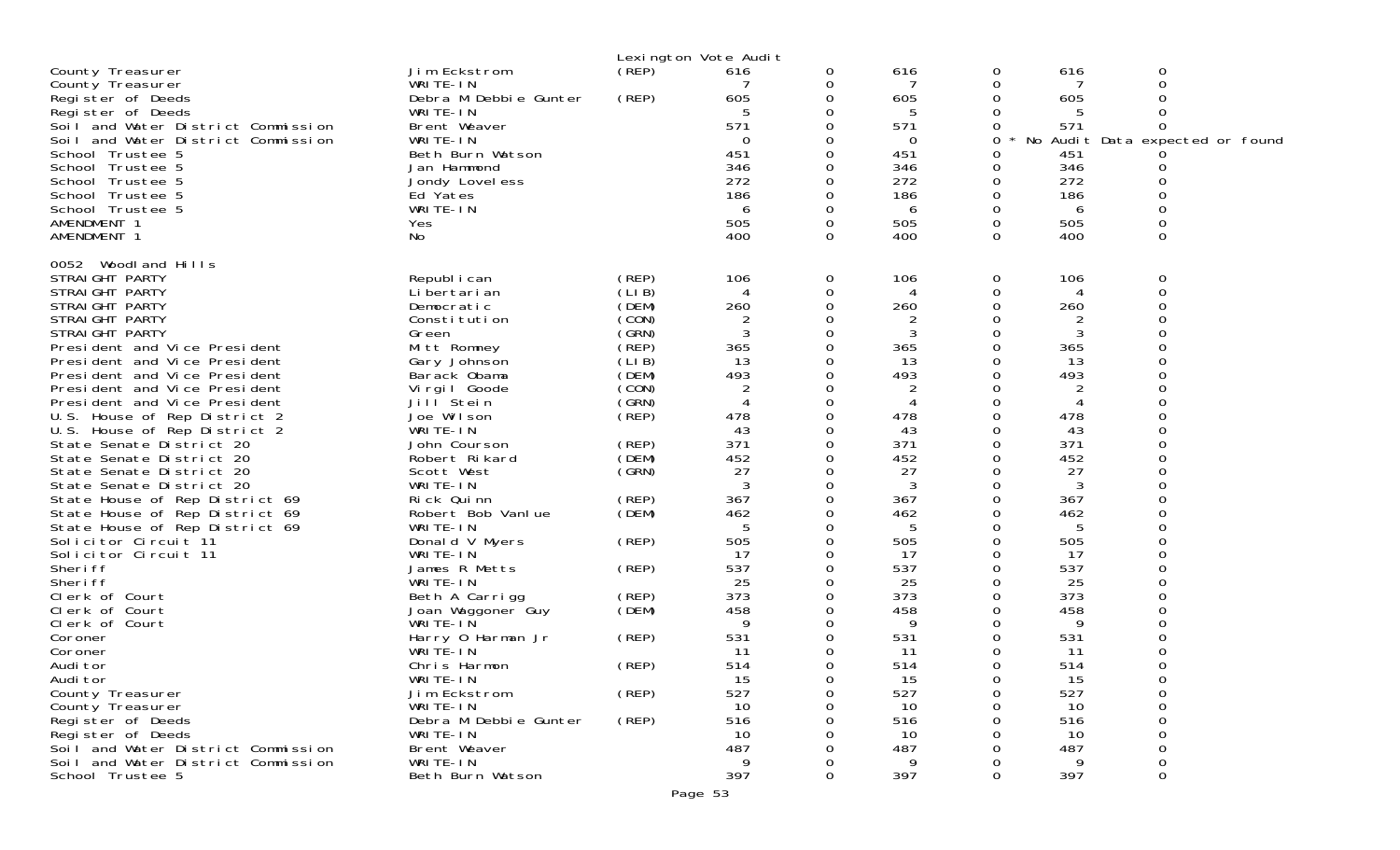|                                                      |                                   |                | Lexington Vote Audit |          |            |          |            |                                 |
|------------------------------------------------------|-----------------------------------|----------------|----------------------|----------|------------|----------|------------|---------------------------------|
| School Trustee 5                                     | Jan Hammond                       |                | 272                  | 0        | 272        | 0        | 272        | 0                               |
| School Trustee 5                                     | Jondy Lovel ess                   |                | 305                  | 0        | 305        | 0        | 305        | 0                               |
| School Trustee 5                                     | Ed Yates                          |                | 128                  | 0        | 128        | 0        | 128        | 0                               |
| School Trustee 5                                     | WRITE-IN                          |                | 7                    | 0        | 7          | 0        | 7          | 0                               |
| AMENDMENT 1                                          | Yes                               |                | 474                  | 0        | 474        | 0        | 474        |                                 |
| AMENDMENT 1                                          | No                                |                | 359                  | $\Omega$ | 359        | $\Omega$ | 359        | $\Omega$                        |
| 0053 Pineview                                        |                                   |                |                      |          |            |          |            |                                 |
| STRAIGHT PARTY                                       | Republ i can                      | (REP)          | 196                  | 0        | 196        | 0        | 196        | 0                               |
| STRAIGHT PARTY                                       | Li bertari an                     | (LI B)         | 2                    | 0        | 2          | 0        |            | 0                               |
| STRAIGHT PARTY                                       | Democratic                        | (DEM)          | 68                   | 0        | 68         | Ω        | 68         |                                 |
| STRAIGHT PARTY                                       | Constitution                      | (CON)          |                      | 0        |            |          |            |                                 |
| STRAIGHT PARTY                                       | Green                             | (GRN)          | 0                    | 0        | 0          | 0        |            | No Audit Data expected or found |
| President and Vice President                         | Mitt Romney                       | $($ REP)       | 762                  | 0        | 762        |          | 762        |                                 |
| President and Vice President                         | Gary Johnson                      | (LIB)          | 14                   | 0        | 14         |          | 14         |                                 |
| President and Vice President                         | Barack Obama                      | (DEM)          | 230                  | 0        | 230        | Ω        | 230        |                                 |
| President and Vice President                         | Virgil Goode                      | (CON)          | 4                    | 0        | 4          | O        |            |                                 |
| President and Vice President                         | Jill Stein                        | (GRN)          | $\Omega$             | 0        | 0          | 0        |            | No Audit Data expected or found |
| U.S. House of Rep District 2                         | Joe Wilson                        | (REP)          | 835                  | 0        | 835        | Ω        | 835        |                                 |
| U.S. House of Rep District 2                         | WRITE-IN                          |                | 16                   | 0        | 16         | O        | 16         |                                 |
| State Senate District 26                             | Deedee Vaughters<br>Nikki Setzler | (REP)<br>(DEM) | 489<br>507           | 0<br>0   | 489<br>507 | Ω<br>Ω   | 489<br>507 |                                 |
| State Senate District 26<br>State Senate District 26 | WRITE-IN                          |                | 2                    | 0        | 2          |          | 2          |                                 |
| State House of Rep District 69                       | Rick Quinn                        | (REP)          | 747                  | 0        | 747        | O        | 747        |                                 |
| State House of Rep District 69                       | Robert Bob Vanlue                 | (DEM)          | 218                  | 0        | 218        | Ω        | 218        |                                 |
| State House of Rep District 69                       | WRITE-IN                          |                | 5                    | 0        | 5          |          | 5          |                                 |
| Solicitor Circuit 11                                 | Donald V Myers                    | (REP)          | 839                  | $\Omega$ | 839        | O        | 839        |                                 |
| Solicitor Circuit 11                                 | WRITE-IN                          |                | 7                    | 0        | 7          | Ω        | 7          |                                 |
| Sheri ff                                             | James R Metts                     | (REP)          | 822                  | 0        | 822        |          | 822        |                                 |
| Sheri ff                                             | WRITE-IN                          |                | 25                   | 0        | 25         | Ω        | 25         |                                 |
| Clerk of Court                                       | Beth A Carrigg                    | (REP)          | 750                  | 0        | 750        | 0        | 750        |                                 |
| Clerk of Court                                       | Joan Waggoner Guy                 | (DEM)          | 198                  | 0        | 198        |          | 198        |                                 |
| Clerk of Court                                       | WRITE-IN                          |                | 18                   | 0        | 18         | O        | 18         |                                 |
| Coroner                                              | Harry 0 Harman Jr                 | (REP)          | 862                  | 0        | 862        |          | 862        |                                 |
| Coroner                                              | WRITE-IN                          |                | 8                    |          | 8          |          | 8          |                                 |
| Audi tor                                             | Chris Harmon                      | (REP)          | 859                  | 0        | 859        | O        | 859        |                                 |
| Audi tor                                             | WRITE-IN                          |                |                      | 0        | 3          | Ω        | 3          |                                 |
| County Treasurer                                     | Jim Eckstrom                      | (REP)          | 865                  | 0        | 865        | O        | 865        |                                 |
| County Treasurer                                     | WRITE-IN                          | (REP)          | 3<br>858             | 0<br>0   | 3<br>858   |          | 3<br>858   |                                 |
| Register of Deeds<br>Register of Deeds               | Debra M Debbie Gunter<br>WRITE-IN |                | 3                    |          | 3          |          | 3          |                                 |
| County Council District 4                            | Debbie Summers                    | (REP)          | 141                  | 0        | 141        | Ω        | 141        |                                 |
| County Council District 4                            | WRITE-IN                          |                | 2                    | 0        | 2          | 0        | 2          |                                 |
| Soil and Water District Commission                   | Brent Weaver                      |                | 746                  | 0        | 746        | ∩        | 746        |                                 |
| Soil and Water District Commission                   | WRITE-IN                          |                | 2                    | 0        | 2          | 0        | 2          |                                 |
| School Trustee 1                                     | Janet Ballard Frazier             |                | 58                   |          | 58         |          | 58         |                                 |
| School Trustee 1                                     | Rutu Bhonsle                      |                |                      |          | 8          |          | 8          |                                 |
| School Trustee 1                                     | Toyeka Campbell                   |                | 21                   |          | 21         |          | 21         |                                 |
| School Trustee 1                                     | Anthony Feraci                    |                | 26                   |          | 26         |          | 26         |                                 |
| School Trustee 1                                     | Jean N Haggard                    |                | 36                   |          | 36         |          | 36         |                                 |
| School Trustee 1                                     | Edwin Harmon                      |                | 58                   |          | 58         |          | 58         |                                 |
| School Trustee 1                                     | Deborah Kelderman                 |                | 44                   | 0        | 44         |          | 44         | O                               |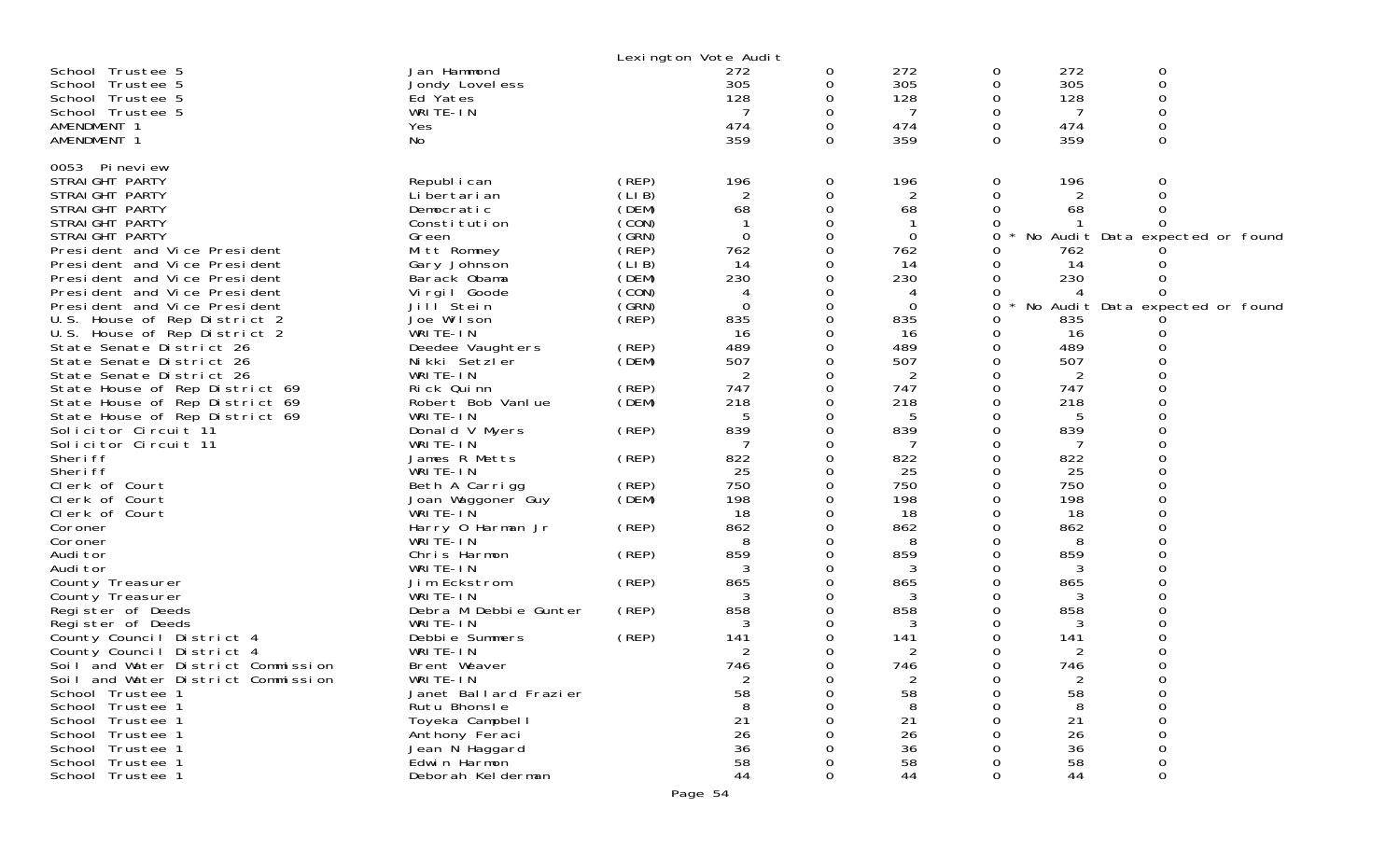|                                                              |                                     |                | Lexington Vote Audit |               |               |             |               |                   |
|--------------------------------------------------------------|-------------------------------------|----------------|----------------------|---------------|---------------|-------------|---------------|-------------------|
| School Trustee 1                                             | Hazel Porth Duell                   |                | 28                   | 0             | 28            | 0           | 28            | 0                 |
| School Trustee 1                                             | Brent M Powers                      |                | 54                   | 0             | 54            | $\mathbf 0$ | 54            | $\mathbf 0$       |
| School Trustee 1                                             | Cindy Smith                         |                | 71                   | $\Omega$      | 71            | $\Omega$    | 71            | $\mathbf 0$       |
| School Trustee 1                                             | Rhonda Wannamaker Gunter            |                | 43                   | 0             | 43            | 0           | 43            | 0                 |
| School Trustee 1                                             | Ted Zee                             |                | 21                   | $\Omega$      | 21            | $\Omega$    | 21            | $\Omega$          |
| School Trustee 1                                             | WRITE-IN                            |                |                      | $\Omega$      |               | $\Omega$    |               | $\Omega$          |
| School Trustee 2                                             | Bill Bingham                        |                | 400                  | 0             | 400           | 0           | 400           | $\Omega$          |
| School Trustee 2                                             | Beth Dickerson Branham              |                | 447                  | ∩             | 447           | $\mathbf 0$ | 447           | $\Omega$          |
| School Trustee 2                                             | Jimmy Brooks                        |                | 203                  | $\Omega$      | 203           | $\Omega$    | 203           | $\Omega$          |
| School Trustee 2                                             | GI en Conwell                       |                | 359                  | 0             | 359           | 0           | 359           | $\mathbf 0$       |
| School Trustee 2                                             | Amy Ditolla                         |                | 229                  | ∩             | 229           | $\Omega$    | 229           |                   |
| School Trustee 2                                             | Cindy Kessler                       |                | 454                  | $\Omega$      | 454           | $\Omega$    | 454           | $\Omega$          |
| School Trustee 2                                             | WRITE-IN                            |                | 11                   | 0             | 11            | 0           | 11            | $\boldsymbol{0}$  |
| AMENDMENT 1                                                  | Yes                                 |                | 513                  | 0             | 513           | 0           | 513           | $\mathbf 0$       |
| AMENDMENT 1                                                  | No                                  |                | 463                  | 0             | 463           | $\Omega$    | 463           | $\Omega$          |
| 0054 Quail Valley                                            |                                     |                |                      |               |               |             |               |                   |
| STRAIGHT PARTY                                               | Republ i can                        | (REP)          | 266                  | 0             | 266           | 0           | 266           | 0                 |
| STRAIGHT PARTY                                               | Li bertari an                       | (LIB)          | -1                   | 0             |               | 0           |               | $\Omega$          |
| STRAIGHT PARTY                                               | Democratic                          | (DEM)          | 176                  | 0             | 176           | 0           | 176           |                   |
| STRAIGHT PARTY                                               | Constitution                        | (CON)          | 0                    | $\Omega$      | 0             | 0           | No Audit Data | expected or found |
| STRAIGHT PARTY                                               | Green                               | (GRN)          |                      | 0             |               | 0           |               |                   |
| President and Vice President                                 | Mitt Romney                         | $($ REP)       | 806                  | 0             | 806           | 0           | 806           |                   |
| President and Vice President                                 | Gary Johnson                        | (LIB)          | 9                    | $\Omega$      | Q             | 0           | 9             |                   |
| President and Vice President                                 | Barack Obama                        | (DEM)          | 472                  | 0             | 472           | 0           | 472           |                   |
| President and Vice President                                 | Virgil Goode                        | (CON)          | 3<br>-1              | 0             | 3             | $\Omega$    | 3<br>-1       | $\Omega$          |
| President and Vice President                                 | Jill <sup>Stein</sup><br>Joe Wilson | (GRN)<br>(REP) |                      | $\Omega$<br>0 | 924           | $\Omega$    | 924           |                   |
| U.S. House of Rep District 2<br>U.S. House of Rep District 2 | WRITE-IN                            |                | 924<br>31            | 0             | 31            | 0<br>0      | 31            |                   |
| State Senate District 20                                     | John Courson                        | (REP)          | 831                  | $\Omega$      | 831           | $\Omega$    | 831           | $\Omega$          |
| State Senate District 20                                     | Robert Rikard                       | (DEM)          | 380                  | 0             | 380           | 0           | 380           | 0                 |
| State Senate District 20                                     | Scott West                          | (GRN)          | 34                   | 0             | 34            | 0           | 34            | $\Omega$          |
| State Senate District 20                                     | WRITE-IN                            |                | $\mathbf{1}$         | $\Omega$      | $\mathbf{1}$  | $\Omega$    | $\mathbf{1}$  | $\Omega$          |
| State House of Rep District 85                               | Chip Huggins                        | (REP)          | 975                  | 0             | 975           | $\mathbf 0$ | 975           | $\overline{0}$    |
| State House of Rep District 85                               | WRITE-IN                            |                | 14                   | 0             | 14            | 0           | 14            |                   |
| Solicitor Circuit 11                                         | Donald V Myers                      | (REP)          | 934                  | $\Omega$      | 934           | $\Omega$    | 934           | $\Omega$          |
| Solicitor Circuit 11                                         | WRITE-IN                            |                | 5                    | 0             | 5             | 0           | 5             | $\Omega$          |
| Sheri ff                                                     | James R Metts                       | (REP)          | 972                  | 0             | 972           | 0           | 972           | $\Omega$          |
| Sheri ff                                                     | WRITE-IN                            |                | 12                   | $\Omega$      | 12            | $\Omega$    | 12            | $\Omega$          |
| Clerk of Court                                               | Beth A Carrigg                      | (REP)          | 785                  | 0             | 785           | 0           | 785           |                   |
| Clerk of Court<br>Clerk of Court                             | Joan Waggoner Guy<br>WRITE-IN       | (DEM)          | 419                  | ∩             | 419<br>5      |             | 419<br>5      |                   |
| Coroner                                                      | Harry 0 Harman Jr                   | (REP)          | 5<br>950             | 0             | 950           | 0           | 950           |                   |
| Coroner                                                      | WRITE-IN                            |                |                      | $\cap$        |               | ∩           |               | $\cap$            |
| Audi tor                                                     | Chris Harmon                        | (REP)          | 941                  | 0             | 941           | 0           | 941           |                   |
| Audi tor                                                     | WRITE-IN                            |                |                      |               |               |             |               |                   |
| County Treasurer                                             | Jim Eckstrom                        | (REP)          | 961                  |               | 961           |             | 961           |                   |
| County Treasurer                                             | WRITE-IN                            |                |                      |               |               |             |               |                   |
| Register of Deeds                                            | Debra M Debbie Gunter               | (REP)          | 937                  |               | 937           |             | 937           |                   |
| Register of Deeds                                            | WRITE-IN                            |                |                      |               |               |             |               |                   |
| Soil and Water District Commission                           | Brent Weaver                        |                | 812                  |               | 812           |             | 812           | $\Omega$          |
| Soil and Water District Commission                           | WRITE-IN                            |                | 2                    | ∩             | $\mathcal{P}$ |             |               | $\Omega$          |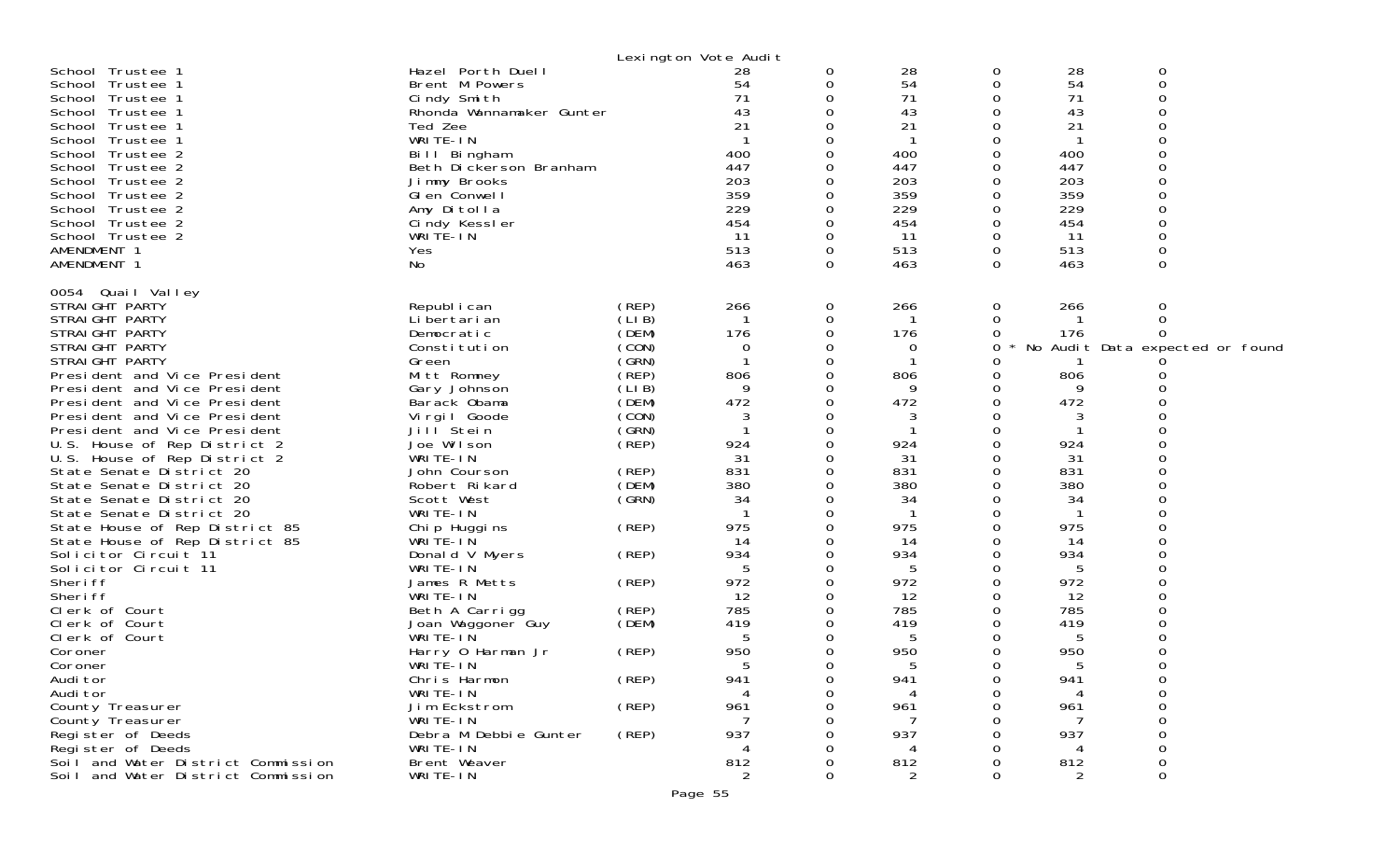|                                                                                                                                                                                                                                                                                                                                                                                                                                                                                                                                                                                                                                                                                                                                                                                                                                                                                                                                                                    |                                                                                                                                                                                                                                                                                                                                                                                                                                                                                                                                                                                                                                                |                                                                                                                                                                                                     | Lexington Vote Audit                                                                                                                                                                                                                                |                                                                                                                                                                                       |                                                                                                                                                                                                                                             |                                                                                                                                                                                                                                                                                           |                                                                                                                                                                                                                                    |                                                                                                        |
|--------------------------------------------------------------------------------------------------------------------------------------------------------------------------------------------------------------------------------------------------------------------------------------------------------------------------------------------------------------------------------------------------------------------------------------------------------------------------------------------------------------------------------------------------------------------------------------------------------------------------------------------------------------------------------------------------------------------------------------------------------------------------------------------------------------------------------------------------------------------------------------------------------------------------------------------------------------------|------------------------------------------------------------------------------------------------------------------------------------------------------------------------------------------------------------------------------------------------------------------------------------------------------------------------------------------------------------------------------------------------------------------------------------------------------------------------------------------------------------------------------------------------------------------------------------------------------------------------------------------------|-----------------------------------------------------------------------------------------------------------------------------------------------------------------------------------------------------|-----------------------------------------------------------------------------------------------------------------------------------------------------------------------------------------------------------------------------------------------------|---------------------------------------------------------------------------------------------------------------------------------------------------------------------------------------|---------------------------------------------------------------------------------------------------------------------------------------------------------------------------------------------------------------------------------------------|-------------------------------------------------------------------------------------------------------------------------------------------------------------------------------------------------------------------------------------------------------------------------------------------|------------------------------------------------------------------------------------------------------------------------------------------------------------------------------------------------------------------------------------|--------------------------------------------------------------------------------------------------------|
| School Trustee 5<br>School Trustee 5<br>School Trustee 5<br>School Trustee 5<br>School Trustee 5<br>AMENDMENT 1<br>AMENDMENT 1                                                                                                                                                                                                                                                                                                                                                                                                                                                                                                                                                                                                                                                                                                                                                                                                                                     | Beth Burn Watson<br>Jan Hammond<br>Jondy Lovel ess<br>Ed Yates<br>WRITE-IN<br>Yes<br>No                                                                                                                                                                                                                                                                                                                                                                                                                                                                                                                                                        |                                                                                                                                                                                                     | 692<br>489<br>479<br>206<br>3<br>780<br>458                                                                                                                                                                                                         | 0<br>0<br>0<br>0<br>0<br>0<br>$\Omega$                                                                                                                                                | 692<br>489<br>479<br>206<br>3<br>780<br>458                                                                                                                                                                                                 | 0<br>0<br>0<br>0<br>0<br>0<br>$\Omega$                                                                                                                                                                                                                                                    | 692<br>489<br>479<br>206<br>3<br>780<br>458                                                                                                                                                                                        | 0<br>$\mathbf 0$<br>$\Omega$<br>0<br>$\mathbf 0$<br>0<br>$\Omega$                                      |
| 0055 Cayce 2-A<br>STRAIGHT PARTY<br>STRAIGHT PARTY<br>STRAIGHT PARTY<br>STRAIGHT PARTY<br>STRAIGHT PARTY<br>President and Vice President<br>President and Vice President<br>President and Vice President<br>President and Vice President<br>President and Vice President<br>U.S. House of Rep District 2<br>U.S. House of Rep District 2<br>State Senate District 26<br>State Senate District 26<br>State Senate District 26<br>State House of Rep District 89<br>State House of Rep District 89<br>Solicitor Circuit 11<br>Solicitor Circuit 11<br>Sheri ff<br>Sheri ff<br>Clerk of Court<br>Clerk of Court<br>Clerk of Court<br>Coroner<br>Coroner<br>Audi tor<br>Audi tor<br>County Treasurer<br>County Treasurer<br>Register of Deeds<br>Register of Deeds<br>Soil and Water District Commission<br>Soil and Water District Commission<br>School Trustee 2<br>School Trustee 2<br>School Trustee 2<br>School Trustee 2<br>School Trustee 2<br>School Trustee 2 | Republ i can<br>Li bertari an<br>Democratic<br>Constitution<br>Green<br>Mitt Romney<br>Gary Johnson<br>Barack Obama<br>Vi rgi I Goode<br>Jill Stein<br>Joe Wilson<br>WRITE-IN<br>Deedee Vaughters<br>Nikki Setzler<br>WRITE-IN<br>Kenny Bingham<br>WRITE-IN<br>Donald V Myers<br>WRITE-IN<br>James R Metts<br>WRITE-IN<br>Beth A Carrigg<br>Joan Waggoner Guy<br>WRITE-IN<br>Harry 0 Harman Jr<br>WRITE-IN<br>Chris Harmon<br>WRITE-IN<br>Jim Eckstrom<br>WRITE-IN<br>Debra M Debbie Gunter<br>WRITE-IN<br>Brent Weaver<br>WRITE-IN<br>Bill Bingham<br>Beth Dickerson Branham<br>Jimmy Brooks<br>GI en Conwell<br>Amy Ditolla<br>Cindy Kessler | (REP)<br>(LI B)<br>(DEM)<br>(CON)<br>(GRN)<br>(REP)<br>(LIB)<br>(DEM)<br>(CON)<br>(GRN)<br>(REP)<br>(REP)<br>(DEM)<br>(REP)<br>(REP)<br>(REP)<br>(REP)<br>(DEM)<br>(REP)<br>(REP)<br>(REP)<br>(REP) | 113<br>2<br>150<br>0<br>3<br>470<br>11<br>327<br>4<br>561<br>21<br>308<br>477<br>572<br>7<br>555<br>10<br>592<br>6<br>467<br>293<br>$\overline{2}$<br>573<br>5<br>559<br>6<br>572<br>5<br>564<br>6<br>519<br>386<br>370<br>197<br>240<br>236<br>439 | 0<br>0<br>0<br>0<br>0<br>0<br>0<br>0<br>0<br>0<br>0<br>0<br>0<br>0<br>0<br>0<br>0<br>0<br>0<br>0<br>0<br>0<br>0<br>0<br>0<br>0<br>0<br>0<br>0<br>O<br>0<br>0<br>0<br>0<br>0<br>0<br>0 | 113<br>2<br>150<br>0<br>3<br>470<br>11<br>327<br>4<br>561<br>21<br>308<br>477<br>572<br>7<br>555<br>10<br>592<br>6<br>467<br>293<br>2<br>573<br>5<br>559<br>6<br>572<br>5<br>564<br>6<br>519<br>2<br>386<br>370<br>197<br>240<br>236<br>439 | 0<br>0<br>$\Omega$<br>0<br>0<br>$\Omega$<br>0<br>0<br>$\Omega$<br>0<br>$\Omega$<br>∩<br>0<br>$\Omega$<br>$\Omega$<br>0<br>$\Omega$<br>$\Omega$<br>0<br>$\Omega$<br>$\Omega$<br>0<br>0<br>$\Omega$<br>0<br>0<br>$\Omega$<br>0<br>0<br>$\Omega$<br>$\Omega$<br>0<br>O<br>∩<br>0<br>$\Omega$ | 113<br>2<br>150<br>3<br>470<br>11<br>327<br>561<br>21<br>308<br>477<br>572<br>7<br>555<br>10<br>592<br>6<br>467<br>293<br>2<br>573<br>5<br>559<br>6<br>572<br>.5<br>564<br>6<br>519<br>2<br>386<br>370<br>197<br>240<br>236<br>439 | 0<br>0<br>No Audit Data expected or found<br>∩<br>0<br>$\Omega$<br>$\Omega$<br>$\Omega$<br>0<br>0<br>0 |
| School Trustee 2<br>City Council District 3<br>City Council District 3                                                                                                                                                                                                                                                                                                                                                                                                                                                                                                                                                                                                                                                                                                                                                                                                                                                                                             | WRITE-IN<br>Eva Corley<br>A G Dantzler                                                                                                                                                                                                                                                                                                                                                                                                                                                                                                                                                                                                         |                                                                                                                                                                                                     | 348<br>299                                                                                                                                                                                                                                          | Ω<br>0                                                                                                                                                                                | 348<br>299                                                                                                                                                                                                                                  | 0                                                                                                                                                                                                                                                                                         | 348<br>299                                                                                                                                                                                                                         | 0<br>0<br>0                                                                                            |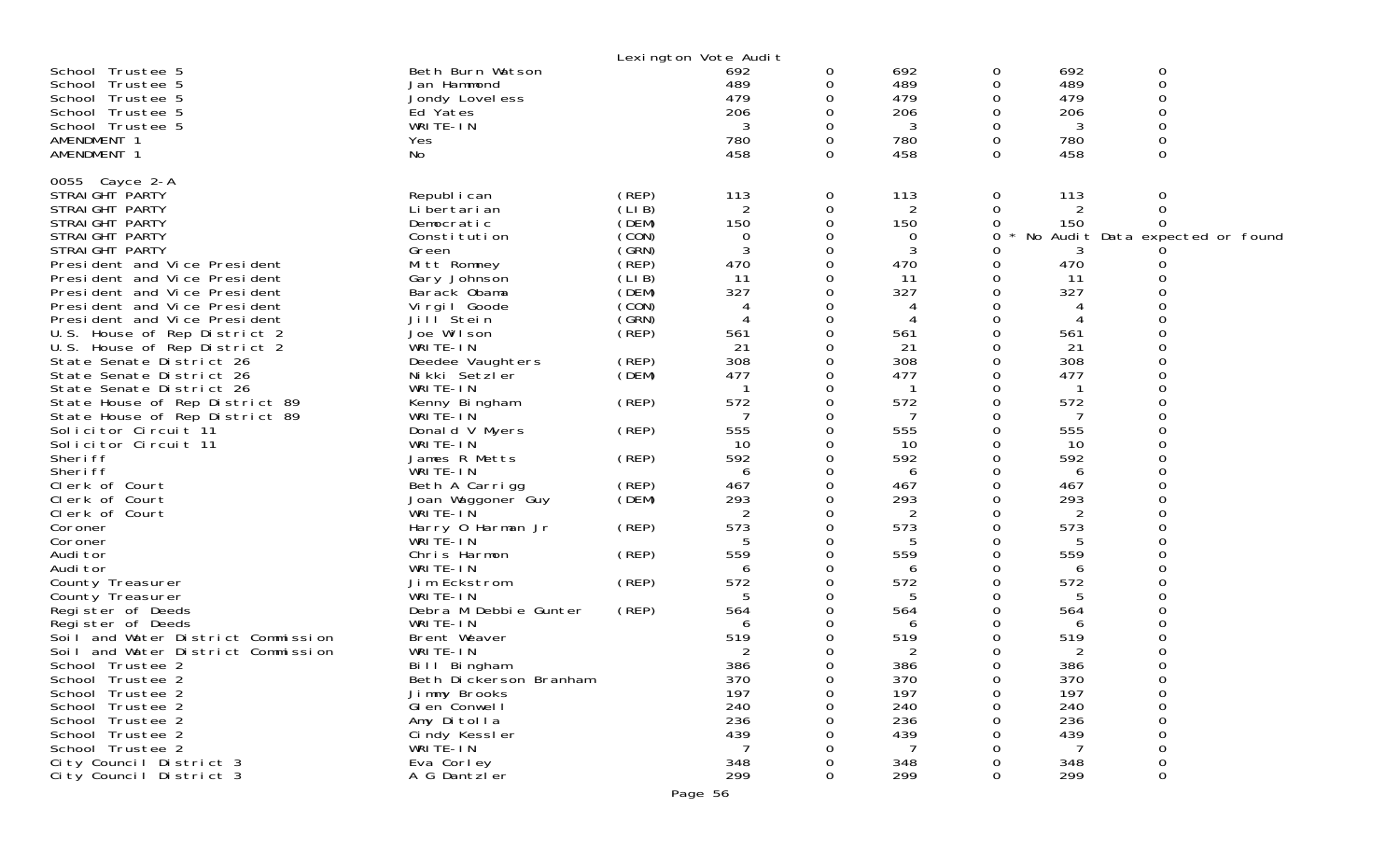|                                    | Lexington Vote Audit          |                |                          |               |                          |               |           |                                 |
|------------------------------------|-------------------------------|----------------|--------------------------|---------------|--------------------------|---------------|-----------|---------------------------------|
| City Council District 3            | WRITE-IN                      |                |                          | 0             | 0                        | 0             |           | No Audit Data expected or found |
| AMENDMENT 1                        | Yes                           |                | 390                      | 0             | 390                      | 0             | 390       |                                 |
| AMENDMENT 1                        | No.                           |                | 366                      | 0             | 366                      | 0             | 366       | 0                               |
|                                    |                               |                |                          |               |                          |               |           |                                 |
| 0056 Barr Road #1                  |                               |                |                          |               |                          |               |           |                                 |
| STRAIGHT PARTY                     | Republ i can                  | (REP)          | 152                      | 0             | 152                      | 0             | 152       | 0                               |
| STRAIGHT PARTY                     | Li bertari an                 | (LIB)          | 2                        | 0             | 2                        | 0             | 2         | $\Omega$                        |
| STRAIGHT PARTY                     | Democratic                    | (DEM)          | 51                       | 0             | 51                       | $\Omega$      | 51        | ∩                               |
| STRAIGHT PARTY                     | Constitution                  | (CON)          | $\Omega$                 | $\Omega$      | 0                        | 0             |           | No Audit Data expected or found |
| STRAIGHT PARTY                     | Green                         | (GRN)          | $\Omega$                 | 0             | 0                        | 0             |           | No Audit Data expected or found |
| President and Vice President       | Mitt Romney                   | (REP)          | 629                      | $\Omega$      | 629                      | O             | 629       |                                 |
| President and Vice President       | Gary Johnson                  | (LIB)          | 10                       | $\Omega$      | 10                       | 0             | 10        |                                 |
| President and Vice President       | Barack Obama                  | (DEM)          | 147                      | 0             | 147                      | 0             | 147       | 0                               |
| President and Vice President       | Virgil Goode                  | (CON)          |                          | $\Omega$      |                          | O             |           |                                 |
| President and Vice President       | Jill <sup>Stein</sup>         | (GRN)          | $\boldsymbol{\varDelta}$ | 0             | $\boldsymbol{\varDelta}$ | 0             |           | $\Omega$                        |
| U.S. House of Rep District 2       | Joe Wilson                    | (REP)          | 666                      | 0             | 666                      | 0             | 666       | 0                               |
| U.S. House of Rep District 2       | WRITE-IN                      |                | 9                        | Ω             | 9                        | O             | 9         | $\Omega$                        |
| State Senate District 25           | Shane Massey                  | (REP)          | 643                      | 0             | 643                      | 0             | 643       | $\Omega$                        |
| State Senate District 25           | WRITE-IN                      |                | 12                       | 0             | 12                       | 0             | 12        | 0                               |
| State House of Rep District 87     | Todd Atwater                  | (REP)          | 662                      | 0             | 662                      | 0             | 662       | $\Omega$                        |
| State House of Rep District 87     | WRITE-IN                      |                | 6                        | 0             | 6                        | 0             | 6         | $\Omega$                        |
| Solicitor Circuit 11               | Donald V Myers                | (REP)          | 652                      | 0             | 652                      | 0             | 652       | 0<br>$\Omega$                   |
| Solicitor Circuit 11               | WRITE-IN                      |                | 10                       | 0<br>$\Omega$ | 10                       | 0<br>$\Omega$ | 10        | $\Omega$                        |
| Sheri ff<br>Sheri ff               | James R Metts                 | (REP)          | 636<br>13                |               | 636<br>13                |               | 636<br>13 |                                 |
|                                    | WRITE-IN                      |                | 581                      | 0<br>0        | 581                      | 0<br>0        | 581       | 0<br>$\Omega$                   |
| Clerk of Court<br>Clerk of Court   | Beth A Carrigg                | (REP)<br>(DEM) | 157                      | $\Omega$      | 157                      | $\Omega$      | 157       | $\Omega$                        |
| Clerk of Court                     | Joan Waggoner Guy<br>WRITE-IN |                | 10                       | 0             | 10                       | 0             | 10        | 0                               |
| Coroner                            | Harry 0 Harman Jr             | (REP)          | 681                      | 0             | 681                      | 0             | 681       | $\Omega$                        |
| Coroner                            | WRITE-IN                      |                | 3                        | $\Omega$      | 3                        | $\Omega$      | 3         | $\Omega$                        |
| Audi tor                           | Chris Harmon                  | (REP)          | 660                      | 0             | 660                      | 0             | 660       | $\mathbf 0$                     |
| Audi tor                           | WRITE-IN                      |                |                          | 0             |                          | 0             |           | $\Omega$                        |
| County Treasurer                   | Jim Eckstrom                  | (REP)          | 670                      | $\Omega$      | 670                      | O             | 670       | $\Omega$                        |
| County Treasurer                   | WRITE-IN                      |                |                          | 0             |                          | 0             |           | 0                               |
| Register of Deeds                  | Debra M Debbie Gunter         | (REP)          | 670                      | 0             | 670                      | 0             | 670       | $\Omega$                        |
| Register of Deeds                  | WRITE-IN                      |                |                          | Ω             |                          | O             |           | $\Omega$                        |
| County Council District 3          | Kent Collins                  | (REP)          | 307                      | 0             | 307                      | 0             | 307       | 0                               |
| County Council District 3          | Scott Adams                   | (PET)          | 110                      | 0             | 110                      | 0             | 110       |                                 |
| County Council District 3          | Wes Howard                    | (PET)          | 63                       | Ω             | 63                       | O             | 63        | $\Omega$                        |
| County Council District 3          | Darrell Hudson                | (PET)          | 173                      | 0             | 173                      | 0             | 173       | 0                               |
| County Council District 3          | Anthony Keisler               | (PET)          | 59                       |               | 59                       | O             | 59        |                                 |
| County Council District 3          | WRITE-IN                      |                | $\Omega$                 | 0             | $\Omega$                 | 0             | $\star$   | No Audit Data expected or found |
| Soil and Water District Commission | Brent Weaver                  |                | 555                      | 0             | 555                      | 0             | 555       |                                 |
| Soil and Water District Commission | WRITE-IN                      |                |                          | ∩             |                          | $\Omega$      | 2         | $\Omega$                        |
| School Trustee 1                   | Janet Ballard Frazier         |                | 166                      | Ω             | 166                      | O             | 166       | 0                               |
| School Trustee 1                   | Rutu Bhonsle                  |                | 138                      |               | 138                      |               | 138       |                                 |
| School Trustee 1                   | Toyeka Campbell               |                | 44                       |               | 44                       |               | 44        | 0                               |
| School Trustee 1                   | Anthony Feraci                |                | 70                       |               | 70                       |               | 70        | 0                               |
| School Trustee 1                   | Jean N Haggard                |                | 229                      |               | 229                      |               | 229       |                                 |
| School Trustee 1                   | Edwin Harmon                  |                | 265                      |               | 265                      |               | 265       |                                 |
| School Trustee 1                   | Deborah Kelderman             |                | 96                       |               | 96                       |               | 96        | 0                               |
| School Trustee 1                   | Hazel Porth Duell             |                | 166                      | 0             | 166                      |               | 166       | 0                               |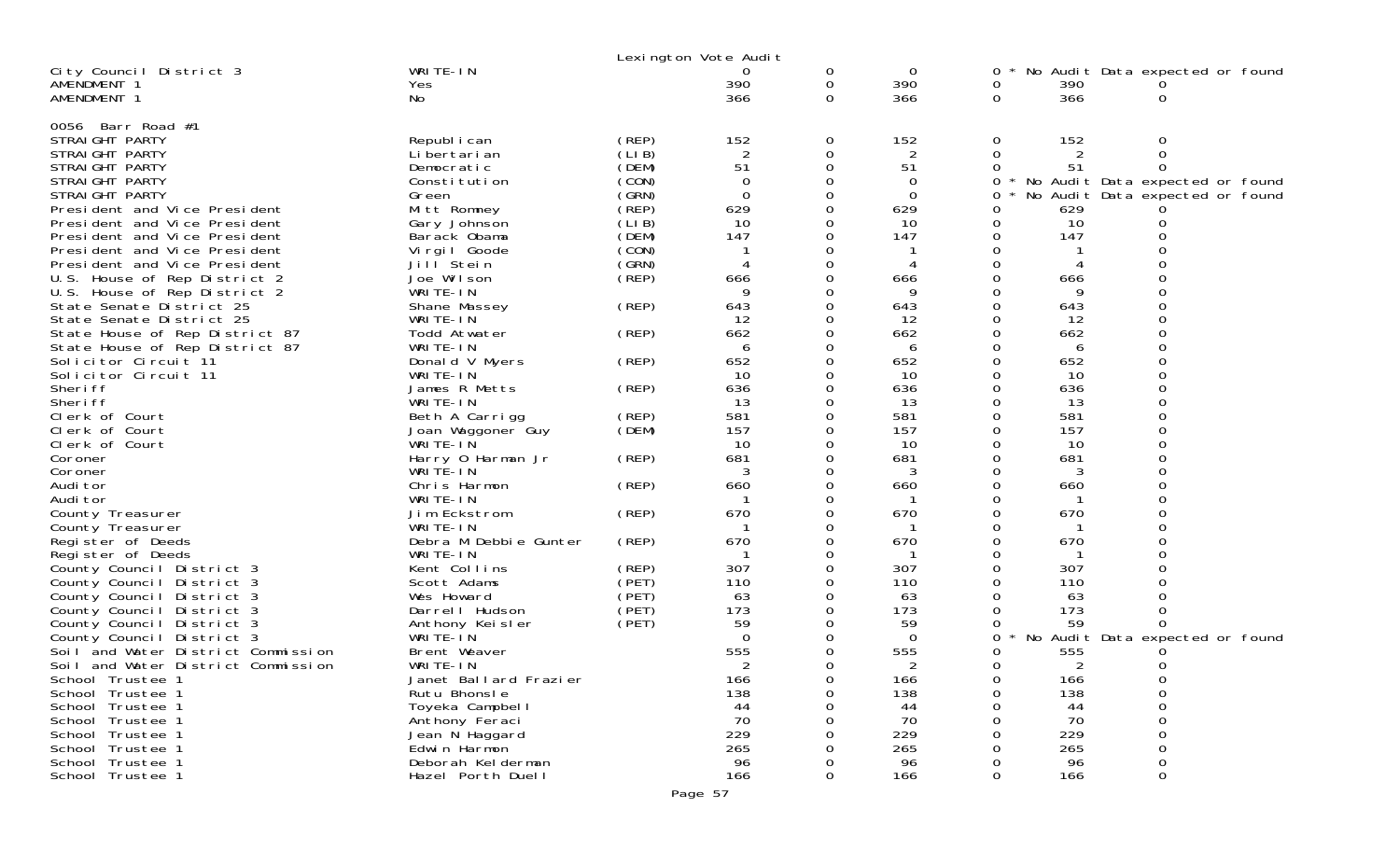|                                    |                          | Lexington Vote Audit |                             |          |               |          |                |                                 |
|------------------------------------|--------------------------|----------------------|-----------------------------|----------|---------------|----------|----------------|---------------------------------|
| School Trustee 1                   | Brent M Powers           |                      | 261                         | 0        | 261           | 0        | 261            | 0                               |
| School Trustee 1                   | Cindy Smith              |                      | 291                         | $\Omega$ | 291           | $\Omega$ | 291            | $\Omega$                        |
| School Trustee 1                   | Rhonda Wannamaker Gunter |                      | 110                         | 0        | 110           | 0        | 110            | $\Omega$                        |
| School Trustee 1                   | Ted Zee                  |                      | 125                         | 0        | 125           | 0        | 125            |                                 |
| School Trustee 1                   | WRITE-IN                 |                      |                             | 0        |               | 0        |                |                                 |
| AMENDMENT 1                        | Yes                      |                      | 407                         | 0        | 407           | 0        | 407            |                                 |
| AMENDMENT 1                        | No                       |                      | 363                         | 0        | 363           | $\Omega$ | 363            | $\Omega$                        |
|                                    |                          |                      |                             |          |               |          |                |                                 |
| 0057 Coldstream                    |                          |                      |                             |          |               |          |                |                                 |
| STRAIGHT PARTY                     | Republ i can             | (REP)                | 239                         | 0        | 239           | 0        | 239            | 0                               |
| STRAIGHT PARTY                     | Li bertari an            | (LI B)               | 2                           | 0        | 2             | 0        |                | $\Omega$                        |
| STRAIGHT PARTY                     | Democratic               | (DEM)                | 151                         | 0        | 151           | 0        | 151            |                                 |
| STRAIGHT PARTY                     | Constitution             | (CON)                | 0                           | 0        | $\Omega$      | $\Omega$ |                | No Audit Data expected or found |
| STRAIGHT PARTY                     | Green                    | (SRN)                |                             | 0        |               |          |                |                                 |
| President and Vice President       | Mitt Romney              | (REP)                | 751                         | 0        | 751           | 0        | 752            | -1 PEB Data                     |
| President and Vice President       | Gary Johnson             | (LIB)                | 18                          | 0        | 18            | $\Omega$ | 18             | ∩                               |
| President and Vice President       | Barack Obama             | (DEM)                | 414                         | O        | 414           | $\Omega$ | 414            | <sup>0</sup>                    |
| President and Vice President       | Virgil Goode             | (CON)                | 2                           |          | 2             | 0        | 2              | $\Omega$                        |
| President and Vice President       | Jill <sup>Stein</sup>    | (GRN)                | 6                           | 0        | 6             | $\Omega$ | $\overline{7}$ | -1 PEB Data                     |
| U.S. House of Rep District 2       | Joe Wilson               | (REP)                | 871                         | $\Omega$ | 871           | $\Omega$ | 873            | -2 PEB Data                     |
| U.S. House of Rep District 2       | WRITE-IN                 |                      | 40                          | 0        | 40            | 0        | 40             | $\Omega$                        |
| State Senate District 20           | John Courson             | (REP)                | 763                         | O        | 763           | $\Omega$ | 765            | -2 PEB Data                     |
| State Senate District 20           | Robert Rikard            | (DEM)                | 350                         | O        | 350           | $\Omega$ | 350            |                                 |
| State Senate District 20           | Scott West               | (GRN)                | 38                          | 0        | 38            | 0        | 38             | $\Omega$                        |
| State Senate District 20           | WRITE-IN                 |                      | $\boldsymbol{\vartriangle}$ | 0        | 4             | ∩        | 4              | $\Omega$                        |
| State House of Rep District 85     | Chi p Huggi ns           | (REP)                | 923                         | O        | 923           | $\Omega$ | 925            | -2 PEB Data                     |
| State House of Rep District 85     | WRITE-IN                 |                      | 9                           | 0        | 9             | 0        | 9              | 0                               |
| Solicitor Circuit 11               | Donald V Myers           | (REP)                | 898                         |          | 898           | ∩        | 900            | -2 PEB Data                     |
| Solicitor Circuit 11               | WRITE-IN                 |                      | 8                           | O        | 8             | ∩        | 8              |                                 |
| Sheri ff                           | James R Metts            | (REP)                | 926                         | 0        | 926           | 0        | 928            | -2 PEB Data                     |
| Sheri ff                           | WRITE-IN                 |                      | 12                          | 0        | 12            | 0        | 12             | $\Omega$                        |
| Clerk of Court                     | Beth A Carrigg           | (REP)                | 751                         | 0        | 751           | $\Omega$ | 753            | -2 PEB Data                     |
| Clerk of Court                     | Joan Waggoner Guy        | (DEM)                | 375                         | 0        | 375           | 0        | 375            | 0                               |
| Clerk of Court                     | WRITE-IN                 |                      | 12                          | O        | 12            | $\Omega$ | 12             | <sup>n</sup>                    |
| Coroner                            | Harry 0 Harman Jr        | (REP)                | 905                         | O        | 905           | $\Omega$ | 907            | -2 PEB Data                     |
| Coroner                            | WRITÉ-IN                 |                      | 4                           | 0        | 4             | ∩        | 4              | $\Omega$                        |
| Audi tor                           | Chris Harmon             | (REP)                | 894                         |          | 894           | $\Omega$ | 896            | -2 PEB Data                     |
| Audi tor                           | WRITE-IN                 |                      | 2                           | ი        | 2             | ∩        | 2              | $\Omega$                        |
| County Treasurer                   | Jim Eckstrom             | (REP)                | 907                         | 0        | 907           | ∩        | 909            | -2 PEB Data                     |
| County Treasurer                   | WRITE-IN                 |                      | 4                           |          | 4             | ∩        | 4              | 0                               |
| Register of Deeds                  | Debra M Debbie Gunter    | (REP)                | 892                         |          | 892           | ∩        | 894            | -2 PEB Data                     |
| Register of Deeds                  | WRITE-IN                 |                      | 3                           |          | 3             |          | 3              |                                 |
| County Council District 6          | Johnny Jeffcoat          | (REP)                | 478                         |          | 478           | 0        | 478            |                                 |
| County Council District 6          | WRITE-IN                 |                      | C                           | ∩        | $\mathcal{D}$ | $\Omega$ |                | $\Omega$                        |
| Soil and Water District Commission | Brent Weaver             |                      | 808                         | 0        | 808           | 0        | 810            | -2 PEB Data                     |
| Soil and Water District Commission | WRITE-IN                 |                      | 3                           |          | 3             |          | 3              | $\Omega$                        |
| School Trustee 5                   | Beth Burn Watson         |                      | 595                         |          | 595           |          | 596            | -1 PEB Data                     |
| School Trustee 5                   | Jan Hammond              |                      | 526                         |          | 526           |          | 527            | -1 PEB Data                     |
| School Trustee 5                   | Jondy Lovel ess          |                      | 454                         |          | 454           |          | 455            | -1 PEB Data                     |
| School Trustee 5                   | Ed Yates                 |                      | 223                         |          | 223           |          | 224            | -1 PEB Data                     |
| School Trustee 5                   | WRITE-IN                 |                      | 4                           |          | 4             |          | 4              | $\mathbf 0$                     |
| AMENDMENT 1                        | Yes                      |                      | 644                         | O        | 644           | 0        | 646            | -2 PEB Data                     |
|                                    |                          |                      |                             |          |               |          |                |                                 |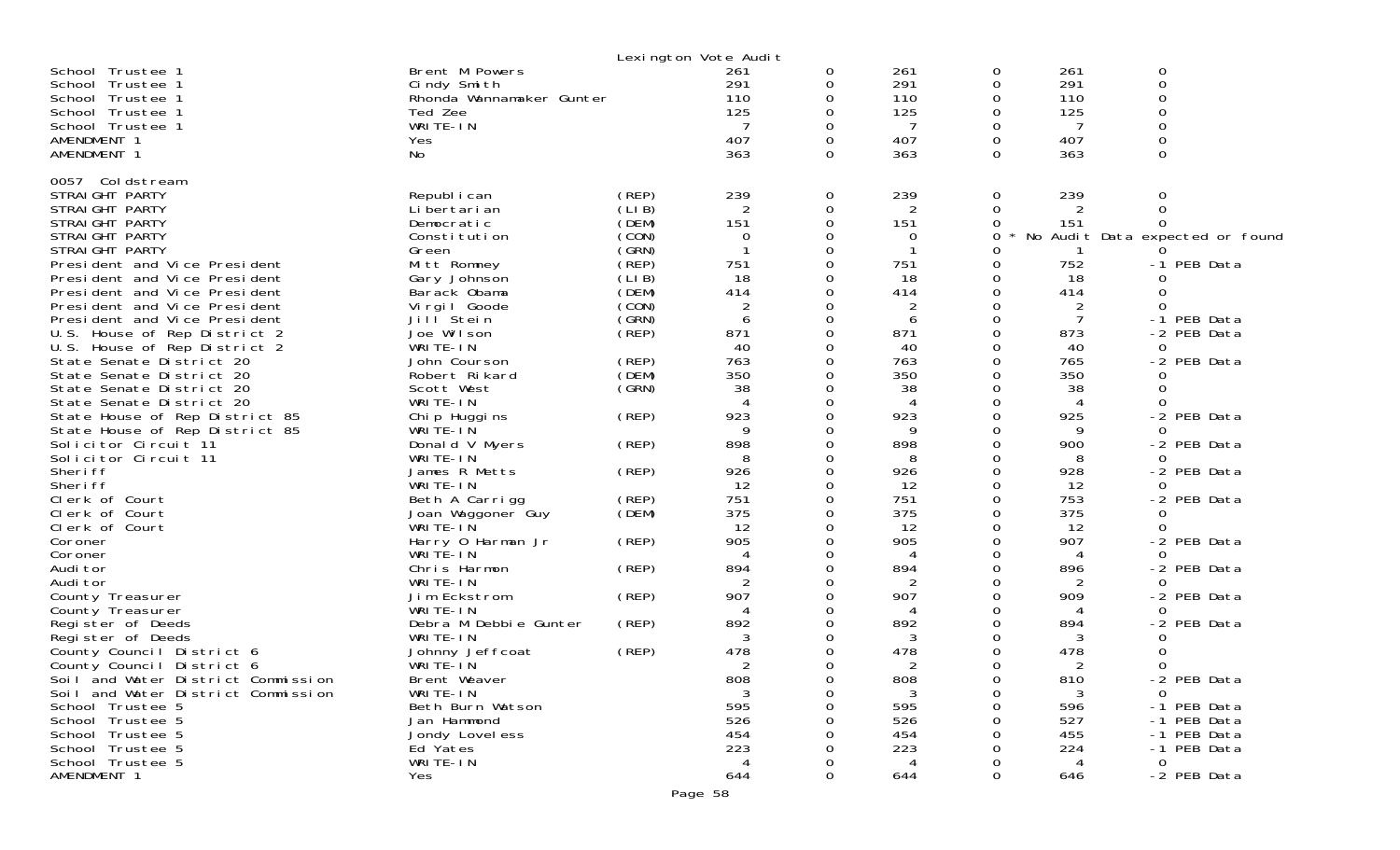|                                                                                                                                                |                                     |                                 |                | Lexington Vote Audit |          |            |          |            |                                 |  |
|------------------------------------------------------------------------------------------------------------------------------------------------|-------------------------------------|---------------------------------|----------------|----------------------|----------|------------|----------|------------|---------------------------------|--|
| AMENDMENT 1                                                                                                                                    |                                     | <b>No</b>                       |                | 490                  | 0        | 490        | 0        | 490        | 0                               |  |
| Auditor's Comments: The PEB data errors in this precinct was caused by test ballots being included in the audit data from machines 5127203 and | 5127572 Each containing one ballot. |                                 |                |                      |          |            |          |            |                                 |  |
| 0058 Grenadier<br>STRAIGHT PARTY                                                                                                               |                                     |                                 |                | 138                  |          | 138        |          | 138        | 0                               |  |
| STRAIGHT PARTY                                                                                                                                 |                                     | Republ i can<br>Li bertari an   | (REP)<br>(LIB) |                      | 0<br>0   | 2          | 0<br>Ω   |            |                                 |  |
| STRAIGHT PARTY                                                                                                                                 |                                     | Democratic                      | (DEM)          | 290                  | 0        | 290        | O        | 290        |                                 |  |
| STRAIGHT PARTY                                                                                                                                 |                                     | Constitution                    | (CON)          |                      | 0        |            |          |            |                                 |  |
| STRAIGHT PARTY                                                                                                                                 |                                     | Green                           | (GRN)          | 0                    | 0        | 0          | 0        |            | No Audit Data expected or found |  |
| President and Vice President                                                                                                                   |                                     | Mitt Romney                     | (REP)          | 426                  | 0        | 426        |          | 426        |                                 |  |
| President and Vice President                                                                                                                   |                                     | Gary Johnson                    | (LIB)          | 16                   | 0        | 16         | Ω        | 16         |                                 |  |
| President and Vice President                                                                                                                   |                                     | Barack Obama                    | (DEM)          | 601                  | 0        | 601        | Ω        | 601        |                                 |  |
| President and Vice President                                                                                                                   |                                     | Virgil Goode                    | (CON)          | 0                    | 0        | 0          | Ω        |            | No Audit Data expected or found |  |
| President and Vice President                                                                                                                   |                                     | Jill Stein                      | (GRN)          |                      | 0        |            |          |            |                                 |  |
| U.S. House of Rep District 2                                                                                                                   |                                     | Joe Wilson                      | (REP)          | 609                  | $\Omega$ | 609        | O        | 609        |                                 |  |
| U.S. House of Rep District 2                                                                                                                   |                                     | WRITE-IN                        |                | 35                   | 0        | 35         | Ω        | 35         |                                 |  |
| State Senate District 20                                                                                                                       |                                     | John Courson                    | (REP)          | 465                  | 0        | 465        | 0        | 465        |                                 |  |
| State Senate District 20                                                                                                                       |                                     | Robert Rikard                   | (DEM)          | 517                  | 0        | 517        | O        | 517        |                                 |  |
| State Senate District 20                                                                                                                       |                                     | Scott West                      | (GRN)          | 27                   | 0        | 27         | O        | 27         |                                 |  |
| State Senate District 20                                                                                                                       |                                     | WRITE-IN                        |                |                      | 0        | -1         |          |            |                                 |  |
| State House of Rep District 69                                                                                                                 |                                     | Rick Quinn<br>Robert Bob Vanlue | (REP)<br>(DEM) | 318<br>475           | 0<br>0   | 318<br>475 | Ω        | 318<br>475 |                                 |  |
| State House of Rep District 69                                                                                                                 |                                     | WRITE-IN                        |                |                      | 0        |            |          |            |                                 |  |
| State House of Rep District 69<br>State House of Rep District 85                                                                               |                                     |                                 | (REP)          | 155                  | $\Omega$ | 155        |          | 155        |                                 |  |
| State House of Rep District 85                                                                                                                 |                                     | Chip Huggins<br>WRITE-IN        |                | 2                    | 0        | 2          | Ω        | 2          |                                 |  |
| Solicitor Circuit 11                                                                                                                           |                                     | Donald V Myers                  | (REP)          | 634                  | 0        | 634        | 0        | 634        |                                 |  |
| Solicitor Circuit 11                                                                                                                           |                                     | WRITE-IN                        |                | 13                   | 0        | 13         | O        | 13         |                                 |  |
| Sheri ff                                                                                                                                       |                                     | James R Metts                   | (REP)          | 663                  | 0        | 663        | Ω        | 663        |                                 |  |
| Sheri ff                                                                                                                                       |                                     | WRITE-IN                        |                | 19                   | 0        | 19         | 0        | 19         |                                 |  |
| Clerk of Court                                                                                                                                 |                                     | Beth A Carrigg                  | (REP)          | 437                  | $\Omega$ | 437        | $\Omega$ | 437        |                                 |  |
| Clerk of Court                                                                                                                                 |                                     | Joan Waggoner Guy               | (DEM)          | 559                  | 0        | 559        |          | 559        |                                 |  |
| Clerk of Court                                                                                                                                 |                                     | WRITE-IN                        |                |                      | O        |            |          |            |                                 |  |
| Coroner                                                                                                                                        |                                     | Harry 0 Harman Jr               | (REP)          | 661                  |          | 661        |          | 661        |                                 |  |
| Coroner                                                                                                                                        |                                     | WRITE-IN                        |                | <b>Q</b>             | 0        | 9          | Ω        | q          |                                 |  |
| Audi tor                                                                                                                                       |                                     | Chris Harmon                    | (REP)          | 646                  | 0        | 646        |          | 646        |                                 |  |
| Audi tor                                                                                                                                       |                                     | WRITE-IN                        |                |                      | O        |            | O        |            |                                 |  |
| County Treasurer                                                                                                                               |                                     | Jim Eckstrom                    | (REP)          | 659                  | 0        | 659        | Ω        | 659        |                                 |  |
| County Treasurer                                                                                                                               |                                     | WRITE-IN                        |                |                      | O        | 5          |          |            |                                 |  |
| Register of Deeds                                                                                                                              |                                     | Debra M Debbie Gunter           | (REP)          | 646                  | U        | 646        |          | 646        |                                 |  |
| Register of Deeds                                                                                                                              |                                     | WRITE-IN                        |                |                      |          | 5          |          | 5          |                                 |  |
| Soil and Water District Commission                                                                                                             |                                     | Brent Weaver                    |                | 640                  |          | 640        |          | 640        |                                 |  |
| Soil and Water District Commission                                                                                                             |                                     | WRITE-IN<br>Beth Burn Watson    |                |                      |          | 463        | ∩        | 463        |                                 |  |
| School Trustee 5<br>School Trustee 5                                                                                                           |                                     |                                 |                | 463<br>319           | 0        | 319        | 0        | 319        |                                 |  |
| School Trustee 5                                                                                                                               |                                     | Jan Hammond<br>Jondy Lovel ess  |                | 332                  |          | 332        |          | 332        |                                 |  |
| School Trustee 5                                                                                                                               |                                     | Ed Yates                        |                | 199                  |          | 199        |          | 199        |                                 |  |
| School Trustee 5                                                                                                                               |                                     | WRITE-IN                        |                |                      |          | 4          |          |            |                                 |  |
| AMENDMENT 1                                                                                                                                    |                                     | Yes                             |                | 585                  |          | 585        |          | 585        |                                 |  |
| AMENDMENT 1                                                                                                                                    |                                     | No                              |                | 418                  | U        | 418        | Ω        | 418        | 0                               |  |
|                                                                                                                                                |                                     |                                 |                |                      |          |            |          |            |                                 |  |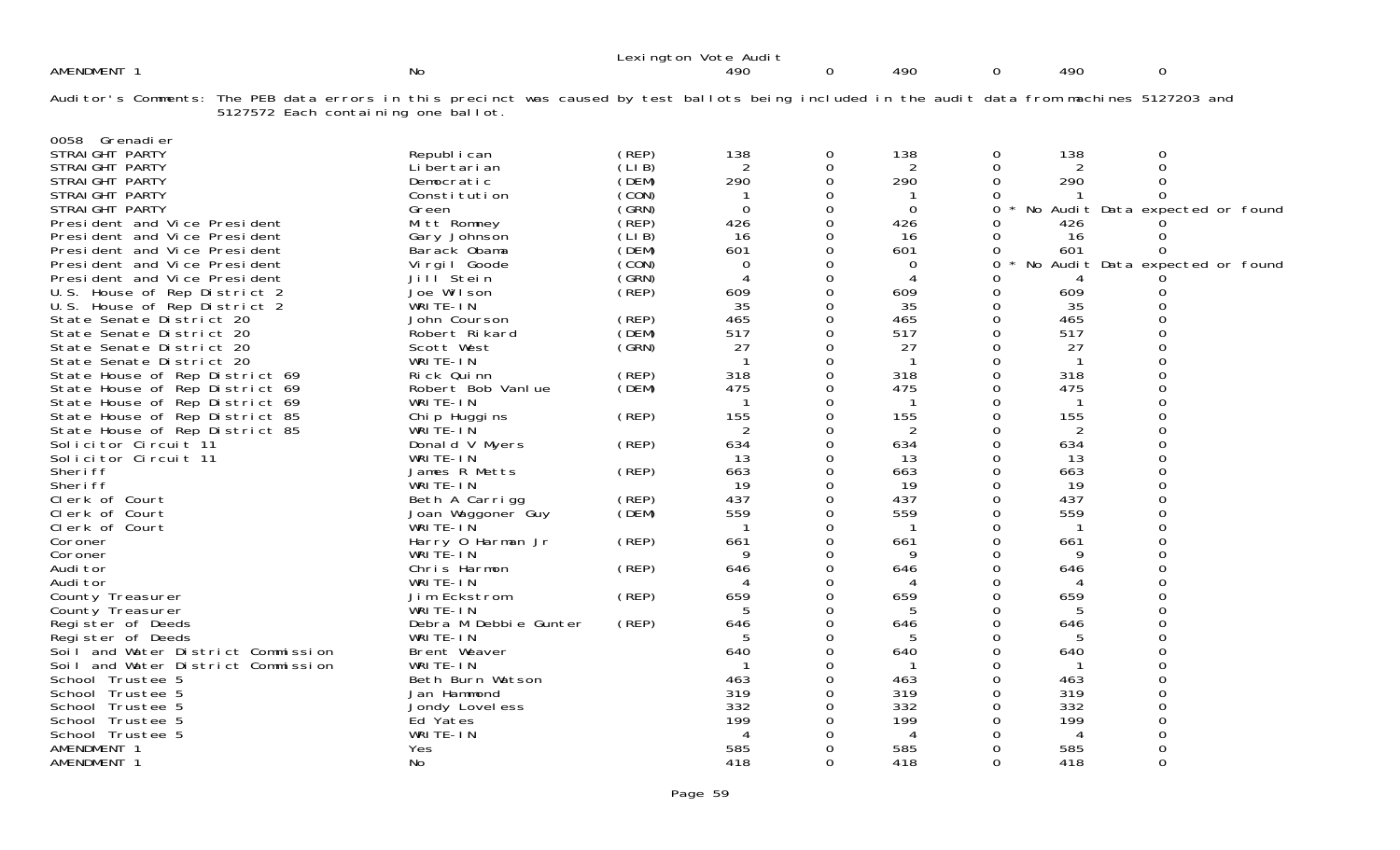Lexington Vote Audit

| 0059 St. Michael                   |                       |        |          |          |          |          |      |                                 |  |
|------------------------------------|-----------------------|--------|----------|----------|----------|----------|------|---------------------------------|--|
| STRAIGHT PARTY                     | Republ i can          | (REP)  | 334      | 0        | 334      | 0        | 334  | 0                               |  |
| STRAIGHT PARTY                     | Li bertari an         | (LIB)  | 6        | 0        | 6        | 0        | 6    | 0                               |  |
| STRAIGHT PARTY                     | Democratic            | (DEM)  | 91       | 0        | 91       | 0        | 91   |                                 |  |
| STRAIGHT PARTY                     | Constitution          | (CON)  |          | $\Omega$ |          |          |      |                                 |  |
| STRAIGHT PARTY                     | Green                 | (GRN)  |          | 0        | -1       | 0        |      |                                 |  |
| President and Vice President       | Mitt Romney           | (REP)  | 999      |          | 999      |          | 999  |                                 |  |
| President and Vice President       | Gary Johnson          | (LIB)  | 16       | Ω        | 16       | 0        | 16   |                                 |  |
| President and Vice President       | Barack Obama          | (DEM)  | 311      |          | 311      |          | 311  |                                 |  |
| President and Vice President       | Virgil Goode          | (CON)  |          |          | 3        |          | 3    |                                 |  |
| President and Vice President       | Jill Stein            | (GRN)  |          | 0        |          | 0        |      |                                 |  |
| U.S. House of Rep District 2       | Joe Wilson            | (REP)  | 1066     |          | 1066     |          | 1066 |                                 |  |
| U.S. House of Rep District 2       | WRITE-IN              |        |          |          |          |          |      |                                 |  |
|                                    |                       |        | 35       |          | 35       |          | 35   |                                 |  |
| State Senate District 18           | Ronnie Cromer         | (REP)  | 1098     |          | 1098     |          | 1098 |                                 |  |
| State Senate District 18           | WRITE-IN              |        | 14       |          | 14       |          | 14   |                                 |  |
| State House of Rep District 71     | Nathan Ballentine     | (REP)  | 23       |          | 23       | 0        | 23   | 0                               |  |
| State House of Rep District 71     | WRITE-IN              |        | $\Omega$ | 0        | $\Omega$ | 0        |      | No Audit Data expected or found |  |
| State House of Rep District 85     | Chip Huggins          | (REP)  | 1098     |          | 1098     |          | 1098 |                                 |  |
| State House of Rep District 85     | WRITE-IN              |        | 12       | 0        | 12       | 0        | 12   |                                 |  |
| Solicitor Circuit 11               | Donald V Myers        | (REP)  | 1066     | 0        | 1066     | 0        | 1066 |                                 |  |
| Solicitor Circuit 11               | WRITE-IN              |        | 9        |          | 9        |          | 9    |                                 |  |
| Sheri ff                           | James R Metts         | (REP)  | 1091     | 0        | 1091     | 0        | 1091 |                                 |  |
| Sheri ff                           | WRITE-IN              |        | 19       | Ω        | 19       |          | 19   |                                 |  |
| Clerk of Court                     | Beth A Carrigg        | (REP)  | 942      |          | 942      |          | 942  |                                 |  |
| Clerk of Court                     | Joan Waggoner Guy     | (DEM)  | 288      | 0        | 288      |          | 288  |                                 |  |
| Clerk of Court                     | WRITE-IN              |        | 14       | 0        | 14       | 0        | 14   |                                 |  |
| Coroner                            | Harry 0 Harman Jr     | (REP)  | 1092     |          | 1092     |          | 1092 |                                 |  |
| Coroner                            | WRITE-IN              |        | 6        |          | 6        |          | 6    |                                 |  |
| Audi tor                           | Chris Harmon          | (REP)  | 1080     | 0        | 1080     | 0        | 1080 |                                 |  |
| Audi tor                           | WRITE-IN              |        |          |          | 4        |          | 4    |                                 |  |
| County Treasurer                   | Jim Eckstrom          | (REP)  | 1092     | 0        | 1092     | 0        | 1092 |                                 |  |
| County Treasurer                   | WRITE-IN              |        | 5        | 0        | 5        | 0        | 5    |                                 |  |
| Register of Deeds                  | Debra M Debbie Gunter | (REP)  | 1076     |          | 1076     |          | 1076 |                                 |  |
| Register of Deeds                  | WRITE-IN              |        |          |          |          |          |      |                                 |  |
| County Council District 6          | Johnny Jeffcoat       | (REP)  | 1074     | 0        | 1074     | $\Omega$ | 1074 |                                 |  |
| County Council District 6          | WRITE-IN              |        | 12       |          | 12       |          | 12   |                                 |  |
| Soil and Water District Commission | Brent Weaver          |        | 890      | 0        | 890      |          | 890  |                                 |  |
| Soil and Water District Commission | WRITE-IN              |        | 3        | 0        | 3        | 0        | 3    |                                 |  |
| School Trustee 5                   | Beth Burn Watson      |        | 732      |          | 732      |          | 732  |                                 |  |
| School Trustee 5                   | Jan Hammond           |        | 609      |          | 609      |          | 609  |                                 |  |
|                                    |                       |        | 531      |          | 531      | 0        | 531  |                                 |  |
| School Trustee 5                   | Jondy Lovel ess       |        |          | 0        |          |          |      |                                 |  |
| School Trustee 5                   | Ed Yates              |        | 191      |          | 191      |          | 191  |                                 |  |
| School Trustee 5                   | WRITE-IN              |        | 6        |          | 6        |          | 6    |                                 |  |
| AMENDMENT 1                        | Yes                   |        | 827      | 0        | 827      | 0        | 827  |                                 |  |
| AMENDMENT 1                        | No                    |        | 452      | $\Omega$ | 452      | 0        | 452  | 0                               |  |
|                                    |                       |        |          |          |          |          |      |                                 |  |
| 0060 Murraywood                    |                       |        |          |          |          |          |      |                                 |  |
| STRAIGHT PARTY                     | Republ i can          | (REP)  | 275      | 0        | 275      | 0        | 275  | 0                               |  |
| STRAIGHT PARTY                     | Li bertari an         | (LI B) | 6        | 0        | 6        | $\Omega$ | 6    | $\Omega$                        |  |
| STRAIGHT PARTY                     | Democratic            | (DEM)  | 147      | 0        | 147      | 0        | 147  | $\Omega$                        |  |
| STRAIGHT PARTY                     | Constitution          | (CON)  | 0        | 0        | 0        | 0        |      | No Audit Data expected or found |  |
| STRAIGHT PARTY                     | Green                 | (GRN)  |          | $\Omega$ |          | $\Omega$ |      |                                 |  |
|                                    |                       |        | Page 60  |          |          |          |      |                                 |  |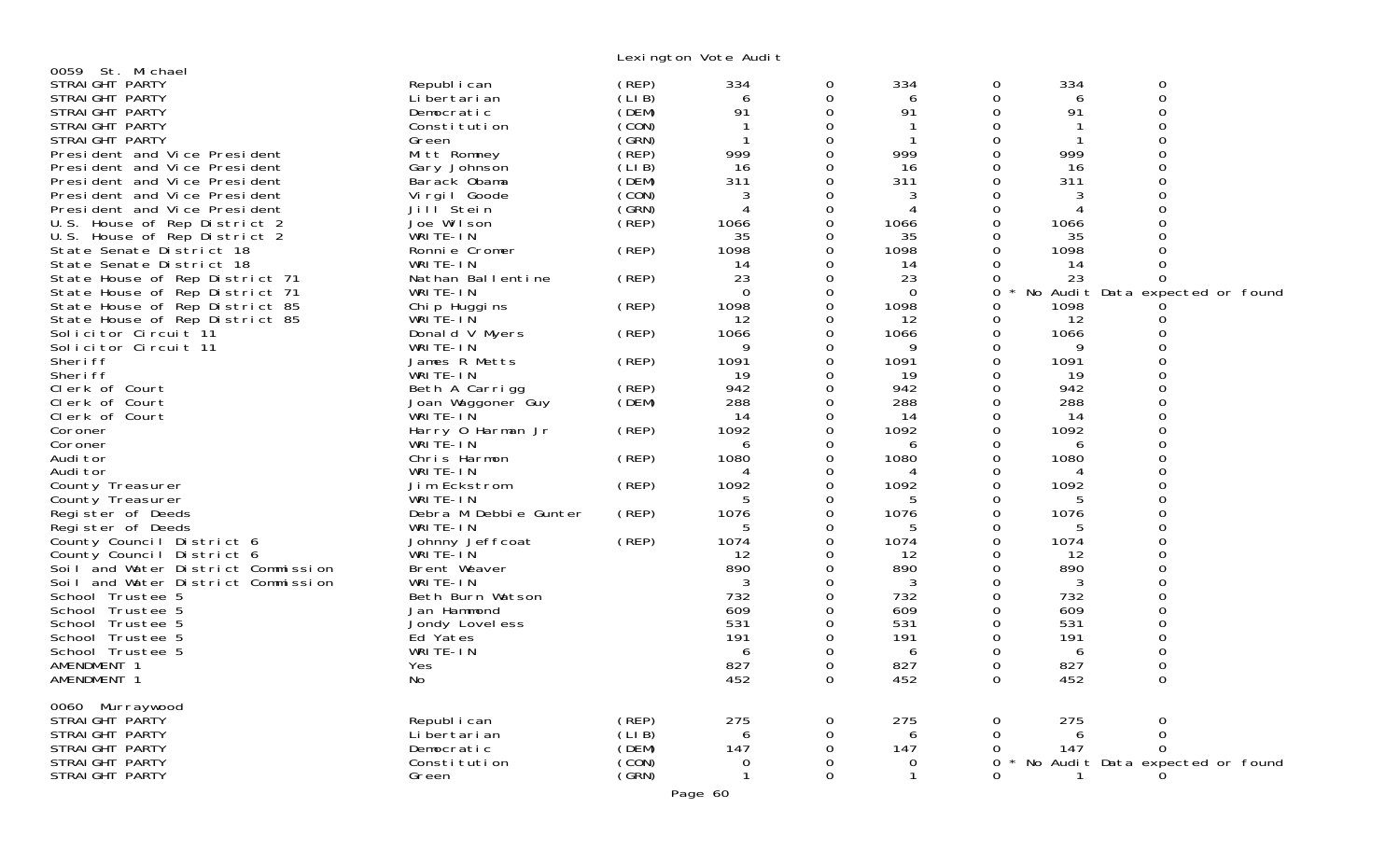|                                    |                       |       | Lexington Vote Audit |          |                |   |      |                                   |
|------------------------------------|-----------------------|-------|----------------------|----------|----------------|---|------|-----------------------------------|
| President and Vice President       | Mitt Romney           | (REP) | 866                  | 0        | 866            | 0 | 866  | 0                                 |
| President and Vice President       | Gary Johnson          | (LIB) | 20                   | O        | 20             | 0 | 20   | $\Omega$                          |
| President and Vice President       | Barack Obama          | (DEM) | 380                  |          | 380            | ∩ | 380  |                                   |
| President and Vice President       | Virgil Goode          | (CON) |                      |          |                |   |      |                                   |
| President and Vice President       | Jill Stein            | (GRN) | 6                    |          | 6              |   | 6    |                                   |
| U.S. House of Rep District 2       | Joe Wilson            | (REP) | 952                  | O        | 952            | ∩ | 952  |                                   |
| U.S. House of Rep District 2       | WRITE-IN              |       | 38                   | 0        | 38             |   | 38   |                                   |
| State Senate District 20           | John Courson          | (REP) | 844                  | 0        | 844            |   | 844  |                                   |
| State Senate District 20           | Robert Rikard         | (DEM) | 348                  |          | 348            |   | 348  |                                   |
| State Senate District 20           | Scott West            | (GRN) | 39                   | 0        | 39             |   | 39   |                                   |
| State Senate District 20           | WRITE-IN              |       | 2                    |          | 2              |   | 2    |                                   |
| State House of Rep District 85     | Chip Huggins          | (REP) | 999                  | O        | 999            | O | 999  |                                   |
| State House of Rep District 85     | WRITE-IN              |       | 17                   | 0        | 17             | 0 | 17   |                                   |
| Solicitor Circuit 11               | Donald V Myers        | (REP) | 946                  |          | 946            |   | 946  |                                   |
| Solicitor Circuit 11               | WRITE-IN              |       | 10                   | Ω        | 10             |   | 10   |                                   |
| Sheri ff                           | James R Metts         | (REP) | 970                  | 0        | 970            |   | 970  |                                   |
| Sheri ff                           | WRITE-IN              |       | 20                   |          | 20             |   | 20   |                                   |
|                                    |                       |       |                      |          |                |   |      |                                   |
| Clerk of Court                     | Beth A Carrigg        | (REP) | 826                  |          | 826            |   | 826  |                                   |
| Clerk of Court                     | Joan Waggoner Guy     | (DEM) | 368                  |          | 368            |   | 368  |                                   |
| Clerk of Court                     | WRITE-IN              |       |                      |          | 7              |   | 7    |                                   |
| Coroner                            | Harry 0 Harman Jr     | (REP) | 977                  |          | 977            | ∩ | 977  |                                   |
| Coroner                            | WRITE-IN              |       | 6                    |          | 6              |   | 6    |                                   |
| Audi tor                           | Chris Harmon          | (REP) | 965                  |          | 965            |   | 965  |                                   |
| Audi tor                           | WRITE-IN              |       | 6                    | O        | 6              | ∩ | 6    |                                   |
| County Treasurer                   | Jim Eckstrom          | (REP) | 990                  |          | 990            | Ω | 990  |                                   |
| County Treasurer                   | WRITE-IN              |       |                      |          | 5              |   |      |                                   |
| Register of Deeds                  | Debra M Debbie Gunter | (REP) | 963                  | ∩        | 963            | ∩ | 963  |                                   |
| Register of Deeds                  | WRITE-IN              |       |                      |          | 6              |   | 6    |                                   |
| Soil and Water District Commission | Brent Weaver          |       | 807                  |          | 807            |   | 807  |                                   |
| Soil and Water District Commission | WRITE-IN              |       |                      |          | 4              |   | Δ    |                                   |
| School Trustee 5                   | Beth Burn Watson      |       | 592                  |          | 592            |   | 592  |                                   |
| School Trustee 5                   | Jan Hammond           |       | 486                  |          | 486            |   | 486  |                                   |
| School Trustee 5                   | Jondy Lovel ess       |       | 602                  |          | 602            | O | 602  |                                   |
| School Trustee 5                   | Ed Yates              |       | 181                  |          | 181            |   | 181  |                                   |
| School Trustee 5                   | WRITE-IN              |       | 5                    | 0        | 5              |   | 5    |                                   |
| AMENDMENT 1                        | Yes                   |       | 737                  | 0        | 737            | 0 | 737  |                                   |
| AMENDMENT 1                        | No                    |       | 486                  | $\Omega$ | 486            | 0 | 486  | 0                                 |
|                                    |                       |       |                      |          |                |   |      |                                   |
| 0061 Amicks Ferry                  |                       |       |                      |          |                |   |      |                                   |
| STRAIGHT PARTY                     | Republ i can          | (REP) | 525                  | 0        | 525            | 0 | 525  | 0                                 |
| STRAIGHT PARTY                     | Li bertari an         | (LIB) |                      | 0        | 4              | Ω |      |                                   |
| STRAIGHT PARTY                     | Democratic            | (DEM) | 72                   | 0        | 72             |   | 72   |                                   |
| STRAIGHT PARTY                     | Constitution          | (CON) | 2                    |          | $\overline{c}$ |   |      |                                   |
| STRAIGHT PARTY                     | Green                 | (GRN) | 0                    | 0        | 0              | 0 |      | * No Audit Data expected or found |
| President and Vice President       | Mitt Romney           | (REP) | 1649                 | 0        | 1649           | O | 1650 | -1 PEB Data                       |
| President and Vice President       | Gary Johnson          | (LIB) | 15                   | 0        | 15             | 0 | 15   | 0                                 |
| President and Vice President       | Barack Obama          | (DEM) | 329                  |          | 329            |   | 329  |                                   |
| President and Vice President       | Virgil Goode          | (CON) |                      |          |                |   |      |                                   |
| President and Vice President       | Jill Stein            | (GRN) |                      |          | 7              |   | -7   | 0                                 |
| U.S. House of Rep District 2       | Joe Wilson            | (REP) | 1702                 |          | 1702           |   | 1703 | -1 PEB Data                       |
| U.S. House of Rep District 2       | WRITE-IN              |       | 37                   |          | 37             |   | 37   | 0                                 |
| State Senate District 18           | Ronnie Cromer         | (REP) | 1750                 | 0        | 1750           | Ω | 1751 | -1 PEB Data                       |
|                                    |                       |       |                      |          |                |   |      |                                   |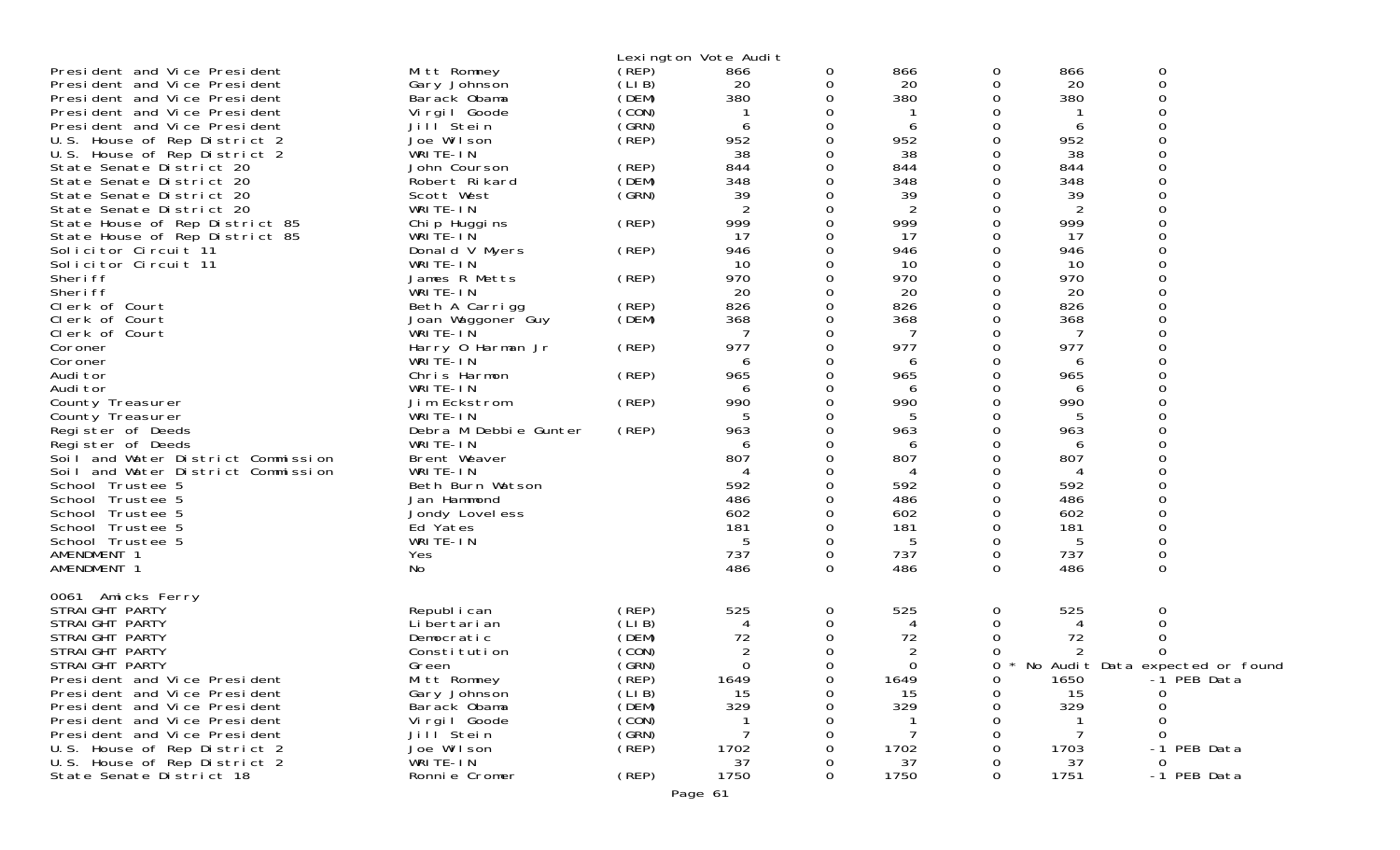|                                                                                                                                                                     |                       |       | Lexington Vote Audit |             |      |          |                |              |             |
|---------------------------------------------------------------------------------------------------------------------------------------------------------------------|-----------------------|-------|----------------------|-------------|------|----------|----------------|--------------|-------------|
| State Senate District 18                                                                                                                                            | WRITE-IN              |       | 18                   | 0           | 18   | 0        | 18             | $\Omega$     |             |
| State House of Rep District 85                                                                                                                                      | Chip Huggins          | (REP) | 1758                 | 0           | 1758 | 0        | 1759           |              | -1 PEB Data |
| State House of Rep District 85                                                                                                                                      | WRITE-IN              |       | 16                   | 0           | 16   |          | 16             |              |             |
| Solicitor Circuit 11                                                                                                                                                | Donald V Myers        | (REP) | 1689                 | 0           | 1689 | 0        | 1690           |              | -1 PEB Data |
| Solicitor Circuit 11                                                                                                                                                | WRITE-IN              |       | 8                    | 0           |      | 0        | 8              |              |             |
| Sheri ff                                                                                                                                                            | James R Metts         | (REP) | 1727                 | 0           | 1727 | 0        | 1728           |              | -1 PEB Data |
| Sheri ff                                                                                                                                                            | WRITE-IN              |       | 19                   | 0           | 19   | $\Omega$ | 19             | $\Omega$     |             |
| Clerk of Court                                                                                                                                                      | Beth A Carrigg        | (REP) | 1611                 | O           | 1611 | 0        | 1612           |              | -1 PEB Data |
| Clerk of Court                                                                                                                                                      | Joan Waggoner Guy     | (DEM) | 271                  | 0           | 271  | $\Omega$ | 271            | $\Omega$     |             |
| Clerk of Court                                                                                                                                                      | WRITE-IN              |       |                      | 0           |      | $\Omega$ | $\mathfrak{D}$ |              |             |
| Coroner                                                                                                                                                             | Harry 0 Harman Jr     | (REP) | 1725                 | 0           | 1725 |          | 1726           |              | -1 PEB Data |
| Coroner                                                                                                                                                             | WRITE-IN              |       | 10                   | 0           | 10   |          | 10             |              |             |
| Audi tor                                                                                                                                                            | Chris Harmon          | (REP) | 1703                 | 0           | 1703 |          | 1704           |              | -1 PEB Data |
| Audi tor                                                                                                                                                            | WRITE-IN              |       |                      | 0           |      | 0        | 5              | $\Omega$     |             |
| County Treasurer                                                                                                                                                    | Jim Eckstrom          | (REP) | 1712                 | 0           | 1712 | 0        | 1713           |              | -1 PEB Data |
| County Treasurer                                                                                                                                                    | WRITE-IN              |       |                      | 0           |      | 0        |                | $\Omega$     |             |
| Register of Deeds                                                                                                                                                   | Debra M Debbie Gunter | (REP) | 1712                 | $\mathbf 0$ | 1712 | 0        | 1713           |              | -1 PEB Data |
| Register of Deeds                                                                                                                                                   | WRITE-IN              |       | 6                    | 0           | 6    | 0        | 6              | $\Omega$     |             |
| County Council District 6                                                                                                                                           | Johnny Jeffcoat       | (REP) | 1718                 | 0           | 1718 | 0        | 1719           |              | -1 PEB Data |
| County Council District 6                                                                                                                                           | WRITE-IN              |       | 11                   | 0           | 11   | 0        | 11             | $\Omega$     |             |
| Soil and Water District Commission                                                                                                                                  | Brent Weaver          |       | 1383                 | 0           | 1383 | $\Omega$ | 1384           |              | -1 PEB Data |
| Soil and Water District Commission                                                                                                                                  | WRITE-IN              |       |                      | 0           |      | $\Omega$ | 4              | <sup>0</sup> |             |
| School Trustee 5                                                                                                                                                    | Beth Burn Watson      |       | 1163                 | $\Omega$    | 1163 | $\Omega$ | 1164           |              | -1 PEB Data |
| School Trustee 5                                                                                                                                                    | Jan Hammond           |       | 798                  | 0           | 798  | $\Omega$ | 798            |              |             |
| School Trustee 5                                                                                                                                                    | Jondy Lovel ess       |       | 1084                 | 0           | 1084 |          | 1084           |              |             |
| School Trustee 5                                                                                                                                                    | Ed Yates              |       | 374                  | 0           | 374  |          | 375            |              | -1 PEB Data |
| School Trustee 5                                                                                                                                                    | WRITE-IN              |       |                      | 0           |      |          | 6              |              |             |
| AMENDMENT 1                                                                                                                                                         | Yes                   |       | 1212                 | $\mathbf 0$ | 1212 | $\Omega$ | 1213           |              | -1 PEB Data |
| AMENDMENT 1                                                                                                                                                         | No                    |       | 711                  | $\Omega$    | 711  |          | 711            |              |             |
|                                                                                                                                                                     |                       |       |                      |             |      |          |                |              |             |
| Auditor's Comments: The PEB data errors in this precinct was caused by test ballots being included in the audit data from machine 5120205<br>containing one ballot. |                       |       |                      |             |      |          |                |              |             |
|                                                                                                                                                                     |                       |       |                      |             |      |          |                |              |             |
|                                                                                                                                                                     |                       |       |                      |             |      |          |                |              |             |
| Bush River<br>0062                                                                                                                                                  |                       |       |                      |             |      |          |                |              |             |

| STRAIGHT PARTY                 | Republ i can      | (REP)  | 208 | 208 | 208 |                                     |  |
|--------------------------------|-------------------|--------|-----|-----|-----|-------------------------------------|--|
| STRAIGHT PARTY                 | Li bertari an     | (LI B) |     |     |     |                                     |  |
| STRAIGHT PARTY                 | Democratic        | (DEM)  | 177 |     |     |                                     |  |
| STRAIGHT PARTY                 | Constitution      | (CON)  |     |     |     | * No Audit Data expected or found   |  |
| STRAIGHT PARTY                 | Green             | (GRN)  |     |     |     |                                     |  |
| President and Vice President   | Mitt Romney       | (REP)  | 556 | 556 | 556 |                                     |  |
| President and Vice President   | Gary Johnson      | (LI B) |     |     |     |                                     |  |
| President and Vice President   | Barack Obama      | (DEM)  | 407 | 407 | 407 |                                     |  |
| President and Vice President   | Virgil Goode      | (CON)  |     |     |     |                                     |  |
| President and Vice President   | Jill Stein        | (GRN)  |     |     |     |                                     |  |
| U.S. House of Rep District 2   | Joe Wilson        | (REP)  | 669 | 669 | 669 |                                     |  |
| U.S. House of Rep District 2   | WRITE-IN          |        |     | 23  |     |                                     |  |
| State Senate District 18       | Ronnie Cromer     | (REP)  | 695 | 695 | 695 |                                     |  |
| State Senate District 18       | WRITE-IN          |        |     |     |     |                                     |  |
| State House of Rep District 69 | Rick Quinn        | (REP)  |     |     |     | * No Audit Data expected or found   |  |
| State House of Rep District 69 | Robert Bob Vanlue | (DEM)  |     |     |     |                                     |  |
| State House of Rep District 69 | WRITE-IN          |        |     |     |     | 0 * No Audit Data expected or found |  |
|                                |                   |        |     |     |     |                                     |  |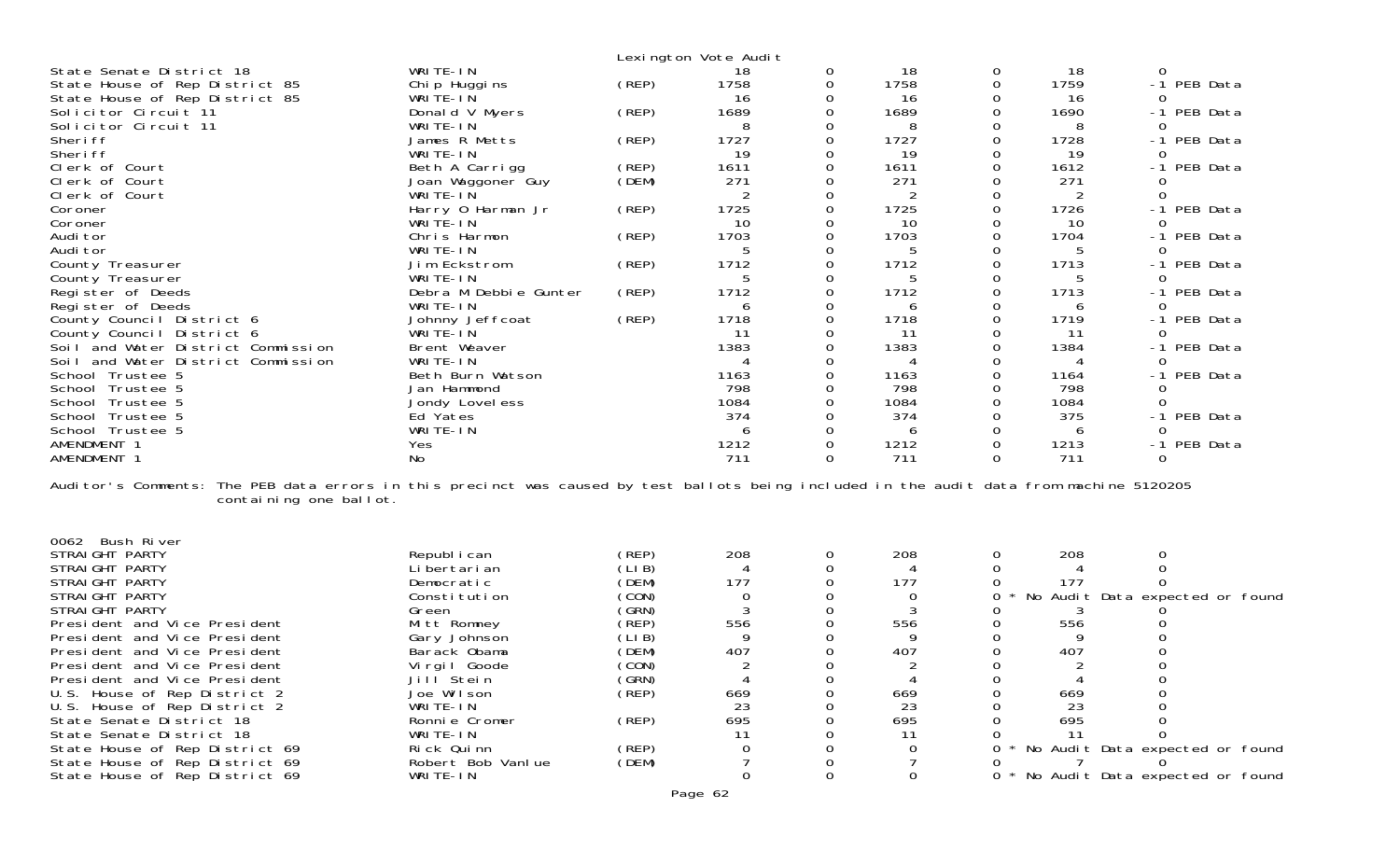|                                                              |                                |                | Lexington Vote Audit |          |                     |               |            |                                 |
|--------------------------------------------------------------|--------------------------------|----------------|----------------------|----------|---------------------|---------------|------------|---------------------------------|
| State House of Rep District 85                               | Chip Huggins                   | (REP)          | 709                  | 0        | 709                 | 0             | 709        | 0                               |
| State House of Rep District 85                               | WRITE-IN                       |                | 11                   | 0        | 11                  | 0             | 11         | 0                               |
| Solicitor Circuit 11                                         | Donald V Myers                 | (REP)          | 693                  | 0        | 693                 | 0             | 693        |                                 |
| Solicitor Circuit 11<br>Sheri ff                             | WRITE-IN<br>James R Metts      | (REP)          | 3<br>714             | 0<br>0   | 3<br>714            | $\Omega$<br>0 | 3<br>714   |                                 |
| Sheri ff                                                     | WRITE-IN                       |                |                      | 0        |                     | 0             | 7          |                                 |
| Clerk of Court                                               | Beth A Carrigg                 | (REP)          | 579                  | 0        | 579                 | 0             | 579        |                                 |
| Clerk of Court                                               | Joan Waggoner Guy              | (DEM)          | 337                  | 0        | 337                 | 0             | 337        |                                 |
| Clerk of Court                                               | WRITE-IN                       |                |                      | 0        | 5                   | Ω             |            |                                 |
| Coroner                                                      | Harry 0 Harman Jr              | (REP)          | 701                  | 0        | 701                 | 0             | 701        |                                 |
| Coroner                                                      | WRITE-IN                       |                |                      | 0        | 4                   | 0             | 4          |                                 |
| Audi tor                                                     | Chris Harmon                   | (REP)          | 691                  | 0        | 691                 |               | 691        |                                 |
| Audi tor                                                     | WRITE-IN                       |                | 703                  | 0        | 4<br>703            | Ω             | 703        |                                 |
| County Treasurer<br>County Treasurer                         | Jim Eckstrom<br>WRITE-IN       | (REP)          |                      | 0<br>0   | 5                   |               |            |                                 |
| Register of Deeds                                            | Debra M Debbie Gunter          | (REP)          | 669                  | 0        | 669                 | 0             | 669        |                                 |
| Register of Deeds                                            | WRITE-IN                       |                |                      | 0        | -1                  | 0             |            |                                 |
| County Council District 6                                    | Johnny Jeffcoat                | (REP)          | 579                  | 0        | 579                 | $\Omega$      | 579        |                                 |
| County Council District 6                                    | WRITE-IN                       |                | 3                    | 0        | 3                   | Ω             | 3          |                                 |
| Soil and Water District Commission                           | Brent Weaver                   |                | 592                  | 0        | 592                 | Ω             | 592        |                                 |
| Soil and Water District Commission                           | WRITE-IN                       |                |                      | Ω        | 3                   |               | 3          |                                 |
| School Trustee 5                                             | Beth Burn Watson               |                | 461                  | 0        | 461                 | 0             | 461        |                                 |
| School Trustee 5<br>School Trustee 5                         | Jan Hammond<br>Jondy Lovel ess |                | 366<br>357           | 0<br>0   | 366<br>357          | 0             | 366<br>357 |                                 |
| School Trustee 5                                             | Ed Yates                       |                | 161                  | 0        | 161                 | 0             | 161        |                                 |
| School Trustee 5                                             | WRITE-IN                       |                | 2                    | 0        | $\overline{2}$      | 0             | 2          |                                 |
| AMENDMENT 1                                                  | Yes                            |                | 566                  | 0        | 566                 | 0             | 566        |                                 |
| AMENDMENT 1                                                  | No                             |                | 376                  | $\Omega$ | 376                 | $\Omega$      | 376        | $\Omega$                        |
|                                                              |                                |                |                      |          |                     |               |            |                                 |
| 0063 Dutchman Shores<br>STRAIGHT PARTY                       |                                | (REP)          | 308                  |          | 308                 |               | 308        |                                 |
| STRAIGHT PARTY                                               | Republ i can<br>Li bertari an  | (LIB)          |                      | 0<br>0   | -1                  | 0<br>0        |            | 0<br>$\Omega$                   |
| STRAIGHT PARTY                                               | Democratic                     | (DEM)          | 44                   | 0        | 44                  | 0             | 44         |                                 |
| STRAIGHT PARTY                                               | Constitution                   | (CON)          | 0                    | 0        | 0                   | 0             |            | No Audit Data expected or found |
| STRAIGHT PARTY                                               | Green                          | (GRN)          |                      | 0        |                     | Ω             |            |                                 |
| President and Vice President                                 | Mitt Romney                    | (REP)          | 969                  | 0        | 969                 | 0             | 969        |                                 |
| President and Vice President                                 | Gary Johnson                   | (LIB)          | 18                   | 0        | 18                  | 0             | 18         |                                 |
| President and Vice President                                 | Barack Obama                   | (DEM)          | 152                  | 0        | 152                 |               | 152        |                                 |
| President and Vice President                                 | Virgil Goode                   | (CON)<br>(GRN) | 2<br>2               | 0        | 2<br>$\overline{2}$ | Ω<br>0        | 2<br>2     |                                 |
| President and Vice President<br>U.S. House of Rep District 2 | Jill Stein<br>Joe Wilson       | (REP)          | 1014                 | 0<br>0   | 1014                | 0             | 1014       |                                 |
| U.S. House of Rep District 2                                 | WRITE-IN                       |                | 21                   | 0        | 21                  | 0             | 21         |                                 |
| State Senate District 18                                     | Ronnie Cromer                  | (REP)          | 1027                 | 0        | 1027                | 0             | 1027       |                                 |
| State Senate District 18                                     | WRITE-IN                       |                | 6                    | 0        | 6                   | $\Omega$      | 6          | $\Omega$                        |
| State House of Rep District 71                               | Nathan Ballentine              | $($ REP $)$    | 675                  | 0        | 675                 | 0             | 675        | 0                               |
| State House of Rep District 71                               | WRITE-IN                       |                | $\overline{2}$       | 0        | 2                   | 0             | 2          | 0                               |
| State House of Rep District 85                               | Chip Huggins                   | (REP)          | 351                  | 0        | 351                 | Ω             | 351        | 0                               |
| State House of Rep District 85                               | WRITE-IN                       |                |                      |          | 2                   |               |            | ∩                               |
| Solicitor Circuit 11<br>Solicitor Circuit 11                 | Donald V Myers<br>WRITE-IN     | (REP)          | 997<br>3             |          | 997<br>3            |               | 997        | 0                               |
| Sheri ff                                                     | James R Metts                  | (REP)          | 1010                 | Ω        | 1010                | 0             | 1010       | 0                               |
| Sheri ff                                                     | WRITE-IN                       |                | 8                    | 0        | 8                   | 0             | 8          | 0                               |
|                                                              |                                |                |                      |          |                     |               |            |                                 |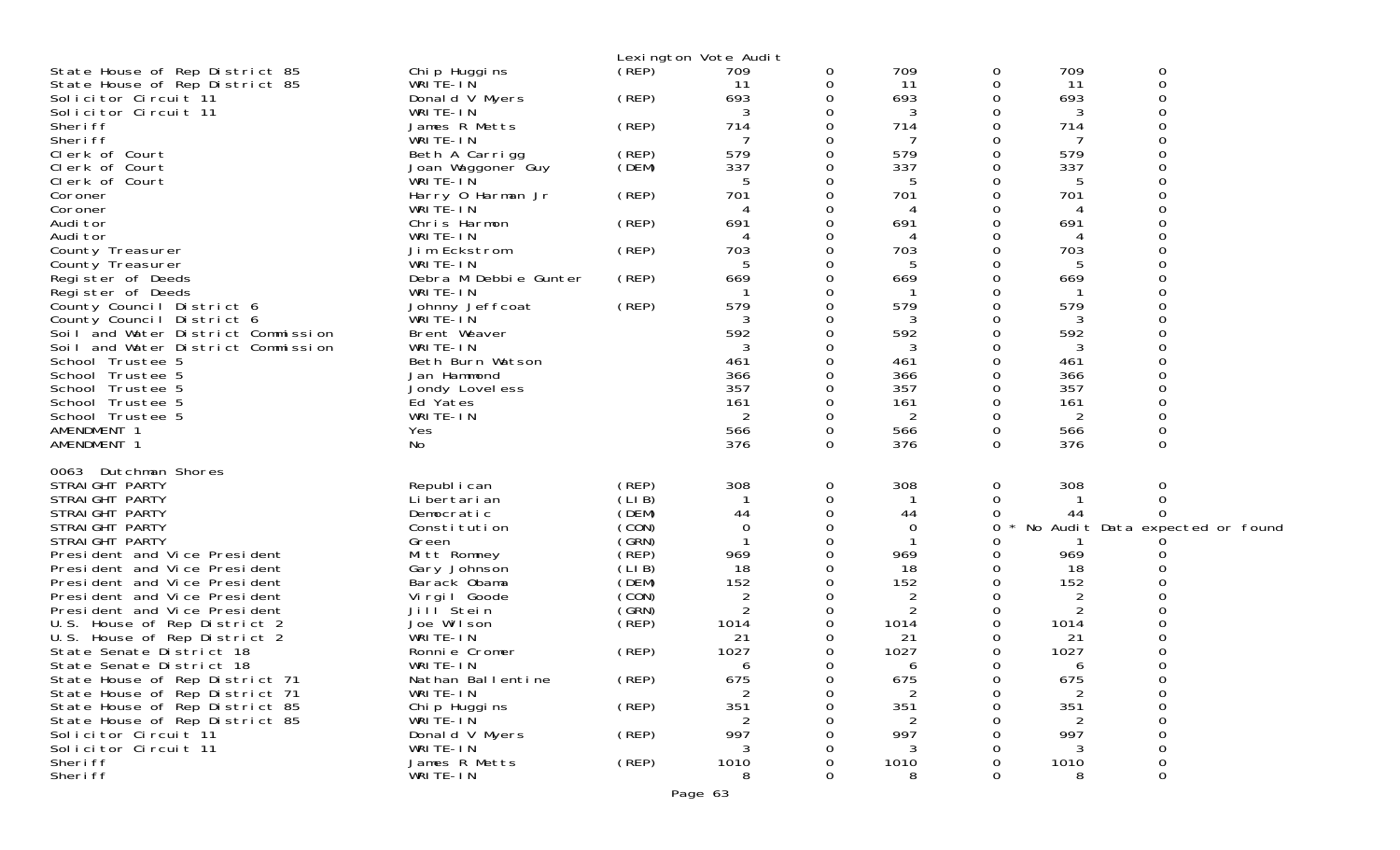|                                                                  |                                   |                | Lexington Vote Audit |          |                 |              |            |                                 |  |
|------------------------------------------------------------------|-----------------------------------|----------------|----------------------|----------|-----------------|--------------|------------|---------------------------------|--|
| Clerk of Court                                                   | Beth A Carrigg                    | (REP)          | 938                  | 0        | 938             | 0            | 938        | 0                               |  |
| Clerk of Court                                                   | Joan Waggoner Guy                 | (DEM)          | 135                  | 0        | 135             | 0            | 135        |                                 |  |
| Clerk of Court                                                   | WRITE-IN                          |                | 2                    | 0        | 2               |              | 2          |                                 |  |
| Coroner                                                          | Harry 0 Harman Jr                 | (REP)          | 1010                 |          | 1010            | 0            | 1010       |                                 |  |
| Coroner                                                          | WRITE-IN                          |                | 0                    |          | 0               | 0<br>$\star$ |            | No Audit Data expected or found |  |
| Audi tor                                                         | Chris Harmon                      | (REP)          | 994                  | 0        | 994             | 0            | 994        |                                 |  |
| Audi tor                                                         | WRITE-IN                          |                | 0                    |          | $\Omega$        | 0<br>$\star$ |            | No Audit Data expected or found |  |
| County Treasurer                                                 | Jim Eckstrom                      | (REP)          | 1009                 | 0        | 1009            | 0            | 1009       |                                 |  |
| County Treasurer<br>Register of Deeds                            | WRITE-IN<br>Debra M Debbie Gunter |                | 0<br>996             | 0<br>0   | $\Omega$<br>996 | 0<br>0       | 996        | No Audit Data expected or found |  |
| Register of Deeds                                                | WRITE-IN                          | (REP)          |                      |          |                 | 0            |            |                                 |  |
| County Council District 6                                        | Johnny Jeffcoat                   | (REP)          | 1010                 | $\Omega$ | 1010            | 0            | 1010       |                                 |  |
| County Council District 6                                        | WRITE-IN                          |                |                      |          |                 | 0            |            |                                 |  |
| Soil and Water District Commission                               | Brent Weaver                      |                | 823                  |          | 823             | 0            | 823        |                                 |  |
| Soil and Water District Commission                               | WRITE-IN                          |                |                      |          |                 | 0            |            |                                 |  |
| School Trustee 5                                                 | Beth Burn Watson                  |                | 548                  |          | 548             |              | 548        |                                 |  |
| School Trustee 5                                                 | Jan Hammond                       |                | 407                  |          | 407             |              | 407        |                                 |  |
| School Trustee 5                                                 | Jondy Lovel ess                   |                | 579                  |          | 579             | 0            | 579        |                                 |  |
| School Trustee 5                                                 | Ed Yates                          |                | 319                  | 0        | 319             | 0            | 319        |                                 |  |
| School Trustee 5                                                 | WRITE-IN                          |                | 4                    |          | 4               | 0            | 4          |                                 |  |
| AMENDMENT 1                                                      | Yes                               |                | 670                  | 0        | 670             | 0            | 670        |                                 |  |
| AMENDMENT 1                                                      | No                                |                | 436                  | $\Omega$ | 436             | $\Omega$     | 436        | 0                               |  |
| 0064 Pilgrim Church                                              |                                   |                |                      |          |                 |              |            |                                 |  |
| STRAIGHT PARTY                                                   | Republ i can                      | (REP)          | 388                  | 0        | 388             | 0            | 388        | 0                               |  |
| STRAIGHT PARTY                                                   | Li bertari an                     | (LIB)          | 5                    | 0        | 5               | 0            | 5          | $\Omega$                        |  |
| STRAIGHT PARTY                                                   | Democratic                        | (DEM)          | 123                  | 0        | 123             | 0            | 123        |                                 |  |
| STRAIGHT PARTY                                                   | Constitution                      | (CON)          | 0                    |          | 0               | 0            |            | No Audit Data expected or found |  |
| STRAIGHT PARTY                                                   | Green                             | (GRN)          |                      |          |                 |              |            |                                 |  |
| President and Vice President                                     | Mitt Romney                       | (REP)          | 1103                 |          | 1103            | 0            | 1103       |                                 |  |
| President and Vice President                                     | Gary Johnson                      | (LIB)          | 13                   |          | 13              |              | 13         |                                 |  |
| President and Vice President                                     | Barack Obama                      | (DEM)          | 340                  |          | 340             |              | 340        |                                 |  |
| President and Vice President                                     | Virgil Goode                      | (CON)          |                      |          |                 | 0            |            |                                 |  |
| President and Vice President                                     | Jill Stein                        | (GRN)          |                      |          |                 | 0            | 4          |                                 |  |
| U.S. House of Rep District 2                                     | Joe Wilson                        | (REP)          | 1193                 |          | 1193            |              | 1193       |                                 |  |
| U.S. House of Rep District 2                                     | WRITE-IN                          |                | 48                   |          | 48              |              | 48         |                                 |  |
| State Senate District 18                                         | Ronnie Cromer                     | (REP)          | 1198                 |          | 1198            |              | 1198       |                                 |  |
| State Senate District 18                                         | WRITE-IN                          |                | 27<br>1108           |          | 27<br>1108      |              | 27<br>1108 |                                 |  |
| State House of Rep District 69<br>State House of Rep District 69 | Rick Quinn<br>Robert Bob Vanlue   | (REP)<br>(DEM) | 277                  |          | 277             |              | 277        |                                 |  |
| State House of Rep District 69                                   | WRITE-IN                          |                | 3                    |          | 3               |              | 3          |                                 |  |
| Solicitor Circuit 11                                             | Donald V Myers                    | (REP)          | 1176                 |          | 1176            |              | 1176       |                                 |  |
| Solicitor Circuit 11                                             | WRITE-IN                          |                | 16                   |          | 16              |              | 16         |                                 |  |
| Sheri ff                                                         | James R Metts                     | (REP)          | 1192                 |          | 1192            | <sup>n</sup> | 1192       |                                 |  |
| Sheri ff                                                         | WRITE-IN                          |                | 29                   | 0        | 29              | 0            | 29         |                                 |  |
| Clerk of Court                                                   | Beth A Carrigg                    | (REP)          | 1047                 |          | 1047            |              | 1047       |                                 |  |
| Clerk of Court                                                   | Joan Waggoner Guy                 | (DEM)          | 301                  |          | 301             |              | 301        |                                 |  |
| Clerk of Court                                                   | WRITE-IN                          |                | 28                   |          | 28              |              | 28         |                                 |  |
| Coroner                                                          | Harry 0 Harman Jr                 | (REP)          | 1221                 |          | 1221            |              | 1221       |                                 |  |
| Coroner                                                          | WRITE-IN                          |                | 10                   |          | 10              |              | 10         |                                 |  |
| Audi tor                                                         | Chris Harmon                      | (REP)          | 1199                 |          | 1199            |              | 1199       | 0                               |  |
| Audi tor                                                         | WRITE-IN                          |                | 9                    |          | 9               |              | 9          | $\Omega$                        |  |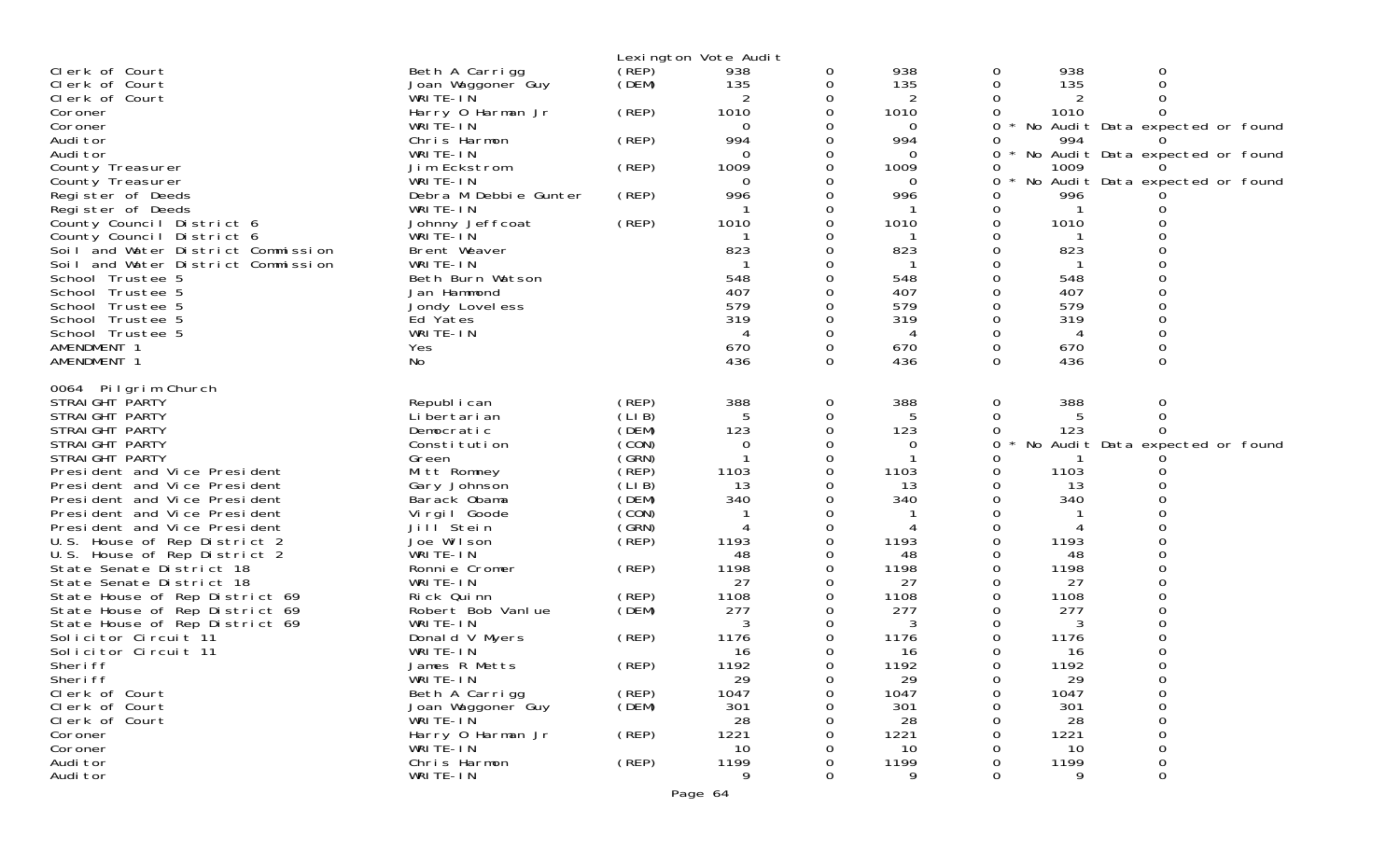|                                                      |                               |                | Lexington Vote Audit |          |                |          |           |                                 |
|------------------------------------------------------|-------------------------------|----------------|----------------------|----------|----------------|----------|-----------|---------------------------------|
| County Treasurer                                     | Jim Eckstrom                  | (REP)          | 1205                 | 0        | 1205           | 0        | 1205      | 0                               |
| County Treasurer                                     | WRITE-IN                      |                | 10                   | 0        | 10             | 0        | 10        | $\Omega$                        |
| Register of Deeds                                    | Debra M Debbie Gunter         | (REP)          | 1198                 | 0        | 1198           | 0        | 1198      | ∩                               |
| Register of Deeds                                    | WRITE-IN                      |                | 8                    | 0        | 8              | 0        | 8         |                                 |
| County Council District 6                            | Johnny Jeffcoat               | (REP)          | 1191                 | 0        | 1191           | 0        | 1191      |                                 |
| County Council District 6                            | WRITE-IN                      |                | 12                   | 0        | 12             | 0        | 12        |                                 |
| Soil and Water District Commission                   | Brent Weaver                  |                | 1105                 | 0        | 1105           | 0        | 1105      |                                 |
| Soil and Water District Commission                   | WRITE-IN                      |                | 4                    | 0        | 4              | 0        | 4         |                                 |
| School Trustee 1                                     | Janet Ballard Frazier         |                | 400                  | 0        | 400            | 0        | 400       |                                 |
| School Trustee 1                                     | Rutu Bhonsle                  |                | 170                  | 0        | 170            | 0        | 170       |                                 |
| School Trustee 1                                     | Toyeka Campbell               |                | 70                   | 0        | 70             | 0        | 70        |                                 |
| School Trustee 1                                     | Anthony Feraci                |                | 104                  | $\Omega$ | 104            | 0        | 104       |                                 |
| School Trustee 1                                     | Jean N Haggard                |                | 398                  | 0        | 398            | 0        | 398       |                                 |
| School Trustee 1                                     | Edwin Harmon                  |                | 481                  | 0        | 481            | 0        | 481       |                                 |
| School Trustee 1                                     | Deborah Kelderman             |                | 172                  | 0        | 172            | 0        | 172       |                                 |
| School Trustee 1                                     | Hazel Porth Duell             |                | 223                  | 0        | 223            | 0        | 223       |                                 |
| School Trustee 1                                     | Brent M Powers                |                | 555                  | 0        | 555            | 0        | 555       |                                 |
| School Trustee 1                                     | Cindy Smith                   |                | 599                  | 0        | 599            | 0        | 599       |                                 |
| School Trustee 1                                     | Rhonda Wannamaker Gunter      |                | 217                  | 0        | 217            | 0        | 217       |                                 |
| School Trustee 1                                     | Ted Zee                       |                | 195                  | 0        | 195            | 0        | 195       |                                 |
| School Trustee 1                                     | WRITE-IN                      |                | 27                   | $\Omega$ | 27             | 0        | 27        |                                 |
| AMENDMENT 1                                          | Yes                           |                | 798                  | 0        | 798            | 0        | 798       |                                 |
| AMENDMENT 1                                          | No                            |                | 624                  | $\Omega$ | 624            | $\Omega$ | 624       | 0                               |
| 0065 White Knoll<br>STRAIGHT PARTY<br>STRAIGHT PARTY | Republ i can<br>Li bertari an | (REP)<br>(LIB) | 192<br>4             | 0<br>0   | 192<br>4       | 0<br>0   | 192       | 0                               |
| STRAIGHT PARTY                                       | Democratic                    | (DEM)          | 87                   | 0        | 87             | 0        | 87        |                                 |
| STRAIGHT PARTY                                       | Constitution                  | (CON)          | 0                    | 0        | 0              | 0        |           | No Audit Data expected or found |
| STRAIGHT PARTY                                       | Green                         | (GRN)          |                      | 0        |                | Ω        |           |                                 |
| President and Vice President                         | Mitt Romney                   | (REP)          | 775                  | 0        | 775            | 0        | 775       |                                 |
| President and Vice President                         | Gary Johnson                  | (LIB)          | 18                   | 0        | 18             | 0        | 18        |                                 |
| President and Vice President                         | Barack Obama                  | (DEM)          | 291                  | $\Omega$ | 291            | 0        | 291       |                                 |
| President and Vice President                         | Virgil Goode                  | (CON)          | $\overline{2}$       | 0        | $\overline{2}$ | 0        | 2         |                                 |
| President and Vice President                         | Jill Stein                    | (GRN)          | 4                    | 0        | 4              | 0        |           |                                 |
| U.S. House of Rep District 2                         | Joe Wilson                    | (REP)          | 910                  | $\Omega$ | 910            | 0        | 910       |                                 |
| U.S. House of Rep District 2                         | WRITE-IN                      |                | 33                   | 0        | 33             | 0        | 33        |                                 |
| State Senate District 23                             | Jake Knotts                   | (REP)          | 410                  | 0        | 410            | 0        | 410       |                                 |
| State Senate District 23                             | Katrina Shealy                | (PET)          | 558                  | $\Omega$ | 558            | 0        | 558       |                                 |
| State Senate District 23                             | David R Whetsell              | (CON)          | 59                   | 0        | 59             | 0        | 59        |                                 |
| State Senate District 23                             | WRITE-IN                      |                |                      | 0        | 4              |          | 4         |                                 |
| State House of Rep District 88                       | Mac Toole                     | (REP)          | 891                  | 0        | 891            | 0        | 891       |                                 |
| State House of Rep District 88                       | WRITE-IN                      |                | 14                   | 0        | 14             | 0        | 14        |                                 |
| Solicitor Circuit 11                                 | Donald V Myers                | (REP)          | 881                  | 0        | 881            | 0        | 881       |                                 |
| Solicitor Circuit 11                                 | WRITE-IN                      |                | 13                   | 0        | 13             | 0        | 13        | $\Omega$                        |
| Sheri ff                                             | James R Metts                 | (REP)          | 879                  | Ω        | 879            | 0        | 879       |                                 |
| Sheri ff                                             | WRITE-IN                      |                | 20                   | Ω        | 20             |          | 20        |                                 |
| Clerk of Court                                       | Beth A Carrigg                | (REP)          | 732                  |          | 732            |          | 732       |                                 |
| Clerk of Court                                       | Joan Waggoner Guy             | (DEM)          | 275                  |          | 275            |          | 275       |                                 |
| Clerk of Court<br>Coroner                            | WRITE-IN<br>Harry 0 Harman Jr | (REP)          | 27<br>908            | Ω        | 27<br>908      | Ω        | 27<br>908 |                                 |
| Coroner                                              | WRITÉ-IN                      |                | 3                    | 0        | 3              | O        | 3         | $\Omega$                        |
|                                                      |                               |                |                      |          |                |          |           |                                 |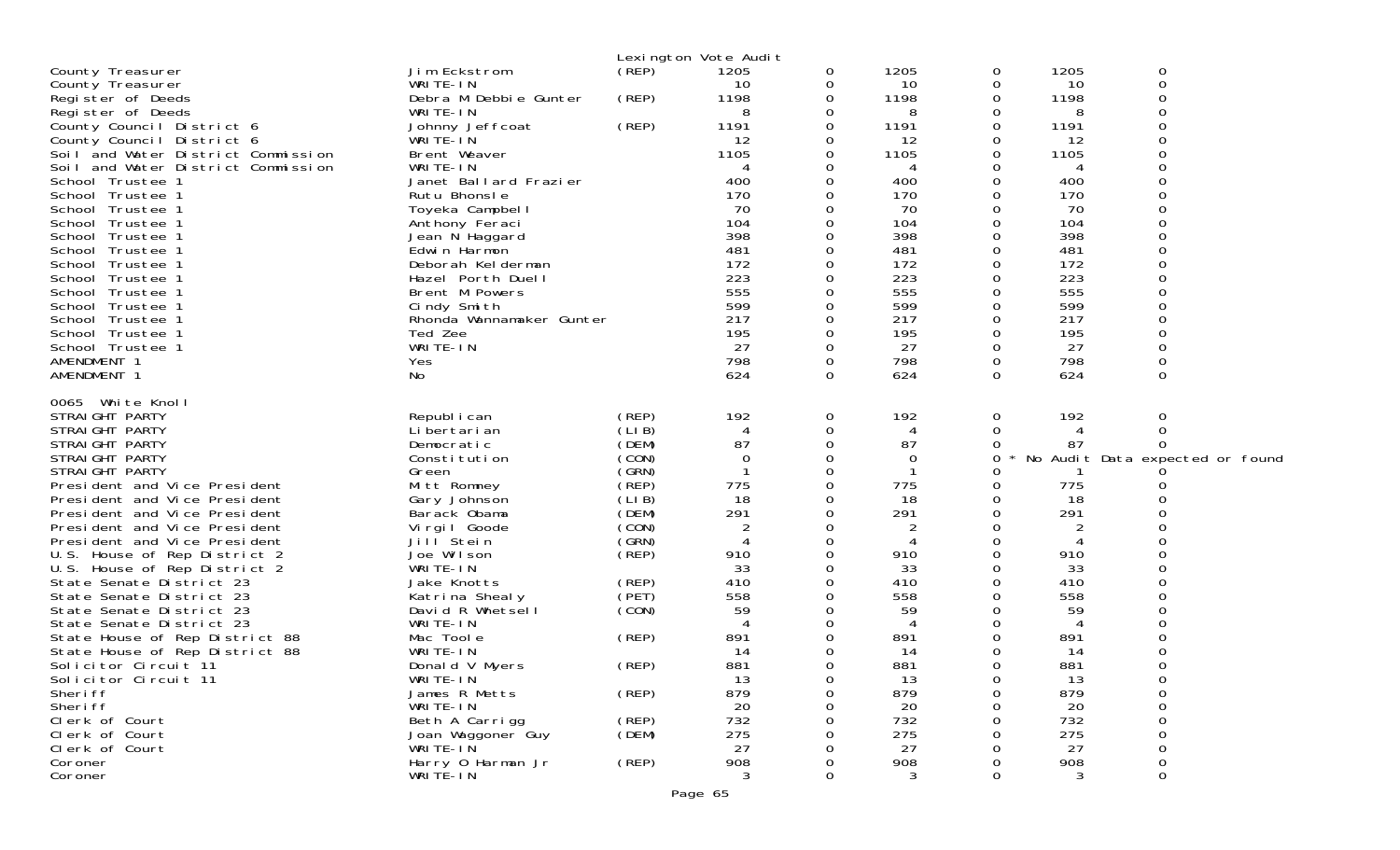|                                                                  |                                   |                | Lexington Vote Audit |          |                |               |             |                                 |
|------------------------------------------------------------------|-----------------------------------|----------------|----------------------|----------|----------------|---------------|-------------|---------------------------------|
| Audi tor                                                         | Chris Harmon                      | (REP)          | 895                  | 0        | 895            | 0             | 895         | 0                               |
| Audi tor                                                         | WRITE-IN                          |                |                      | 0        | 4              | 0             | 4           | $\Omega$                        |
| County Treasurer                                                 | Jim Eckstrom                      | (REP)          | 896                  | 0        | 896            |               | 896         |                                 |
| County Treasurer                                                 | WRITE-IN                          |                | 6                    | 0        | 6              | 0             | 6           |                                 |
| Register of Deeds<br>Register of Deeds                           | Debra M Debbie Gunter<br>WRITE-IN | (REP)          | 893                  | 0<br>0   | 893<br>4       | 0<br>0        | 893         |                                 |
| County Council District 4                                        | Debbie Summers                    | (REP)          | 119                  | 0        | 119            | 0             | 119         |                                 |
| County Council District 4                                        | WRITE-IN                          |                |                      | 0        | -1             | 0             |             |                                 |
| County Council District 5                                        | Bobby Gravedigger Keisler(REP)    |                | 514                  | 0        | 514            | 0             | 514         |                                 |
| County Council District 5                                        | Bri an Duncan                     | (PET)          | 325                  | 0        | 325            | 0             | 325         |                                 |
| County Council District 5                                        | WRITE-IN                          |                |                      | 0        | 4              | Ω             | 4           |                                 |
| Soil and Water District Commission                               | Brent Weaver                      |                | 827                  | 0        | 827            | O             | 827         |                                 |
| Soil and Water District Commission                               | WRITE-IN<br>Janet Ballard Frazier |                | 8<br>301             | 0<br>0   | 8<br>301       | O             | 8<br>301    |                                 |
| School Trustee 1<br>School Trustee 1                             | Rutu Bhonsle                      |                | 85                   | 0        | 85             | 0             | 85          |                                 |
| School Trustee 1                                                 | Toyeka Campbell                   |                | 110                  | 0        | 110            | 0             | 110         |                                 |
| School Trustee 1                                                 | Anthony Feraci                    |                | 104                  | 0        | 104            | 0             | 104         |                                 |
| School Trustee 1                                                 | Jean N Haggard                    |                | 270                  | 0        | 270            | 0             | 270         |                                 |
| School Trustee 1                                                 | Edwin Harmon                      |                | 354                  | 0        | 354            | 0             | 354         |                                 |
| School Trustee 1                                                 | Deborah Kelderman                 |                | 193                  | 0        | 193            | 0             | 193         |                                 |
| School Trustee 1                                                 | Hazel Porth Duell                 |                | 143                  | 0        | 143            | 0             | 143         |                                 |
| School Trustee 1<br>School Trustee 1                             | Brent M Powers<br>Cindy Smith     |                | 336<br>383           | 0<br>0   | 336<br>383     | 0<br>0        | 336<br>383  |                                 |
| School Trustee 1                                                 | Rhonda Wannamaker Gunter          |                | 213                  | 0        | 213            | 0             | 213         |                                 |
| School Trustee 1                                                 | Ted Zee                           |                | 145                  | 0        | 145            | 0             | 145         |                                 |
| School Trustee 1                                                 | WRITE-IN                          |                | 5                    | 0        | 5              | 0             | 5           |                                 |
| AMENDMENT 1                                                      | Yes                               |                | 584                  | $\Omega$ | 584            | 0             | 584         |                                 |
| AMENDMENT 1                                                      | No                                |                | 481                  | $\Omega$ | 481            | $\Omega$      | 481         | 0                               |
| 0066 Faith Church                                                |                                   |                |                      |          |                |               |             |                                 |
| STRAIGHT PARTY                                                   | Republ i can                      | (REP)          | 288                  | 0        | 288            | 0             | 288         |                                 |
| STRAIGHT PARTY                                                   | Li bertari an                     | (LIB)          | 0                    | 0        | 0              | 0             |             | No Audit Data expected or found |
| STRAIGHT PARTY                                                   | Democratic                        | (DEM)          | 101                  | $\Omega$ | 101            | 0             | 101         |                                 |
| STRAIGHT PARTY                                                   | Constitution                      | (CON)          | 0                    | 0        | 0              | 0             |             | No Audit Data expected or found |
| STRAIGHT PARTY                                                   | Green                             | (GRN)          | $\mathbf 0$          | 0        | 0              | 0             |             | No Audit Data expected or found |
| President and Vice President<br>President and Vice President     | Mitt Romney<br>Gary Johnson       | (REP)<br>(LIB) | 1099<br>11           | 0<br>0   | 1099<br>11     | $\Omega$<br>0 | 1099<br>11  |                                 |
| President and Vice President                                     | Barack Obama                      | (DEM)          | 334                  | 0        | 334            | 0             | 334         |                                 |
| President and Vice President                                     | Virgil Goode                      | (CON)          | 2                    | 0        | $\overline{2}$ | $\Omega$      | 2           |                                 |
| President and Vice President                                     | Jill Stein                        | (GRN)          | $\overline{2}$       | 0        | $\overline{2}$ | 0             | 2           |                                 |
| U.S. House of Rep District 2                                     | Joe Wilson                        | (REP)          | 1200                 | 0        | 1200           |               | 1200        |                                 |
| U.S. House of Rep District 2                                     | WRITE-IN                          |                | 36                   | 0        | 36             | 0             | 36          |                                 |
| State Senate District 18                                         | Ronnie Cromer                     | (REP)          | 1217                 | 0        | 1217           | 0             | 1217        |                                 |
| State Senate District 18                                         | WRITE-IN                          | (REP)          | 19                   | 0        | 19             | 0             | 19          | $\cap$                          |
| State House of Rep District 69<br>State House of Rep District 69 | Rick Quinn<br>Robert Bob Vanlue   | (DEM)          | 1077<br>295          | 0<br>Ω   | 1077<br>295    | 0<br>0        | 1077<br>295 | 0                               |
| State House of Rep District 69                                   | WRITE-IN                          |                | 2                    | O        | 2              |               |             |                                 |
| Solicitor Circuit 11                                             | Donald V Myers                    | (REP)          | 1174                 |          | 1174           |               | 1174        |                                 |
| Solicitor Circuit 11                                             | WRITE-IN                          |                | 10                   |          | 10             |               | 10          |                                 |
| Sheri ff                                                         | James R Metts                     | (REP)          | 1184                 |          | 1184           |               | 1184        |                                 |
| Sheri ff                                                         | WRITE-IN                          |                | 23                   |          | 23             |               | 23          |                                 |
| Clerk of Court                                                   | Beth A Carrigg                    | (REP)          | 1015                 | 0        | 1015           | 0             | 1015        | $\Omega$                        |
| Page 66                                                          |                                   |                |                      |          |                |               |             |                                 |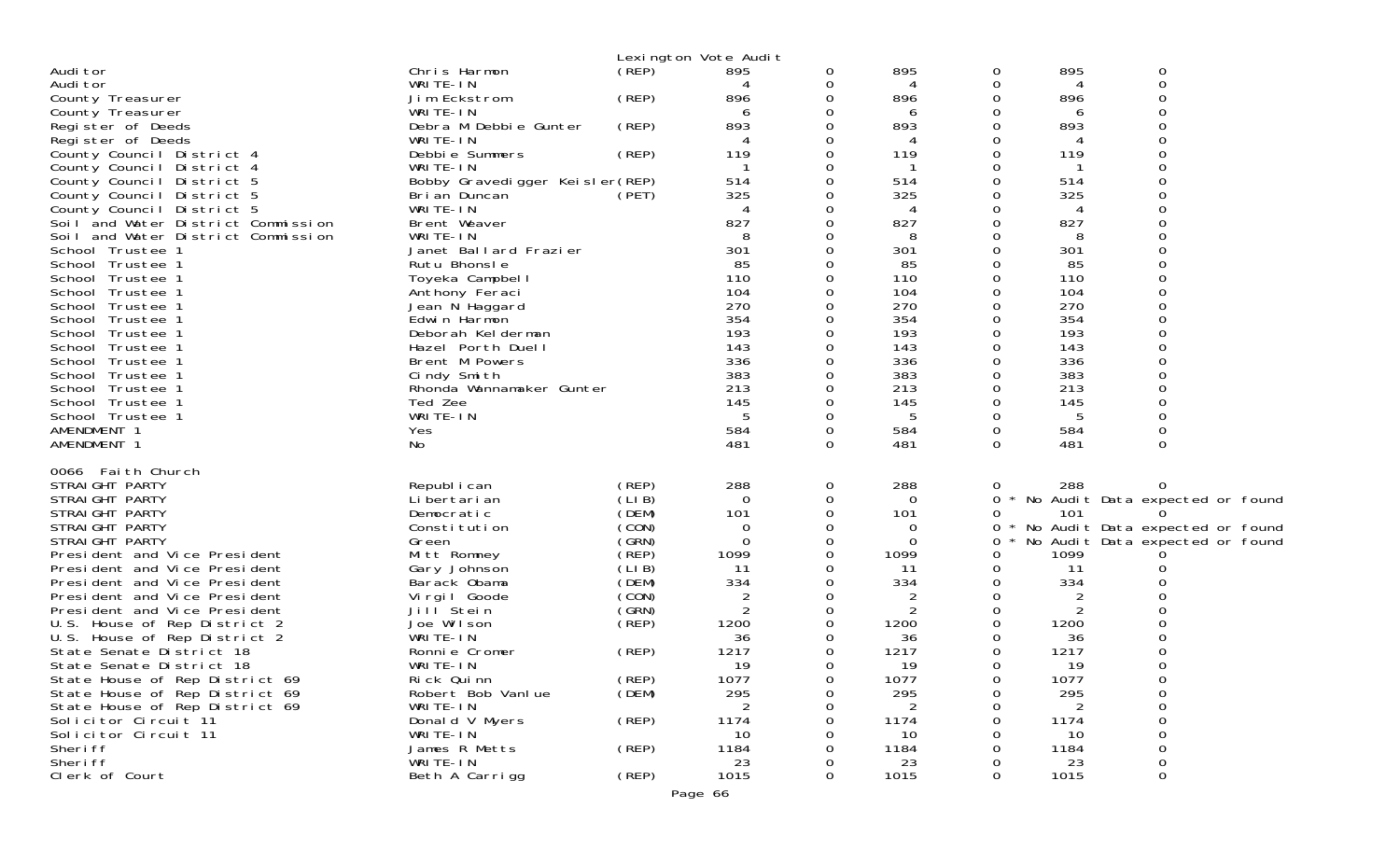|                                                                          |                            |                | Lexington Vote Audit |               |                |               |            |                                 |
|--------------------------------------------------------------------------|----------------------------|----------------|----------------------|---------------|----------------|---------------|------------|---------------------------------|
| Clerk of Court                                                           | Joan Waggoner Guy          | (DEM)          | 322                  | 0             | 322            | 0             | 322        | 0                               |
| Clerk of Court                                                           | WRITE-IN                   |                | 18                   | 0             | 18             | 0             | 18         | 0                               |
| Coroner                                                                  | Harry 0 Harman Jr          | (REP)          | 1208                 | 0             | 1208           | 0             | 1208       |                                 |
| Coroner                                                                  | WRITE-IN                   |                | 5                    | 0             | 5              | Ω             | 5          |                                 |
| Audi tor                                                                 | Chris Harmon               | (REP)          | 1208                 | 0             | 1208           | 0             | 1208       |                                 |
| Audi tor                                                                 | WRITE-IN                   |                | 3                    | 0             | 3              | Ω             | 3          |                                 |
| County Treasurer                                                         | Jim Eckstrom               | (REP)          | 1205                 | 0             | 1205           | 0             | 1205       |                                 |
| County Treasurer                                                         | WRITE-IN                   |                | 5                    | 0             | 5              | 0             | 5          |                                 |
| Register of Deeds                                                        | Debra M Debbie Gunter      | (REP)          | 1196                 | 0             | 1196           | O             | 1196       |                                 |
| Register of Deeds                                                        | WRITE-IN                   |                |                      | 0             |                | Ω             |            |                                 |
| County Council District 4                                                | Debbie Summers<br>WRITE-IN | (REP)          | 362                  | 0             | 362            | 0             | 362        |                                 |
| County Council District 4                                                |                            |                | 1020                 | 0             | 2              | Ω<br>0        | 1020       |                                 |
| Soil and Water District Commission<br>Soil and Water District Commission | Brent Weaver<br>WRITE-IN   |                |                      | 0<br>0        | 1020           | 0             | 2          |                                 |
| School Trustee 1                                                         | Janet Ballard Frazier      |                | 391                  | $\Omega$      | 2<br>391       | 0             | 391        |                                 |
| School Trustee 1                                                         | Rutu Bhonsle               |                | 146                  | 0             | 146            | Ω             | 146        |                                 |
| School Trustee 1                                                         | Toyeka Campbell            |                | 91                   | 0             | 91             |               | 91         |                                 |
| School Trustee 1                                                         | Anthony Feraci             |                | 95                   | $\Omega$      | 95             | 0             | 95         |                                 |
| School Trustee 1                                                         | Jean N Haggard             |                | 394                  | 0             | 394            | 0             | 394        |                                 |
| School Trustee 1                                                         | Edwin Harmon               |                | 408                  | 0             | 408            | 0             | 408        |                                 |
| School Trustee 1                                                         | Deborah Kelderman          |                | 162                  | 0             | 162            | 0             | 162        |                                 |
| School Trustee 1                                                         | Hazel Porth Duell          |                | 154                  | 0             | 154            | 0             | 154        |                                 |
| School Trustee 1                                                         | Brent M Powers             |                | 520                  |               | 520            |               | 520        |                                 |
| School Trustee 1                                                         | Cindy Smith                |                | 468                  | $\Omega$      | 468            | 0             | 468        |                                 |
| School Trustee 1                                                         | Rhonda Wannamaker Gunter   |                | 180                  | 0             | 180            | 0             | 180        |                                 |
| School Trustee 1                                                         | Ted Zee                    |                | 147                  |               | 147            |               | 147        |                                 |
| School Trustee 1                                                         | WRITE-IN                   |                |                      | 0             | 5              | O             | 5          |                                 |
| School Trustee 2                                                         | Bill Bingham               |                | 33                   | 0             | 33             | 0             | 33         |                                 |
| School Trustee 2                                                         | Beth Dickerson Branham     |                | 33                   |               | 33             |               | 33         |                                 |
| School Trustee 2                                                         | Jimmy Brooks               |                | 15                   | $\Omega$      | 15             | $\Omega$      | 15         |                                 |
| School Trustee 2                                                         | GI en Conwell              |                | 41                   | 0             | 41             |               | 41         |                                 |
| School Trustee 2                                                         | Amy Ditolla                |                | 15                   |               | 15             |               | 15         |                                 |
| School Trustee 2                                                         | Cindy Kessler              |                | 35                   | $\Omega$      | 35             | Ω             | 35         |                                 |
| School Trustee 2                                                         | WRITE-IN                   |                | $\Omega$             | 0             | $\overline{0}$ | 0             |            | No Audit Data expected or found |
| AMENDMENT 1<br>AMENDMENT 1                                               | Yes<br>No                  |                | 838<br>557           | 0<br>$\Omega$ | 838<br>557     | 0<br>$\Omega$ | 838<br>557 | 0                               |
|                                                                          |                            |                |                      |               |                |               |            |                                 |
| 0067 Kitti Wake                                                          |                            |                |                      |               |                |               |            |                                 |
| STRAIGHT PARTY                                                           | Republ i can               | (REP)          | 162                  | 0             | 162            | 0             | 169        | -7 PEB Data                     |
| STRAIGHT PARTY                                                           | Li bertari an              | (LIB)          | 3                    | 0             | 3              | 0             | 4          | -1 PEB Data                     |
| STRAIGHT PARTY                                                           | Democratic                 | (DEM)          | 125                  | 0             | 125            | 0             | 131        | -6 PEB Data                     |
| STRAIGHT PARTY                                                           | Constitution               | (CON)          | 0                    | 0             | 0              | 0             |            | No Audit Data expected or found |
| STRAIGHT PARTY                                                           | Green                      | (GRN)          | 0                    | 0             | 0              | 0             |            | No Audit Data expected or found |
| President and Vice President                                             | Mitt Romney                | (REP)          | 631                  | 0             | 631            | 0             | 655        | -24 PEB Data                    |
| President and Vice President                                             | Gary Johnson               | (LIB)          | 14                   | $\sigma$      | 14             | 0             | 16         | -2 PEB Data                     |
| President and Vice President                                             | Barack Obama               | (DEM)          | 265                  | 0             | 265            | 0             | 284        | -19 PEB Data                    |
| President and Vice President                                             | Vi rgi I Goode             | (CON)          |                      | 0             |                | Ω             | 4          | 0                               |
| President and Vice President<br>U.S. House of Rep District 2             | Jill Stein<br>Joe Wilson   | (GRN)<br>(REP) | 744                  | 0             | 744            | Ω             | 2<br>775   | -1 PEB Data<br>-31 PEB Data     |
| U.S. House of Rep District 2                                             | WRITE-IN                   |                | 19                   |               | 19             |               | 21         | -2 PEB Data                     |
| State Senate District 23                                                 | Jake Knotts                | (REP)          | 365                  | 0             | 365            |               | 383        | -18 PEB Data                    |
| State Senate District 23                                                 | Katrina Shealy             | (PET)          | 440                  | 0             | 440            | 0             | 460        | -20 PEB Data                    |
|                                                                          |                            |                |                      |               |                |               |            |                                 |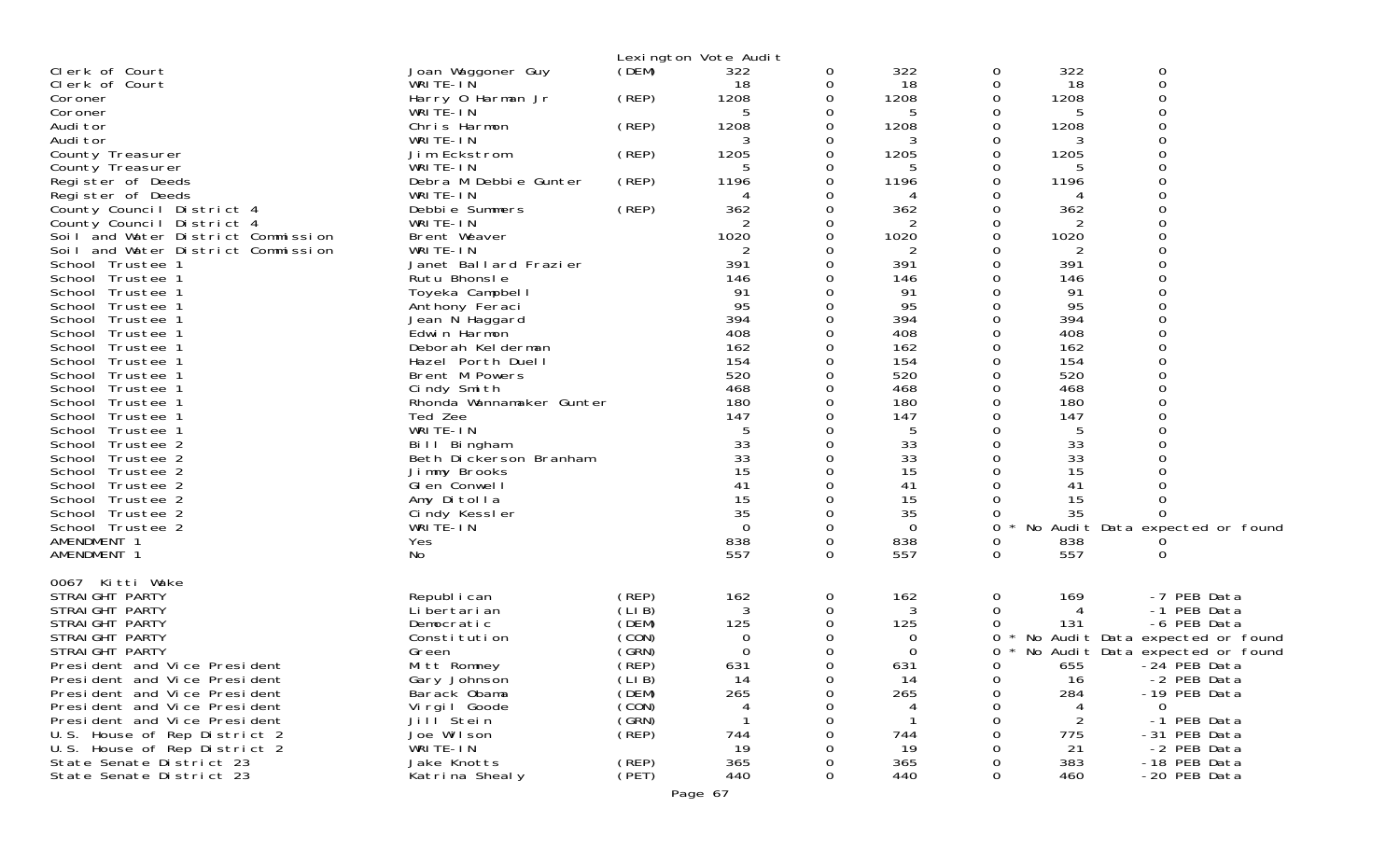|                                    |                          |       | Lexington Vote Audit |          |                |          |     |                                 |
|------------------------------------|--------------------------|-------|----------------------|----------|----------------|----------|-----|---------------------------------|
| State Senate District 23           | David R Whetsell         | (CON) | 33                   | 0        | 33             | 0        | 34  | PEB Data<br>$-1$                |
| State Senate District 23           | WRITE-IN                 |       |                      | 0        | $\overline{4}$ | $\Omega$ |     | 0                               |
| State House of Rep District 88     | Mac Toole                | (REP) | 733                  | $\Omega$ | 733            | $\Omega$ | 767 | -34 PEB Data                    |
| State House of Rep District 88     | WRITE-IN                 |       |                      | $\Omega$ | 4              | ∩        | 4   | 0                               |
| Solicitor Circuit 11               | Donald V Myers           | (REP) | 721                  | $\Omega$ | 721            |          | 752 | -31 PEB Data                    |
| Solicitor Circuit 11               | WRITE-IN                 |       | 12                   | $\Omega$ | 12             | $\Omega$ | 13  | -1 PEB Data                     |
| Sheri ff                           | James R Metts            | (REP) | 718                  | $\Omega$ | 718            |          | 752 | -34 PEB Data                    |
| Sheri ff                           | WRITE-IN                 |       | 30                   | 0        | 30             |          | 31  | -1 PEB Data                     |
| Clerk of Court                     | Beth A Carrigg           | (REP) | 590                  | 0        | 590            | $\Omega$ | 611 | -21 PEB Data                    |
| Clerk of Court                     | Joan Waggoner Guy        | (DEM) | 274                  | 0        | 274            | $\Omega$ | 290 | -16 PEB Data                    |
| Clerk of Court                     | WRITE-IN                 |       | 13                   |          | 13             |          | 15  | -2 PEB Data                     |
| Coroner                            | Harry 0 Harman Jr        | (REP) | 742                  |          | 742            |          | 777 | -35 PEB Data                    |
| Coroner                            | WRITE-IN                 |       | 6                    |          | 6              |          | 6   |                                 |
| Audi tor                           | Chris Harmon             | (REP) | 733                  |          | 733            |          | 767 | -34 PEB Data                    |
| Audi tor                           | WRITE-IN                 |       |                      | ი        |                |          |     |                                 |
| County Treasurer                   | Jim Eckstrom             | (REP) | 738                  | $\Omega$ | 738            |          | 772 | -34 PEB Data                    |
| County Treasurer                   | WRITE-IN                 |       | 3                    | O        | 3              |          | 3   | $\Omega$                        |
| Register of Deeds                  | Debra M Debbie Gunter    | (REP) | 733                  | $\Omega$ | 733            |          | 766 | -33 PEB Data                    |
| Register of Deeds                  | WRITE-IN                 |       | 5                    |          | 5              |          | 6   | -1 PEB Data                     |
| County Council District 4          | Debbie Summers           | (REP) | 730                  | $\Omega$ | 730            | $\Omega$ | 767 | -37 PEB Data                    |
| County Council District 4          | WRITE-IN                 |       |                      | 0        | 7              |          |     | $\Omega$                        |
| Soil and Water District Commission | Brent Weaver             |       | 725                  |          | 725            |          | 760 | -35 PEB Data                    |
| Soil and Water District Commission | WRITE-IN                 |       | $\Omega$             |          | 0              | $\Omega$ |     | No Audit Data expected or found |
| School Trustee 1                   | Janet Ballard Frazier    |       | 265                  |          | 265            |          | 272 | -7 PEB Data                     |
| School Trustee 1                   | Rutu Bhonsle             |       | 45                   |          | 45             |          | 52  | -7 PEB Data                     |
| School Trustee 1                   | Toyeka Campbell          |       | 93                   |          | 93             | $\Omega$ | 99  | -6 PEB Data                     |
| School Trustee 1                   | Anthony Feraci           |       | 76                   | $\Omega$ | 76             |          | 81  | -5 PEB Data                     |
| School Trustee 1                   | Jean N Haggard           |       | 206                  |          | 206            |          | 215 | -9 PEB Data                     |
| School Trustee 1                   | Edwin Harmon             |       | 280                  |          | 280            | 0        | 287 | -7 PEB Data                     |
| School Trustee 1                   | Deborah Kelderman        |       | 189                  | 0        | 189            |          | 199 | -10 PEB Data                    |
| School Trustee 1                   | Hazel Porth Duell        |       | 115                  |          | 115            |          | 124 | -9 PEB Data                     |
| School Trustee 1                   | Brent M Powers           |       | 255                  |          | 255            |          | 266 | -11 PEB Data                    |
| School Trustee 1                   | Cindy Smith              |       | 319                  |          | 319            |          | 330 | -11 PEB Data                    |
| School Trustee 1                   | Rhonda Wannamaker Gunter |       | 180                  |          | 180            |          | 187 | -7 PEB Data                     |
| School Trustee 1                   | Ted Zee                  |       | 85                   |          | 85             |          | 88  | -3 PEB Data                     |
| School Trustee 1                   | WRITE-IN                 |       | 12                   |          | 12             |          | 12  | $\Omega$                        |
| AMENDMENT 1                        | Yes                      |       | 510                  |          | 510            | $\Omega$ | 529 | -19 PEB Data                    |
| AMENDMENT 1                        | No                       |       | 385                  | $\Omega$ | 385            | $\Omega$ | 408 | -23 PEB Data                    |

Auditor's Comments:

 In Kitti Wake, the poll manager elected to allow some voters to vote on emergency ballots because of the long lines. When one of the commissioners discovered this, they stopped the voting on emergency ballots after 14 ballots were cast. When tabulating the ballots for the precinct, the CEC decided that these were not true emergency ballots and made manual entries to add the votes from these 14 ballots to the precinct. These same 14 ballots were also included in the 52 ballots cast in Emergency. Thus the votes on these 14 ballots were counted twice.

 However, machine 5128119 was not closed and the 56 ballots on it were not counted. 56 - 14 equals the delta of 42 shown for Kitti Wake.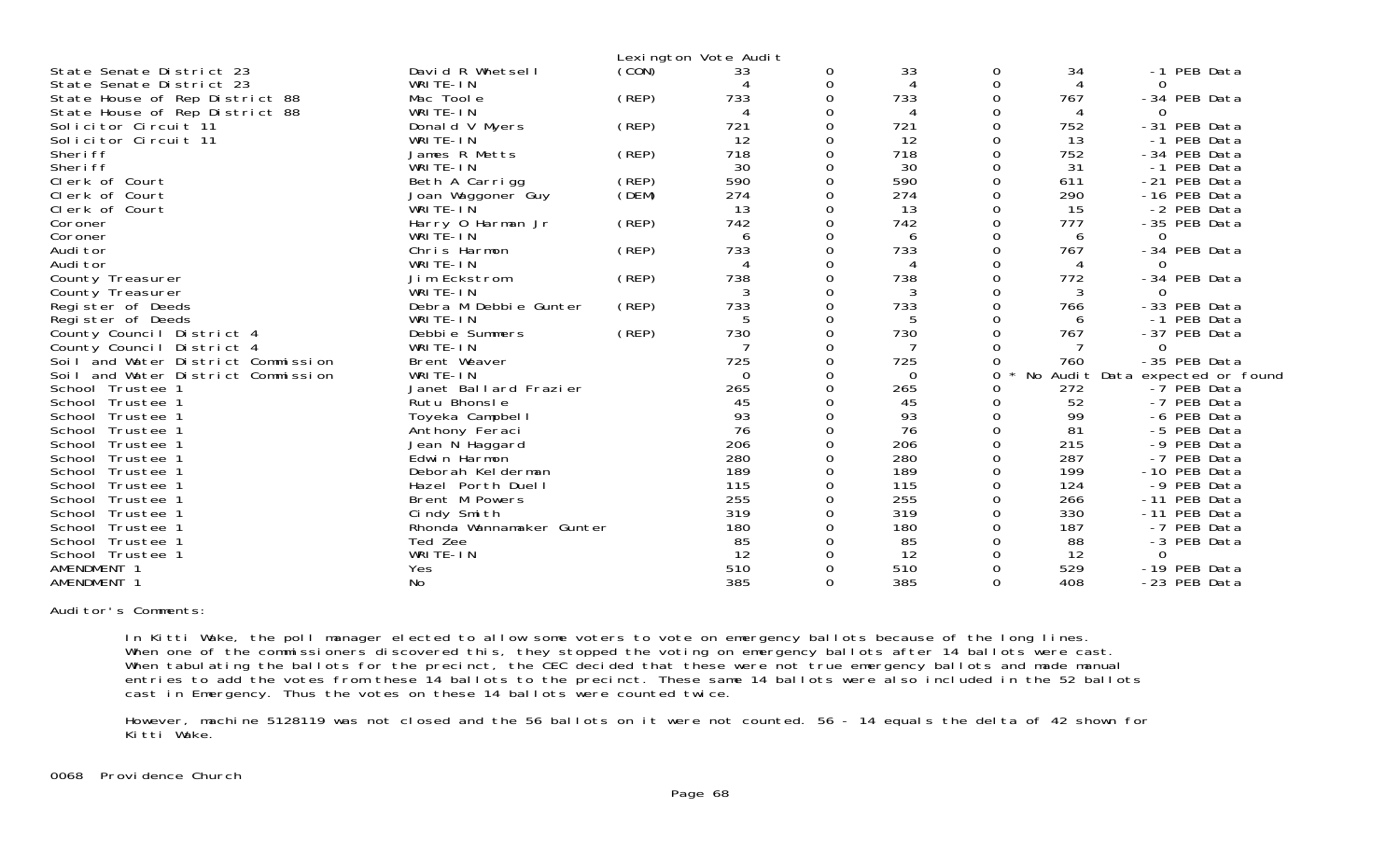|                                    |                               |       | Lexington Vote Audit |        |                |        |                |                                 |
|------------------------------------|-------------------------------|-------|----------------------|--------|----------------|--------|----------------|---------------------------------|
| STRAIGHT PARTY                     | Republ i can                  | (REP) | 257                  | 0      | 257            | 0      | 257            | 0                               |
| STRAIGHT PARTY                     | Li bertari an                 | (LIB) | 0                    | 0      | 0              | 0      |                | No Audit Data expected or found |
| STRAIGHT PARTY                     | Democratic                    | (DEM) | 35                   | 0      | 35             | 0      | 35             |                                 |
| STRAIGHT PARTY                     | Constitution                  | (CON) |                      | 0      |                | 0      |                |                                 |
| STRAIGHT PARTY                     | Green                         | (GRN) |                      | 0      |                | 0      |                |                                 |
| President and Vice President       | Mitt Romney                   | (REP) | 1080                 | 0      | 1080           | 0      | 1080           |                                 |
| President and Vice President       | Gary Johnson                  | (LIB) | 7                    |        |                |        |                |                                 |
| President and Vice President       | Barack Obama                  | (DEM) | 223                  | 0      | 223            | 0      | 223            | 0                               |
| President and Vice President       | Virgil Goode                  | (CON) | $\overline{2}$       | 0      | 2              | 0      | 2              | 0                               |
| President and Vice President       | Jill Stein                    | (GRN) | $\overline{2}$       | 0      | $\overline{2}$ |        | $\overline{2}$ |                                 |
| U.S. House of Rep District 2       | Joe Wilson                    | (REP) | 1136                 | 0      | 1136           | 0      | 1136           | 0                               |
| U.S. House of Rep District 2       | WRITE-IN                      |       | 28                   | 0      | 28             | 0      | 28             | 0                               |
| State Senate District 18           | Ronnie Cromer                 | (REP) | 1164                 | 0      | 1164           |        | 1164           |                                 |
| State Senate District 18           | WRITE-IN                      |       | 12                   | 0      | 12             |        | 12             | 0                               |
| State House of Rep District 69     | Rick Quinn                    | (REP) | 294                  | 0      | 294            | 0      | 294            | $\Omega$                        |
| State House of Rep District 69     | Robert Bob Vanlue             | (DEM) | 38                   |        | 38             |        | 38             |                                 |
| State House of Rep District 69     | WRITE-IN                      |       |                      | 0      |                | 0      |                | 0                               |
| State House of Rep District 87     | Todd Atwater                  | (REP) | 840                  | 0      | 840            | 0      | 840            | 0                               |
| State House of Rep District 87     | WRITE-IN                      |       | 11                   | 0      | 11             | 0      | 11             |                                 |
| Solicitor Circuit 11               | Donald V Myers                | (REP) | 1123                 | 0      | 1123           | 0      | 1123           | 0                               |
| Solicitor Circuit 11               | WRITE-IN                      |       | 13                   | 0      | 13             | 0<br>0 | 13             | $\Omega$                        |
| Sheri ff                           | James R Metts                 | (REP) | 1138                 | 0<br>0 | 1138           | Ω      | 1138           | $\Omega$                        |
| Sheri ff                           | WRITE-IN                      | (REP) | 15<br>979            | 0      | 15<br>979      | 0      | 15<br>979      | 0                               |
| Clerk of Court<br>Clerk of Court   | Beth A Carrigg                | (DEM) | 219                  | 0      | 219            | 0      | 219            |                                 |
| Clerk of Court                     | Joan Waggoner Guy<br>WRITE-IN |       | 34                   | 0      | 34             | 0      | 34             | $\Omega$                        |
| Coroner                            | Harry 0 Harman Jr             | (REP) | 1167                 | 0      | 1167           | 0      | 1167           | 0                               |
| Coroner                            | WRITE-IN                      |       | 2                    |        | 2              |        | 2              |                                 |
| Audi tor                           | Chris Harmon                  | (REP) | 1160                 | 0      | 1160           | 0      | 1160           | 0                               |
| Audi tor                           | WRITE-IN                      |       |                      | 0      |                |        |                | 0                               |
| County Treasurer                   | Jim Eckstrom                  | (REP) | 1145                 | 0      | 1145           | 0      | 1145           |                                 |
| County Treasurer                   | WRITE-IN                      |       |                      | 0      |                | Ω      |                | 0                               |
| Register of Deeds                  | Debra M Debbie Gunter         | (REP) | 1154                 | 0      | 1154           | 0      | 1154           | 0                               |
| Register of Deeds                  | WRITE-IN                      |       |                      |        | 2              |        | 2              |                                 |
| County Council District 3          | Kent Collins                  | (REP) | 356                  | 0      | 356            |        | 356            |                                 |
| County Council District 3          | Scott Adams                   | (PET) | 453                  | 0      | 453            | 0      | 453            |                                 |
| County Council District 3          | Wes Howard                    | (PET) | 30                   | 0      | 30             |        | 30             |                                 |
| County Council District 3          | Darrell Hudson                | (PET) | 365                  | 0      | 365            | 0      | 365            | O                               |
| County Council District 3          | Anthony Keisler               | (PET) | 52                   | 0      | 52             | 0      | 52             |                                 |
| County Council District 3          | WRITE-IN                      |       | $\Omega$             |        | $\Omega$       | 0      |                | No Audit Data expected or found |
| Soil and Water District Commission | Brent Weaver                  |       | 950                  |        | 950            |        | 950            |                                 |
| Soil and Water District Commission | WRITE-IN                      |       | $\Omega$             |        | 0              | 0      |                | No Audit Data expected or found |
| School Trustee 1                   | Janet Ballard Frazier         |       | 268                  |        | 268            | 0      | 268            |                                 |
| School Trustee 1                   | Rutu Bhonsle                  |       | 279                  | 0      | 279            | 0      | 279            | 0                               |
| School Trustee 1                   | Toyeka Campbell               |       | 49                   | 0      | 49             | 0      | 49             | 0                               |
| School Trustee 1                   | Anthony Feraci                |       | 108                  | 0      | 108            | O      | 108            | 0                               |
| School Trustee 1                   | Jean N Haggard                |       | 441                  | O      | 441            |        | 441            | $\Omega$                        |
| School Trustee 1                   | Edwin Harmon                  |       | 482                  | 0      | 482            |        | 482            | 0                               |
| School Trustee 1                   | Deborah Kel derman            |       | 134                  |        | 134            |        | 134            | $\Omega$                        |
| School Trustee 1                   | Hazel Porth Duell             |       | 191                  |        | 191            |        | 191            | $\Omega$                        |
| School Trustee 1                   | Brent M Powers                |       | 553<br>587           | 0<br>0 | 553<br>587     | 0<br>0 | 553<br>587     | 0                               |
| School Trustee 1                   | Cindy Smith                   |       |                      |        |                |        |                | 0                               |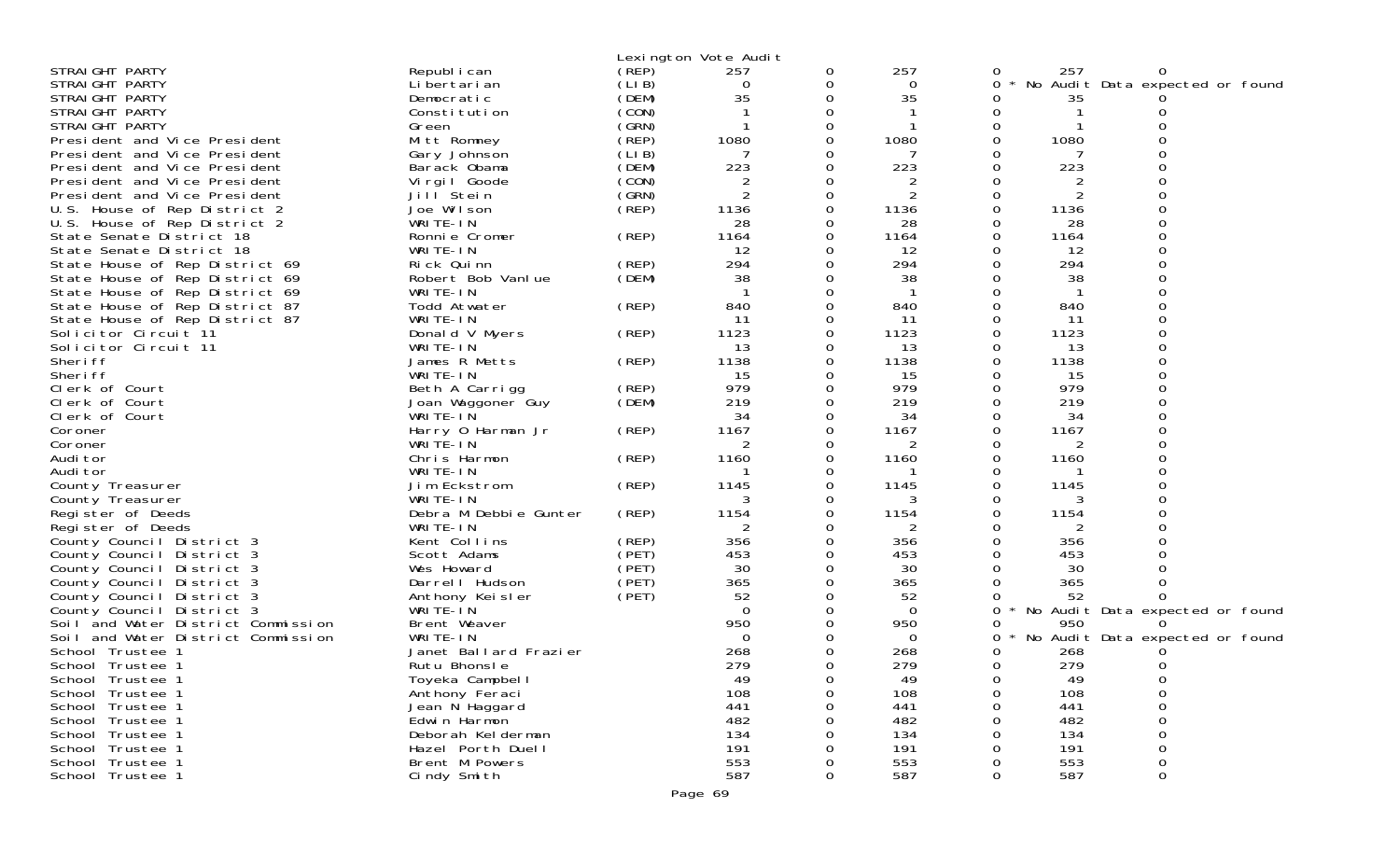|                                      |                                       |       | Lexington Vote Audit |                |                |          |           |                                   |
|--------------------------------------|---------------------------------------|-------|----------------------|----------------|----------------|----------|-----------|-----------------------------------|
| School Trustee 1                     | Rhonda Wannamaker Gunter              |       | 157                  | $\overline{O}$ | 157            | 0        | 157       | 0                                 |
| School Trustee 1                     | Ted Zee                               |       | 202                  | 0              | 202            | 0        | 202       | 0                                 |
| School Trustee 1                     | WRITE-IN                              |       | 9                    | 0              | 9              | 0        | 9         | 0                                 |
| AMENDMENT 1                          | Yes                                   |       | 838                  | $\Omega$       | 838            | 0        | 838       | $\Omega$                          |
| AMENDMENT 1                          | No                                    |       | 432                  | $\Omega$       | 432            | $\Omega$ | 432       | $\Omega$                          |
| 0069 Boiling Springs South           |                                       |       |                      |                |                |          |           |                                   |
| STRAIGHT PARTY                       | Republ i can                          | (REP) | 283                  | 0              | 283            | 0        | 283       | 0                                 |
| STRAIGHT PARTY                       | Li bertari an                         | (LIB) | 8                    | 0              | 8              | 0        | 8         | $\Omega$                          |
| STRAIGHT PARTY                       | Democratic                            | (DEM) | 107                  | $\Omega$       | 107            | 0        | 107       |                                   |
| STRAIGHT PARTY                       | Constitution                          | (CON) | 3                    | 0              | 3              | 0        | 3         |                                   |
| STRAIGHT PARTY                       | Green                                 | (GRN) |                      | 0              | 7              | 0        |           |                                   |
| President and Vice President         | Mitt Romney                           | (REP) | 987                  | $\Omega$       | 987            | 0        | 987       |                                   |
| President and Vice President         | Gary Johnson                          | (LIB) | 29                   | 0              | 29             | 0        | 29        |                                   |
| President and Vice President         | Barack Obama                          | (DEM) | 285                  | 0              | 285            | Ω        | 285       |                                   |
| President and Vice President         | Virgil Goode                          | (CON) | 6                    | $\Omega$       | 6              | Ω        |           |                                   |
| President and Vice President         | Jill Stein                            | (GRN) | 3                    | 0              | 3              | 0        | 3         |                                   |
| U.S. House of Rep District 2         | Joe Wilson                            | (REP) | 1119                 | 0              | 1119           | 0        | 1119      |                                   |
| U.S. House of Rep District 2         | WRITE-IN                              |       | 22                   | $\Omega$       | 22             | Ω        | 22        |                                   |
| State Senate District 23             | Jake Knotts                           | (REP) | 528                  | 0              | 528            | 0        | 528       |                                   |
| State Senate District 23             | Katrina Shealy                        | (PET) | 623                  | 0              | 623            | Ω        | 623       |                                   |
| State Senate District 23             | David R Whetsell                      | (CON) | 79                   | $\Omega$       | 79             | Ω        | 79        |                                   |
| State Senate District 23             | WRITE-IN                              |       | 2                    | 0              | 2              | 0        | 2         |                                   |
| State House of Rep District 96       | Kit Spires                            | (REP) | 1117                 | 0              | 1117           | 0        | 1117      |                                   |
| State House of Rep District 96       | WRITE-IN                              |       | 7                    | 0              | 7              | 0        | 7         |                                   |
| Solicitor Circuit 11                 | Donald V Myers                        | (REP) | 1081                 | 0              | 1081           | 0        | 1081      |                                   |
| Solicitor Circuit 11                 | WRITE-IN                              |       | 11                   | 0              | 11             | Ω        | 11        |                                   |
| Sheri ff                             | James R Metts                         | (REP) | 1037                 | 0              | 1037           | 0<br>0   | 1037      |                                   |
| Sheri ff<br>Clerk of Court           | WRITE-IN                              | (REP) | 33<br>956            | 0<br>0         | 33<br>956      | $\Omega$ | 33<br>956 |                                   |
| Clerk of Court                       | Beth A Carrigg<br>Joan Waggoner Guy   | (DEM) | 272                  | 0              | 272            | 0        | 272       |                                   |
| Clerk of Court                       | WRITE-IN                              |       | 21                   | 0              | 21             | 0        | 21        |                                   |
| Coroner                              | Harry 0 Harman Jr                     | (REP) | 1109                 | $\Omega$       | 1109           | 0        | 1109      |                                   |
| Coroner                              | WRITE-IN                              |       | 4                    | 0              | 4              | Ω        | 4         |                                   |
| Audi tor                             | Chris Harmon                          | (REP) | 1105                 | 0              | 1105           | 0        | 1105      |                                   |
| Audi tor                             | WRITE-IN                              |       |                      | 0              |                | Ω        |           |                                   |
| County Treasurer                     | Jim Eckstrom                          | (REP) | 1109                 | 0              | 1109           | 0        | 1109      |                                   |
| County Treasurer                     | WRITE-IN                              |       | 3                    | 0              | 3              | 0        | 3         |                                   |
| Register of Deeds                    | Debra M Debbie Gunter                 | (REP) | 1113                 | 0              | 1113           | Ω        | 1113      |                                   |
| Register of Deeds                    | WRITE-IN                              |       |                      | 0              | ่า             | 0        | -1        |                                   |
| County Council District 1            | Jim Kinard                            | (REP) | 230                  | 0              | 230            |          | 230       |                                   |
| County Council District 1            | Megan Hutto                           | (PET) | 172                  | 0              | 172            | Ω        | 172       |                                   |
| County Council District 1            | WRITE-IN                              |       | 2                    | 0              | $\overline{2}$ | 0        | 2         |                                   |
| County Council District 5            | Bobby Gravedigger Keisler (REP)       |       | 457                  | $\Omega$       | 457            | 0        | 457       | $\Omega$                          |
| County Council District 5            | Bri an Duncan                         | (PET) | 200                  | O              | 200            | 0        | 200       | 0                                 |
| County Council District 5            | WRITE-IN                              |       | $\mathbf 0$          | 0              | $\Omega$       | 0        |           | * No Audit Data expected or found |
| Soil and Water District Commission   | Brent Weaver                          |       | 968                  |                | 968            |          | 968       |                                   |
| Soil and Water District Commission   | WRITE-IN                              |       |                      |                |                |          |           |                                   |
| School Trustee 1<br>School Trustee 1 | Janet Ballard Frazier<br>Rutu Bhonsle |       | 351<br>87            |                | 351<br>87      |          | 351<br>87 |                                   |
| School Trustee 1                     | Toyeka Campbell                       |       | 101                  |                | 101            |          | 101       |                                   |
| School Trustee 1                     | Anthony Feraci                        |       | 139                  | 0              | 139            | 0        | 139       | 0                                 |
|                                      |                                       |       |                      |                |                |          |           |                                   |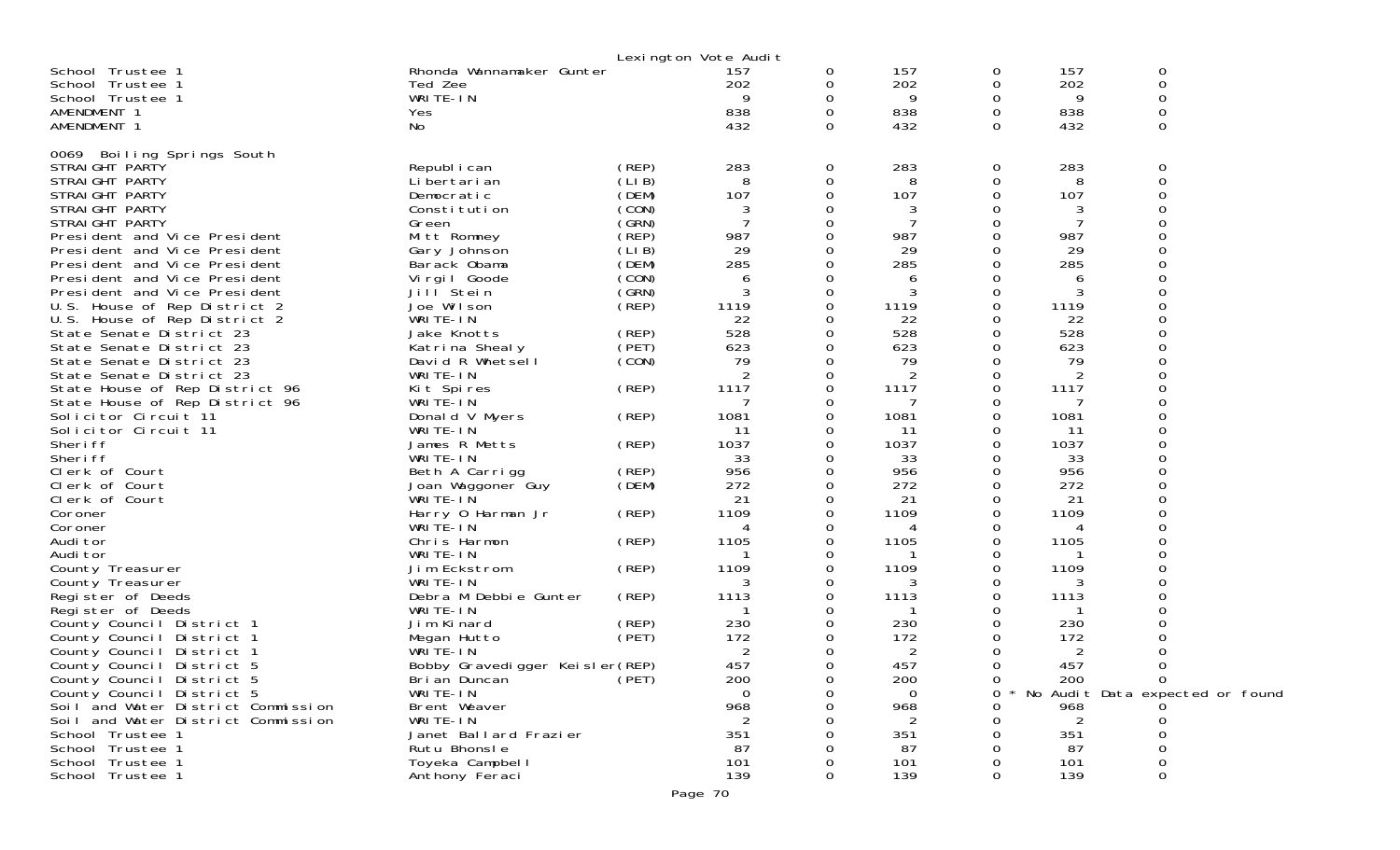|                                |                          |       | Lexington Vote Audit |               |                |          |                |                                 |  |
|--------------------------------|--------------------------|-------|----------------------|---------------|----------------|----------|----------------|---------------------------------|--|
| School Trustee 1               | Jean N Haggard           |       | 434                  | 0             | 434            | 0        | 434            | 0                               |  |
| School Trustee 1               | Edwin Harmon             |       | 397                  | 0             | 397            | 0        | 397            | $\boldsymbol{0}$                |  |
| School Trustee 1               | Deborah Kel derman       |       | 285                  | 0             | 285            | 0        | 285            | 0                               |  |
| School Trustee 1               | Hazel Porth Duell        |       | 167                  | $\Omega$      | 167            | $\Omega$ | 167            | $\Omega$                        |  |
| School Trustee 1               | Brent M Powers           |       | 356                  | 0             | 356            | 0        | 356            | 0                               |  |
| School Trustee 1               | Cindy Smith              |       | 441                  | $\Omega$      | 441            | $\Omega$ | 441            | $\mathbf 0$                     |  |
| School Trustee 1               | Rhonda Wannamaker Gunter |       | 336                  | $\Omega$      | 336            | $\Omega$ | 336            | $\overline{0}$                  |  |
| School Trustee 1               | Ted Zee                  |       | 133                  | 0             | 133            | 0        | 133            | $\overline{O}$                  |  |
| School Trustee 1               | WRITE-IN                 |       | 8                    | 0             | 8              | 0        | 8              | $\mathbf 0$                     |  |
| AMENDMENT 1                    | Yes                      |       | 734                  | 0             | 734            | $\Omega$ | 734            | $\mathbf 0$                     |  |
| AMENDMENT 1                    | No                       |       | 552                  | 0             | 552            | 0        | 552            | $\mathbf 0$                     |  |
|                                |                          |       |                      |               |                |          |                |                                 |  |
| 0070 Lexington #3              |                          |       |                      |               |                |          |                |                                 |  |
| STRAIGHT PARTY                 | Republ i can             | (REP) | 245                  | 0             | 245            | 0        | 245            | $\mathbf 0$                     |  |
| STRAI GHT PARTY                | Li bertari an            | (LIB) | 4                    | 0             | 4              | O        | 4              | $\mathbf 0$                     |  |
| STRAIGHT PARTY                 | Democratic               | (DEM) | 90                   | 0             | 90             | $\Omega$ | 90             | $\mathbf 0$                     |  |
| STRAIGHT PARTY                 | Constitution             | (CON) | 2                    | 0             | $\overline{2}$ | 0        | $\overline{2}$ | $\Omega$                        |  |
| STRAIGHT PARTY                 | Green                    | (GRN) | 3                    | 0             |                | $\Omega$ | 3              | $\Omega$                        |  |
| President and Vice President   | Mitt Romney              | (REP) | 1033                 | 0             | 1033           | 0        | 1033           | $\Omega$                        |  |
| President and Vice President   | Gary Johnson             | (LIB) | 9                    | 0             | 9              | 0        | 9              |                                 |  |
| President and Vice President   | Barack Obama             | (DEM) | 292                  | 0             | 292            | O        | 292            |                                 |  |
| President and Vice President   | Virgil Goode             | (CON) |                      | 0             |                | 0        |                | $\Omega$                        |  |
| President and Vice President   | Jill Stein               | (GRN) | 5                    | $\Omega$      | 5              | $\Omega$ | 5              |                                 |  |
| U.S. House of Rep District 2   | Joe Wilson               | (REP) | 1091                 | 0             | 1091           | $\Omega$ | 1091           |                                 |  |
| U.S. House of Rep District 2   | WRITE-IN                 |       | 35                   | 0             | 35             | 0        | 35             |                                 |  |
| State Senate District 18       | Ronnie Cromer            | (REP) | 1103                 | ∩             | 1103           | $\Omega$ | 1103           |                                 |  |
| State Senate District 18       | WRITE-IN                 |       | 13                   | 0             | 13             | $\Omega$ | 13             |                                 |  |
| State House of Rep District 69 | Rick Quinn               | (REP) | 586                  | 0             | 586            | 0        | 586            |                                 |  |
| State House of Rep District 69 | Robert Bob Vanlue        | (DEM) | 175                  | 0             | 175            | 0        | 175            | $\Omega$                        |  |
| State House of Rep District 69 | WRITE-IN                 |       | 0                    | 0             | $\Omega$       | 0        |                | No Audit Data expected or found |  |
| State House of Rep District 87 | Todd Atwater             | (REP) | 449                  | 0             | 449            | 0        | 449            |                                 |  |
| State House of Rep District 87 | WRITE-IN                 |       | 6                    | $\Omega$      | 6              | 0        | 6              |                                 |  |
| Solicitor Circuit 11           | Donald V Myers           | (REP) | 1072                 | 0             | 1072           | 0        | 1072           |                                 |  |
| Solicitor Circuit 11           | WRITE-IN                 |       | 16                   | 0             | 16             | 0        | 16             |                                 |  |
| Sheri ff                       | James R Metts            | (REP) | 1092                 | 0             | 1092           | $\Omega$ | 1092           |                                 |  |
| Sheri ff                       | WRITE-IN                 |       | 19                   | $\Omega$      | 19             | O        | 19             | ∩                               |  |
|                                |                          |       | 897                  |               | 897            | 0        | 897            |                                 |  |
| Clerk of Court                 | Beth A Carrigg           | (REP) | 300                  | 0<br>$\Omega$ | 300            | O        | 300            |                                 |  |
| Clerk of Court                 | Joan Waggoner Guy        | (DEM) |                      |               |                |          |                |                                 |  |
| Clerk of Court                 | WRITE-IN                 |       | 47                   | 0             | 47             | O        | 47             |                                 |  |
| Coroner                        | Harry 0 Harman Jr        | (REP) | 1115                 | 0             | 1115           | 0        | 1115           |                                 |  |
| Coroner                        | WRITE-IN                 |       | 5                    | 0             | 5              | O        | 5              |                                 |  |
| Audi tor                       | Chris Harmon             | (REP) | 1101                 | 0             | 1101           | $\Omega$ | 1101           | $\Omega$                        |  |
| Audi tor                       | WRITE-IN                 |       | 2                    | 0             | 2              | 0        | 2              |                                 |  |
| County Treasurer               | Jim Eckstrom             | (REP) | 1109                 | 0             | 1109           | $\Omega$ | 1109           | $\Omega$                        |  |
| County Treasurer               | WRITE-IN                 |       | ა                    | 0             |                | 0        | 5              | 0                               |  |
| Register of Deeds              | Debra M Debbie Gunter    | (REP) | 1101                 | 0             | 1101           | 0        | 1101           | 0                               |  |
| Register of Deeds              | WRITE-IN                 |       |                      | 0             |                | O        |                | 0                               |  |
| County Council District 3      | Kent Collins             | (REP) | 240                  | $\Omega$      | 240            | ∩        | 240            | $\mathbf 0$                     |  |
| County Council District 3      | Scott Adams              | (PET) | 81                   |               | 81             | O        | 81             | $\mbox{O}$                      |  |
| County Council District 3      | Wes Howard               | (PET) | 44                   | 0             | 44             | 0        | 44             | 0                               |  |
| County Council District 3      | Darrell Hudson           | (PET) | 189                  | 0             | 189            | 0        | 189            | $\mathbf 0$                     |  |
| County Council District 3      | Anthony Keisler          | (PET) | 34                   | 0             | 34             | 0        | 34             | $\mathbf 0$                     |  |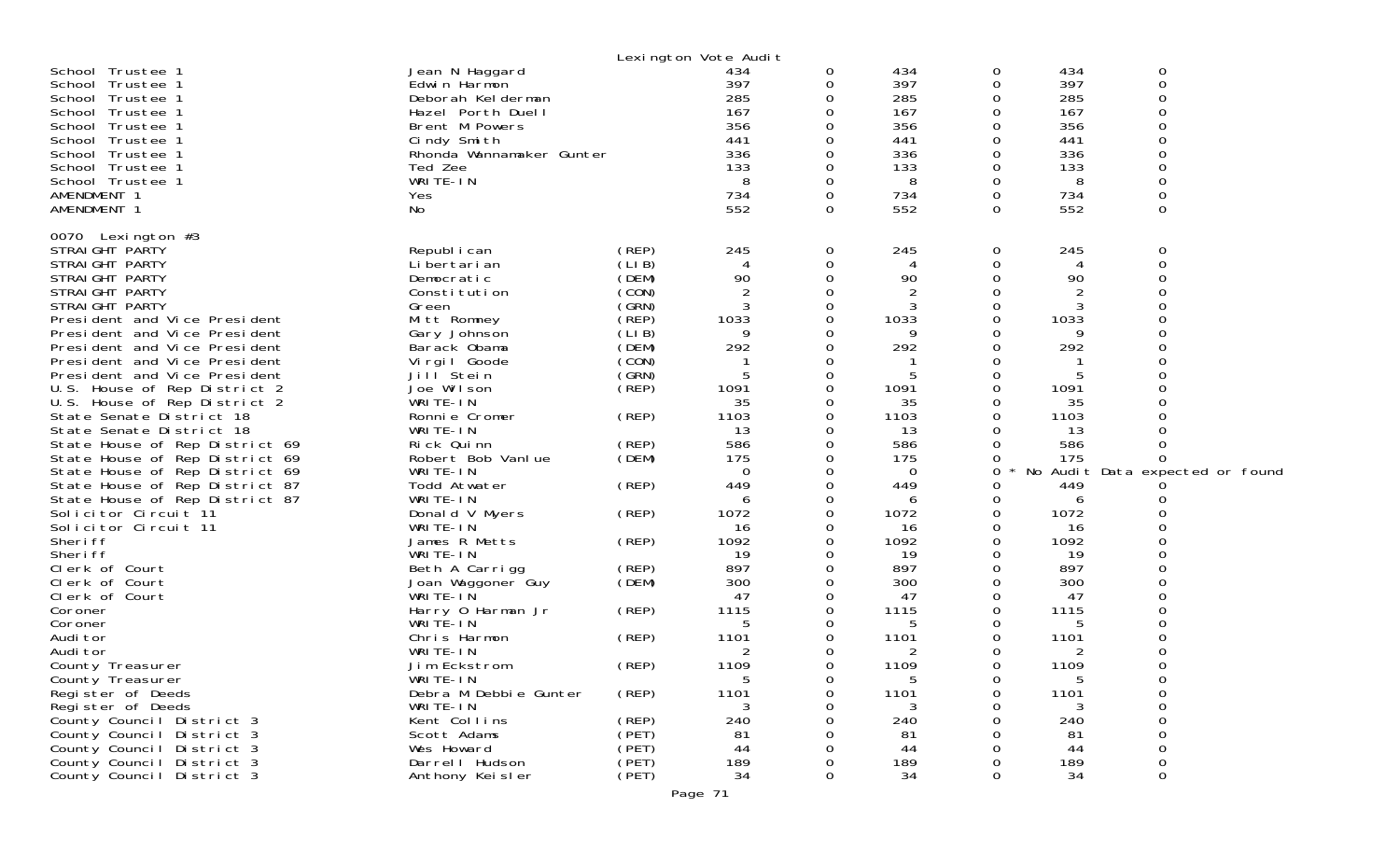|                                                                                                                                                                                                                                                                                                                                                                                                                                                                                                                                                                                                                                                                                                                                                                                              |                                                                                                                                                                                                                                                                                                                                                                                                                                                                     |                                                                                                                                                                                                     | Lexington Vote Audit                                                                                                                                                           |                                                                                                                                                                 |                                                                                                                                                                           |                                                                                                                                                                                                                      |                                                                                                                                                                                     |   |
|----------------------------------------------------------------------------------------------------------------------------------------------------------------------------------------------------------------------------------------------------------------------------------------------------------------------------------------------------------------------------------------------------------------------------------------------------------------------------------------------------------------------------------------------------------------------------------------------------------------------------------------------------------------------------------------------------------------------------------------------------------------------------------------------|---------------------------------------------------------------------------------------------------------------------------------------------------------------------------------------------------------------------------------------------------------------------------------------------------------------------------------------------------------------------------------------------------------------------------------------------------------------------|-----------------------------------------------------------------------------------------------------------------------------------------------------------------------------------------------------|--------------------------------------------------------------------------------------------------------------------------------------------------------------------------------|-----------------------------------------------------------------------------------------------------------------------------------------------------------------|---------------------------------------------------------------------------------------------------------------------------------------------------------------------------|----------------------------------------------------------------------------------------------------------------------------------------------------------------------------------------------------------------------|-------------------------------------------------------------------------------------------------------------------------------------------------------------------------------------|---|
| County Council District 3<br>County Council District 6<br>County Council District 6<br>Soil and Water District Commission<br>Soil and Water District Commission<br>School Trustee 1<br>School Trustee 1<br>School Trustee 1<br>School Trustee 1<br>School Trustee 1<br>School Trustee 1<br>School Trustee 1<br>School Trustee 1<br>School Trustee 1<br>School Trustee 1<br>School Trustee 1<br>School Trustee 1<br>School Trustee 1<br>AMENDMENT 1<br>AMENDMENT 1                                                                                                                                                                                                                                                                                                                            | WRITE-IN<br>Johnny Jeffcoat<br>WRITE-IN<br>Brent Weaver<br>WRITE-IN<br>Janet Ballard Frazier<br>Rutu Bhonsle<br>Toyeka Campbell<br>Anthony Feraci<br>Jean N Haggard<br>Edwin Harmon<br>Deborah Kelderman<br>Hazel Porth Duell<br><b>Brent M Powers</b><br>Cindy Smith<br>Rhonda Wannamaker Gunter<br>Ted Zee<br>WRITE-IN<br>Yes<br>No                                                                                                                               | (REP)                                                                                                                                                                                               | 550<br>6<br>1006<br>5<br>317<br>224<br>64<br>105<br>377<br>452<br>138<br>200<br>493<br>495<br>166<br>166<br>17<br>801<br>507                                                   | 0<br>0<br>0<br>0<br>0<br>0<br>0<br>0<br>0<br>0<br>0<br>0<br>0<br>0<br>0<br>0<br>0<br>0<br>$\Omega$                                                              | 3<br>550<br>6<br>1006<br>5<br>317<br>224<br>64<br>105<br>377<br>452<br>138<br>200<br>493<br>495<br>166<br>166<br>17<br>801<br>507                                         | 0<br>0<br>$\Omega$<br>0<br>0<br>0<br>0<br>0<br>$\Omega$<br>0<br>0<br>0<br>0<br>0<br>0<br>0<br>$\Omega$<br>0<br>0<br>$\Omega$                                                                                         | 3<br>550<br>6<br>1006<br>5<br>317<br>224<br>64<br>105<br>377<br>452<br>138<br>200<br>493<br>495<br>166<br>166<br>17<br>801<br>507                                                   | 0 |
| 0071<br>Lexington #4<br>STRAIGHT PARTY<br>STRAIGHT PARTY<br>STRAIGHT PARTY<br>STRAIGHT PARTY<br>STRAIGHT PARTY<br>President and Vice President<br>President and Vice President<br>President and Vice President<br>President and Vice President<br>President and Vice President<br>U.S. House of Rep District 2<br>U.S. House of Rep District 2<br>State Senate District 23<br>State Senate District 23<br>State Senate District 23<br>State Senate District 23<br>State House of Rep District 69<br>State House of Rep District 69<br>State House of Rep District 69<br>State House of Rep District 88<br>State House of Rep District 88<br>Solicitor Circuit 11<br>Solicitor Circuit 11<br>Sheri ff<br>Sheri ff<br>Clerk of Court<br>Clerk of Court<br>Clerk of Court<br>Coroner<br>Coroner | Republ i can<br>Li bertari an<br>Democratic<br>Constitution<br>Green<br>Mitt Romney<br>Gary Johnson<br>Barack Obama<br>Virgil Goode<br>Jill Stein<br>Joe Wilson<br>WRITE-IN<br>Jake Knotts<br>Katrina Shealy<br>David R Whetsell<br>WRITE-IN<br>Rick Quinn<br>Robert Bob Vanlue<br>WRITE-IN<br>Mac Toole<br>WRITE-IN<br>Donald V Myers<br>WRITE-IN<br>James R Metts<br>WRITE-IN<br>Beth A Carrigg<br>Joan Waggoner Guy<br>WRITE-IN<br>Harry 0 Harman Jr<br>WRITÉ-IN | (REP)<br>(LI B)<br>(DEM)<br>(CON)<br>(GRN)<br>(REP)<br>(LIB)<br>(DEM)<br>(CON)<br>(GRN)<br>(REP)<br>(REP)<br>(PET)<br>(CON)<br>(REP)<br>(DEM)<br>(REP)<br>(REP)<br>(REP)<br>(REP)<br>(DEM)<br>(REP) | 217<br>6<br>124<br>1140<br>24<br>479<br>3<br>5<br>1292<br>65<br>551<br>879<br>70<br>8<br>821<br>202<br>2<br>396<br>1268<br>24<br>1305<br>35<br>949<br>377<br>224<br>1330<br>10 | 0<br>0<br>0<br>0<br>0<br>0<br>0<br>0<br>0<br>0<br>0<br>0<br>0<br>0<br>0<br>0<br>0<br>0<br>U<br>O<br><sup>n</sup><br>0<br>0<br>0<br>0<br>0<br>0<br>0<br>$\Omega$ | 217<br>6<br>124<br>1140<br>24<br>479<br>3<br>1292<br>65<br>551<br>879<br>70<br>8<br>821<br>202<br>2<br>396<br>1268<br>24<br>1305<br>35<br>949<br>377<br>224<br>1330<br>10 | 0<br>0<br>0<br>$\Omega$<br>0<br>$\Omega$<br>$\Omega$<br>0<br>0<br>$\Omega$<br>0<br>0<br>0<br>0<br>0<br>$\Omega$<br>0<br>0<br>$\Omega$<br>0<br>0<br>$\Omega$<br>$\mathbf 0$<br>0<br>0<br>0<br>0<br>0<br>0<br>$\Omega$ | 217<br>6<br>124<br>1140<br>24<br>479<br>3<br>5<br>1292<br>65<br>551<br>879<br>70<br>8<br>821<br>202<br>2<br>396<br>7<br>1268<br>24<br>1305<br>35<br>949<br>377<br>224<br>1330<br>10 | 0 |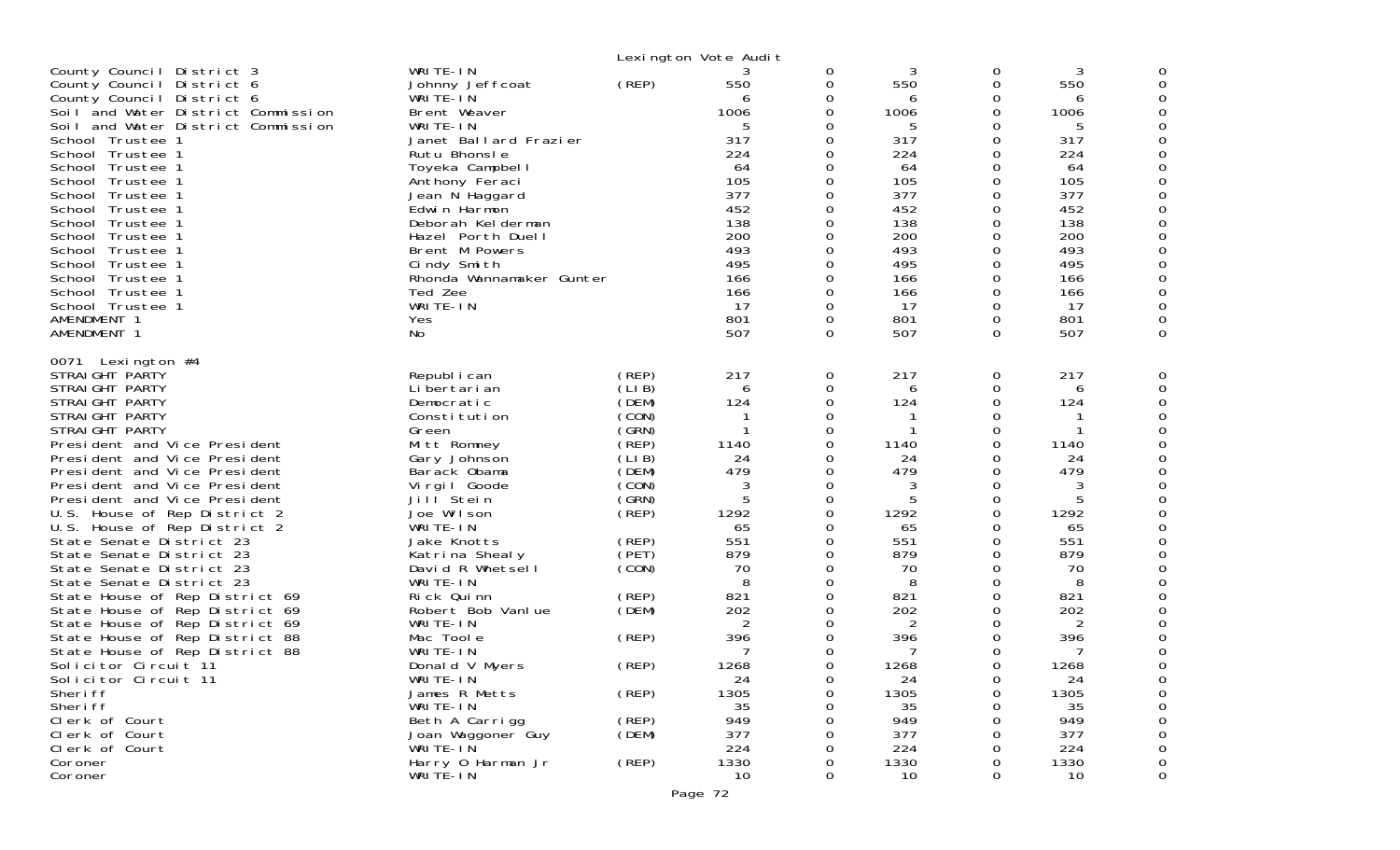|                                                                  |                               |                | Lexington Vote Audit |   |                |          |              |                                 |
|------------------------------------------------------------------|-------------------------------|----------------|----------------------|---|----------------|----------|--------------|---------------------------------|
| Audi tor                                                         | Chris Harmon                  | (REP)          | 1320                 | 0 | 1320           | 0        | 1320         | 0                               |
| Audi tor                                                         | WRITE-IN                      |                | 8                    | 0 | 8              | 0        | 8            | 0                               |
| County Treasurer                                                 | Jim Eckstrom                  | (REP)          | 1321                 | 0 | 1321           | 0        | 1321         | ∩                               |
| County Treasurer                                                 | WRITE-IN                      |                | 10                   | Ω | 10             | O        | 10           |                                 |
| Register of Deeds                                                | Debra M Debbie Gunter         | (REP)          | 1308                 | 0 | 1308           | 0        | 1308         |                                 |
| Register of Deeds                                                | WRITE-IN                      |                |                      |   | 7              | Ω        | -7           |                                 |
| County Council District 3                                        | Kent Collins                  | (REP)          | 150                  | 0 | 150            | O        | 150          |                                 |
| County Council<br>District 3                                     | Scott Adams                   | (PET)          | 34                   | 0 | 34             |          | 34           |                                 |
| County Council<br>District 3                                     | Wes Howard                    | (PET)          | 25                   |   | 25             |          | 25           |                                 |
| County Council<br>District 3                                     | Darrell Hudson                | (PET)          | 64                   | 0 | 64             |          | 64           |                                 |
| County Council<br>District 3                                     | Anthony Keisler               | (PET)          | 21                   | 0 | 21             |          | 21           |                                 |
| County Council District 3<br>County Council District 4           | WRITE-IN<br>Debbie Summers    | (REP)          | 1036                 | 0 | 1036           | 0        | 1036         |                                 |
| County Council District 4                                        | WRITE-IN                      |                | 15                   |   | 15             | 0        | 15           |                                 |
| Soil and Water District Commission                               | Brent Weaver                  |                | 1275                 |   | 1275           | 0        | 1275         |                                 |
| Soil and Water District Commission                               | WRITE-IN                      |                |                      | Ω | 7              |          | 7            |                                 |
| School Trustee 1                                                 | Janet Ballard Frazier         |                | 362                  |   | 362            |          | 362          |                                 |
| School Trustee 1                                                 | Rutu Bhonsle                  |                | 197                  |   | 197            | $\Omega$ | 197          |                                 |
| School Trustee 1                                                 | Toyeka Campbell               |                | 103                  | Ω | 103            | 0        | 103          |                                 |
| School Trustee 1                                                 | Anthony Feraci                |                | 143                  |   | 143            |          | 143          |                                 |
| School Trustee 1                                                 | Jean N Haggard                |                | 441                  |   | 441            | O        | 441          |                                 |
| School Trustee 1                                                 | Edwin Harmon                  |                | 549                  |   | 549            |          | 549          |                                 |
| School Trustee 1                                                 | Deborah Kelderman             |                | 198                  |   | 198            |          | 198          |                                 |
| School Trustee 1                                                 | Hazel Porth Duell             |                | 242                  |   | 242            | $\Omega$ | 242          |                                 |
| School Trustee 1                                                 | Brent M Powers                |                | 780                  | 0 | 780            |          | 780          |                                 |
| School Trustee 1                                                 | Cindy Smith                   |                | 639                  |   | 639            |          | 639          |                                 |
| School Trustee 1                                                 | Rhonda Wannamaker Gunter      |                | 223                  |   | 223            | 0        | 223          |                                 |
| School Trustee 1                                                 | Ted Zee                       |                | 215                  | 0 | 215            |          | 215          |                                 |
| School Trustee 1                                                 | WRITE-IN                      |                | 28                   | 0 | 28             | 0        | 28           |                                 |
| AMENDMENT 1                                                      | Yes                           |                | 939                  |   | 939            | 0        | 939          |                                 |
| AMENDMENT 1                                                      | No                            |                | 681                  | 0 | 681            | $\Omega$ | 681          | $\Omega$                        |
| 0072 Midway                                                      |                               |                |                      |   |                |          |              |                                 |
| STRAIGHT PARTY                                                   | Republ i can                  | (REP)          | 151                  | 0 | 151            | 0        | 151          | 0                               |
| STRAIGHT PARTY                                                   | Li bertari an                 | (LIB)          | 3                    | 0 | 3              |          | 3            |                                 |
| STRAIGHT PARTY                                                   | Democratic                    | (DEM)          | 26                   | 0 | 26             |          | 26           |                                 |
| STRAIGHT PARTY                                                   | Constitution                  | (CON)          | $\overline{2}$       | 0 | $\overline{2}$ |          |              |                                 |
| STRAIGHT PARTY                                                   | Green                         | (GRN)          | $\mathbf 0$          | 0 | 0              | 0        |              | No Audit Data expected or found |
| President and Vice President                                     | Mitt Romney                   | (REP)          | 540                  | Ω | 540            |          | 540          |                                 |
| President and Vice President                                     | Gary Johnson                  | (LIB)          | 6                    |   | 6              |          | 6            |                                 |
| President and Vice President                                     | Barack Obama                  | (DEM)          | 130                  |   | 130            |          | 130          |                                 |
| President and Vice President                                     | Virgil Goode                  | (CON)          | 0                    |   | 0              | 0        |              | No Audit Data expected or found |
| President and Vice President                                     | Jill Stein                    | (GRN)          | 6                    |   | 6              |          | 6            |                                 |
| U.S. House of Rep District 2                                     | Joe Wilson                    | (REP)          | 585                  | 0 | 585            | 0        | 585          | 0                               |
| U.S. House of Rep District 2                                     | WRITE-IN                      |                | 15                   | O | 15             |          | 15           |                                 |
| State Senate District 18                                         | Ronnie Cromer                 | (REP)          | 592                  |   | 592            | O        | 592          |                                 |
| State Senate District 18                                         | WRITE-IN                      |                | 6                    |   | 6              |          |              |                                 |
| State House of Rep District 69                                   | Rick Quinn                    | (REP)<br>(DEM) | 546<br>110           |   | 546<br>110     |          | 546          |                                 |
| State House of Rep District 69<br>State House of Rep District 69 | Robert Bob Vanlue<br>WRITE-IN |                | $\Omega$             |   | $\Omega$       | O        | 110          | No Audit Data expected or found |
| Solicitor Circuit 11                                             | Donald V Myers                | (REP)          | 588                  |   | 588            |          | 588          |                                 |
| Solicitor Circuit 11                                             | WRITE-IN                      |                |                      |   |                | O        | $\mathbf{1}$ | 0                               |
|                                                                  |                               |                |                      |   |                |          |              |                                 |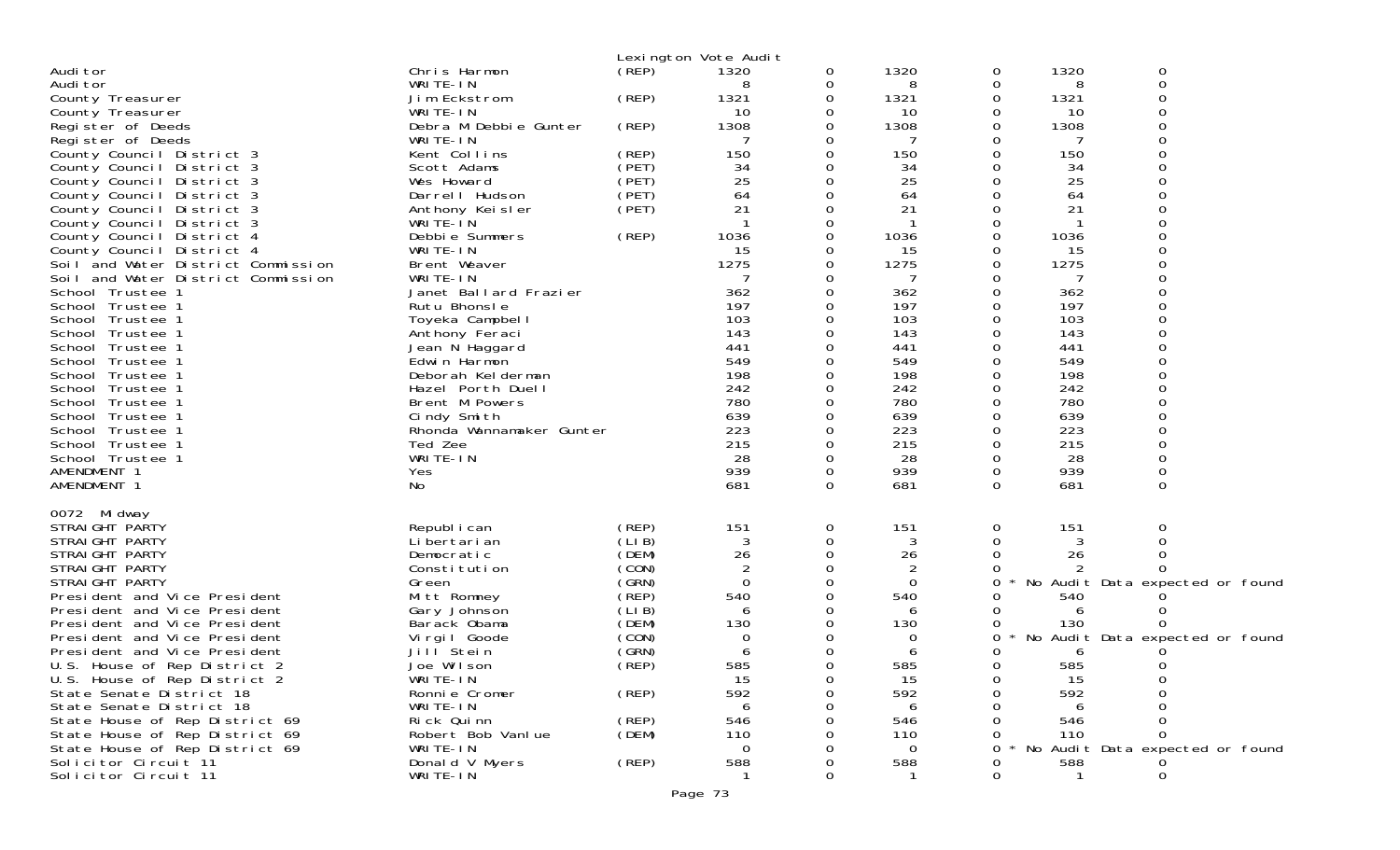|                                      |                                       | Lexington Vote Audit |           |   |          |          |          |                                 |  |
|--------------------------------------|---------------------------------------|----------------------|-----------|---|----------|----------|----------|---------------------------------|--|
| Sheri ff                             | James R Metts                         | (REP)                | 592       | 0 | 592      | 0        | 592      | 0                               |  |
| Sheri ff                             | WRITE-IN                              |                      | 5         | 0 | 5        | 0        | 5        | 0                               |  |
| Clerk of Court                       | Beth A Carrigg                        | (REP)                | 511       | 0 | 511      |          | 511      |                                 |  |
| Clerk of Court                       | Joan Waggoner Guy                     | (DEM)                | 117       | 0 | 117      |          | 117      |                                 |  |
| Clerk of Court                       | WRITE-IN                              |                      | 21        | 0 | 21       |          | 21       |                                 |  |
| Coroner                              | Harry 0 Harman Jr                     | (REP)                | 601       | 0 | 601      | 0        | 601      | <sup>o</sup>                    |  |
| Coroner                              | WRITE-IN                              |                      | $\Omega$  | 0 | 0        | 0        | No       | Audit Data expected or found    |  |
| Audi tor                             | Chris Harmon                          | (REP)                | 598       | 0 | 598      |          | 598      |                                 |  |
| Audi tor                             | WRITE-IN                              |                      |           |   |          |          |          |                                 |  |
| County Treasurer                     | Jim Eckstrom                          | (REP)                | 601       | 0 | 601      |          | 601      |                                 |  |
| County Treasurer                     | WRITE-IN                              |                      |           | 0 |          |          |          |                                 |  |
| Register of Deeds                    | Debra M Debbie Gunter                 | (REP)                | 595       |   | 595      |          | 595      |                                 |  |
| Register of Deeds                    | WRITE-IN                              |                      | 2         | 0 | 2        |          |          |                                 |  |
| County Council District 6            | Johnny Jeffcoat                       | (REP)                | 595       | 0 | 595      |          | 595      |                                 |  |
| County Council District 6            | WRITE-IN                              |                      |           |   |          |          |          |                                 |  |
| Soil and Water District Commission   | Brent Weaver                          |                      | 554       | 0 | 554      |          | 554      |                                 |  |
| Soil and Water District Commission   | WRITE-IN                              |                      |           |   | 2        |          | 2        |                                 |  |
| School Trustee 1                     | Janet Ballard Frazier<br>Rutu Bhonsle |                      | 203<br>81 | 0 | 203      |          | 203      |                                 |  |
| School Trustee 1<br>School Trustee 1 |                                       |                      | 35        | 0 | 81<br>35 |          | 81<br>35 |                                 |  |
| School Trustee 1                     | Toyeka Campbell<br>Anthony Feraci     |                      | 44        |   | 44       |          | 44       |                                 |  |
| School Trustee 1                     | Jean N Haggard                        |                      | 225       | 0 | 225      |          | 225      |                                 |  |
| School Trustee 1                     | Edwin Harmon                          |                      | 232       |   | 232      |          | 232      |                                 |  |
| School Trustee 1                     | Deborah Kelderman                     |                      | 81        |   | 81       |          | 81       |                                 |  |
| School Trustee 1                     | Hazel Porth Duell                     |                      | 138       | 0 | 138      |          | 138      |                                 |  |
| School Trustee 1                     | Brent M Powers                        |                      | 244       |   | 244      |          | 244      |                                 |  |
| School Trustee 1                     | Cindy Smith                           |                      | 253       |   | 253      |          | 253      |                                 |  |
| School Trustee 1                     | Rhonda Wannamaker Gunter              |                      | 102       | 0 | 102      |          | 102      |                                 |  |
| School Trustee 1                     | Ted Zee                               |                      | 81        |   | 81       |          | 81       |                                 |  |
| School Trustee 1                     | WRITE-IN                              |                      | 8         | 0 | 8        |          | 8        |                                 |  |
| AMENDMENT 1                          | Yes                                   |                      | 411       | 0 | 411      | 0        | 411      | 0                               |  |
| AMENDMENT 1                          | No                                    |                      | 257       | 0 | 257      | 0        | 257      | 0                               |  |
|                                      |                                       |                      |           |   |          |          |          |                                 |  |
| 0073 Park Road #1                    |                                       |                      |           |   |          |          |          |                                 |  |
| STRAIGHT PARTY                       | Republ i can                          | (REP)                | 170       | 0 | 170      | 0        | 170      | 0                               |  |
| STRAIGHT PARTY                       | Li bertari an                         | (LI B)               | 3         | 0 |          |          |          |                                 |  |
| STRAIGHT PARTY                       | Democratic                            | (DEM)                | 78        | 0 | 78       | 0        | 78       |                                 |  |
| STRAIGHT PARTY                       | Constitution                          | (CON)                | -1        | 0 |          |          |          |                                 |  |
| STRAIGHT PARTY                       | Green                                 | (GRN)                | $\Omega$  | 0 | $\Omega$ | 0        |          | No Audit Data expected or found |  |
| President and Vice President         | Mitt Romney                           | (REP)                | 679       | 0 | 679      | 0        | 679      |                                 |  |
| President and Vice President         | Gary Johnson                          | (LIB)                | 8         |   |          |          |          |                                 |  |
| President and Vice President         | Barack Obama                          | (DEM)                | 229       | 0 | 229      |          | 229      |                                 |  |
| President and Vice President         | Virgil Goode                          | (CON)                | 3         | 0 | 3        | 0        | 3        |                                 |  |
| President and Vice President         | Jill Stein                            | (GRN)                | 3         | 0 |          | 0        | 3        |                                 |  |
| U.S. House of Rep District 2         | Joe Wilson                            | (REP)                | 748       | 0 | 748      | 0        | 748      |                                 |  |
| U.S. House of Rep District 2         | WRITE-IN                              |                      | 29        | 0 | 29       | $\Omega$ | 29       | 0                               |  |
| State Senate District 18             | Ronnie Cromer                         | (REP)                | 761       | 0 | 761      |          | 761      |                                 |  |
| State Senate District 18             | WRITE-IN                              |                      | 17        |   | 17       |          | 17       |                                 |  |
| State House of Rep District 87       | Todd Atwater                          | (REP)                | 762       |   | 762      |          | 762      |                                 |  |
| State House of Rep District 87       | WRITE-IN                              |                      | 12        |   | 12       |          | 12       |                                 |  |
| Solicitor Circuit 11                 | Donald V Myers                        | (REP)                | 747       | 0 | 747      |          | 747      |                                 |  |
| Solicitor Circuit 11                 | WRITE-IN                              |                      | 9         | 0 | 9        | $\Omega$ | 9        | 0                               |  |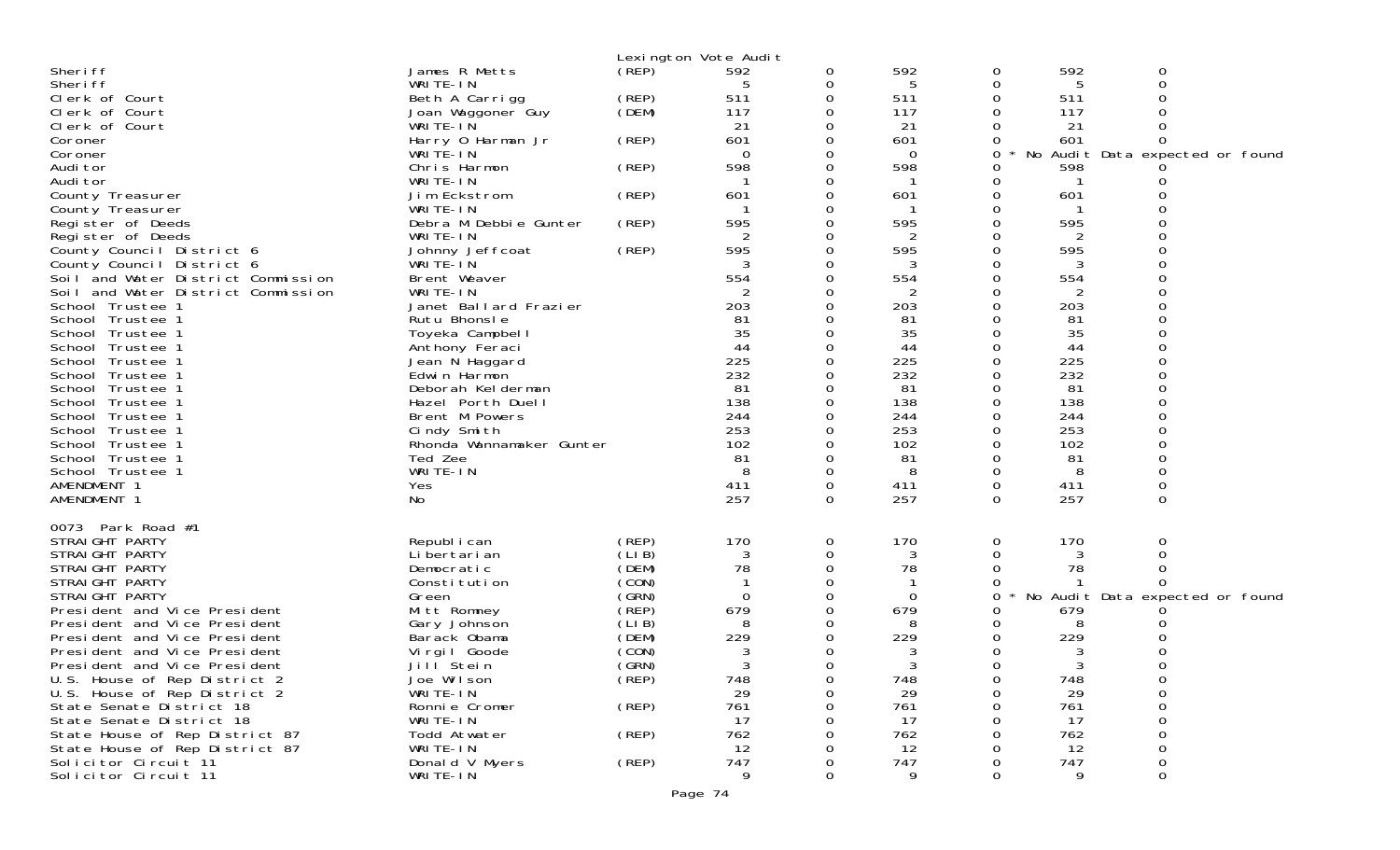|                                    |                          | Lexington Vote Audit |                |          |                |          |     |                                 |  |
|------------------------------------|--------------------------|----------------------|----------------|----------|----------------|----------|-----|---------------------------------|--|
| Sheri ff                           | James R Metts            | (REP)                | 754            | 0        | 754            | 0        | 754 | 0                               |  |
| Sheri ff                           | WRITE-IN                 |                      | 14             | 0        | 14             | 0        | 14  | 0                               |  |
| Clerk of Court                     | Beth A Carrigg           | (REP)                | 634            | 0        | 634            | 0        | 634 | ∩                               |  |
| Clerk of Court                     | Joan Waggoner Guy        | (DEM)                | 219            | 0        | 219            | 0        | 219 |                                 |  |
| Clerk of Court                     | WRITE-IN                 |                      | 14             | 0        | 14             | 0        | 14  |                                 |  |
| Coroner                            | Harry 0 Harman Jr        | (REP)                | 767            | 0        | 767            | 0        | 767 |                                 |  |
| Coroner                            | WRITE-IN                 |                      |                | 0        | 7              | O        | 7   |                                 |  |
| Audi tor                           | Chris Harmon             | (REP)                | 757            | 0        | 757            | 0        | 757 |                                 |  |
| Audi tor                           | WRITE-IN                 |                      |                | 0        | 5              |          | 5   |                                 |  |
| County Treasurer                   | Jim Eckstrom             | (REP)                | 758            | 0        | 758            | 0        | 758 |                                 |  |
| County Treasurer                   | WRITE-IN                 |                      | 6              | 0        | 6              | 0        | 6   |                                 |  |
| Register of Deeds                  | Debra M Debbie Gunter    | (REP)                | 759            | 0        | 759            |          | 759 |                                 |  |
| Register of Deeds                  | WRITE-IN                 |                      | 4              | 0        | 4              | O        | 4   |                                 |  |
| County Council District 3          | Kent Collins             | (REP)                | 353            | 0        | 353            | 0        | 353 |                                 |  |
| County Council District 3          | Scott Adams              | (PET)                | 139            | 0        | 139            | 0        | 139 |                                 |  |
| County Council District 3          | Wes Howard               | (PET)                | 42             | 0        | 42             | 0        | 42  |                                 |  |
| County Council District 3          | Darrell Hudson           | (PET)                | 232            | 0        | 232            | 0        | 232 |                                 |  |
| County Council District 3          | Anthony Keisler          | (PET)                | 60             | 0        | 60             |          | 60  |                                 |  |
| County Council District 3          | WRITE-IN                 |                      | 5              | 0        | 5              | O        | 5   |                                 |  |
| Soil and Water District Commission | Brent Weaver             |                      | 678            | 0        | 678            |          | 678 |                                 |  |
| Soil and Water District Commission | WRITE-IN                 |                      | 2              | 0        | 2              | 0        | 2   |                                 |  |
| School Trustee 1                   | Janet Ballard Frazier    |                      | 232            | 0        | 232            | 0        | 232 |                                 |  |
| School Trustee 1                   | Rutu Bhonsle             |                      | 190            | 0        | 190            | 0        | 190 |                                 |  |
| School Trustee 1                   | Toyeka Campbell          |                      | 46             |          | 46             | O        | 46  |                                 |  |
| School Trustee 1                   | Anthony Feraci           |                      | 82             | 0        | 82             | 0        | 82  |                                 |  |
| School<br>Trustee 1                | Jean N Haggard           |                      | 257            |          | 257            |          | 257 |                                 |  |
| School<br>Trustee 1                | Edwin Harmon             |                      | 274            |          | 274            | O        | 274 |                                 |  |
| School<br>Trustee 1                | Deborah Kelderman        |                      | 127            | 0        | 127            | 0        | 127 |                                 |  |
| School<br>Trustee 1                | Hazel Porth Duell        |                      | 148            | 0        | 148            | 0        | 148 |                                 |  |
| School<br>Trustee 1                | Brent M Powers           |                      | 351            |          | 351            | ი        | 351 |                                 |  |
| School Trustee 1                   | Cindy Smith              |                      | 359            | 0        | 359            |          | 359 |                                 |  |
| School<br>Trustee 1                | Rhonda Wannamaker Gunter |                      | 125            | 0        | 125            |          | 125 |                                 |  |
| School Trustee 1                   | Ted Zee                  |                      | 160            | 0        | 160            | O        | 160 |                                 |  |
| School Trustee 1                   | WRITE-IN                 |                      | 3              | 0        | 3              | 0        | 3   |                                 |  |
| AMENDMENT 1                        | Yes                      |                      | 543            | 0        | 543            | 0        | 543 | 0                               |  |
| AMENDMENT 1                        | No.                      |                      | 355            | $\Omega$ | 355            | $\Omega$ | 355 | $\Omega$                        |  |
|                                    |                          |                      |                |          |                |          |     |                                 |  |
| 0074 Springdale South              |                          |                      |                |          |                |          |     |                                 |  |
| STRAIGHT PARTY                     | Republ i can             | (REP)                | 65             | 0        | 65             | 0        | 65  | 0                               |  |
| STRAIGHT PARTY                     | Li bertari an            | (LIB)                | $\mathbf{3}$   | 0        | 3              | 0        | 3   | 0                               |  |
| STRAIGHT PARTY                     | Democratic               | (DEM)                | 59             | 0        | 59             |          | 59  |                                 |  |
| STRAIGHT PARTY                     | Constitution             | (CON)                | 0              | 0        | 0              | O        |     | No Audit Data expected or found |  |
| STRAIGHT PARTY                     | Green                    | (GRN)                | $\overline{2}$ | 0        | $\overline{c}$ |          | 2   |                                 |  |
| President and Vice President       | Mitt Romney              | (REF)                | 301            | 0        | 301            | 0        | 301 | 0                               |  |
| President and Vice President       | Gary Johnson             | (LIB)                |                |          |                | 0        |     | 0                               |  |
| President and Vice President       | Barack Obama             | (DEM)                | 151            |          | 151            | Ω        | 151 | 0                               |  |
| President and Vice President       | Vi rgi I Goode           | (CON)                | 0              |          | 0              |          |     | No Audit Data expected or found |  |
| President and Vice President       | Jill Stein               | (SRN)                |                |          |                |          |     |                                 |  |
| U.S. House of Rep District 2       | Joe Wilson               | (REP)                | 369            |          | 369            |          | 369 |                                 |  |
| U.S. House of Rep District 2       | WRITE-IN                 |                      | 14             |          | 14             |          | 14  | ∩                               |  |
| State Senate District 23           | Jake Knotts              | (REP)                | 186            |          | 186            |          | 186 |                                 |  |
| State Senate District 23           | Katrina Shealy           | (PET)                | 201            | 0        | 201            | 0        | 201 | 0                               |  |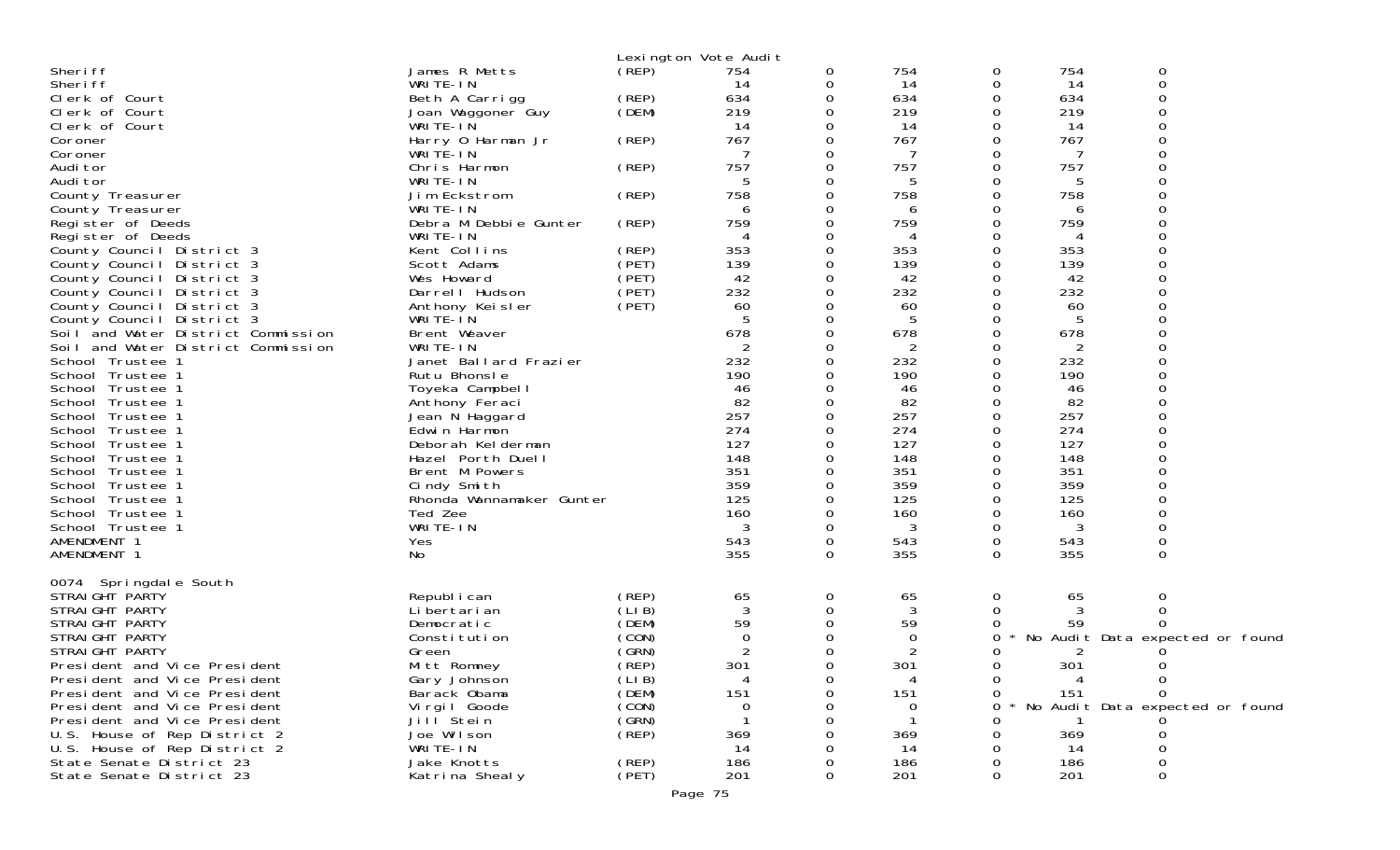|                                                              |                              |                | Lexington Vote Audit |          |                |        |                |                                 |
|--------------------------------------------------------------|------------------------------|----------------|----------------------|----------|----------------|--------|----------------|---------------------------------|
| State Senate District 23                                     | David R Whetsell             | (CON)          | 26                   | 0        | 26             | 0      | 26             | 0                               |
| State Senate District 23                                     | WRITE-IN                     |                | 5                    | 0        | 5              | 0      | 5              | 0                               |
| State Senate District 26                                     | Deedee Vaughters             | (REP)          | ი                    | 0        | 0              | 0      |                | No Audit Data expected or found |
| State Senate District 26                                     | Nikki Setzler                | (DEM)          |                      | 0        |                | 0      |                |                                 |
| State Senate District 26                                     | WRITE-IN                     |                | $\Omega$             | 0        | 0              | 0      |                | No Audit Data expected or found |
| State House of Rep District 89                               | Kenny Bingham                | (REP)          | 370                  | 0        | 370            | Ω      | 370            |                                 |
| State House of Rep District 89                               | WRITE-IN                     |                |                      | 0        | 4              | 0      | 4              |                                 |
| Solicitor Circuit 11                                         | Donald V Myers               | (REP)          | 355                  | 0        | 355            | 0      | 355            |                                 |
| Solicitor Circuit 11                                         | WRITE-IN                     |                |                      | 0        | 7              | 0      | 7              |                                 |
| Sheri ff                                                     | James R Metts                | (REP)          | 375                  | 0        | 375            | 0      | 375            |                                 |
| Sheri ff                                                     | WRITE-IN                     |                |                      | 0        | 5              | 0      | 5              |                                 |
| Clerk of Court                                               | Beth A Carrigg               | (REP)          | 285                  | 0        | 285            | 0      | 285            |                                 |
| Clerk of Court                                               | Joan Waggoner Guy            | (DEM)          | 134                  | 0        | 134            | 0      | 134            |                                 |
| Clerk of Court                                               | WRITE-IN                     |                | 12                   | 0        | 12             | 0      | 12             |                                 |
| Coroner                                                      | Harry 0 Harman Jr            | (REP)          | 372                  | 0        | 372            | 0      | 372            |                                 |
| Coroner                                                      | WRITE-IN                     |                | 2                    | 0<br>0   | $\overline{2}$ | 0      | $\overline{2}$ |                                 |
| Audi tor                                                     | Chris Harmon                 | (REP)          | 368<br>2             |          | 368            | 0      | 368            |                                 |
| Audi tor                                                     | WRITE-IN                     |                | 366                  | 0        | 2              | 0      | 2              |                                 |
| County Treasurer<br>County Treasurer                         | Jim Eckstrom<br>WRITE-IN     | (REP)          | 2                    | 0<br>0   | 366<br>2       | 0<br>0 | 366            |                                 |
| Register of Deeds                                            | Debra M Debbie Gunter        | (REP)          | 366                  | 0        | 366            | 0      | 366            |                                 |
| Register of Deeds                                            | WRITE-IN                     |                |                      | 0        |                |        |                |                                 |
| County Council District 4                                    | Debbie Summers               | (REP)          | 363                  | 0        | 363            | ი      | 363            |                                 |
| County Council District 4                                    | WRITE-IN                     |                | 3                    | 0        | 3              |        | 3              |                                 |
| Soil and Water District Commission                           | Brent Weaver                 |                | 347                  | 0        | 347            | O      | 347            |                                 |
| Soil and Water District Commission                           | WRITE-IN                     |                | $\Omega$             | 0        | $\Omega$       | 0      |                | No Audit Data expected or found |
| School Trustee 2                                             | Bill Bingham                 |                | 228                  | 0        | 228            | 0      | 228            |                                 |
| School Trustee 2                                             | Beth Dickerson Branham       |                | 231                  | 0        | 231            | 0      | 231            |                                 |
| School Trustee 2                                             | Jimmy Brooks                 |                | 117                  | 0        | 117            | 0      | 117            |                                 |
| School Trustee 2                                             | GI en Conwell                |                | 173                  | 0        | 173            | 0      | 173            |                                 |
| School Trustee 2                                             | Amy Ditolla                  |                | 119                  | 0        | 119            | 0      | 119            |                                 |
| School Trustee 2                                             | Cindy Kessler                |                | 263                  | 0        | 263            | 0      | 263            | O                               |
| School Trustee 2                                             | WRITE-IN                     |                | 2                    | 0        | 2              | 0      | 2              |                                 |
| AMENDMENT 1                                                  | Yes                          |                | 227                  | 0        | 227            | 0      | 227            |                                 |
| AMENDMENT 1                                                  | No                           |                | 206                  | $\Omega$ | 206            | 0      | 206            | $\Omega$                        |
|                                                              |                              |                |                      |          |                |        |                |                                 |
| 0075 Gaston #2                                               |                              |                |                      |          |                |        |                |                                 |
| STRAIGHT PARTY                                               | Republ i can                 | (REP)          | 165                  | 0        | 165            | 0      | 165            | 0                               |
| STRAIGHT PARTY                                               | Li bertari an                | (LIB)          | 3                    | 0        | 3              | 0      | 3              | 0                               |
| STRAIGHT PARTY                                               | Democratic                   | (DEM)          | 112                  | 0        | 112            | O      | 112            |                                 |
| STRAIGHT PARTY                                               | Constitution                 | (CON)          | 3                    | 0        | 3              |        | 3              |                                 |
| STRAIGHT PARTY                                               | Green                        | (GRN)          | 3                    | 0        | 3              |        | 3              |                                 |
| President and Vice President                                 | Mitt Romney                  | (REP)          | 518                  | 0        | 518            | O      | 518            |                                 |
| President and Vice President<br>President and Vice President | Gary Johnson                 | (LIB)<br>(DEM) | 11<br>243            | 0        | 11<br>243      | 0      | 11<br>243      |                                 |
| President and Vice President                                 | Barack Obama<br>Virgil Goode | (CON)          |                      | 0<br>0   |                | 0<br>Ω |                | 0<br>0                          |
| President and Vice President                                 | Jill Stein                   | (GRN)          | 6                    | U        | 6              | ი      | 6              | 0                               |
| U.S. House of Rep District 2                                 | Joe Wilson                   | (REP)          | 616                  |          | 616            |        | 616            | 0                               |
| U.S. House of Rep District 2                                 | WRITE-IN                     |                | 11                   |          | 11             |        | -11            | 0                               |
| State Senate District 23                                     | Jake Knotts                  | (REP)          | 311                  |          | 311            |        | 311            | 0                               |
| State Senate District 23                                     | Katrina Shealy               | (PET)          | 341                  |          | 341            |        | 341            | 0                               |
| State Senate District 23                                     | David R Whetsell             | (CON)          | 39                   | 0        | 39             | 0      | 39             | 0                               |
|                                                              |                              |                |                      |          |                |        |                |                                 |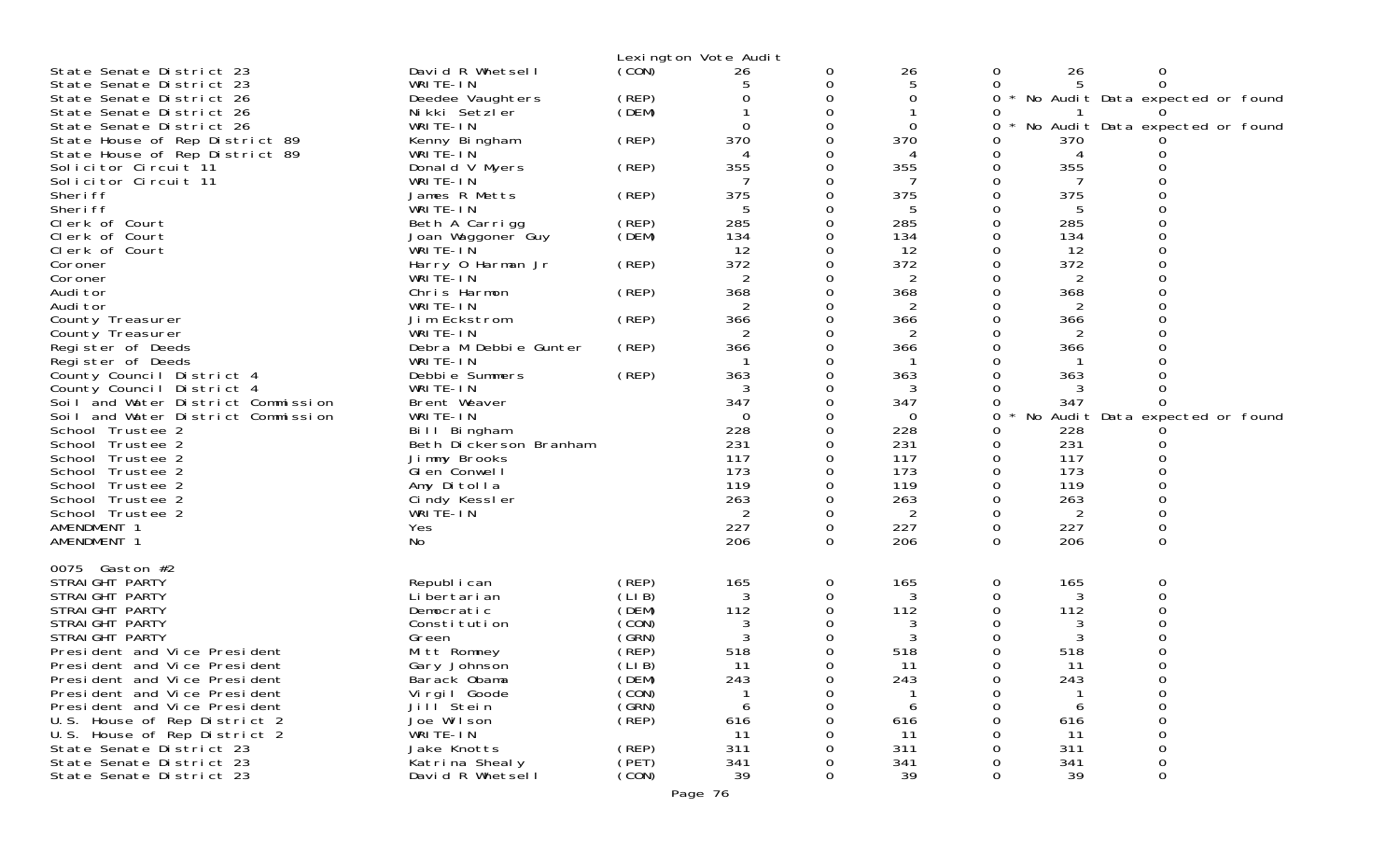|                                      |                                        |       | Lexington Vote Audit |          |          |                                             |
|--------------------------------------|----------------------------------------|-------|----------------------|----------|----------|---------------------------------------------|
| State Senate District 23             | WRITE-IN                               |       | 0                    | 0        | 0        | No Audit Data expected or found             |
| State House of Rep District 93       | Harry L Ott Jr                         | (DEM) | 50                   | 0        | 50       | 0<br>50                                     |
| State House of Rep District 93       | WRITE-IN                               |       | $\Omega$             | 0        | $\Omega$ | No Audit Data expected or found<br>0        |
| State House of Rep District 96       | Kit Spires                             | (REP) | 554                  |          | 554      | 554                                         |
| State House of Rep District 96       | WRITE-IN                               |       |                      |          |          | 0<br>4                                      |
| Solicitor Circuit 11                 | Donald V Myers                         | (REP) | 592                  | Ω        | 592      | 592<br>0                                    |
| Solicitor Circuit 11<br>Sheri ff     | WRITE-IN<br>James R Metts              | (REP) | 583                  | 0        | 4<br>583 | 583<br>0                                    |
| Sheri ff                             | WRITE-IN                               |       | 20                   | 0        | 20       | 20                                          |
| Clerk of Court                       | Beth A Carrigg                         | (REP) | 494                  |          | 494      | 494                                         |
| Clerk of Court                       | Joan Waggoner Guy                      | (DEM) | 231                  | 0        | 231      | 231                                         |
| Clerk of Court                       | WRITE-IN                               |       |                      | 0        | 4        |                                             |
| Coroner                              | Harry 0 Harman Jr                      | (REP) | 623                  |          | 623      | 623                                         |
| Coroner                              | WRITE-IN                               |       | $\Omega$             |          | $\Omega$ | $\Omega$<br>No Audit Data expected or found |
| Audi tor                             | Chris Harmon                           | (REP) | 601                  | 0        | 601      | 601<br>0                                    |
| Audi tor                             | WRITE-IN                               |       | $\Omega$             |          | 0        | No Audit Data expected or found             |
| County Treasurer                     | Jim Eckstrom                           | (REP) | 607                  | 0        | 607      | 607                                         |
| County Treasurer                     | WRITE-IN                               |       |                      |          |          |                                             |
| Register of Deeds                    | Debra M Debbie Gunter                  | (REP) | 603                  |          | 603      | 603                                         |
| Register of Deeds                    | WRITE-IN                               |       | 2                    |          | 2        | 2                                           |
| County Council District 1            | Jim Kinard                             | (REP) | 310                  | 0        | 310      | 310<br>0                                    |
| County Council District 1            | Megan Hutto                            | (PET) | 283                  |          | 283      | 283                                         |
| County Council District 1            | WRITE-IN                               |       | $\Omega$             |          | 0        | $\Omega$<br>No Audit Data expected or found |
| Soil and Water District Commission   | Brent Weaver                           |       | 516                  |          | 516      | 516<br>0                                    |
| Soil and Water District Commission   | WRITE-IN                               |       | $\Omega$             |          | 0        | No Audit Data expected or found             |
| School Trustee 2<br>School Trustee 2 | Bill Bingham<br>Beth Dickerson Branham |       | 57<br>61             |          | 57<br>61 | 57<br>61<br>0                               |
| School Trustee 2                     | Jimmy Brooks                           |       | 25                   |          | 25       | 25                                          |
| School Trustee 2                     | GI en Conwell                          |       | 33                   |          | 33       | 33                                          |
| School Trustee 2                     | Amy Ditolla                            |       | 32                   |          | 32       | 32                                          |
| School Trustee 2                     | Cindy Kessler                          |       | 69                   |          | 69       | 69                                          |
| School Trustee 2                     | WRITE-IN                               |       | $\Omega$             |          | $\Omega$ | No Audit Data expected or found<br>0        |
| School Trustee 4                     | Jefford Hart Jr                        |       | 219                  |          | 219      | 219<br>0                                    |
| School Trustee 4                     | Daniel Martin                          |       | 244                  |          | 244      | 244<br>$\Omega$                             |
| School Trustee 4                     | Kathy S Mixson                         |       | 302                  |          | 302      | 302                                         |
| School Trustee 4                     | Chris Pound                            |       | 341                  |          | 341      | 341                                         |
| School Trustee 4                     | Gregg Riley                            |       | 297                  |          | 297      | 297                                         |
| School Trustee 4                     | WRITE-IN                               |       | 3                    | 0        | 3        | 3<br>0                                      |
| AMENDMENT 1                          | Yes                                    |       | 417                  | 0        | 417      | 0<br>417<br>0                               |
| AMENDMENT 1                          | No                                     |       | 336                  | 0        | 336      | $\Omega$<br>336<br>0                        |
| 0076 Lake Murray #2                  |                                        |       |                      |          |          |                                             |
| STRAIGHT PARTY                       | Republ i can                           | (REP) | 285                  | 0        | 285      | 0<br>285<br>0                               |
| STRAIGHT PARTY                       | Li bertari an                          | (LIB) | 3                    | $\Omega$ |          | $\Omega$<br>$\Omega$                        |
| STRAIGHT PARTY                       | Democratic                             | (DEM) | 79                   |          | 79       | 79<br>$\Omega$<br>0                         |
| STRAIGHT PARTY                       | Constitution                           | (CON) | $\Omega$             |          | 0        | No Audit Data expected or found<br>∩        |
| STRAIGHT PARTY                       | Green                                  | (GRN) |                      |          |          |                                             |
| President and Vice President         | Mitt Romney                            | (REP) | 1039                 |          | 1039     | 1039                                        |
| President and Vice President         | Gary Johnson                           | (LIB) | 18                   |          | 18       | 18                                          |
| President and Vice President         | Barack Obama                           | (DEM) | 261                  |          | 261      | 261                                         |
| President and Vice President         | Virgil Goode                           | (CON) |                      |          |          |                                             |
| President and Vice President         | Jill <sup>Stein</sup>                  | (GRN) | 5                    | 0        | 5        | 5<br>0<br>$\Omega$                          |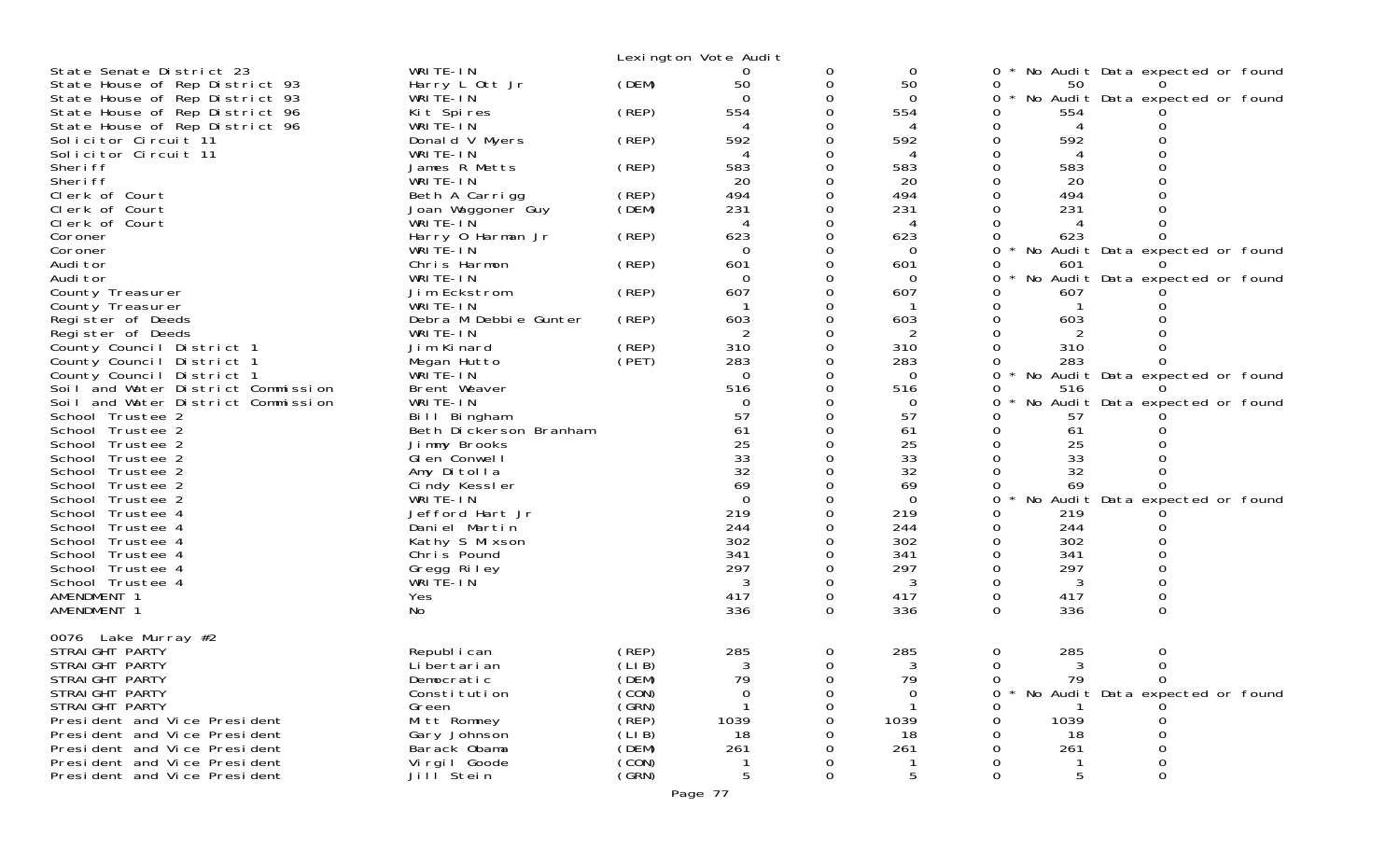|                                       |                          |        | Lexington Vote Audit |             |                |          |                |             |
|---------------------------------------|--------------------------|--------|----------------------|-------------|----------------|----------|----------------|-------------|
| U.S. House of Rep District 2          | Joe Wilson               | (REP)  | 1115                 | 0           | 1115           | 0        | 1115           |             |
| U.S. House of Rep District 2          | WRITE-IN                 |        | 28                   | 0           | 28             | 0        | 28             |             |
| State Senate District 18              | Ronnie Cromer            | (REP)  | 541                  | 0           | 541            | 0        | 541            |             |
| State Senate District 18              | WRITE-IN                 |        | 5                    | 0           | 5              | 0        | 5              |             |
| State Senate District 25              | Shane Massey             | (REP)  | 559                  | 0           | 559            | 0        | 559            |             |
| State Senate District 25              | WRITE-IN                 |        | 9                    | 0           | 9              | 0        | 9              |             |
| State House of Rep District 87        | Todd Atwater             | (REP)  | 1105                 | 0           | 1105           | 0        | 1105           |             |
| State House of Rep District 87        | WRITE-IN                 |        | 12                   | 0           | 12             | 0        | 12             |             |
| Solicitor Circuit 11                  | Donald V Myers           | (REP)  | 1057                 | 0           | 1057           | 0        | 1057           |             |
| Solicitor Circuit 11                  | WRITE-IN                 |        | 10                   | 0           | 10             | 0        | 10             |             |
| Sheri ff                              | James R Metts            | (REP)  | 1066                 | 0           | 1066           | 0        | 1066           |             |
| Sheri ff                              | WRITE-IN                 |        | 29                   | 0           | 29             | 0        | 29             |             |
| Clerk of Court                        | Beth A Carrigg           | (REP)  | 928                  | 0           | 928            | 0        | 928            |             |
| Clerk of Court                        | Joan Waggoner Guy        | (DEM)  | 282                  | 0           | 282            | 0        | 282            |             |
| Clerk of Court                        | WRITE-IN                 |        | 34                   | 0           | 34             | 0        | 34             |             |
| Coroner                               | Harry 0 Harman Jr        | (REP)  | 1100                 | 0           | 1100           | 0        | 1100           |             |
| Coroner                               | WRITE-IN                 |        | 2                    | 0           | 2              | 0        | 2              |             |
| Audi tor                              | Chris Harmon             | (REP)  | 1088                 | 0           | 1088           | 0        | 1088           |             |
| Audi tor                              | WRITE-IN                 |        | 3                    | 0           | 3              | 0        | 3              |             |
| County Treasurer                      | Jim Eckstrom<br>WRITE-IN | (REP)  | 1106                 | 0<br>0      | 1106           | 0<br>0   | 1106           |             |
| County Treasurer<br>Register of Deeds | Debra M Debbie Gunter    | (REP)  | 3<br>1091            | 0           | 3<br>1091      | 0        | 3<br>1091      |             |
| Register of Deeds                     | WRITE-IN                 |        | 3                    | 0           | 3              | 0        | 3              |             |
| County Council District 3             | Kent Collins             | (REP)  | 366                  | 0           | 366            | 0        | 366            |             |
| County Council District 3             | Scott Adams              | (PET)  | 147                  | 0           | 147            | 0        | 147            |             |
| County Council District 3             | Wes Howard               | (PET)  | 46                   | 0           | 46             | 0        | 46             |             |
| County Council District 3             | Darrel I Hudson          | (PET)  | 328                  | 0           | 328            | 0        | 328            |             |
| County Council District 3             | Anthony Keisler          | (PET)  | 66                   | 0           | 66             | 0        | 66             |             |
| County Council District 3             | WRITE-IN                 |        |                      | 0           |                | 0        |                |             |
| Soil and Water District Commission    | Brent Weaver             |        | 913                  | 0           | 913            | 0        | 913            |             |
| Soil and Water District Commission    | WRITE-IN                 |        | 3                    | 0           | 3              | 0        | 3              |             |
| School Trustee 1                      | Janet Ballard Frazier    |        | 275                  | 0           | 275            | 0        | 275            |             |
| School Trustee 1                      | Rutu Bhonsle             |        | 238                  | 0           | 238            | 0        | 238            |             |
| School Trustee 1                      | Toyeka Campbell          |        | 51                   | 0           | 51             | 0        | 51             |             |
| School Trustee 1                      | Anthony Feraci           |        | 111                  | 0           | 111            | 0        | 111            |             |
| School Trustee 1                      | Jean N Haggard           |        | 381                  | 0           | 381            | 0        | 381            |             |
| School Trustee 1                      | Edwin Harmon             |        | 379                  | 0           | 379            | 0        | 379            |             |
| School Trustee 1                      | Deborah Kelderman        |        | 145                  | 0           | 145            | 0        | 145            |             |
| School Trustee 1                      | Hazel Porth Duell        |        | 278                  | 0           | 278            | 0        | 278            |             |
| School Trustee 1                      | Brent M Powers           |        | 458                  | 0           | 458            | 0        | 458            |             |
| School Trustee 1                      | Cindy Smith              |        | 469                  | 0           | 469            | 0        | 469            |             |
| School Trustee 1                      | Rhonda Wannamaker Gunter |        | 176                  | O           | 176            | 0        | 176            |             |
| School Trustee 1                      | Ted Zee                  |        | 224                  | 0           | 224            | 0        | 224            |             |
| School Trustee 1                      | WRITE-IN                 |        | 5                    | $\Omega$    |                | $\Omega$ | 5              | ∩           |
| AMENDMENT 1                           | Yes                      |        | 718                  | 0           | 718            | 0        | 718            | 0           |
| AMENDMENT 1                           | No                       |        | 568                  | $\mathbf 0$ | 568            | 0        | 568            | 0           |
| 0077 Congaree #2                      |                          |        |                      |             |                |          |                |             |
| STRAIGHT PARTY                        | Republ i can             | (REP)  | 106                  | 0           | 106            | 0        | 106            | 0           |
| STRAIGHT PARTY                        | Li bertari an            | (LI B) | 2                    | 0           |                | 0        | 2              | 0           |
| STRAIGHT PARTY                        | Democratic               | (DEM)  | 57                   | 0           | 57             | 0        | 57             | $\mathbf 0$ |
| STRAIGHT PARTY                        | Constitution             | (CON)  | 2                    | 0           | $\overline{2}$ | 0        | $\overline{2}$ | 0           |
|                                       |                          |        |                      |             |                |          |                |             |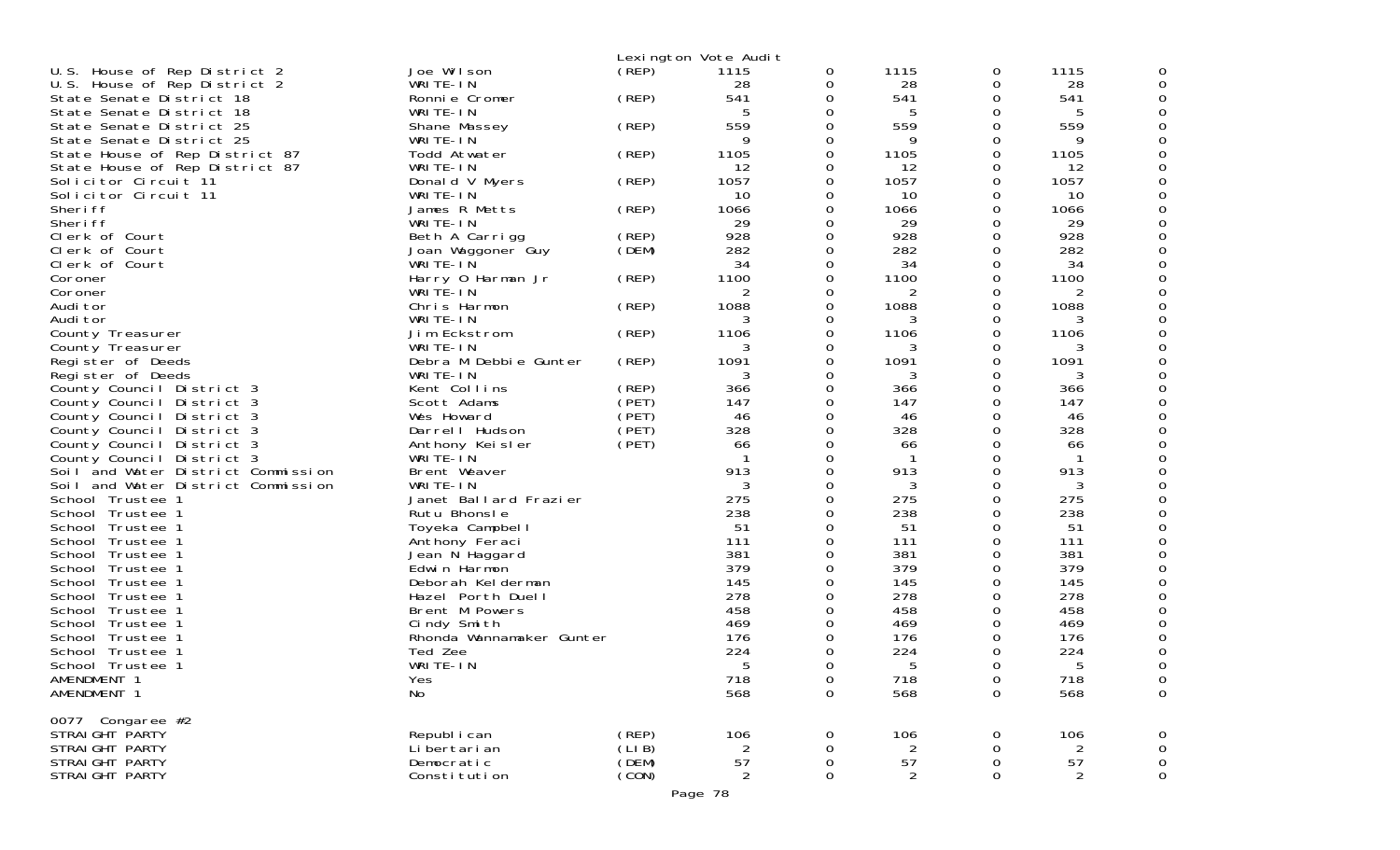|                                    |                                 |        | Lexington Vote Audit |             |          |          |     |                                 |  |
|------------------------------------|---------------------------------|--------|----------------------|-------------|----------|----------|-----|---------------------------------|--|
| STRAIGHT PARTY                     | Green                           | (GRN)  |                      | 0           |          | 0        |     | 0                               |  |
| President and Vice President       | Mitt Romney                     | (REP)  | 384                  | 0           | 384      | 0        | 384 | $\Omega$                        |  |
| President and Vice President       | Gary Johnson                    | (LIB)  | 4                    | 0           | 4        | 0        |     |                                 |  |
| President and Vice President       | Barack Obama                    | (DEM)  | 127                  | 0           | 127      | 0        | 127 |                                 |  |
| President and Vice President       | Vi rgi I Goode                  | (CON)  | 3                    | 0           | 3        | 0        | 3   |                                 |  |
| President and Vice President       | Jill Stein                      | (GRN)  | 3                    | 0           | 3        | $\Omega$ |     |                                 |  |
| U.S. House of Rep District 2       | Joe Wilson                      | (REP)  | 431                  | 0           | 431      | 0        | 431 |                                 |  |
| U.S. House of Rep District 2       | WRITE-IN                        |        | 10                   | 0           | 10       | $\Omega$ | 10  |                                 |  |
| State Senate District 23           | Jake Knotts                     | (REP)  | 265                  | 0           | 265      | $\Omega$ | 265 |                                 |  |
| State Senate District 23           | Katrina Shealy                  | (PET)  | 203                  | 0           | 203      | 0        | 203 |                                 |  |
| State Senate District 23           | David R Whetsell                | (CON)  | 20                   | $\mathbf 0$ | 20       |          | 20  |                                 |  |
| State Senate District 23           | WRITE-IN                        |        | 0                    | $\Omega$    | $\Omega$ | 0        |     | No Audit Data expected or found |  |
| State House of Rep District 88     | Mac Toole                       | (REP)  | 426                  | 0           | 426      |          | 426 |                                 |  |
| State House of Rep District 88     | WRITE-IN                        |        | 3                    | 0           | 3        | $\Omega$ | 3   |                                 |  |
| Solicitor Circuit 11               | Donald V Myers                  | (REP)  | 413                  | $\Omega$    | 413      | 0        | 413 |                                 |  |
| Solicitor Circuit 11               | WRITE-IN                        |        | 7                    | 0           | 7        | 0        | -7  |                                 |  |
| Sheri ff                           | James R Metts                   | (REP)  | 423                  | $\Omega$    | 423      | 0        | 423 |                                 |  |
| Sheri ff                           | WRITE-IN                        |        | 7                    | 0           | 7        | $\Omega$ |     |                                 |  |
|                                    |                                 |        | 362                  |             | 362      | 0        | 362 |                                 |  |
| Clerk of Court                     | Beth A Carrigg                  | (REP)  |                      | 0<br>0      |          | $\Omega$ |     |                                 |  |
| Clerk of Court                     | Joan Waggoner Guy               | (DEM)  | 127                  |             | 127      |          | 127 |                                 |  |
| Clerk of Court                     | WRITE-IN                        |        | 6                    | $\Omega$    | 6        | $\Omega$ | 6   |                                 |  |
| Coroner                            | Harry 0 Harman Jr               | (REP)  | 428                  | 0           | 428      | 0        | 428 |                                 |  |
| Coroner                            | WRITE-IN                        |        | 5                    | 0           | 5        | $\Omega$ | 5   |                                 |  |
| Audi tor                           | Chris Harmon                    | (REP)  | 421                  | $\Omega$    | 421      | $\Omega$ | 421 |                                 |  |
| Audi tor                           | WRITE-IN                        |        | -1                   | 0           | -1       | 0        |     |                                 |  |
| County Treasurer                   | Jim Eckstrom                    | (REP)  | 429                  | 0           | 429      | $\Omega$ | 429 |                                 |  |
| County Treasurer                   | WRITE-IN                        |        |                      | $\Omega$    |          | $\Omega$ |     |                                 |  |
| Register of Deeds                  | Debra M Debbie Gunter           | (REP)  | 425                  | 0           | 425      | 0        | 425 |                                 |  |
| Register of Deeds                  | WRITE-IN                        |        |                      | 0           | 3        | $\Omega$ | 3   |                                 |  |
| County Council District 4          | Debbie Summers                  | (REP)  |                      | $\Omega$    |          | $\Omega$ |     |                                 |  |
| County Council District 4          | WRITE-IN                        |        |                      | 0           |          | 0        |     |                                 |  |
| County Council District 5          | Bobby Gravedigger Keisler (REP) |        | 335                  | 0           | 335      | 0        | 335 |                                 |  |
| County Council District 5          | Bri an Duncan                   | (PET)  | 107                  | $\Omega$    | 107      | $\Omega$ | 107 |                                 |  |
| County Council District 5          | WRITE-IN                        |        |                      | 0           | -1       | 0        |     |                                 |  |
| Soil and Water District Commission | Brent Weaver                    |        | 363                  | 0           | 363      | 0        | 363 |                                 |  |
| Soil and Water District Commission | WRITE-IN                        |        |                      | 0           |          | $\Omega$ |     |                                 |  |
| School Trustee 2                   | Bill Bingham                    |        | 237                  | 0           | 237      | 0        | 237 |                                 |  |
| School Trustee 2                   | Beth Dickerson Branham          |        | 251                  | 0           | 251      | $\Omega$ | 251 |                                 |  |
| School Trustee 2                   | Jimmy Brooks                    |        | 120                  | 0           | 120      | $\Omega$ | 120 |                                 |  |
| School Trustee 2                   | GI en Conwell                   |        | 161                  | 0           | 161      | 0        | 161 |                                 |  |
| School Trustee 2                   | Amy Ditolla                     |        | 149                  | 0           | 149      | $\Omega$ | 149 |                                 |  |
| School Trustee 2                   | Cindy Kessler                   |        | 280                  | 0           | 280      | 0        | 280 |                                 |  |
| School Trustee 2                   | WRITE-IN                        |        | 2                    | 0           | 2        | 0        | 2   |                                 |  |
| AMENDMENT 1                        | Yes                             |        | 277                  | 0           | 277      | 0        | 277 |                                 |  |
| AMENDMENT 1                        | No.                             |        | 236                  | 0           | 236      | 0        | 236 | 0                               |  |
|                                    |                                 |        |                      |             |          |          |     |                                 |  |
| 0078 St. Davids                    |                                 |        |                      |             |          |          |     |                                 |  |
| STRAIGHT PARTY                     | Republ i can                    | (REP)  | 243                  | 0           | 243      | 0        | 243 | 0                               |  |
| STRAIGHT PARTY                     | Li bertari an                   | (LI B) | 3                    | 0           | 3        | 0        | 3   | $\mathsf{O}\xspace$             |  |
| STRAIGHT PARTY                     | Democratic                      | (DEM)  | 144                  | 0           | 144      | 0        | 144 | $\mathsf{O}\xspace$             |  |
| STRAIGHT PARTY                     | Constitution                    | (CON)  | 4                    | 0           | 4        | 0        |     | $\boldsymbol{0}$                |  |
| STRAIGHT PARTY                     | Green                           | (GRN)  | 5                    | 0           | 5        | 0        | .5  | $\mathsf{O}\xspace$             |  |
|                                    |                                 |        | Page 79              |             |          |          |     |                                 |  |
|                                    |                                 |        |                      |             |          |          |     |                                 |  |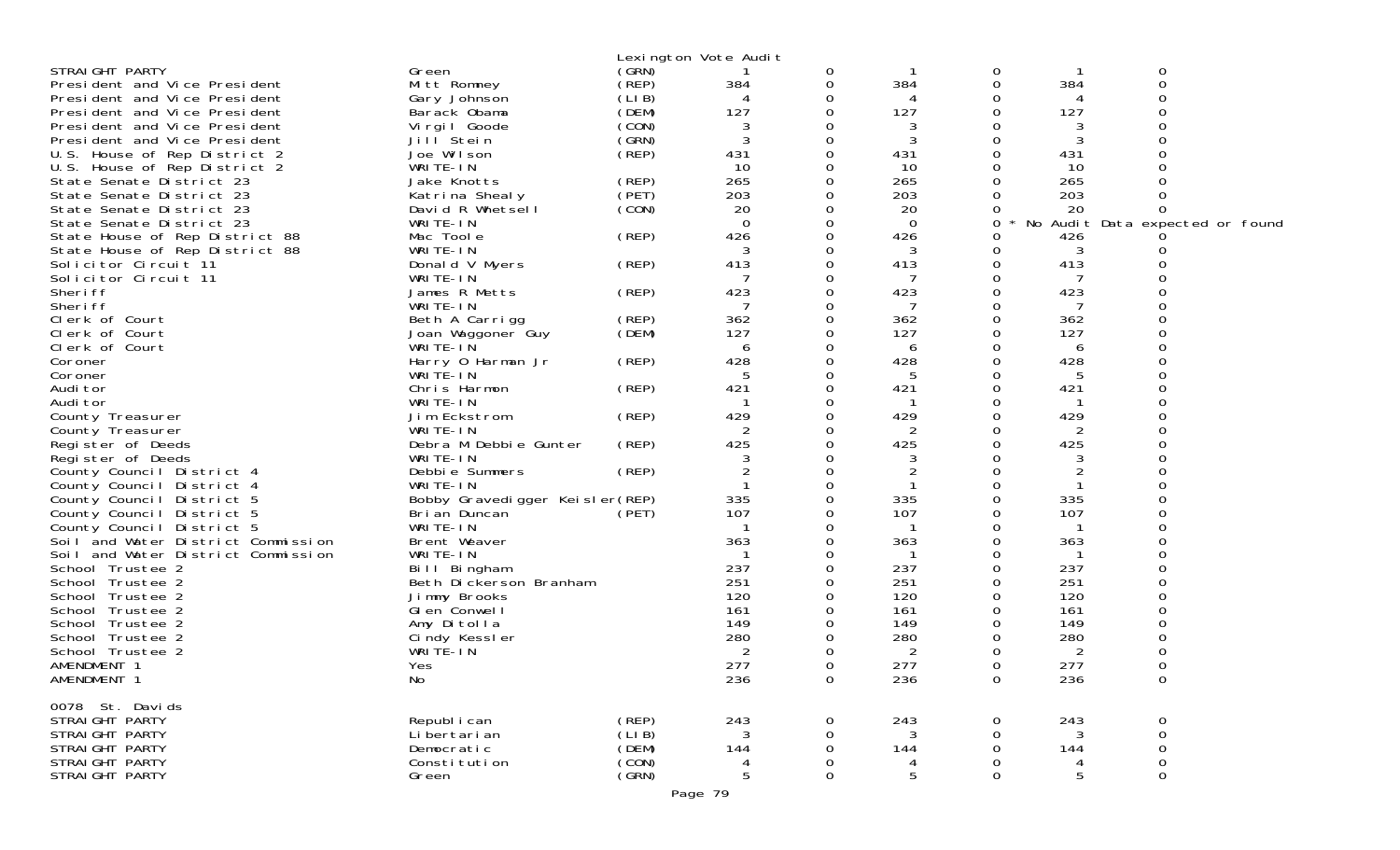|                                                                                              |                                             |                          | Lexington Vote Audit |             |                   |             |                   |             |
|----------------------------------------------------------------------------------------------|---------------------------------------------|--------------------------|----------------------|-------------|-------------------|-------------|-------------------|-------------|
| President and Vice President<br>President and Vice President<br>President and Vice President | Mitt Romney<br>Gary Johnson<br>Barack Obama | (REP)<br>(LI B)<br>(DEM) | 1097<br>23<br>394    | 0<br>0<br>0 | 1097<br>23<br>394 | 0<br>0<br>0 | 1097<br>23<br>394 |             |
|                                                                                              |                                             | (CON)                    |                      |             |                   |             | 4                 |             |
| President and Vice President                                                                 | Vi rgi I Goode                              |                          | 4                    | 0<br>0      |                   | 0           |                   |             |
| President and Vice President                                                                 | Jill Stein                                  | (GRN)                    | 5                    |             |                   | 0           | 5                 |             |
| U.S. House of Rep District 2                                                                 | Joe Wilson                                  | (REP)                    | 1284                 | 0           | 1284              | 0           | 1284              |             |
| U.S. House of Rep District 2                                                                 | WRITE-IN                                    |                          | 34                   |             | 34                | 0           | 34                |             |
| State Senate District 23                                                                     | Jake Knotts                                 | (REP)                    | 569                  | 0           | 569               | 0           | 569               |             |
| State Senate District 23                                                                     | Katrina Shealy                              | (PET)                    | 788                  | 0           | 788               | 0           | 788               |             |
| State Senate District 23                                                                     | David R Whetsell                            | (CON)                    | 61                   | 0           | 61                | 0           | 61                |             |
| State Senate District 23                                                                     | WRITE-IN                                    |                          | 6                    | 0           | 6                 | 0           | 6                 |             |
| State House of Rep District 88                                                               | Mac Toole                                   | (REP)                    | 1283                 | 0           | 1283              | 0           | 1283              |             |
| State House of Rep District 88                                                               | WRITE-IN                                    |                          | 6                    |             | 6                 | 0           | 6                 |             |
| Solicitor Circuit 11                                                                         | Donald V Myers                              | (REP)                    | 1251                 | 0           | 1251              | 0           | 1251              |             |
| Solicitor Circuit 11                                                                         | WRITE-IN                                    |                          | -14                  | 0           | 14                | 0           | 14                |             |
| Sheri ff                                                                                     | James R Metts                               | (REP)                    | 1247                 |             | 1247              | 0           | 1247              |             |
| Sheri ff                                                                                     | WRITE-IN                                    |                          | 44                   | 0           | 44                | 0           | 44                |             |
| Clerk of Court                                                                               | Beth A Carrigg                              | (REP)                    | 1079                 | 0           | 1079              | 0           | 1079              |             |
| Clerk of Court                                                                               | Joan Waggoner Guy                           | (DEM)                    | 360                  |             | 360               | 0           | 360               |             |
| Clerk of Court                                                                               | WRITE-IN                                    |                          | 21                   | 0           | 21                | 0           | 21                |             |
| Coroner                                                                                      | Harry 0 Harman Jr                           | (REP)                    | 1283                 | 0           | 1283              | 0           | 1283              |             |
| Coroner                                                                                      | WRITE-IN                                    |                          | 11                   | 0           | 11                | 0           | -11               |             |
| Audi tor                                                                                     | Chris Harmon                                | (REP)                    | 1271                 | 0           | 1271              | 0           | 1271              |             |
| Audi tor                                                                                     | WRITE-IN                                    |                          | 3                    | 0           | 3                 | 0           | 3                 |             |
| County Treasurer                                                                             | Jim Eckstrom                                | (REP)                    | 1280                 | 0           | 1280              | 0           | 1280              |             |
| County Treasurer                                                                             | WRITE-IN                                    |                          | 5                    | 0           |                   | 0           | 5                 |             |
| Register of Deeds                                                                            | Debra M Debbie Gunter                       | (REP)                    | 1264                 | 0           | 1264              | 0           | 1264              |             |
| Register of Deeds                                                                            | WRITE-IN                                    |                          | 6                    |             | 6                 | 0           | 6                 |             |
| County Council District 4                                                                    | Debbie Summers                              | (REP)                    | 1277                 | 0           | 1277              | 0           | 1277              |             |
| County Council District 4                                                                    | WRITE-IN                                    |                          | 6                    | 0           | 6                 | 0           | 6                 |             |
| Soil and Water District Commission                                                           | Brent Weaver                                |                          | 1237                 | 0           | 1237              | 0           | 1237              |             |
| Soil and Water District Commission                                                           | WRITE-IN                                    |                          |                      |             |                   | 0           |                   |             |
| School Trustee                                                                               | Janet Ballard Frazier                       |                          | 416                  |             | 416               | 0           | 416               |             |
| School Trustee 1                                                                             | Rutu Bhonsle                                |                          | 93                   |             | 93                | 0           | 93                |             |
| School Trustee 1                                                                             | Toyeka Campbell                             |                          | 134                  | 0           | 134               | 0           | 134               |             |
| School Trustee 1                                                                             | Anthony Feraci                              |                          | 115                  | 0           | 115               | 0           | 115               |             |
| School Trustee 1                                                                             | Jean N Haggard                              |                          | 384                  | 0           | 384               | 0           | 384               |             |
| School Trustee 1                                                                             | Edwin Harmon                                |                          | 439                  | O           | 439               | 0           | 439               |             |
| School Trustee                                                                               | Deborah Kelderman                           |                          | 275                  |             | 275               | 0           | 275               |             |
| School Trustee 1                                                                             | Hazel Porth Duell                           |                          | 204                  | 0           | 204               | 0           | 204               |             |
| School<br>Trustee                                                                            | Brent M Powers                              |                          | 454                  |             | 454               | 0           | 454               |             |
| Trustee<br>School                                                                            | Cindy Smith                                 |                          | 565                  |             | 565               | 0           | 565               |             |
| School Trustee 1                                                                             | Rhonda Wannamaker Gunter                    |                          | 312                  |             | 312               | 0           | 312               |             |
| School Trustee                                                                               | Ted Zee                                     |                          | 171                  | ∩           | 171               | $\Omega$    | 171               | ∩           |
| School Trustee 1                                                                             | WRITE-IN                                    |                          | 16                   | 0           | 16                | 0           | 16                | 0           |
| AMENDMENT 1                                                                                  | Yes                                         |                          | 876                  | 0           | 876               | 0           | 876               | 0           |
| AMENDMENT 1                                                                                  | No                                          |                          | 613                  | 0           | 613               | 0           | 613               | 0           |
|                                                                                              |                                             |                          |                      |             |                   |             |                   |             |
| 0079 Mt. Hebron<br>STRAIGHT PARTY                                                            | Republ i can                                | (REP)                    | 163                  | 0           | 163               | 0           | 163               | 0           |
| STRAIGHT PARTY                                                                               | Li bertari an                               | (LIB)                    | 4                    | 0           | 4                 | 0           | $\overline{4}$    | $\mathbf 0$ |
| STRAIGHT PARTY                                                                               | Democratic                                  | (DEM)                    | 114                  | 0           | 114               | 0           | 114               | $\mathbf 0$ |
|                                                                                              |                                             |                          |                      |             |                   |             |                   |             |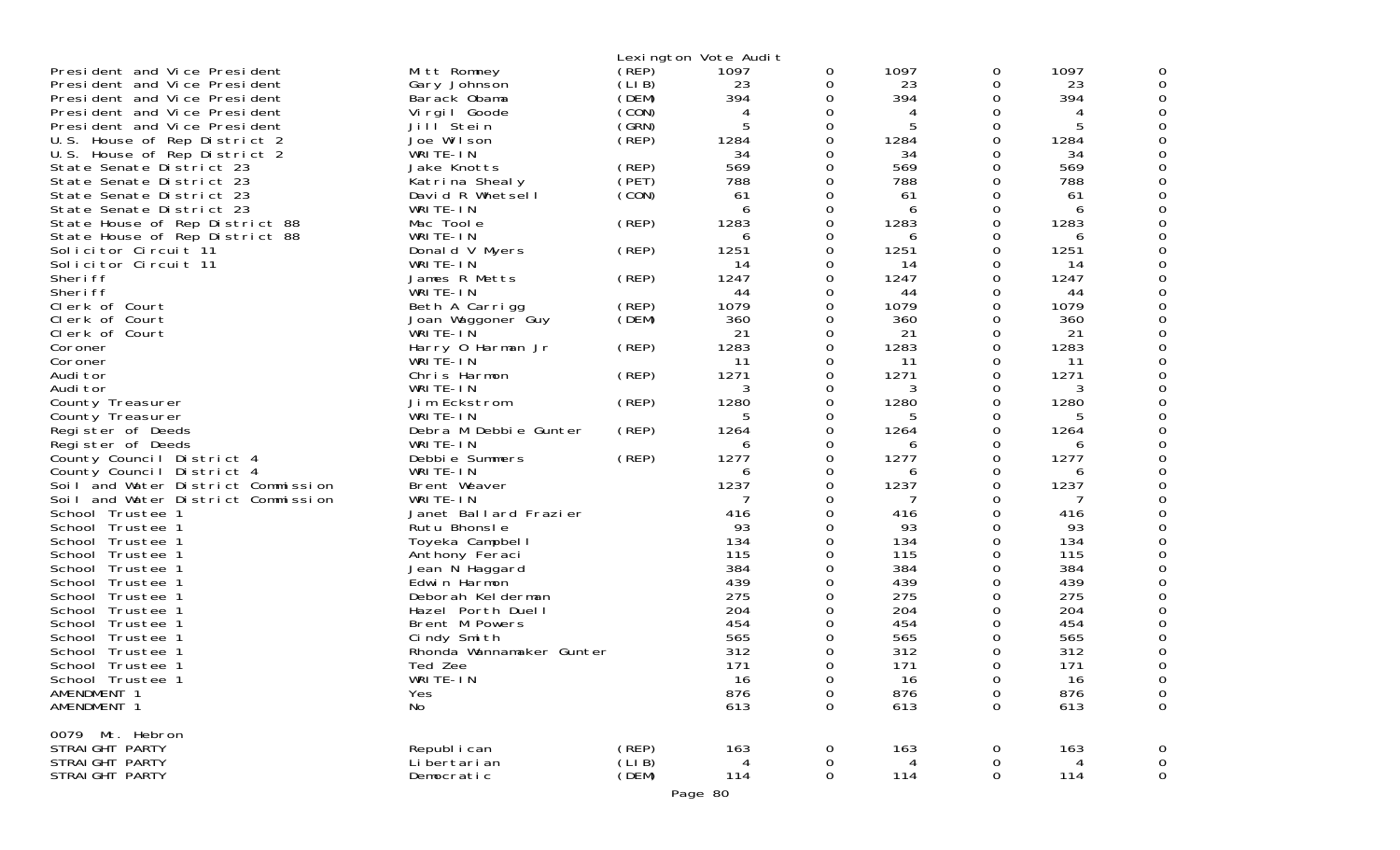|                                      |                              |       | Lexington Vote Audit |   |            |   |              |                                 |  |
|--------------------------------------|------------------------------|-------|----------------------|---|------------|---|--------------|---------------------------------|--|
| STRAIGHT PARTY                       | Constitution                 | (CON) | 0                    |   | 0          |   |              | No Audit Data expected or found |  |
| STRAIGHT PARTY                       | Green                        | (GRN) | 2                    | 0 |            |   | $\mathbf{z}$ |                                 |  |
| President and Vice President         | Mitt Romney                  | (REP) | 504                  |   | 504        |   | 504          |                                 |  |
| President and Vice President         | Gary Johnson                 | (LIB) |                      |   |            |   |              |                                 |  |
| President and Vice President         | Barack Obama                 | (DEM) | 267                  |   | 267        | 0 | 267          | 0                               |  |
| President and Vice President         | Virgil Goode                 | (CON) | 0                    |   | O          | 0 | No           | Audit Data expected or found    |  |
| President and Vice President         | Jill Stein                   | (SRN) |                      |   |            |   |              |                                 |  |
| U.S. House of Rep District 2         | Joe Wilson                   | (REP) | 584                  |   | 584        | Ω | 584          |                                 |  |
| U.S. House of Rep District 2         | WRITE-IN                     |       | 21                   |   | 21         |   | 21           |                                 |  |
| State Senate District 26             | Deedee Vaughters             | (REP) | 343                  |   | 343        |   | 343          |                                 |  |
| State Senate District 26             | Nikki Setzler                | (DEM) | 409                  |   | 409        |   | 409          |                                 |  |
| State Senate District 26             | WRITE-IN                     |       |                      |   | 5          |   | 5            |                                 |  |
| State House of Rep District 69       | Rick Quinn                   | (REP) | 501                  |   | 501        |   | 501          |                                 |  |
| State House of Rep District 69       | Robert Bob Vanlue            | (DEM) | 235                  |   | 235        |   | 235          |                                 |  |
| State House of Rep District 69       | WRITE-IN                     |       |                      |   | -1         |   | -1           |                                 |  |
| Solicitor Circuit 11                 | Donald V Myers               | (REP) | 582                  |   | 582        |   | 582          |                                 |  |
| Solicitor Circuit 11                 | WRITE-IN                     |       |                      |   |            |   |              |                                 |  |
| Sheri ff                             | James R Metts                | (REP) | 590                  |   | 590        |   | 590          |                                 |  |
| Sheri ff                             | WRITE-IN                     |       | 16                   |   | 16         |   | 16           |                                 |  |
| Clerk of Court                       | Beth A Carrigg               | (REP) | 489                  |   | 489        |   | 489          |                                 |  |
| Clerk of Court                       | Joan Waggoner Guy            | (DEM) | 242                  |   | 242        |   | 242          |                                 |  |
| Clerk of Court                       | WRITE-IN                     |       | 6                    |   | 6          |   | 6            |                                 |  |
| Coroner                              | Harry 0 Harman Jr            | (REP) | 598                  |   | 598        |   | 598          |                                 |  |
| Coroner<br>Audi tor                  | WRITE-IN<br>Chris Harmon     | (REP) | 583                  |   | 583        |   | 583          |                                 |  |
| Audi tor                             | WRITE-IN                     |       |                      |   |            |   |              |                                 |  |
| County Treasurer                     | Jim Eckstrom                 | (REP) | 589                  |   | 589        |   | 589          |                                 |  |
| County Treasurer                     | WRITE-IN                     |       |                      |   |            |   |              |                                 |  |
| Register of Deeds                    | Debra M Debbie Gunter        | (REP) | 587                  |   | 587        |   | 587          |                                 |  |
| Register of Deeds                    | WRITE-IN                     |       |                      |   | 7          |   |              |                                 |  |
| Soil and Water District Commission   | Brent Weaver                 |       | 494                  |   | 494        |   | 494          |                                 |  |
| Soil and Water District Commission   | WRITE-IN                     |       |                      |   |            |   |              |                                 |  |
| School Trustee 1                     | Janet Ballard Frazier        |       |                      |   |            |   |              |                                 |  |
| School Trustee 1                     | Rutu Bhonsle                 |       |                      |   |            | 0 |              | No Audit Data expected or found |  |
| School Trustee 1                     | Toyeka Campbell              |       |                      |   |            | 0 |              | No Audit Data expected or found |  |
| School Trustee 1                     | Anthony Feraci               |       |                      |   |            |   |              | No Audit Data expected or found |  |
| School Trustee 1                     | Jean N Haggard               |       |                      |   |            |   |              |                                 |  |
| School Trustee 1                     | Edwin Harmon                 |       |                      |   |            |   |              |                                 |  |
| School Trustee 1                     | Deborah Kelderman            |       |                      |   |            |   |              |                                 |  |
| School Trustee 1                     | Hazel Porth Duell            |       |                      |   |            |   |              | No Audit Data expected or found |  |
| School Trustee 1                     | Brent M Powers               |       |                      |   |            |   |              |                                 |  |
| School Trustee 1                     | Cindy Smith                  |       |                      |   |            |   |              |                                 |  |
| School Trustee 1                     | Rhonda Wannamaker Gunter     |       |                      |   |            |   |              |                                 |  |
| School Trustee 1                     | Ted Zee                      |       |                      |   |            |   |              |                                 |  |
| School Trustee 1                     | WRITE-IN                     |       | $\mathbf 0$          |   | $\Omega$   |   |              | No Audit Data expected or found |  |
| School Trustee 2                     | Bill Bingham                 |       | 327                  |   | 327        |   | 327          |                                 |  |
| School Trustee 2                     | Beth Dickerson Branham       |       | 346                  |   | 346        |   | 346          |                                 |  |
| School Trustee 2                     | Jimmy Brooks                 |       | 182                  |   | 182        |   | 182          |                                 |  |
| School Trustee 2<br>School Trustee 2 | GI en Conwell                |       | 271<br>210           |   | 271        |   | 271          |                                 |  |
| School Trustee 2                     | Amy Ditolla<br>Cindy Kessler |       | 381                  |   | 210<br>381 |   | 210<br>381   |                                 |  |
| School Trustee 2                     | WRITE-IN                     |       | 20                   | 0 | 20         | 0 | 20           | 0<br>$\Omega$                   |  |
|                                      |                              |       |                      |   |            |   |              |                                 |  |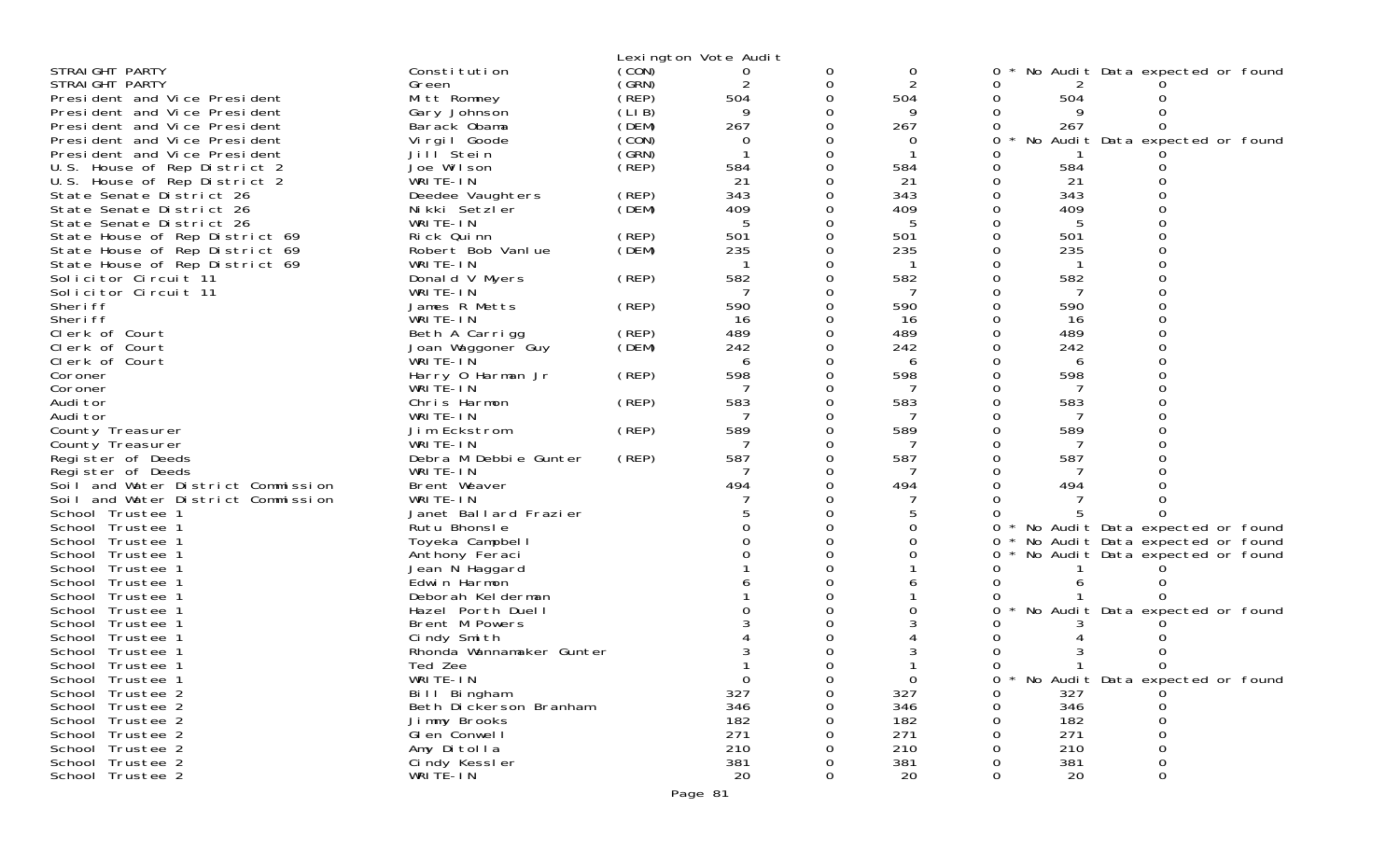|                                                        |                                    |                | Lexington Vote Audit |               |            |                  |                |                                 |  |
|--------------------------------------------------------|------------------------------------|----------------|----------------------|---------------|------------|------------------|----------------|---------------------------------|--|
| AMENDMENT 1<br>AMENDMENT 1                             | Yes<br>No                          |                | 431<br>301           | 0<br>$\Omega$ | 431<br>301 | 0<br>$\mathbf 0$ | 431<br>301     | 0<br>0                          |  |
| 0080 Sandhi I I                                        |                                    |                |                      |               |            |                  |                |                                 |  |
| STRAIGHT PARTY<br>STRAIGHT PARTY                       | Republ i can                       | (REP)<br>(LIB) | 175                  | 0             | 175        | 0                | 175            | 0<br>$\Omega$                   |  |
| STRAIGHT PARTY                                         | Li bertari an<br>Democratic        | (DEM)          | 139                  | 0<br>0        | 139        | 0                | 139            |                                 |  |
| STRAIGHT PARTY                                         | Constitution                       | (CON)          | 0                    | 0             | 0          | 0                |                | No Audit Data expected or found |  |
| STRAIGHT PARTY                                         | Green                              | (GRN)          |                      |               |            |                  |                |                                 |  |
| President and Vice President                           | Mitt Romney                        | (REP)          | 485                  |               | 485        |                  | 485            |                                 |  |
| President and Vice President                           | Gary Johnson                       | (LIB)          | 13                   |               | 13         |                  | 13             |                                 |  |
| President and Vice President                           | Barack Obama                       | (DEM)          | 290                  |               | 290        |                  | 290            |                                 |  |
| President and Vice President                           | Virgil Goode                       | (CON)          |                      |               |            |                  |                |                                 |  |
| President and Vice President                           | Jill Stein                         | (GRN)          |                      |               |            |                  |                |                                 |  |
| U.S. House of Rep District 2                           | Joe Wilson                         | (REP)          | 603                  |               | 603        |                  | 603            |                                 |  |
| U.S. House of Rep District 2                           | WRITE-IN                           |                | 11                   |               | 11         |                  | 11             |                                 |  |
| State Senate District 23<br>State Senate District 23   | Jake Knotts                        | (REP)<br>(PET) | 337<br>313           |               | 337<br>313 |                  | 337<br>313     |                                 |  |
| State Senate District 23                               | Katrina Shealy<br>David R Whetsell | (CON)          | 37                   |               | 37         |                  | 37             |                                 |  |
| State Senate District 23                               | WRITE-IN                           |                |                      |               |            |                  |                |                                 |  |
| State House of Rep District 88                         | Mac Toole                          | (REP)          | 71                   |               | 71         |                  | 71             |                                 |  |
| State House of Rep District 88                         | WRITE-IN                           |                |                      |               |            |                  |                |                                 |  |
| State House of Rep District 96                         | Kit Spires                         | (REP)          | 522                  |               | 522        |                  | 522            |                                 |  |
| State House of Rep District 96                         | WRITE-IN                           |                | $\Omega$             |               | $\Omega$   |                  |                | No Audit Data expected or found |  |
| Solicitor Circuit 11                                   | Donald V Myers                     | (REP)          | 578                  |               | 578        |                  | 578            |                                 |  |
| Solicitor Circuit 11                                   | WRITE-IN                           |                | 6                    |               | 6          |                  | 6              |                                 |  |
| Sheri ff                                               | James R Metts                      | (REP)          | 589                  |               | 589        |                  | 589            |                                 |  |
| Sheri ff                                               | WRITE-IN                           |                | 16                   |               | 16         |                  | 16             |                                 |  |
| Clerk of Court<br>Clerk of Court                       | Beth A Carrigg                     | (REP)          | 491<br>249           |               | 491<br>249 |                  | 491<br>249     |                                 |  |
| Clerk of Court                                         | Joan Waggoner Guy<br>WRITE-IN      | (DEM)          | 5                    |               | 5          |                  | 5              |                                 |  |
| Coroner                                                | Harry 0 Harman Jr                  | (REP)          | 607                  |               | 607        |                  | 607            |                                 |  |
| Coroner                                                | WRITE-IN                           |                |                      |               |            |                  |                |                                 |  |
| Audi tor                                               | Chris Harmon                       | (REP)          | 598                  |               | 598        |                  | 598            |                                 |  |
| Audi tor                                               | WRITE-IN                           |                |                      |               |            |                  |                |                                 |  |
| County Treasurer                                       | Jim Eckstrom                       | (REP)          | 593                  |               | 593        |                  | 593            |                                 |  |
| County Treasurer                                       | WRITE-IN                           |                |                      | 0             |            |                  |                |                                 |  |
| Register of Deeds                                      | Debra M Debbie Gunter              | (REP)          | 599                  |               | 599        |                  | 599            |                                 |  |
| Register of Deeds                                      | WRITE-IN                           |                |                      |               | 2          |                  | 2              |                                 |  |
| County Council District 1                              | Jim Kinard                         | (REP)<br>(PET) | 77<br>59             | 0             | 77<br>59   |                  | 77<br>59       |                                 |  |
| County Council District 1<br>County Council District 1 | Megan Hutto<br>WRITE-IN            |                | $\Omega$             |               | 0          | 0                |                | No Audit Data expected or found |  |
| Soil and Water District Commission                     | Brent Weaver                       |                | 490                  |               | 490        |                  | 490            |                                 |  |
| Soil and Water District Commission                     | WRITE-IN                           |                |                      | Ω             |            | 0                |                | 0                               |  |
| School Trustee 2                                       | Bill Bingham                       |                | 84                   | 0             | 84         |                  | 84             |                                 |  |
| School Trustee 2                                       | Beth Dickerson Branham             |                | 107                  | Ω             | 107        |                  | 107            |                                 |  |
| School Trustee 2                                       | Jimmy Brooks                       |                | 63                   |               | 63         |                  | 63             |                                 |  |
| School Trustee 2                                       | GI en Conwell                      |                | 61                   |               | 61         |                  | 61             |                                 |  |
| School Trustee 2                                       | Amy Ditolla                        |                | 76                   |               | 76         |                  | 76             |                                 |  |
| School Trustee 2                                       | Cindy Kessler                      |                | 121                  |               | 121        |                  | 121            |                                 |  |
| School Trustee 2                                       | WRITE-IN                           |                | $\overline{2}$       |               | 2          |                  | $\overline{2}$ |                                 |  |
| School Trustee 4                                       | Jefford Hart Jr                    |                | 170                  | 0             | 170        | 0                | 170            | 0                               |  |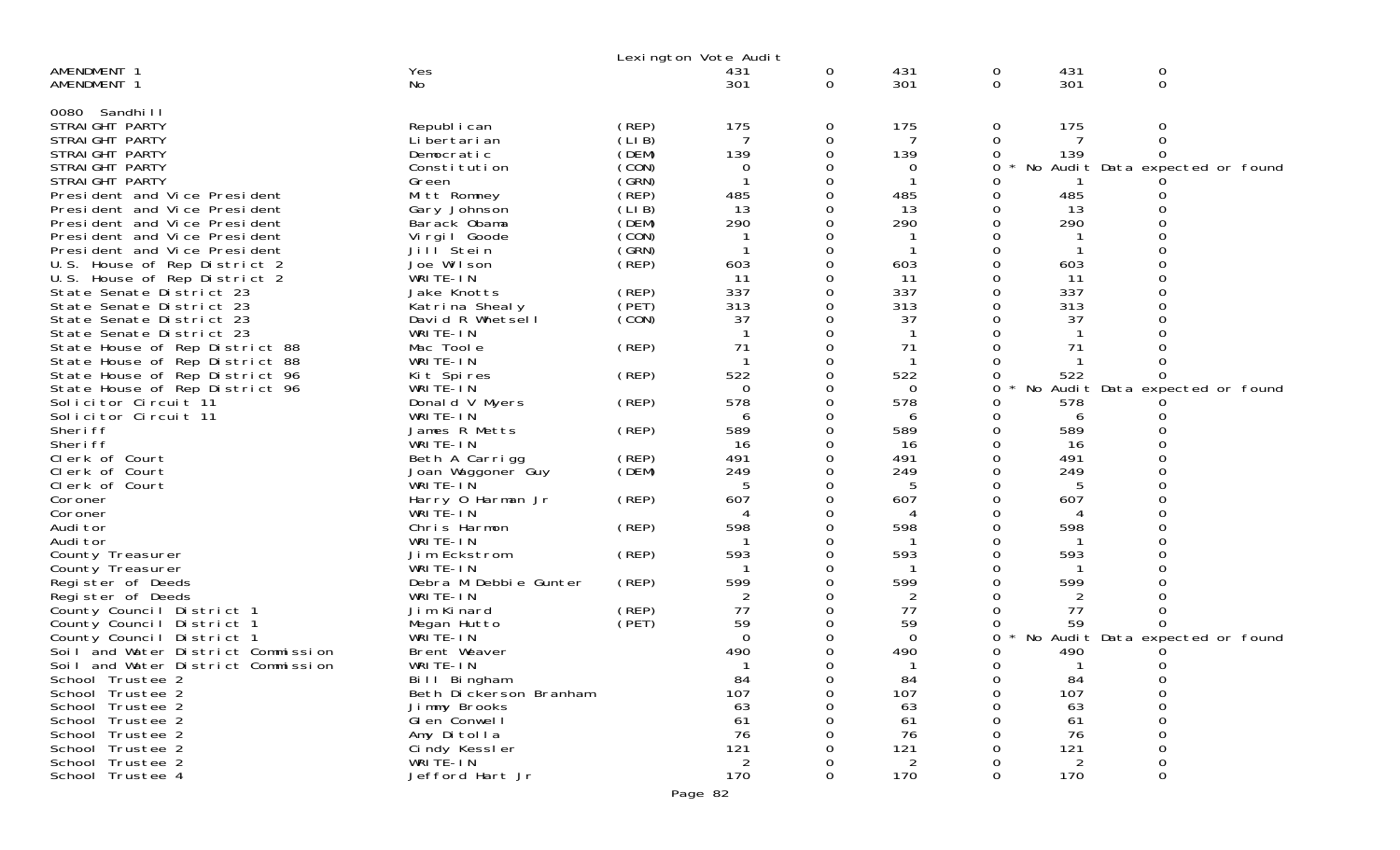| Daniel Martin<br>180<br>0<br>180<br>0<br>School Trustee 4<br>180<br>0<br>0<br>243<br>243<br>0<br>243<br>School Trustee 4<br>Kathy S Mixson<br>0<br>230<br>230<br>230<br>$\Omega$<br>School Trustee 4<br>Chris Pound<br>$\Omega$<br>0<br>193<br>193<br>193<br>0<br>School Trustee 4<br>Gregg Riley<br>0<br>WRITE-IN<br>School Trustee 4<br>0<br>0<br>4<br>4<br>4<br>395<br>395<br>395<br>AMENDMENT 1<br>0<br>0<br>0<br>Yes<br>0<br>AMENDMENT 1<br>No<br>349<br>$\Omega$<br>349<br>0<br>349<br>0081<br>Edmund #2<br>315<br>STRAIGHT PARTY<br>Republ i can<br>(REP)<br>315<br>0<br>315<br>0<br>0<br>(LIB)<br>STRAIGHT PARTY<br>$\Omega$<br>Li bertari an<br>0<br>0<br>6<br>6<br>6<br>(DEM)<br>205<br>205<br>205<br>STRAIGHT PARTY<br>∩<br>0<br>0<br>Democratic<br>(CON)<br>$\overline{c}$<br>2<br>STRAIGHT PARTY<br>Constitution<br>0<br>0<br>(GRN)<br>STRAIGHT PARTY<br>Green<br>$\boldsymbol{\vartriangle}$<br>0<br>0<br>4<br>4<br>(REP)<br>1068<br>0<br>1068<br>0<br>1068<br>President and Vice President<br>Mitt Romney<br>(LIB)<br>18<br>President and Vice President<br>0<br>18<br>18<br>Gary Johnson<br>0<br>(DEM)<br>President and Vice President<br>506<br>506<br>506<br>0<br>0<br>Barack Obama<br>(CON)<br>President and Vice President<br>Virgil Goode<br>0<br>0<br>4<br>4<br>(GRN)<br>$\overline{7}$<br>President and Vice President<br>Jill Stein<br>0<br>0<br>7<br>(REP)<br>U.S. House of Rep District 2<br>Joe Wilson<br>1256<br>1256<br>1256<br>0<br>0<br>33<br>U.S. House of Rep District 2<br>WRITE-IN<br>33<br>33<br>0<br>0<br>(REP)<br>653<br>State Senate District 23<br>0<br>653<br>0<br>653<br>Jake Knotts<br>699<br>699<br>State Senate District 23<br>Katrina Shealy<br>(PET)<br>0<br>$\Omega$<br>699<br>89<br>89<br>(CON)<br>89<br>State Senate District 23<br>David R Whetsell<br>0<br>0<br>WRITE-IN<br>State Senate District 23<br>5<br>0<br>5<br>0<br>5<br>1223<br>1223<br>State House of Rep District 96<br>Kit Spires<br>(REP)<br>0<br>0<br>1223<br>WRITE-IN<br>14<br>14<br>14<br>State House of Rep District 96<br>0<br>0<br>1212<br>1212<br>1212<br>Solicitor Circuit 11<br>Donald V Myers<br>(REP)<br>0<br>0<br>Solicitor Circuit 11<br>WRITE-IN<br>14<br>14<br>0<br>0<br>14<br>∩<br>1226<br>1226<br>Sheri ff<br>James R Metts<br>(REP)<br>0<br>1226<br>0<br>WRITE-IN<br>Sheri ff<br>37<br>0<br>37<br>0<br>37<br>Clerk of Court<br>1031<br>1031<br>0<br>1031<br>Beth A Carrigg<br>(REP)<br>0<br>(DEM)<br>475<br>475<br>475<br>Clerk of Court<br>Joan Waggoner Guy<br>0<br>0<br>Clerk of Court<br>WRITE-IN<br>0<br>0<br>7<br>7<br>(REP)<br>1251<br>1251<br>0<br>Coroner<br>Harry 0 Harman Jr<br>0<br>1251<br>WRITE-IN<br>12<br>12<br>Coroner<br>0<br>0<br>12<br>1225<br>1225<br>Audi tor<br>Chris Harmon<br>(REP)<br>0<br>1225<br>0<br>WRITE-IN<br>Audi tor<br>0<br>0<br>6<br>6<br>6<br>(REP)<br>1235<br>1235<br>1235<br>Jim Eckstrom<br>0<br>0<br>County Treasurer<br>WRITE-IN<br>10<br>0<br>10<br>0<br>10<br>County Treasurer<br>(REP)<br>1241<br>1241<br>1241<br>Register of Deeds<br>Debra M Debbie Gunter<br>0<br>0<br>WRITE-IN<br>5<br>5<br>Register of Deeds<br>5<br>Ω<br>O<br>Jim Kinard<br>(REP)<br>286<br>286<br>286<br>County Council District 1<br>0<br>0<br>231<br>231<br>231<br>$\Omega$<br>County Council District 1<br>(PET)<br>0<br>∩<br>Megan Hutto<br>WRITE-IN<br>County Council District 1<br>$\Omega$<br>0<br>0<br>No Audit Data expected or found<br>0<br>County Council District 5<br>533<br>533<br>533<br>Bobby Gravedigger Keisler (REP)<br>Ω<br>347<br>347<br>Bri an Duncan<br>(PET)<br>347<br>County Council District 5<br>$\Omega$<br>County Council District 5<br>WRITE-IN<br>3<br>Soil and Water District Commission<br>Brent Weaver<br>1083<br>1083<br>1083<br>Soil and Water District Commission<br>WRITE-IN<br>School Trustee 1<br>Janet Ballard Frazier<br>344<br>344<br>344 |                  |              | Lexington Vote Audit |   |    |   |    |   |
|----------------------------------------------------------------------------------------------------------------------------------------------------------------------------------------------------------------------------------------------------------------------------------------------------------------------------------------------------------------------------------------------------------------------------------------------------------------------------------------------------------------------------------------------------------------------------------------------------------------------------------------------------------------------------------------------------------------------------------------------------------------------------------------------------------------------------------------------------------------------------------------------------------------------------------------------------------------------------------------------------------------------------------------------------------------------------------------------------------------------------------------------------------------------------------------------------------------------------------------------------------------------------------------------------------------------------------------------------------------------------------------------------------------------------------------------------------------------------------------------------------------------------------------------------------------------------------------------------------------------------------------------------------------------------------------------------------------------------------------------------------------------------------------------------------------------------------------------------------------------------------------------------------------------------------------------------------------------------------------------------------------------------------------------------------------------------------------------------------------------------------------------------------------------------------------------------------------------------------------------------------------------------------------------------------------------------------------------------------------------------------------------------------------------------------------------------------------------------------------------------------------------------------------------------------------------------------------------------------------------------------------------------------------------------------------------------------------------------------------------------------------------------------------------------------------------------------------------------------------------------------------------------------------------------------------------------------------------------------------------------------------------------------------------------------------------------------------------------------------------------------------------------------------------------------------------------------------------------------------------------------------------------------------------------------------------------------------------------------------------------------------------------------------------------------------------------------------------------------------------------------------------------------------------------------------------------------------------------------------------------------------------------------------------------------------------------------------------------------------------------------------------------------------------------------------------------------------------|------------------|--------------|----------------------|---|----|---|----|---|
|                                                                                                                                                                                                                                                                                                                                                                                                                                                                                                                                                                                                                                                                                                                                                                                                                                                                                                                                                                                                                                                                                                                                                                                                                                                                                                                                                                                                                                                                                                                                                                                                                                                                                                                                                                                                                                                                                                                                                                                                                                                                                                                                                                                                                                                                                                                                                                                                                                                                                                                                                                                                                                                                                                                                                                                                                                                                                                                                                                                                                                                                                                                                                                                                                                                                                                                                                                                                                                                                                                                                                                                                                                                                                                                                                                                                                                              |                  |              |                      |   |    |   |    |   |
|                                                                                                                                                                                                                                                                                                                                                                                                                                                                                                                                                                                                                                                                                                                                                                                                                                                                                                                                                                                                                                                                                                                                                                                                                                                                                                                                                                                                                                                                                                                                                                                                                                                                                                                                                                                                                                                                                                                                                                                                                                                                                                                                                                                                                                                                                                                                                                                                                                                                                                                                                                                                                                                                                                                                                                                                                                                                                                                                                                                                                                                                                                                                                                                                                                                                                                                                                                                                                                                                                                                                                                                                                                                                                                                                                                                                                                              |                  |              |                      |   |    |   |    |   |
|                                                                                                                                                                                                                                                                                                                                                                                                                                                                                                                                                                                                                                                                                                                                                                                                                                                                                                                                                                                                                                                                                                                                                                                                                                                                                                                                                                                                                                                                                                                                                                                                                                                                                                                                                                                                                                                                                                                                                                                                                                                                                                                                                                                                                                                                                                                                                                                                                                                                                                                                                                                                                                                                                                                                                                                                                                                                                                                                                                                                                                                                                                                                                                                                                                                                                                                                                                                                                                                                                                                                                                                                                                                                                                                                                                                                                                              | School Trustee 1 | Rutu Bhonsle | 87                   | 0 | 87 | Ω | 87 | 0 |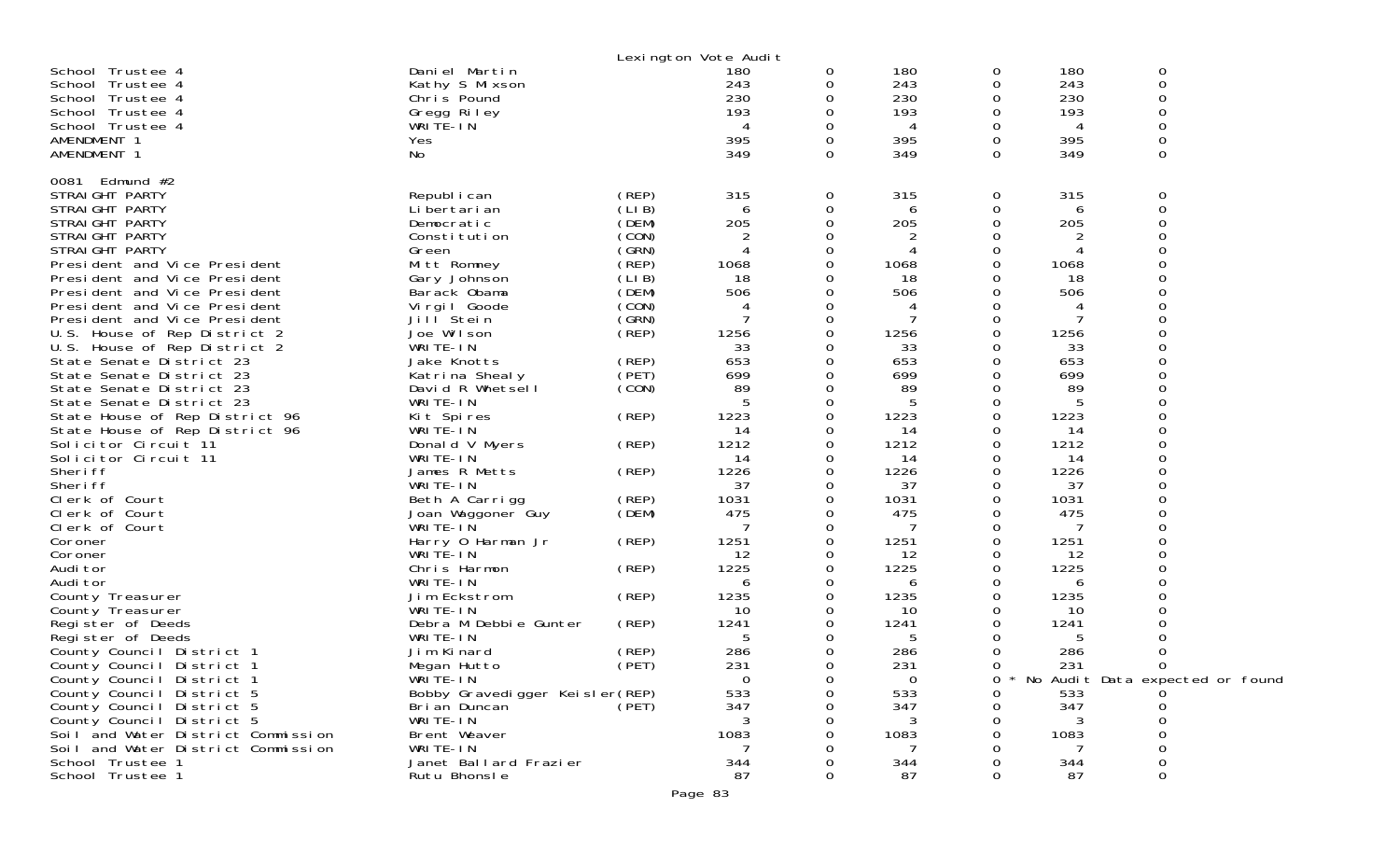|                                |                          |       | Lexington Vote Audit |          |                |          |                |                                 |  |
|--------------------------------|--------------------------|-------|----------------------|----------|----------------|----------|----------------|---------------------------------|--|
| School Trustee 1               | Toyeka Campbell          |       | 139                  | 0        | 139            | 0        | 139            | 0                               |  |
| School Trustee 1               | Anthony Feraci           |       | 125                  | 0        | 125            | 0        | 125            | $\Omega$                        |  |
| School Trustee 1               | Jean N Haggard           |       | 408                  | 0        | 408            | O        | 408            | ∩                               |  |
| School Trustee 1               | Edwin Harmon             |       | 349                  | 0        | 349            | 0        | 349            |                                 |  |
| School Trustee 1               | Deborah Kelderman        |       | 280                  | 0        | 280            | 0        | 280            |                                 |  |
| School Trustee 1               | Hazel Porth Duell        |       | 140                  | 0        | 140            | $\Omega$ | 140            |                                 |  |
| School Trustee 1               | Brent M Powers           |       | 310                  | 0        | 310            | 0        | 310            |                                 |  |
| School Trustee 1               | Cindy Smith              |       | 396                  | 0        | 396            | $\Omega$ | 396            |                                 |  |
| School Trustee 1               | Rhonda Wannamaker Gunter |       | 291                  | $\Omega$ | 291            | $\Omega$ | 291            |                                 |  |
|                                | Ted Zee                  |       | 114                  | 0        | 114            | O        | 114            |                                 |  |
| School Trustee 1               |                          |       |                      | 0        |                |          |                |                                 |  |
| School Trustee 1               | WRITE-IN                 |       | 8                    |          | 8              |          | 8              |                                 |  |
| School Trustee 2               | Bill Bingham             |       | 54                   | 0        | 54             | ∩        | 54             |                                 |  |
| School Trustee 2               | Beth Dickerson Branham   |       | 80                   | 0        | 80             | O        | 80             |                                 |  |
| School Trustee 2               | Jimmy Brooks             |       | 42                   |          | 42             |          | 42             |                                 |  |
| School Trustee 2               | GI en Conwell            |       | 35                   | $\Omega$ | 35             | ∩        | 35             |                                 |  |
| School Trustee 2               | Amy Ditolla              |       | 51                   | 0        | 51             | O        | 51             |                                 |  |
| School Trustee 2               | Cindy Kessler            |       | 77                   | 0        | 77             | $\Omega$ | 77             |                                 |  |
| School Trustee 2               | WRITE-IN                 |       |                      | 0        | 4              | $\Omega$ |                |                                 |  |
| AMENDMENT 1                    | Yes                      |       | 868                  | 0        | 868            | 0        | 868            |                                 |  |
| AMENDMENT 1                    | No                       |       | 680                  | 0        | 680            | 0        | 680            | 0                               |  |
|                                |                          |       |                      |          |                |          |                |                                 |  |
| 0082 Swansea #2                |                          |       |                      |          |                |          |                |                                 |  |
| STRAIGHT PARTY                 | Republ i can             | (REP) | 131                  | 0        | 131            | 0        | 131            | 0                               |  |
| STRAIGHT PARTY                 | Li bertari an            | (LIB) | 3                    | 0        | 3              | O        | 3              | $\Omega$                        |  |
| STRAIGHT PARTY                 | Democratic               | (DEM) | 199                  | 0        | 199            | 0        | 199            |                                 |  |
| STRAIGHT PARTY                 | Constitution             | (CON) | 4                    | 0        | 4              | O        |                |                                 |  |
| STRAIGHT PARTY                 | Green                    | (GRN) |                      | 0        | 4              | ∩        |                |                                 |  |
| President and Vice President   | Mitt Romney              | (REP) | 436                  | 0        | 436            | 0        | 436            |                                 |  |
| President and Vice President   | Gary Johnson             | (LIB) | 7                    | 0        |                | O        |                |                                 |  |
| President and Vice President   | Barack Obama             | (DEM) | 330                  | 0        | 330            | $\Omega$ | 330            |                                 |  |
| President and Vice President   |                          | (CON) |                      |          |                | 0        | 4              |                                 |  |
|                                | Virgil Goode             |       | 4                    | 0        | 4              |          |                |                                 |  |
| President and Vice President   | Jill <sup>Stein</sup>    | (GRN) | 2                    | 0        |                | 0        |                |                                 |  |
| U.S. House of Rep District 2   | Joe Wilson               | (REP) | 522                  | 0        | 522            | 0        | 522            |                                 |  |
| U.S. House of Rep District 2   | WRITE-IN                 |       | 10                   | 0        | 10             | 0        | 10             |                                 |  |
| State Senate District 26       | Deedee Vaughters         | (REP) | 334                  | 0        | 334            | 0        | 334            |                                 |  |
| State Senate District 26       | Nikki Setzler            | (DEM) | 427                  | 0        | 427            | O        | 427            | ∩                               |  |
| State Senate District 26       | WRITE-IN                 |       | 0                    | 0        | 0              | 0        |                | No Audit Data expected or found |  |
| State House of Rep District 93 | Harry L Ott Jr           | (DEM) |                      | 0        | $\overline{2}$ | 0        | 2              |                                 |  |
| State House of Rep District 93 | WRITE-IN                 |       | $\Omega$             | 0        | 0              | 0        |                | No Audit Data expected or found |  |
| State House of Rep District 96 | Kit Spires               | (REP) | 532                  | 0        | 532            | 0        | 532            |                                 |  |
| State House of Rep District 96 | WRITE-IN                 |       | 5                    | 0        | 5              | 0        |                |                                 |  |
| Solicitor Circuit 11           | Donald V Myers           | (REP) | 523                  | 0        | 523            | 0        | 523            |                                 |  |
| Solicitor Circuit 11           | WRITE-IN                 |       | 3                    | 0        | 3              | 0        | 3              |                                 |  |
| Sheri ff                       | James R Metts            | (REP) | 526                  | 0        | 526            | 0        | 526            |                                 |  |
| Sheri ff                       | WRIIE-IN                 |       | 17                   | O        | 17             | O        | 17             |                                 |  |
| Clerk of Court                 | Beth A Carrigg           | (REP) | 440                  | 0        | 440            | 0        | 440            | $\Omega$                        |  |
| Clerk of Court                 | Joan Waggoner Guy        | (DEM) | 295                  | O        | 295            |          | 295            |                                 |  |
|                                | WRITE-IN                 |       |                      |          |                |          | 2              |                                 |  |
| Clerk of Court                 |                          |       | $\overline{2}$       |          | 2              |          |                |                                 |  |
| Coroner                        | Harry 0 Harman Jr        | (REP) | 520                  |          | 520            |          | 520            |                                 |  |
| Coroner                        | WRITE-IN                 |       | 3                    |          | 3              |          |                | 0                               |  |
| Audi tor                       | Chris Harmon             | (REP) | 513                  | 0        | 513            |          | 513            | 0                               |  |
| Audi tor                       | WRITE-IN                 |       | $\overline{2}$       | 0        | $\overline{2}$ | $\Omega$ | $\overline{2}$ | 0                               |  |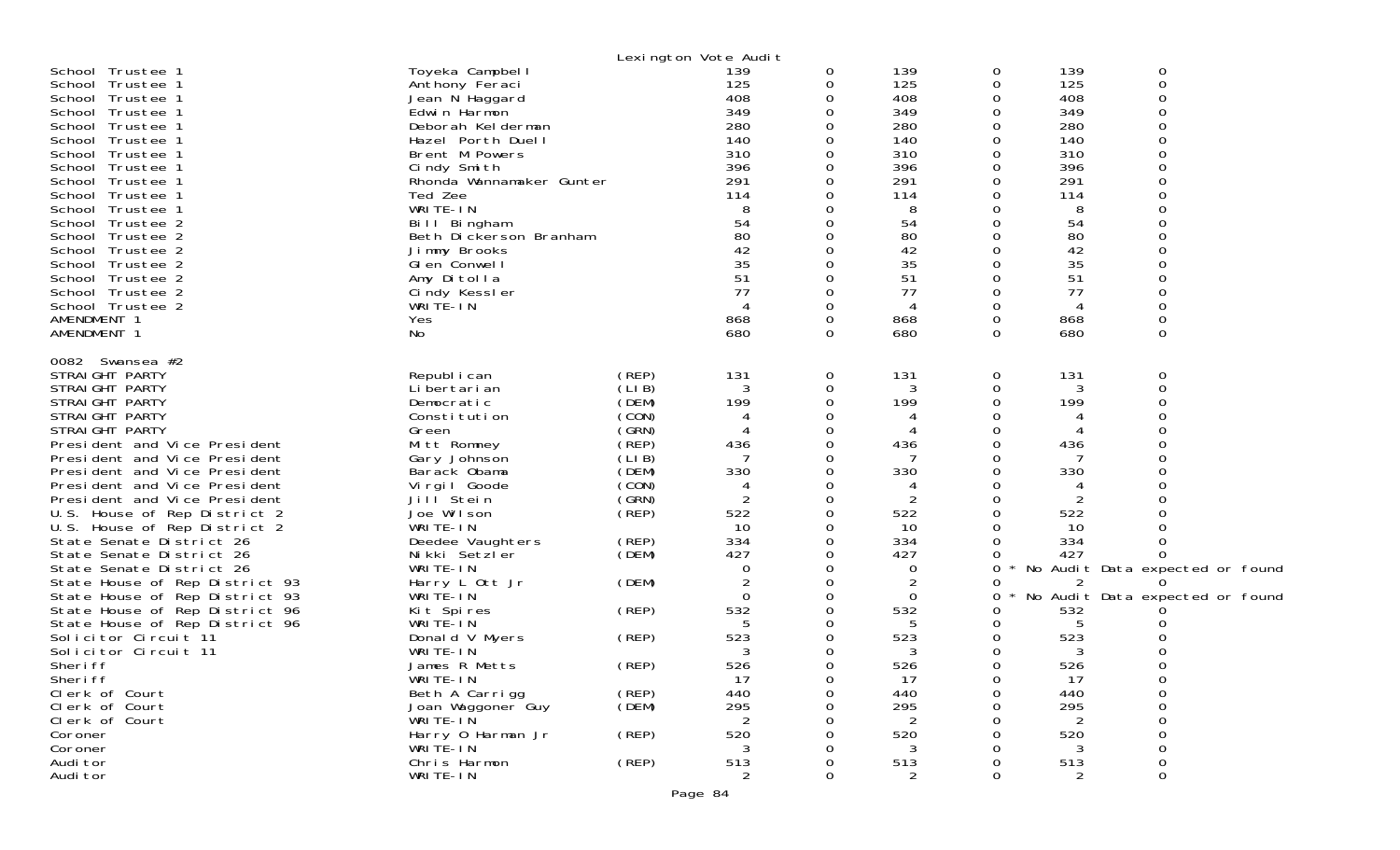|                                                      |                                   |       | Lexington Vote Audit     |               |                 |               |            |                                   |
|------------------------------------------------------|-----------------------------------|-------|--------------------------|---------------|-----------------|---------------|------------|-----------------------------------|
| County Treasurer                                     | Jim Eckstrom                      | (REP) | 518                      | 0             | 518             | 0             | 518        |                                   |
| County Treasurer                                     | WRITE-IN                          |       |                          | 0             |                 |               |            | $\Omega$                          |
| Register of Deeds                                    | Debra M Debbie Gunter             | (REP) | 520                      | 0             | 520             |               | 520        |                                   |
| Register of Deeds                                    | WRITE-IN                          |       | 2                        |               | 2               |               | 2          |                                   |
| County Council District 1                            | Jim Kinard                        | (REP) | 344                      |               | 344             |               | 344        |                                   |
| County Council District 1                            | Megan Hutto                       | (PET) | 283                      | 0             | 283             | 0             | 283        | 0                                 |
| County Council District 1                            | WRITE-IN                          |       | $\Omega$                 | 0             | $\Omega$        | 0             |            | No Audit Data expected or found   |
| Soil and Water District Commission                   | Brent Weaver                      |       | 454                      |               | 454             | 0             | 454        |                                   |
| Soil and Water District Commission                   | WRITE-IN                          |       |                          |               |                 | 0             |            |                                   |
| School Trustee 4                                     | Jefford Hart Jr                   |       | 275                      |               | 275             | 0             | 275        |                                   |
| School Trustee 4                                     | Daniel Martin                     |       | 326                      |               | 326             |               | 326        |                                   |
| School Trustee 4                                     | Kathy S Mixson                    |       | 285                      |               | 285             |               | 285        |                                   |
| School Trustee 4                                     | Chris Pound                       |       | 332                      | 0             | 332             | 0             | 332        |                                   |
| School Trustee 4                                     | Gregg Riley                       |       | 343                      |               | 343             |               | 343        |                                   |
| School Trustee 4                                     | WRITE-IN                          |       |                          | 0             | 2               | 0             | 2          |                                   |
| AMENDMENT 1                                          | Yes                               |       | 365<br>339               | 0<br>$\Omega$ | 365<br>339      | 0<br>$\Omega$ | 365<br>339 | 0<br>$\Omega$                     |
| AMENDMENT 1                                          | No                                |       |                          |               |                 |               |            |                                   |
| 0083 Pelion #2                                       |                                   |       |                          |               |                 |               |            |                                   |
| STRAIGHT PARTY                                       | Republ i can                      | (REP) | 154                      | 0             | 154             | 0             | 154        | 0                                 |
| STRAIGHT PARTY                                       | Li bertari an                     | (LIB) |                          | $\Omega$      |                 |               |            |                                   |
| STRAIGHT PARTY                                       | Democratic                        | (DEM) | 63                       | 0             | 63              | 0             | 63         |                                   |
| STRAIGHT PARTY                                       | Constitution                      | (CON) |                          |               |                 |               |            |                                   |
| STRAIGHT PARTY                                       | Green                             | (GRN) | 4                        | $\Omega$      |                 |               |            |                                   |
| President and Vice President                         | Mitt Romney                       | (REP) | 518                      | 0             | 518             |               | 518        |                                   |
| President and Vice President                         | Gary Johnson                      | (LIB) | 9                        |               | 9               |               | 9          |                                   |
| President and Vice President                         | Barack Obama                      | (DEM) | 146                      | $\Omega$      | 146             |               | 146        |                                   |
| President and Vice President                         | Virgil Goode                      | (CON) |                          | 0             |                 |               |            |                                   |
| President and Vice President                         | Jill <sup>Stein</sup>             | (GRN) | 5                        |               | 5               |               | 5          |                                   |
| U.S. House of Rep District 2                         | Joe Wilson                        | (REP) | 582                      | 0             | 582             | 0             | 582        |                                   |
| U.S. House of Rep District 2                         | WRITE-IN                          |       | 5                        | 0             | 5               | 0             | 5          |                                   |
| State Senate District 23                             | Jake Knotts                       | (REP) | 117                      |               | 117             |               | 117        |                                   |
| State Senate District 23                             | Katrina Shealy                    | (PET) | 110                      |               | 110             |               | 110        |                                   |
| State Senate District 23                             | David R Whetsell                  | (CON) |                          |               | 7               |               | 7          |                                   |
| State Senate District 23                             | WRITE-IN                          | (REP) | $\Omega$<br>255          | 0             | $\Omega$<br>255 | $\Omega$<br>0 |            | No Audit Data expected or found   |
| State Senate District 26<br>State Senate District 26 | Deedee Vaughters<br>Nikki Setzler | (DEM) | 163                      |               | 163             |               | 255<br>163 |                                   |
| State Senate District 26                             | WRITE-IN                          |       |                          |               |                 |               |            |                                   |
| State House of Rep District 96                       | Kit Spires                        | (REP) | 603                      |               | 603             |               | 603        |                                   |
| State House of Rep District 96                       | WRITE-IN                          |       | 5                        |               | 5               |               |            |                                   |
| Solicitor Circuit 11                                 | Donald V Myers                    | (REP) | 582                      |               | 582             |               | 582        |                                   |
| Solicitor Circuit 11                                 | WRITE-IN                          |       | $\boldsymbol{\varDelta}$ |               | 4               |               |            |                                   |
| Sheri ff                                             | James R Metts                     | (REP) | 554                      |               | 554             |               | 554        |                                   |
| Sheri ff                                             | WRITE-IN                          |       | 12                       | Ω             | 12              |               | 12         |                                   |
| Clerk of Court                                       | Beth A Carrigg                    | (REP) | 515                      | 0             | 515             | 0             | 515        | 0                                 |
| Clerk of Court                                       | Joan Waggoner Guy                 | (DEM) | 147                      | O             | 147             | 0             | 147        | <sup>n</sup>                      |
| Clerk of Court                                       | WRITE-IN                          |       | $\Omega$                 |               | $\Omega$        |               |            | * No Audit Data expected or found |
| Coroner                                              | Harry 0 Harman Jr                 | (REP) | 588                      |               | 588             |               | 588        |                                   |
| Coroner                                              | WRITE-IN                          |       | 0                        |               | $\Omega$        |               |            | No Audit Data expected or found   |
| Audi tor                                             | Chris Harmon                      | (REP) | 584                      |               | 584             | 0             | 584        |                                   |
| Audi tor                                             | WRITE-IN                          |       | 0                        |               | $\Omega$        | $\Omega$      |            | No Audit Data expected or found   |
| County Treasurer                                     | Jim Eckstrom                      | (REP) | 581                      | 0             | 581             | 0             | 581        |                                   |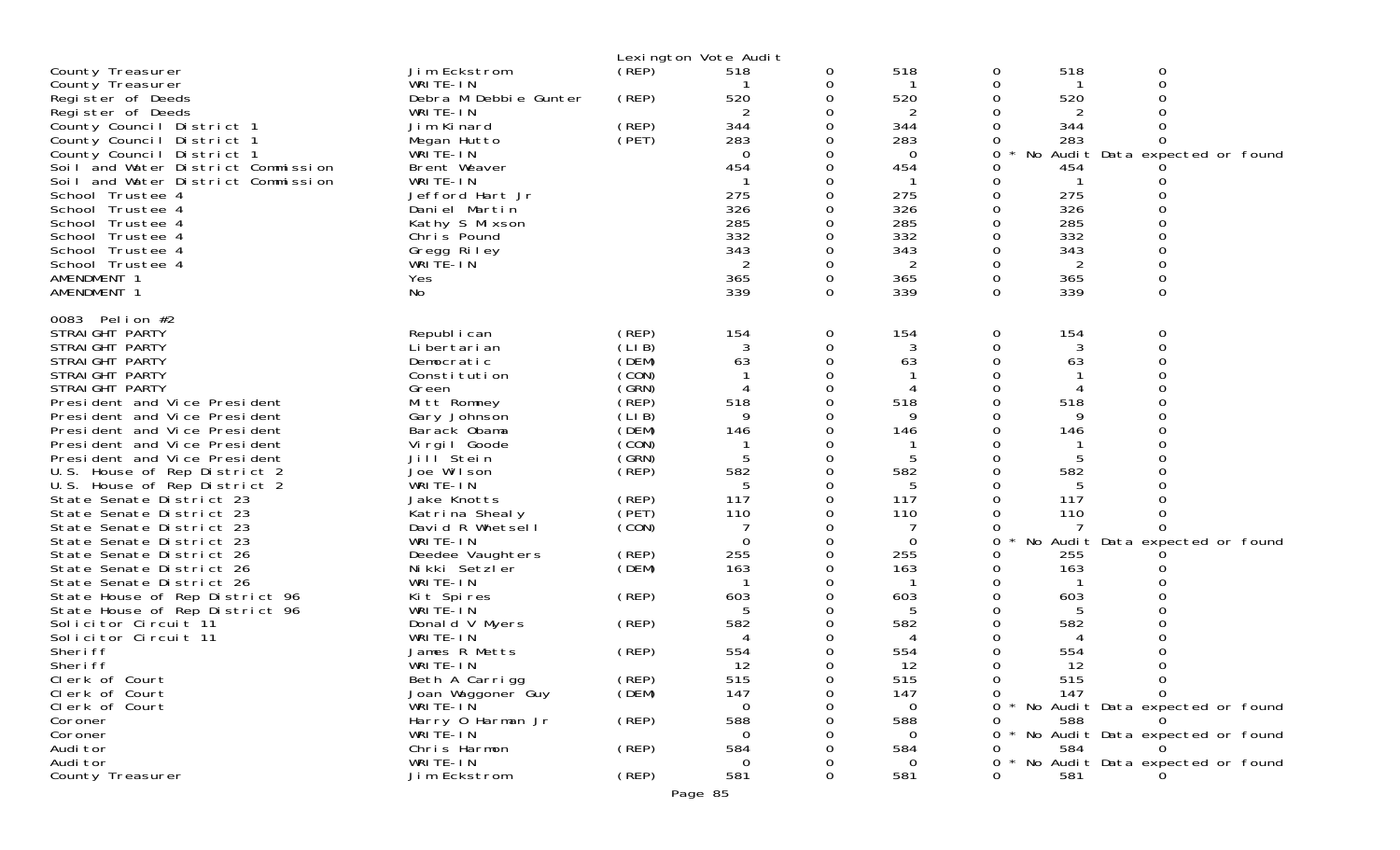|                                                                                                       |                                                     |                         | Lexington Vote Audit        |                    |                             |                                                                                     |
|-------------------------------------------------------------------------------------------------------|-----------------------------------------------------|-------------------------|-----------------------------|--------------------|-----------------------------|-------------------------------------------------------------------------------------|
| County Treasurer<br>Register of Deeds<br>Register of Deeds                                            | WRITE-IN<br>Debra M Debbie Gunter<br>WRITE-IN       | (REP)                   | 0<br>586<br>$\Omega$        | 0<br>$\Omega$<br>0 | 0<br>586<br>$\Omega$        | No Audit Data expected or found<br>0<br>586<br>No Audit Data expected or found<br>0 |
| County Council District 1<br>County Council District 1                                                | Jim Kinard<br>Megan Hutto                           | (REP)<br>(PET)          | 361<br>271                  |                    | 361<br>271                  | 361<br>271<br>0                                                                     |
| County Council District 1<br>Soil and Water District Commission<br>Soil and Water District Commission | WRITE-IN<br>Brent Weaver<br>WRITE-IN                |                         | $\Omega$<br>513<br>$\Omega$ |                    | 0<br>513<br>$\Omega$        | No Audit Data expected or found<br>0<br>513<br>No Audit Data expected or found<br>ი |
| School Trustee 1<br>School Trustee 1                                                                  | Janet Ballard Frazier<br>Rutu Bhonsle               |                         | 139<br>30                   |                    | 139<br>30                   | 139<br>30                                                                           |
| School Trustee 1<br>School Trustee 1                                                                  | Toyeka Campbell<br>Anthony Feraci                   |                         | 31<br>34<br>389             |                    | 31<br>34<br>389             | 31<br>34                                                                            |
| School Trustee 1<br>School Trustee 1<br>School Trustee 1                                              | Jean N Haggard<br>Edwin Harmon<br>Deborah Kelderman |                         | 185<br>101                  |                    | 185<br>101                  | 389<br>185<br>101                                                                   |
| School Trustee 1<br>School Trustee 1                                                                  | Hazel Porth Duell<br>Brent M Powers                 |                         | 54<br>161<br>250            |                    | 54<br>161<br>250            | 54<br>161                                                                           |
| School Trustee 1<br>School Trustee 1<br>School Trustee 1                                              | Cindy Smith<br>Rhonda Wannamaker Gunter<br>Ted Zee  |                         | 237<br>49                   |                    | 237<br>49                   | 250<br>237<br>49                                                                    |
| School Trustee 1<br>School Trustee 4<br>School Trustee 4                                              | WRITE-IN<br>Jefford Hart Jr<br>Daniel Martin        |                         | $\Omega$<br>10<br>19        |                    | 0<br>10<br>19               | No Audit Data expected or found<br>0<br>10<br>19                                    |
| School Trustee 4<br>School Trustee 4                                                                  | Kathy S Mixson<br>Chris Pound                       |                         | 15<br>13                    |                    | 15<br>13                    | 15<br>13                                                                            |
| School Trustee 4<br>School Trustee 4<br>AMENDMENT 1                                                   | Gregg Riley<br>WRITE-IN<br>Yes                      |                         | 13<br>$\Omega$<br>378       | Ω                  | 13<br>$\overline{0}$<br>378 | 13<br>0<br>No Audit Data expected or found<br>378<br>0                              |
| AMENDMENT 1                                                                                           | No                                                  |                         | 291                         | $\Omega$           | 291                         | 291<br>0                                                                            |
| 0084 Dreher Island<br>STRAIGHT PARTY                                                                  | Republ i can                                        | (REP)                   | 190                         | 0                  | 190                         | 190<br>0<br>0                                                                       |
| STRAIGHT PARTY<br>STRAIGHT PARTY<br>STRAIGHT PARTY                                                    | Li bertari an<br>Democratic<br>Constitution         | (LIB)<br>(DEM)<br>(CON) | 3<br>39<br>$\mathbf 0$      | 0                  | 3<br>39<br>0                | 3<br>0<br>0<br>39<br>No Audit Data expected or found<br>0                           |
| STRAIGHT PARTY<br>President and Vice President                                                        | Green<br>Mitt Romney                                | (GRN)<br>(REP)          | 564                         |                    | 564                         | 564                                                                                 |
| President and Vice President<br>President and Vice President<br>President and Vice President          | Gary Johnson<br>Barack Obama<br>Virgil Goode        | (LIB)<br>(DEM)<br>(CON) | 115                         |                    | 115                         | 115                                                                                 |
| President and Vice President<br>U.S. House of Rep District 2<br>U.S. House of Rep District 2          | Jill Stein<br>Joe Wilson<br>WRITE-IN                | (GRN)<br>(REP)          | 602<br>10                   |                    | $\overline{2}$<br>602<br>10 | 602<br>10                                                                           |
| State Senate District 18<br>State Senate District 18                                                  | Ronnie Cromer<br>WRITE-IN                           | (REP)                   | 604<br>3                    | 0                  | 604<br>3                    | 604<br>3<br>0<br>0                                                                  |
| State House of Rep District 85<br>State House of Rep District 85<br>Solicitor Circuit 11              | Chi p Huggi ns<br>WRITE-IN<br>Donald V Myers        | (REP)<br>(REP)          | 602<br>5<br>596             |                    | 602<br>596                  | 602<br>0<br>596                                                                     |
| Solicitor Circuit 11<br>Sheri ff                                                                      | WRITE-IN<br>James R Metts                           | (REP)                   | 594                         |                    | 594                         | 594                                                                                 |
| Sheri ff<br>Clerk of Court                                                                            | WRITE-IN<br>Beth A Carrigg                          | (REP)                   | 544                         | 0                  | 544                         | $\Omega$<br>544<br>0                                                                |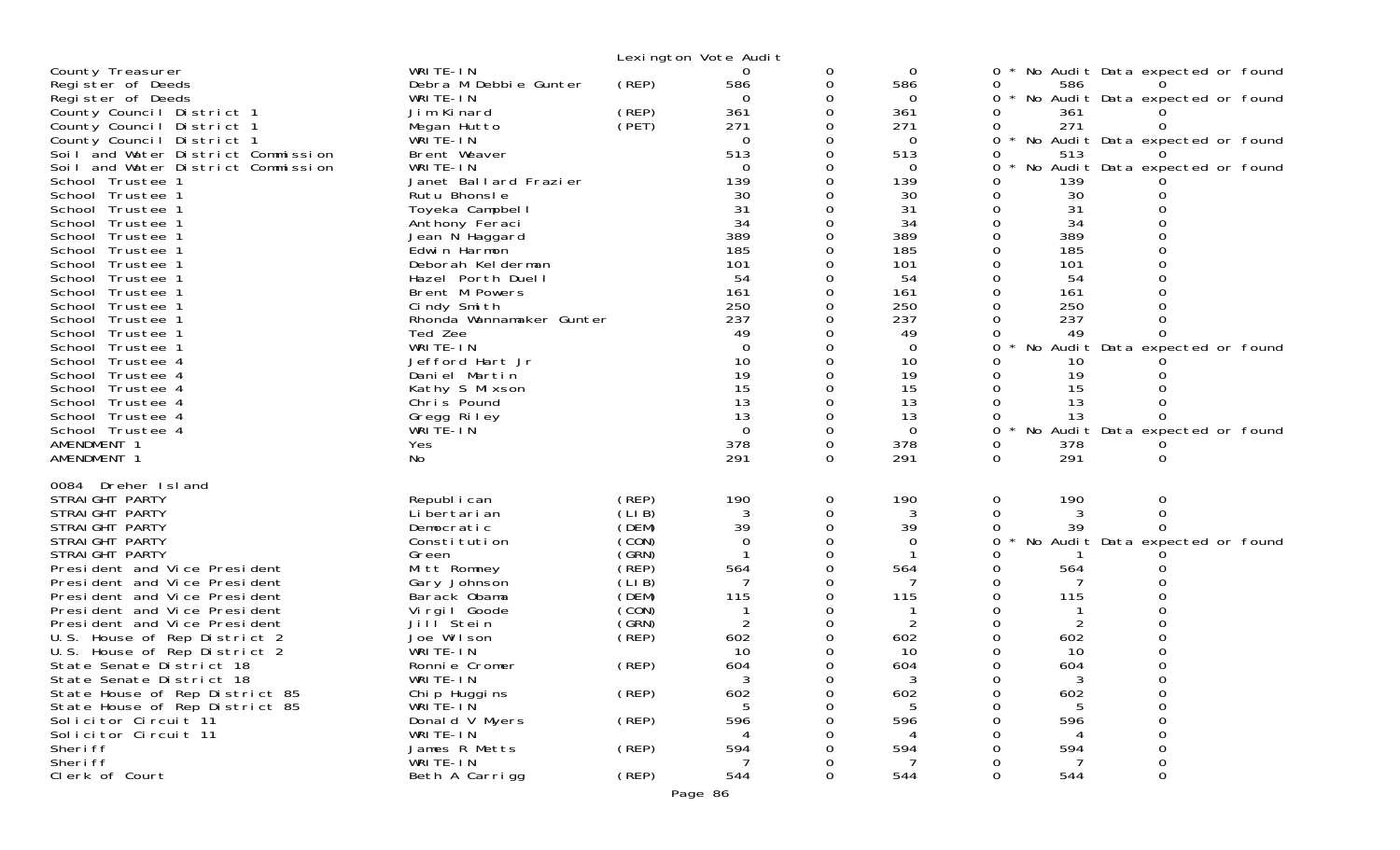|                                                        |                                   |                | Lexington Vote Audit |          |           |   |           |                                 |  |
|--------------------------------------------------------|-----------------------------------|----------------|----------------------|----------|-----------|---|-----------|---------------------------------|--|
| Clerk of Court                                         | Joan Waggoner Guy                 | (DEM)          | 100                  | 0        | 100       | 0 | 100       |                                 |  |
| Clerk of Court                                         | WRITE-IN                          |                | 0                    | 0        | $\Omega$  | 0 |           | No Audit Data expected or found |  |
| Coroner                                                | Harry 0 Harman Jr                 | (REP)          | 609                  | 0        | 609       | Ω | 609       |                                 |  |
| Coroner                                                | WRITE-IN                          |                |                      | 0        | -1        | 0 |           |                                 |  |
| Audi tor                                               | Chris Harmon                      | (REP)          | 594                  |          | 594       |   | 594       |                                 |  |
| Audi tor                                               | WRITE-IN                          |                |                      |          |           |   |           |                                 |  |
| County Treasurer                                       | Jim Eckstrom                      | (REP)          | 602                  | 0        | 602       | 0 | 602       |                                 |  |
| County Treasurer                                       | WRITE-IN                          |                | 2                    |          | 2         |   | 2         |                                 |  |
| Register of Deeds                                      | Debra M Debbie Gunter<br>WRITE-IN | (REP)          | 589                  | 0        | 589       |   | 589<br>2  |                                 |  |
| Register of Deeds<br>County Council District 6         | Johnny Jeffcoat                   | (REP)          | 2<br>591             |          | 2<br>591  |   | 591       |                                 |  |
| County Council District 6                              | WRITE-IN                          |                |                      |          | 2         |   |           |                                 |  |
| Soil and Water District Commission                     | Brent Weaver                      |                | 481                  |          | 481       | 0 | 481       |                                 |  |
| Soil and Water District Commission                     | WRITE-IN                          |                | $\Omega$             |          | $\Omega$  | Ω |           | No Audit Data expected or found |  |
| School Trustee 5                                       | Beth Burn Watson                  |                | 328                  |          | 328       |   | 328       |                                 |  |
| School Trustee 5                                       | Jan Hammond                       |                | 233                  |          | 233       | 0 | 233       |                                 |  |
| School Trustee 5                                       | Jondy Lovel ess                   |                | 321                  |          | 321       | 0 | 321       |                                 |  |
| School Trustee 5                                       | Ed Yates                          |                | 158                  |          | 158       |   | 158       |                                 |  |
| School Trustee 5                                       | WRITE-IN                          |                | 4                    | 0        | 4         | 0 | 4         |                                 |  |
| AMENDMENT 1                                            | Yes                               |                | 367                  | 0        | 367       | 0 | 367       |                                 |  |
| AMENDMENT 1                                            | No                                |                | 300                  | $\Omega$ | 300       | 0 | 300       | $\Omega$                        |  |
| 0085 Old Lexington                                     |                                   |                |                      |          |           |   |           |                                 |  |
| STRAIGHT PARTY                                         | Republ i can                      | (REP)          | 386                  | 0        | 386       | 0 | 386       | 0                               |  |
| STRAIGHT PARTY                                         | Li bertari an                     | (LIB)          | 10                   | 0        | 10        | 0 | 10        | 0                               |  |
| STRAIGHT PARTY                                         | Democratic                        | (DEM)          | 83                   |          | 83        |   | 83        |                                 |  |
| STRAIGHT PARTY                                         | Constitution                      | (CON)          | $\Omega$             | 0        | $\Omega$  | 0 |           | No Audit Data expected or found |  |
| STRAIGHT PARTY                                         | Green                             | (GRN)          | 2                    | 0        | 2         |   | 2         |                                 |  |
| President and Vice President                           | Mitt Romney                       | $($ REP $)$    | 1165                 | $\Omega$ | 1165      | Ω | 1165      |                                 |  |
| President and Vice President                           | Gary Johnson                      | (LIB)          | 24                   |          | 24        |   | 24        |                                 |  |
| President and Vice President                           | Barack Obama                      | (DEM)          | 276                  |          | 276       |   | 276       |                                 |  |
| President and Vice President                           | Virgil Goode                      | (CON)          | 0                    |          | 0         |   |           | No Audit Data expected or found |  |
| President and Vice President                           | Jill Stein                        | (GRN)          |                      | $\Omega$ | 4         |   |           |                                 |  |
| U.S. House of Rep District 2                           | Joe Wilson                        | (REP)          | 1259                 |          | 1259      |   | 1259      |                                 |  |
| U.S. House of Rep District 2                           | WRITE-IN                          |                | 27                   |          | 27        | Ω | 27        |                                 |  |
| State Senate District 18                               | Ronnie Cromer                     | (REP)          | 1281                 | 0        | 1281      | 0 | 1281      |                                 |  |
| State Senate District 18                               | WRITE-IN                          |                | 11<br>1290           |          | 11        |   | 11        |                                 |  |
| State House of Rep District 85                         | Chip Huggins<br>WRITE-IN          | (REP)          | q                    |          | 1290<br>9 |   | 1290<br>9 |                                 |  |
| State House of Rep District 85<br>Solicitor Circuit 11 | Donald V Myers                    | (REP)          | 1243                 |          | 1243      |   | 1243      |                                 |  |
| Solicitor Circuit 11                                   | WRITE-IN                          |                | 10                   |          | 10        |   | 10        |                                 |  |
| Sheri ff                                               | James R Metts                     | (REP)          | 1264                 |          | 1264      |   | 1264      |                                 |  |
| Sheri ff                                               | WRITE-IN                          |                | 17                   |          | 17        |   | 17        |                                 |  |
| Clerk of Court                                         | Beth A Carrigg                    |                | 1120                 |          | 1120      | ∩ | 1120      |                                 |  |
| Clerk of Court                                         | Joan Waggoner Guy                 | (REP)<br>(DEM) | 253                  | 0        | 253       | 0 | 253       | 0                               |  |
| Clerk of Court                                         | WRITE-IN                          |                |                      |          |           |   |           |                                 |  |
| Coroner                                                | Harry 0 Harman Jr                 | (REP)          | 1270                 |          | 1270      |   | 1270      |                                 |  |
| Coroner                                                | WRITE-IN                          |                | 5                    |          | 5         |   | 5         |                                 |  |
| Audi tor                                               | Chris Harmon                      | (REP)          | 1260                 |          | 1260      |   | 1260      |                                 |  |
| Audi tor                                               | WRITE-IN                          |                |                      |          |           |   |           |                                 |  |
| County Treasurer                                       | Jim Eckstrom                      | (REP)          | 1262                 |          | 1262      |   | 1262      |                                 |  |
| County Treasurer                                       | WRITE-IN                          |                | 6                    |          | 6         |   | 6         |                                 |  |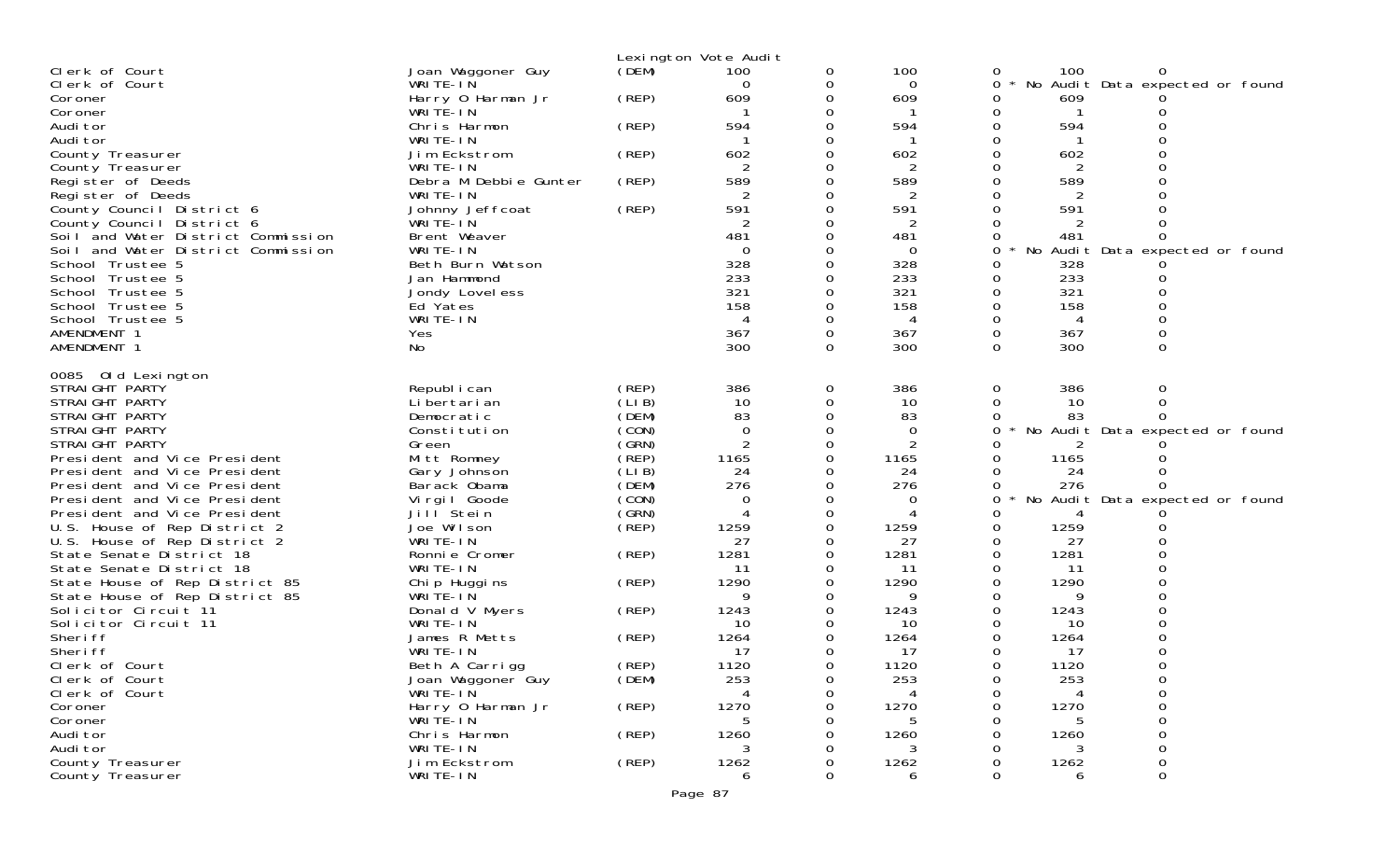|                                                                          |                                     |                | Lexington Vote Audit |          |                 |               |           |                                 |  |
|--------------------------------------------------------------------------|-------------------------------------|----------------|----------------------|----------|-----------------|---------------|-----------|---------------------------------|--|
| Register of Deeds                                                        | Debra M Debbie Gunter               | (REP)          | 1248                 | 0        | 1248            | 0             | 1248      | 0                               |  |
| Register of Deeds                                                        | WRITE-IN                            |                |                      | 0        | 4               | 0             | 4         | 0                               |  |
| County Council District 6                                                | Johnny Jeffcoat                     | (REP)          | 1248                 |          | 1248            | 0             | 1248      | 0                               |  |
| County Council District 6                                                | WRITE-IN                            |                | 8                    |          | 8               | 0             | 8         | 0                               |  |
| Soil and Water District Commission                                       | Brent Weaver                        |                | 1026                 |          | 1026            | Ω             | 1026      | 0                               |  |
| Soil and Water District Commission                                       | WRITE-IN                            |                |                      |          | 3               | Ω             | 3         | $\Omega$                        |  |
| School Trustee 5                                                         | Beth Burn Watson                    |                | 742                  |          | 742             | 0             | 742       | 0                               |  |
| School Trustee 5                                                         | Jan Hammond                         |                | 481                  |          | 481             | 0             | 481       | 0                               |  |
| School Trustee 5                                                         | Jondy Lovel ess                     |                | 779                  |          | 779             | $\Omega$      | 779       | $\Omega$                        |  |
| School Trustee 5                                                         | Ed Yates                            |                | 344                  |          | 344             | 0             | 344       | 0                               |  |
| School Trustee 5<br>AMENDMENT 1                                          | WRITE-IN                            |                | 832                  | $\Omega$ | 4<br>832        | 0<br>$\Omega$ | 4<br>832  | 0<br>$\Omega$                   |  |
| AMENDMENT 1                                                              | Yes<br>No                           |                | 601                  | $\Omega$ | 601             | 0             | 601       | $\Omega$                        |  |
|                                                                          |                                     |                |                      |          |                 |               |           |                                 |  |
| 0086 Lincreek                                                            |                                     |                |                      |          |                 |               |           |                                 |  |
| STRAIGHT PARTY                                                           | Republ i can                        | (REP)          | 285                  | 0        | 285             | 0             | 285       | 0                               |  |
| STRAIGHT PARTY                                                           | Li bertari an                       | (LIB)          |                      | 0        | 4               | 0             |           | 0                               |  |
| STRAIGHT PARTY                                                           | Democratic                          | (DEM)          | 128                  | 0        | 128             | 0             | 128       | $\Omega$                        |  |
| STRAIGHT PARTY                                                           | Constitution                        | (CON)          | $\Omega$             |          | 0               | 0             |           | No Audit Data expected or found |  |
| STRAIGHT PARTY                                                           | Green                               | (GRN)          |                      |          |                 | 0             |           |                                 |  |
| President and Vice President                                             | Mitt Romney                         | (REP)<br>(LIB) | 845<br>21            |          | 845<br>21       | 0<br>0        | 845<br>21 |                                 |  |
| President and Vice President<br>President and Vice President             | Gary Johnson<br>Barack Obama        | (DEM)          | 378                  |          | 378             | 0             | 378       |                                 |  |
| President and Vice President                                             | Virgil Goode                        | (CON)          | 2                    |          | 2               | 0             | 2         |                                 |  |
| President and Vice President                                             | Jill Stein                          | (GRN)          | 5                    |          | 5               | 0             | 5         |                                 |  |
| U.S. House of Rep District 2                                             | Joe Wilson                          | (REP)          | 970                  |          | 970             |               | 970       |                                 |  |
| U.S. House of Rep District 2                                             | WRITE-IN                            |                | 30                   |          | 30              | 0             | 30        | O                               |  |
| State Senate District 18                                                 | Ronnie Cromer                       | (REP)          | 985                  |          | 985             |               | 985       | 0                               |  |
| State Senate District 18                                                 | WRITE-IN                            |                | 10                   |          | 10              | Ω             | 10        | $\Omega$                        |  |
| State House of Rep District 85                                           | Chip Huggins                        | (REP)          | 1017                 |          | 1017            | 0             | 1017      | $\Omega$                        |  |
| State House of Rep District 85                                           | WRITE-IN                            |                | 10                   |          | 10              | 0             | 10        | 0                               |  |
| Solicitor Circuit 11                                                     | Donald V Myers                      | (REP)          | 977                  |          | 977             | 0             | 977       | 0                               |  |
| Solicitor Circuit 11                                                     | WRITE-IN                            |                | 8                    | 0        | 8               | 0             | 8         | $\Omega$                        |  |
| Sheri ff                                                                 | James R Metts                       | (REP)          | 1001                 |          | 1001            | 0             | 1001      |                                 |  |
| Sheri ff<br>Clerk of Court                                               | WRITE-IN                            | (REP)          | 6<br>828             |          | 6<br>828        | 0             | 6<br>828  | O<br>0                          |  |
| Clerk of Court                                                           | Beth A Carrigg<br>Joan Waggoner Guy | (DEM)          | 349                  |          | 349             | 0             | 349       |                                 |  |
| Clerk of Court                                                           | WRITE-IN                            |                | 3                    |          | 3               | 0             | 3         | $\Omega$                        |  |
| Coroner                                                                  | Harry 0 Harman Jr                   | (REP)          | 982                  |          | 982             | 0             | 982       | 0                               |  |
| Coroner                                                                  | WRITE-IN                            |                | 8                    |          | 8               | Ω             | 8         |                                 |  |
| Audi tor                                                                 | Chris Harmon                        | (REP)          | 972                  |          | 972             | O             | 972       | O                               |  |
| Audi tor                                                                 | WRITE-IN                            |                | 5                    |          | 5               |               | 5         |                                 |  |
| County Treasurer                                                         | Jim Eckstrom                        | (REP)          | 980                  |          | 980             | 0             | 980       |                                 |  |
| County Treasurer                                                         | WRITE-IN                            |                |                      |          | Δ               |               |           | $\Omega$                        |  |
| Register of Deeds                                                        | Debra M Debbie Gunter               | (REP)          | 969                  | 0        | 969             | 0             | 969       | 0                               |  |
| Register of Deeds                                                        | WRITE-IN                            |                |                      |          |                 | 0             |           |                                 |  |
| County Council District 6                                                | Johnny Jeffcoat                     | (REP)          | 115                  |          | 115             |               | 115       |                                 |  |
| County Council District 6                                                | WRITE-IN                            |                | 821                  |          | -1              |               |           | 0<br>$\Omega$                   |  |
| Soil and Water District Commission<br>Soil and Water District Commission | Brent Weaver<br>WRITE-IN            |                | $\Omega$             |          | 821<br>$\Omega$ |               | 821       | No Audit Data expected or found |  |
| School Trustee 5                                                         | Beth Burn Watson                    |                | 669                  |          | 669             |               | 669       |                                 |  |
| School Trustee 5                                                         | Jan Hammond                         |                | 404                  |          | 404             | $\Omega$      | 404       | $\Omega$                        |  |
|                                                                          |                                     |                |                      |          |                 |               |           |                                 |  |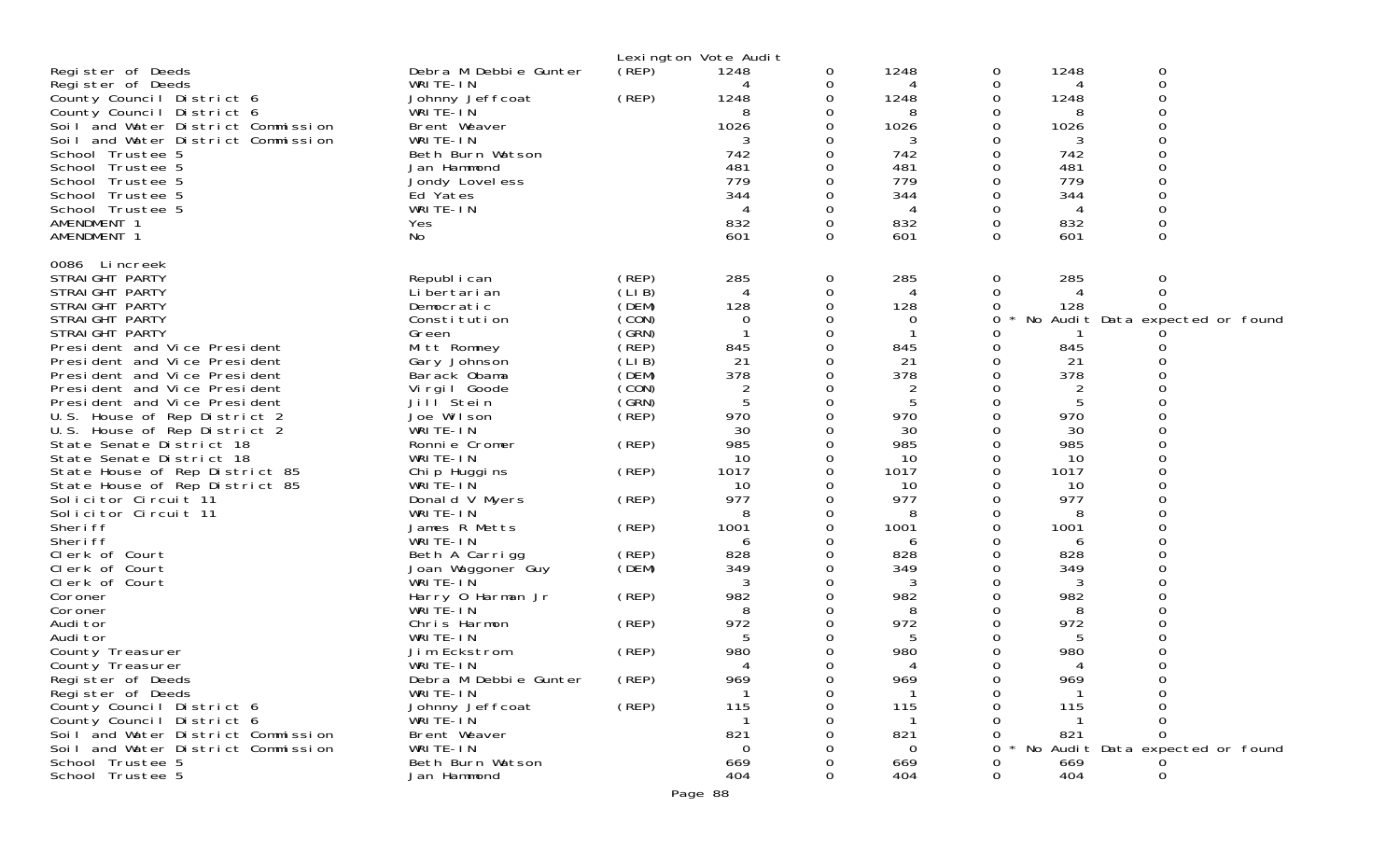|                                      |                                 |             | Lexington Vote Audit     |                |        |        |     |               |
|--------------------------------------|---------------------------------|-------------|--------------------------|----------------|--------|--------|-----|---------------|
| School Trustee 5                     | Jondy Lovel ess                 |             | 509                      | 0              | 509    | 0      | 509 | 0             |
| School Trustee 5                     | Ed Yates                        |             | 217                      | 0              | 217    | 0      | 217 | 0             |
| School Trustee 5                     | WRITE-IN                        |             |                          | 0              |        | 0      | 7   | $\mathbf 0$   |
| AMENDMENT 1                          | Yes                             |             | 724                      | $\Omega$       | 724    | 0      | 724 | $\mathbf 0$   |
| AMENDMENT 1                          | No                              |             | 476                      | $\Omega$       | 476    | 0      | 476 | $\mathbf 0$   |
|                                      |                                 |             |                          |                |        |        |     |               |
| 0087 CedarCrest                      |                                 |             |                          |                |        |        |     |               |
| STRAIGHT PARTY                       | Republ i can                    | (REP)       | 119                      | 0              | 119    | 0      | 119 | 0             |
| STRAIGHT PARTY                       | Li bertari an                   | (LIB)       | $\overline{4}$           | 0              |        | 0      | 4   | $\Omega$      |
| STRAIGHT PARTY                       | Democratic                      | (DEM)       | 103                      | $\mathbf 0$    | 103    | 0      | 100 | Aud Data<br>3 |
| STRAIGHT PARTY                       | Constitution                    | (CON)       | 2                        | 0              | 2      | 0      |     |               |
| STRAIGHT PARTY                       | Green                           | (GRN)       |                          | 0              |        | 0      |     |               |
| President and Vice President         | Mitt Romney                     | (`REP)      | 555                      | 0              | 555    | 0      | 545 | 10 Aud Data   |
| President and Vice President         | Gary Johnson                    | (LIB)       | 3                        | 0              |        | 0      | 3   |               |
| President and Vice President         | Barack Obama                    | (DEM)       | 239                      | 0              | 239    | 0      | 239 |               |
|                                      |                                 |             |                          |                |        |        |     |               |
| President and Vice President         | Vi rgi I Goode                  | (CON)       | 8                        | 0              | 8<br>3 | 0<br>0 | 4   | 4 Aud Data    |
| President and Vice President         | Jill Stein                      | (GRN)       | 3                        | 0              |        |        | 3   |               |
| U.S. House of Rep District 2         | Joe Wilson                      | $($ REP $)$ | 628                      | 0              | 628    | 0      | 617 | 11 Aud Data   |
| U.S. House of Rep District 2         | WRITE-IN                        |             | 17                       | 0              | 17     | 0      | 17  | 0             |
| State Senate District 23             | Jake Knotts                     | (REP)       | 287                      | 0              | 287    | 0      | 287 | $\Omega$      |
| State Senate District 23             | Katrina Shealy                  | (PET)       | 413                      | 0              | 413    | 0      | 401 | 12 Aud Data   |
| State Senate District 23             | David R Whetsell                | (CON)       | 24                       | 0              | 24     | 0      | 24  | $\Omega$      |
| State Senate District 23             | WRITE-IN                        |             | 3                        | 0              | 3      | 0      | 3   | ∩             |
| State House of Rep District 88       | Mac Toole                       | (REP)       | 632                      | 0              | 632    | 0      | 621 | 11 Aud Data   |
| State House of Rep District 88       | WRITE-IN                        |             | 3                        | 0              | 3      | 0      | 3   | $\Omega$      |
| Solicitor Circuit 11                 | Donald V Myers                  | (REP)       | 620                      | 0              | 620    | 0      | 609 | 11 Aud Data   |
| Solicitor Circuit 11                 | WRITE-IN                        |             | 8                        | 0              | 8      | 0      | 8   | $\Omega$      |
| Sheri ff                             | James R Metts                   | (REP)       | 620                      | 0              | 620    | 0      | 609 | 11 Aud Data   |
| Sheri ff                             | WRITE-IN                        |             | 15                       | 0              | 15     | 0      | 15  | $\Omega$      |
| Clerk of Court                       | Beth A Carrigg                  | (REP)       | 520                      | 0              | 520    | 0      | 513 | Aud Data      |
| Clerk of Court                       | Joan Waggoner Guy               | (DEM)       | 234                      | 0              | 234    | 0      | 229 | 5 Aud Data    |
| Clerk of Court                       | WRITE-IN                        |             | 15                       | 0              | 15     | 0      | 14  | 1 Aud Data    |
| Coroner                              | Harry 0 Harman Jr               | (REP)       | 640                      | $\Omega$       | 640    | 0      | 629 | 11 Aud Data   |
| Coroner                              | WRITE-IN                        |             | $\boldsymbol{\varDelta}$ | 0              | 4      | 0      | 4   | $\Omega$      |
| Audi tor                             | Chris Harmon                    | (REP)       | 631                      | 0              | 631    | 0      | 620 | 11 Aud Data   |
| Audi tor                             | WRITE-IN                        |             |                          | 0              |        | 0      |     | 0             |
| County Treasurer                     | Jim Eckstrom                    | (REP)       | 627                      | 0              | 627    | 0      | 616 | 11 Aud Data   |
| County Treasurer                     | WRITE-IN                        |             | 3                        | 0              | 3      | 0      | 3   | $\Omega$      |
| Register of Deeds                    | Debra M Debbie Gunter           | (REP)       | 624                      | $\Omega$       | 624    | 0      | 613 | 11 Aud Data   |
| Register of Deeds                    | WRITE-IN                        |             | 2                        | 0              | 2      | 0      | 2   | $\Omega$      |
| County Council District 4            | Debbie Summers                  | (REP)       | 469                      | $\Omega$       | 469    | 0      | 462 | 7 Aud Data    |
| County Council District 4            | WRITE-IN                        |             | 6                        | $\Omega$       | 6      | O      | 6   |               |
| County Council District 5            | Bobby Gravedigger Keisler (REP) |             | 115                      | 0              | 115    | 0      | 115 |               |
| County Council District 5            | Bri an Duncan                   | (PET)       | 57                       | 0              | 57     | 0      | 57  | 0             |
| County Council District 5            | WRITE-IN                        |             |                          | $\Omega$       |        | 0      |     | 0             |
| Soil and Water District Commission   | Brent Weaver                    |             | 589                      | 0              | 589    | 0      | 579 | 10 Aud Data   |
| Soil and Water District Commission   | WRITE-IN                        |             |                          | 0              |        | 0      |     |               |
|                                      | Janet Ballard Frazier           |             | 229                      | $\Omega$       | 229    | 0      | 226 | 3 Aud Data    |
| School Trustee 1<br>School Trustee 1 | Rutu Bhonsle                    |             | 40                       | 0              | 40     | 0      | 40  |               |
| School Trustee 1                     | Toyeka Campbel I                |             | 81                       | $\mathbf 0$    |        | Ω      |     | <sup>o</sup>  |
|                                      |                                 |             | 47                       |                | 81     |        | 81  |               |
| School Trustee 1                     | Anthony Feraci                  |             |                          | $\mathbf 0$    | 47     | Ω      | 45  | 2 Aud Data    |
| School Trustee 1                     | Jean N Haggard                  |             | 209                      | $\overline{0}$ | 209    | 0      | 203 | 6 Aud Data    |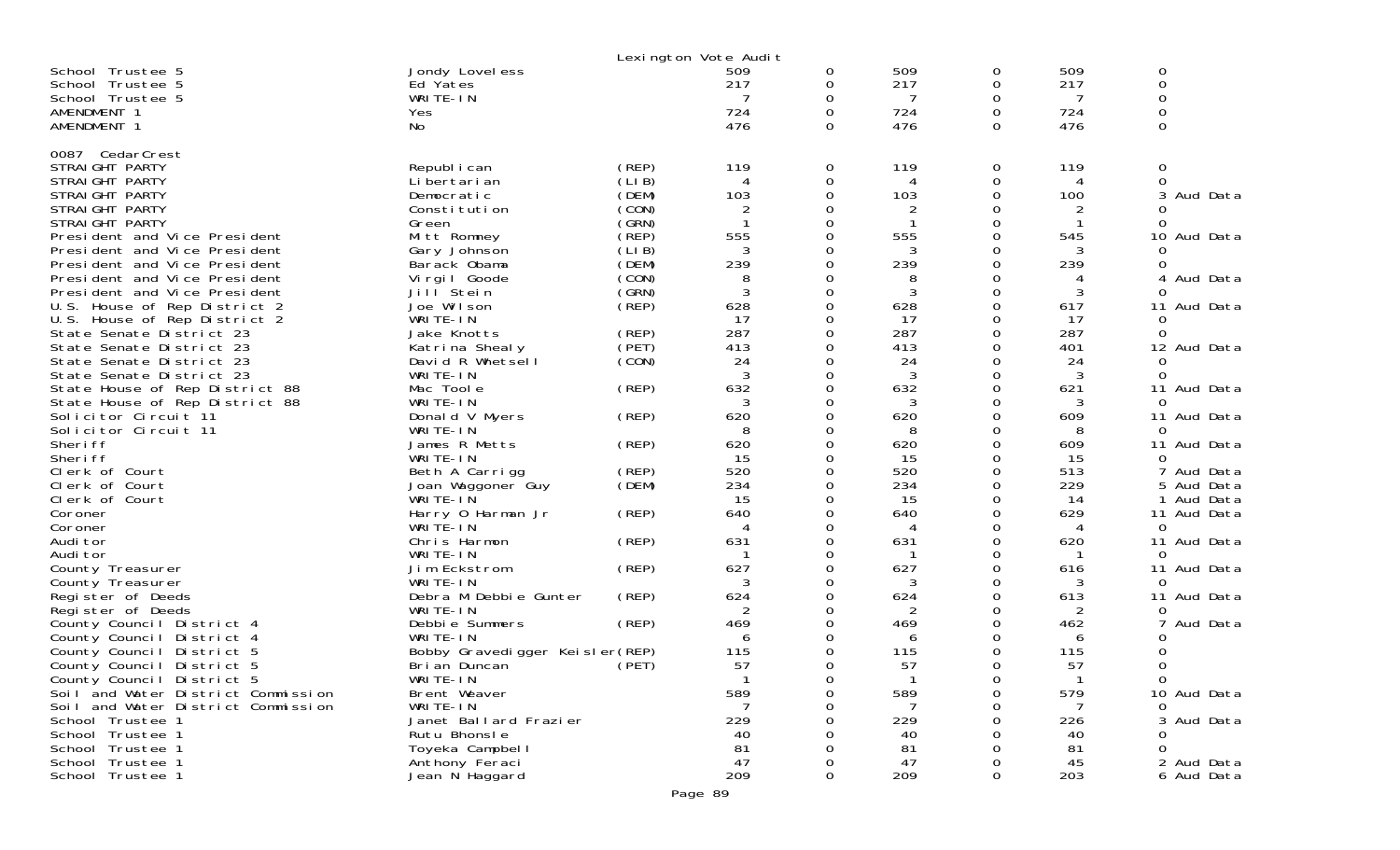|                  |                          | Lexington Vote Audit |     |     |            |
|------------------|--------------------------|----------------------|-----|-----|------------|
| School Trustee 1 | Edwin Harmon             | 263                  | 263 | 257 | 6 Aud Data |
| School Trustee 1 | Deborah Kelderman        | 135                  | 135 | 131 | 4 Aud Data |
| School Trustee 1 | Hazel Porth Duell        | 116                  | 116 | 113 | 3 Aud Data |
| School Trustee 1 | Brent M Powers           | 242                  | 242 | 238 | 4 Aud Data |
| School Trustee 1 | Cindy Smith              | 289                  | 289 | 283 | 6 Aud Data |
| School Trustee 1 | Rhonda Wannamaker Gunter | 150                  | 150 | 149 | Aud Data   |
| School Trustee 1 | Ted Zee                  | 89                   | 89  | 86  | 3 Aud Data |
| School Trustee 1 | WRITE-IN                 |                      |     |     |            |
| AMENDMENT 1      | Yes                      | 433                  | 433 | 426 | 'Aud Data  |
| AMENDMENT        | No                       | 342                  | 342 | 337 | 5 Aud Data |

Auditor's Comments: The discrepancies listed here are due to manual entries that are not supported by audit data.

| 0088<br><b>Oakwood</b>             |                       |             |                |              |      |          |                |  |
|------------------------------------|-----------------------|-------------|----------------|--------------|------|----------|----------------|--|
| STRAIGHT PARTY                     | Republ i can          | (REP)       | 233            | 0            | 233  | 0        | 233            |  |
| STRAIGHT PARTY                     | Li bertari an         | ´LI B)      | 3              | 0            | 3    | 0        | 3              |  |
| STRAIGHT PARTY                     | Democratic            | (DEM)       | 85             |              | 85   | 0        | 85             |  |
| STRAIGHT PARTY                     | Constitution          | CON)        | $\overline{2}$ |              |      | 0        | $\overline{2}$ |  |
| STRAIGHT PARTY                     | Green                 | GRN)        |                |              |      | 0        |                |  |
| President and Vice President       | Mitt Romney           | (REP)       | 1014           |              | 1014 | 0        | 1014           |  |
| President and Vice President       | Gary Johnson          | (LI B)      | 16             |              | 16   | 0        | 16             |  |
| President and Vice President       | Barack Obama          | (DEM)       | 304            |              | 304  | 0        | 304            |  |
| President and Vice President       | Virgil Goode          | CON)        |                |              |      | 0        |                |  |
| President and Vice President       | Jill <sup>Stein</sup> | (GRN)       | 8              |              |      |          | 8              |  |
| U.S. House of Rep District 2       | Joe Wilson            | (REP)       | 1124           |              | 1124 | 0        | 1124           |  |
| U.S. House of Rep District 2       | WRITE-IN              |             | 40             |              | 40   | O        | 40             |  |
| State Senate District 23           | Jake Knotts           | (REP)       | 525            |              | 525  | 0        | 525            |  |
| State Senate District 23           | Katrina Shealy        | (PET)       | 668            |              | 668  | 0        | 668            |  |
| State Senate District 23           | David R Whetsell      | (CON)       | 56             |              | 56   | 0        | 56             |  |
| State Senate District 23           | WRITE-IN              |             | 8              |              | 8    | 0        | 8              |  |
| State House of Rep District 69     | Rick Quinn            | (REP)       | 1014           | 0            | 1014 | $\Omega$ | 1014           |  |
| State House of Rep District 69     | Robert Bob Vanlue     | (DEM)       | 260            |              | 260  | 0        | 260            |  |
| State House of Rep District 69     | WRITE-IN              |             |                |              |      | 0        | 3              |  |
| Solicitor Circuit 11               | Donald V Myers        | (REP)       | 1098           | <sup>o</sup> | 1098 | 0        | 1098           |  |
| Solicitor Circuit 11               | WRITE-IN              |             | 14             |              | 14   | 0        | 14             |  |
| Sheri ff                           | James R Metts         | (REP)       | 1098           | 0            | 1098 | 0        | 1098           |  |
| Sheri ff                           | WRITE-IN              |             | 30             |              | 30   | 0        | 30             |  |
| Clerk of Court                     | Beth A Carrigg        | (REP)       | 955            |              | 955  | 0        | 955            |  |
| Clerk of Court                     | Joan Waggoner Guy     | (DEM)       | 285            |              | 285  | 0        | 285            |  |
| Clerk of Court                     | WRITE-IN              |             | 23             |              | 23   | 0        | 23             |  |
| Coroner                            | Harry 0 Harman Jr     | (REP)       | 1135           | 0            | 1135 | 0        | 1135           |  |
| Coroner                            | WRITE-IN              |             |                |              |      | 0        | 7              |  |
| Audi tor                           | Chris Harmon          | (REP)       | 1125           | 0            | 1125 | 0        | 1125           |  |
| Audi tor                           | WRITE-IN              |             |                |              |      | 0        | 3              |  |
| County Treasurer                   | Jim Eckstrom          | $($ REP $)$ | 1123           | 0            | 1123 | 0        | 1123           |  |
| County Treasurer                   | WRITE-IN              |             | 6              |              | h    | ი        | 6              |  |
| Register of Deeds                  | Debra M Debbie Gunter | (REP)       | 1128           | 0            | 1128 |          | 1128           |  |
| Register of Deeds                  | WRITE-IN              |             |                |              |      |          | 4              |  |
| County Council District 4          | Debbie Summers        | (REP)       | 1126           |              | 1126 |          | 1126           |  |
| County Council District 4          | WRITE-IN              |             |                |              |      |          |                |  |
| Soil and Water District Commission | Brent Weaver          |             | 1067           | 0            | 1067 | 0        | 1067           |  |
|                                    |                       |             |                |              |      |          |                |  |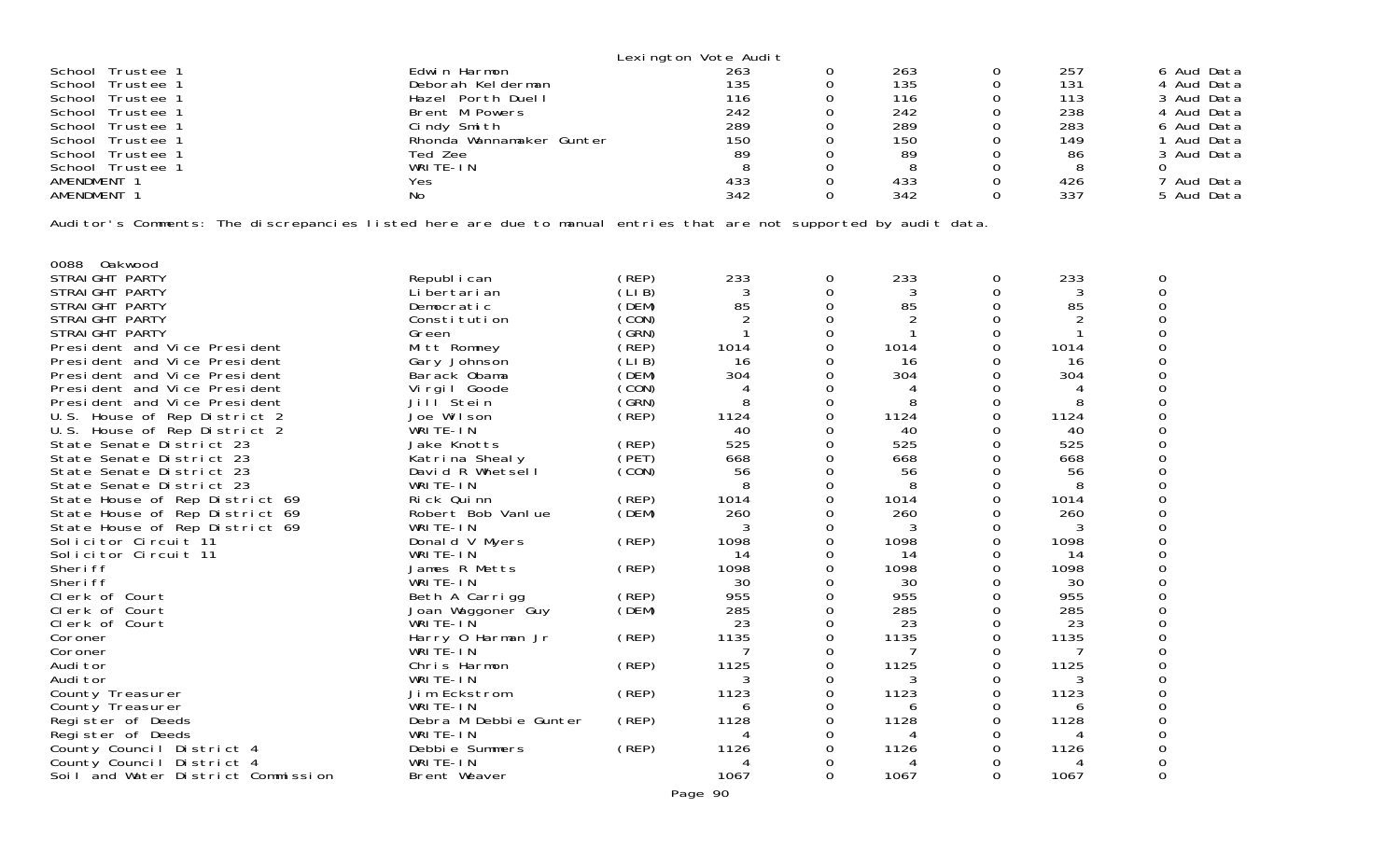|                                                                                                                                                                                                                                                                                                                                                                                                                                                                                                                                                                                                                                                                                                                                                                                                                              |                                                                                                                                                                                                                                                                                                                                                                                                                                                                                                                                         |                                                                                                                                                                                                                      | Lexington Vote Audit                                                                                                                                                                                                            |                                                                                                                                                                                                          |                                                                                                                                                                                                                  |                                                                                                                                                    |                                                                                                                                                                                 |                                                                                                    |
|------------------------------------------------------------------------------------------------------------------------------------------------------------------------------------------------------------------------------------------------------------------------------------------------------------------------------------------------------------------------------------------------------------------------------------------------------------------------------------------------------------------------------------------------------------------------------------------------------------------------------------------------------------------------------------------------------------------------------------------------------------------------------------------------------------------------------|-----------------------------------------------------------------------------------------------------------------------------------------------------------------------------------------------------------------------------------------------------------------------------------------------------------------------------------------------------------------------------------------------------------------------------------------------------------------------------------------------------------------------------------------|----------------------------------------------------------------------------------------------------------------------------------------------------------------------------------------------------------------------|---------------------------------------------------------------------------------------------------------------------------------------------------------------------------------------------------------------------------------|----------------------------------------------------------------------------------------------------------------------------------------------------------------------------------------------------------|------------------------------------------------------------------------------------------------------------------------------------------------------------------------------------------------------------------|----------------------------------------------------------------------------------------------------------------------------------------------------|---------------------------------------------------------------------------------------------------------------------------------------------------------------------------------|----------------------------------------------------------------------------------------------------|
| Soil and Water District Commission<br>School Trustee 1<br>School Trustee 1<br>School Trustee 1<br>School Trustee 1<br>School Trustee 1<br>School Trustee 1<br>School Trustee 1<br>School Trustee 1<br>School Trustee 1<br>School Trustee 1<br>School Trustee 1<br>School Trustee 1<br>School Trustee 1<br>AMENDMENT 1<br>AMENDMENT 1                                                                                                                                                                                                                                                                                                                                                                                                                                                                                         | WRITE-IN<br>Janet Ballard Frazier<br>Rutu Bhonsle<br>Toyeka Campbell<br>Anthony Feraci<br>Jean N Haggard<br>Edwin Harmon<br>Deborah Kelderman<br>Hazel Porth Duell<br>Brent M Powers<br>Cindy Smith<br>Rhonda Wannamaker Gunter<br>Ted Zee<br>WRITE-IN<br>Yes<br>No                                                                                                                                                                                                                                                                     |                                                                                                                                                                                                                      | 8<br>364<br>110<br>100<br>110<br>385<br>454<br>223<br>208<br>420<br>503<br>232<br>152<br>6<br>758<br>552                                                                                                                        | 0<br>0<br>0<br>0<br>0<br>$\Omega$<br>0<br>0<br>$\Omega$<br>0<br>0<br>$\Omega$<br>0<br>0<br>$\Omega$<br>0                                                                                                 | 8<br>364<br>110<br>100<br>110<br>385<br>454<br>223<br>208<br>420<br>503<br>232<br>152<br>6<br>758<br>552                                                                                                         | 0<br>0<br>0<br>0<br>0<br>0<br>0<br>0<br>0<br>0<br>0<br>0<br>0<br>0<br>0<br>0                                                                       | 8<br>364<br>110<br>100<br>110<br>385<br>454<br>223<br>208<br>420<br>503<br>232<br>152<br>6<br>758<br>552                                                                        | 0<br>$\mathbf 0$<br>∩<br>∩<br>0                                                                    |
| 0089 Barr Road #2<br>STRAIGHT PARTY<br>STRAIGHT PARTY<br>STRAIGHT PARTY<br>STRAIGHT PARTY<br>STRAIGHT PARTY<br>President and Vice President<br>President and Vice President<br>President and Vice President<br>President and Vice President<br>President and Vice President<br>U.S. House of Rep District 2<br>U.S. House of Rep District 2<br>State Senate District 25<br>State Senate District 25<br>State House of Rep District 87<br>State House of Rep District 87<br>Solicitor Circuit 11<br>Solicitor Circuit 11<br>Sheri ff<br>Sheri ff<br>Clerk of Court<br>Clerk of Court<br>Clerk of Court<br>Coroner<br>Coroner<br>Audi tor<br>Audi tor<br>County Treasurer<br>County Treasurer<br>Register of Deeds<br>Register of Deeds<br>County Council District 3<br>County Council District 3<br>County Council District 3 | Republ i can<br>Li bertari an<br>Democratic<br>Constitution<br>Green<br>Mitt Romney<br>Gary Johnson<br>Barack Obama<br>Virgil Goode<br>Jill <sup>Stein</sup><br>Joe Wilson<br>WRITE-IN<br>Shane Massey<br>WRITE-IN<br>Todd Atwater<br>WRITE-IN<br>Donald V Myers<br>WRITE-IN<br>James R Metts<br>WRITE-IN<br>Beth A Carrigg<br>Joan Waggoner Guy<br>WRITE-IN<br>Harry 0 Harman Jr<br>WRITE-IN<br>Chris Harmon<br>WRITE-IN<br>Jim Eckstrom<br>WRITE-IN<br>Debra M Debbie Gunter<br>WRITE-IN<br>Kent Collins<br>Scott Adams<br>Wes Howard | (REP)<br>(LIB)<br>(DEM)<br>(CON)<br>(GRN)<br>(REP)<br>(LIB)<br>(DEM)<br>(CON)<br>(GRN)<br>(REP)<br>(REP)<br>(REP)<br>(REP)<br>(REP)<br>(REP)<br>(DEM)<br>(REP)<br>(REP)<br>(REP)<br>(REP)<br>(REP)<br>(PET)<br>(PET) | 208<br>2<br>61<br>0<br>$\Omega$<br>844<br>$\overline{2}$<br>198<br>$\overline{2}$<br>902<br>22<br>903<br>12<br>921<br>7<br>870<br>10<br>881<br>22<br>763<br>207<br>22<br>902<br>5<br>899<br>2<br>900<br>901<br>434<br>231<br>27 | 0<br>0<br>0<br>0<br>0<br>$\Omega$<br>0<br>0<br>$\Omega$<br>0<br>0<br>0<br>0<br>0<br>$\Omega$<br>0<br>0<br>$\Omega$<br>0<br>0<br>$\Omega$<br>0<br>0<br>0<br>0<br>$\Omega$<br>0<br>0<br>O<br>O<br>$\Omega$ | 208<br>2<br>61<br>0<br>0<br>844<br>$\overline{2}$<br>198<br>2<br>1<br>902<br>22<br>903<br>12<br>921<br>7<br>870<br>10<br>881<br>22<br>763<br>207<br>22<br>902<br>5<br>899<br>2<br>900<br>901<br>434<br>231<br>27 | 0<br>0<br>0<br>0<br>0<br>0<br>0<br>0<br>0<br>0<br>0<br>0<br>0<br>0<br>0<br>0<br>0<br>0<br>0<br>0<br>0<br>0<br>0<br>0<br>0<br>0<br>0<br>0<br>Ω<br>0 | 208<br>61<br>844<br>2<br>198<br>2<br>902<br>22<br>903<br>12<br>921<br>7<br>870<br>10<br>881<br>22<br>763<br>207<br>22<br>902<br>5<br>899<br>2<br>900<br>901<br>434<br>231<br>27 | 0<br>$\Omega$<br>No Audit Data expected or found<br>No Audit Data expected or found<br>0<br>0<br>0 |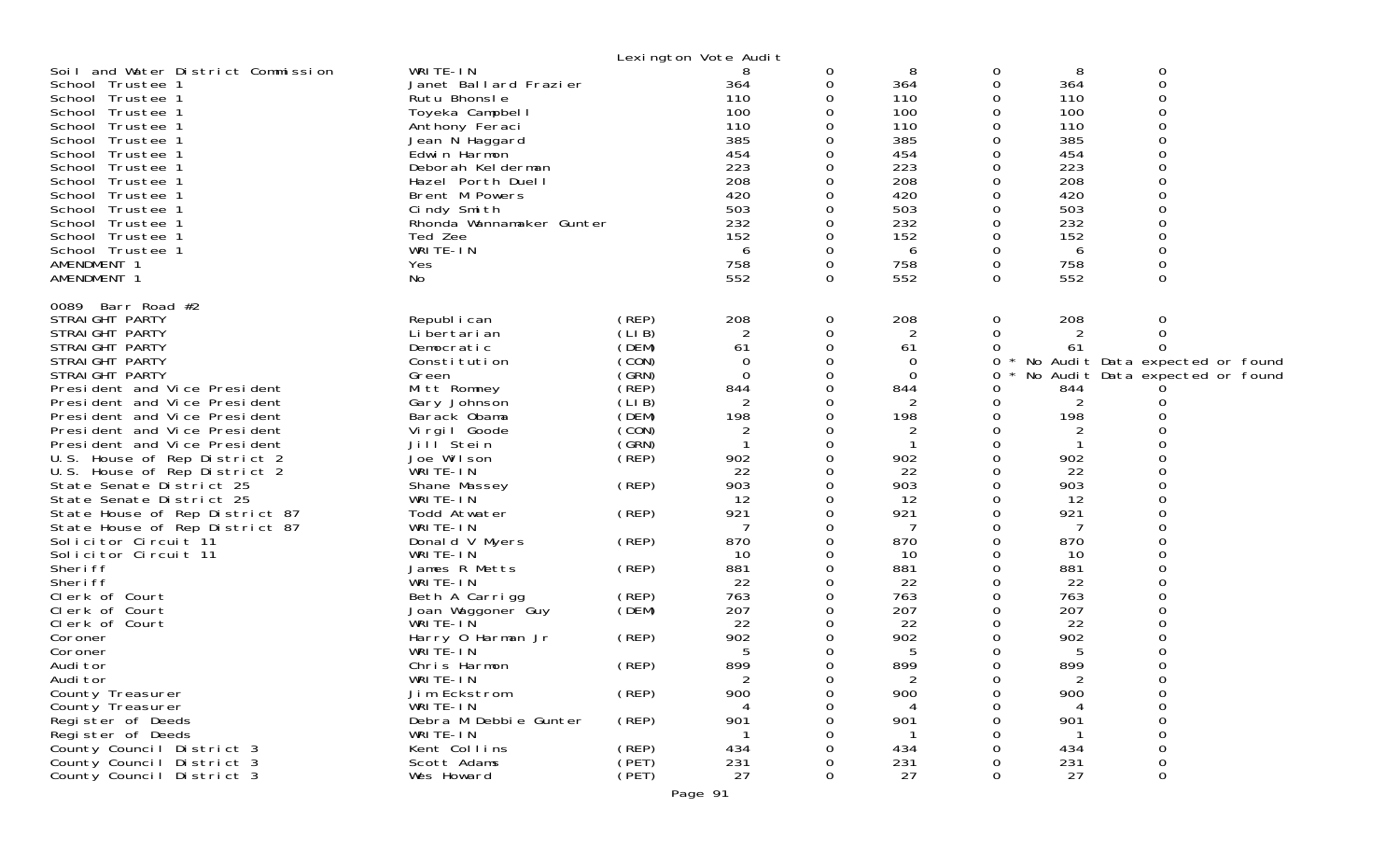|                                                                                                                                                                                                                                                                                                                                                                                                                                                                                                                                                                                                                                                     |                                                                                                                                                                                                                                                                                                                                                                                                                            |                                                                                                                                                                         | Lexington Vote Audit                                                                                                                                  |                                                              |                                                                                                                                                                   |                                                                           |                                                                                                                              |                                                                                                                                                               |
|-----------------------------------------------------------------------------------------------------------------------------------------------------------------------------------------------------------------------------------------------------------------------------------------------------------------------------------------------------------------------------------------------------------------------------------------------------------------------------------------------------------------------------------------------------------------------------------------------------------------------------------------------------|----------------------------------------------------------------------------------------------------------------------------------------------------------------------------------------------------------------------------------------------------------------------------------------------------------------------------------------------------------------------------------------------------------------------------|-------------------------------------------------------------------------------------------------------------------------------------------------------------------------|-------------------------------------------------------------------------------------------------------------------------------------------------------|--------------------------------------------------------------|-------------------------------------------------------------------------------------------------------------------------------------------------------------------|---------------------------------------------------------------------------|------------------------------------------------------------------------------------------------------------------------------|---------------------------------------------------------------------------------------------------------------------------------------------------------------|
| County Council District 3<br>County Council District 3<br>County Council District 3<br>Soil and Water District Commission<br>Soil and Water District Commission<br>School Trustee 1<br>School Trustee 1<br>School Trustee 1<br>School Trustee 1<br>School Trustee 1<br>School Trustee 1<br>School Trustee 1<br>School Trustee 1<br>School Trustee 1<br>School Trustee 1<br>School Trustee 1<br>School Trustee 1<br>School Trustee 1<br>AMENDMENT 1<br>AMENDMENT 1                                                                                                                                                                                   | Darrell Hudson<br>Anthony Keisler<br>WRITE-IN<br>Brent Weaver<br>WRITE-IN<br>Janet Ballard Frazier<br>Rutu Bhonsle<br>Toyeka Campbell<br>Anthony Feraci<br>Jean N Haggard<br>Edwin Harmon<br>Deborah Kel derman<br>Hazel Porth Duell<br>Brent M Powers<br>Cindy Smith<br>Rhonda Wannamaker Gunter<br>Ted Zee<br>WRITE-IN<br><b>Yes</b><br>No                                                                               | (PET)<br>(PET)                                                                                                                                                          | 189<br>67<br>784<br>273<br>149<br>44<br>79<br>290<br>332<br>137<br>115<br>367<br>424<br>140<br>183<br>23<br>602<br>427                                | 0<br>0<br>0<br>O<br>0<br>0<br>0<br>0<br>$\Omega$             | 189<br>67<br>784<br>273<br>149<br>44<br>79<br>290<br>332<br>137<br>115<br>367<br>424<br>140<br>183<br>23<br>602<br>427                                            | 0<br>0<br>0<br>Ω<br>O<br>0<br>O<br>0<br>Ω<br>0<br>0<br>0<br>0<br>$\Omega$ | 189<br>67<br>784<br>-1<br>273<br>149<br>44<br>79<br>290<br>332<br>137<br>115<br>367<br>424<br>140<br>183<br>23<br>602<br>427 | 0<br>$\Omega$<br>∩<br>0<br>$\Omega$                                                                                                                           |
| 0090 Park Road #2<br>STRAIGHT PARTY<br>STRAIGHT PARTY<br>STRAIGHT PARTY<br>STRAIGHT PARTY<br>STRAIGHT PARTY<br>President and Vice President<br>President and Vice President<br>President and Vice President<br>President and Vice President<br>President and Vice President<br>U.S. House of Rep District 2<br>U.S. House of Rep District 2<br>State Senate District 18<br>State Senate District 18<br>State House of Rep District 87<br>State House of Rep District 87<br>Solicitor Circuit 11<br>Solicitor Circuit 11<br>Sheri ff<br>Sheri ff<br>Clerk of Court<br>Clerk of Court<br>Clerk of Court<br>Coroner<br>Coroner<br>Audi tor<br>Audi tor | Republ i can<br>Li bertari an<br>Democratic<br>Constitution<br>Green<br>Mitt Romney<br>Gary Johnson<br>Barack Obama<br>Virgil Goode<br>Jill <sup>Stein</sup><br>Joe Wilson<br>WRITE-IN<br>Ronnie Cromer<br>WRITE-IN<br>Todd Atwater<br>WRITE-IN<br>Donald V Myers<br>WRITE-IN<br>James R Metts<br>WRITE-IN<br>Beth A Carrigg<br>Joan Waggoner Guy<br>WRITE-IN<br>Harry 0 Harman Jr<br>WRITE-IN<br>Chris Harmon<br>WRITE-IN | (REP)<br>(LIB)<br>(DEM)<br>(CON)<br>(GRN)<br>(REP)<br>(LIB)<br>(DEM)<br>(CON)<br>(GRN)<br>(REP)<br>(REP)<br>(REP)<br>(REP)<br>(REP)<br>(REP)<br>(DEM)<br>(REP)<br>(REP) | 103<br>$\Omega$<br>22<br>0<br>$\Omega$<br>415<br>107<br>444<br>10<br>445<br>450<br>441<br>3<br>440<br>7<br>376<br>112<br>12<br>455<br>450<br>$\Omega$ | 0<br>0<br>0<br>$\Omega$<br>0<br>0<br>O<br>0<br>$\Omega$<br>0 | 103<br>$\overline{0}$<br>22<br>0<br>0<br>415<br>5<br>107<br>444<br>10<br>445<br>4<br>450<br>3<br>441<br>3<br>440<br>7<br>376<br>112<br>12<br>455<br>5<br>450<br>0 | 0<br>0<br>0<br>0<br>0<br>0<br>Ω<br>Ω<br>0<br>∩<br>O<br>∩<br>0             | 103<br>22<br>415<br>5<br>107<br>444<br>10<br>445<br>4<br>450<br>3<br>441<br>3<br>440<br>7<br>376<br>112<br>12<br>455<br>450  | 0<br>* No Audit Data expected or found<br>No Audit Data expected or found<br>No Audit Data expected or found<br>$\Omega$<br>* No Audit Data expected or found |
| County Treasurer<br>County Treasurer<br>Register of Deeds                                                                                                                                                                                                                                                                                                                                                                                                                                                                                                                                                                                           | Jim Eckstrom<br>WRITE-IN<br>Debra M Debbie Gunter                                                                                                                                                                                                                                                                                                                                                                          | (REP)<br>(REP)                                                                                                                                                          | 449<br>$\Omega$<br>448                                                                                                                                | Ω                                                            | 449<br>$\Omega$<br>448                                                                                                                                            | Ω<br>∩                                                                    | 449<br>448                                                                                                                   | No Audit Data expected or found                                                                                                                               |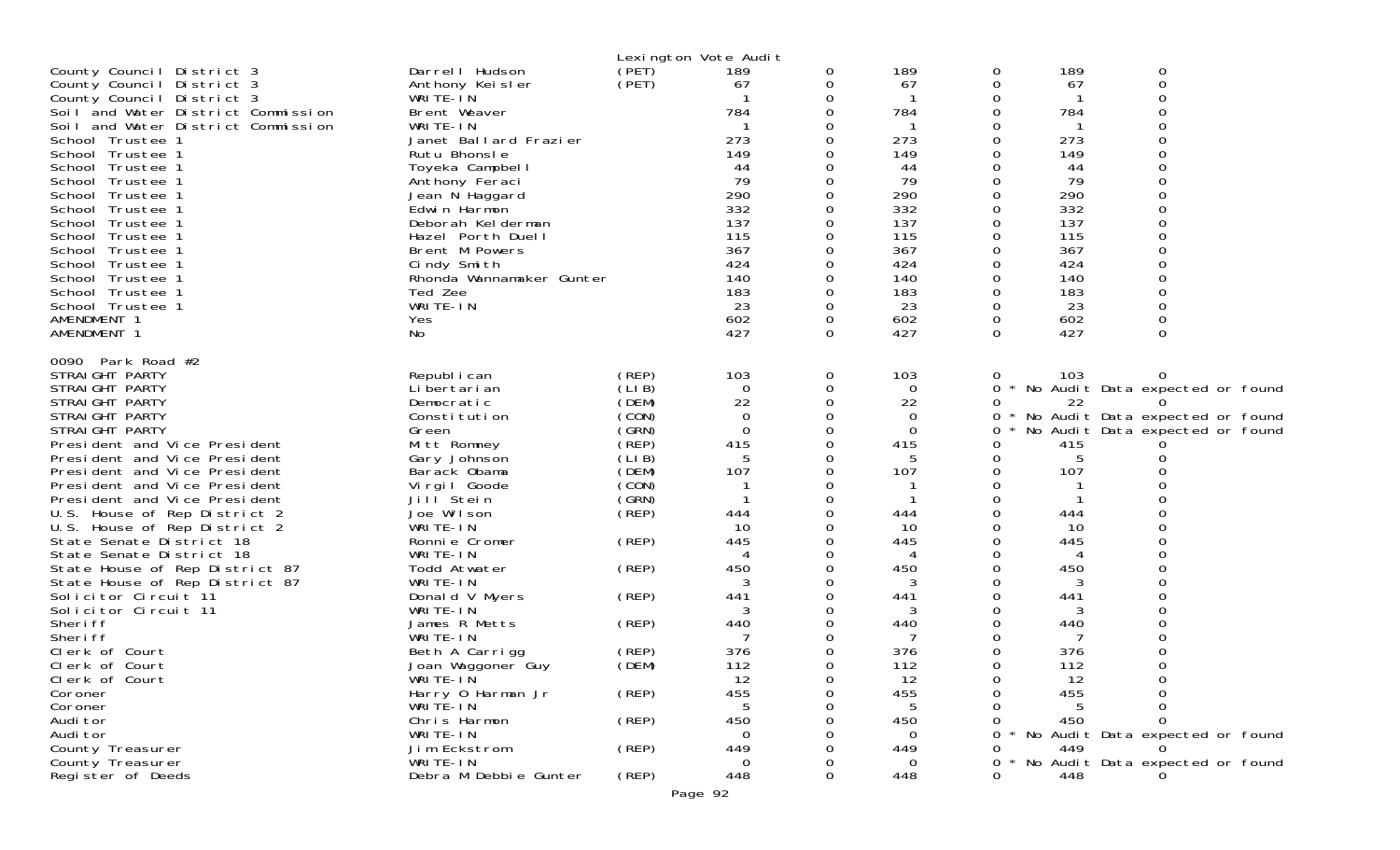|                                                                                                                                                                                                                                                                                                                                                                                                                                                                                                                                                                                                                                                                                                          |                                                                                                                                                                                                                                                                                                                                                                                                     |                                                                                                                                                                         | Lexington Vote Audit                                                                                                                              |                            |                                                                                                                                                                      |                                                                                               |                                                                                                                                       |                                |                                 |
|----------------------------------------------------------------------------------------------------------------------------------------------------------------------------------------------------------------------------------------------------------------------------------------------------------------------------------------------------------------------------------------------------------------------------------------------------------------------------------------------------------------------------------------------------------------------------------------------------------------------------------------------------------------------------------------------------------|-----------------------------------------------------------------------------------------------------------------------------------------------------------------------------------------------------------------------------------------------------------------------------------------------------------------------------------------------------------------------------------------------------|-------------------------------------------------------------------------------------------------------------------------------------------------------------------------|---------------------------------------------------------------------------------------------------------------------------------------------------|----------------------------|----------------------------------------------------------------------------------------------------------------------------------------------------------------------|-----------------------------------------------------------------------------------------------|---------------------------------------------------------------------------------------------------------------------------------------|--------------------------------|---------------------------------|
| Register of Deeds<br>County Council District 3<br>County Council District 3<br>County Council District 3<br>County Council District 3<br>County Council District 3<br>County Council District 3<br>Soil and Water District Commission<br>Soil and Water District Commission<br>School Trustee 1<br>School Trustee 1<br>School Trustee 1<br>School Trustee 1<br>School Trustee 1<br>School Trustee 1<br>School Trustee 1<br>School Trustee 1<br>School Trustee 1<br>School Trustee 1<br>School Trustee 1<br>School Trustee 1<br>School Trustee 1<br>AMENDMENT 1<br>AMENDMENT 1                                                                                                                            | WRITE-IN<br>Kent Collins<br>Scott Adams<br>Wes Howard<br>Darrell Hudson<br>Anthony Keisler<br>WRITE-IN<br>Brent Weaver<br>WRITE-IN<br>Janet Ballard Frazier<br>Rutu Bhonsle<br>Toyeka Campbell<br>Anthony Feraci<br>Jean N Haggard<br>Edwin Harmon<br>Deborah Kelderman<br>Hazel Porth Duell<br>Brent M Powers<br>Cindy Smith<br>Rhonda Wannamaker Gunter<br>Ted Zee<br>WRITE-IN<br>Yes<br>No       | (REP)<br>(PET)<br>(PET)<br>(PET)<br>(PET)                                                                                                                               | 2<br>176<br>110<br>26<br>143<br>31<br>$\Omega$<br>381<br>112<br>142<br>25<br>34<br>164<br>165<br>62<br>88<br>178<br>198<br>66<br>78<br>303<br>206 | 0<br>0<br>0<br>$\Omega$    | 2<br>176<br>110<br>26<br>143<br>31<br>$\mathbf 0$<br>381<br>112<br>142<br>25<br>34<br>164<br>165<br>62<br>88<br>178<br>198<br>66<br>78<br>$\mathbf{1}$<br>303<br>206 | 0<br>0<br>0<br>0<br>0<br>0<br>0<br>0<br>0<br>O<br>0<br>0<br>0<br>0<br>0<br>0<br>0<br>$\Omega$ | 2<br>176<br>110<br>26<br>143<br>31<br>381<br>112<br>142<br>25<br>34<br>164<br>165<br>62<br>88<br>178<br>198<br>66<br>78<br>303<br>206 | 0<br>$\Omega$<br>0<br>$\Omega$ | No Audit Data expected or found |
| 0091 Pineridge $#2$<br>STRAI GHT PARTY<br>STRAIGHT PARTY<br>STRAIGHT PARTY<br>STRAIGHT PARTY<br>STRAIGHT PARTY<br>President and Vice President<br>President and Vice President<br>President and Vice President<br>President and Vice President<br>President and Vice President<br>U.S. House of Rep District 2<br>U.S. House of Rep District 2<br>State Senate District 26<br>State Senate District 26<br>State Senate District 26<br>State House of Rep District 88<br>State House of Rep District 88<br>State House of Rep District 93<br>State House of Rep District 93<br>Solicitor Circuit 11<br>Solicitor Circuit 11<br>Sheri ff<br>Sheri ff<br>Clerk of Court<br>Clerk of Court<br>Clerk of Court | Republ i can<br>Li bertari an<br>Democratic<br>Constitution<br>Green<br>Mitt Romney<br>Gary Johnson<br>Barack Obama<br>Vi rgi I Goode<br>Jill Stein<br>Joe Wilson<br>WRITE-IN<br>Deedee Vaughters<br>Nikki Setzler<br>WRITE-IN<br>Mac Toole<br>WRITE-IN<br>Harry L Ott Jr<br>WRITE-IN<br>Donald V Myers<br>WRITE-IN<br>James R Metts<br>WRITE-IN<br>Beth A Carrigg<br>Joan Waggoner Guy<br>WRITE-IN | (REP)<br>(LIB)<br>(DEM)<br>(CON)<br>(GRN)<br>(REP)<br>(LIB)<br>(DEM)<br>(CON)<br>(GRN)<br>(REP)<br>(REP)<br>(DEM)<br>(REP)<br>(DEM)<br>(REP)<br>(REP)<br>(REP)<br>(DEM) | 274<br>6<br>194<br>774<br>14<br>390<br>0<br>2<br>883<br>26<br>588<br>578<br>395<br>6<br>428<br>5<br>872<br>10<br>881<br>15<br>772<br>360          | 0<br>0<br>0<br>0<br>∩<br>0 | 274<br>6<br>194<br>774<br>14<br>390<br>0<br>2<br>883<br>26<br>588<br>578<br>395<br>6<br>428<br>5<br>872<br>10<br>881<br>15<br>772<br>360<br>4                        | 0<br>0<br>0<br>Ω<br>0<br>0<br>0<br>O<br>0<br>0<br>0<br>0<br>0<br>0                            | 274<br>6<br>194<br>774<br>-14<br>390<br>2<br>883<br>26<br>588<br>578<br>395<br>6<br>428<br>5<br>872<br>10<br>881<br>15<br>772<br>360  | 0<br>0<br>0                    | No Audit Data expected or found |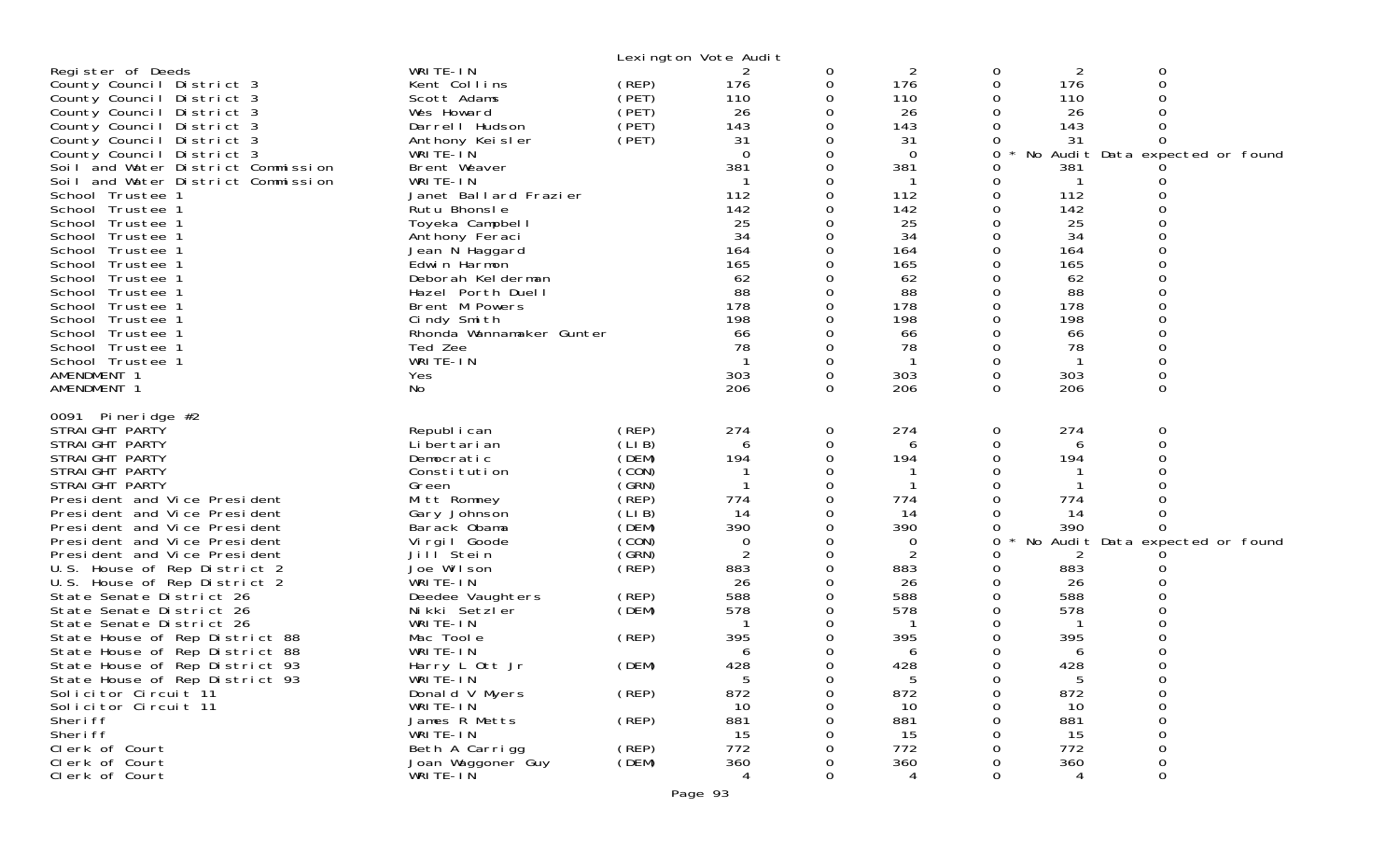|                                                              |                              |                | Lexington Vote Audit |               |              |          |          |                                 |
|--------------------------------------------------------------|------------------------------|----------------|----------------------|---------------|--------------|----------|----------|---------------------------------|
| Coroner                                                      | Harry 0 Harman Jr            | (REP)          | 905                  | 0             | 905          | 0        | 905      | 0                               |
| Coroner                                                      | WRITE-IN                     |                | 5                    | 0             | 5            | 0        | 5        | ∩                               |
| Audi tor                                                     | Chris Harmon                 | (REP)          | 893                  | 0             | 893          | 0        | 893      |                                 |
| Audi tor                                                     | WRITE-IN                     |                | 5                    | 0             | 5            | Ω        |          |                                 |
| County Treasurer                                             | Jim Eckstrom                 | (REP)          | 897                  | 0             | 897          | 0        | 897      |                                 |
| County Treasurer                                             | WRITE-IN                     |                | 6                    | 0             | 6            | Ω        | 6        |                                 |
| Register of Deeds                                            | Debra M Debbie Gunter        | (REP)          | 890                  | 0             | 890          | O        | 890      |                                 |
| Register of Deeds                                            | WRITE-IN                     |                |                      | 0             | 4            | 0        |          |                                 |
| Soil and Water District Commission                           | Brent Weaver                 |                | 705                  | 0             | 705          | 0        | 705      |                                 |
| Soil and Water District Commission                           | WRITE-IN                     |                | $\Omega$             | 0             | 0            | 0        |          | No Audit Data expected or found |
| School Trustee 2                                             | Bill Bingham                 |                | 492                  | 0             | 492          | 0        | 492      |                                 |
| School Trustee 2                                             | Beth Dickerson Branham       |                | 528                  | 0             | 528          | 0        | 528      |                                 |
| School Trustee 2                                             | Jimmy Brooks                 |                | 298                  | 0             | 298          | 0        | 298      |                                 |
| School Trustee 2                                             | GI en Conwell                |                | 338                  | 0             | 338          |          | 338      |                                 |
| School Trustee 2                                             | Amy Ditolla                  |                | 311                  | 0             | 311          | 0        | 311      |                                 |
| School Trustee 2                                             | Cindy Kessler                |                | 615                  | 0             | 615          | 0        | 615      |                                 |
| School Trustee 2                                             | WRITE-IN                     |                | 6                    | 0             | 6            | 0        | 6        |                                 |
| AMENDMENT 1                                                  | Yes                          |                | 682                  | 0             | 682          | 0        | 682      |                                 |
| AMENDMENT 1                                                  | No                           |                | 454                  | $\Omega$      | 454          | $\Omega$ | 454      | $\Omega$                        |
|                                                              |                              |                |                      |               |              |          |          |                                 |
| 0092 Red Bank South #2                                       |                              |                |                      |               |              |          |          |                                 |
| STRAIGHT PARTY                                               | Republ i can                 | (REP)          | 128                  | 0             | 128          | 0        | 128      | 0                               |
| STRAIGHT PARTY<br>STRAIGHT PARTY                             | Li bertari an                | (LIB)<br>(DEM) | 3<br>55              | 0<br>$\Omega$ | 3<br>55      | 0<br>0   | 3<br>55  |                                 |
|                                                              | Democratic                   |                |                      | 0             |              | Ω        |          |                                 |
| STRAIGHT PARTY                                               | Constitution                 | (CON)          |                      |               | $\mathbf{1}$ |          | -1       |                                 |
| STRAIGHT PARTY                                               | Green                        | (SRN)<br>(REP) |                      | 0<br>0        | 485          | 0<br>0   |          |                                 |
| President and Vice President                                 | Mitt Romney                  |                | 485                  |               |              |          | 485      |                                 |
| President and Vice President<br>President and Vice President | Gary Johnson                 | (LIB)<br>(DEM) | 5<br>150             | 0<br>0        | 5<br>150     | 0<br>0   | 5<br>150 |                                 |
| President and Vice President                                 | Barack Obama                 | (CON)          |                      | 0             |              |          |          |                                 |
|                                                              | Virgil Goode                 | (GRN)          | $\overline{2}$<br>3  | 0             | 2            | 0        | 2        |                                 |
| President and Vice President                                 | Jill Stein<br>Joe Wilson     | (REP)          | 538                  | 0             | 3<br>538     |          | 3<br>538 |                                 |
| U.S. House of Rep District 2                                 | WRITE-IN                     |                | 16                   | 0             | 16           | 0        | 16       |                                 |
| U.S. House of Rep District 2                                 |                              | (REP)          | 293                  | 0             | 293          | 0        | 293      |                                 |
| State Senate District 23                                     | Jake Knotts                  | (PET)          | 280                  | 0             | 280          |          | 280      |                                 |
| State Senate District 23                                     | Katrina Shealy               |                | 31                   | 0             | 31           | 0        | 31       |                                 |
| State Senate District 23<br>State Senate District 23         | David R Whetsell<br>WRITE-IN | (CON)          |                      | 0             | $\mathbf{1}$ | 0        |          |                                 |
| State House of Rep District 88                               | Mac Toole                    | (REP)          | 534                  | 0             | 534          |          | 534      |                                 |
| State House of Rep District 88                               | WRITE-IN                     |                |                      | 0             | 4            | Ω        |          |                                 |
| Solicitor Circuit 11                                         | Donald V Myers               | (REP)          | 533                  | 0             | 533          | 0        | 533      |                                 |
| Solicitor Circuit 11                                         | WRITE-IN                     |                |                      | 0             | 5            | 0        | 5        |                                 |
| Sheri ff                                                     | James R Metts                | (REP)          | 549                  | 0             | 549          | 0        | 549      |                                 |
| Sheri ff                                                     | WRITE-IN                     |                | 11                   | 0             | 11           | 0        | 11       |                                 |
| Clerk of Court                                               | Beth A Carrigg               | (REP)          | 470                  | 0             | 470          | 0        | 470      | $\Omega$                        |
| Clerk of Court                                               | Joan Waggoner Guy            | (DEM)          | 138                  | 0             | 138          | 0        | 138      | 0                               |
| Clerk of Court                                               | WRITE-IN                     |                | 3                    | 0             | 3            | 0        | 3        | 0                               |
| Coroner                                                      | Harry 0 Harman Jr            | (REP)          | 545                  | 0             | 545          | Ω        | 545      |                                 |
| Coroner                                                      | WRITE-IN                     |                |                      |               |              |          |          |                                 |
| Audi tor                                                     | Chris Harmon                 | (REP)          | 532                  |               | 532          |          | 532      |                                 |
| Audi tor                                                     | WRITE-IN                     |                |                      |               | 4            |          |          | 0                               |
| County Treasurer                                             | Jim Eckstrom                 | (REP)          | 535                  | Ω             | 535          | 0        | 535      | $\Omega$                        |
| County Treasurer                                             | WRITE-IN                     |                | 5                    | 0             | 5            | 0        | 5        | 0                               |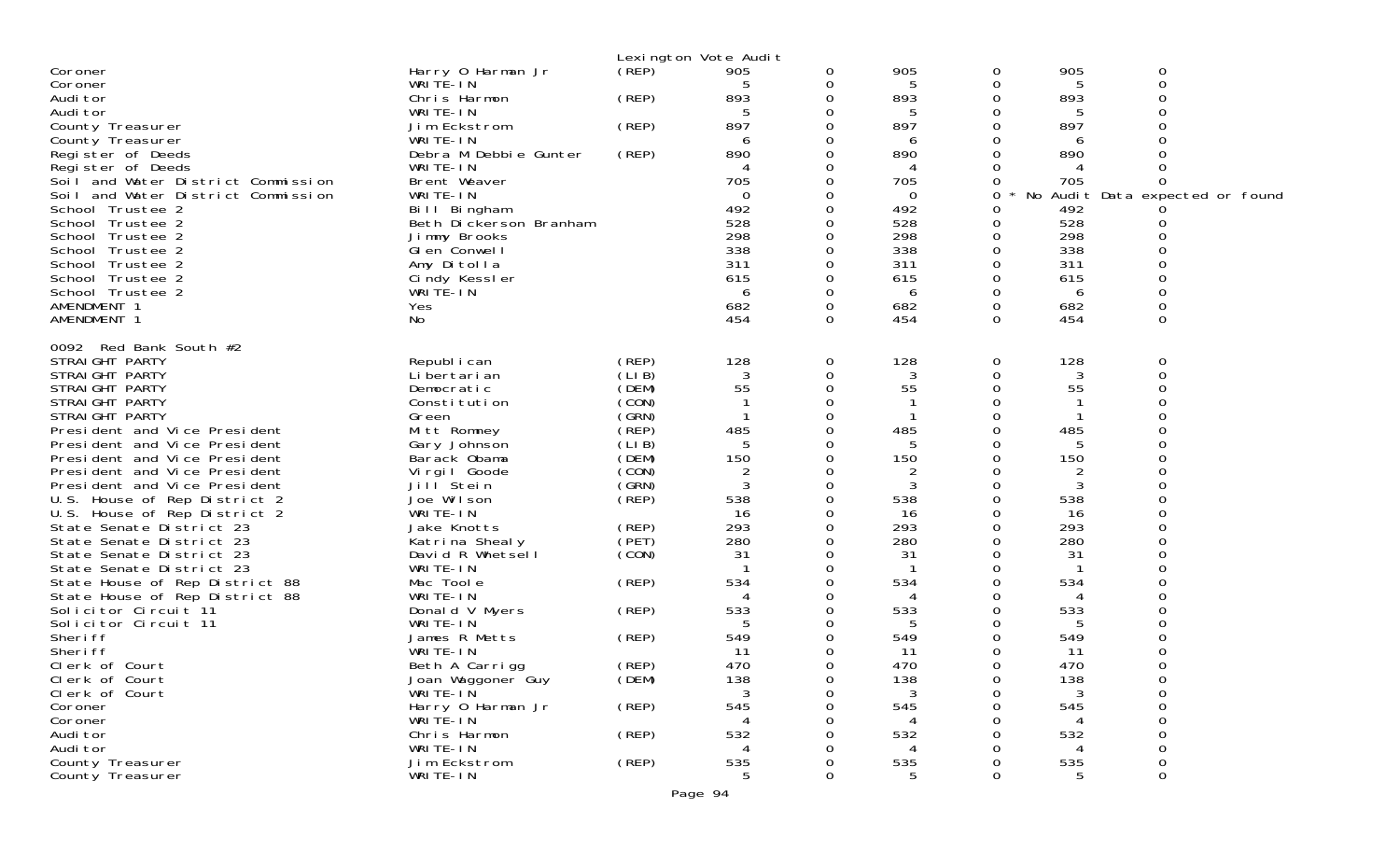|                                                              |                                                 |                | Lexington Vote Audit |               |             |        |             |                                      |
|--------------------------------------------------------------|-------------------------------------------------|----------------|----------------------|---------------|-------------|--------|-------------|--------------------------------------|
| Register of Deeds<br>Register of Deeds                       | Debra M Debbie Gunter<br>WRITE-IN               | (REP)          | 542<br>4             | 0<br>0        | 542<br>4    | 0<br>0 | 542<br>4    | 0<br>0                               |
| County Council District 5<br>County Council District 5       | Bobby Gravedigger Keisler(REP)<br>Bri an Duncan | (PET)          | 417<br>159           | 0<br>0        | 417<br>159  | 0<br>0 | 417<br>159  | 0                                    |
| County Council District 5                                    | WRITE-IN                                        |                |                      | 0             |             |        |             |                                      |
| Soil and Water District Commission                           | Brent Weaver                                    |                | 478                  | 0             | 478         | 0      | 478         | 0                                    |
| Soil and Water District Commission                           | WRITE-IN                                        |                | 0                    | 0             | 0           | 0      |             | No Audit Data expected or found      |
| School Trustee 1<br>School Trustee 1                         | Janet Ballard Frazier<br>Rutu Bhonsle           |                | 125<br>22            | 0<br>0        | 125<br>22   | 0<br>0 | 125<br>22   |                                      |
| School Trustee 1                                             | Toyeka Campbell                                 |                | 44                   | 0             | 44          | 0      | 44          |                                      |
| School Trustee 1                                             | Anthony Feraci                                  |                | 40                   | 0             | 40          | 0      | 40          |                                      |
| School Trustee 1<br>School Trustee 1                         | Jean N Haggard                                  |                | 124<br>151           | 0<br>0        | 124<br>151  | 0<br>0 | 124<br>151  |                                      |
| School Trustee 1                                             | Edwin Harmon<br>Deborah Kelderman               |                | 79                   |               | 79          |        | 79          |                                      |
| School Trustee 1                                             | Hazel Porth Duell                               |                | 54                   | 0             | 54          | 0      | 54          |                                      |
| School Trustee 1                                             | Brent M Powers                                  |                | 148                  | 0             | 148         | 0      | 148         |                                      |
| School Trustee 1                                             | Cindy Smith                                     |                | 160<br>105           | $\Omega$<br>0 | 160<br>105  | 0      | 160<br>105  |                                      |
| School Trustee 1<br>School Trustee 1                         | Rhonda Wannamaker Gunter<br>Ted Zee             |                | 52                   | 0             | 52          | 0<br>0 | 52          |                                      |
| School Trustee 1                                             | WRITE-IN                                        |                |                      | 0             |             | 0      |             |                                      |
| School Trustee 2                                             | Bill Bingham                                    |                | 79                   | 0             | 79          | 0      | 79          |                                      |
| School Trustee 2<br>School Trustee 2                         | Beth Dickerson Branham                          |                | 71<br>43             | 0<br>$\Omega$ | 71<br>43    | 0<br>0 | 71<br>43    |                                      |
| School Trustee 2                                             | Jimmy Brooks<br>GI en Conwell                   |                | 53                   | 0             | 53          | 0      | 53          |                                      |
| School Trustee 2                                             | Amy Ditolla                                     |                | 49                   | 0             | 49          |        | 49          |                                      |
| School Trustee 2                                             | Cindy Kessler                                   |                | 91                   | $\Omega$      | 91          |        | 91          |                                      |
| School Trustee 2<br>AMENDMENT 1                              | WRITE-IN<br>Yes                                 |                | $\Omega$<br>346      | 0<br>0        | 0<br>346    | 0<br>0 | 346         | No Audit Data expected or found<br>O |
| AMENDMENT 1                                                  | No                                              |                | 283                  | $\Omega$      | 283         | 0      | 283         | 0                                    |
| 0750 Absentee                                                |                                                 |                |                      |               |             |        |             |                                      |
| STRAIGHT PARTY                                               | Republ i can                                    | (REP)          | 4364                 | 1601          | 2763        | 0      | 2763        | 0                                    |
| STRAIGHT PARTY<br>STRAIGHT PARTY                             | Li bertari an<br>Democratic                     | (LIB)<br>(DEM) | 42<br>2931           | -7<br>618     | 35<br>2313  | 0<br>0 | 35<br>2313  | 0                                    |
| STRAIGHT PARTY                                               | Constitution                                    | (CON)          | 15                   |               | 14          | 0      | 14          | 0                                    |
| STRAIGHT PARTY                                               | Green                                           | (GRN)          | 13                   | 3             | 10          | 0      | 10          |                                      |
| President and Vice President                                 | Mitt Romney                                     | (REP)          | 2492                 | 3781          | 8711        | 0      | 8711        | ი                                    |
| President and Vice President<br>President and Vice President | Gary Johnson<br>Barack Obama                    | (LIB)<br>(DEM) | 107<br>5928          | 42<br>1518    | 65<br>4410  | 0<br>0 | 65<br>4410  |                                      |
| President and Vice President                                 | Virgil Goode                                    | (CON)          | 38                   | 9             | 29          | 0      | 29          |                                      |
| President and Vice President                                 | Jill Stein                                      | (GRN)          | 38                   | 12            | 26          | 0      | 26          |                                      |
| U.S. House of Rep District 2                                 | Joe Wilson<br>WRITE-IN                          | (REF)          | 3472                 | 3989          | 9483        | 0      | 9483        |                                      |
| U.S. House of Rep District 2<br>State Senate District 18     | Ronnie Cromer                                   | (REP)          | 387<br>4994          | 139<br>1372   | 248<br>3622 | 0<br>0 | 248<br>3622 | $\Omega$                             |
| State Senate District 18                                     | WRITE-IN                                        |                | 54                   | 19            | 35          | 0      | 35          | 0                                    |
| State Senate District 20                                     | John Courson                                    | (REP)          | 1369                 | 513           | 856         | O      | 856         | 0                                    |
| State Senate District 20                                     | Robert Rikard                                   | (DEM)          | 926                  | 245           | 681         | O      | 681         | 0                                    |
| State Senate District 20<br>State Senate District 20         | Scott West<br>WRITE-IN                          | (GRN)          | 34<br>2              | 17            | 17          |        | 17          | 0<br>0                               |
| State Senate District 23                                     | Jake Knotts                                     | (REP)          | 1916                 | 550           | 1366        | O      | 1366        | 0                                    |
| State Senate District 23                                     | Katrina Shealy                                  | (PET)          | 2168                 | 526           | 1642        | 0      | 1642        | 0                                    |
| State Senate District 23                                     | David R Whetsell                                | (CON)          | 146                  | 21            | 125         | 0      | 125         | 0                                    |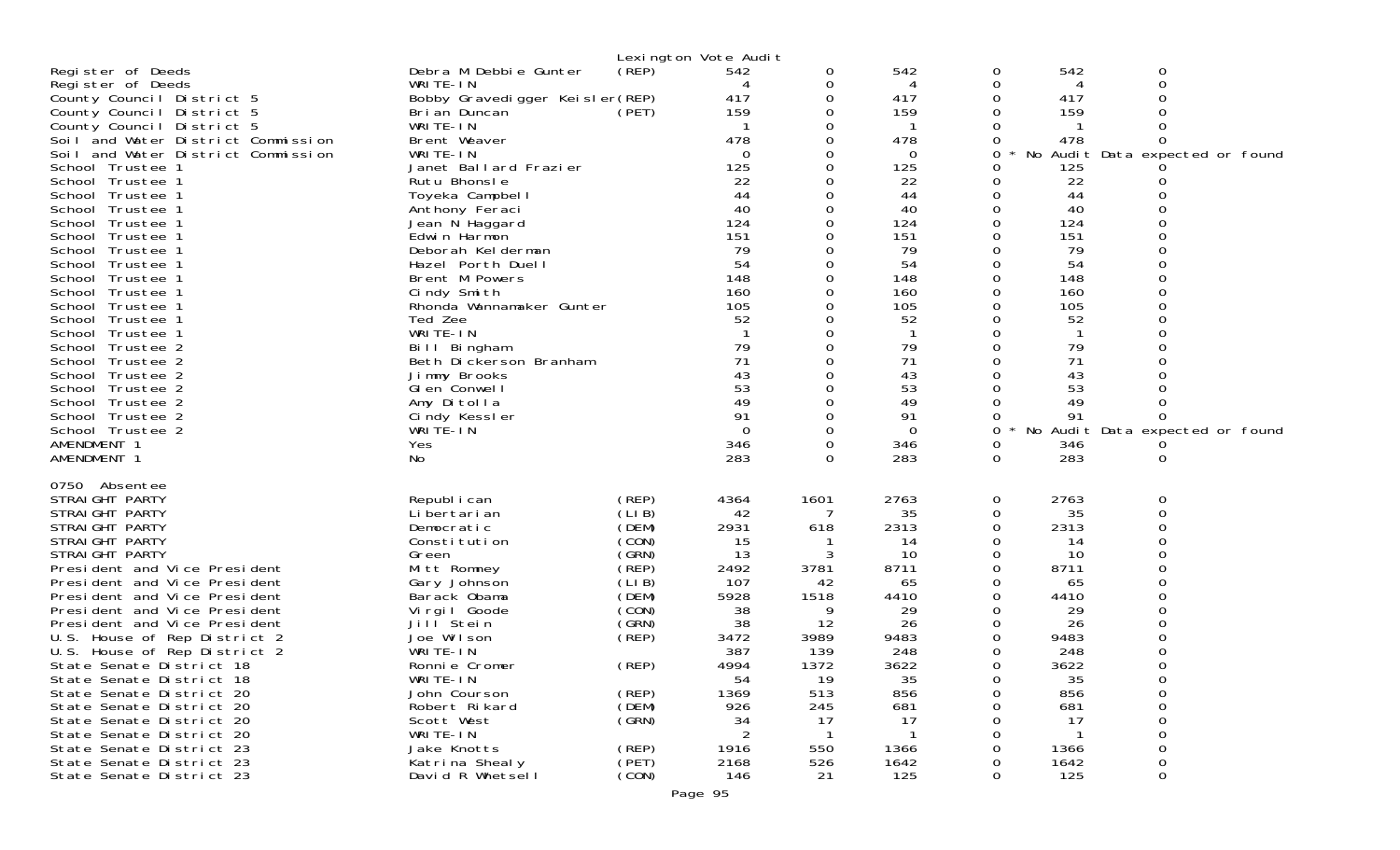|                                                                  |                                 |             | Lexington Vote Audit |              |            |        |             |                                     |
|------------------------------------------------------------------|---------------------------------|-------------|----------------------|--------------|------------|--------|-------------|-------------------------------------|
| State Senate District 23                                         | WRITE-IN                        |             | 25                   | 13           | 12         | 0      | 12          | 0                                   |
| State Senate District 25                                         | Shane Massey                    | (REP)       | 1308                 | 265          | 1043       | 0      | 1043        | 0                                   |
| State Senate District 25                                         | WRITE-IN                        |             | 17                   | 8            | 9          | 0      | 9           | 0                                   |
| State Senate District 26                                         | Deedee Vaughters                | (REP)       | 1168                 | 471          | 697        | 0      | 697         |                                     |
| State Senate District 26                                         | Nikki Setzler                   | (DEM)       | 1917                 | 618          | 1299       | 0      | 1299        |                                     |
| State Senate District 26                                         | WRITE-IN                        |             | 5                    |              | 4          |        |             |                                     |
| State House of Rep District 39                                   | Ral ph Sheal y Kennedy          | (REP)       | 456                  | 116          | 340        | 0      | 340         |                                     |
| State House of Rep District 39                                   | Phil Perry                      | (PET)       | 321                  | 88           | 233        | 0      | 233         |                                     |
| State House of Rep District 39                                   | WRITE-IN                        | (REP)       | $\Omega$<br>2399     | 0<br>631     | 0<br>1768  | 0<br>0 |             | No Audit Data expected or found     |
| State House of Rep District 69<br>State House of Rep District 69 | Rick Quinn<br>Robert Bob Vanlue | (DEM)       | 958                  | 199          | 759        | 0      | 1768<br>759 |                                     |
| State House of Rep District 69                                   | WRITE-IN                        |             |                      | 2            | 2          |        | 2           |                                     |
| State House of Rep District 71                                   | Nathan Ballentine               | (REP)       | 102                  | 41           | -61        | 0      | 61          |                                     |
| State House of Rep District 71                                   | WRITE-IN                        |             | $\Omega$             | $\Omega$     | 0          | 0      |             | No Audit Data expected or found     |
| State House of Rep District 85                                   | Chip Huggins                    | (REP)       | 2862                 | 1093         | 1769       | 0      | 1769        |                                     |
| State House of Rep District 85                                   | WRITE-IN                        |             | 32                   | 12           | 20         | 0      | 20          |                                     |
| State House of Rep District 87                                   | Todd Atwater                    | (REP)       | 3167                 | 625          | 2542       | 0      | 2542        |                                     |
| State House of Rep District 87                                   | WRITE-IN                        |             | 36                   | 11           | 25         | 0      | 25          |                                     |
| State House of Rep District 88                                   | Mac Toole                       | (REP)       | 1535                 | 433          | 1102       | 0      | 1102        |                                     |
| State House of Rep District 88                                   | WRITE-IN                        |             | 25                   | 9            | 16         | 0      | 16          |                                     |
| State House of Rep District 89                                   | Kenny Bingham                   | (REP)       | 1674                 | 692          | 982        | 0      | 982         |                                     |
| State House of Rep District 89                                   | WRITE-IN                        |             | -19                  | 11           | 8          | 0      | 8           |                                     |
| State House of Rep District 93                                   | Harry L Ott Jr                  | (DEM)       | 368                  | 72           | 296        | 0<br>0 | 296         |                                     |
| State House of Rep District 93<br>State House of Rep District 96 | WRITE-IN<br>Kit Spires          | (REP)       | 829                  | 265          | 564        | 0      | 564         |                                     |
| State House of Rep District 96                                   | WRITE-IN                        |             | -16                  | 3            | 13         | 0      | 13          |                                     |
| Solicitor Circuit 11                                             | Donald V Myers                  | (REP)       | 3409                 | 3948         | 9461       | 0      | 9461        |                                     |
| Solicitor Circuit 11                                             | WRITE-IN                        |             | 182                  | 74           | 108        | 0      | 108         |                                     |
| Sheri ff                                                         | James R Metts                   | (REP)       | 3712                 | 4017         | 9695       | 0      | 9695        |                                     |
| Sheri ff                                                         | WRITE-IN                        |             | 267                  | 99           | 168        | 0      | 168         |                                     |
| Clerk of Court                                                   | Beth A Carrigg                  | $($ REP $)$ | 1618                 | 3543         | 8075       | 0      | 8075        |                                     |
| Clerk of Court                                                   | Joan Waggoner Guy               | (DEM)       | 5730                 | 1430         | 4300       | 0      | 4300        |                                     |
| Clerk of Court                                                   | WRITE-IN                        |             | 215                  | 50           | 165        | 0      | 165         | $\Omega$                            |
| Coroner                                                          | Harry 0 Harman Jr               | (REP)       | 3881                 | 4071         | 9810       | 0      | 9810        |                                     |
| Coroner                                                          | WRITE-IN                        |             | 127                  | 55           | 72         | 0      | 72          |                                     |
| Audi tor                                                         | Chris Harmon                    | (REP)       | 3712                 | 4037         | 9675       | 0      | 9675        |                                     |
| Audi tor<br>County Treasurer                                     | WRITE-IN<br>Jim Eckstrom        | (REP)       | 102<br>3713          | 54<br>4035   | 48<br>9678 | 0<br>0 | 48<br>9678  |                                     |
| County Treasurer                                                 | WRITE-IN                        |             | 120                  | 58           | 62         | 0      | 62          |                                     |
| Register of Deeds                                                | Debra M Debbie Gunter           | (REP)       | 3682                 | 4039         | 9643       | 0      | 9643        |                                     |
| Register of Deeds                                                | WRITE-IN                        |             | 106                  | 49           | 57         |        | 57          |                                     |
| County Council District 1                                        | Jim Kinard                      | (REP)       | 365                  | 144          | 221        | 0      | 221         | 0                                   |
| County Council District 1                                        | Megan Hutto                     | (PET)       | 167                  | 50           | 117        | 0      | 117         | 0                                   |
| County Council District 1                                        | WRITE-IN                        |             | $\mathbf{O}$         | $\mathbf{O}$ | $\Omega$   |        |             | 0 * No Audit Data expected or found |
| County Council District 3                                        | Kent Collins                    | (REP)       | 1352                 | 288          | 1064       | 0      | 1064        |                                     |
| County Council District 3                                        | Scott Adams                     | (PET)       | 451                  | 82           | 369        |        | 369         |                                     |
| County Council District 3                                        | Wes Howard                      | (PET)       | 188                  | 33           | 155        |        | 155         |                                     |
| County Council District 3                                        | Darrell Hudson                  | (PET)       | 625                  | 86           | 539        |        | 539         |                                     |
| County Council District 3<br>County Council District 3           | Anthony Keisler<br>WRITE-ĬN     | (PET)       | 211                  | 35           | 176<br>3   |        | 176         |                                     |
| County Council District 4                                        | Debbie Summers                  | (REP)       | 5680                 | 4423         | 1257       |        | 1257        |                                     |
| County Council District 4                                        | WRITE-IN                        |             | 16                   |              | 8          |        | 8           |                                     |
|                                                                  |                                 |             |                      |              |            |        |             |                                     |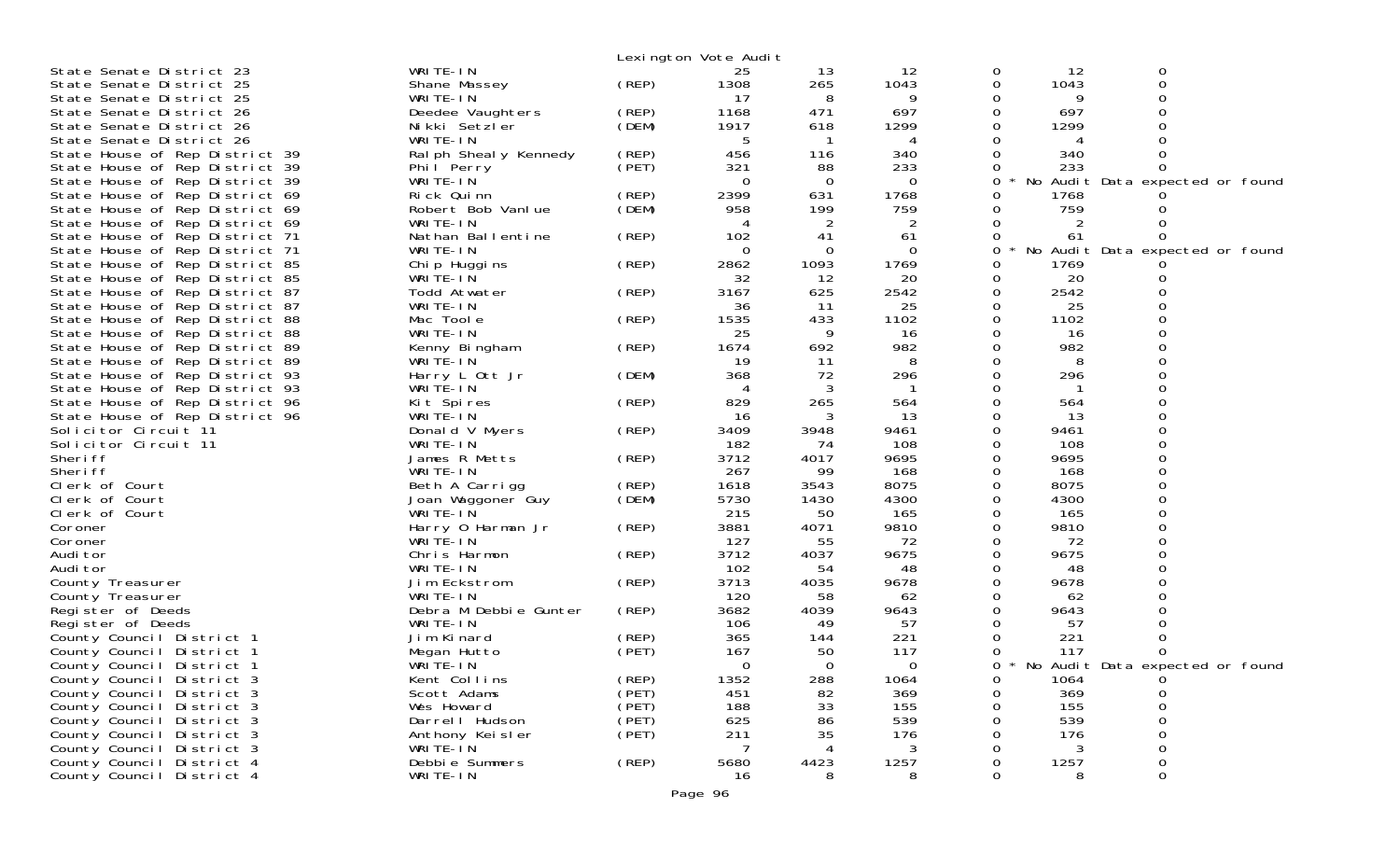|                                    |                                  | Lexington Vote Audit |      |             |    |      |                                                             |                                   |
|------------------------------------|----------------------------------|----------------------|------|-------------|----|------|-------------------------------------------------------------|-----------------------------------|
| County Council District 5          | Bobby Gravedigger Keisler(REP)   | 933                  | 226  | 707         | 0  | 707  | 0                                                           |                                   |
| County Council District 5          | Bri an Duncan                    | 421<br>(PET)         | 93   | 328         | 0  | 328  | $\mathbf 0$                                                 |                                   |
| County Council District 5          | WRITE-IN                         | 6                    | 2    |             | 0  |      | $\Omega$                                                    |                                   |
| County Council District 6          | Johnny Jeffcoat                  | (REP)<br>2341        | 789  | 1552        | 0  | 1552 | $\Omega$                                                    |                                   |
| County Council District 6          | WRITE-IN                         | 21                   | 8    | 13          | 0  | 13   | $\mathbf 0$                                                 |                                   |
| Soil and Water District Commission | Brent Weaver                     | 1220                 | 3093 | 8127        | 0  | 8127 | $\Omega$                                                    |                                   |
| Soil and Water District Commission |                                  |                      | 30   |             | 0  |      | $\Omega$                                                    |                                   |
|                                    | WRITE-IN                         | 61<br>32             |      | 31          | 0  | 31   | $\Omega$                                                    |                                   |
| Hollow Creek Watershed District 17 | Verne S Caughman                 |                      | 8    | 24          |    | 24   |                                                             |                                   |
| Hollow Creek Watershed District 17 | Tony C Craps                     | 26                   | 6    | 20          | 0  | 20   | $\Omega$                                                    |                                   |
| Hollow Creek Watershed District 17 | Bill Scott                       | 24                   | 6    | 18          | 0  | 18   | $\Omega$                                                    |                                   |
| Hollow Creek Watershed District 17 | WRITE-IN                         | $\mathbf{1}$         |      | $\Omega$    |    |      |                                                             | All votes cast for this candidate |
|                                    |                                  |                      |      |             |    |      | in this precient are optical.                               |                                   |
|                                    |                                  |                      |      |             |    |      | No Audit Data for optical.                                  |                                   |
|                                    |                                  |                      |      |             |    |      |                                                             |                                   |
| School Trustee 1                   | Janet Ballard Frazier            | 1989                 | 400  | 1589        | 0  | 1589 | 0                                                           |                                   |
| School Trustee 1                   | Rutu Bhonsle                     | 832                  | 168  | 664         | 0  | 664  | 0                                                           |                                   |
| School Trustee 1                   | Toyeka Campbell                  | 626                  | 108  | 518         | 0  | 518  | 0                                                           |                                   |
| School Trustee 1                   | Anthony Feraci                   | 685                  | 193  | 492         | 0  | 492  | $\Omega$                                                    |                                   |
| School Trustee 1                   | Jean N Haggard                   | 2692                 | 563  | 2129        | 0  | 2129 | $\Omega$                                                    |                                   |
| School Trustee 1                   | Edwin Harmon                     | 3071                 | 667  | 2404        | 0  | 2404 | $\Omega$                                                    |                                   |
| School Trustee 1                   | Deborah Kelderman                | 1185                 | 240  | 945         | 0  | 945  | $\Omega$                                                    |                                   |
| School Trustee 1                   | Hazel Porth Duell                | 1654                 | 336  | 1318        | 0  | 1318 | 0                                                           |                                   |
| School Trustee 1                   | Brent M Powers                   | 2554                 | 552  | 2002        | 0  | 2002 | $\overline{0}$                                              |                                   |
| School Trustee 1                   |                                  | 3228                 | 661  | 2567        | 0  | 2567 | $\Omega$                                                    |                                   |
|                                    | Cindy Smith                      |                      |      |             |    |      |                                                             |                                   |
| School Trustee 1                   | Rhonda Wannamaker Gunter         | 1590                 | 352  | 1238        | 0  | 1238 | 0                                                           |                                   |
| School Trustee 1                   | Ted Zee                          | 1116                 | 277  | 839         | 0  | 839  | $\Omega$                                                    |                                   |
| School Trustee 1                   | WRITE-IN                         | 54                   | 20   | 34          | 0  | 34   | $\Omega$                                                    |                                   |
| School Trustee 2                   | Bill Bingham                     | 1534                 | 550  | 984         | 0  | 984  | $\mathbf 0$                                                 |                                   |
| School Trustee 2                   | Beth Dickerson Branham           | 1524                 | 567  | 957         | 0  | 957  | $\Omega$                                                    |                                   |
| School Trustee 2                   | Jimmy Brooks                     | 827                  | 271  | 556         | 0  | 556  | $\Omega$                                                    |                                   |
| School Trustee 2                   | GI en Conwell                    | 1016                 | 353  | 663         | 0  | 663  | 0                                                           |                                   |
| School Trustee 2                   | Amy Ditolla                      | 820                  | 314  | 506         |    | 506  | $\Omega$                                                    |                                   |
| School Trustee 2                   | Cindy Kessler                    | 1724                 | 619  | 1105        | 0  | 1105 | $\Omega$                                                    |                                   |
| School Trustee 2                   | WRITE-IN                         | 27                   | 8    | 19          | 0  | 19   | 0                                                           |                                   |
| School Trustee 3                   | Steve Adams Jr                   | 163                  | 29   | 134         | 0  | 134  | $\Omega$                                                    |                                   |
| School Trustee 3                   | Craig A Caughman                 | 213                  | 65   | 148         | 0  | 148  | $\Omega$                                                    |                                   |
| School Trustee 3                   | Stacey B Derrick                 | 216                  | 56   | 160         | 0  | 160  | $\Omega$                                                    |                                   |
| School Trustee 3                   | Leon Drafts                      | 195                  | 54   | 141         | O  | 141  | $\Omega$                                                    |                                   |
| School Trustee 3                   | Olin E Gambrell III              | 126                  | 46   | 80          | O  | 80   | $\Omega$                                                    |                                   |
| School Trustee 3                   | Benjie Rikard                    | 194                  | 57   | 137         | 0  | 137  | 0                                                           |                                   |
| School Trustee 3                   | Craig Adams Shealy               | 139                  | 29   | 110         | 0  | 110  | $\Omega$                                                    |                                   |
| School Trustee 3                   | Amanda Scooter Ballenger Tarbell |                      | 77   | 28          | 49 | 0    | 49                                                          | 0                                 |
| School Trustee 3                   | WRITE-IN                         | 3                    | 3    | $\mathbf 0$ |    |      |                                                             | All votes cast for this candidate |
|                                    |                                  |                      |      |             |    |      |                                                             |                                   |
|                                    |                                  |                      |      |             |    |      | in this precient are optical.<br>No Audit Data for optical. |                                   |
|                                    |                                  |                      |      |             |    |      |                                                             |                                   |
| School Trustee 4                   | Jefford Hart Jr                  | 158                  | 50   | 108         | 0  | 108  | 0                                                           |                                   |
| School Trustee 4                   | Daniel Martin                    | 149                  | 47   | 102         | 0  | 102  | $\mathbf 0$                                                 |                                   |
| School Trustee 4                   | Kathy S Mixson                   | 144                  | 49   | 95          | 0  | 95   | $\mathbf 0$                                                 |                                   |
| School Trustee 4                   | Chris Pound                      | 180                  | 62   | 118         | 0  | 118  | 0                                                           |                                   |
|                                    |                                  |                      |      |             |    |      |                                                             |                                   |
| School Trustee 4                   | Gregg Riley                      | 179                  | 63   | 116         | 0  | 116  | $\mathbf 0$                                                 |                                   |
| School Trustee 4                   | WRITE-IN                         | 9                    | 6    | 3           | 0  | 3    | 0                                                           |                                   |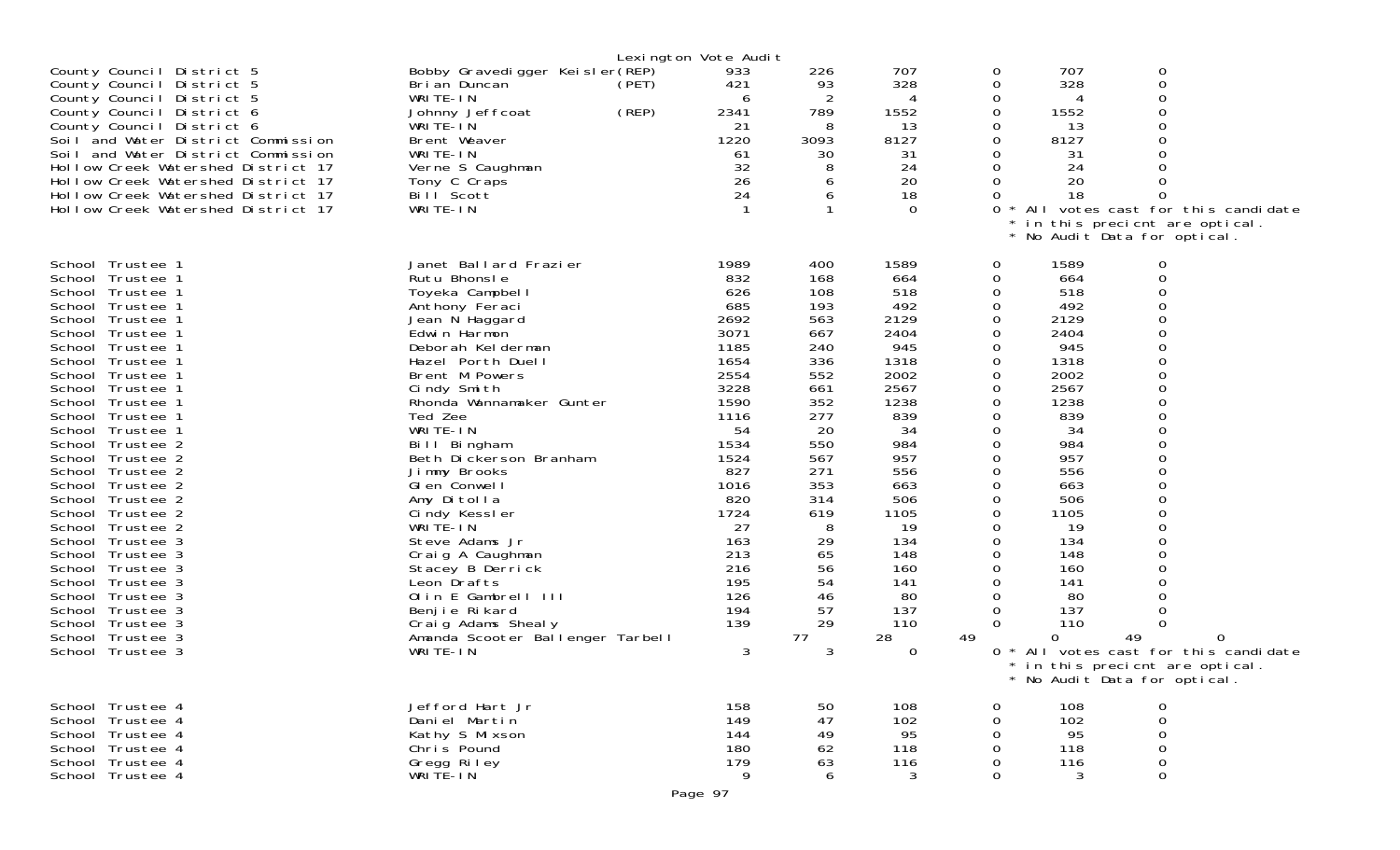|                                                                                                                                                                                                                                                                                                  |                                                                                                                                                                                   |                         | Lexington Vote Audit                                                                                          |                                                                                                            |                                                                                                         |                                                                                                                                                                                                                                                                                                            |
|--------------------------------------------------------------------------------------------------------------------------------------------------------------------------------------------------------------------------------------------------------------------------------------------------|-----------------------------------------------------------------------------------------------------------------------------------------------------------------------------------|-------------------------|---------------------------------------------------------------------------------------------------------------|------------------------------------------------------------------------------------------------------------|---------------------------------------------------------------------------------------------------------|------------------------------------------------------------------------------------------------------------------------------------------------------------------------------------------------------------------------------------------------------------------------------------------------------------|
| School Trustee 5<br>School Trustee 5<br>School Trustee 5<br>School Trustee 5<br>School Trustee 5<br>City Council District 1<br>City Council District 1<br>City Council District 1<br>City Council District 3<br>City Council District 3<br>City Council District 3<br>AMENDMENT 1<br>AMENDMENT 1 | Beth Burn Watson<br>Jan Hammond<br>Jondy Lovel ess<br>Ed Yates<br>WRITE-IN<br>Tara S Almond<br>David L Diamond<br>WRITE-IN<br>Eva Corley<br>A G Dantzler<br>WRITE-IN<br>Yes<br>No |                         | 1985<br>1509<br>1352<br>925<br>20<br>67<br>110<br>$\overline{0}$<br>95<br>88<br>$\overline{0}$<br>446<br>6698 | 650<br>545<br>463<br>359<br>11<br>38<br>31<br>$\overline{0}$<br>28<br>35<br>$\overline{0}$<br>2723<br>1935 | 1335<br>964<br>889<br>566<br>9<br>29<br>79<br>$\overline{0}$<br>67<br>53<br>$\mathbf 0$<br>7723<br>4763 | 1335<br>$\mathbf 0$<br>0<br>$\overline{O}$<br>964<br>0<br>889<br>0<br>0<br>566<br>$\Omega$<br>0<br>9<br>0<br>29<br>$\Omega$<br>79<br>$\Omega$<br>0<br>0<br>No Audit Data expected or found<br>0<br>67<br>53<br>$\Omega$<br>0<br>No Audit Data expected or found<br>0<br>7723<br>0<br>0<br>4763<br>$\Omega$ |
| 0800 Emergency<br>STRAIGHT PARTY                                                                                                                                                                                                                                                                 | Republ i can                                                                                                                                                                      | (REP)                   | 11                                                                                                            | 11                                                                                                         | 0                                                                                                       | 0 * All votes cast for this candidate<br>* in this precient are optical.<br>* No Audit Data for optical.                                                                                                                                                                                                   |
| STRAIGHT PARTY<br>STRAIGHT PARTY                                                                                                                                                                                                                                                                 | Li bertari an<br>Democratic                                                                                                                                                       | (LIB)<br>(DEM)          | $\overline{0}$<br>11                                                                                          | $\overline{0}$<br>11                                                                                       | $\mathbf 0$<br>0                                                                                        | 0 * No Audit Data expected or found<br>0 * All votes cast for this candidate<br>* in this precient are optical.<br>* No Audit Data for optical.                                                                                                                                                            |
| STRAIGHT PARTY<br>STRAIGHT PARTY<br>President and Vice President                                                                                                                                                                                                                                 | Constitution<br>Green<br>Mitt Romney                                                                                                                                              | (CON)<br>(GRN)<br>(REP) | 0<br>$\mathbf 0$<br>29                                                                                        | $\mathbf{O}$<br>$\overline{0}$<br>29                                                                       | 0<br>$\mathbf 0$<br>$\Omega$                                                                            | 0 * No Audit Data expected or found<br>0 * No Audit Data expected or found<br>0 * All votes cast for this candidate<br>* in this precient are optical.<br>* No Audit Data for optical.                                                                                                                     |
| President and Vice President<br>President and Vice President                                                                                                                                                                                                                                     | Gary Johnson<br>Barack Obama                                                                                                                                                      | (LIB)<br>(DEM)          | $\overline{0}$<br>21                                                                                          | 0<br>21                                                                                                    | $\mathbf 0$<br>0                                                                                        | 0 * No Audit Data expected or found<br>0 * All votes cast for this candidate<br>* in this precient are optical.<br>* No Audit Data for optical.                                                                                                                                                            |
| President and Vice President<br>President and Vice President<br>U.S. House of Rep District 2                                                                                                                                                                                                     | Virgil Goode<br>Jill <sup>Stein</sup><br>Joe Wilson                                                                                                                               | (CON)<br>(GRN)<br>(REP) | 0<br>$\mathbf 0$<br>35                                                                                        | 0<br>$\mathbf 0$<br>35                                                                                     | $\overline{0}$<br>0<br>$\Omega$                                                                         | 0 * No Audit Data expected or found<br>0 * No Audit Data expected or found<br>0 * All votes cast for this candidate<br>* in this precient are optical.<br>* No Audit Data for optical.                                                                                                                     |
| U.S. House of Rep District 2<br>State Senate District 18                                                                                                                                                                                                                                         | WRITE-IN<br>Ronnie Cromer                                                                                                                                                         | (REP)                   | $\mathbf 0$<br>$\mathbf{1}$                                                                                   | 0<br>$\mathbf 1$                                                                                           | 0<br>0                                                                                                  | 0 * No Audit Data expected or found<br>0 * All votes cast for this candidate<br>* in this precient are optical.<br>* No Audit Data for optical.                                                                                                                                                            |
| State Senate District 18<br>State Senate District 20                                                                                                                                                                                                                                             | WRITE-IN<br>John Courson                                                                                                                                                          | (REP)                   | $\boldsymbol{0}$<br>$\overline{4}$                                                                            | 0<br>4                                                                                                     | 0<br>0                                                                                                  | 0 * No Audit Data expected or found<br>0 * All votes cast for this candidate<br>* in this precient are optical.<br>* No Audit Data for optical.                                                                                                                                                            |
| State Senate District 20                                                                                                                                                                                                                                                                         | Robert Rikard                                                                                                                                                                     | (DEM)                   | 6<br>Page 98                                                                                                  | 6                                                                                                          | 0                                                                                                       | 0 * All votes cast for this candidate                                                                                                                                                                                                                                                                      |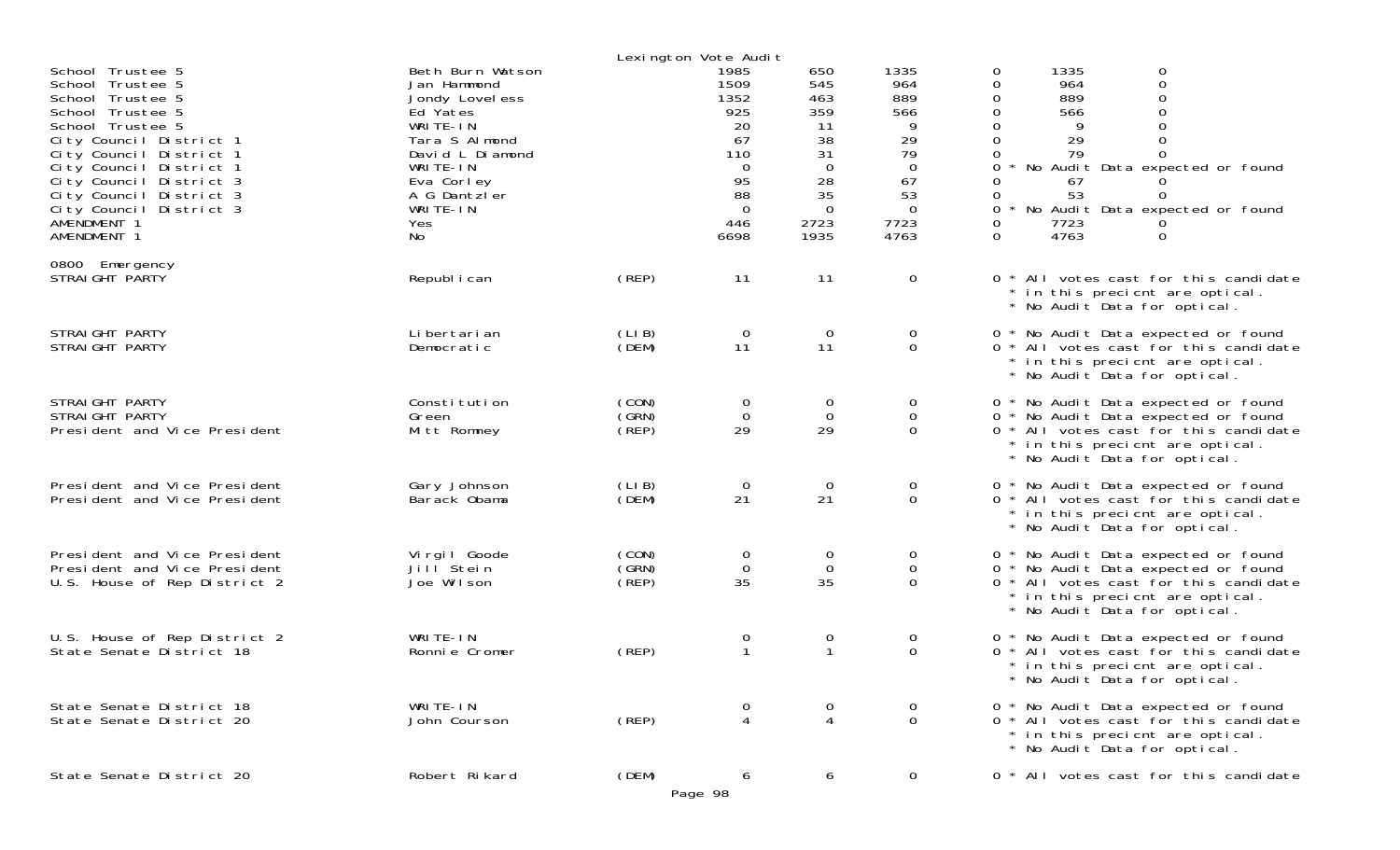## Lexington Vote Audit

| State Senate District 20<br>State Senate District 20<br>State Senate District 23                   | Scott West<br>WRITE-IN<br>Jake Knotts     | (GRN)<br>(REP)                             | $\mathbf 0$<br>0<br>$\overline{7}$            | 0<br>$\Omega$<br>$\overline{7}$ | 0<br>$\Omega$<br>$\Omega$   | 0 * No Audit Data expected or fo<br>0 * No Audit Data expected or fo<br>0 * All votes cast for this cand<br>* in this precicnt are optical<br>* No Audit Data for optical. |
|----------------------------------------------------------------------------------------------------|-------------------------------------------|--------------------------------------------|-----------------------------------------------|---------------------------------|-----------------------------|----------------------------------------------------------------------------------------------------------------------------------------------------------------------------|
| State Senate District 23                                                                           | Katrina Shealy                            | (PET)                                      | 8                                             | 8                               | $\mathbf 0$                 | 0 * All votes cast for this cand<br>* in this precient are optical<br>* No Audit Data for optical.                                                                         |
| State Senate District 23                                                                           | David R Whetsell                          | (CON)                                      | 3                                             | 3                               | $\mathbf 0$                 | 0 * All votes cast for this cand<br>* in this precient are optical<br>* No Audit Data for optical.                                                                         |
| State Senate District 23<br>State Senate District 25                                               | WRITE-IN<br>Shane Massey                  | (REP)                                      | 0<br>$\overline{2}$                           | 0<br>$\overline{2}$             | $\mathbf{O}$<br>$\mathbf 0$ | 0 * No Audit Data expected or fo<br>0 * All votes cast for this cand<br>* in this precicnt are optical<br>* No Audit Data for optical.                                     |
| State Senate District 25<br>State Senate District 26                                               | WRITE-IN<br>Deedee Vaughters              | (REP)                                      | 0                                             | 0<br>4                          | $\mathbf{O}$<br>$\Omega$    | 0 * No Audit Data expected or fo<br>0 * All votes cast for this cand<br>* in this precicnt are optical<br>* No Audit Data for optical.                                     |
| State Senate District 26                                                                           | Nikki Setzler                             | (DEM)                                      | 11                                            | 11                              | $\mathbf 0$                 | 0 * All votes cast for this cand<br>* in this precient are optical<br>* No Audit Data for optical.                                                                         |
| State Senate District 26<br>State House of Rep District 39                                         | WRITE-IN<br>Ral ph Sheal y Kennedy        | (REP)                                      | $\boldsymbol{0}$<br>$\mathfrak{Z}$            | 0<br>3                          | $\mathbf{O}$<br>$\mathbf 0$ | 0 * No Audit Data expected or fo<br>0 * All votes cast for this cand<br>* in this precicnt are optical<br>* No Audit Data for optical.                                     |
| State House of Rep District 39                                                                     | Phil Perry                                | (PET)                                      | $\mathbf{1}$                                  | $\mathbf{1}$                    | 0                           | 0 * All votes cast for this cand<br>* in this precicnt are optical<br>* No Audit Data for optical.                                                                         |
| State House of Rep District 39<br>State House of Rep District 69                                   | WRITE-IN<br>Rick Quinn                    | (REP)                                      | 0<br>$\mathbf{1}$                             | $\overline{0}$<br>$\mathbf{1}$  | 0<br>$\Omega$               | 0 * No Audit Data expected or fo<br>0 * All votes cast for this cand<br>* in this precicnt are optical<br>* No Audit Data for optical.                                     |
| State House of Rep District 69                                                                     | Robert Bob Vanlue                         | (DEM)                                      | $\mathbf{1}$                                  | $\mathbf{1}$                    | $\overline{0}$              | 0 * All votes cast for this cand<br>* in this precient are optical<br>* No Audit Data for optical.                                                                         |
| State House of Rep District 69<br>State House of Rep District 71<br>State House of Rep District 71 | WRITE-IN<br>Nathan Ballentine<br>WRITE-IN | $($ REP $)$<br>$\sim$ $\sim$ $\sim$ $\sim$ | $\mathbf 0$<br>0<br>$\Omega$<br>$\sim$ $\sim$ | 0<br>0<br>$\Omega$              | 0<br>0<br>$\Omega$          | 0 * No Audit Data expected or fo<br>0 * No Audit Data expected or fo<br>0 * No Audit Data expected or fo                                                                   |

 $0 * All votes cast for this candidate$  \* in this precicnt are optical. \* No Audit Data for optical.  $0 * All votes cast for this candidate$  \* in this precicnt are optical. \* No Audit Data for optical. 0 \* No Audit Data expected or found  $0 * All votes cast for this candidate$  \* in this precicnt are optical. \* No Audit Data for optical.  $0 *$  No Audit Data expected or found  $0 * All votes cast for this candidate$  \* in this precicnt are optical. \* No Audit Data for optical.  $0 * All votes cast for this candidate$  \* in this precicnt are optical. \* No Audit Data for optical. 0 \* No Audit Data expected or found  $0 * All votes cast for this candidate$ 

 \* in this precicnt are optical. \* No Audit Data for optical.

0 \* No Audit Data expected or found  $0 * No$  Audit Data expected or found  $\overline{0}$  \* All votes cast for this candidate \* in this precicnt are optical. \* No Audit Data for optical.

 $0 * All votes cast for this candidate$  \* in this precicnt are optical. \* No Audit Data for optical.  $0 *$  No Audit Data expected or found  $0 * All votes cast for this candidate$  \* in this precicnt are optical. \* No Audit Data for optical.  $0 * All votes cast for this candidate$ \* in this precicnt are optical. \* No Audit Data for optical.  $0 *$  No Audit Data expected or found

 $0 *$  No Audit Data expected or found  $0 *$  No Audit Data expected or found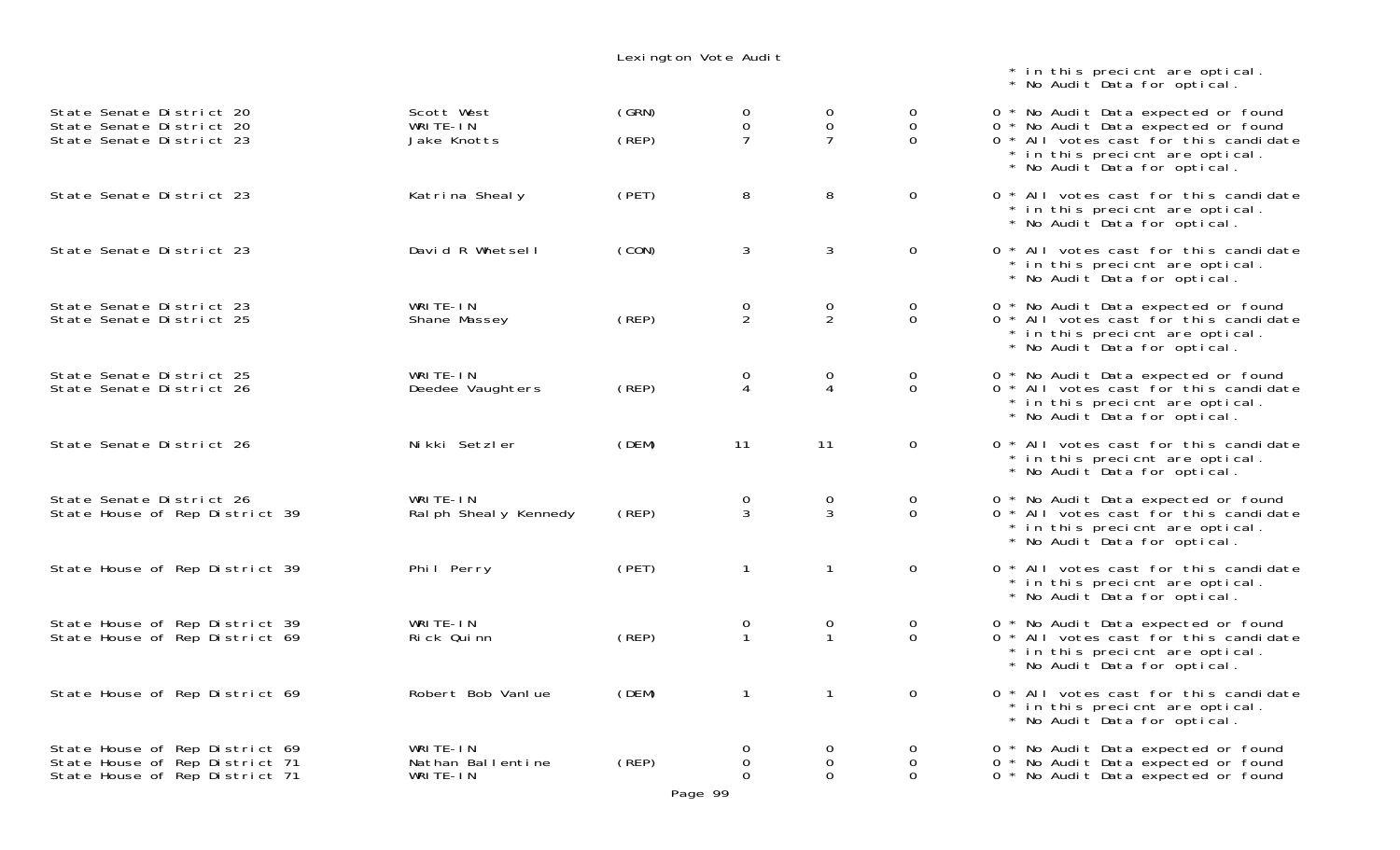|                                                                  |                            | Lexington Vote Audit |                     |                                  |                               |                                                                                                                                                 |
|------------------------------------------------------------------|----------------------------|----------------------|---------------------|----------------------------------|-------------------------------|-------------------------------------------------------------------------------------------------------------------------------------------------|
| State House of Rep District 85                                   | Chi p Huggi ns             | (REP)                | 6                   | 6                                | $\Omega$                      | 0 * All votes cast for this candidate<br>* in this precient are optical.<br>* No Audit Data for optical.                                        |
| State House of Rep District 85<br>State House of Rep District 87 | WRITE-IN<br>Todd Atwater   | (REP)                | 0<br>$\overline{3}$ | $\frac{0}{3}$                    | $\mathbf{O}$<br>$\Omega$      | 0 * No Audit Data expected or found<br>0 * All votes cast for this candidate<br>* in this precient are optical.<br>* No Audit Data for optical. |
| State House of Rep District 87<br>State House of Rep District 88 | WRITE-IN<br>Mac Toole      | (REP)                | $\frac{0}{2}$       | $\frac{0}{2}$                    | 0<br>$\overline{0}$           | 0 * No Audit Data expected or found<br>0 * All votes cast for this candidate<br>* in this precient are optical.<br>* No Audit Data for optical. |
| State House of Rep District 88<br>State House of Rep District 89 | WRITE-IN<br>Kenny Bingham  | (REP)                | 0<br>8              | $\overline{0}$<br>8              | 0<br>$\Omega$                 | 0 * No Audit Data expected or found<br>0 * All votes cast for this candidate<br>* in this precient are optical.<br>* No Audit Data for optical. |
| State House of Rep District 89<br>State House of Rep District 93 | WRITE-IN<br>Harry L Ott Jr | (DEM)                | 0<br>$\overline{2}$ | $\overline{0}$<br>$\overline{2}$ | 0<br>0                        | 0 * No Audit Data expected or found<br>0 * All votes cast for this candidate<br>* in this precient are optical.<br>* No Audit Data for optical. |
| State House of Rep District 93<br>State House of Rep District 96 | WRITE-IN<br>Kit Spires     | (REP)                | 0<br>12             | $\overline{0}$<br>12             | $\overline{0}$<br>$\mathbf 0$ | 0 * No Audit Data expected or found<br>0 * All votes cast for this candidate<br>* in this precient are optical.<br>* No Audit Data for optical. |
| State House of Rep District 96<br>Solicitor Circuit 11           | WRITE-IN<br>Donald V Myers | (REP)                | 0<br>32             | $\overline{O}$<br>32             | $\overline{O}$<br>$\Omega$    | 0 * No Audit Data expected or found<br>0 * All votes cast for this candidate<br>* in this precient are optical.<br>* No Audit Data for optical. |
| Solicitor Circuit 11<br>Sheri ff                                 | WRITE-IN<br>James R Metts  | (REP)                | 0<br>34             | $\overline{O}$<br>34             | 0<br>$\Omega$                 | 0 * No Audit Data expected or found<br>0 * All votes cast for this candidate<br>* in this precient are optical.<br>* No Audit Data for optical. |
| Sheri ff                                                         | WRITE-IN                   |                      | $\mathbf{1}$        | $\mathbf{1}$                     | $\mathbf 0$                   | 0 * All votes cast for this candidate<br>* in this precient are optical.<br>* No Audit Data for optical.                                        |
| Clerk of Court                                                   | Beth A Carrigg             | (REP)                | 30                  | 30                               | 0                             | 0 * All votes cast for this candidate<br>* in this precient are optical.<br>* No Audit Data for optical.                                        |
| Clerk of Court                                                   | Joan Waggoner Guy          | (DEM)                | 17                  | 17                               | $\overline{0}$                | 0 * All votes cast for this candidate<br>* in this precient are optical.<br>* No Audit Data for optical.                                        |
| Clerk of Court                                                   | WRITE-IN                   | Page 100             | 0                   | 0                                | 0                             | 0 * No Audit Data expected or found                                                                                                             |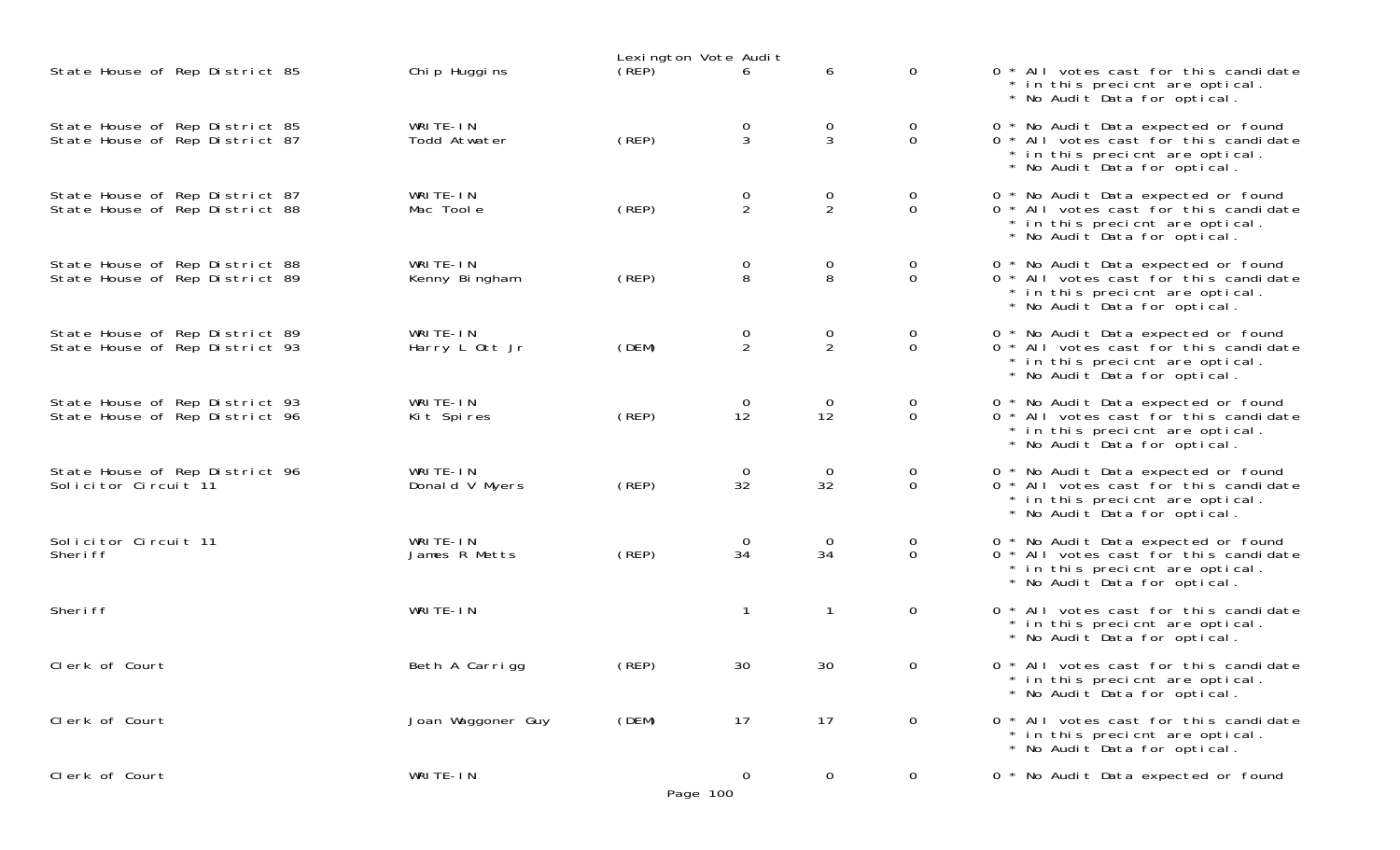|                                                                                                                                                                            |                                                                                              | Lexington Vote Audit                      |                                                             |                       |                                                                 |                                                                                                                                                                                                                                                                                                             |
|----------------------------------------------------------------------------------------------------------------------------------------------------------------------------|----------------------------------------------------------------------------------------------|-------------------------------------------|-------------------------------------------------------------|-----------------------|-----------------------------------------------------------------|-------------------------------------------------------------------------------------------------------------------------------------------------------------------------------------------------------------------------------------------------------------------------------------------------------------|
| Coroner                                                                                                                                                                    | Harry 0 Harman Jr                                                                            | (REP)                                     | 36                                                          | 36                    | $\mathbf 0$                                                     | 0 * All votes cast for this candidate<br>* in this precient are optical.<br>* No Audit Data for optical.                                                                                                                                                                                                    |
| Coroner<br>Audi tor                                                                                                                                                        | WRITE-IN<br>Chris Harmon                                                                     | (REP)                                     | $\mathbf 0$<br>35                                           | $\mathbf 0$<br>35     | $\overline{0}$<br>0                                             | 0 * No Audit Data expected or found<br>0 * All votes cast for this candidate<br>* in this precient are optical.<br>* No Audit Data for optical.                                                                                                                                                             |
| Audi tor<br>County Treasurer                                                                                                                                               | WRITE-IN<br>Jim Eckstrom                                                                     | (REP)                                     | $\mathbf 0$<br>36                                           | $\mathbf 0$<br>36     | 0<br>$\mathbf 0$                                                | 0 * No Audit Data expected or found<br>0 * All votes cast for this candidate<br>* in this precient are optical.<br>No Audit Data for optical.                                                                                                                                                               |
| County Treasurer<br>Register of Deeds                                                                                                                                      | WRITE-IN<br>Debra M Debbie Gunter                                                            | (REP)                                     | $\overline{0}$<br>36                                        | $\mathbf 0$<br>36     | 0<br>$\mathbf 0$                                                | 0 * No Audit Data expected or found<br>0 * All votes cast for this candidate<br>* in this precient are optical.<br>* No Audit Data for optical.                                                                                                                                                             |
| Register of Deeds<br>County Council District 1                                                                                                                             | WRITE-IN<br>Jim Kinard                                                                       | (REP)                                     | 0<br>9                                                      | 0<br>9                | $\overline{0}$<br>$\mathbf 0$                                   | 0 * No Audit Data expected or found<br>0 * All votes cast for this candidate<br>* in this precient are optical.<br>* No Audit Data for optical.                                                                                                                                                             |
| County Council District 1                                                                                                                                                  | Megan Hutto                                                                                  | (PET)                                     | $\mathbf{3}$                                                | 3                     | $\mathbf 0$                                                     | 0 * All votes cast for this candidate<br>* in this precient are optical.<br>* No Audit Data for optical.                                                                                                                                                                                                    |
| County Council District 1<br>County Council District 3                                                                                                                     | WRITE-IN<br>Kent Collins                                                                     | (REP)                                     | 0<br>$\mathbf{1}$                                           | 0<br>$\mathbf 1$      | 0<br>$\mathbf 0$                                                | 0 * No Audit Data expected or found<br>0 * All votes cast for this candidate<br>* in this precient are optical.<br>* No Audit Data for optical.                                                                                                                                                             |
| County Council District 3<br>County Council District 3<br>County Council District 3<br>County Council District 3<br>County Council District 3<br>County Council District 4 | Scott Adams<br>Wes Howard<br>Darrell Hudson<br>Anthony Keisler<br>WRITE-IN<br>Debbie Summers | (PET)<br>(PET)<br>(PET)<br>(PET)<br>(REP) | 0<br>$\mathsf{O}\xspace$<br>$\mathbf 0$<br>$\mathbf 0$<br>0 | 0<br>0<br>0<br>0<br>0 | 0<br>$\mathbf 0$<br>0<br>$\mathbf 0$<br>$\mathbf 0$<br>$\Omega$ | 0 * No Audit Data expected or found<br>0 * No Audit Data expected or found<br>0 * No Audit Data expected or found<br>0 * No Audit Data expected or found<br>0 * No Audit Data expected or found<br>0 * All votes cast for this candidate<br>* in this precient are optical.<br>* No Audit Data for optical. |
| County Council District 4<br>County Council District 5                                                                                                                     | WRITE-IN<br>Bobby Gravedigger Keisler (REP)                                                  |                                           | 0<br>3                                                      | 0<br>3                | 0<br>$\mathbf 0$                                                | 0 * No Audit Data expected or found<br>0 * All votes cast for this candidate<br>* in this precient are optical.<br>* No Audit Data for optical.                                                                                                                                                             |
| County Council District 5                                                                                                                                                  | Bri an Duncan                                                                                | (PET)                                     | $\mathbf{1}$                                                | $\mathbf{1}$          | $\mathbf 0$                                                     | 0 * All votes cast for this candidate<br>* in this precient are optical.<br>* No Audit Data for optical.                                                                                                                                                                                                    |
| County Council District 5                                                                                                                                                  | WRITE-IN                                                                                     | Page 101                                  | $\mathbf 0$                                                 | $\overline{0}$        | $\overline{0}$                                                  | 0 * No Audit Data expected or found                                                                                                                                                                                                                                                                         |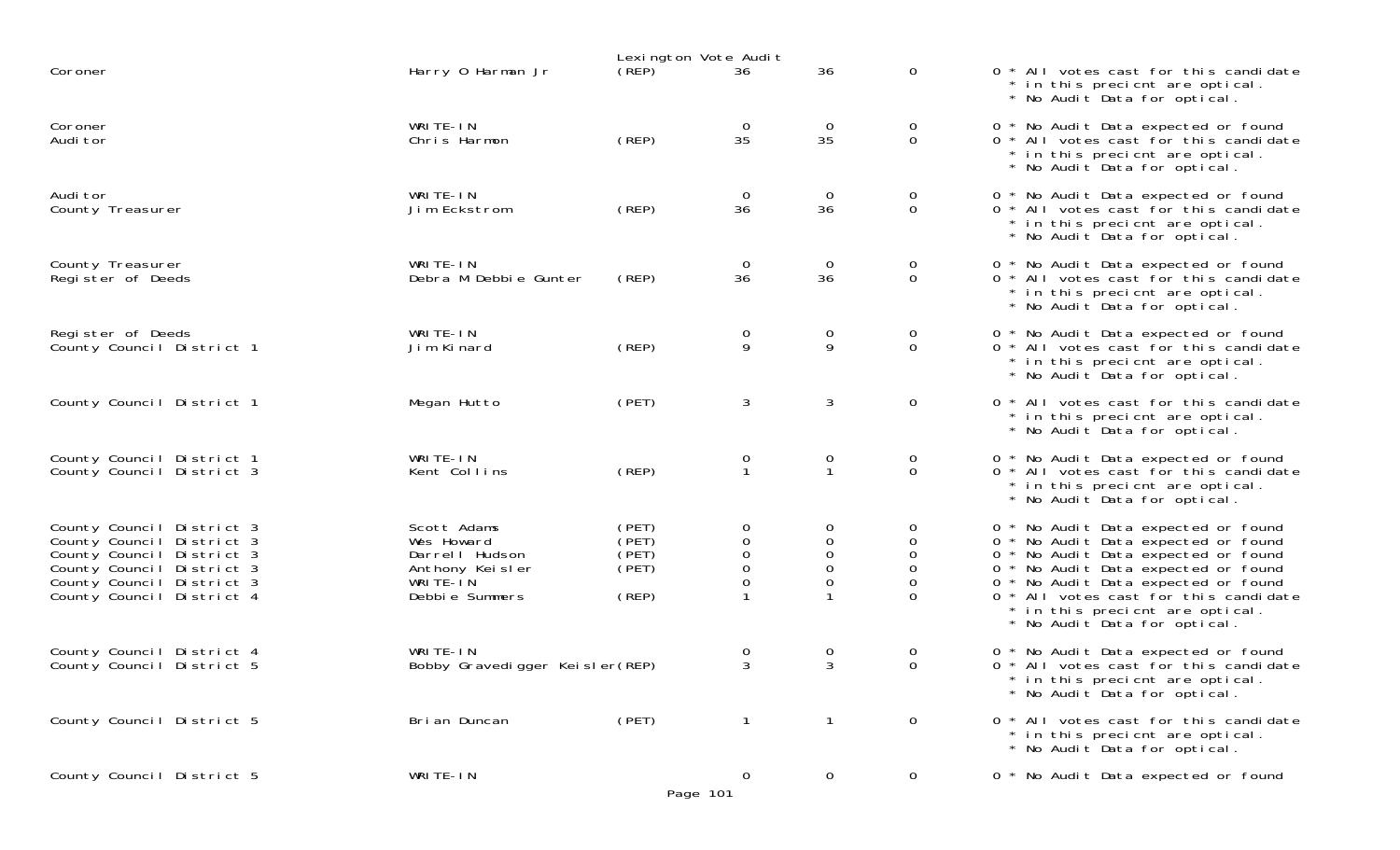| Lexington Vote Audit                                                                                                                                                                                           |                                                                                                 |       |                                                            |                                                                 |                                                                     |                                                                                                                                                                                                                                                                                                             |
|----------------------------------------------------------------------------------------------------------------------------------------------------------------------------------------------------------------|-------------------------------------------------------------------------------------------------|-------|------------------------------------------------------------|-----------------------------------------------------------------|---------------------------------------------------------------------|-------------------------------------------------------------------------------------------------------------------------------------------------------------------------------------------------------------------------------------------------------------------------------------------------------------|
| County Council District 6<br>County Council District 6<br>Soil and Water District Commission                                                                                                                   | Johnny Jeffcoat<br>WRITE-IN<br>Brent Weaver                                                     | (REP) | 0<br>$\mathbf 0$<br>31                                     | $\Omega$<br>$\mathbf 0$<br>31                                   | 0<br>0<br>$\Omega$                                                  | 0 * No Audit Data expected or found<br>0 * No Audit Data expected or found<br>0 * All votes cast for this candidate<br>* in this precient are optical.<br>* No Audit Data for optical.                                                                                                                      |
| Soil and Water District Commission<br>Hollow Creek Watershed District 17<br>Hollow Creek Watershed District 17<br>Hollow Creek Watershed District 17<br>Hollow Creek Watershed District 17<br>School Trustee 1 | WRITE-IN<br>Verne S Caughman<br>Tony C Craps<br>Bill Scott<br>WRITE-IN<br>Janet Ballard Frazier |       | $\mathbf 0$<br>$\mathbf 0$<br>$\mathbf 0$<br>$\Omega$<br>0 | 0<br>$\mathbf 0$<br>$\mathbf 0$<br>$\Omega$<br>$\mathbf 0$<br>4 | 0<br>$\mathbf 0$<br>$\mathbf 0$<br>$\Omega$<br>$\Omega$<br>$\Omega$ | 0 * No Audit Data expected or found<br>0 * No Audit Data expected or found<br>0 * No Audit Data expected or found<br>0 * No Audit Data expected or found<br>0 * No Audit Data expected or found<br>0 * All votes cast for this candidate<br>* in this precient are optical.<br>* No Audit Data for optical. |
| School Trustee 1<br>School Trustee 1                                                                                                                                                                           | Rutu Bhonsle<br>Toyeka Campbell                                                                 |       | $\mathbf 0$<br>$\mathbf 1$                                 | 0<br>$\mathbf{1}$                                               | $\mathbf 0$<br>$\overline{0}$                                       | 0 * No Audit Data expected or found<br>0 * All votes cast for this candidate<br>* in this precient are optical.<br>* No Audit Data for optical.                                                                                                                                                             |
| School Trustee 1                                                                                                                                                                                               | Anthony Feraci                                                                                  |       | $\overline{2}$                                             | $\overline{2}$                                                  | $\mathsf{O}$                                                        | 0 * All votes cast for this candidate<br>* in this precient are optical.<br>* No Audit Data for optical.                                                                                                                                                                                                    |
| School Trustee 1                                                                                                                                                                                               | Jean N Haggard                                                                                  |       | 6                                                          | 6                                                               | $\overline{0}$                                                      | 0 * All votes cast for this candidate<br>* in this precient are optical.<br>* No Audit Data for optical.                                                                                                                                                                                                    |
| School Trustee 1                                                                                                                                                                                               | Edwin Harmon                                                                                    |       | 3                                                          | 3                                                               | $\overline{0}$                                                      | 0 * All votes cast for this candidate<br>* in this precient are optical.<br>* No Audit Data for optical.                                                                                                                                                                                                    |
| School Trustee 1                                                                                                                                                                                               | Deborah Kel derman                                                                              |       | 5                                                          | 5                                                               | $\overline{0}$                                                      | 0 * All votes cast for this candidate<br>* in this precient are optical.<br>* No Audit Data for optical.                                                                                                                                                                                                    |
| School Trustee 1                                                                                                                                                                                               | Hazel Porth Duell                                                                               |       | 3                                                          | $\mathbf{3}$                                                    | $\overline{0}$                                                      | 0 * All votes cast for this candidate<br>* in this precient are optical.<br>* No Audit Data for optical.                                                                                                                                                                                                    |
| School Trustee 1                                                                                                                                                                                               | Brent M Powers                                                                                  |       | $\mathbf{1}$                                               | $\mathbf{1}$                                                    | $\mathsf{O}$                                                        | 0 * All votes cast for this candidate<br>* in this precient are optical.<br>* No Audit Data for optical.                                                                                                                                                                                                    |
| School Trustee 1                                                                                                                                                                                               | Cindy Smith                                                                                     |       | 5                                                          | 5                                                               | $\mathbf 0$                                                         | 0 * All votes cast for this candidate<br>* in this precient are optical.<br>* No Audit Data for optical.                                                                                                                                                                                                    |
| School Trustee 1                                                                                                                                                                                               | Rhonda Wannamaker Gunter                                                                        |       | 6                                                          | 6                                                               | $\mathbf 0$                                                         | 0 * All votes cast for this candidate<br>* in this precient are optical.<br>* No Audit Data for optical.                                                                                                                                                                                                    |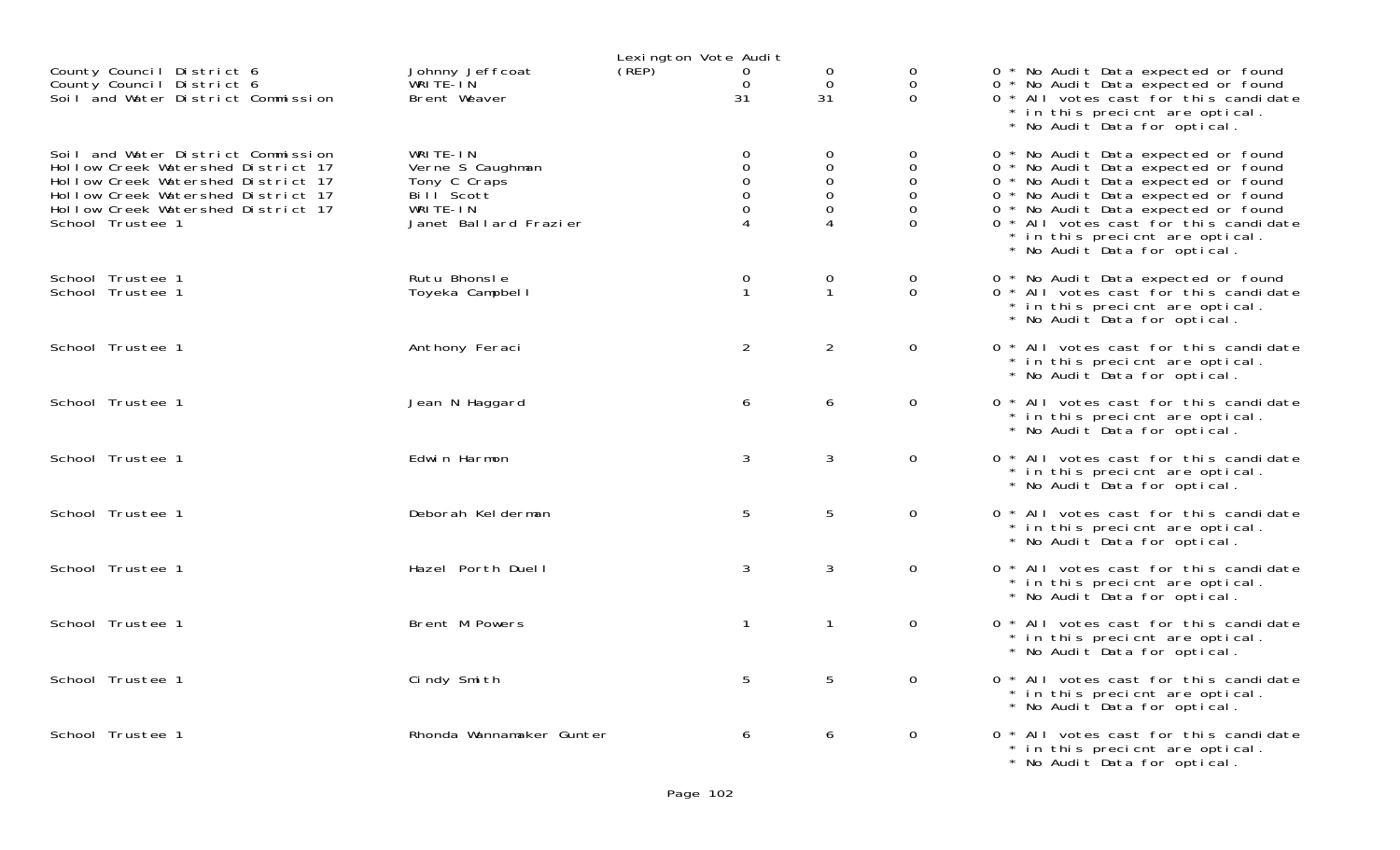|                                                                              |                                                                                       | Lexington Vote Audit                  |                                       |                                                 |                                                                                                                                                                                        |
|------------------------------------------------------------------------------|---------------------------------------------------------------------------------------|---------------------------------------|---------------------------------------|-------------------------------------------------|----------------------------------------------------------------------------------------------------------------------------------------------------------------------------------------|
| School Trustee 1                                                             | Ted Zee                                                                               |                                       | 3                                     | $\mathbf 0$                                     | 0 * All votes cast for this candidate<br>* in this precient are optical.<br>* No Audit Data for optical.                                                                               |
| School Trustee 1<br>School Trustee 2                                         | WRITE-IN<br>Bill Bingham                                                              | $\begin{array}{c} 0 \\ 5 \end{array}$ | $\begin{array}{c} 0 \\ 5 \end{array}$ | 0<br>$\mathbf 0$                                | 0 * No Audit Data expected or found<br>0 * All votes cast for this candidate<br>* in this precient are optical.<br>* No Audit Data for optical.                                        |
| School Trustee 2                                                             | Beth Dickerson Branham                                                                | 7                                     | $\overline{7}$                        | $\mathbf 0$                                     | 0 * All votes cast for this candidate<br>* in this precient are optical.<br>* No Audit Data for optical.                                                                               |
| School Trustee 2                                                             | Jimmy Brooks                                                                          | 2                                     | $\overline{2}$                        | $\mathbf 0$                                     | 0 * All votes cast for this candidate<br>* in this precient are optical.<br>* No Audit Data for optical.                                                                               |
| School Trustee 2                                                             | GI en Conwell                                                                         | 3                                     | 3                                     | $\mathbf 0$                                     | 0 * All votes cast for this candidate<br>* in this precient are optical.<br>* No Audit Data for optical.                                                                               |
| School Trustee 2                                                             | Amy Ditolla                                                                           | -1                                    | $\mathbf 1$                           | $\mathsf{O}$                                    | 0 * All votes cast for this candidate<br>* in this precient are optical.<br>* No Audit Data for optical.                                                                               |
| School Trustee 2                                                             | Cindy Kessler                                                                         | 6                                     | 6                                     | $\overline{0}$                                  | 0 * All votes cast for this candidate<br>* in this precient are optical.<br>* No Audit Data for optical.                                                                               |
| School Trustee 2<br>School Trustee 3<br>School Trustee 3                     | WRITE-IN<br>Steve Adams Jr<br>Craig A Caughman                                        | 0<br>$\mathbf 0$                      | 0<br>$\overline{0}$                   | 0<br>$\mathbf{0}$<br>$\Omega$                   | 0 * No Audit Data expected or found<br>0 * No Audit Data expected or found<br>0 * All votes cast for this candidate<br>* in this precient are optical.<br>* No Audit Data for optical. |
| School Trustee 3                                                             | Stacey B Derrick                                                                      | -1                                    | $\mathbf 1$                           | $\mathsf{O}$                                    | 0 * All votes cast for this candidate<br>* in this precient are optical.<br>* No Audit Data for optical.                                                                               |
| School Trustee 3                                                             | Leon Drafts                                                                           | -1                                    | -1                                    | $\overline{0}$                                  | 0 * All votes cast for this candidate<br>* in this precicnt are optical.<br>* No Audit Data for optical.                                                                               |
| School Trustee 3<br>School Trustee 3                                         | Olin E Gambrell III<br>Benjie Rikard                                                  | $\overline{0}$<br>$\mathbf{1}$        | $\mathbf 0$<br>1                      | $\mathbf 0$<br>$\overline{0}$                   | 0 * No Audit Data expected or found<br>0 * All votes cast for this candidate<br>* in this precient are optical.<br>* No Audit Data for optical.                                        |
| School Trustee 3<br>School Trustee 3<br>School Trustee 3<br>School Trustee 4 | Craig Adams Shealy<br>Amanda Scooter Ballenger Tarbell<br>WRITE-IN<br>Jefford Hart Jr | 0<br>0<br>0<br>2<br>Page 103          | $\overline{0}$<br>$\overline{0}$<br>2 | $\overline{0}$<br>$\mathbf{0}$<br>0<br>$\Omega$ | 0 * No Audit Data expected or found<br>0 * No Audit Data expected or found<br>$\Omega$<br>0 * No Audit Data expected or found<br>0 * All votes cast for this candidate                 |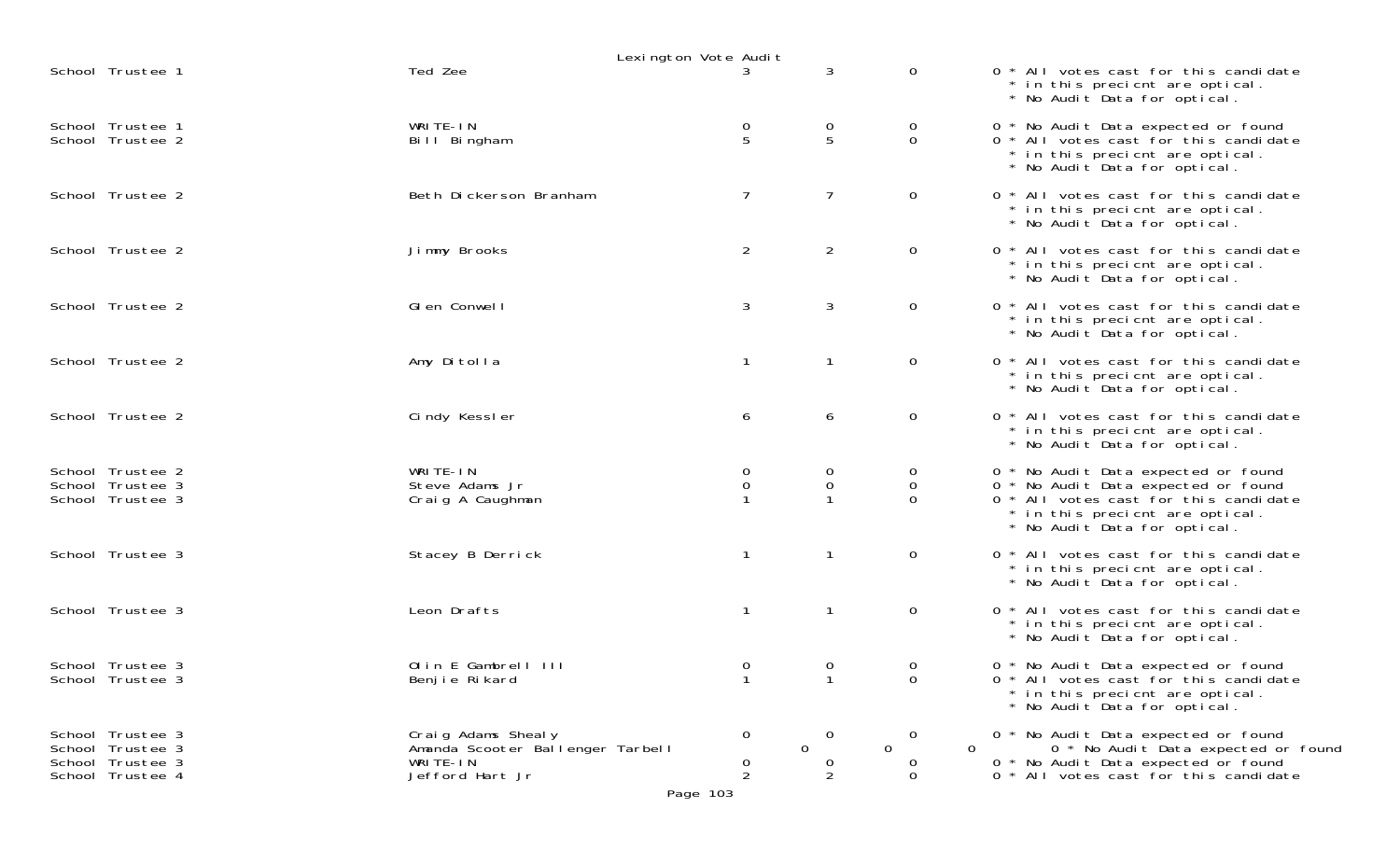Lexington Vote Audit

|                                                                                                                                                                                                         |                                                                                                                     |                                                                                                                      |                                                                             |                                                       | * in this precient are optical.<br>* No Audit Data for optical.                                                                                                                                                                                                                                             |
|---------------------------------------------------------------------------------------------------------------------------------------------------------------------------------------------------------|---------------------------------------------------------------------------------------------------------------------|----------------------------------------------------------------------------------------------------------------------|-----------------------------------------------------------------------------|-------------------------------------------------------|-------------------------------------------------------------------------------------------------------------------------------------------------------------------------------------------------------------------------------------------------------------------------------------------------------------|
| School Trustee 4<br>School Trustee 4<br>School Trustee 4<br>School Trustee 4                                                                                                                            | Daniel Martin<br>Kathy S Mixson<br>Chris Pound<br>Gregg Riley                                                       | 0<br>$\mathsf{O}\xspace$<br>$\mathbf 0$<br>2                                                                         | $\overline{0}$<br>0<br>$\mathbf 0$<br>$\overline{2}$                        | $\overline{O}$<br>$\mathbf 0$<br>$\Omega$<br>$\Omega$ | 0 * No Audit Data expected or found<br>0 * No Audit Data expected or found<br>0 * No Audit Data expected or found<br>0 * All votes cast for this candidate<br>* in this precient are optical.<br>* No Audit Data for optical.                                                                               |
| School Trustee 4<br>School Trustee 5                                                                                                                                                                    | WRITE-IN<br>Beth Burn Watson                                                                                        | $\mathbf 0$<br>3                                                                                                     | $\mathbf 0$<br>3                                                            | 0<br>$\Omega$                                         | 0 * No Audit Data expected or found<br>0 * All votes cast for this candidate<br>* in this precient are optical.<br>* No Audit Data for optical.                                                                                                                                                             |
| School Trustee 5                                                                                                                                                                                        | Jan Hammond                                                                                                         | $\overline{2}$                                                                                                       | $\overline{2}$                                                              | $\mathbf 0$                                           | 0 * All votes cast for this candidate<br>* in this precient are optical.<br>* No Audit Data for optical.                                                                                                                                                                                                    |
| School Trustee 5                                                                                                                                                                                        | Jondy Lovel ess                                                                                                     | 4                                                                                                                    | 4                                                                           | $\overline{0}$                                        | 0 * All votes cast for this candidate<br>* in this precient are optical.<br>* No Audit Data for optical.                                                                                                                                                                                                    |
| School Trustee 5<br>School Trustee 5<br>City Council District 1                                                                                                                                         | Ed Yates<br>WRITE-IN<br>Tara S Almond                                                                               | 0<br>$\mathbf 0$<br>2                                                                                                | 0<br>$\mathbf 0$<br>$\overline{2}$                                          | $\sigma$<br>$\mathbf 0$<br>$\Omega$                   | 0 * No Audit Data expected or found<br>0 * No Audit Data expected or found<br>0 * All votes cast for this candidate<br>* in this precient are optical.<br>* No Audit Data for optical.                                                                                                                      |
| City Council District 1<br>City Council District 1<br>City Council District 3<br>City Council District 3<br>City Council District 3<br>AMENDMENT 1                                                      | David L Diamond<br>WRITE-IN<br>Eva Corley<br>A G Dantzler<br>WRITE-IN<br>Yes                                        | 0<br>0<br>$\mathbf 0$<br>$\mathbf 0$<br>$\mathbf 0$<br>17                                                            | 0<br>$\mathsf{O}\xspace$<br>$\mathbf 0$<br>$\mathbf 0$<br>$\mathbf 0$<br>17 | $\overline{0}$<br>0<br>0<br>0<br>0<br>$\Omega$        | 0 * No Audit Data expected or found<br>0 * No Audit Data expected or found<br>0 * No Audit Data expected or found<br>0 * No Audit Data expected or found<br>0 * No Audit Data expected or found<br>0 * All votes cast for this candidate<br>* in this precient are optical.<br>* No Audit Data for optical. |
| AMENDMENT 1                                                                                                                                                                                             | No                                                                                                                  | 24                                                                                                                   | 24                                                                          | $\overline{0}$                                        | 0 * All votes cast for this candidate<br>* in this precient are optical.<br>* No Audit Data for optical.                                                                                                                                                                                                    |
| 0850 Failsafe<br>STRAIGHT PARTY<br>STRAIGHT PARTY<br>STRAIGHT PARTY<br>STRAIGHT PARTY<br>STRAIGHT PARTY<br>President and Vice President<br>President and Vice President<br>President and Vice President | Republ i can<br>Li bertari an<br>Democratic<br>Constitution<br>Green<br>Mitt Romney<br>Gary Johnson<br>Barack Obama | (REP)<br>55<br>(LIB)<br>(DEM)<br>59<br>(CON)<br>(GRN)<br>0<br>(REP)<br>155<br>(LIB)<br>3<br>(DEM)<br>105<br>Page 104 | $\overline{0}$<br>0<br>0<br>0<br>0<br>0<br>0<br>0                           | 55<br>59<br>0<br>155<br>3<br>105                      | $\mathbf 0$<br>0<br>55<br>59<br>0<br>∩<br>0<br>0<br>No Audit Data expected or found<br>0<br>155<br>0<br>3<br>0<br>0<br>105<br>$\Omega$                                                                                                                                                                      |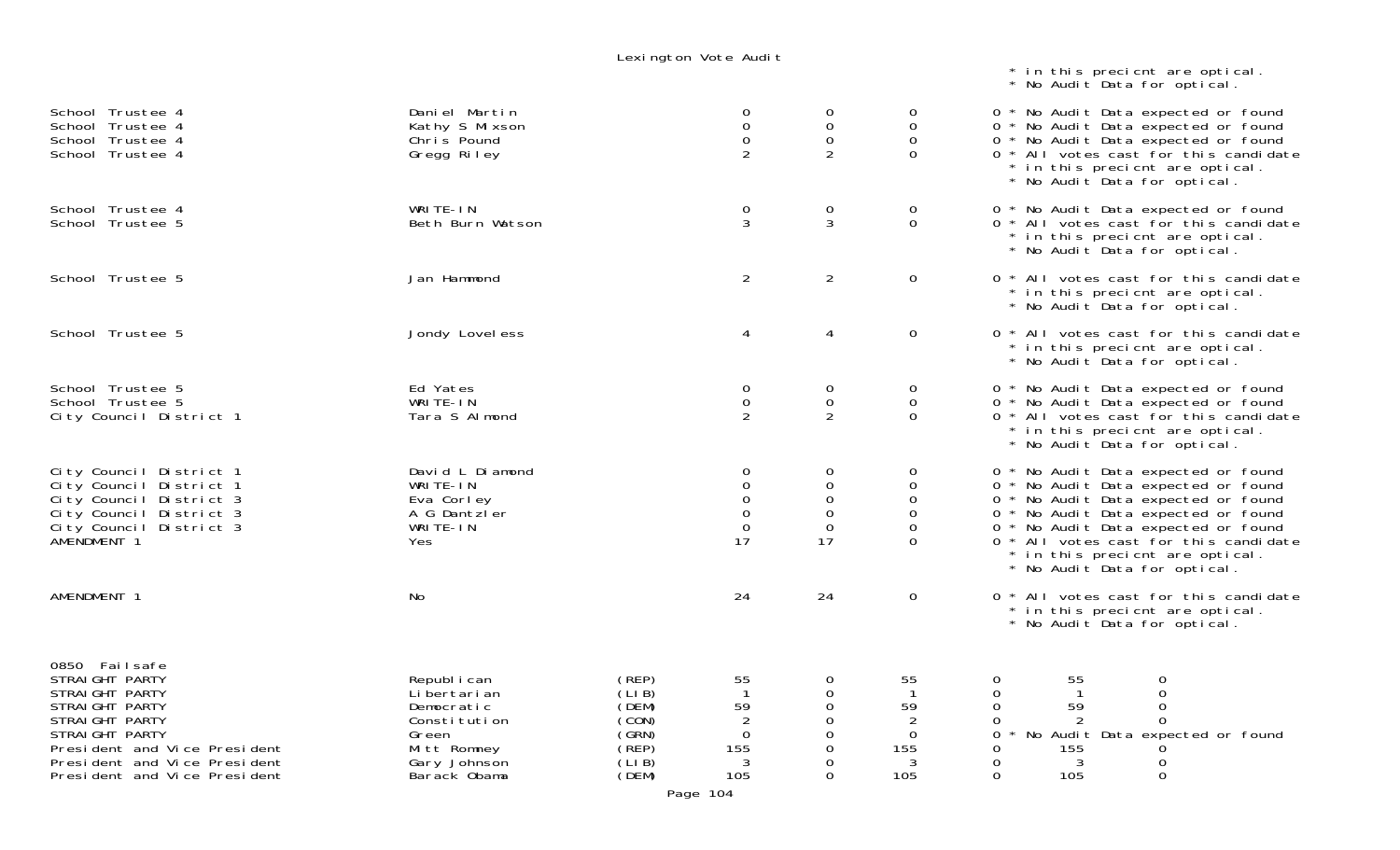|                                                                  |                          |                | Lexington Vote Audit |   |          |              |     |                                   |  |
|------------------------------------------------------------------|--------------------------|----------------|----------------------|---|----------|--------------|-----|-----------------------------------|--|
| President and Vice President                                     | Vi rgi I Goode           | (CON)          |                      |   |          |              |     |                                   |  |
| President and Vice President                                     | Jill <sup>Stein</sup>    | (GRN)          | 0                    |   | 0        | <sup>o</sup> |     | No Audit Data expected or found   |  |
| U.S. House of Rep District 2                                     | Joe Wilson               | (REF)          | 189                  |   | 189      |              | 189 |                                   |  |
| U.S. House of Rep District 2                                     | WRITE-IN                 |                | 10                   |   | 10       |              | 10  |                                   |  |
| State Senate District 18                                         | Ronnie Cromer            | (REP)          | 56                   |   | 56       |              | 56  |                                   |  |
| State Senate District 18                                         | WRITE-IN                 |                |                      |   |          |              |     |                                   |  |
| State Senate District 20                                         | John Courson             | (REP)          |                      |   |          |              |     |                                   |  |
| State Senate District 20                                         | Robert Rikard            | (DEM)          |                      |   |          |              |     |                                   |  |
| State Senate District 20                                         | Scott West               | (GRN)          |                      |   |          |              |     |                                   |  |
| State Senate District 20                                         | WRITE-IN                 |                |                      |   |          |              |     | No Audit Data expected or found   |  |
| State Senate District 23                                         | Jake Knotts              | (REP)          | 46                   |   | 46       |              | 46  |                                   |  |
| State Senate District 23                                         | Katrina Shealy           | (PET)          | 34                   |   | 34       |              | 34  |                                   |  |
| State Senate District 23                                         | David R Whetsell         | (CON)          |                      |   |          |              |     |                                   |  |
| State Senate District 23                                         | WRITE-IN                 |                |                      |   |          |              |     |                                   |  |
| State Senate District 25                                         | Shane Massey             | (REP)          | 24                   |   | 24       |              | 24  |                                   |  |
| State Senate District 25                                         | WRITE-IN                 |                | $\Omega$             |   | $\Omega$ |              |     | No Audit Data expected or found   |  |
| State Senate District 26                                         | Deedee Vaughters         | (REP)          | 18                   |   | 18       |              | 18  |                                   |  |
| State Senate District 26                                         | Nikki Setzler            | (DEM)          | 29                   |   | 29       |              |     |                                   |  |
| State Senate District 26                                         | WRITE-IN                 |                | $\Omega$             |   | $\Omega$ |              |     | * No Audit Data expected or found |  |
| State House of Rep District 39                                   | Ral ph Sheal y Kennedy   | (REP)          | 13                   |   | 13       |              |     |                                   |  |
| State House of Rep District 39                                   | Phil Perry               | (PET)          |                      |   |          |              |     |                                   |  |
| State House of Rep District 39                                   | WRITE-IN                 |                |                      |   | 0        |              |     | No Audit Data expected or found   |  |
| State House of Rep District 69                                   | Rick Quinn               | (REP)          | 24                   |   | 24       |              | 24  |                                   |  |
| State House of Rep District 69                                   | Robert Bob Vanlue        | (DEM)          | 17                   |   | 17       |              | 17  |                                   |  |
| State House of Rep District 69                                   | WRITE-IN                 |                |                      |   | 0        |              |     | * No Audit Data expected or found |  |
| State House of Rep District 71                                   | Nathan Ballentine        | (REP)          |                      |   | $\Omega$ |              |     |                                   |  |
| State House of Rep District 71                                   | WRITE-IN                 |                | 14                   |   | 14       |              |     | No Audit Data expected or found   |  |
| State House of Rep District 85                                   | Chip Huggins<br>WRITE-IN | (REP)          | ∩                    |   | $\Omega$ |              | 14  | No Audit Data expected or found   |  |
| State House of Rep District 85<br>State House of Rep District 87 | Todd Atwater             | (REP)          | 48                   |   | 48       |              | 48  |                                   |  |
| State House of Rep District 87                                   | WRITE-IN                 |                |                      |   |          |              |     |                                   |  |
| State House of Rep District 88                                   | Mac Toole                | (REP)          | 34                   |   | 34       |              | 34  |                                   |  |
| State House of Rep District 88                                   | WRITE-IN                 |                |                      |   |          |              |     |                                   |  |
| State House of Rep District 89                                   | Kenny Bingham            | (REP)          | 16                   |   | 16       |              | 16  |                                   |  |
| State House of Rep District 89                                   | WRITE-IN                 |                |                      |   | 0        |              |     | * No Audit Data expected or found |  |
| State House of Rep District 93                                   | Harry L Ott Jr           | (DEM)          |                      |   | 8        |              |     |                                   |  |
| State House of Rep District 93                                   | WRITE-IN                 |                |                      |   | $\Omega$ |              |     | No Audit Data expected or found   |  |
| State House of Rep District 96                                   | Kit Spires               | (REP)          | 31                   |   | 31       |              | 31  |                                   |  |
| State House of Rep District 96                                   | WRITE-IN                 |                |                      |   |          |              |     |                                   |  |
| Solicitor Circuit 11                                             | Donald V Myers           | (REP)          | 180                  |   | 180      |              | 180 |                                   |  |
| Solicitor Circuit 11                                             | WRITE-IN                 |                |                      |   |          |              |     |                                   |  |
| Sheri ff                                                         | James R Metts            | (REP)          | 184                  |   | 184      |              | 184 |                                   |  |
| Sheri ff                                                         | WRITE-IN                 |                | 6                    |   | 6        |              | 6   |                                   |  |
| Clerk of Court                                                   | Beth A Carrigg           | (REP)<br>(DEM) | 141                  |   | 141      |              | 141 |                                   |  |
| Clerk of Court                                                   | Joan Waggoner Guy        |                | 101                  | 0 | 101      | 0            | 101 |                                   |  |
| Clerk of Court                                                   | WRITE-IN                 |                |                      |   |          |              |     |                                   |  |
| Coroner                                                          | Harry 0 Harman Jr        | (REP)          | 194                  |   | 194      |              | 194 |                                   |  |
| Coroner                                                          | WRITE-IN                 |                | 5                    |   | 5        |              | 5   |                                   |  |
| Audi tor                                                         | Chris Harmon             | (REP)          | 190                  |   | 190      |              | 190 |                                   |  |
| Audi tor                                                         | WRITE-IN                 |                |                      |   | 2        |              |     |                                   |  |
| County Treasurer                                                 | Jim Eckstrom             | (REP)          | 190                  |   | 190      |              | 190 |                                   |  |
| County Treasurer                                                 | WRITE-IN                 |                | 2                    |   | 2        |              | 2   | 0                                 |  |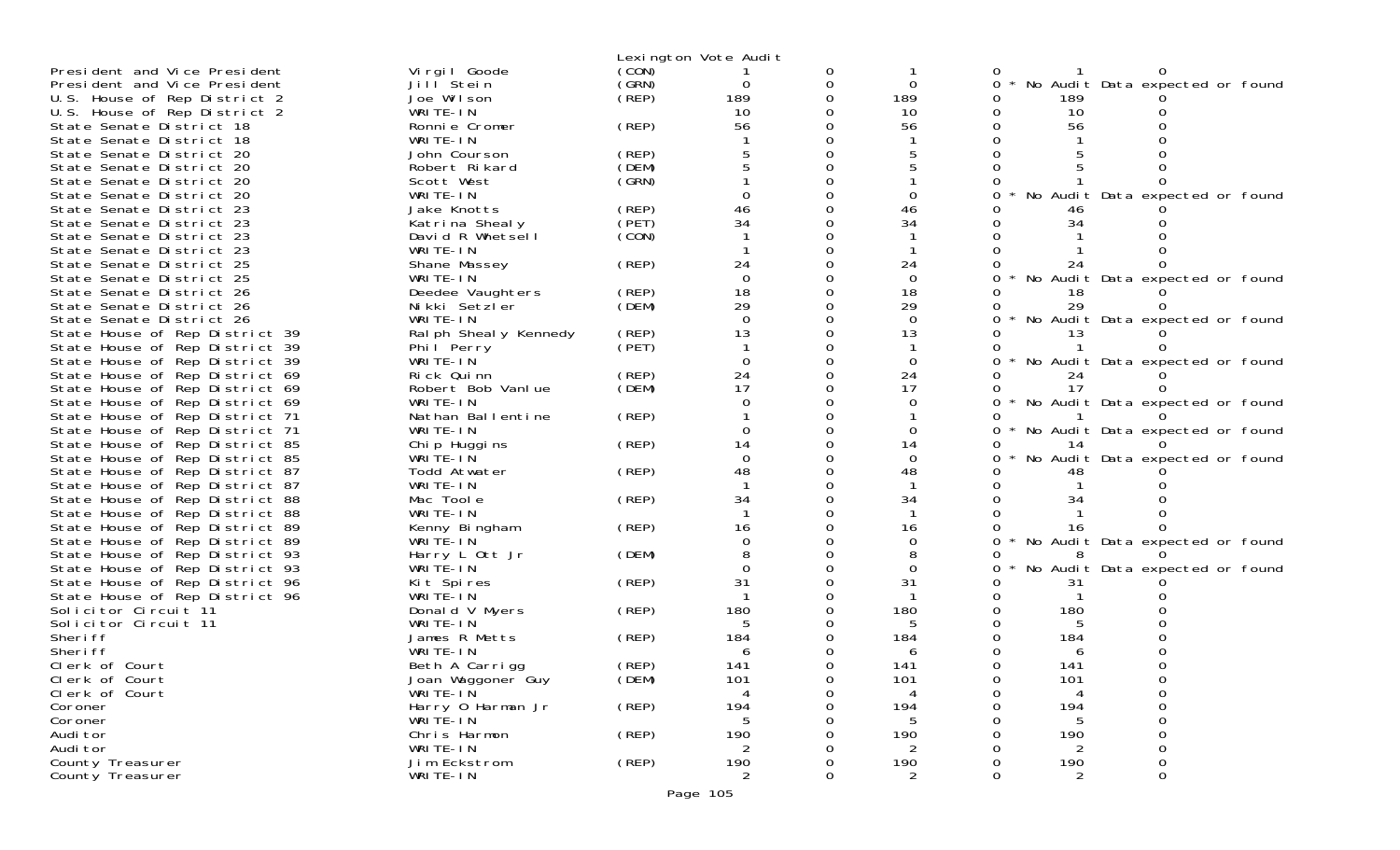|                                                        |                                  |       | Lexington Vote Audit |          |                |   |             |                                   |   |
|--------------------------------------------------------|----------------------------------|-------|----------------------|----------|----------------|---|-------------|-----------------------------------|---|
| Register of Deeds                                      | Debra M Debbie Gunter            | (REP) | 188                  | 0        | 188            | 0 | 188         | 0                                 |   |
| Register of Deeds                                      | WRITE-IN                         |       | 2                    | 0        | 2              |   | 2           |                                   |   |
| County Council District 1                              | Jim Kinard                       | (REP) | 12                   | $\Omega$ | 12             |   | 12          |                                   |   |
| County Council District 1                              | Megan Hutto                      | (PET) | 6                    |          | 6              |   | 6           |                                   |   |
| County Council District 1                              | WRITE-IN                         |       | 0                    |          | 0              |   |             | No Audit Data expected or found   |   |
| County Council District 3                              | Kent Collins                     | (REP) | 18                   | 0        | 18             |   |             |                                   |   |
| County Council District 3                              | Scott Adams                      | (PET) | 13                   |          | 13             |   | 13          |                                   |   |
| County Council District 3                              | Wes Howard                       | (PET) |                      |          |                |   |             |                                   |   |
| County Council District 3                              | Darrell Hudson                   | (PET) | 15                   |          | 15             |   | 15          |                                   |   |
| County Council District 3                              | Anthony Keisler                  | (PET) | 6                    |          | 6              |   |             |                                   |   |
| County Council District 3                              | WRITE-IN                         |       | $\Omega$             |          | $\Omega$       |   |             | * No Audit Data expected or found |   |
| County Council District 4                              | Debbie Summers                   | (REP) | 20                   |          | 20             |   |             |                                   |   |
| County Council District 4                              | WRITE-IN                         |       | $\Omega$             |          | $\overline{0}$ |   |             | No Audit Data expected or found   |   |
| County Council District 5                              | Bobby Gravedigger Keisler (REP)  |       | 21                   |          | 21             |   | 21          |                                   |   |
| County Council District 5                              | Bri an Duncan                    | (PET) | 6                    |          | 6              |   |             |                                   |   |
| County Council District 5                              | WRITE-IN                         |       | $\Omega$             |          | $\Omega$       |   |             | No Audit Data expected or found   |   |
| County Council District 6                              | Johnny Jeffcoat                  | (REP) | 18                   |          | 18             |   |             |                                   |   |
| County Council District 6                              | WRITE-IN                         |       | $\Omega$             |          | $\mathbf 0$    |   |             | No Audit Data expected or found   |   |
| Soil and Water District Commission                     | Brent Weaver                     |       | 169                  |          | 169            | 0 | 169         |                                   |   |
| Soil and Water District Commission                     | WRITE-IN                         |       |                      |          | O              |   |             | No Audit Data expected or found   |   |
| Hollow Creek Watershed District 17                     | Verne S Caughman                 |       |                      |          |                | 0 |             | * No Audit Data expected or found |   |
| Hollow Creek Watershed District 17                     | Tony C Craps<br>Bill Scott       |       |                      |          |                | 0 |             | * No Audit Data expected or found |   |
| Hollow Creek Watershed District 17                     | WRITE-IN                         |       |                      |          | 0              | 0 |             | * No Audit Data expected or found |   |
| Hollow Creek Watershed District 17<br>School Trustee 1 | Janet Ballard Frazier            |       | 35                   |          | 35             | 0 | 35          | No Audit Data expected or found   |   |
| School Trustee 1                                       | Rutu Bhonsle                     |       | 21                   |          | 21             |   | 21          |                                   |   |
| School Trustee 1                                       | Toyeka Campbell                  |       | 17                   |          | 17             | 0 | 17          |                                   |   |
| School Trustee 1                                       | Anthony Feraci                   |       | 12                   |          | 12             |   | 12          |                                   |   |
| School Trustee 1                                       | Jean N Haggard                   |       | 27                   |          | 27             |   | 27          |                                   |   |
| School Trustee 1                                       | Edwin Harmon                     |       | 53                   |          | 53             |   | 53          |                                   |   |
| School Trustee 1                                       | Deborah Kelderman                |       | 17                   |          | 17             |   | 17          |                                   |   |
| School Trustee 1                                       | Hazel Porth Duell                |       | 13                   |          | 13             |   | 13          |                                   |   |
| School Trustee 1                                       | Brent M Powers                   |       | 49                   |          | 49             |   | 49          |                                   |   |
| School Trustee 1                                       | Cindy Smith                      |       | 47                   |          | 47             |   | 47          |                                   |   |
| School Trustee 1                                       | Rhonda Wannamaker Gunter         |       | 33                   |          | 33             |   | 33          |                                   |   |
| School Trustee 1                                       | Ted Zee                          |       | 21                   |          | 21             |   | 21          |                                   |   |
| School Trustee 1                                       | WRITE-IN                         |       | $\Omega$             |          | $\overline{0}$ |   |             | No Audit Data expected or found   |   |
| School Trustee 2                                       | Bill Bingham                     |       | 17                   |          | 17             |   | 17          |                                   |   |
| School Trustee 2                                       | Beth Dickerson Branham           |       | 14                   |          | 14             |   | 14          |                                   |   |
| School Trustee 2                                       | Jimmy Brooks                     |       | 13                   |          | 13             |   | 13          |                                   |   |
| School Trustee 2                                       | Glen Conwell                     |       |                      |          |                |   |             |                                   |   |
| School Trustee 2                                       | Amy Ditolla                      |       | 14                   |          | 14             |   |             |                                   |   |
| School Trustee 2                                       | Cindy Kessler                    |       | 19                   |          | 19             |   | 19          |                                   |   |
| School Trustee 2                                       | WRITE-IN                         |       | $\Omega$             |          | $\Omega$       | ∩ |             | * No Audit Data expected or found |   |
| School Trustee 3                                       | Steve Adams Jr                   |       |                      |          |                |   |             |                                   |   |
| School Trustee 3                                       | Craig A Caughman                 |       |                      |          | $\overline{2}$ |   | 2           |                                   |   |
| School Trustee 3                                       | Stacey B Derrick                 |       |                      |          |                |   |             |                                   |   |
| School Trustee 3                                       | Leon Drafts                      |       |                      |          | 2              |   | 2           |                                   |   |
| School Trustee 3                                       | Olin E Gambrell III              |       |                      |          |                |   |             |                                   |   |
| School Trustee 3                                       | Benjie Rikard                    |       |                      |          |                |   |             |                                   |   |
| School Trustee 3                                       | Craig Adams Shealy               |       |                      | 0        |                |   |             |                                   |   |
| School Trustee 3                                       | Amanda Scooter Ballenger Tarbell |       |                      |          | $\mathbf 0$    |   | $\mathbf 0$ |                                   | 0 |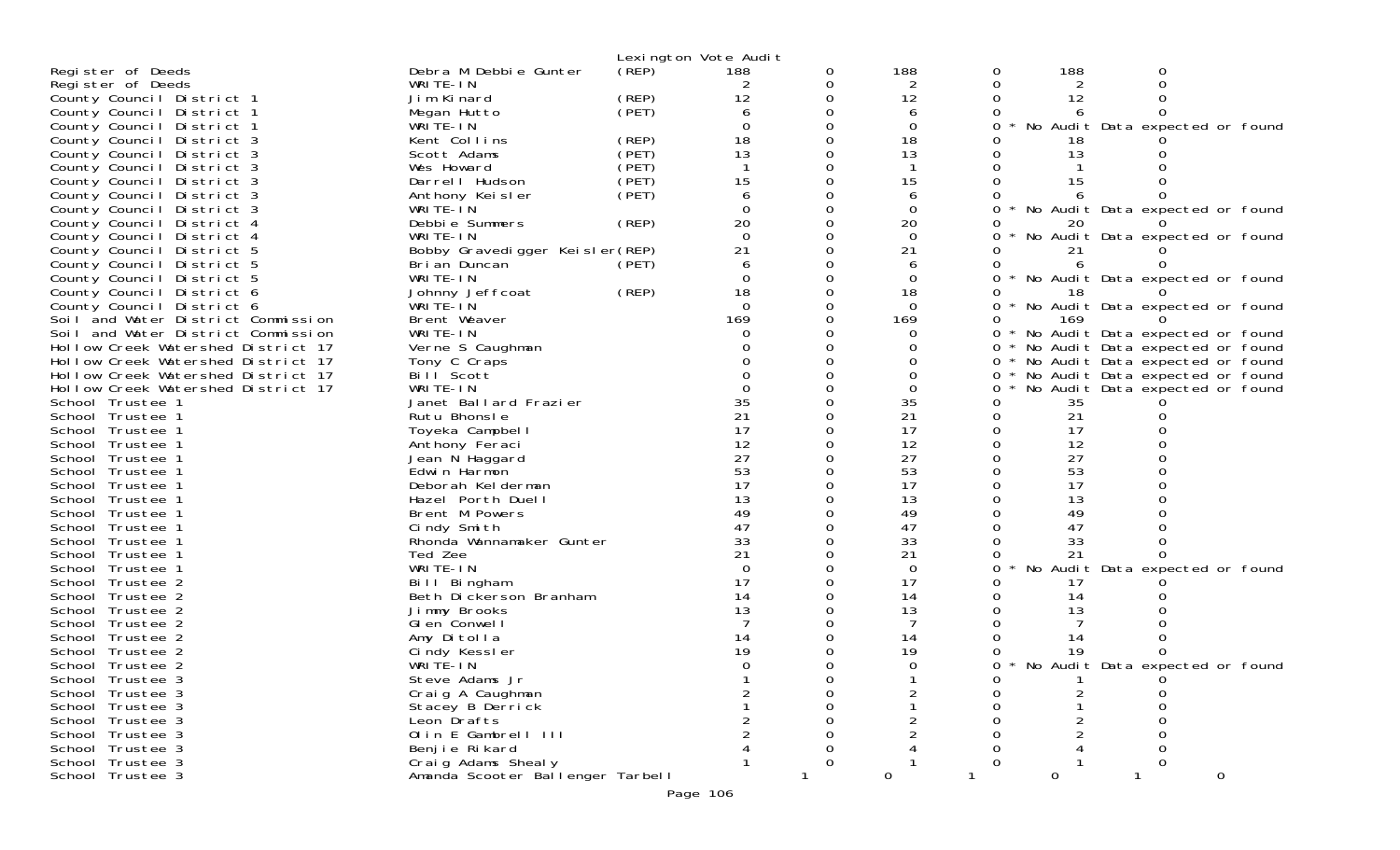|                                                                                                                                                                                                                                                                                                                                                                                                                                              |                                                                                                                                                                                                                                                                                               |                         | Lexington Vote Audit                                |                                                                                                 |                                                                      |                                                                                                                                                                                                                                                                                                                                                                                         |
|----------------------------------------------------------------------------------------------------------------------------------------------------------------------------------------------------------------------------------------------------------------------------------------------------------------------------------------------------------------------------------------------------------------------------------------------|-----------------------------------------------------------------------------------------------------------------------------------------------------------------------------------------------------------------------------------------------------------------------------------------------|-------------------------|-----------------------------------------------------|-------------------------------------------------------------------------------------------------|----------------------------------------------------------------------|-----------------------------------------------------------------------------------------------------------------------------------------------------------------------------------------------------------------------------------------------------------------------------------------------------------------------------------------------------------------------------------------|
| School Trustee 3<br>School Trustee 4<br>School Trustee 4<br>School Trustee 4<br>School Trustee 4<br>School Trustee 4<br>School Trustee 4<br>School Trustee 5<br>School Trustee 5<br>School Trustee 5<br>School Trustee 5<br>School Trustee 5<br>City Council District 1<br>City Council District 1<br>City Council District 1<br>City Council District 3<br>City Council District 3<br>City Council District 3<br>AMENDMENT 1<br>AMENDMENT 1 | WRITE-IN<br>Jefford Hart Jr<br>Daniel Martin<br>Kathy S Mixson<br>Chris Pound<br>Gregg Riley<br>WRITE-IN<br>Beth Burn Watson<br>Jan Hammond<br>Jondy Lovel ess<br>Ed Yates<br>WRITE-IN<br>Tara S Almond<br>David L Diamond<br>WRITE-IN<br>Eva Corley<br>A G Dantzler<br>WRITE-IN<br>Yes<br>No |                         | $\overline{0}$<br>10<br>6<br>$\Omega$<br>150<br>105 | 0<br>$\mathbf 0$<br>$\Omega$<br>0<br>0<br>0<br>0<br>0<br>$\Omega$<br>0<br>0<br>0<br>0<br>0<br>0 | 0<br>6<br>$\mathbf 0$<br>10<br>6<br>6<br>0<br>$\Omega$<br>150<br>105 | No Audit Data expected or found<br>0<br>0<br>$\Omega$<br>0<br>$\mathbf 0$<br>$\Omega$<br>$\Omega$<br>0<br>No Audit Data expected or found<br>0<br>10<br>$\Omega$<br>$\mathbf 0$<br>0<br>$\Omega$<br>0<br>$\Omega$<br>0<br>* No Audit Data expected or found<br>$\Omega$<br>0<br>3<br>0<br>0<br>* No Audit Data expected or found<br>$\Omega$<br>150<br>0<br>105<br>$\Omega$<br>$\Omega$ |
| 0950 Failsafe Provisional<br>STRAIGHT PARTY                                                                                                                                                                                                                                                                                                                                                                                                  | Republ i can                                                                                                                                                                                                                                                                                  | (REP)                   | 30                                                  | 30                                                                                              | $\mathbf 0$                                                          | 0 * All votes cast for this candidate<br>* in this precient are optical.<br>* No Audit Data for optical.                                                                                                                                                                                                                                                                                |
| STRAIGHT PARTY                                                                                                                                                                                                                                                                                                                                                                                                                               | Li bertari an                                                                                                                                                                                                                                                                                 | (LIB)                   | 1                                                   |                                                                                                 | 0                                                                    | 0 * All votes cast for this candidate<br>* in this precient are optical.<br>* No Audit Data for optical.                                                                                                                                                                                                                                                                                |
| STRAIGHT PARTY                                                                                                                                                                                                                                                                                                                                                                                                                               | Democratic                                                                                                                                                                                                                                                                                    | (DEM)                   | 15                                                  | 15                                                                                              | $\overline{O}$                                                       | 0 * All votes cast for this candidate<br>* in this precient are optical.<br>* No Audit Data for optical.                                                                                                                                                                                                                                                                                |
| STRAIGHT PARTY<br>STRAIGHT PARTY<br>President and Vice President                                                                                                                                                                                                                                                                                                                                                                             | Constitution<br>Green<br>Mitt Romney                                                                                                                                                                                                                                                          | (CON)<br>(GRN)<br>(REP) | 0<br>$\overline{0}$<br>67                           | $\overline{0}$<br>$\overline{0}$<br>67                                                          | 0<br>$\mathbf 0$<br>$\Omega$                                         | 0 * No Audit Data expected or found<br>0 * No Audit Data expected or found<br>0 * All votes cast for this candidate<br>* in this precient are optical.<br>* No Audit Data for optical.                                                                                                                                                                                                  |
| President and Vice President                                                                                                                                                                                                                                                                                                                                                                                                                 | Gary Johnson                                                                                                                                                                                                                                                                                  | (LIB)                   | $\overline{a}$                                      | $\overline{2}$                                                                                  | $\overline{O}$                                                       | 0 * All votes cast for this candidate<br>* in this precient are optical.<br>* No Audit Data for optical.                                                                                                                                                                                                                                                                                |
| President and Vice President                                                                                                                                                                                                                                                                                                                                                                                                                 | Barack Obama                                                                                                                                                                                                                                                                                  | (DEM)                   | 34                                                  | 34                                                                                              | 0                                                                    | 0 * All votes cast for this candidate<br>* in this precient are optical.<br>* No Audit Data for optical.                                                                                                                                                                                                                                                                                |
| President and Vice President<br>President and Vice President<br>U.S. House of Rep District 2                                                                                                                                                                                                                                                                                                                                                 | Vi rgi I Goode<br>Jill Stein<br>Joe Wilson                                                                                                                                                                                                                                                    | (CON)<br>(GRN)<br>(REF) | 0<br>$\overline{0}$<br>79                           | $\Omega$<br>$\mathbf 0$<br>79                                                                   | $\mathbf{0}$<br>$\overline{O}$<br>$\overline{0}$                     | 0 * No Audit Data expected or found<br>0 * No Audit Data expected or found<br>0 <sup>*</sup> All votes cast for this candidate<br>* in this precient are optical.                                                                                                                                                                                                                       |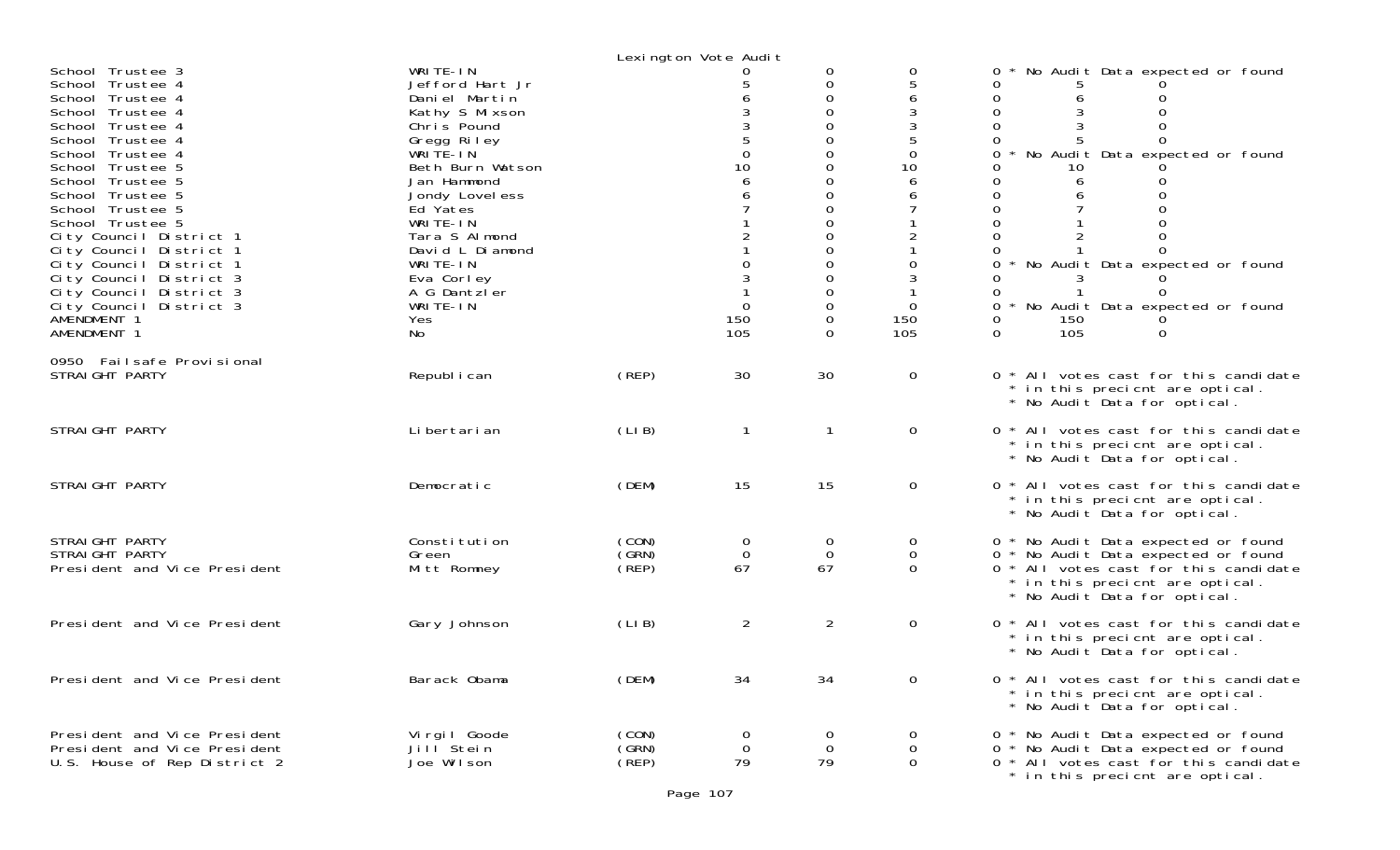| Lexington Vote Audit |  |  |  |
|----------------------|--|--|--|
|----------------------|--|--|--|

\* No Audit Data for optical.

| U.S. House of Rep District 2 | WRITE-IN          |       | $\overline{a}$ | $\overline{2}$ | $\mathbf 0$    | 0 * All votes cast for this candidate<br>* in this precient are optical.<br>* No Audit Data for optical. |
|------------------------------|-------------------|-------|----------------|----------------|----------------|----------------------------------------------------------------------------------------------------------|
| Solicitor Circuit 11         | Donald V Myers    | (REP) | 80             | 80             | $\mathsf{O}$   | 0 * All votes cast for this candidate<br>* in this precient are optical.<br>* No Audit Data for optical. |
| Solicitor Circuit 11         | WRITE-IN          |       | $\mathfrak{Z}$ | 3              | $\mathbf 0$    | 0 * All votes cast for this candidate<br>* in this precient are optical.<br>* No Audit Data for optical. |
| Sheri ff                     | James R Metts     | (REP) | 82             | 82             | $\overline{0}$ | 0 * All votes cast for this candidate<br>* in this precient are optical.<br>* No Audit Data for optical. |
| Sheri ff                     | WRITE-IN          |       | $\mathfrak{Z}$ | 3              | $\overline{0}$ | 0 * All votes cast for this candidate<br>* in this precient are optical.<br>* No Audit Data for optical. |
| Clerk of Court               | Beth A Carrigg    | (REP) | 72             | 72             | $\overline{0}$ | 0 * All votes cast for this candidate<br>* in this precient are optical.<br>* No Audit Data for optical. |
| Clerk of Court               | Joan Waggoner Guy | (DEM) | 26             | 26             | $\overline{0}$ | 0 * All votes cast for this candidate<br>* in this precient are optical.<br>* No Audit Data for optical. |
| Clerk of Court               | WRITE-IN          |       | $\mathbf{1}$   | $\mathbf{1}$   | $\overline{0}$ | 0 * All votes cast for this candidate<br>* in this precient are optical.<br>* No Audit Data for optical. |
| Coroner                      | Harry 0 Harman Jr | (REP) | 83             | 83             | $\overline{0}$ | 0 * All votes cast for this candidate<br>* in this precient are optical.<br>* No Audit Data for optical. |
| Coroner                      | WRITE-IN          |       | $\overline{2}$ | $\overline{2}$ | $\overline{0}$ | 0 * All votes cast for this candidate<br>* in this precient are optical.<br>* No Audit Data for optical. |
| Audi tor                     | Chris Harmon      | (REP) | 81             | 81             | $\overline{0}$ | 0 * All votes cast for this candidate<br>* in this precient are optical.<br>* No Audit Data for optical. |
| Audi tor                     | WRITE-IN          |       | 2              | $\overline{2}$ | $\overline{0}$ | 0 * All votes cast for this candidate<br>* in this precient are optical.<br>* No Audit Data for optical. |
| County Treasurer             | Jim Eckstrom      | (REP) | 81             | 81             | $\mathbf 0$    | 0 * All votes cast for this candidate<br>* in this precient are optical.                                 |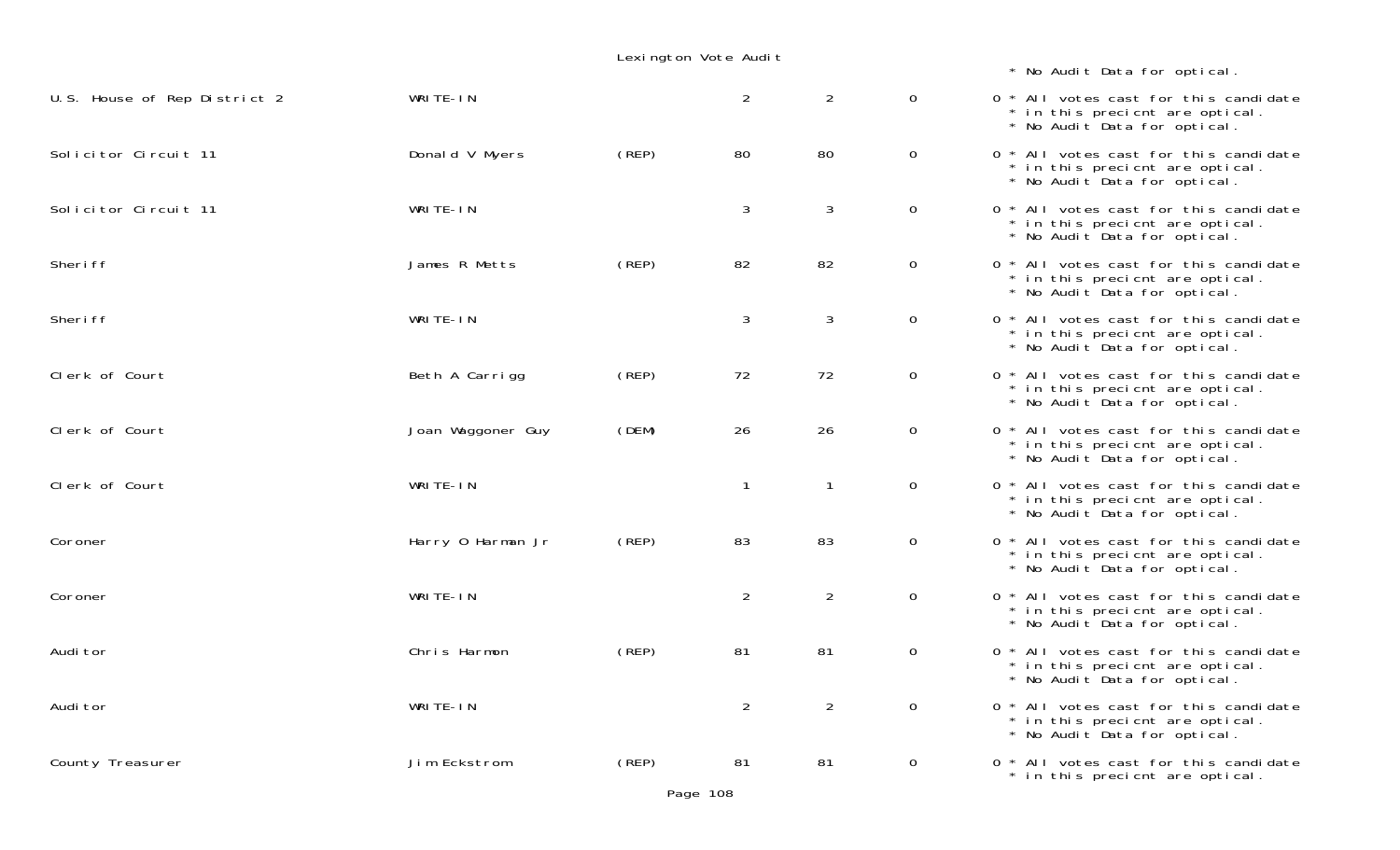Lexington Vote Audit

\* No Audit Data for optical.

| County Treasurer                   | WRITE-IN              |       | 3              | 3              | $\mathsf{O}$   | All votes cast for this candidate<br>* in this precient are optical.<br>* No Audit Data for optical.     |
|------------------------------------|-----------------------|-------|----------------|----------------|----------------|----------------------------------------------------------------------------------------------------------|
| Register of Deeds                  | Debra M Debbie Gunter | (REP) | 82             | 82             | $\mathsf{O}$   | 0 * All votes cast for this candidate<br>* in this precient are optical.<br>* No Audit Data for optical. |
| Register of Deeds                  | WRITE-IN              |       | $\overline{2}$ | $\overline{2}$ | $\overline{0}$ | All votes cast for this candidate<br>* in this precient are optical.<br>* No Audit Data for optical.     |
| Soil and Water District Commission | Brent Weaver          |       | 71             | 71             | $\mathbf{0}$   | All votes cast for this candidate<br>* in this precient are optical.<br>* No Audit Data for optical.     |
| Soil and Water District Commission | WRITE-IN              |       |                |                | $\mathsf{O}$   | 0 * All votes cast for this candidate<br>* in this precient are optical.<br>* No Audit Data for optical. |
| AMENDMENT 1                        | Yes                   |       | 42             | 42             | $\overline{O}$ | 0 * All votes cast for this candidate<br>* in this precient are optical.<br>* No Audit Data for optical. |
| AMENDMENT 1                        | No                    |       | 45             | 45             | $\overline{0}$ | All votes cast for this candidate<br>* in this precient are optical.<br>* No Audit Data for optical.     |

There was no unmatched audit data

Auditor's Comments: There are discrepancies in this report. See the comments immediately below the precincts in which the discrepancies appear.

How to read this report.

This is the vote level report. It compares the number of votes cast for each candidate in the tabulation report with the number of ballots cast in the audit data for each candidates in each precinct.

The tabulated values as read from the EL30A report are reported in four categories; Total, Optical (Opt), iVotronic (iVo) and Flash. None of these values on each line are calculated but parsed from the actual report. In the EL30A report all Write-in votes are added together and reported as one candidate name - Write-in. The EL30A does not report individual Write-in candidates.

The Opt totals are the total number of votes cast on paper ballots that were scanned into the optical scanner and transferred to the tabulation computer via memory stick or ZipDisk (depending on the type of device, M100 or M650 used to scan the ballots.) Optical totals should exist only in some but not all of the Virtual Precincts at the bottom of the table.

The iVo totals are the results gathered from the PEBs (Personal Electronic Ballot) which are used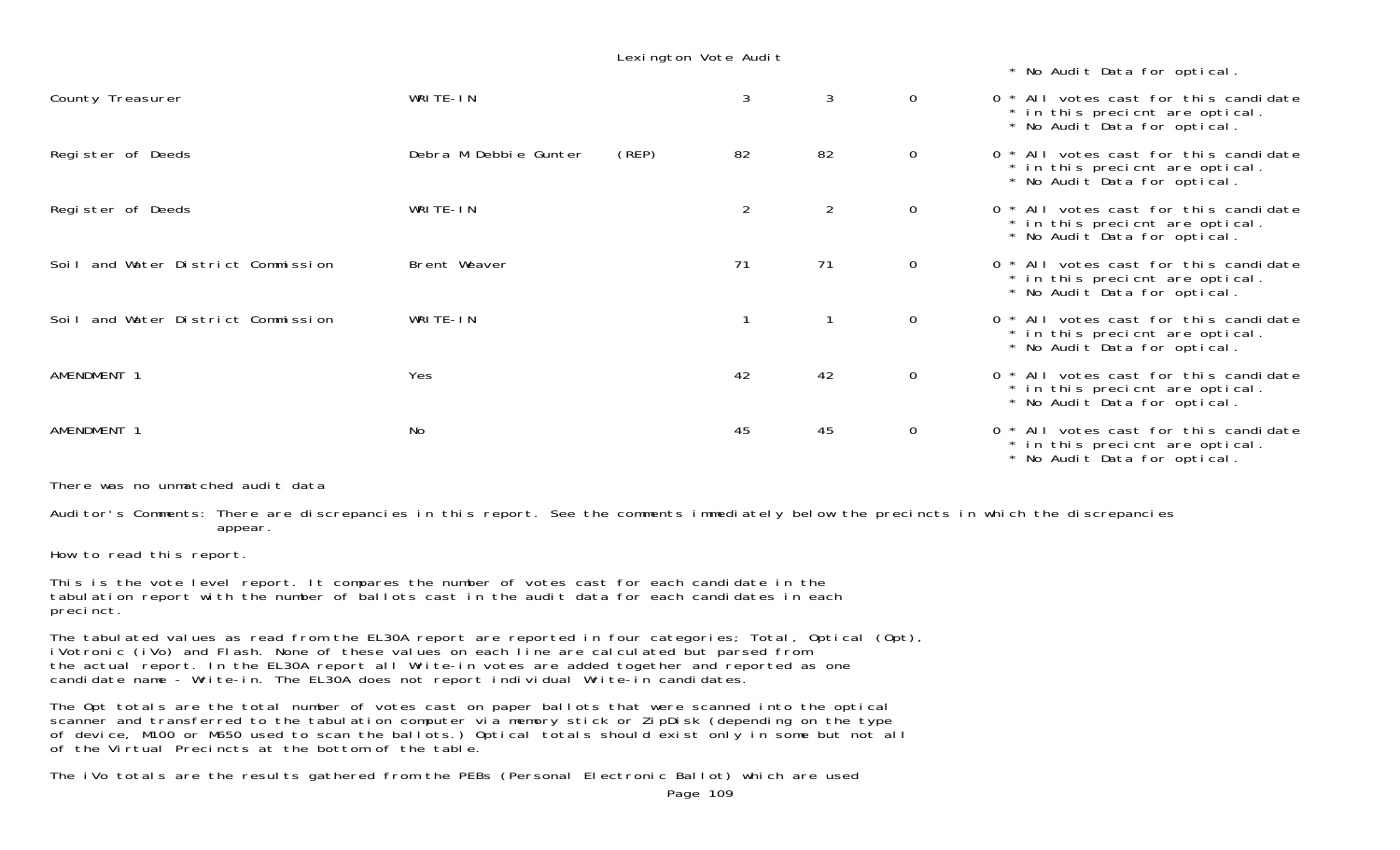Lexington Vote Audit to open and close an iVotronic voting machine and, after the polls have closed, gather the ballots cast for transmission to the tabulation system.

The Flash totals are the totals that are read from the flash cards in the rare event that the ballots cannot be copied from the machine to the PEB or from the PEB to the tabulating machine.

The values on the Audit side come from the iVotronic audit data that is read from the flash cards as part of the audit process. That process combines the individual machine data into a master audit file, the EL155 Vote image log.

The EL155 contains a record of all the votes cast on a ballot. The vote images indicate the machine 0counting the number of times a candidate name for a contest appears in a precint we get the number of votes cast in that precinct for that candidates. That number should always match the number of votes cast for that candidate in that contest in the iVo column on the EL30A side of the report.

Optical ballots do not have electonically readable audit files. So if the audit data iVotronic total votes does not match the EL30A iVo value one of two things will occur. The first is if the iVotronic tabulated is zero and the Total tabulated votes match the tabulated Optical votes the following comment is made in the Audit side of the report; All votes cast for this candidate in this precicnt are optical No Audit Data for optical, or secondly, if the iVotronic total is not zero, a notation indicating which data Audit data In the event a candidate or the combined Write-in candidates did not receive any votes in a precinct the EL30A will report a zero vote count. If there are no votes for this candidate in a precinct in the audit data, the following comment will be placed into the audit report by the auditing software; No Audit Data expected or found.

Finaly the audit software will search the audit data for any votes that were not found on the EL30A report. If it finds some, it will report those vote totals by contest, candidate name and precinct. if it does not find any unmatched audit data it will report; There was no unmatched audit data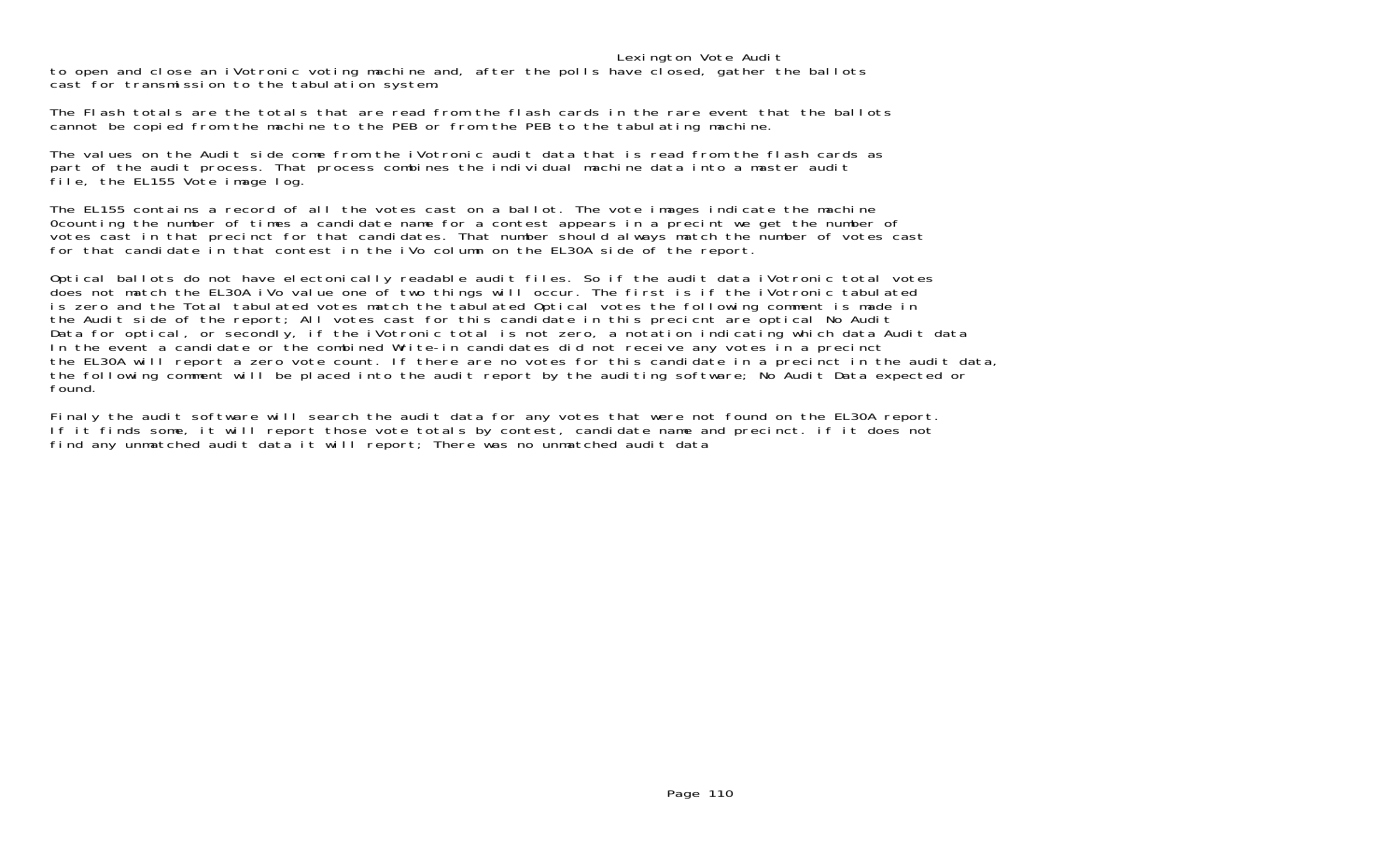## Lexington EL30A45A Comparison Report

|                                                                                                              |                                                                      |                                           | +-------------EL30A------------+-----------------EL45A----------------+ |                             |                                     |                                                             |                                     |                             |                                     |                                     |                                                   |
|--------------------------------------------------------------------------------------------------------------|----------------------------------------------------------------------|-------------------------------------------|-------------------------------------------------------------------------|-----------------------------|-------------------------------------|-------------------------------------------------------------|-------------------------------------|-----------------------------|-------------------------------------|-------------------------------------|---------------------------------------------------|
| Office                                                                                                       | Candi date                                                           | Party                                     | Tot                                                                     | Opt                         | i Vo                                | Fl ash                                                      | Tot                                 | Opt                         | i Vo                                | FI ash                              | Del ta                                            |
| STRAIGHT PARTY<br>STRAIGHT PARTY<br>STRAIGHT PARTY<br>STRAIGHT PARTY<br>STRAIGHT PARTY                       | Republ i can<br>Li bertari an<br>Democratic<br>Constitution<br>Green | (REP)<br>(LIB)<br>(DEM)<br>(CON)<br>(GRN) | 22194<br>359<br>14578<br>129<br>146                                     | 1642<br>8<br>644<br>3       | 20552<br>351<br>13934<br>128<br>143 | $\Omega$<br>$\mathbf 0$<br>$\Omega$<br>$\Omega$<br>$\Omega$ | 22194<br>359<br>14578<br>129<br>146 | 1642<br>8<br>644<br>3       | 20552<br>351<br>13934<br>128<br>143 | 0<br>0<br>$\Omega$<br>0<br>$\Omega$ | $\Omega$<br>0<br>$\Omega$<br>$\Omega$<br>$\Omega$ |
| President and Vice President                                                                                 | Mitt Romney                                                          | (REP)                                     | 76598                                                                   | 3877                        | 72721                               | $\mathbf 0$                                                 | 76598                               | 3877                        | 72721                               | 0                                   | 0                                                 |
| President and Vice President                                                                                 | Gary Johnson                                                         | (LIB)                                     | 1176                                                                    | -44                         | 1132                                | $\Omega$                                                    | 1176                                | -44                         | 1132                                | 0                                   | 0                                                 |
| President and Vice President                                                                                 | Barack Obama                                                         | (DEM)                                     | 34112                                                                   | 1573                        | 32539                               | 0                                                           | 34112                               | 1573                        | 32539                               | 0                                   | 0                                                 |
| President and Vice President                                                                                 | Virgil Goode                                                         | (CON)                                     | 269                                                                     | 9                           | 260                                 | 0                                                           | 269                                 | 9                           | 260                                 | 0                                   | 0                                                 |
| President and Vice President                                                                                 | Jill <sup>Stein</sup>                                                | (SRN)                                     | 365                                                                     | 12                          | 353                                 | 0                                                           | 365                                 | 12                          | 353                                 | 0                                   | $\mathbf 0$                                       |
| U.S. House of Rep District 2                                                                                 | Joe Wilson                                                           | (REP)                                     | 86134                                                                   | 4103                        | 82031                               | $\Omega$                                                    | 86134                               | 4103                        | 82031                               | 0                                   | 0                                                 |
| U.S. House of Rep District 2                                                                                 | WRITE-IN                                                             |                                           | 2547                                                                    | 141                         | 2406                                | 0                                                           | 2547                                | 141                         | 2406                                | 0                                   | 0                                                 |
| State Senate District 23<br>State Senate District 23<br>State Senate District 23<br>State Senate District 23 | Jake Knotts<br>Katrina Shealy<br>David R Whetsell<br>WRITE-IN        | (REP)<br>(PET)<br>(CON)                   | 14291<br>16703<br>1563<br>125                                           | 557<br>534<br>24<br>13      | 13734<br>16169<br>1539<br>112       | $\Omega$<br>$\Omega$<br>$\Omega$<br>$\mathbf 0$             | 14291<br>16703<br>1563<br>125       | 557<br>534<br>24<br>13      | 13734<br>16169<br>1539<br>112       | $\overline{O}$<br>0<br>0<br>0       | $\Omega$<br>$\Omega$<br>0<br>0                    |
| State House of Rep District 39<br>State House of Rep District 39<br>State House of Rep District 39           | Ral ph Sheal y Kennedy<br>Phil Perry<br>WRITE-IN                     | (REP)<br>(PET)                            | 4441<br>2723<br>- 16                                                    | 119<br>89<br>$\overline{0}$ | 4322<br>2634<br>-16                 | $\mathbf{O}$<br>$\Omega$<br>$\mathbf 0$                     | 4441<br>2723<br>- 16                | 119<br>89<br>$\overline{0}$ | 4322<br>2634<br>-16                 | 0<br>0<br>0                         | 0<br>0<br>0                                       |
| Solicitor Circuit 11                                                                                         | Donald V Myers                                                       | (REP)                                     | 85101                                                                   | 4060                        | 81041                               | $\Omega$                                                    | 85101                               | 4060                        | 81041                               | 0                                   | $\Omega$                                          |
| Solicitor Circuit 11                                                                                         | WRITE-IN                                                             |                                           | 1013                                                                    | 77                          | 936                                 | 0                                                           | 1013                                | -77                         | 936                                 | 0                                   | 0                                                 |
| Sheri ff                                                                                                     | James R Metts                                                        | (REP)                                     | 85885                                                                   | 4133                        | 81752                               | $\Omega$                                                    | 85885                               | 4133                        | 81752                               | $\overline{O}$                      | $\Omega$                                          |
| Sheri ff                                                                                                     | WRITE-IN                                                             |                                           | 2024                                                                    | 103                         | 1921                                | $\Omega$                                                    | 2024                                | 103                         | 1921                                | 0                                   | $\Omega$                                          |
| Clerk of Court<br>Clerk of Court<br>Clerk of Court                                                           | Beth A Carrigg<br>Joan Waggoner Guy<br>WRITE-IN                      | (REP)<br>(DEM)                            | 72583<br>32098<br>1510                                                  | 3645<br>1473<br>-51         | 68938<br>30625<br>1459              | $\Omega$<br>0<br>$\Omega$                                   | 72583<br>32098<br>1510              | 3645<br>1473<br>51          | 68938<br>30625<br>1459              | $\Omega$<br>0<br>$\Omega$           | $\Omega$<br>0<br>$\Omega$                         |
| Coroner                                                                                                      | Harry 0 Harman Jr                                                    | (REP)                                     | 87869                                                                   | 4190                        | 83679                               | 0                                                           | 87869                               | 4190                        | 83679                               | 0                                   | 0                                                 |
| Coroner                                                                                                      | WRITE-IN                                                             |                                           | 655                                                                     | 57                          | 598                                 | 0                                                           | 655                                 | 57                          | 598                                 | 0                                   | 0                                                 |
| Audi tor                                                                                                     | Chris Harmon                                                         | (REP)                                     | 86622                                                                   | 4153                        | 82469                               | 0                                                           | 86622                               | 4153                        | 82469                               | 0                                   | 0                                                 |
| Audi tor                                                                                                     | WRITE-IN                                                             |                                           | 440                                                                     | 56                          | 384                                 | $\Omega$                                                    | 440                                 | 56                          | 384                                 | $\Omega$                            | 0                                                 |
| County Treasurer                                                                                             | Jim Eckstrom                                                         | (REP)                                     | 87061                                                                   | 4152                        | 82909                               | $\Omega$                                                    | 87061                               | 4152                        | 82909                               | $\Omega$                            | 0                                                 |
| County Treasurer                                                                                             | WRITE-IN                                                             |                                           | 520                                                                     | 61                          | 459                                 | $\mathbf{0}$                                                | 520                                 | 61                          | 459                                 | 0                                   | 0                                                 |
| Register of Deeds                                                                                            | Debra M Debbie Gunter                                                | (REP)                                     | 86569                                                                   | 4157                        | 82412                               | 0                                                           | 86569                               | 4157                        | 82412                               | 0                                   | 0                                                 |
| Register of Deeds                                                                                            | WRITE-IN                                                             |                                           | 440                                                                     | 51                          | 389                                 | $\Omega$                                                    | 440                                 | 51                          | 389                                 | $\Omega$                            | 0                                                 |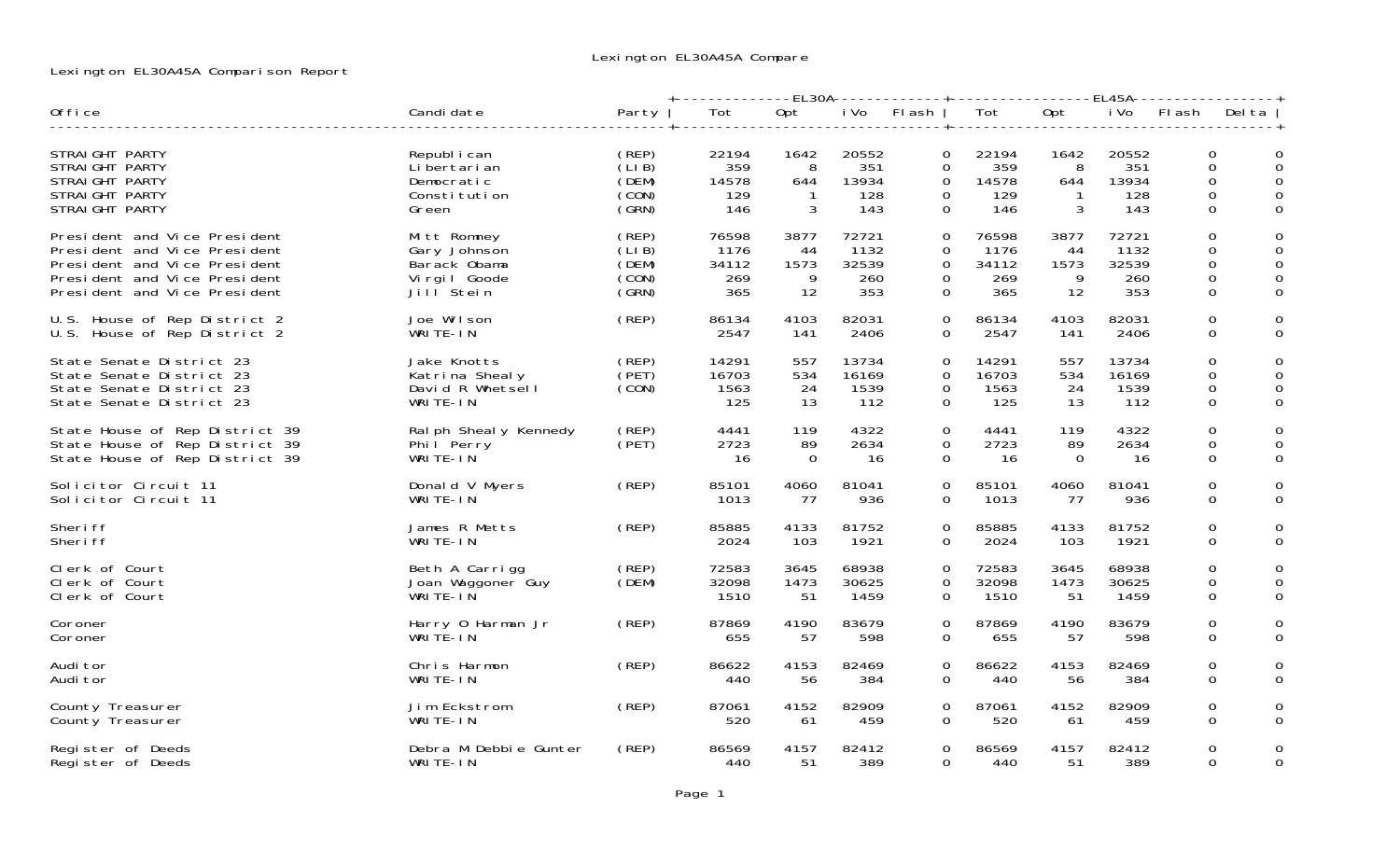|                                                                                                                                                                                                                                                                  |                                                                                                                                                                                                                                            |                                           | Lexington EL30A45A Compare                                                                               |                                                                                        |                                                                                                          |                                                                                                    |                                                                                                          |                                                                                        |                                                                                                          |                                                                                                                                                          |             |
|------------------------------------------------------------------------------------------------------------------------------------------------------------------------------------------------------------------------------------------------------------------|--------------------------------------------------------------------------------------------------------------------------------------------------------------------------------------------------------------------------------------------|-------------------------------------------|----------------------------------------------------------------------------------------------------------|----------------------------------------------------------------------------------------|----------------------------------------------------------------------------------------------------------|----------------------------------------------------------------------------------------------------|----------------------------------------------------------------------------------------------------------|----------------------------------------------------------------------------------------|----------------------------------------------------------------------------------------------------------|----------------------------------------------------------------------------------------------------------------------------------------------------------|-------------|
| Soil and Water District Commission<br>Soil and Water District Commission                                                                                                                                                                                         | Brent Weaver<br>WRITE-IN                                                                                                                                                                                                                   |                                           | 75079<br>328                                                                                             | 3195<br>31                                                                             | 71884<br>297                                                                                             | 0<br>0                                                                                             | 75079<br>328                                                                                             | 3195<br>31                                                                             | 71884<br>297                                                                                             | 0<br>$\mathbf 0$                                                                                                                                         | 0           |
| School Trustee 3<br>School Trustee 3<br>School Trustee 3<br>School Trustee 3<br>School Trustee 3<br>School Trustee 3<br>School Trustee 3<br>School Trustee 3<br>School Trustee 3                                                                                 | Steve Adams Jr<br>Craig A Caughman<br>Stacey B Derrick<br>Leon Drafts<br>Olin E Gambrell III<br>Benjie Rikard<br>Craig Adams Shealy<br>Amanda Scooter Ballenger Tarbell<br>WRITE-IN                                                        |                                           | 1342<br>1958<br>2122<br>1506<br>1193<br>1735<br>1416<br>696<br>21                                        | 29<br>66<br>57<br>55<br>46<br>58<br>29<br>28<br>3                                      | 1313<br>1892<br>2065<br>1451<br>1147<br>1677<br>1387<br>668<br>18                                        | 0<br>0<br>$\mathbf 0$<br>0<br>0<br>0<br>0<br>0<br>$\mathbf 0$                                      | 1342<br>1958<br>2122<br>1506<br>1193<br>1735<br>1416<br>696<br>21                                        | 29<br>66<br>57<br>55<br>46<br>58<br>29<br>28<br>3                                      | 1313<br>1892<br>2065<br>1451<br>1147<br>1677<br>1387<br>668<br>18                                        | $\mathbf 0$<br>$\mathbf{O}$<br>$\mathsf 0$<br>$\mathbf 0$<br>$\mathsf 0$<br>$\mathbf 0$<br>$\mathsf 0$<br>$\mathbf 0$<br>$\mathbf 0$                     | 0           |
| AMENDMENT 1<br>AMENDMENT 1                                                                                                                                                                                                                                       | Yes<br>No                                                                                                                                                                                                                                  |                                           | 61711<br>45535                                                                                           | 2782<br>2004                                                                           | 58929<br>43531                                                                                           | 0<br>0                                                                                             | 61711<br>45535                                                                                           | 2782<br>2004                                                                           | 58929<br>43531                                                                                           | $\mathbf 0$<br>$\mathbf{O}$                                                                                                                              | 0<br>0      |
| State Senate District 18<br>State Senate District 18                                                                                                                                                                                                             | Ronnie Cromer<br>WRITE-IN                                                                                                                                                                                                                  | (REP)                                     | 26195<br>315                                                                                             | 1373<br>19                                                                             | 24822<br>296                                                                                             | $\mathbf 0$<br>$\Omega$                                                                            | 26195<br>315                                                                                             | 1373<br>19                                                                             | 24822<br>296                                                                                             | $\mathsf 0$<br>$\Omega$                                                                                                                                  | $\mathbf 0$ |
| State House of Rep District 87<br>State House of Rep District 87                                                                                                                                                                                                 | Todd Atwater<br>WRITE-IN                                                                                                                                                                                                                   | (REP)                                     | 15851<br>162                                                                                             | 628<br>-11                                                                             | 15223<br>151                                                                                             | 0<br>$\Omega$                                                                                      | 15851<br>162                                                                                             | 628<br>11                                                                              | 15223<br>151                                                                                             | 0<br>$\Omega$                                                                                                                                            | 0           |
| County Council District 3<br>County Council District 3<br>County Council District 3<br>County Council District 3<br>County Council District 3<br>County Council District 3                                                                                       | Kent Collins<br>Scott Adams<br>Wes Howard<br>Darrell Hudson<br>Anthony Keisler<br>WRITE-IN                                                                                                                                                 | (REP)<br>(PET)<br>(PET)<br>(PET)<br>(PET) | 5423<br>2481<br>749<br>3579<br>1025<br>33                                                                | 289<br>82<br>33<br>86<br>35<br>4                                                       | 5134<br>2399<br>716<br>3493<br>990<br>29                                                                 | $\Omega$<br>0<br>0<br>$\mathbf 0$<br>0<br>$\mathbf 0$                                              | 5423<br>2481<br>749<br>3579<br>1025<br>33                                                                | 289<br>82<br>33<br>86<br>35<br>$\overline{4}$                                          | 5134<br>2399<br>716<br>3493<br>990<br>29                                                                 | $\Omega$<br>0<br>$\mathbf 0$<br>$\mathbf{O}$<br>$\mathbf 0$<br>$\mathbf 0$                                                                               | 0<br>0      |
| School Trustee 1<br>School Trustee 1<br>School Trustee 1<br>School Trustee 1<br>School Trustee 1<br>School Trustee 1<br>School Trustee 1<br>School Trustee 1<br>School Trustee 1<br>School Trustee 1<br>School Trustee 1<br>School Trustee 1<br>School Trustee 1 | Janet Ballard Frazier<br>Rutu Bhonsle<br>Toyeka Campbell<br>Anthony Feraci<br>Jean N Haggard<br>Edwin Harmon<br>Deborah Kelderman<br>Hazel Porth Duell<br>Brent M Powers<br>Cindy Smith<br>Rhonda Wannamaker Gunter<br>Ted Zee<br>WRITE-IN |                                           | 12955<br>5581<br>3339<br>4148<br>15426<br>16562<br>7473<br>8158<br>16186<br>18851<br>9392<br>6511<br>438 | 404<br>168<br>109<br>195<br>569<br>670<br>245<br>339<br>553<br>666<br>358<br>280<br>20 | 12551<br>5413<br>3230<br>3953<br>14857<br>15892<br>7228<br>7819<br>15633<br>18185<br>9034<br>6231<br>418 | 0<br>0<br>0<br>0<br>0<br>$\mathbf 0$<br>0<br>0<br>0<br>$\Omega$<br>$\mathbf 0$<br>0<br>$\mathbf 0$ | 12955<br>5581<br>3339<br>4148<br>15426<br>16562<br>7473<br>8158<br>16186<br>18851<br>9392<br>6511<br>438 | 404<br>168<br>109<br>195<br>569<br>670<br>245<br>339<br>553<br>666<br>358<br>280<br>20 | 12551<br>5413<br>3230<br>3953<br>14857<br>15892<br>7228<br>7819<br>15633<br>18185<br>9034<br>6231<br>418 | 0<br>0<br>$\mathbf 0$<br>$\mathbf 0$<br>$\mathbf 0$<br>$\mathbf 0$<br>0<br>$\mathbf 0$<br>$\mathsf 0$<br>$\mathbf 0$<br>$\mathsf 0$<br>0<br>$\mathbf{O}$ | $\Omega$    |
| State House of Rep District 88<br>State House of Rep District 88                                                                                                                                                                                                 | Mac Toole<br>WRITE-IN                                                                                                                                                                                                                      | (REP)                                     | 11258<br>108                                                                                             | 435<br>9                                                                               | 10823<br>99                                                                                              | $\mathbf 0$<br>$\mathbf 0$                                                                         | 11258<br>108                                                                                             | 435<br>9                                                                               | 10823<br>99                                                                                              | 0<br>$\overline{O}$                                                                                                                                      | 0<br>0      |
| State House of Rep District 89<br>State House of Rep District 89                                                                                                                                                                                                 | Kenny Bingham<br>WRITE-IN                                                                                                                                                                                                                  | (REP)                                     | 10732<br>153                                                                                             | 700<br>11                                                                              | 10032<br>142                                                                                             | 0<br>0                                                                                             | 10732<br>153                                                                                             | 700<br>11                                                                              | 10032<br>142                                                                                             | $\mathsf 0$<br>$\Omega$                                                                                                                                  | 0           |
| County Council District 4<br>County Council District 4                                                                                                                                                                                                           | Debbie Summers<br>WRITE-IN                                                                                                                                                                                                                 | (REP)                                     | 14526<br>82                                                                                              | 4424<br>8                                                                              | 10102<br>74                                                                                              | 0<br>$\mathsf{O}$                                                                                  | 14526<br>82                                                                                              | 4424<br>8                                                                              | 10102<br>74                                                                                              | $\mathbf 0$<br>$\mathbf 0$                                                                                                                               | $\mathbf 0$ |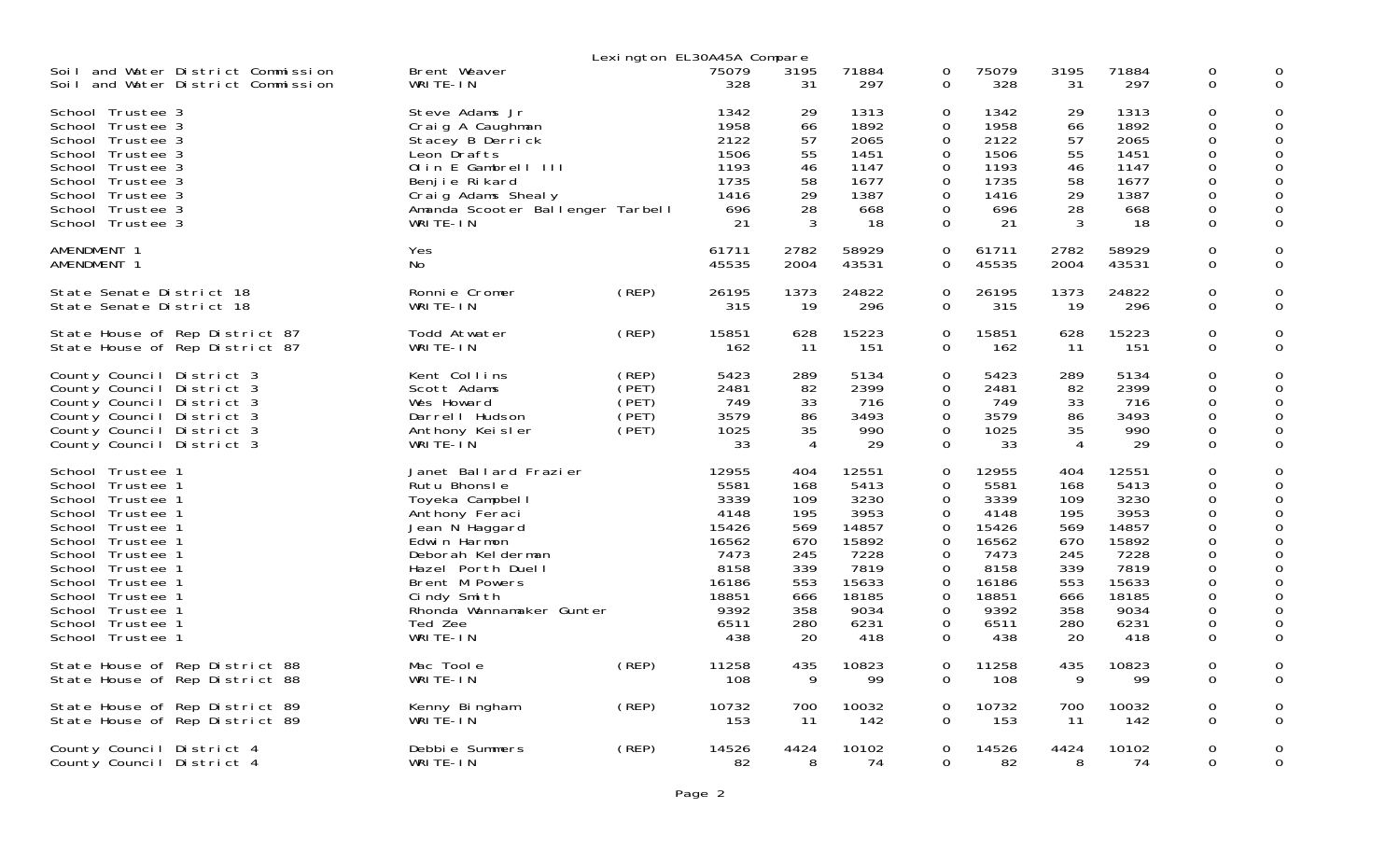|                                                                                                                                                      |                                                                                                                    |                         | Lexington EL30A45A Compare                             |                                             |                                                       |                                 |                                                        |                                             |                                                       |                                           |                          |
|------------------------------------------------------------------------------------------------------------------------------------------------------|--------------------------------------------------------------------------------------------------------------------|-------------------------|--------------------------------------------------------|---------------------------------------------|-------------------------------------------------------|---------------------------------|--------------------------------------------------------|---------------------------------------------|-------------------------------------------------------|-------------------------------------------|--------------------------|
| School Trustee 2<br>School Trustee 2<br>School Trustee 2<br>School Trustee 2<br>School Trustee 2<br>School Trustee 2<br>School Trustee 2             | Bill Bingham<br>Beth Dickerson Branham<br>Jimmy Brooks<br>Glen Conwell<br>Amy Ditolla<br>Cindy Kessler<br>WRITE-IN |                         | 10402<br>10580<br>5545<br>7373<br>6270<br>12012<br>192 | 555<br>574<br>273<br>356<br>315<br>625<br>8 | 9847<br>10006<br>5272<br>7017<br>5955<br>11387<br>184 | 0<br>0<br>0<br>0<br>0<br>0<br>0 | 10402<br>10580<br>5545<br>7373<br>6270<br>12012<br>192 | 555<br>574<br>273<br>356<br>315<br>625<br>8 | 9847<br>10006<br>5272<br>7017<br>5955<br>11387<br>184 | 0<br>0<br>0<br>0<br>0<br>0<br>$\mathbf 0$ | 0                        |
| City Council District 3<br>City Council District 3<br>City Council District 3                                                                        | Eva Corley<br>A G Dantzler<br>WRITE-IN                                                                             |                         | 736<br>544<br>3                                        | 28<br>35<br>$\overline{0}$                  | 708<br>509<br>3                                       | 0<br>0<br>$\mathbf 0$           | 736<br>544<br>3                                        | 28<br>35<br>$\overline{0}$                  | 708<br>509<br>3                                       | 0<br>0<br>0                               | 0<br>0<br>0              |
| State Senate District 25<br>State Senate District 25                                                                                                 | Shane Massey<br>WRITE-IN                                                                                           | (REP)                   | 8305<br>95                                             | 267<br>8                                    | 8038<br>87                                            | 0<br>$\mathbf 0$                | 8305<br>95                                             | 267<br>8                                    | 8038<br>87                                            | 0<br>0                                    | 0<br>0                   |
| State House of Rep District 96<br>State House of Rep District 96                                                                                     | Kit Spires<br>WRITE-IN                                                                                             | (REP)                   | 9421<br>86                                             | 277<br>3                                    | 9144<br>83                                            | 0<br>$\mathbf 0$                | 9421<br>86                                             | 277<br>3                                    | 9144<br>83                                            | 0<br>0                                    | 0<br>0                   |
| State Senate District 20<br>State Senate District 20<br>State Senate District 20<br>State Senate District 20                                         | John Courson<br>Robert Rikard<br>Scott West<br>WRITE-IN                                                            | (REP)<br>(DEM)<br>(GRN) | 6879<br>4631<br>331<br>-14                             | 517<br>251<br>-17<br>$\mathbf{1}$           | 6362<br>4380<br>314<br>13                             | 0<br>0<br>0<br>0                | 6879<br>4631<br>331<br>-14                             | 517<br>251<br>17<br>$\overline{1}$          | 6362<br>4380<br>314<br>13                             | $\mathbf 0$<br>0<br>0<br>$\mathbf 0$      | 0<br>0<br>0<br>0         |
| State House of Rep District 69<br>State House of Rep District 69<br>State House of Rep District 69                                                   | Rick Quinn<br>Robert Bob Vanlue<br>WRITE-IN                                                                        | (REP)<br>(DEM)          | 12204<br>4944<br>30                                    | 632<br>200<br>$\overline{2}$                | 11572<br>4744<br>28                                   | 0<br>0<br>$\mathbf 0$           | 12204<br>4944<br>30                                    | 632<br>200<br>$\overline{2}$                | 11572<br>4744<br>28                                   | 0<br>0<br>0                               | 0<br>0<br>0              |
| State House of Rep District 85<br>State House of Rep District 85                                                                                     | Chip Huggins<br>WRITE-IN                                                                                           | (REP)                   | 16705<br>192                                           | 1099<br>12                                  | 15606<br>180                                          | 0<br>$\Omega$                   | 16705<br>192                                           | 1099<br>12                                  | 15606<br>180                                          | 0<br>0                                    | 0<br>0                   |
| School Trustee 5<br>School Trustee 5<br>School Trustee 5<br>School Trustee 5<br>School Trustee 5                                                     | Beth Burn Watson<br>Jan Hammond<br>Jondy Lovel ess<br>Ed Yates<br>WRITE-IN                                         |                         | 12693<br>9048<br>10571<br>4957<br>125                  | 653<br>547<br>467<br>359<br>11              | 12040<br>8501<br>10104<br>4598<br>114                 | 0<br>0<br>0<br>0<br>0           | 12693<br>9048<br>10571<br>4957<br>125                  | 653<br>547<br>467<br>359<br>11              | 12040<br>8501<br>10104<br>4598<br>114                 | 0<br>0<br>0<br>0<br>0                     | 0<br>0<br>0<br>0         |
| Hollow Creek Watershed District 17<br>Hollow Creek Watershed District 17<br>Hollow Creek Watershed District 17<br>Hollow Creek Watershed District 17 | Verne S Caughman<br>Tony C Craps<br>Bill Scott<br>WRITE-IN                                                         |                         | 377<br>311<br>314<br>2                                 | 8<br>6<br>6                                 | 369<br>305<br>308<br>-1                               | 0<br>0<br>0<br>0                | 377<br>311<br>314<br>2                                 | 8<br>6<br>6<br>-1                           | 369<br>305<br>308<br>-1                               | 0<br>0<br>0<br>0                          | 0<br>0<br>0              |
| County Council District 5<br>County Council District 5<br>County Council District 5                                                                  | Bobby Gravedigger Keisler(REP)<br>Bri an Duncan<br>WRITE-IN                                                        | (PET)                   | 6478<br>3135<br>25                                     | 229<br>94<br>2                              | 6249<br>3041<br>23                                    | 0<br>0<br>0                     | 6478<br>3135<br>25                                     | 229<br>94<br>$\overline{c}$                 | 6249<br>3041<br>23                                    | 0<br>0<br>0                               | 0<br>0                   |
| County Council District 1<br>County Council District 1<br>County Council District 1                                                                  | Jim Kinard<br>Megan Hutto<br>WRITE-IN                                                                              | (REP)<br>(PET)          | 4075<br>3231<br>8                                      | 153<br>53<br>$\mathbf 0$                    | 3922<br>3178<br>8                                     | 0<br>$\mathbf 0$<br>$\mathbf 0$ | 4075<br>3231<br>8                                      | 153<br>53<br>$\mathbf 0$                    | 3922<br>3178<br>8                                     | 0<br>0<br>$\mathbf 0$                     | 0<br>0<br>0              |
| State Senate District 26<br>State Senate District 26<br>State Senate District 26                                                                     | Deedee Vaughters<br>Nikki Setzler<br>WRITE-IN                                                                      | (REP)<br>(DEM)          | 8663<br>12719<br>41                                    | 475<br>629<br>$\mathbf{1}$                  | 8188<br>12090<br>40                                   | 0<br>$\mathbf 0$<br>0           | 8663<br>12719<br>41                                    | 475<br>629<br>-1                            | 8188<br>12090<br>40                                   | 0<br>0<br>0                               | 0<br>0<br>$\overline{O}$ |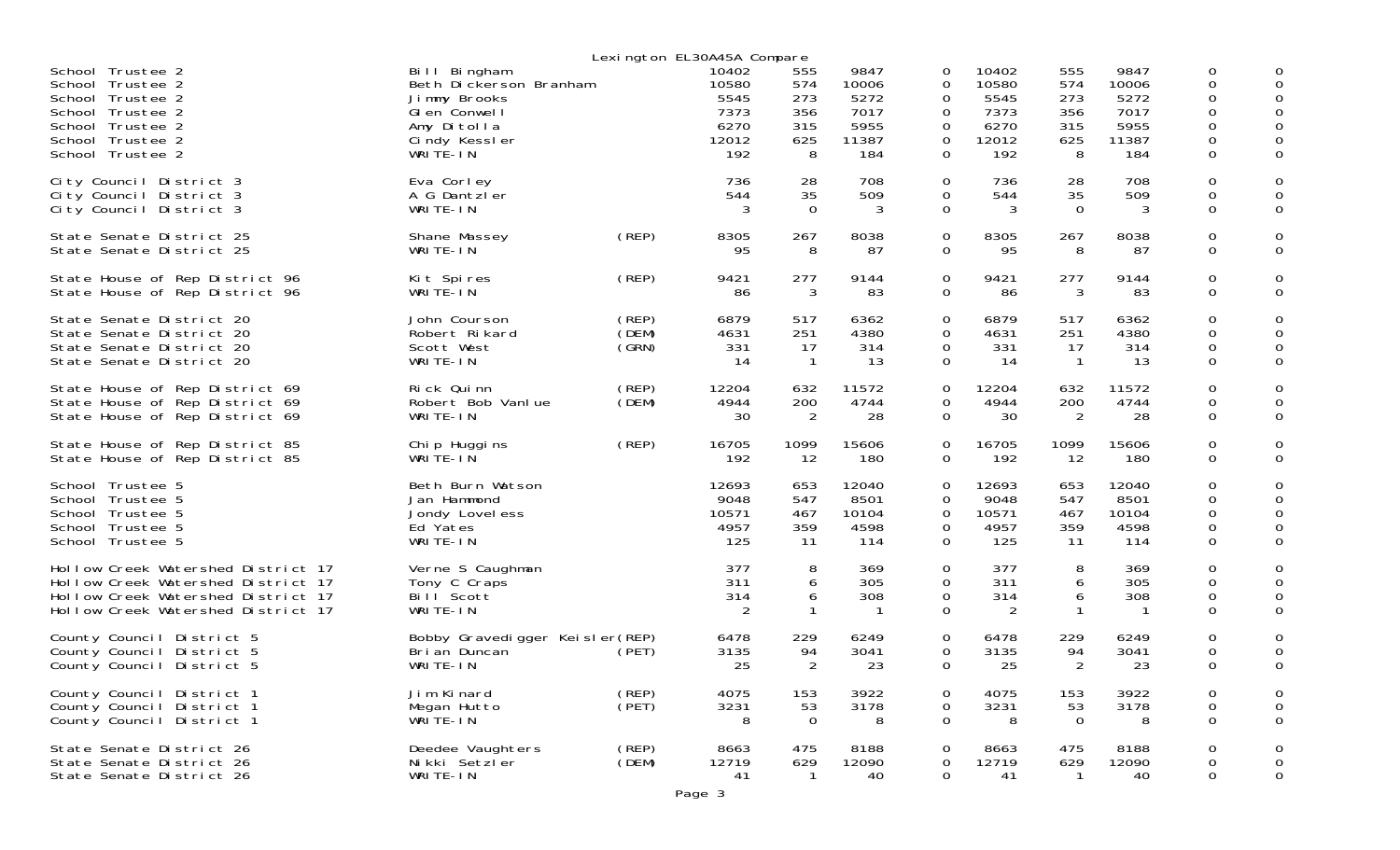Lexington EL30A45A Compare

| Trustee 4<br>School<br>Trustee 4<br>School<br>Trustee 4<br>School<br>Trustee 4<br>School<br>Trustee 4<br>School<br>Trustee 4<br>School | Jefford Hart Jr<br>Daniel Martin<br>Kathy S Mixson<br>Chris Pound<br>Gregg Riley<br>WRITE-IN |       | 1937<br>2193<br>2272<br>2488<br>2397<br>43 | 52<br>47<br>49<br>62<br>65<br>6 | 1885<br>2146<br>2223<br>2426<br>2332<br>37 | 0<br>$\mathbf 0$<br>$\mathbf 0$<br>$\mathbf 0$<br>0<br>$\Omega$ | 1937<br>2193<br>2272<br>2488<br>2397<br>43 | 52<br>47<br>49<br>62<br>65<br>6 | 1885<br>2146<br>2223<br>2426<br>2332<br>37 | 0<br>$\mathbf 0$<br>$\mathbf 0$<br>0<br>$\mathbf 0$<br>$\mathbf 0$ | $\overline{0}$<br>$\mathbf{O}$<br>$\mathbf{0}$<br>$\overline{O}$ |
|----------------------------------------------------------------------------------------------------------------------------------------|----------------------------------------------------------------------------------------------|-------|--------------------------------------------|---------------------------------|--------------------------------------------|-----------------------------------------------------------------|--------------------------------------------|---------------------------------|--------------------------------------------|--------------------------------------------------------------------|------------------------------------------------------------------|
| State House of Rep District 93<br>State House of Rep District 93                                                                       | Harry L Ott Jr<br>WRITE-IN                                                                   | (DEM) | 2708<br>31                                 | 74<br>3                         | 2634<br>28                                 | 0<br>0                                                          | 2708<br>-31                                | 74<br>3                         | 2634<br>28                                 | $\mathbf 0$<br>$\mathbf 0$                                         | $\overline{0}$<br>$\overline{O}$                                 |
| County Council District 6<br>District 6<br>County Council                                                                              | Johnny Jeffcoat<br>WRITE-IN                                                                  | (REP) | 13633<br>94                                | 789<br>8                        | 12844<br>-86                               | 0<br>$\Omega$                                                   | 13633<br>94                                | 789<br>8                        | 12844<br>-86                               | $\mathbf 0$<br>$\Omega$                                            | $\overline{0}$<br>$\overline{O}$                                 |
| City Council District 1<br>City Council<br>District 1<br>City Council District 1                                                       | Tara S Almond<br>David L Diamond<br>WRITE-IN                                                 |       | 545<br>483                                 | 40<br>31                        | 505<br>452                                 | 0                                                               | 545<br>483                                 | 40<br>31<br>$\Omega$            | 505<br>452                                 | $\mathbf 0$<br>$\mathbf 0$<br>$\Omega$                             | $\mathbf{0}$<br>$\overline{0}$<br>$\Omega$                       |
| State House of Rep District 71<br>State House of Rep District 71                                                                       | Nathan Ballentine<br>WRITE-IN                                                                | (REP) | 801                                        | 41<br>$\Omega$                  | 760                                        | 0                                                               | 801                                        | 41<br>$\Omega$                  | 760                                        | $\mathbf 0$                                                        | 0<br>$\overline{O}$                                              |

How to read this report.

This is EL30A EL45A Crosscheck Report. It sums each candidates vote totals in each precinct in the EL30A Precinct Detail Report and compares it to the EL45A Election Summary Report that contains the tabulated total for each candidate in the county.

The values read from the EL30A report are reported in four categories; Total, Optical (Opt), iVotronic (iVo) and Flash. None of these values on each line are calculated but parsed from the actual report. The total lines are the calculated sums of the individual precince line values.

The Opt totals are the total number of votes cast on paper ballots that were scanned into the optical scanner and transferred to the tabulation computer via memory stick or ZipDisk (depending on the type of device, M100 or M650 used to scan the ballots.) Optical totals should exist only in some but not all of the Virtual Precincts at the bottom of the table.

The iVo totals are the results gathered from the PEBs (Personal Electronic Ballot) which are used to open and close an iVotronic voting machine and, after the polls have closed, gather the ballots cast for transmission to the tabulation system.

The Flash totals are the totals that are read from the flash cards in the rare event that the ballots cannot be copied from the machine to the PEB or from the PEB to the tabulating machine.

The values read from the EL45A report are reported in same four categories; Total, Optical (Opt),<br>iVotronic (iVo) and Flash as the EL30A. Like the EL30A they are parsed from the actual EL45A report. The summary candidate totals are compared against the calculated sums for each candidate from, the EL30A report. Each of the values in each line on the EL30A side must match the same value on the EL45A side and the Delta value must be zero.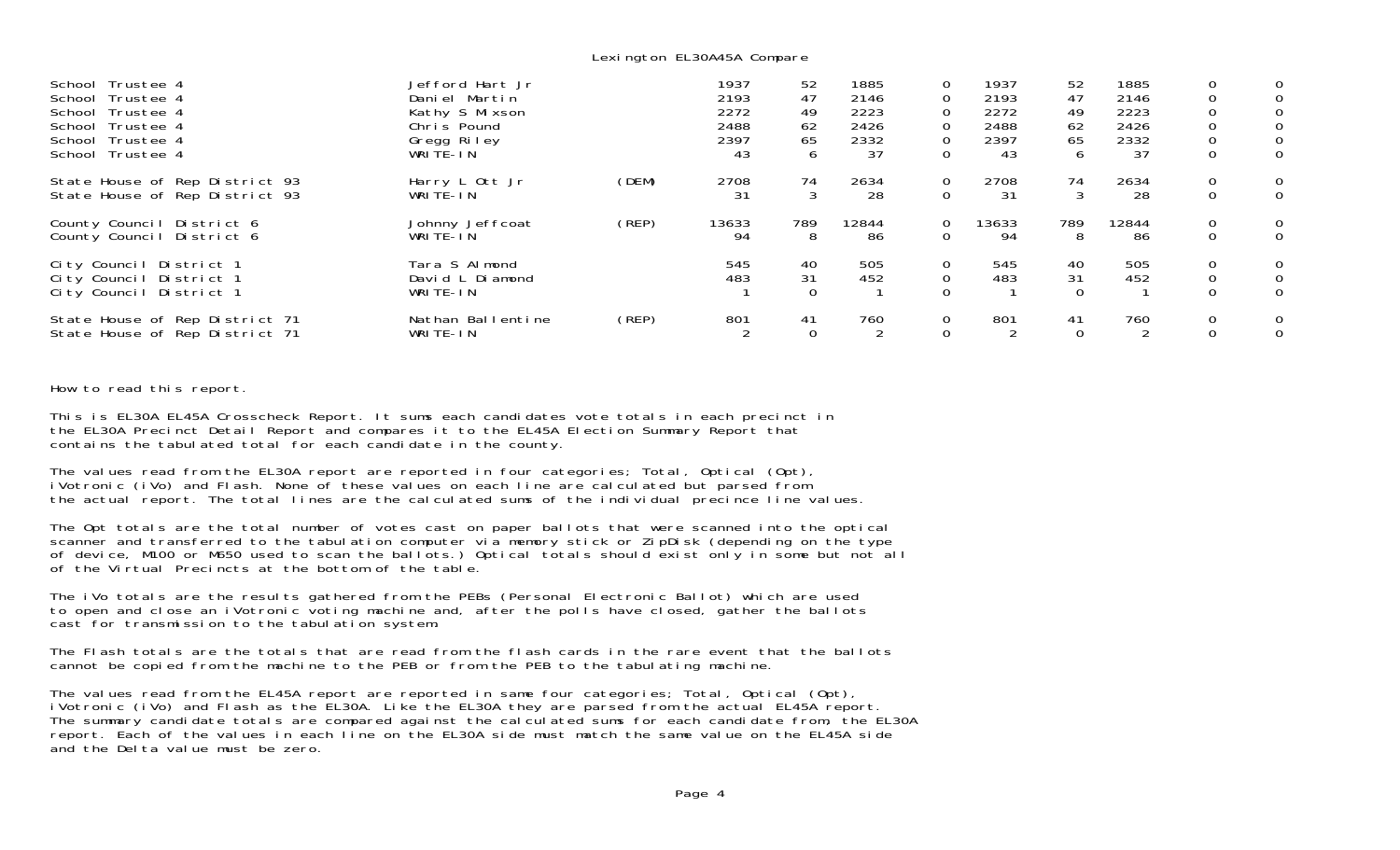Lexington PEB Use Report

PEBUsed

| Preci nct                                                                                                                                                                                                                                                                                                                                                                           | PEBs Used                                                                                                                                                                                                                                              |        | Comments |                                                     |
|-------------------------------------------------------------------------------------------------------------------------------------------------------------------------------------------------------------------------------------------------------------------------------------------------------------------------------------------------------------------------------------|--------------------------------------------------------------------------------------------------------------------------------------------------------------------------------------------------------------------------------------------------------|--------|----------|-----------------------------------------------------|
| Batesburg<br>Mi ms<br>Lake Murray #1<br>Mount Horeb<br>Old Barnwell Rd<br>Beul ah Church<br>Gilbert<br>Pond Branch<br>Seven Oaks<br>Ri dge Road<br>Summit<br>Leesville<br>Red Bank South #1<br>Emmanuel Church<br>Hollow Creek<br>Boiling Springs<br>Edmund $#1$<br>Red Bank<br>Round Hill<br>Fai rvi ew<br>Quail Hollow<br>Pelion $#1$<br>Mack - Edisto<br>Swansea #1<br>Sandy Run | 137038<br>245101<br>139854<br>137849<br>151824<br>139708<br>149883<br>144246<br>151430<br>137872<br>155738<br>139906<br>151337<br>155489<br>137146<br>137656<br>137314<br>154443<br>155124<br>146805<br>155105<br>155063<br>151579<br>154462<br>139343 | 137321 |          | WARNING: 2 PEBs used to open/close machines.        |
| Gaston #1<br>Sharpe's Hill<br>Chapin<br>Leaphart Road<br>Westover<br>Edenwood<br>Cromer<br>Lexington $#1$<br>Lexington No. 2<br>Cayce Ward No. 1<br>Cayce Ward No. 2<br>Cayce Ward No. 3                                                                                                                                                                                            | 151309<br>151701<br>137863<br>136990<br>155323<br>155441<br>155360<br>155429<br>154619<br>137034<br>154939<br>150324                                                                                                                                   | 245102 |          | WARNING: 2 PEBs used to open/close machines.        |
| Chalk Hill<br>Congaree #1<br>Hook's Store<br>Sal uda River<br>Spri ngdal e<br>Pineridge $#1$<br>W Columbia No 1<br>W Columbia No 2<br>W Columbia No 3<br>W Columbia No 4<br>I rmo                                                                                                                                                                                                   | 155236<br>150762<br>186565<br>155253<br>138328<br>138214<br>138105<br>229401<br>155081<br>138348<br>137353                                                                                                                                             | 155541 |          | 150900 WARNING: 3 PEBs used to open/close machines. |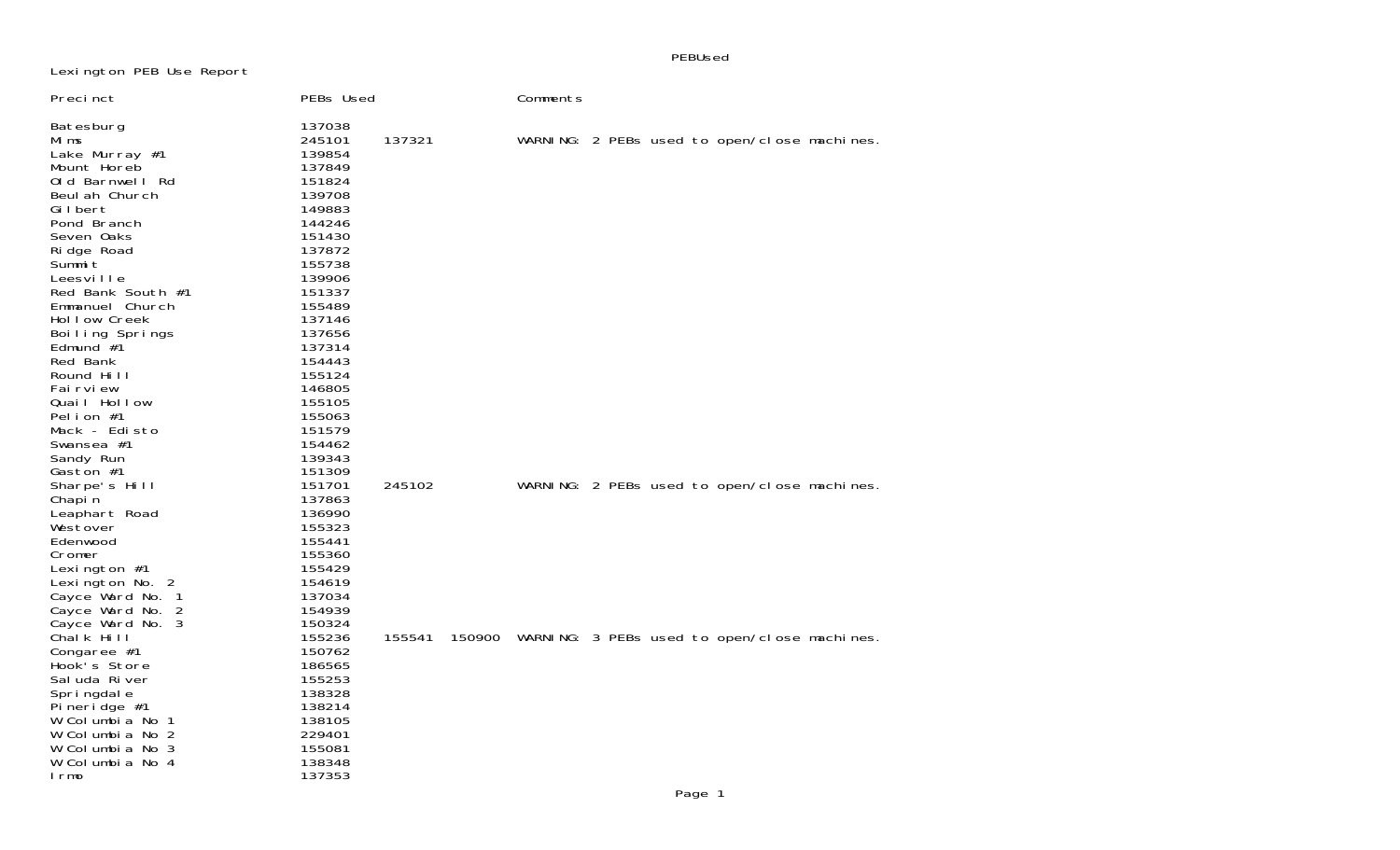| Chal I edon                         | 155062           |
|-------------------------------------|------------------|
| Whi tehal I                         | 229398           |
| Gardendal e                         | 151371           |
| Woodland Hills                      | 155319           |
| Pi nevi ew                          | 139377           |
|                                     | 139902           |
| Quail Valley<br>Cayce 2-A           | 137294           |
| Barr Road #1                        | 155205           |
| Coldstream                          | 152217           |
| Grenadi er                          | 151760           |
| St. Michael                         | 138082           |
| Murraywood                          | 152103           |
| Amicks Ferry                        | 155179           |
| Bush River                          | 151344           |
| Dutchman Shores                     | 155226           |
| Pilgrim Church                      | 229402           |
| White Knoll                         | 139384           |
| Fai th Church                       | 137970           |
| Kitti Wake                          | 151141           |
| Provi dence Church                  | 138210           |
| Boiling Springs Sout                | 154503           |
| Lexington $#3$                      | 147535           |
| Lexington $#4$                      | 142791           |
| Mi dway                             | 155039           |
| Park Road #1                        | 155371           |
| Springdale South                    | 155672           |
| Gaston #2                           | 137024           |
| Lake Murray #2                      | 150998           |
| Congaree #2                         | 154552           |
| St. Davids                          | 138248           |
| Mt. Hebron                          | 229400           |
| Sandhi I I                          | 150554           |
| Edmund #2                           | 151127           |
| Swansea #2                          | 152001           |
| Pelion #2                           | 151744           |
| Dreher Island                       | 137766           |
| Old Lexington                       | 145770           |
| Li ncreek                           | 155477           |
| CedarCrest                          | 152107           |
| Oakwood                             | 137765           |
| Barr Road #2<br>Park Road #2        | 155430           |
|                                     | 154999<br>138294 |
| Pi neri dge #2<br>Red Bank South #2 | 138211           |
| Absentee                            | 138163           |
| Failsafe                            | 138163           |
|                                     |                  |

How to read this report.

186578 WARNING: 2 PEBs used to open/close machines.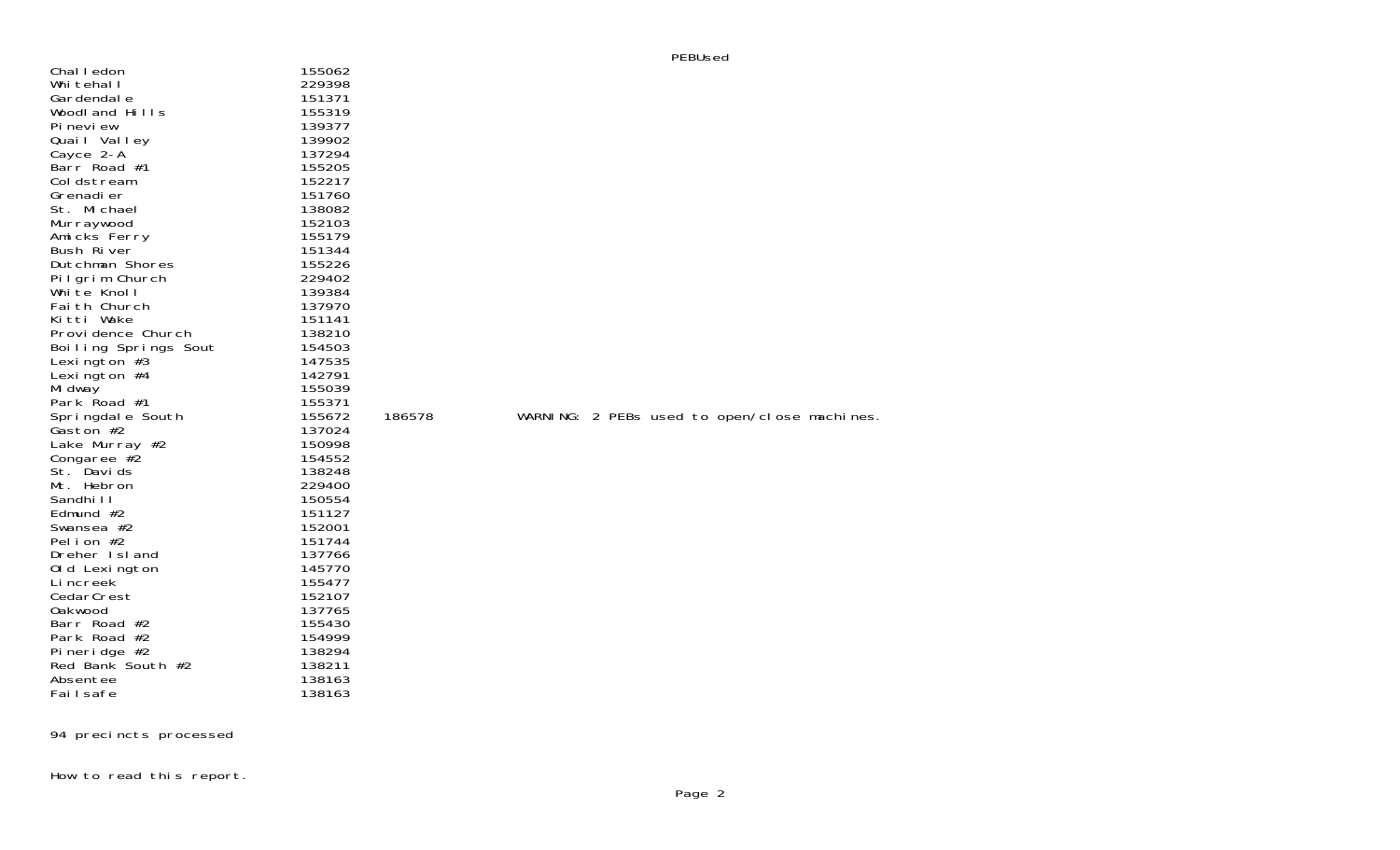## PEBUsed

This is the PEB Used report. It lists the precints found in the Audit data and lists all the PEBs that were used by the poll workers to open and close the iVotronic machines in that. precinct.

If more than one PEB is used to open and close all the iVotronic machines in a precinct, then the County Election Commission must read ALL the PEBs used in that precinct to assure that they have collected all the ballots from that precinct. A county whose report shows a precinct that has machines open or closed by more than one PEB should double check the Ballot Audit Report against the iVotronic paper tapes and the Poll Book to make sure that all the ballots have been collected and tabulated.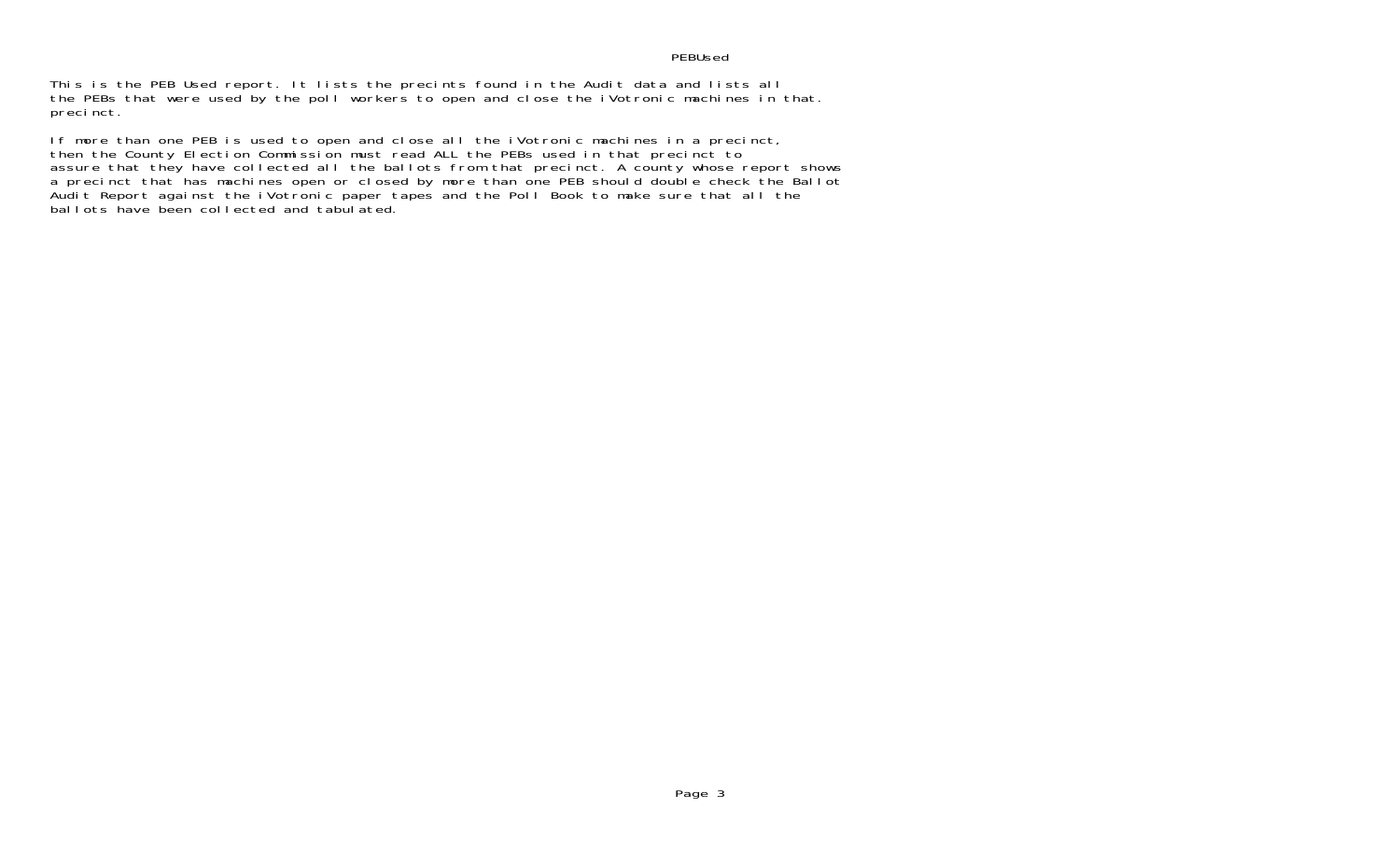PEBExceptionsReport

Lexington PEB Exceptions Report

| Op PEB<br>i Vo $#$                                                                     | Open Time                                                                                                             | CI PEB                                         | Close Time                                                                                                                | Exception Type                                                          | Precinct - Ballots Cast                                                                    |
|----------------------------------------------------------------------------------------|-----------------------------------------------------------------------------------------------------------------------|------------------------------------------------|---------------------------------------------------------------------------------------------------------------------------|-------------------------------------------------------------------------|--------------------------------------------------------------------------------------------|
| 5101475 137970<br>5101631 138163<br>5101631 138163<br>5101631 138163<br>5105067 138163 | 11/06/2012 05:58:48<br>09/25/2012 16: 22: 36<br>09/25/2012 16: 22: 36<br>09/25/2012 16: 22: 36<br>09/25/2012 16:44:06 | 137970<br>138163<br>138163<br>138163<br>138163 | 11/06/2012 21: 10: 45<br>11/06/2012 23: 20: 21<br>11/06/2012 23: 20: 21<br>11/06/2012 23: 20: 21<br>11/06/2012 22: 38: 41 | Close Late<br>>>Open Date<<<br>Open Time<br>Close Late<br>>>Open Date<< | Faith Church - 268<br>Absentee - 569<br>Absentee - 569<br>Absentee - 569<br>Absentee - 221 |
| 5105067 138163                                                                         | 09/25/2012 16:44:06                                                                                                   | 138163                                         | 11/06/2012 22: 38: 41                                                                                                     | Open Time                                                               | Failsafe - 36<br>Absentee - 221                                                            |
| 5105067 138163                                                                         | 09/25/2012 16:44:06                                                                                                   | 138163                                         | 11/06/2012 22: 38: 41                                                                                                     | Close Late                                                              | Failsafe - 36<br>Absentee - 221                                                            |
| 5106632 155672                                                                         | 11/06/2012 06: 18: 53                                                                                                 | 186578                                         | 11/06/2012 19:10:58                                                                                                       | $\rightarrow$ >>0/C PEBs<<<                                             | Failsafe - 36<br>Springdale South - 160                                                    |
| 5107859 138163                                                                         | 09/25/2012 16: 32: 36                                                                                                 | 138163                                         | 11/06/2012 23:04:07                                                                                                       | >>Open Date<<                                                           | Absentee - 749<br>Failsafe - 6                                                             |
| 5107859 138163                                                                         | 09/25/2012 16: 32: 36                                                                                                 | 138163                                         | 11/06/2012 23:04:07                                                                                                       | Open Time                                                               | Absentee - 749<br>Failsafe - 6                                                             |
| 5107859 138163                                                                         | 09/25/2012 16: 32: 36                                                                                                 | 138163                                         | 11/06/2012 23:04:07                                                                                                       | Close Late                                                              | Absentee - 749<br>Failsafe - 6                                                             |
| 5110924 155039                                                                         | 11/06/2012 07:14:34                                                                                                   | 155039                                         | 11/06/2012 19:59:39                                                                                                       | Open Time                                                               | Mi dway - 152                                                                              |
| 5118008 138328<br>5118327 138163                                                       | 11/06/2012 06: 29: 10<br>09/25/2012 15:49:30                                                                          | 138328<br>138163                               | 11/06/2012 21: 19: 50<br>11/06/2012 22: 33: 57                                                                            | Close Late<br>>>Open Date<<                                             | Springdale - 193<br>Absentee - 927<br>Failsafe - 4                                         |
| 5118327 138163                                                                         | 09/25/2012 15:49:30                                                                                                   | 138163                                         | 11/06/2012 22: 33: 57                                                                                                     | Open Time                                                               | Absentee - 927<br>Failsafe - 4                                                             |
| 5118327 138163                                                                         | 09/25/2012 15:49:30                                                                                                   | 138163                                         | 11/06/2012 22: 33: 57                                                                                                     | Close Late                                                              | Absentee - 927<br>Failsafe - 4                                                             |
| 5118921 151141<br>5119081 151141                                                       | 11/06/2012 12:13:06<br>11/06/2012 12: 13: 48                                                                          | 151141<br>151141                               | 11/06/2012 20:00:00<br>11/06/2012 20:04:29                                                                                | Open Time<br>Open Time                                                  | Kitti Wake - 79<br>Kitti Wake - 76                                                         |
| 5119139 138328<br>5119228 138163                                                       | 11/06/2012 06: 36: 39<br>09/25/2012 16:09:30                                                                          | 138328<br>138163                               | 11/06/2012 21: 25: 12<br>11/06/2012 23: 33: 12                                                                            | Close Late<br>>>Open Date<<                                             | Springdale - 200<br>Absentee - 1131                                                        |
| 5119228 138163                                                                         | 09/25/2012 16:09:30                                                                                                   | 138163                                         | 11/06/2012 23: 33: 12                                                                                                     | Open Time                                                               | Absentee - 1131                                                                            |
| 5119228 138163                                                                         | 09/25/2012 16:09:30                                                                                                   | 138163                                         | 11/06/2012 23: 33: 12                                                                                                     | Close Late                                                              | Absentee - 1131                                                                            |
| 5119421 138163                                                                         | 09/25/2012 16:28:16                                                                                                   | 138163                                         | 11/06/2012 23:02:28                                                                                                       | >>Open Date<<                                                           | Absentee - 532                                                                             |
| 5119421 138163                                                                         | 09/25/2012 16:28:16                                                                                                   | 138163                                         | 11/06/2012 23:02:28                                                                                                       | Open Time                                                               | Failsafe - 5<br>Absentee - 532<br>Failsafe - 5                                             |
| 5119421 138163                                                                         | 09/25/2012 16:28:16                                                                                                   | 138163                                         | 11/06/2012 23:02:28                                                                                                       | Close Late                                                              | Absentee - 532<br>Failsafe - 5                                                             |
| 5120205 155179<br>5120205 155179                                                       | 10/24/2012 09:06:59<br>10/24/2012 09:06:59                                                                            | 155179<br>155179                               | 10/24/2012 09: 27: 33<br>10/24/2012 09: 27: 33                                                                            | >>Open Date<<<br>>>Close Date<<                                         | Amicks Ferry - 1<br>Amicks Ferry - 1                                                       |
| 5120205 155179                                                                         | 10/24/2012 09:06:59                                                                                                   | 155179                                         | 10/24/2012 09: 27: 33                                                                                                     | Open Time                                                               | Amicks Ferry - 1                                                                           |
| 5120205 155179                                                                         | 10/24/2012 09:06:59                                                                                                   | 155179                                         | 10/24/2012 09: 27: 33                                                                                                     | Close Time                                                              | Amicks Ferry - 1                                                                           |
| 5120710 137970                                                                         | 11/06/2012 06:02:40                                                                                                   | 137970                                         | 11/06/2012 21: 15: 33                                                                                                     | Close Late                                                              | Faith Church - 299                                                                         |
| 5120870 155489                                                                         | 11/06/2012 06: 43: 03                                                                                                 | 155489                                         | 11/06/2012 21: 11: 53                                                                                                     | Close Late                                                              | Emmanuel Church - 207                                                                      |
| 5121117 138328                                                                         | 11/06/2012 06: 36: 37                                                                                                 | 138328                                         | 11/06/2012 21: 20: 02                                                                                                     | Close Late                                                              | Springdale - 211                                                                           |
| 5121122 151127                                                                         | 11/06/2012 06: 18: 38                                                                                                 | 151127                                         | 11/06/2012 22: 29: 40                                                                                                     | Close Late                                                              | Edmund $#2$ - 236                                                                          |
| 5121286 139384                                                                         | 11/06/2012 06:46:52                                                                                                   | 139384                                         | 11/06/2012 22: 30: 16                                                                                                     | Close Late                                                              | >>>No Ballots<<<                                                                           |
| 5121879 138163<br>5121879 138163                                                       | 09/25/2012 16: 41: 37<br>09/25/2012 16: 41: 37                                                                        | 138163<br>138163                               | 11/06/2012 23: 35: 07<br>11/06/2012 23: 35: 07                                                                            | >>Open Date<<<br>Open Time                                              | Absentee - 468<br>Absentee - 468                                                           |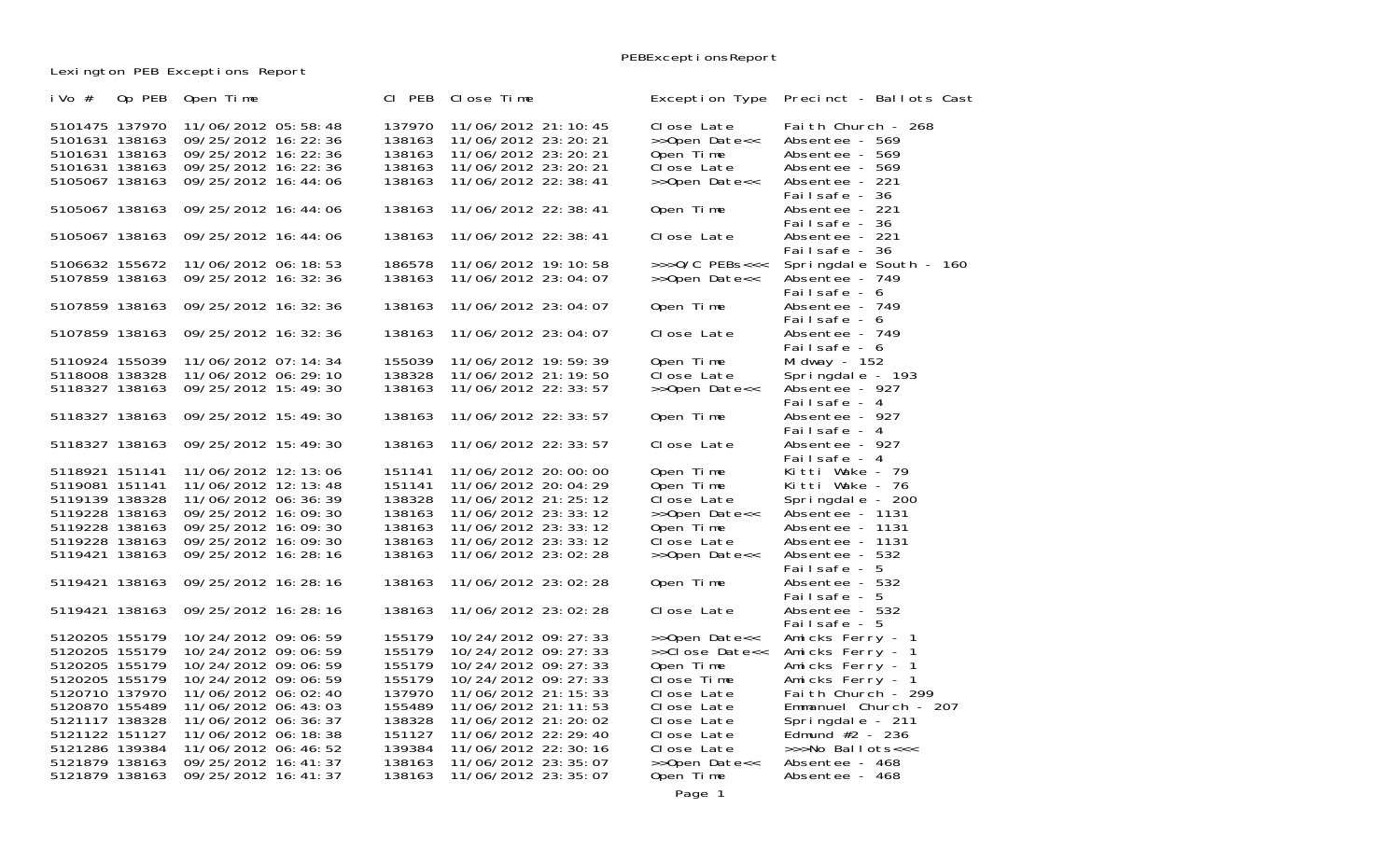|                |                       |        |                       | PEBExcepti onsReport |                        |
|----------------|-----------------------|--------|-----------------------|----------------------|------------------------|
| 5121879 138163 | 09/25/2012 16: 41: 37 | 138163 | 11/06/2012 23: 35: 07 | Close Late           | Absentee - 468         |
| 5122090 155236 | 11/06/2012 07:53:51   | 155236 | 11/06/2012 20: 13: 32 | Open Time            | Chalk Hill - $151$     |
| 5122109 155360 | 11/06/2012 06: 26: 53 | 155360 | 11/06/2012 21: 42: 17 | Close Late           | >>>No Ballots<<<       |
| 5122478 155672 | 11/06/2012 06:06:26   | 186578 | 11/06/2012 19:07:08   | $>>$ >O/C PEBs<<<    | Springdale South - 163 |
| 5122835 155253 | 11/06/2012 07:00:17   | 155253 | 11/06/2012 19: 25: 58 | Open Time            | Sal uda River - 166    |
| 5122872 138163 | 09/25/2012 16:03:50   | 138163 | 11/06/2012 23: 37: 47 | >>Open Date<<        | Absentee - 1306        |
|                |                       |        |                       |                      |                        |
|                |                       |        |                       |                      | Failsafe - 1           |
| 5122872 138163 | 09/25/2012 16:03:50   | 138163 | 11/06/2012 23: 37: 47 | Open Time            | Absentee - 1306        |
|                |                       |        |                       |                      | Failsafe - 1           |
| 5122872 138163 | 09/25/2012 16:03:50   | 138163 | 11/06/2012 23: 37: 47 | Close Late           | Absentee - 1306        |
|                |                       |        |                       |                      | Failsafe - 1           |
| 5122996 155489 | 11/06/2012 06: 28: 08 | 155489 | 11/06/2012 21:05:05   | Close Late           | Emmanuel Church - 193  |
| 5123013 138163 | 09/25/2012 15:48:21   | 138163 | 11/06/2012 22: 31: 21 | >>Open Date<<        | Absentee - 1518        |
|                |                       |        |                       |                      | Failsafe - 21          |
| 5123013 138163 | 09/25/2012 15:48:21   | 138163 | 11/06/2012 22: 31: 21 | Open Time            | Absentee - 1518        |
|                |                       |        |                       |                      | Failsafe - 21          |
| 5123013 138163 | 09/25/2012 15:48:21   | 138163 | 11/06/2012 22: 31: 21 | Close Late           | Absentee - 1518        |
|                |                       |        |                       |                      | Failsafe - 21          |
| 5123276 245102 | 11/06/2012 07: 11: 04 | 151701 | 11/06/2012 19: 35: 39 | $>>$ >O/C PEBs<<<    | Sharpe's Hill - 160    |
| 5123276 245102 | 11/06/2012 07: 11: 04 | 151701 | 11/06/2012 19: 35: 39 | Open Time            | Sharpe's Hill - 160    |
| 5123331 138163 | 09/25/2012 16:28:40   | 138163 | 11/06/2012 23:00:50   | >>Open Date<<        | Absentee - 359         |
| 5123331 138163 | 09/25/2012 16: 28: 40 | 138163 | 11/06/2012 23:00:50   | Open Time            | Absentee - 359         |
| 5123331 138163 | 09/25/2012 16:28:40   | 138163 | 11/06/2012 23:00:50   | Close Late           | Absentee - 359         |
| 5123464 155489 | 11/06/2012 06:51:01   |        | 11/06/2012 21:05:27   |                      |                        |
|                |                       | 155489 |                       | Close Late           | Emmanuel Church - 170  |
| 5123710 139854 | 11/06/2012 07: 19: 04 | 139854 | 11/06/2012 20: 12: 35 | Open Time            | Lake Murray $#1$ - 189 |
| 5123787 138328 | 11/06/2012 06:46:25   | 138328 | 11/06/2012 21: 30: 33 | Close Late           | Springdale - 199       |
| 5123850 245101 | 11/06/2012 08:12:04   | 245101 | 11/06/2012 19: 15: 22 | Open Time            | Mims $-147$            |
| 5124183 155236 | 11/06/2012 08: 11: 30 | 155236 | 11/06/2012 20: 26: 19 | Open Time            | Chalk Hill - $152$     |
| 5124301 138163 | 09/25/2012 17:04:05   | 138163 | 11/06/2012 23: 27: 19 | >>Open Date<<        | Absentee - 38          |
| 5124301 138163 | 09/25/2012 17:04:05   | 138163 | 11/06/2012 23: 27: 19 | Open Time            | Absentee - 38          |
| 5124301 138163 | 09/25/2012 17:04:05   | 138163 | 11/06/2012 23: 27: 19 | Close Late           | Absentee - 38          |
| 5124534 155236 | 11/06/2012 07:59:46   | 155541 | 11/06/2012 19: 27: 53 | $>>$ $0/C$ PEBs<<<   | Chalk Hill - $171$     |
| 5124534 155236 | 11/06/2012 07:59:46   | 155541 | 11/06/2012 19: 27: 53 | Open Time            | Chalk Hill - $171$     |
| 5124605 138328 | 11/06/2012 06: 27: 10 | 138328 | 11/06/2012 21: 27: 43 | Close Late           | Springdale - 166       |
| 5124794 138328 | 11/06/2012 06: 37: 56 | 138328 | 11/06/2012 21: 23: 18 | Close Late           | Springdale - 195       |
| 5124819 138163 | 09/25/2012 15:54:34   | 138163 | 11/06/2012 22: 30: 27 | >>Open Date<<        | Absentee - 191         |
|                |                       |        |                       |                      | Failsafe - 13          |
| 5124819 138163 | 09/25/2012 15:54:34   | 138163 | 11/06/2012 22: 30: 27 | Open Time            | Absentee - 191         |
|                |                       |        |                       |                      | Failsafe - 13          |
| 5124819 138163 | 09/25/2012 15:54:34   | 138163 | 11/06/2012 22: 30: 27 | Close Late           | Absentee - 191         |
|                |                       |        |                       |                      | Failsafe - 13          |
| 5124828 137970 | 11/06/2012 06: 11: 07 | 137970 | 11/06/2012 21: 21: 25 | Close Late           | Faith Church - 290     |
| 5124849 154999 | 11/06/2012 08:14:01   | 154999 | 11/06/2012 19: 17: 29 | Open Time            | Park Road $#2$ - 79    |
| 5125041 147535 |                       | 147535 |                       |                      |                        |
| 5125212 138163 | 11/10/2012 06: 29: 27 |        | 11/06/2012 19:09:21   | >>Open Date<<        | Lexington $#3 - 70$    |
|                | 09/25/2012 17:18:39   | 138163 | 11/06/2012 23: 55: 52 | >>Open Date<<        | Absentee - 180         |
| 5125212 138163 | 09/25/2012 17:18:39   | 138163 | 11/06/2012 23:55:52   | Open Time            | Absentee - 180         |
| 5125212 138163 | 09/25/2012 17:18:39   | 138163 | 11/06/2012 23: 55: 52 | Close Late           | Absentee - 180         |
| 5125413 155489 | 11/06/2012 06:43:00   | 155489 | 11/06/2012 21:03:33   | Close Late           | Emmanuel Church - 202  |
| 5125457 138163 | 09/25/2012 17:08:33   | 138163 | 11/06/2012 23: 45: 07 | >>Open Date<<        | Absentee - 14          |
| 5125457 138163 | 09/25/2012 17:08:33   | 138163 | 11/06/2012 23: 45: 07 | Open Time            | Absentee - 14          |
| 5125457 138163 | 09/25/2012 17:08:33   | 138163 | 11/06/2012 23: 45: 07 | Close Late           | Absentee - 14          |
| 5125642 245101 | 11/06/2012 08:14:03   | 245101 | 11/06/2012 19: 24: 33 | Open Time            | Mims - 140             |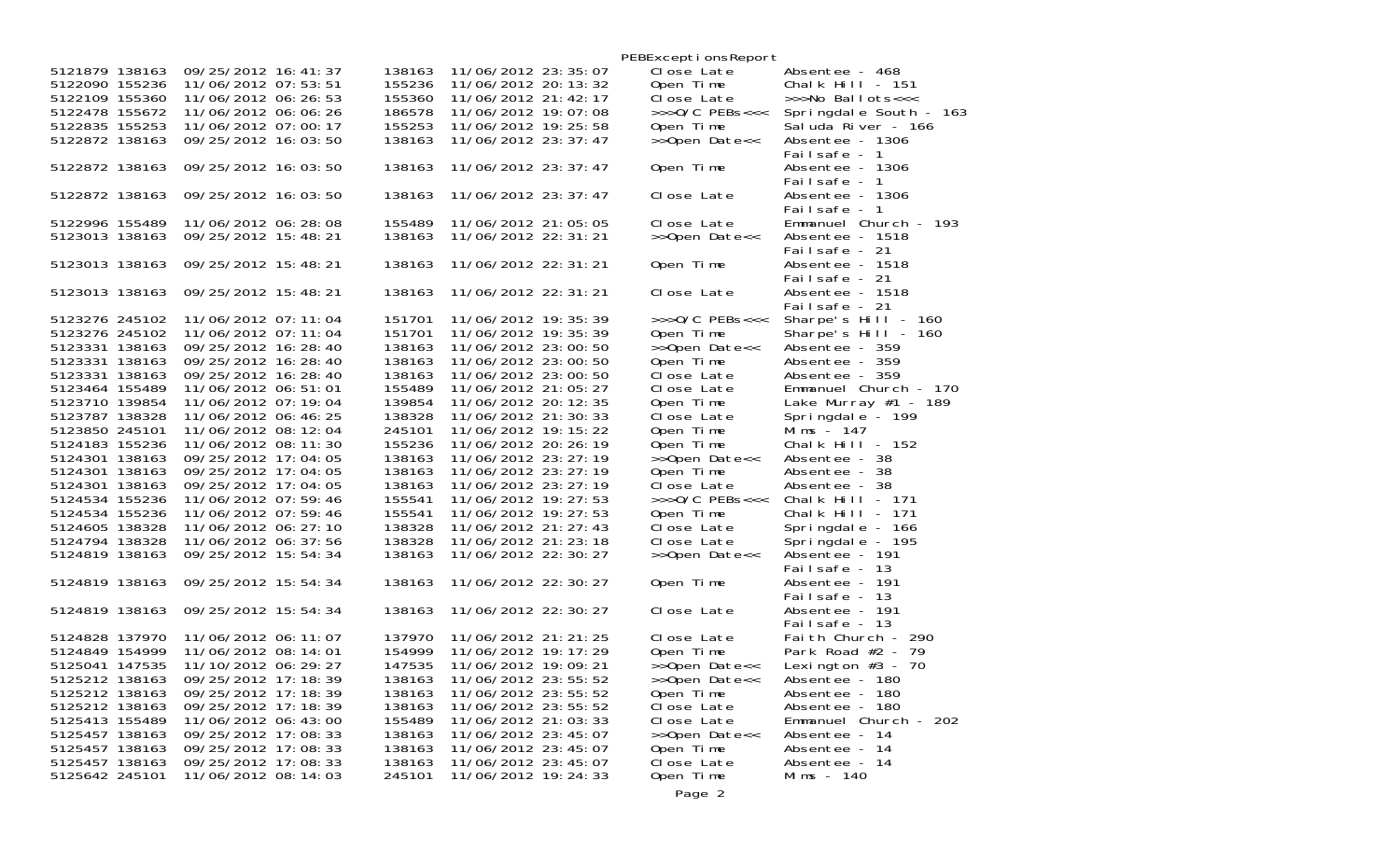|                                                                                                                                                                                                                                                                                                                                                                                                          |                                                                                                                                                                                                                                                                                                                                                                                                                                                                                                                                              |                                                                                                                                                                                                                          |                                                                                                                                                                                                                                                                                                                                                                                                                                                                                                                                                            | PEBExcepti onsReport                                                                                                                                                                                                                                                                                                                  |                                                                                                                                                                                                                                                                                                                                                                                                                              |
|----------------------------------------------------------------------------------------------------------------------------------------------------------------------------------------------------------------------------------------------------------------------------------------------------------------------------------------------------------------------------------------------------------|----------------------------------------------------------------------------------------------------------------------------------------------------------------------------------------------------------------------------------------------------------------------------------------------------------------------------------------------------------------------------------------------------------------------------------------------------------------------------------------------------------------------------------------------|--------------------------------------------------------------------------------------------------------------------------------------------------------------------------------------------------------------------------|------------------------------------------------------------------------------------------------------------------------------------------------------------------------------------------------------------------------------------------------------------------------------------------------------------------------------------------------------------------------------------------------------------------------------------------------------------------------------------------------------------------------------------------------------------|---------------------------------------------------------------------------------------------------------------------------------------------------------------------------------------------------------------------------------------------------------------------------------------------------------------------------------------|------------------------------------------------------------------------------------------------------------------------------------------------------------------------------------------------------------------------------------------------------------------------------------------------------------------------------------------------------------------------------------------------------------------------------|
| 5125822 155179<br>5125885 155489<br>5126850 138163<br>5126850 138163<br>5126850 138163<br>5126850 138163<br>5126850 138163<br>5127140 138163<br>5127140 138163<br>5127140 138163<br>5127140 138163<br>5127140 138163<br>5127203 152217<br>5127203 152217<br>5127203 152217<br>5127203 152217<br>5127507 155236<br>5127572 152217<br>5127572 152217<br>5127572 152217<br>5127572 152217<br>5127689 151127 | 11/06/2012 06: 35: 45<br>11/06/2012 06: 42: 45<br>09/25/2012 17: 23: 48<br>09/25/2012 17: 23: 48<br>09/25/2012 17:23:48<br>09/25/2012 17:23:48<br>09/25/2012 17:23:48<br>09/25/2012 16:59:13<br>09/25/2012 16:59:13<br>09/25/2012 16:59:13<br>09/25/2012 16:59:13<br>09/25/2012 16:59:13<br>10/23/2012 10:41:46<br>10/23/2012 10:41:46<br>10/23/2012 10: 41: 46<br>10/23/2012 10: 41: 46<br>11/06/2012 08:07:04<br>10/23/2012 10: 47: 33<br>10/23/2012 10: 47: 33<br>10/23/2012 10: 47: 33<br>10/23/2012 10: 47: 33<br>11/06/2012 06: 12: 36 | 155179<br>155489<br>138163<br>138163<br>138163<br>138163<br>138163<br>138163<br>138163<br>138163<br>138163<br>138163<br>152217<br>152217<br>152217<br>152217<br>155236<br>152217<br>152217<br>152217<br>152217<br>151127 | 11/06/2012 22:09:21<br>11/06/2012 21: 12: 16<br>11/07/2012 00: 02: 39<br>11/07/2012 00: 02: 39<br>11/07/2012 00: 02: 39<br>11/07/2012 00: 02: 39<br>11/07/2012 00: 02: 39<br>11/07/2012 00: 20: 59<br>11/07/2012 00: 20: 59<br>11/07/2012 00: 20: 59<br>11/07/2012 00: 20: 59<br>11/07/2012 00: 20: 59<br>10/23/2012 11:03:28<br>10/23/2012 11:03:28<br>10/23/2012 11:03:28<br>10/23/2012 11: 03: 28<br>11/06/2012 20: 22: 55<br>10/23/2012 11: 12: 15<br>10/23/2012 11: 12: 15<br>10/23/2012 11: 12: 15<br>10/23/2012 11: 12: 15<br>11/06/2012 22: 27: 12 | Close Late<br>Close Late<br>>>Open Date<<<br>>>Close Date<<<br>Open Time<br>Close Time<br>Very Late<br>>>Open Date<<<br>>>Close Date<<<br>Open Time<br>Close Time<br>Very Late<br>>>Open Date<<<br>>>Close Date<<<br>Open Time<br>Close Time<br>Open Time<br>>>Open Date<<<br>>>Close Date<<<br>Open Time<br>Close Time<br>Close Late | Amicks Ferry - 71<br>Emmanuel Church - 185<br>Absentee - 160<br>Absentee - 160<br>Absentee - 160<br>Absentee - 160<br>Absentee - 160<br>Absentee - 1304<br>Absentee - 1304<br>Absentee - 1304<br>Absentee - 1304<br>Absentee - 1304<br>Coldstream - 1<br>Coldstream - 1<br>Coldstream - 1<br>Coldstream - 1<br>Chalk Hill $-44$<br>Coldstream - 1<br>Coldstream - 1<br>Coldstream - 1<br>Coldstream - 1<br>Edmund $#2 - 228$ |
| $***$                                                                                                                                                                                                                                                                                                                                                                                                    | WARNING: iVotronic Machine 5128119 was not closed                                                                                                                                                                                                                                                                                                                                                                                                                                                                                            |                                                                                                                                                                                                                          |                                                                                                                                                                                                                                                                                                                                                                                                                                                                                                                                                            |                                                                                                                                                                                                                                                                                                                                       |                                                                                                                                                                                                                                                                                                                                                                                                                              |
| 5128461 151127<br>5128515 138163                                                                                                                                                                                                                                                                                                                                                                         | 11/06/2012 06: 29: 52<br>09/25/2012 17:02:42                                                                                                                                                                                                                                                                                                                                                                                                                                                                                                 | 151127<br>138163                                                                                                                                                                                                         | 11/06/2012 22: 27: 03<br>11/06/2012 23:02:25                                                                                                                                                                                                                                                                                                                                                                                                                                                                                                               | Close Late<br>>>Open Date<<                                                                                                                                                                                                                                                                                                           | Edmund $#2 - 213$<br>Absentee - 319<br>Failsafe - 10                                                                                                                                                                                                                                                                                                                                                                         |
| 5128515 138163                                                                                                                                                                                                                                                                                                                                                                                           | 09/25/2012 17:02:42                                                                                                                                                                                                                                                                                                                                                                                                                                                                                                                          | 138163                                                                                                                                                                                                                   | 11/06/2012 23: 02: 25                                                                                                                                                                                                                                                                                                                                                                                                                                                                                                                                      | Open Time                                                                                                                                                                                                                                                                                                                             | Absentee - 319<br>Failsafe - 10                                                                                                                                                                                                                                                                                                                                                                                              |
| 5128515 138163                                                                                                                                                                                                                                                                                                                                                                                           | 09/25/2012 17:02:42                                                                                                                                                                                                                                                                                                                                                                                                                                                                                                                          | 138163                                                                                                                                                                                                                   | 11/06/2012 23:02:25                                                                                                                                                                                                                                                                                                                                                                                                                                                                                                                                        | Close Late                                                                                                                                                                                                                                                                                                                            | Absentee - 319<br>Failsafe - 10                                                                                                                                                                                                                                                                                                                                                                                              |
| 5128526 151760<br>5128638 155489<br>5129143 138163                                                                                                                                                                                                                                                                                                                                                       | 11/06/2012 07:44:48<br>11/06/2012 07: 13: 15<br>09/25/2012 17:00:35                                                                                                                                                                                                                                                                                                                                                                                                                                                                          | 151760<br>155489<br>138163                                                                                                                                                                                               | 11/06/2012 19: 18: 11<br>11/06/2012 20:59:37<br>11/06/2012 22: 52: 52                                                                                                                                                                                                                                                                                                                                                                                                                                                                                      | Open Time<br>Open Time<br>>>Open Date<<                                                                                                                                                                                                                                                                                               | Grenadier - 141<br>Emmanuel Church - 23<br>Absentee - 364<br>Failsafe - 54                                                                                                                                                                                                                                                                                                                                                   |
| 5129143 138163                                                                                                                                                                                                                                                                                                                                                                                           | 09/25/2012 17:00:35                                                                                                                                                                                                                                                                                                                                                                                                                                                                                                                          | 138163                                                                                                                                                                                                                   | 11/06/2012 22:52:52                                                                                                                                                                                                                                                                                                                                                                                                                                                                                                                                        | Open Time                                                                                                                                                                                                                                                                                                                             | Absentee - 364<br>Failsafe - 54                                                                                                                                                                                                                                                                                                                                                                                              |
| 5129143 138163                                                                                                                                                                                                                                                                                                                                                                                           | 09/25/2012 17:00:35                                                                                                                                                                                                                                                                                                                                                                                                                                                                                                                          | 138163                                                                                                                                                                                                                   | 11/06/2012 22:52:52                                                                                                                                                                                                                                                                                                                                                                                                                                                                                                                                        | Close Late                                                                                                                                                                                                                                                                                                                            | Absentee - 364<br>Failsafe - 54                                                                                                                                                                                                                                                                                                                                                                                              |
| 5130443 151127<br>5130490 151127<br>5130520 138163                                                                                                                                                                                                                                                                                                                                                       | 11/06/2012 06: 22: 07<br>11/06/2012 06: 20: 52<br>09/25/2012 16:17:09                                                                                                                                                                                                                                                                                                                                                                                                                                                                        | 151127<br>151127<br>138163                                                                                                                                                                                               | 11/06/2012 22: 34: 57<br>11/06/2012 22: 25: 29<br>11/06/2012 23: 47: 38                                                                                                                                                                                                                                                                                                                                                                                                                                                                                    | Close Late<br>Close Late<br>>>Open Date<<                                                                                                                                                                                                                                                                                             | Edmund $#2 - 232$<br>Edmund $#2 - 217$<br>Absentee - 1147<br>Failsafe - 3                                                                                                                                                                                                                                                                                                                                                    |
| 5130520 138163                                                                                                                                                                                                                                                                                                                                                                                           | 09/25/2012 16:17:09                                                                                                                                                                                                                                                                                                                                                                                                                                                                                                                          | 138163                                                                                                                                                                                                                   | 11/06/2012 23: 47: 38                                                                                                                                                                                                                                                                                                                                                                                                                                                                                                                                      | Open Time                                                                                                                                                                                                                                                                                                                             | Absentee - 1147<br>Failsafe - 3                                                                                                                                                                                                                                                                                                                                                                                              |
| 5130520 138163                                                                                                                                                                                                                                                                                                                                                                                           | 09/25/2012 16:17:09                                                                                                                                                                                                                                                                                                                                                                                                                                                                                                                          | 138163                                                                                                                                                                                                                   | 11/06/2012 23: 47: 38                                                                                                                                                                                                                                                                                                                                                                                                                                                                                                                                      | Close Late                                                                                                                                                                                                                                                                                                                            | Absentee - 1147<br>Failsafe - 3                                                                                                                                                                                                                                                                                                                                                                                              |
| 5130920 137970<br>5131841 138163<br>5131841 138163<br>5131841 138163                                                                                                                                                                                                                                                                                                                                     | 11/06/2012 06:05:13<br>09/25/2012 16:55:37<br>09/25/2012 16:55:37<br>09/25/2012 16:55:37                                                                                                                                                                                                                                                                                                                                                                                                                                                     | 137970<br>138163<br>138163<br>138163                                                                                                                                                                                     | 11/06/2012 21: 19: 03<br>11/06/2012 23: 33: 22<br>11/06/2012 23: 33: 22<br>11/06/2012 23: 33: 22                                                                                                                                                                                                                                                                                                                                                                                                                                                           | Close Late<br>>>Open Date<<<br>Open Time<br>Close Late                                                                                                                                                                                                                                                                                | Faith Church - 299<br>Absentee - 68<br>Absentee - 68<br>Absentee - 68                                                                                                                                                                                                                                                                                                                                                        |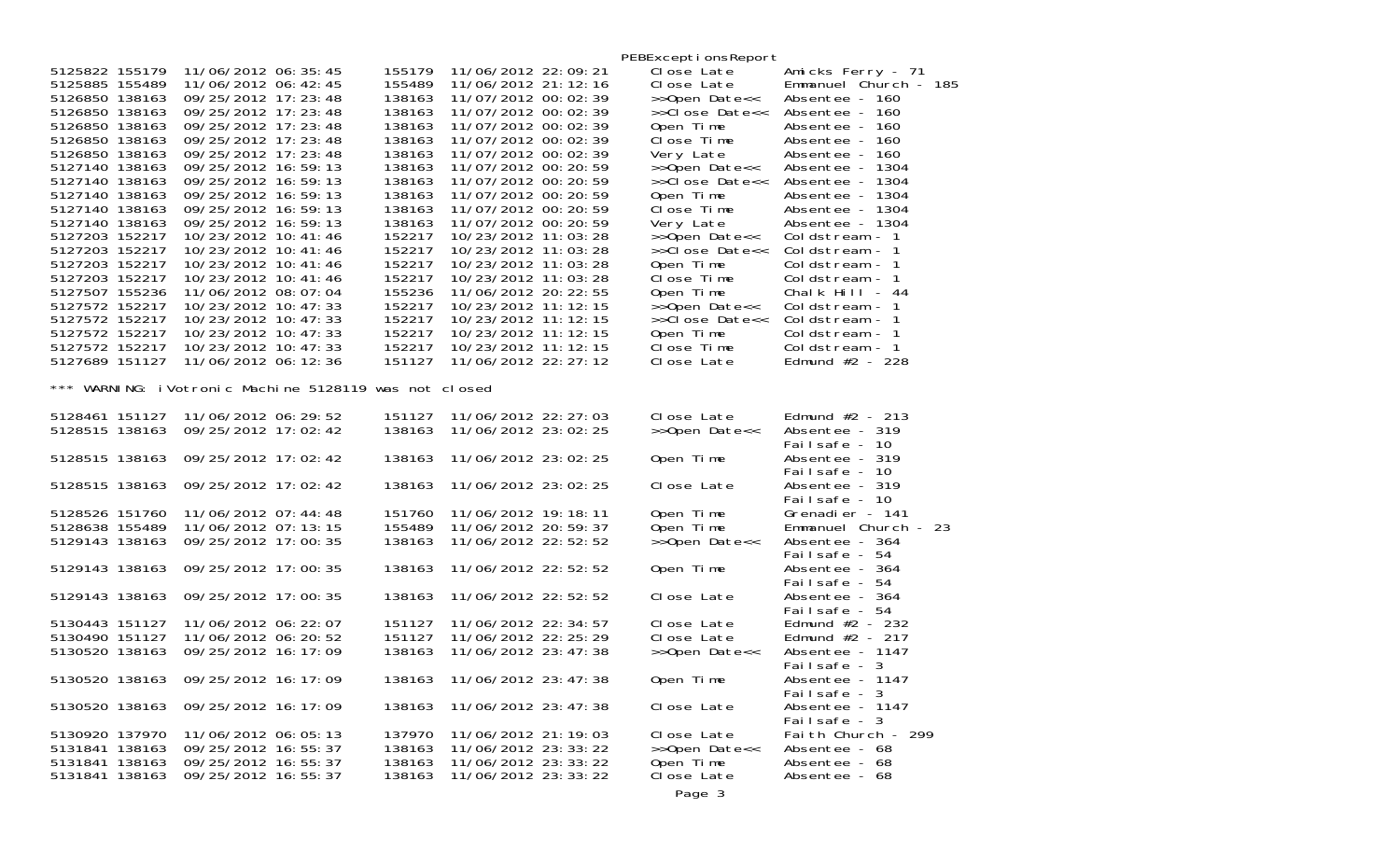|                |                       |        |                       | PEBExceptionsReport         |                                    |
|----------------|-----------------------|--------|-----------------------|-----------------------------|------------------------------------|
| 5131856 138163 | 09/25/2012 17:17:23   | 138163 | 11/06/2012 23:56:32   | >>Open Date<<               | Absentee - 315                     |
| 5131856 138163 | 09/25/2012 17:17:23   | 138163 | 11/06/2012 23:56:32   | Open Time                   | Absentee - 315                     |
| 5131856 138163 | 09/25/2012 17:17:23   | 138163 | 11/06/2012 23:56:32   | Close Late                  | Absentee - 315                     |
| 5131859 138210 | 11/06/2012 07:47:21   | 138210 | 11/06/2012 19:08:28   | Open Time                   | Providence Church - 198            |
| 5131943 155489 | 11/06/2012 06: 42: 47 | 155489 | 11/06/2012 21:07:31   | Close Late                  | Emmanuel Church - 201              |
| 5132209 155672 | 11/06/2012 06:02:26   | 186578 | 11/06/2012 19:03:15   | $\rightarrow$ >>0/C PEBs<<< | Springdale South - 137             |
| 5133101 138163 | 09/25/2012 16:52:01   | 138163 | 11/06/2012 22: 47: 45 | >>Open Date<<               | Absentee - 355                     |
|                |                       |        |                       |                             | Failsafe - 79                      |
| 5133101 138163 | 09/25/2012 16:52:01   | 138163 | 11/06/2012 22: 47: 45 | Open Time                   | Absentee - 355                     |
|                |                       |        |                       |                             | Failsafe - 79                      |
| 5133101 138163 | 09/25/2012 16:52:01   | 138163 | 11/06/2012 22: 47: 45 | Close Late                  | Absentee - 355                     |
|                |                       |        |                       |                             | Failsafe - 79                      |
| 5133341 138210 | 11/06/2012 07:48:04   | 138210 | 11/06/2012 19:08:29   | Open Time                   | Providence Church - 180            |
| 5133574 229400 | 11/06/2012 07: 11: 16 | 229400 | 11/06/2012 19:03:11   | Open Time                   | Mt. Hebron - 141                   |
| 5135234 138163 | 09/25/2012 16:36:17   | 138163 | 11/06/2012 23: 13: 10 | >>Open Date<<               | Absentee - 635                     |
|                |                       |        |                       |                             | Failsafe - 1                       |
| 5135234 138163 | 09/25/2012 16:36:17   | 138163 | 11/06/2012 23: 13: 10 | Open Time                   | Absentee - 635                     |
|                |                       |        |                       |                             | Failsafe - 1                       |
| 5135234 138163 | 09/25/2012 16:36:17   | 138163 | 11/06/2012 23: 13: 10 | Close Late                  | Absentee - 635                     |
|                |                       |        |                       |                             | Failsafe - 1                       |
| 5135644 138163 | 09/25/2012 17:14:51   | 138163 | 11/06/2012 23:00:05   | >>Open Date<<               | Absentee - 459                     |
|                |                       |        |                       |                             | Failsafe - 31                      |
| 5135644 138163 | 09/25/2012 17:14:51   | 138163 | 11/06/2012 23:00:05   | Open Time                   | Absentee - 459                     |
|                |                       |        |                       |                             | Failsafe - 31                      |
| 5135644 138163 | 09/25/2012 17:14:51   | 138163 | 11/06/2012 23:00:05   | Close Late                  | Absentee - 459                     |
| 5136061 151127 | 11/06/2012 06: 15: 03 | 151127 | 11/06/2012 22: 31: 03 | Close Late                  | Failsafe - 31<br>Edmund $#2 - 215$ |
| 5136224 151127 | 11/06/2012 06: 10: 27 | 151127 | 11/06/2012 22:36:56   | Close Late                  | Edmund $#2 - 234$                  |
| 5136288 155441 | 11/06/2012 06:52:13   | 155441 | 11/06/2012 22:02:33   | Close Late                  | Edenwood - 139                     |
| 5138242 137321 | 11/06/2012 07: 22: 31 | 245101 | 11/06/2012 19: 20: 51 | $>>$ >O/C PEBs<<<           | Mims - 153                         |
| 5138242 137321 | 11/06/2012 07: 22: 31 | 245101 | 11/06/2012 19: 20: 51 | Open Time                   | Mims - 153                         |
| 5138581 155236 | 11/06/2012 06: 18: 22 | 150900 | 11/06/2012 19:08:55   | $>>$ $0/C$ PEBs<<<          | Chalk Hill - $174$                 |
| 5139756 151127 | 11/06/2012 06: 27: 49 | 151127 | 11/06/2012 22: 38: 38 | Close Late                  | Edmund $#2 - 37$                   |
| 5139875 137970 | 11/06/2012 05:56:46   | 137970 | 11/06/2012 21:07:24   | Close Late                  | Faith Church - 294                 |
| 5164565 138163 | 09/25/2012 15:47:47   | 138163 | 11/06/2012 22: 33: 59 | >>Open Date<<               | Absentee - 8                       |
|                |                       |        |                       |                             | Failsafe - 2                       |
| 5164565 138163 | 09/25/2012 15:47:47   | 138163 | 11/06/2012 22: 33: 59 | Open Time                   | Absentee - 8                       |
|                |                       |        |                       |                             | Failsafe - 2                       |
| 5164565 138163 | 09/25/2012 15:47:47   | 138163 | 11/06/2012 22: 33: 59 | Close Late                  | Absentee - 8                       |
|                |                       |        |                       |                             | Failsafe - 2                       |
| 5166704 138294 | 11/06/2012 07:04:41   | 138294 | 11/06/2012 19: 15: 47 | Open Time                   | Pineridge $#2 - 44$                |
|                |                       |        |                       |                             |                                    |

\*\*\* Warning according to the EL152 Audit data, 1 machine was not closed. See above for details.

How to read this report.

This is the PEB Exceptions Report. It checks for the following conditions in the iVotronic Event log;

- 1: A machine that was opened and closed by different PEBs
- 2: A Machine that was not opened on Election Date could be either an absentee or test machine